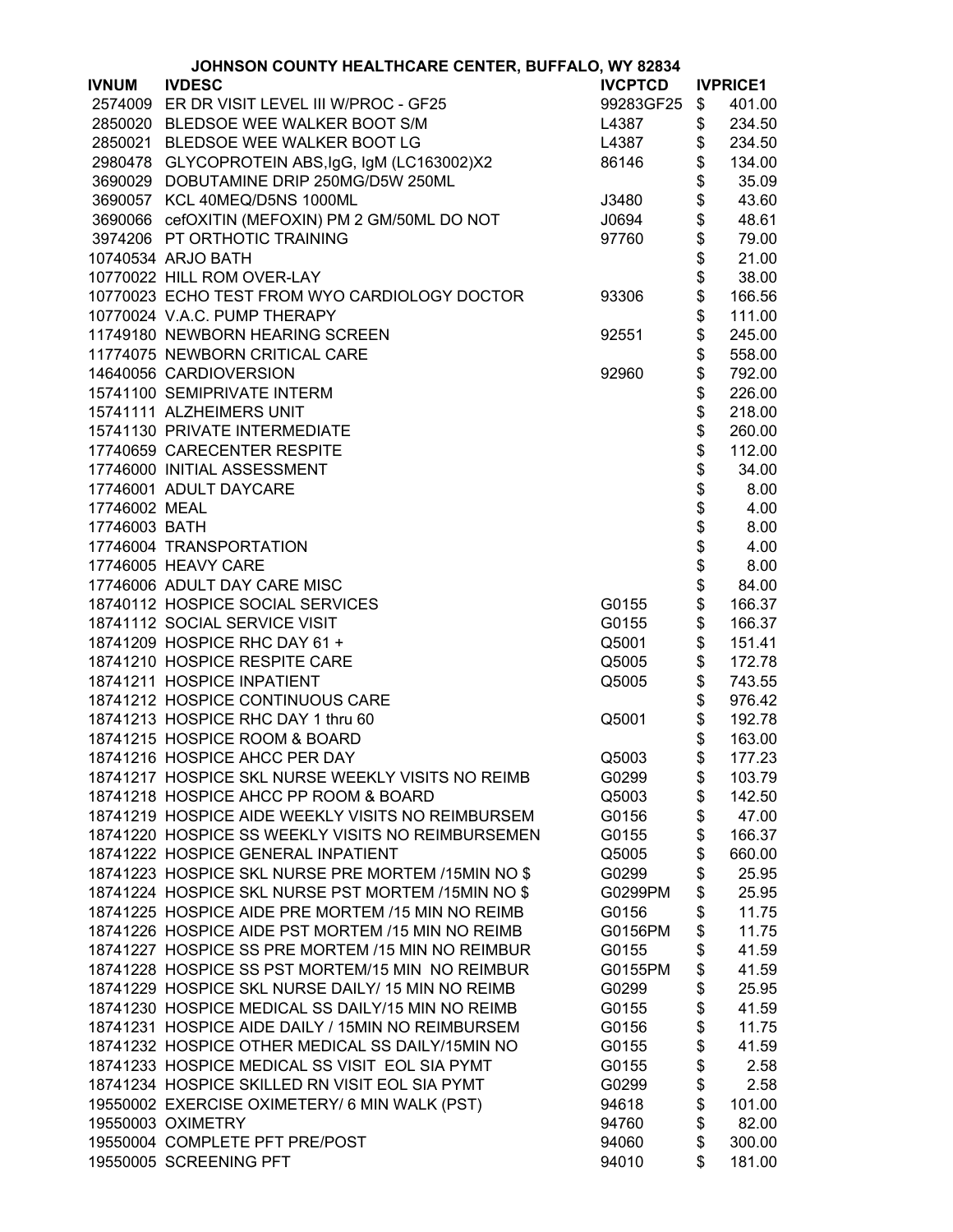|                 | JOHNSON COUNTY HEALTHCARE CENTER, BUFFALO, WY 82834 |                |      |                 |  |  |
|-----------------|-----------------------------------------------------|----------------|------|-----------------|--|--|
| <b>IVNUM</b>    | <b>IVDESC</b>                                       | <b>IVCPTCD</b> |      | <b>IVPRICE1</b> |  |  |
|                 | 19550012 CARBON MONOXIDE DIFFUSING CAPACITY         | 94770          | \$   | 118.00          |  |  |
|                 | 19550013 LIMITED EXTREMITY ARTERIAL STUDY           | 93922          | \$   | 90.00           |  |  |
|                 | 19550014 COMPLETE EXTREMITY ARTERIAL STUDY          | 93923          | \$   | 140.00          |  |  |
|                 | 19550040 OVERNIGHT OXIMETRY                         | 94762          | \$   | 132.00          |  |  |
|                 | 19550043 INHALATION TREATMENT MULTIPLE              | 9464076        | \$   | 188.00          |  |  |
|                 | 19550044 VENTILATION SUBSUQUENT DAY                 | 94003          | \$   | 314.00          |  |  |
|                 | 19550056 VITAL CAPACITY                             | 94150          | \$   | 53.00           |  |  |
|                 | 19550058 MANIPULATION CHEST WALL; INITAL DEMO/EVAL  | 94667          | \$   | 62.00           |  |  |
|                 | 19550061 UNLISTED PULMONARY SVC/PROCEDURE           |                | \$   | 97.00           |  |  |
|                 |                                                     | 94799          |      |                 |  |  |
|                 | 19550070 CPT/FLUTTER                                | 94668          | \$   | 54.00           |  |  |
|                 | 19550076 CPAP INITIATION & MANAGEMENT               | 94660          | \$   | 244.00          |  |  |
|                 | 19550079 MDI TRAINING/DEMO                          | 94664          | \$   | 32.00           |  |  |
| 19550080 ABPM   |                                                     | 93786          | \$\$ | 79.00           |  |  |
|                 | 19550081 ABPM SCAN                                  | 93788          |      | 79.00           |  |  |
|                 | 19550083 EKG HOSPITAL CHARGE                        | 93005          |      | 210.00          |  |  |
|                 | 19550085 EXERCISE STRESS TEST                       | 93017          | \$   | 784.00          |  |  |
| 19550086 HOLTER |                                                     | 93225          | \$   | 340.00          |  |  |
|                 | 19550087 HOLTER SCAN                                | 93226          | \$   | 483.00          |  |  |
|                 | 19550088 WELCOME TO MEDICARE EKG WALK IN & PBB      | G0404          | \$   | 210.00          |  |  |
|                 | 19550089 CARDIAC REHAB W/ECG MONITORING             | 93798          | \$   | 197.00          |  |  |
|                 | 19550090 PULMONARY REHABILITATION+ EXERCISE         | G0424          | \$   | 210.00          |  |  |
|                 | 19550091 THERAPEUTIC RESP SERV FUNCTION INDIVIDUA   | G0238          | \$   | 53.00           |  |  |
|                 | 19550092 THERAPEUTIC RESP SERV S/E INDIVIDUAL       | G0237          | \$   | 53.00           |  |  |
|                 | 19550093 THERAPEUTIC RESP SERVICES SEF GROUP 1DAY   | G0239          | \$   | 210.00          |  |  |
|                 | 19550096 CANOPY FOR CROUP TENT                      |                | \$   | 0.01            |  |  |
|                 | 21741110 LABOR / DELIVERY W/O INDUCTION             |                | \$   | 2,107.00        |  |  |
|                 | 21771000 LABOR/DELIVERY W/ INDUCTION                |                | \$   | 2,644.00        |  |  |
|                 | 22690121 STERILE ACE 6                              |                | \$   | 12.50           |  |  |
|                 | 22740952 O/R FIRST 60MIN                            |                | \$   |                 |  |  |
|                 | 22740953 O/R EA ADD 30 MIN                          |                | \$   | 3,350.00        |  |  |
|                 | 22741120 O/P PROCEDURE ROOM                         |                |      | 1,164.00        |  |  |
|                 |                                                     |                | \$   | 663.00          |  |  |
|                 | 22741121 O/P PROCEDURE ADD 30 MIN                   |                |      | 350.00          |  |  |
|                 | 23000023 RECOVERY ROOM /OTHER PROCEDURES            |                | \$   | 156.00          |  |  |
|                 | 23740950 RECOVERY ROOM 1ST HR                       |                | \$   | 777.00          |  |  |
|                 | 23740951 RECOVERY ROOM EA ADD 30MIN                 |                | \$   | 156.00          |  |  |
|                 | 24530032 CASTING SPLINTING 4 FIBERGLASS PER 6       |                | \$   | 11.20           |  |  |
|                 | 24540033 SPANDAGE SIZE 5 PER FT                     |                | \$   | 2.50            |  |  |
|                 | 24540035 SPANDAGE SIZE 9 PER FT                     |                | \$   | 4.50            |  |  |
|                 | 24610037 IV THERAPY HYDRATION FIRST HOUR            | 96360          | \$   | 350.00          |  |  |
|                 | 24610068 IV THERAPY HYDRATIO EACH ADDITIONAL HOU    | 96361          | \$   | 95.00           |  |  |
|                 | 24640016 FLEX SIGMOIDOSCOPY                         |                | \$   | 780.00          |  |  |
|                 | 24740502 TRAUMA TEAM ACTIVATION                     |                | \$   | 2,367.00        |  |  |
|                 | 24740511 ER LEVEL I                                 | 99281          | \$   | 156.00          |  |  |
|                 | 24740512 ER LEVEL II                                | 99282          | \$   | 234.00          |  |  |
|                 | 24740513 ER LEVEL III                               | 99283          | \$   | 413.00          |  |  |
|                 | 24742201 IV PUSH EACH NEW DRUG                      | 96375          | \$   | 92.00           |  |  |
|                 | 24742202 IV PUSH EACH ADDITIONAL SAME DRUG          | 96376          | \$   | 92.00           |  |  |
|                 | 24742205 IV PUSH INJECTION FIRST ONE                | 96374          | \$   | 92.00           |  |  |
|                 | 24742206 INJECTION SUBQ OR IM                       | 96372          | \$   | 79.00           |  |  |
|                 | 24742209 ER LEVEL IV                                | 99284          | \$   | 520.00          |  |  |
|                 | 24742210 ER LEVEL V                                 | 99285          | \$   | 685.00          |  |  |
|                 | 24742211 ER CRITICAL CARE 30 TO 74 MINUTES          | 9929125        | \$   | 884.00          |  |  |
|                 | 24742212 ER CRITICAL CARE EACH ADDITIONAL 30 MINU   | 9929225        | \$   | 428.00          |  |  |
|                 | 24742213 IV INFUSION OTHER THAN CHEMO 1ST HOUR      | 96365          | \$   | 460.00          |  |  |
|                 |                                                     |                |      |                 |  |  |
|                 | 24742214 IV INFUSION EACH ADDITONAL HR              | 96366          | \$   | 100.00          |  |  |
|                 | 24742215 IV SEQUENTIAL INFUSION UP TO 1 HR          | 96367          | \$   | 273.00          |  |  |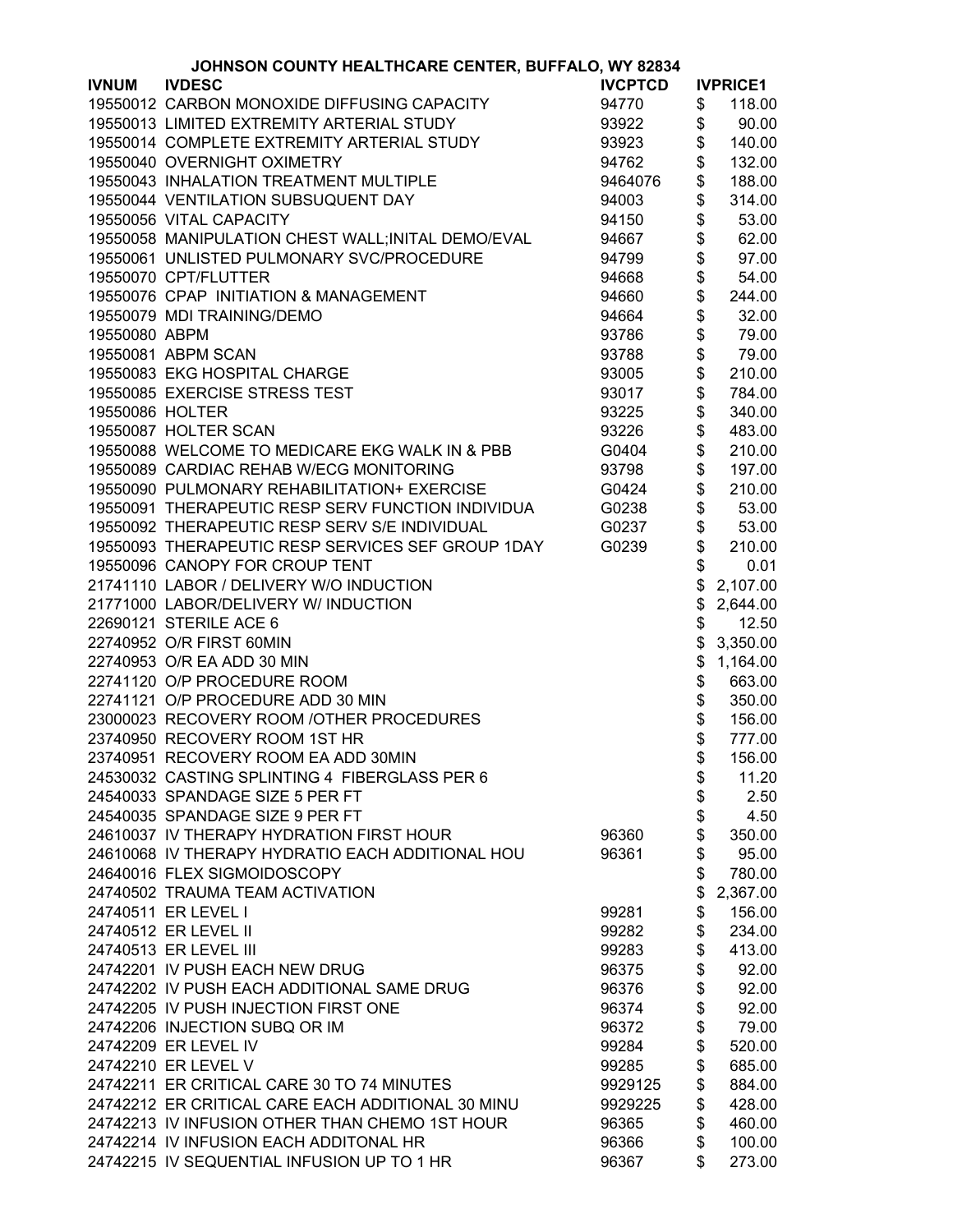| JOHNSON COUNTY HEALTHCARE CENTER, BUFFALO, WY 82834 |                                                   |                |    |                 |
|-----------------------------------------------------|---------------------------------------------------|----------------|----|-----------------|
| <b>IVNUM</b>                                        | <b>IVDESC</b>                                     | <b>IVCPTCD</b> |    | <b>IVPRICE1</b> |
|                                                     | 24742216 IV CONCURRENT INFUSION 1X / ENCOUNTER    | 96368          | \$ | 156.00          |
|                                                     | 24742220 SCHEDULED PROCEDURE LEVEL I              |                | \$ | 56.00           |
|                                                     | 24742221 SCHEDULED PROCEDURE LEVEL II             |                | \$ | 98.00           |
|                                                     | 24742222 SCHEDULED PROCEDURE LEVEL III            |                | \$ | 132.00          |
|                                                     | 24742223 SCHEDULED IM/SQ INJECTION FEE            | 96372          | \$ | 79.00           |
|                                                     | 24742224 SCHEDULED ADMIN of TDAP>7YRS or RABIES   | 90471          | \$ | 72.00           |
|                                                     | 24742225 IMMUNIZATION ADMIN EACH ADDITIONAL VACCI | 90472          | \$ | 72.00           |
|                                                     | 24742226 IRRIGATION OF IMPLANTED VENOUS ACCESS DE | 96523          | \$ | 39.00           |
|                                                     | 24742227 BLADDER IRRIGATION SIMPLE                | 51700          | \$ | 165.00          |
|                                                     | 24742228 INSERTION OF NON-INDWELLING BLADDER CATH | 51701          | \$ | 137.00          |
|                                                     | 24742229 REMOVE TUNNELED VENOUS CATH              | 36589          | \$ | 783.00          |
|                                                     |                                                   |                |    |                 |
|                                                     | 24743002 ER LEVEL III - 25                        | 9928325        | \$ | 351.00          |
|                                                     | 24743007 INSERTION OF FOLEY CATH                  | 51702          | \$ | 186.00          |
|                                                     | 24743008 UNSCHEDULE PORT COLLECTION               | 36591          | \$ | 132.00          |
|                                                     | 24749000 ER/OUTPATIENT ADMINISTRATION TDAP / RABI | 90471          | \$ | 72.00           |
|                                                     | 25740410 ER DR VISIT LEVEL I                      | 99281          | \$ | 205.00          |
|                                                     | 25740416 ER DR VISIT LEVEL II                     | 99282          | \$ | 317.00          |
|                                                     | 25740417 ER DR VISIT LEVEL III                    | 99283          | \$ | 471.00          |
|                                                     | 25740418 ER DR VISIT LEVEL IV                     | 99284          | \$ | 675.00          |
|                                                     | 25740420 ER DR CRITICAL CARE 30 to 74 MINUTES     | 9929125        | \$ | 769.00          |
|                                                     | 25740421 ER DR CRITICAL ADDITION 30 MINUTES       | 9929225        | \$ | 387.00          |
|                                                     | 25740432 ER DR VISIT LEVEL V                      | 99285          | \$ | 878.00          |
|                                                     | 25745000 I & D OF ABSCESS SIMPLE                  | 10060          | \$ | 135.00          |
|                                                     | 25745001   & D OF VULVA/ PERINEAL ABSCESS         | 56405          | \$ | 150.00          |
|                                                     | 25745002 CONTROL NASAL HEMORAGE SIMPLE            | 30901          | \$ | 80.00           |
|                                                     | 25745003 REMOVAL FOREIGN BODY EXTREMITY           | 20103          | \$ | 489.00          |
|                                                     | 25745004 REMOVAL FB EXTERNAL AUDITORY CANAL       | 69200          | \$ | 66.00           |
|                                                     | 25745005   & D UPPER ARM / ELBOW BURSA            | 23931          | \$ | 223.00          |
|                                                     | 25745006 REMOVAL IMPACTED CERUMEN W/IRRIGATION UN | 69209          | \$ | 26.00           |
|                                                     | 25745007 AVULSION OF NAIL PLATE SIMPLE            | 11730          | \$ | 72.00           |
|                                                     | 25745008 SPINAL PUNCTURE LUMBAR DIAGNOSTIC        | 62270          | \$ | 110.00          |
|                                                     | 25745009 REMOVE TUNNLD CNTRL VENOUS CATHETER      | 36589          | \$ | 194.00          |
|                                                     | 25745010 LARYNGOSCOPY DIRECT DIAGNOSTIC           | 31525          | \$ | 225.00          |
|                                                     | 25745011 INJECTION MAJOR JOINT OR BURSA           | 20610          | \$ | 65.00           |
|                                                     | 25745012 INCISION AND DRAINAGE OF HEMATOMA        | 10140          | \$ | 165.00          |
|                                                     | 25745013   & D OF PERIRECTAL ABSCESS              | 46040          | \$ | 615.00          |
|                                                     | 25745014 INSERTION NON-INDWELLING CATHERTER       | 51701          | \$ | 37.00           |
|                                                     | 25745015 CHANGE GASTROSTOMY TUBE W/O IMIGING      | 43760          | \$ | 66.00           |
|                                                     | 25745016 DEBRIDEME SUBQ TISSUE FIRST 20SQ CM OR < | 11042          | \$ | 86.00           |
|                                                     | 25745017 CONTROL NASAL HEMORAGE COMPLEX           | 30903          | \$ | 96.00           |
|                                                     | 25745018 TUBE THORACOSTOMY                        | 32551          | \$ | 215.00          |
|                                                     | 25745019 INSERTION OF NON TUNNELED CV CATHETER    | 36556          | \$ | 134.00          |
|                                                     | 25745020 ARTERIAL CATHETER                        | 36620          | \$ | 61.00           |
|                                                     | 25745021 TRIGGER POINT INJECTION                  | 20552          | \$ | 54.00           |
|                                                     | 25745022 REMOVAL FB INTRANASAL                    |                |    |                 |
|                                                     |                                                   | 30300          | \$ | 139.00          |
|                                                     | 25745023 CARDIOVERSION IN EMERGENCY               | 92960          | \$ | 144.00          |
|                                                     | 25745024 IUD REMOVAL IN ER                        | 58301          | \$ | 87.00           |
|                                                     | 25745025 REMOVAL FB EXTERNAL EYE SUPERFICIAL      | 65205          | \$ | 58.00           |
|                                                     | 25746000 ER DR VISIT LEVEL I-GF                   | 99281GF        | \$ | 205.00          |
|                                                     | 25746001 ER DR VISIT LEVEL II - GF                | 99282GF        | \$ | 317.00          |
|                                                     | 25746002 ER DR VISIT LEVEL III - GF               | 99283GF        | \$ | 471.00          |
|                                                     | 25746003 ER DR VISIT LEVEL IV - GF                | 99284GF        | \$ | 675.00          |
|                                                     | 25746004 ER DR VISIT LEVEL V - GF                 | 99285GF        | \$ | 878.00          |
|                                                     | 25746005 ER DR CRITICAL CARE 30 - 74 MINUTES - GF | 9929125GF      | \$ | 769.00          |
|                                                     | 25746006 ER DR CRITICAL ADDITION 30 MINUTES - GF  | 9929225GF      | \$ | 387.00          |
|                                                     | 25746007 ER DR VISIT LEVEL I W/ PROC - GF25       | 99281GF25      | \$ | 173.00          |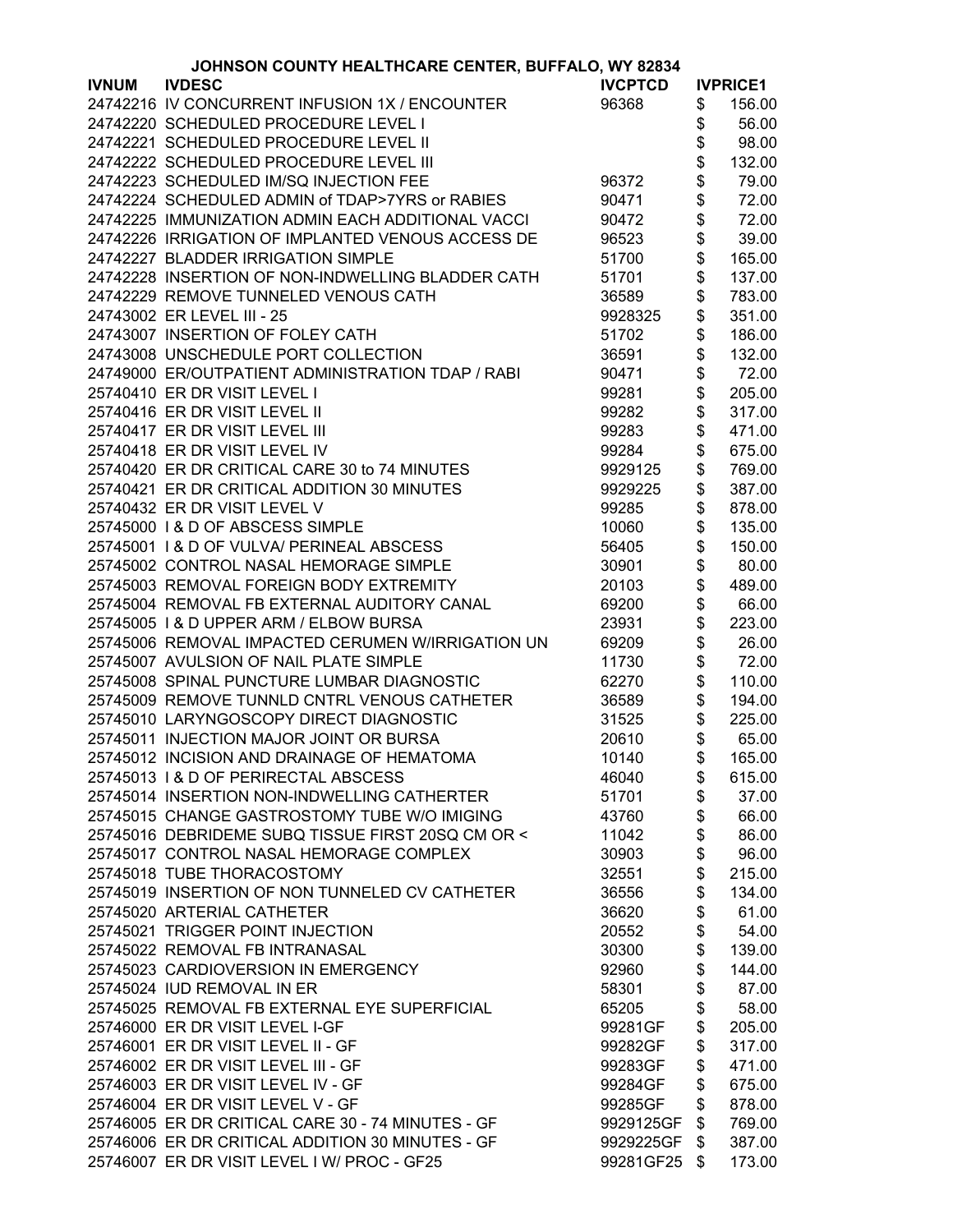|              | JOHNSON COUNTY HEALTHCARE CENTER, BUFFALO, WY 82834 |                |          |                 |
|--------------|-----------------------------------------------------|----------------|----------|-----------------|
| <b>IVNUM</b> | <b>IVDESC</b>                                       | <b>IVCPTCD</b> |          | <b>IVPRICE1</b> |
|              | 25746008 ER DR VISIT LEVEL II W/PROC - GF25         | 99282GF25      | \$       | 270.00          |
|              | 25746009 ER DR VISIT LEVEL III W/PROC - GF25        | 99283GF25      | \$       | 401.00          |
|              | 25746010 ER DR VISIT LEVEL IV W/PROC - GF25         | 99284GF25      | \$       | 574.00          |
|              | 25746011 ER DR VISIT LEVEL V W/PROC - GF25          | 99285GF25      | \$       | 747.00          |
|              | 25747000 ER DR VISIT LEVEL I W/ PROCEDURE           | 9928125        | \$       | 173.00          |
|              | 25747001 ER DR VISIT LEVEL II W/PROCEDURE           | 9928225        | \$       | 270.00          |
|              | 25747002 ER DR VISIT LEVEL III W/PROCEDURE          | 9928325        | \$       | 401.00          |
|              | 25747003 ER DR VISIT LEVEL IV W/PROCEDURE           | 9928425        | \$       | 574.00          |
|              |                                                     |                |          |                 |
|              | 25747004 ER DR VISIT LEVEL V W/PROCEDURE            | 9928525        | \$       | 747.00          |
|              | 25748000 SIMPLE LACERATION 2.5CM OR LESS            | 12001          | \$       | 321.00          |
|              | 25748001 SIMPLE REPAIR 2.6 TO 7.5 CM                | 12002          | \$       | 327.00          |
|              | 25748002 LACERATION REPAIR OF FACE 2.5 OR LESS      | 12011          | \$       | 331.00          |
|              | 25748003 LACERATION REPAIR 7.6 CM TO 12.5 CM        | 12004          | \$       | 103.00          |
|              | 25748004 LACERATION REPAIR FACE 2.6 CM TO 5.0 CM    | 12013          | \$       | 81.00           |
|              | 25748005 REPAIR COMPLEX HANDS & FEET 2.6CM -7.5CM   | 13132          | \$       | 443.00          |
|              | 25748006 COMPLEX REPAIR EACH ADD 5CM OR >           | 13133          | \$       | 186.00          |
|              | 25748007 LACERATION REPR INTERMEDIAT 2.5 CM or >    | 12031          | \$       | 215.00          |
|              | 25748008 SIMPLE LACERATION RPR OF FACE 7.6CM-12.5   | 12015          | \$       | 236.00          |
|              | 25748009 REPAIR COMPLEX 2.6-7.5 CM                  | 13121          | \$       | 369.00          |
|              | 25748010 REPAIR COMPLEX EACH ADD 5CM OR LESS        | 13122          | \$       | 121.00          |
|              | 25748011 REPAIR COMPLEX SCALP, ARM, LEG 1.1 TO 2.5C | 13120          | \$       | 332.00          |
|              | 25748012 LACERATION REPAIR COMPLEX 2.6 TO 7.5 CM    | 13101          | \$       | 350.00          |
|              | 25748013 LACERATION REPAIR INTERMED 2.6 - 7.5 CM    | 12032          | \$       | 274.00          |
|              | 25748977 CLSD TRMT METACARPOPHALANGEAL DISLOCATIO   | 26700          | \$       | 390.00          |
|              | 25748978 CLSD TRMT CLAVICULAR FX W/O MANIPULATION   | 23500          | \$       | 290.00          |
|              | 25748979 CLSD TRMT ULNAR STYLOID FRACTURE           | 25650          | \$       | 391.00          |
|              | 25748980 CLSD TRMT METARCAPAL FX SINGLE W/O MANIP   | 26600          | \$       | 364.00          |
|              | 25748981 APPLICATION OF FINGER SPLINT, STATIC       | 29130          | \$       | 40.00           |
|              | 25748982 CLSD TRMT METATARSAL FX W/O MANIPULATION   | 28470          | \$       | 285.00          |
|              | 25748983 APPLICATION OF LONG LEG SPLINT             | 29505          |          |                 |
|              | 25748984 CLSD TRMT DISTAL RADIUS FX W/O MANIPULAT   |                | \$<br>\$ | 16.00<br>429.00 |
|              |                                                     | 25600          |          |                 |
|              | 25748985 CLSD TRMT DISTAL FIBULAR FX W/MANIPULATI   | 27788          | \$       | 526.00          |
|              | 25748986 CLOSED TRMT INTERPHALANGEAL DISLOCATION    | 26770          | \$       | 434.00          |
|              | 25748987 CLOSED REDUCTION ANKLE FRACTURE            | 27810          | \$       | 588.00          |
|              | 25748988 CLSD TRMT RADIAL HEAD ELBOW CHILD          | 24640          | \$       | 120.00          |
|              | 25748989 REDUCTION ELBOW DISLOCATION                | 24600          | \$       | 462.00          |
|              | 25748990 LONG ARM SPLINT                            | 29105          | \$       | 711.00          |
|              | 25748991 CLSD TRMT DISTAL RADIUS FRACT W/MANIPULA   | 25605          | \$       | 711.00          |
|              | 25748992 CLSD TRMT METARCAPAL FX SINGLE W/MAN       | 26605          | \$       | 405.00          |
|              | 25748993 APPLICATION OF SHORT ARM CAST              | 29075          | \$       | 87.00           |
|              | 25748994 APPLICATION OF SHORT LEG SPLINT            | 29515          | \$       | 70.00           |
|              | 25748995 APPLICATION OF SHORT LEG CAST              | 29405          | \$       | 66.00           |
|              | 25748996 REDUCTION OF TOE DISLOCATION               | 28660          | \$       | 125.00          |
|              | 25748997 APPLICATION SHORT ARM STATIC SPLINT        | 29125          | \$       | 48.00           |
|              | 25748998 REDUCTION PATELLAR DISLOCATION             | 27560          | \$       | 401.00          |
|              | 25748999 SHOULDER DISLOCATION REDUCTION             | 23650          | \$       | 453.00          |
|              | 25749000 ER / OFFICE VISIT MINIMAL                  | 99211          | \$       | 56.00           |
|              | 25749001 ER / OFFICE VISIT BRIEF                    | 99212          | \$       | 98.00           |
|              | 25749002 ER / OFFICE VISIT LIMITED                  | 99213          | \$       | 132.00          |
|              | 25749003 ER / OFFICE VISIT I&D OF ABSCESS SIMPLE    | 10060          | \$       | 249.00          |
|              | 25749004 ER / OFFICE VISIT LACERATION RPR SIMPLE    |                | \$       | 376.00          |
|              | 25749005 ER / OFFICE VISIT LACERATION RPR INTERM    |                | \$       | 608.00          |
|              | 25749006 ER / OFFICE VST FORN BDY REMOVAL EXCISE    |                | \$       | 316.00          |
|              | 25749007 ER / OFFICE VISIT EXTENDED                 | 99214          | \$       | 213.00          |
|              | 25749008 ER / OFFICE VISIT INJ JOINT SMALL/ BURSA   | 20600          | \$       | 126.00          |
|              | 25749009 ER / OFFICE VISIT INJ JOINT INTERMEDIAT    | 20605          | \$       | 138.00          |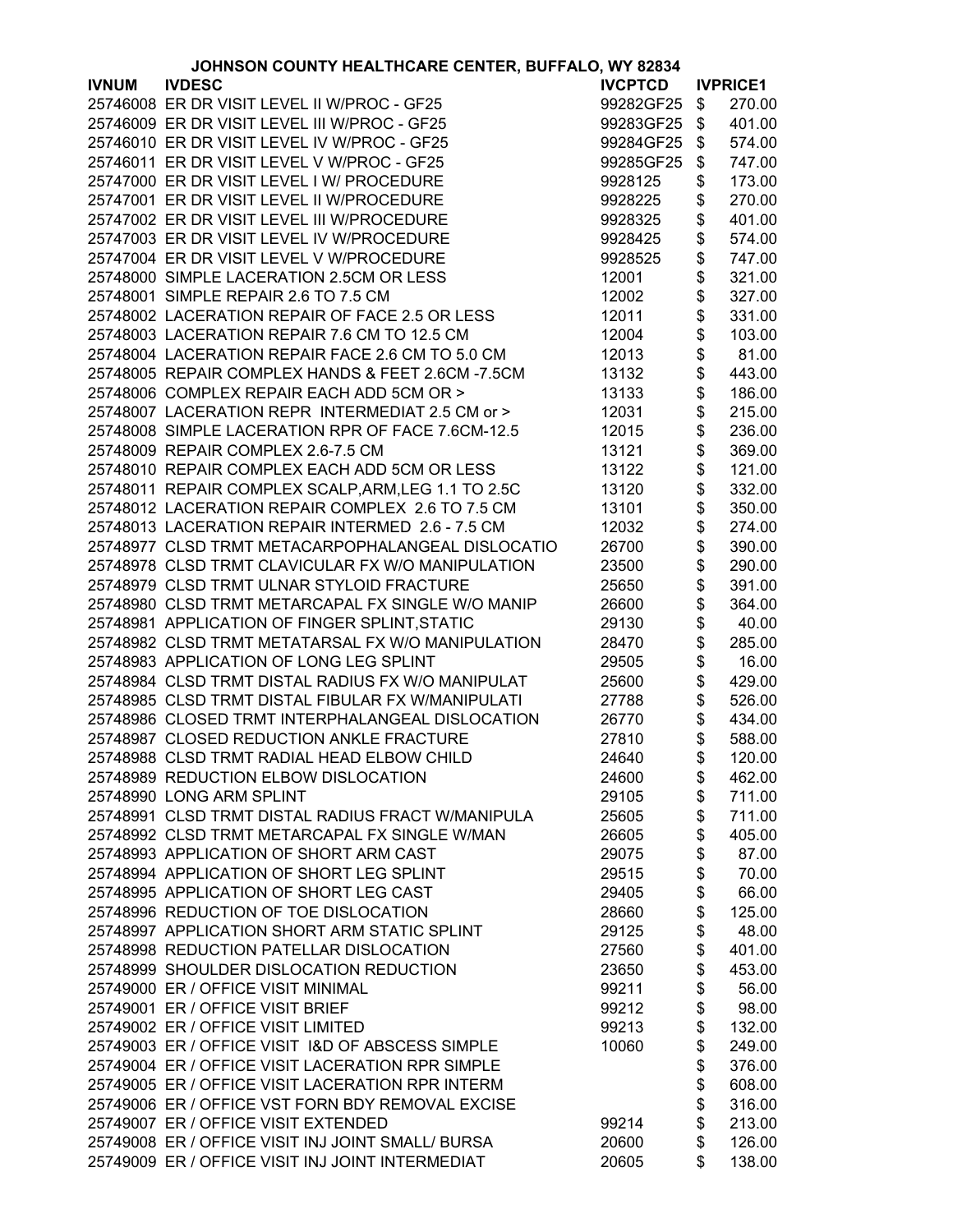|              | JOHNSON COUNTY HEALTHCARE CENTER, BUFFALO, WY 82834 |                |          |                 |
|--------------|-----------------------------------------------------|----------------|----------|-----------------|
| <b>IVNUM</b> | <b>IVDESC</b>                                       | <b>IVCPTCD</b> |          | <b>IVPRICE1</b> |
|              | 25749010 ER / OFFICE VISIT INJ JOINT/ MAJOR         | 20610          | \$       | 181.00          |
|              | 25749011 ER / OFFICE VISIT CONTROL NASAL HEMORRHA   | 30901          | \$       | 247.00          |
|              | 26740507 OBSERVATION HOUR >24                       | G0378          | \$       | 62.00           |
|              | 26740508 OBSERVATION HOUR 2-24                      | G0378          | \$       | 49.00           |
|              | 26740509 OBSERVATION HOUR 1                         | G0378          | \$       | 311.00          |
|              | 26740512 OBSERVATION MONITOR 1ST HOUR               | G0378          | \$       | 797.00          |
|              | 26740513 OBSERVATION MONITOR HOUR 2-24              | G0378          | \$       | 125.00          |
|              | 26740514 OBSERVATION MONITOR HOURS > 24             | G0378          | \$       | 152.00          |
|              | 27470710 LACERATION LEVEL 11 (INTERMEDIATE)         |                | \$       |                 |
|              |                                                     | 12031          |          | 132.00          |
|              | 27640016 PROCTOSIGMOIDOSCOPY; RIGID                 | 45300          | \$       | 887.00          |
|              | 27740532 EGD /OR TIME                               | 43235          | \$       | 887.00          |
|              | 27740533 EGD W/ BIOPSY                              | 43239          | \$       | 1,182.00        |
|              | 27740551 BRONCHOSCOPY, RIGID OR FLEXIBLE            | 31622          | \$       | 1,182.00        |
|              | 27740552 COLONOSCOPY / OR TIME                      | 45378          | \$       | 1,005.00        |
|              | 27740553 COLONOSCOPY W/BIOPSY                       | 45380          | \$       | 1,302.00        |
|              | 27740554 HEMORRHOIDECTOMY/ BANDING                  | 46221          | \$       | 517.00          |
|              | 27740555 ANOSCOPY; DIAGNOSTIC W/WO SPECIMAN         | 46600          | \$       | 296.00          |
|              | 27740556 COLONOSCOPY; REMOVAL POLYP (SNARE TECH)    | 45385          | \$       | 1,412.00        |
|              | 27740557 PROCTOSIGMOIDOSCOPY W/DILATION             | 45303          | \$       | 296.00          |
|              | 27740558 SIGMOIDOSCOPY W/REMOVAL BIOPIES W/FORCEP   | 45331          | \$       | 296.00          |
|              | 27740559 FISSURECTOMY                               | 46200          | \$       | 517.00          |
|              | 27740560 ANORECTAL EXAM, SURGICAL W/ANESTHESIA DIA  | 45990          | \$       | 663.00          |
|              | 27740561 COLONOSCOPY SCREEN HIGH RISK MEDICARE      | G0105          | \$       | 1,005.00        |
|              | 27740562 COLONOSCOPY SCREEN NON HIGH RISK MEDICAR   | G0121          | \$       | 1,005.00        |
|              | 27740563 COLONOSCOPY FLEXIBLE/PROXIMAL MEDICARE     | 45380          | \$       | 1,302.00        |
|              | 27740564 SMALL INTESTINAL POUCH ENDOSCOPY W/BIOPS   | 44386          | \$       | 296.00          |
|              | 27740565 SIGMOIDOSCOPY DIAGNOSTIC                   | 45330          | \$       | 296.00          |
|              | 27740566 COLONOSCOPY W/ POLYPECTOMY                 | 45388          | \$       | 1,302.00        |
|              | 27740567 SIGMOIDOSCOPY W/BIOPSY                     | 45331          | \$       | 296.00          |
|              | 27740568 EGD W/ POLYP REMOVAL                       | 43270          | \$       | 1,182.00        |
|              | 27740642 PARACENTESIS                               | 49080          | \$       | 296.00          |
|              | 28380002 MAC / IV BLOCK SUPPLIES                    |                |          | 30.52           |
|              | 28380004 REGIONAL EPIDURAL SUPPLIES                 |                | \$       |                 |
|              |                                                     |                | \$       | 193.00          |
|              | 28380006 REGIONAL SPINAL/SINGLE SUPPLIES            |                | \$       | 92.64           |
|              | 28380008 GENERAL ANESTHESIA SUPPLIES                |                | \$       | 164.82          |
|              | 28500004 BELT GAIT BLACK                            |                | \$       | 35.72           |
|              | 28500013 BELT GAIT PINK                             |                | \$       | 35.72           |
|              | 28500014 BELT GAIT BLUE                             |                | \$       | 35.72           |
|              | 28500015 BELT GAIT ORANGE                           |                |          | 35.72           |
|              | 28500016 BELT GAIT YELLOW                           |                | \$<br>\$ | 35.72           |
|              | 28500017 BELT GAIT                                  |                |          | 35.72           |
|              | 28500018 ANASEPT WOUND ANTISEPTIC                   |                | \$<br>\$ | 72.00           |
|              | 28500024 COMPRESSION BANDAGE SYSTEM                 |                |          | 49.92           |
|              | 28500025 CLOVER LEAF MET PADS (SMALL)               |                | \$       | 11.46           |
|              | 28500026 THERABAND (YELLOW) CAN-DO                  |                | \$       | 2.00            |
|              | 28500027 THERABAND (RED)/CAN-DO                     |                | \$       | 4.20            |
|              | 28500031 PUTTY RED 5LB                              |                | \$       | 17.80           |
|              | 28500032 COMPRILAN 6CM X 5                          |                | \$       | 13.50           |
|              | 28500036 CLOVER LEAF MET PADS (MED)                 |                | \$       | 11.46           |
|              | 28500039 ARGLAES POWDER                             |                | \$       | 48.00           |
|              | 28500041 T-3 BOOT 11 IN.BEIGE (M)                   |                | \$       | 213.00          |
|              | 28500042 T-3 BOOT 11 IN.BEIGE (L)                   |                | \$       | 213.00          |
|              | 28500043 T-3 BOOT 13 IN.BEIGE (L)                   |                | \$       | 243.00          |
|              | 28500046 ELECTRODE 2X2 GENTLE STIM R 1.25           |                | \$       | 31.80           |
|              | 28500047 CLOVER LEAF MET PADS (LG)                  |                | \$       | 11.46           |
|              | 28500048 SINGLE PULLEY /STRAP                       | L4350          | \$       | 49.45           |
|              |                                                     |                |          |                 |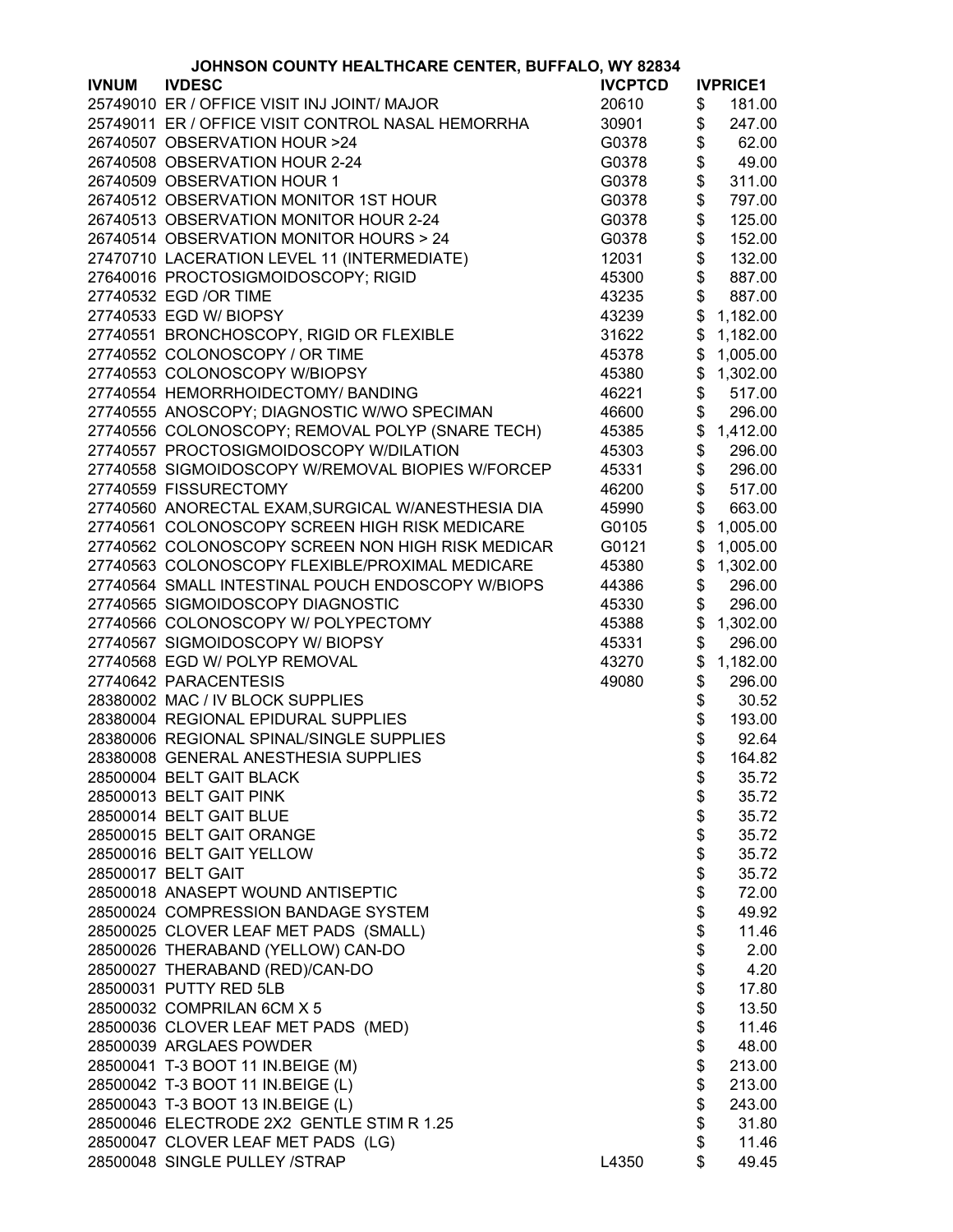| JOHNSON COUNTY HEALTHCARE CENTER, BUFFALO, WY 82834 |                                                   |                |      |                 |
|-----------------------------------------------------|---------------------------------------------------|----------------|------|-----------------|
| <b>IVNUM</b>                                        | <b>IVDESC</b>                                     | <b>IVCPTCD</b> |      | <b>IVPRICE1</b> |
|                                                     | 28500056 BUTTON HOOK                              |                | \$   | 43.75           |
|                                                     | 28500057 TOILET PAPER AID                         |                | \$   | 37.75           |
|                                                     | 28500058 EASY SLIDE SHOE HORN                     |                | \$   | 23.25           |
|                                                     | 28500059 SOCK/STOCKING AID                        |                | \$   | 29.25           |
|                                                     | 28500060 EDEMA GLOVE OVER WRIST RT-MED            | L4350          | \$   | 23.80           |
|                                                     | 28500061 EDEMA GLOVE OVER WRIST RT-LG             | L4350          | \$   | 23.80           |
|                                                     | 28500062 EDEMA GLOVE FOREARM LEFT                 | L4350          |      | 23.80           |
|                                                     | 28500063 EDEMA GLOVE FOREARM RIGHT                | L4350          | \$\$ | 23.80           |
|                                                     | 28500065 ULTRA SLING II MED.                      |                |      | 144.34          |
|                                                     | 28500066 ULTRA SLING II LG                        |                | \$   | 144.34          |
|                                                     | 28500067 EDEMA GLOVE ISOTONER OPEN SMALL          | L4350          | \$   | 75.80           |
|                                                     | 28500068 EDEMA GLOVE ISOTONER OPEN MEDIUM         | L4350          |      | 75.80           |
|                                                     | 28500069 EDEMA GLOVE ISOTONER OPEN LARGE          | L4350          | \$   | 75.80           |
|                                                     | 28500070 ULTRA SLING II SM                        |                | \$   | 144.34          |
|                                                     | 28500072 ELECTRODE 2X2 GENTLE STIM R PLUS 4/PK    |                | \$   | 31.80           |
|                                                     | 28500075 VELOCITY MS ANKLE BRACE (STANDARD)RIGHT  | L4350          | \$   | 163.62          |
|                                                     |                                                   |                |      |                 |
|                                                     | 28500076 ANKLE BRACE STANDARD RIGHT AIRCAST       | L4350          | \$   | 79.50           |
|                                                     | 28500077 VELOCITY MS ANKLE BRACE (STANDARD)LEFT   | L4350          | \$   | 109.58          |
|                                                     | 28500078 ANKLE BRACE STANDARD LEFT                | L4350          | \$   | 79.50           |
|                                                     | 28500079 ANKLE BRACE SPORT STIRRUP RIGHT          | L4350          | \$   | 79.68           |
|                                                     | 28500080 ANKLE BRACE SPORT STIRRUP LEFT           | L4350          | \$   | 79.68           |
|                                                     | 28500081 ANKLE CRYO/CUFF W/COOLER                 |                | \$   | 240.00          |
|                                                     | 28500082 ANKLE CUFF                               |                | \$   | 135.00          |
|                                                     | 28500083 ELECTRODE GENTLE STIM 2X3 PK/4           |                | \$   | 35.80           |
|                                                     | 28500084 KNEE CRYO/CUFF W/COOLER MEDIUM           |                | \$   | 240.00          |
|                                                     | 28500085 ELECTRODE GENTLE STIM 2X4PK/4            |                | \$   | 35.80           |
|                                                     | 28500086 VELOCITY MS ANKLE BRACE (WIDE)LEFT       | L4350          | \$   | 109.58          |
|                                                     | 28500088 VELOCITY MS ANKLE BRACE (WIDE)RIGHT      | L4350          | \$   | 109.58          |
|                                                     | 28500091 EDEMA GLOVE OVER WRIST LF-SMALL          | L4350          | \$   | 23.80           |
|                                                     | 28500092 EDEMA GLOVE OVER WRIST RT-SMALL          | L4350          | \$   | 23.80           |
|                                                     | 28500093 EDEMA GLOVE OVER WRIST LF-MED            | L4350          | \$   | 23.80           |
|                                                     | 28500094 EDEMA GLOVE OVER WRIST LF-LG             | L4350          | \$   | 23.80           |
|                                                     | 28500095 ASO ANKLE STABILIZER LARGE               | L4350          | \$   | 95.80           |
|                                                     | 28500096 ASO ANKLE STABILIZER MEDIUM              | L4350          | \$   | 95.80           |
|                                                     | 28500097 ASO ANKLE STABILIZER SMALL               | L4350          | \$   | 95.80           |
|                                                     | 28500098 ASO ANKLE STABILIZER X-SMALL             | L4350          | \$   | 95.80           |
|                                                     | 28500100 KNEE SUPPORT MIRACLE)RED/BLK/BL          |                | \$   | 88.00           |
|                                                     | 28500106 BRACE LEGEND ACL LEFT LARGE BLACK/BLUE   | L1845          | \$   | 403.20          |
|                                                     | 28500107 BRACE COVER LARGE SIZE                   |                | \$   | 79.20           |
|                                                     | 28500109 BRACE OVER SHOULDER HUMERUS FRACTURE XLG |                | \$   | 225.00          |
|                                                     | 28500110 MALLEOLOC ANKLE BRACE RIGHT SMALL        | L19061         | \$   | 108.50          |
|                                                     | 28500111 MALLEOLOC ANKLE BRACE SMALL LEFT         | L19061         | \$   | 240.62          |
|                                                     | 28500112 SPLINT HAMMER TOE UNIVERSAL FOR TWO TOES |                | \$   | 24.00           |
|                                                     | 28500113 MALLEOLOC ANKLE BRACE LARGE LEFT         | L1906          | \$   | 240.62          |
|                                                     | 28500114 MALLEOLOC ANKLE BRACE LARGE RIGHT        | L1906          | \$   | 108.50          |
|                                                     | 28500115 VISCOHEEL SOFTSPOT MEDIUM                | L3485          | \$   | 140.00          |
|                                                     |                                                   |                |      |                 |
|                                                     | 28500116 VISCOSPOT HEEL CUSHION LARGE SIZE 2      | L3485          | \$   | 89.95           |
|                                                     | 28500117 BRACE BAND IT TENNIS ELBOW               | L3700          | \$   | 90.79           |
|                                                     | 28500119 VISCOSPOT HEEL CUSHION MEDIUM SIZE 1     | L3485          | \$   | 89.95           |
|                                                     | 28500121 VISCOPED S FULL LENGTH SMALL             |                | \$   | 116.85          |
|                                                     | 28500122 VISCOPED S FULL LENGTH MEDIUM            |                | \$   | 116.85          |
|                                                     | 28500123 VISCOPED S FULL LENGTH LARGE             |                | \$   | 116.85          |
|                                                     | 28500124 HEELPADS 3 X5/16 FELT HAPAD              |                | \$   | 18.68           |
|                                                     | 28500125 HEELPADS 3 X716 FELT HAPAD               |                | \$   | 18.68           |
|                                                     | 28500126 VISCOPED S SIZE V (EXTRA LARGE           |                | \$   | 116.85          |
|                                                     | 28500127 SPLINT HAMMER TOE UNIVERSAL FOR ONE TOE  |                | \$   | 24.00           |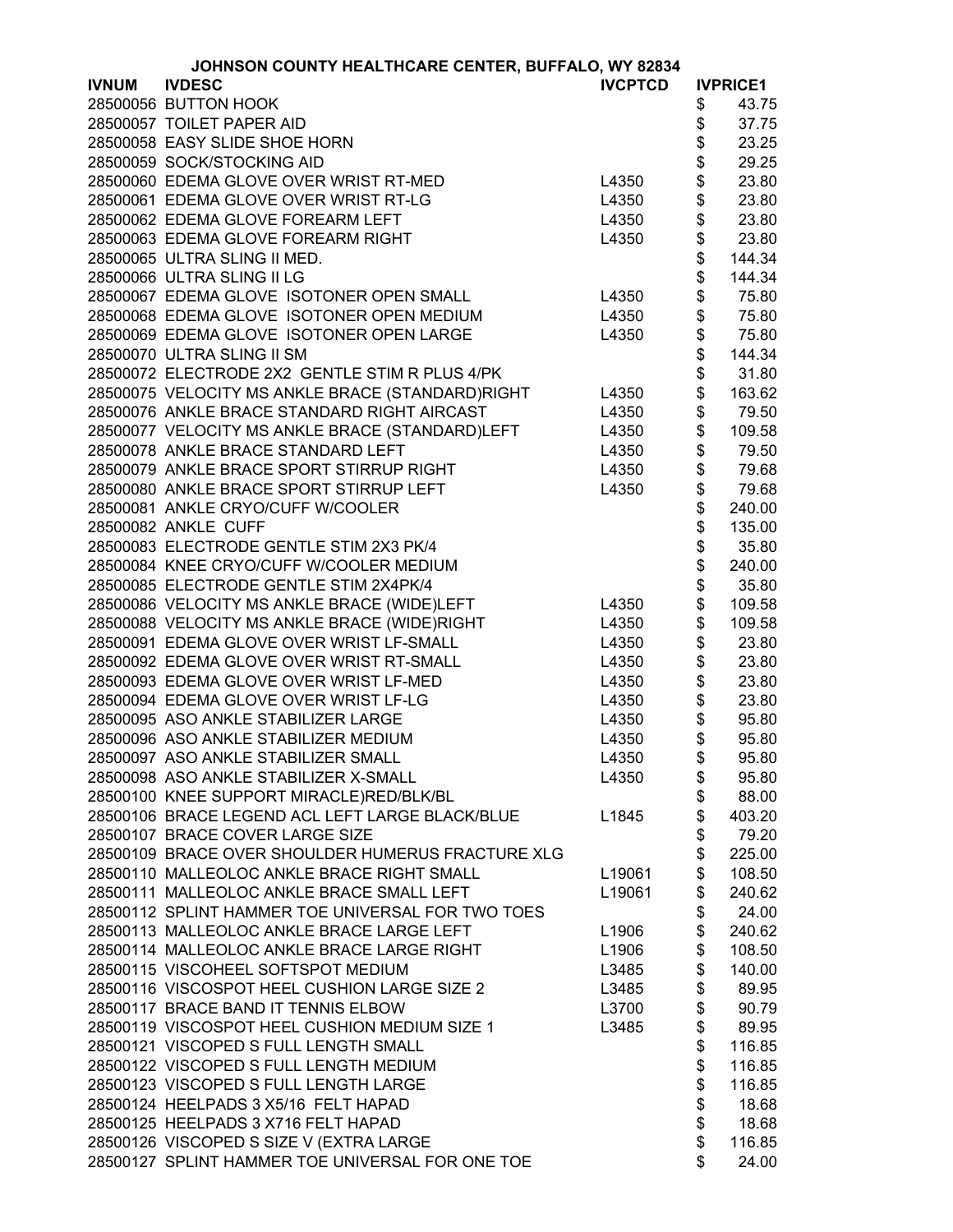|              | JOHNSON COUNTY HEALTHCARE CENTER, BUFFALO, WY 82834 |                   |          |                 |
|--------------|-----------------------------------------------------|-------------------|----------|-----------------|
| <b>IVNUM</b> | <b>IVDESC</b>                                       | <b>IVCPTCD</b>    |          | <b>IVPRICE1</b> |
|              | 28500128 BAND-IT FOREARM BAND                       | L3762             | \$       | 72.20           |
|              | 28500129 THERAPUTTY GREEN 2OZ                       |                   | \$       | 9.28            |
|              | 28500130 THERAPUTTY RED 2 OZ                        |                   | \$       | 9.28            |
|              | 28500131 THERA PUTTY TAN 4 OZ                       |                   | \$       | 26.52           |
|              | 28500132 THERA PUTTY YELLOW 4 OZ                    |                   | \$       | 26.52           |
|              | 28500299 SOCK AID TERRY FLEXIBLE DELUXE             |                   | \$       | 60.00           |
|              | 28500300 ELECTRODE IONTROPHORESIS MED BUTTERFLY     |                   | \$       | 294.00          |
|              | 28500301 HEEL PADS 2 1/2 WIDE                       |                   | \$       | 12.60           |
|              | 28500302 HEEL PADS HAPAD 3 WIDE                     |                   |          | 24.05           |
|              | 28500303 HEEL WEDGES HAPAD MEDIUM                   |                   |          | 31.50           |
|              | 28500304 HEEL PAD 3X5/16                            |                   |          | 21.32           |
|              | 28500305 HEEL PAD 3 X 7/16                          |                   |          | 21.32           |
|              | 28500306 BELT GAIT PASTEL BOUQUET                   |                   |          | 49.00           |
|              | 28500307 BELT GAIT WHITE W/RIBBON                   |                   |          | 40.80           |
|              | 28500308 HEEL PADS 2 1/2 X 3/16                     |                   |          | 18.68           |
|              | 28500309 PUTTY SOFT RED (QUALCRAFT)                 |                   |          | 13.56           |
|              | 28500310 PUTTY MEDIUM GREEN 3 OZ                    |                   |          | 13.56           |
|              | 28500311 HEEL PAD 2 1/2 X 7/16                      |                   |          | 18.68           |
|              | 28500312 HEEL PAD 3 X 1/2                           |                   |          | 18.68           |
|              | 28500313 ADJUST. HEEL LIFT SMALL                    |                   |          | 29.45           |
|              | 28500314 ADJUST. HEEL LIFT MED                      |                   | \$       | 29.45           |
|              | 28500315 ADJUST. HEEL LIFT LG                       |                   | \$       | 29.45           |
|              | 28500316 HEEL WEDGE PREFAB LARGE                    |                   | \$       | 9.62            |
|              | 28500317 HEEL WEDGE PREFAB MEDIUM                   |                   | \$       | 9.62            |
|              | 28500318 HEEL PADS 3 X 3/16                         |                   | \$       | 21.32           |
|              | 28500319 HEEL WEDGE PREFAB SMALL                    |                   | \$       | 9.62            |
|              | 28500320 PTO AIRMESH BRACE (SM LEFT)                | L2999             | \$       | 150.00          |
|              | 28500321 PTO AIRMESH BRACE (M LEFT)                 | L1810             | \$       | 150.00          |
|              | 28500322 KNEE BRACE TOWNSEND DESIGN                 | L1844             | \$       | 667.50          |
|              | 28500323 KNEE BRACE TOWNSEND CUSTOM                 | L1844             | \$       | 667.50          |
|              | 28500324 KNEE BRACE TOWNSEND CUSTOM #2              | L1845             | \$       | 438.79          |
|              | 28500325 HEEL WEDGE HAPAD 5 DEGREES FELT            | L3350             | \$       | 41.00           |
|              | 28500330 PTO AIRMESH BRACE (SM RIGHT)               | L1810             | \$       | 150.00          |
|              | 28500331 PTO AIRMESH BRACE (M RIGHT)                | L1820             | \$       | 150.00          |
|              | 28500340 PTO AIRMESH BRACE (LGLEFT)                 | L <sub>1820</sub> | \$       | 264.00          |
|              | 28500341 PTO AIRMESH BRACE (LGRIGHT)                | L1810             | \$       | 150.00          |
|              | 28500342 PTO AIRMESH BRACE (XLG-RIGHT)              | L1810             | \$       | 303.00          |
|              | 28500343 PTO AIRMESH BRACE (XLG-LEFT)               | L1815             | \$       | 150.00          |
|              | 28500344 DERMASAVER LEG TUBE XS                     |                   | \$       | 99.96           |
|              | 28500345 DERMASAVER ARM TUBE                        |                   | \$       | 71.96           |
|              | 28500346 KNUCKLE PROTECTOR                          |                   |          | 71.96           |
|              | 28500347 DERMASAVER LEG TUBE MED                    |                   | \$<br>\$ | 99.96           |
|              | 28500352 PTO AIRMESH BRACE (XXLG-LEFT)              | L1815             | \$       | 327.75          |
|              | 28500353 PTO AIRMESH BRACE (XXLG-RIGHT)             | L1810             | \$       | 327.75          |
|              | 28500390 BECKER HYPER/ STERNAL PAD X-SMALL          | L0972             | \$       | 220.50          |
|              | 28500391 BECKER HYPER/ STERNAL PAD SMALL            | L0972             | \$       | 220.50          |
|              | 28500392 BECKER HYPER/ STERNAL PAD MED.             | L0972             | \$       | 220.50          |
|              | 28500393 BECKER HYPER/ STERNAL PAD LG.              | L0972             | \$       | 220.50          |
|              | 28500394 BECKER HYPER/ STERNAL PAD XLG.             | L0972             | \$       | 220.50          |
|              | 28500403 BRACE OADJUSTER SMALL RIGHT                |                   | \$       | 571.56          |
|              | 28500404 ORTHOSIS COMFY HAND WRIST FINGER           |                   | \$       | 193.80          |
|              | 28500405 ORTHOSIS CALIFORNIA X-LARGE COMPRESSION    |                   | \$       | 217.50          |
|              | 28500406 BRACE TRU-PULL RT XXL                      | L1820             | \$       | 142.20          |
|              | 28500407 SPLINT POST-OP MED RIGHT HALLOX VALGAS     |                   | \$       | 52.00           |
|              | 28500409 ORTHOSIS CALIF. 10 X-LARGE COMPRESSION     |                   | \$       | 217.50          |
|              | 28500410 ORTHOSIS CALIFORNIA SMALL COMPRESSION      | L0466             | \$       | 217.50          |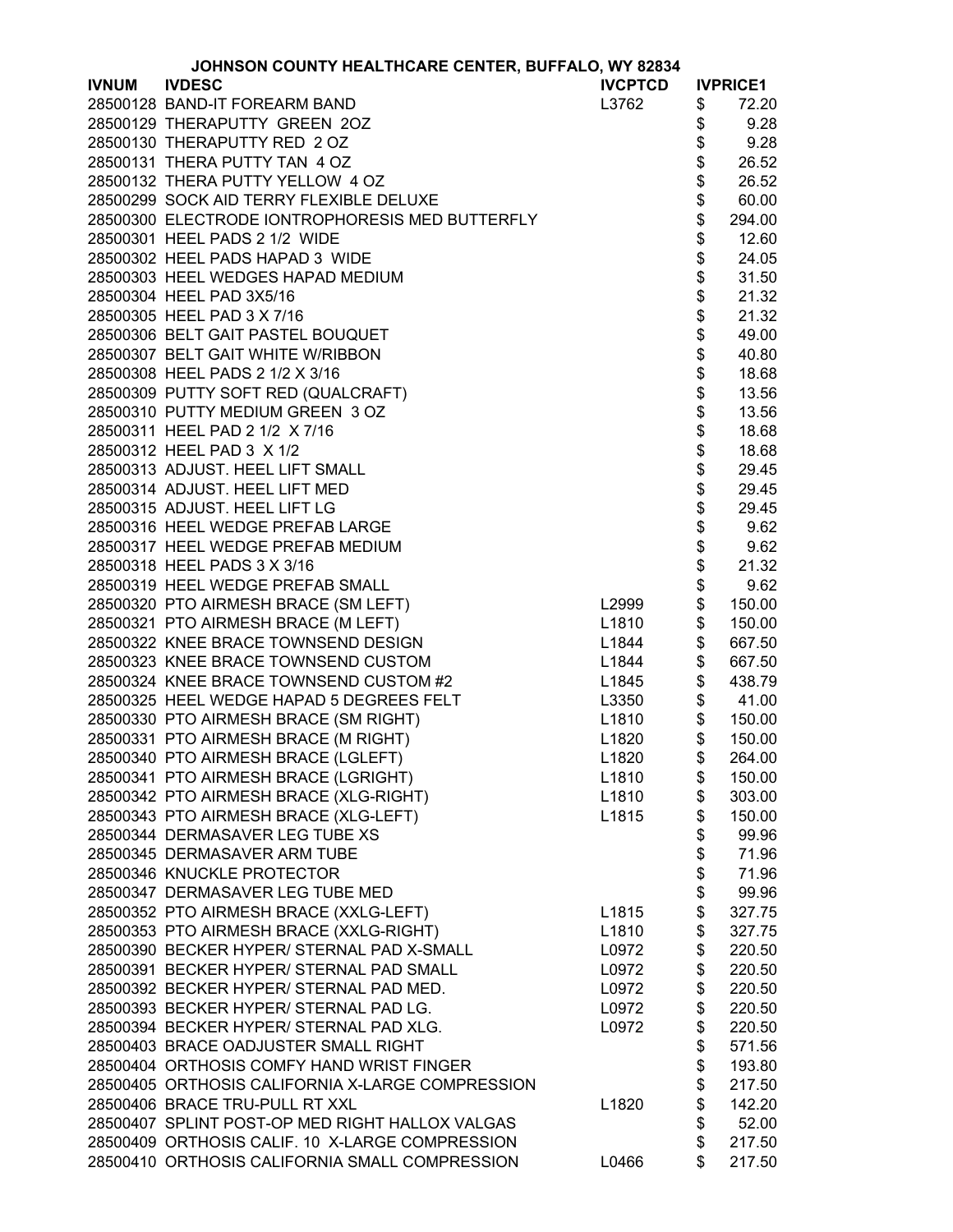|              | JOHNSON COUNTY HEALTHCARE CENTER, BUFFALO, WY 82834 |                |          |                 |  |
|--------------|-----------------------------------------------------|----------------|----------|-----------------|--|
| <b>IVNUM</b> | <b>IVDESC</b>                                       | <b>IVCPTCD</b> |          | <b>IVPRICE1</b> |  |
|              | 28500411 ORTHOSIS CALIFORNIA MEDIUM COMPRESSION     |                | \$       | 217.50          |  |
|              | 28500412 BRACE BKO MED RT WWM8-10/MN7-8 C-50        |                | \$       | 70.00           |  |
|              | 28500413 BRACE BKO MED. LEFT WM8-10/MN7-8 C-50      |                | \$       | 70.00           |  |
|              | 28500415 BRACE FOOT LARGE LEFT(TYPE C-50            |                | \$       | 105.00          |  |
|              | 28500416 BRACE FOOT LARGE RIGHT(TYPE C_50           |                |          | 105.00          |  |
|              | 28500417 ORTHOSIS CALIFORNIA X-SMALL COMPRESSION    |                | \$<br>\$ | 217.50          |  |
|              | 28500418 ORTHOSIS CALIFORNIA MEDIUM COMPRESSION     | L0626          | \$       | 217.50          |  |
|              | 28500419 ORTHOSIS CALIFORNIA LARGE COMPRESSION      | L0626          | \$       | 217.50          |  |
|              | 28500420 ORTHOSIS CALIFORNIA SM 10 COMPRESSION      |                | \$       | 217.50          |  |
|              | 28500421 ORTHOSIS CALIFORNIA X-SM 10 COMPRESSION    |                | \$       | 217.50          |  |
|              | 28500422 ORTHOSIS CALIFORNIA 8 LG COMPRESSION       | L0625          | \$       | 217.50          |  |
|              | 28500423 BRACE OADJUSTER KARR LARGE RIGHT           |                | \$       | 571.56          |  |
|              | 28500426 BRACE KNEE SUPPORT W/PATELLA WRAP-AROUND   |                | \$       | 99.80           |  |
|              | 28500427 BRACE KARE 4TITUDE RIGHT SMALL ACL SHORT   |                | \$       | 487.08          |  |
|              | 28500428 BRACE TRU-PULL RT LG ADV SYS               | L1810          | \$       | 142.00          |  |
|              | 28500429 BRACE TRU-PULL LFT LG ADV SYS              | L1820          | \$       | 235.03          |  |
|              | 28500430 BRACE TRU-PULL RT SM ADV SYS               |                | \$       | 213.30          |  |
|              | 28500431 BRACE TRU-PULL LFT SM ADV SYS              |                | \$       | 213.30          |  |
|              | 28500432 BRACE KARE 4TITUDE X-SMALL RIGHT           |                | \$       | 484.65          |  |
|              | 28500433 BRACE TRU-PULL LFT X-LG ADV SYS            |                | \$       | 234.00          |  |
|              | 28500434 BRACE TRU-PULL RT X-LG ADV SYS             |                | \$       | 213.30          |  |
|              | 28500435 BRACE TRU-PULL RT MED ADV SYS              | L1800          | \$       | 142.20          |  |
|              | 28500436 BRACE TRU-PULL LFT MED ADV SYS             | L1800          | \$       | 142.20          |  |
|              | 28500438 BLEDSOE SPORTS MAX BRACE X-LG BLACK        | L1820          | \$       | 178.00          |  |
|              | 28500440 BRACE KNEE SUPPORT W/CUTOUT SMALL          |                | \$       | 63.24           |  |
|              | 28500441 BRACE KNEE SUPPORT W/CUTOUT MEDIUM         |                |          | 63.24           |  |
|              | 28500442 BRACE KNEE SUPPORT W/CUTOUT                |                |          | 63.24           |  |
|              | 28500444 BRACE UNDERSLEEVE FOR #28500445            |                | \$\$     | 104.00          |  |
|              | 28500445 BRACE FORTITUDE LG RT STD LNGTH BLUE       |                | \$       | 487.08          |  |
|              | 28500452 BRACE PATELLA FEMORAL AIR X-LARGE          |                | \$       |                 |  |
|              | 28500453 BRACE SMALL LEGEND ACL LEFT                | L1825<br>L1845 |          | 108.00          |  |
|              |                                                     |                | \$<br>\$ | 403.20          |  |
|              | 28500454 BRACE XL AIR W/POPLITAL TRU-PULL SLEEVE    | L1825          |          | 213.30          |  |
|              | 28500455 BRACE PLAYMAKER 1/4 NEOPRENE W/POP LARGE   | L1815          | \$<br>\$ | 187.50          |  |
|              | 28500456 LEGEND, RIGHT CI LARGE                     | L1845          |          | 386.67          |  |
|              | 28500457 BRACE CASH ORTHOSIS W/STERNAL/PUBIC PAD    | L0972          | \$       | 220.50          |  |
|              | 28500458 BRACE SPORTMAX FRONT CLOSURE MEDIUM BLUE   | L3700          | \$       | 178.00          |  |
|              | 28500459 ELECTRODE BOW-TIE 4/PK FREEFORM SILVER     |                | \$       | 71.40           |  |
|              | 28500461 BRACE LEGEND ACL LARGE LEFT STD BLK/BLK    | L1845          | \$       | 403.20          |  |
|              | 28500462 ANKLE CRYOCUFF                             |                | \$       | 240.00          |  |
|              | 28500463 CRYO CUFF COOLER ONLY                      |                | \$       | 105.00          |  |
|              | 28500464 DO NOT USE 10/13/17                        |                | \$       | 270.00          |  |
|              | 28500465 DO NOT USE 10/13/17                        | L4386          | \$       | 270.00          |  |
|              | 28500466 DO NOT USE 10/13/17                        | L4386          | \$       | 270.00          |  |
|              | 28500467 BRACE HORSESHOE PATELLA SUPPORT MEDIUM     | L1800          | \$       | 66.60           |  |
|              | 28500468 KNEE BRACE ACL LEFT MED                    | L1845          | \$       | 396.65          |  |
|              | 28500469 BRACE LEGEND PCL MEDIUM LEFT               | L1845          | \$       | 403.20          |  |
|              | 28500470 LUMBOSACRAL OTHOSIS CONTOURED MEDIUM       |                | \$       | 135.00          |  |
|              | 28500471 SHOULDER PULLEY W/WEBBING RANGE MASTER     |                | \$       | 63.80           |  |
|              | 28500472 HUMERAL ORTHOSIS SMALL                     |                | \$       | 113.85          |  |
|              | 28500473 HUMERAL ORTHOSIS MED                       |                | \$       | 110.70          |  |
|              | 28500474 HUMERAL ORTHOSIS LARGE AND EXTRA LG        |                | \$       | 159.00          |  |
|              | 28500475 THORACOLUMBAR ORTHOSIS BINDER MEDIUM       | L0315          | \$       | 98.00           |  |
|              | 28500476 BRACE PATELLA FEMORAL SMALL                | L1800          | \$       | 108.00          |  |
|              | 28500477 BRACE PATELLA FEMORAL MEDIUM               | L1800          | \$       | 108.00          |  |
|              | 28500478 BRACE PATELLA FEMORAL LARGE (AIR) BLACK    | L2800          | \$       | 108.00          |  |
|              | 28500479 KNEE CRYO CUFF ONLY LARGE 11B01            |                | \$       | 135.00          |  |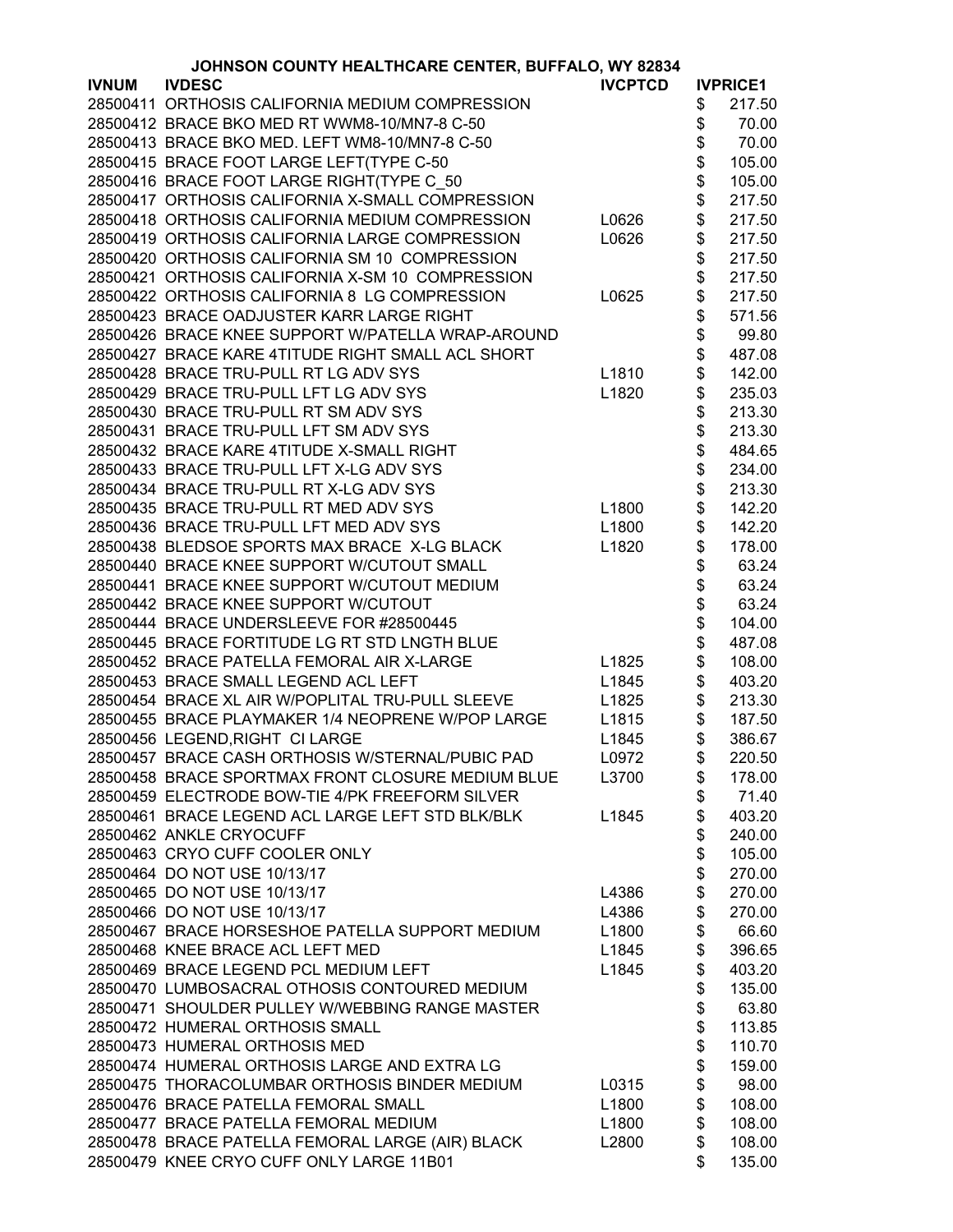|              | JOHNSON COUNTY HEALTHCARE CENTER, BUFFALO, WY 82834 |                   |          |                 |  |
|--------------|-----------------------------------------------------|-------------------|----------|-----------------|--|
| <b>IVNUM</b> | <b>IVDESC</b>                                       | <b>IVCPTCD</b>    |          | <b>IVPRICE1</b> |  |
|              | 28500480 KNEE CRYO/CUFF ONLY MEDIUM 11A01           |                   | \$       | 135.00          |  |
|              | 28500481 LEGEND, RIGHT, ACL, BLACK/BLUE, SIZE SMALL | L1845             | \$       | 403.20          |  |
|              | 28500482 LUMBAR ROLL 14 NAVY REGULAR                |                   | \$       | 55.96           |  |
|              | 28500483 HEEL PAD 2.5X1/2 (3 PR/PK) 0               |                   | \$       | 18.68           |  |
|              | 28500484 HEEL PAD 2.5X5/16 (3 PR/PK)                |                   |          | 14.00           |  |
|              | 28500485 ELBOW STRAP MEDIUM (10.5-11                | L3700             | \$\$\$\$ | 32.85           |  |
|              | 28500486 BRACE OADJUSTER MED. LEFT                  |                   |          | 571.56          |  |
|              | 28500487 BOOT BLEDSOE HIGH TOP X-SMALL              |                   |          |                 |  |
|              |                                                     | L4386             |          | 170.00          |  |
|              | 28500488 NIGHTSPLINT/PLANTAR FASCUTIS SMALL         | L4396             | \$       | 114.00          |  |
|              | 28500489 NIGHTSPLINT/PLANTAR FASCUTIS MEDIUM        | L4396             | \$       | 114.00          |  |
|              | 28500490 SHOULDER CRYO CUFF W/ COOLER               |                   | \$       | 270.00          |  |
|              | 28500491 NIGHTSPLINT/PLANTAR FASCUTUS LARGE         | L4396             | \$       | 114.00          |  |
|              | 28500492 BRACE LEGEND LEFT MEDIUM PCL               | L1845             | \$       | 403.20          |  |
|              | 28500493 WEBBING STRAP/OVERHEAD SHOULDER PULLEY     |                   | \$       | 67.96           |  |
|              | 28500494 STOCKINGS FIRM SUPPORT BELOW KNEE CLOSED   |                   | \$       | 77.04           |  |
|              | 28500495 LUMBAR ROLL 14 FIRM GREY                   |                   |          | 55.96           |  |
|              | 28500496 KNEE CRYO/CUFF W/COOLER LARGE              |                   | \$       | 240.00          |  |
|              | 28500500 VISCOSPOT HEELCUP LG SIZE 2 PR BAUERFEIN   | L3485             | \$       | 90.00           |  |
|              | 28500504 WALKER PNEUMATIC MEDIUM(BOOT)              | L4360             | \$       | 289.50          |  |
|              | 28500505 WALKER PNEUMATIC LARGE (BOOT)              | L4360             | \$       | 289.50          |  |
|              | 28500506 BRACE ANKLE (SWED-O W/KNIT TONGUE WHI SM   | L2265             | \$       | 50.00           |  |
|              | 28500508 SHOULDERS BACK, FRDM SMALL BLACK           | L3650             | \$       | 100.00          |  |
|              | 28500509 BRACE QUIKLOK ADJUSTABLE BLACK             | L1845             | \$       | 174.00          |  |
|              | 28500510 BRACE ACL LEFT FORCE-POINT MEDIUM          |                   | \$       | 525.15          |  |
|              | 28500511 PUTTY SOFT YELLOW 3 OZ.                    |                   | \$       | 15.96           |  |
|              | 28500512 PUTTY MED SOFT RED 3 OZ.                   |                   |          | 17.80           |  |
|              | 28500513 HUMERAL FRACTURE ORTHOSIS MED              |                   | \$<br>\$ | 170.25          |  |
|              | 28500514 HUMERAL FRACTURE ORTHOSIS LG               |                   | \$       | 170.25          |  |
|              | 28500515 HUMERAL FRACTURE ORTHOSIS XLG              |                   | \$       | 170.25          |  |
|              |                                                     |                   |          |                 |  |
|              | 28500516 BOOT OVATION STANDARD LG                   | L4387             | \$       | 125.83          |  |
|              | 28500517 BOOT OVATION STANDARD MED                  | L4387             | \$       | 125.83          |  |
|              | 28500518 BOOT OVATION STANDARD SMALL                | L4387             | \$       | 125.83          |  |
|              | 28500538 BRACE SPORTSMAX X X-LARGE BLACK            | L1832             | \$       | 178.50          |  |
|              | 28500556 BRACE ACL VERSION MEDIUM LEFT              | L1845             | \$       | 499.50          |  |
|              | 28500687 SPORTS MAX KNEE BRACE LG FRONT CLOSURE     | L1845             | \$       | 178.00          |  |
|              | 28500688 BLEDSOE SPORTS MAX BRACE SMALL W/STOPKIT   | L <sub>1820</sub> | \$       | 157.50          |  |
|              | 28500696 BRACE KNEE SPORTSMAX X-SMALL BLACK         |                   | \$       | 267.00          |  |
|              | 28500697 BLEDSOE CROSSOVER/ TRITECH SMALL           | L1845             | \$       | 210.00          |  |
|              | 28500698 BLEDSOE CROSSOVER FT TRITECH SMALL         | L1845             | \$       | 210.00          |  |
|              | 28500699 BLEDSOE CROSSOVER TRITECH MED              | L1845             | \$       | 210.00          |  |
|              | 28500700 BLEDSOE CROSSOVER FT TRITECH MED           | L1845             | \$       | 210.00          |  |
|              | 28500701 BLEDSOE CROSSOVER TRITECH LG               | L1845             | \$       | 210.00          |  |
|              | 28500702 BLEDSOE CROSSOVER TRITECH FT/LG            | L1845             | \$       | 210.00          |  |
|              | 28500703 BLEDSOE CROSSOVER TRITECH FT X LG          | L1845             | \$       | 210.00          |  |
|              | 28500704 THUMB SPICA WRIST SPLINT LEFT MED.         | L0972             | \$       | 91.00           |  |
|              | 28500705 BLEDSOE CROSSOVER TRITECH LG SHORT         | L1845             | \$       | 255.00          |  |
|              | 28500706 BLEDSOE CROSSOVER FT 2XL                   | L1845             | \$       | 210.00          |  |
|              | 28500707 BLEDSOE CROSSOVER EC 2XL                   | L1845             | \$       | 210.00          |  |
|              | 28500708 TS ROM XVI-AC BRACE LG                     | L1832             | \$       | 327.00          |  |
|              | 28500709 TS ROM XVI-AC BRACE X LG                   | L1832             | \$       | 327.00          |  |
|              | 28500710 TS ROM XVI-AC BRACE MED                    | L1832             | \$       | 327.00          |  |
|              | 28500711 TS ROM XVI-AC BRACE SM                     | L1832             | \$       | 327.00          |  |
|              | 28500750 PERFORMANCE SHOE DIABETIC DR. COMFORT      | L1845             | \$       | 248.50          |  |
|              | 28500751 EVA MOLDABLE INSERT DIABETIC DR. COMFORT   | L1845             | \$       | 60.00           |  |
|              | 28500752 PERFORMANCE SHOE DIABETIC DR. COMFORT      | A5500             | \$       | 417.00          |  |
|              | 28500753 MULTI PODUS BOOT XTRA MED TO LG            | L4396             | \$       | 244.13          |  |
|              |                                                     |                   |          |                 |  |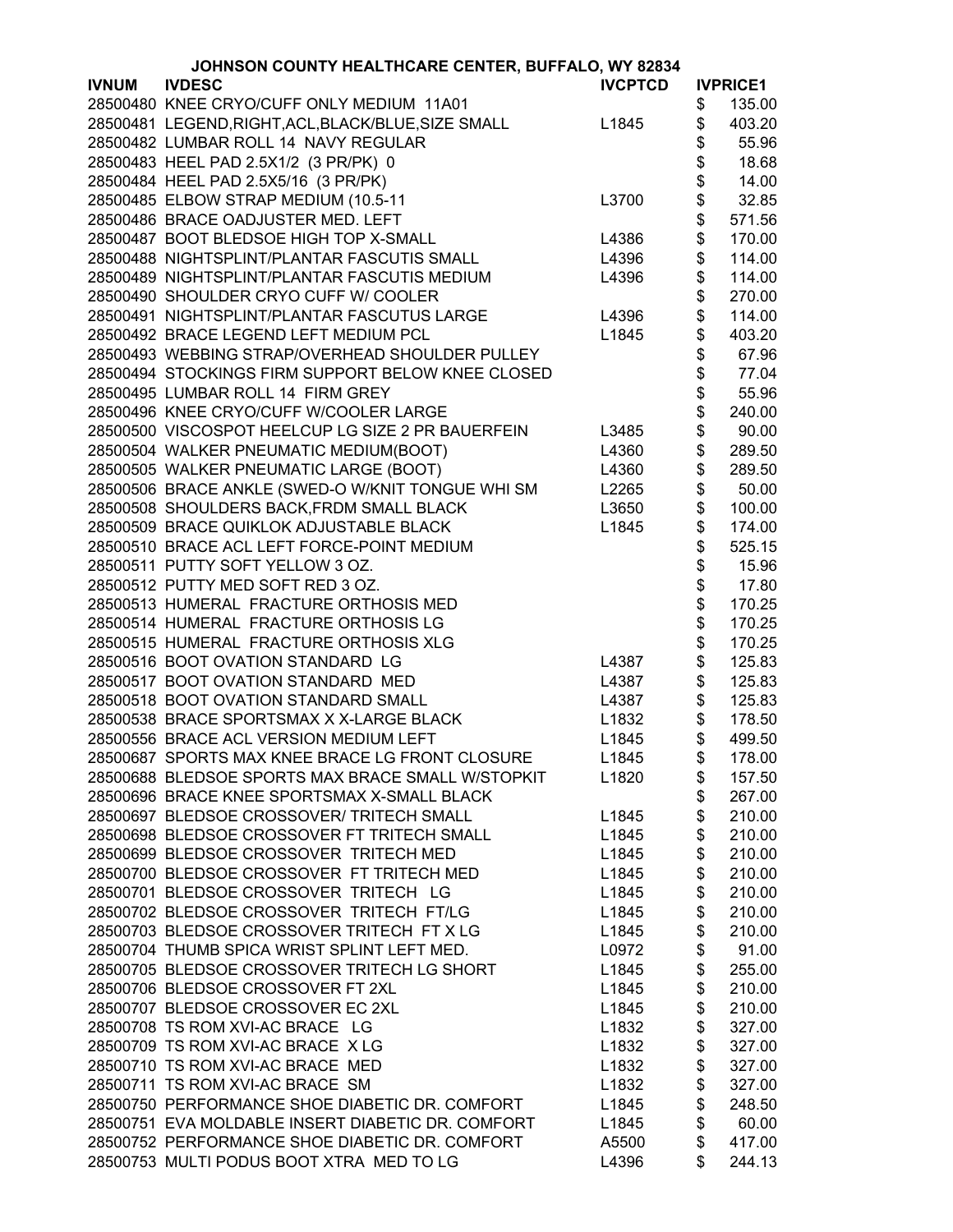| JOHNSON COUNTY HEALTHCARE CENTER, BUFFALO, WY 82834 |                                                    |                |                |                 |
|-----------------------------------------------------|----------------------------------------------------|----------------|----------------|-----------------|
| <b>IVNUM</b>                                        | <b>IVDESC</b>                                      | <b>IVCPTCD</b> |                | <b>IVPRICE1</b> |
|                                                     | 28500754 CHARCOT CONFORM BOOT                      | L4360          | \$             | 391.50          |
|                                                     | 28500755 FAST CAST KIT 50                          |                | \$             | 363.00          |
|                                                     | 28500756 HANDS FREE CRUTCH                         |                | \$             | 447.00          |
|                                                     | 28500757 LEAF SPRING BRACE TYPE C-90 sm left       |                | \$             | 129.40          |
|                                                     | 28500758 LEG LIFTER                                |                | \$             | 65.95           |
|                                                     | 28520002 ARM SLING INFANT/CHILD SMALL              | A4565          | \$             | 22.32           |
|                                                     | 28520003 ARM SLING ENVELOPE SMALL                  |                | \$             | 15.12           |
|                                                     | 28520004 ARM SLING ENVELOPE MEDIUM                 |                | \$             | 15.12           |
|                                                     | 28520005 ARM SLING ENVELOPE LARGE CMFRT W/PD       | A4565          | \$             | 15.12           |
|                                                     |                                                    |                |                |                 |
|                                                     | 28520010 CAST BOOT SMALL                           |                | \$             | 23.80           |
|                                                     | 28520011 CAST BOOT MEDIUM                          | L3265          | \$             | 38.52           |
|                                                     | 28520012 CAST BOOT LARGE                           |                | \$             | 25.00           |
|                                                     | 28520013 CLAVICLE STRAP INF                        |                | \$<br>\$       | 54.45           |
|                                                     | 28520014 CLAVICLE BRACE X-SMALL HEAVY PADDED       |                |                | 27.56           |
|                                                     | 28520015 CLAVICLE BRACE SMALL HEAVY PADDED         | L3675          |                | 21.75           |
|                                                     | 28520016 CLAVICLE SPLINT SHLDR BRACE MEDIUM        | L3660          | \$             | 21.70           |
|                                                     | 28520017 CLAVICLE SPLINT SHLDR BRACE LG            | L3650          | \$             | 45.60           |
|                                                     | 28520018 CLAVICLE SPLINT XLG ADT                   |                | \$             | 23.80           |
|                                                     | 28520020 COLLAR CERV ECONO FOAM LARGE              |                | \$             | 28.20           |
|                                                     | 28520021 COLLAR CERVICAL MEDIUM                    |                | \$             | 28.56           |
|                                                     | 28520022 COLLAR CERVICAL SMALL(11-16)              |                | \$             | 28.20           |
|                                                     | 28520023 COLLAR CERVICAL LARGE 16                  |                | \$             | 56.84           |
|                                                     | 28520026 COLLAR CERVICAL SM 3 (11 X16 ) DENSE FOAM |                | \$             | 35.80           |
|                                                     | 28520027 CAST BOOT LARGE CLOSED TOE                |                |                | 20.40           |
|                                                     | 28520040 IMMOBILIZER ARM MEN'S SMALL               |                | \$\$\$\$\$\$\$ | 56.20           |
|                                                     | 28520041 IMMOBILIZER ARM MEN'S MEDIUM              |                |                | 56.20           |
|                                                     | 28520042 IMMOBILIZER ARM MEN'S LARGE               |                |                | 56.20           |
|                                                     | 28520043 IMMOBILIZER ARM & SHLDR-UNIV              |                |                | 57.40           |
|                                                     | 28520044 IMMOBILIZER SHOULDER PEDS 5               |                |                | 35.76           |
|                                                     | 28520045 IMMOBILIZER KNEE 16 SMALL                 | L1830          | \$             | 62.49           |
|                                                     |                                                    |                |                |                 |
|                                                     | 28520046 IMMOBILIZER KNEE SMALL 12                 |                | \$             | 60.60           |
|                                                     | 28520047 IMMOBILIZER KNEE 22 SMALL                 |                | \$             | 95.32           |
|                                                     | 28520048 IMMOBILIZER KNEE SMALL 20                 |                | \$             | 60.00           |
|                                                     | 28520049 IMMOBILIZER KNEE 16 MED                   |                | \$             | 54.56           |
|                                                     | 28520050 IMMOBILIZER KNEE MEDIUM 22 (24 SPLINT)    | L1830          | \$             | 78.30           |
|                                                     | 28520051 BOOT HEELLIFT SUSPENSION DMS SYSTEM       |                | \$             | 113.64          |
|                                                     | 28520052 IMMOBILIZER KNEE 22 LARGE (24 SPLINT)     | L1830          | \$             | 78.30           |
|                                                     | 28520053 IMMOBILIZER KNEE 22 X LARGE (24 SPLINT    | L1830          | \$             | 53.15           |
|                                                     | 28520054 IMMOBILIZER KNEE 20 X LARGE               | L1830          | \$             | 69.50           |
|                                                     | 28520055 IMMOBILIZER KNEE 19 XX LARGE              | L1830          | \$             | 45.75           |
|                                                     | 28520058 DO NOT USE 6/6/18                         |                | \$             | 113.56          |
|                                                     | 28520064 RIB BELT UNIVERSAL MEN'S                  |                | \$             | 23.76           |
|                                                     | 28520070 RIB BELT LADIES UNIVERSAL                 |                |                | 21.36           |
|                                                     | 28520071 SPLINT COLLES LARGE LEFT                  | S8451          | \$\$           | 31.84           |
|                                                     | 28520072 SPLINT COLLES LARGE RIGHT                 |                |                | 31.72           |
|                                                     | 28520073 SPLINT COLLES MEDIUM LEFT                 |                |                | 31.72           |
|                                                     | 28520074 SPLINT COLLES MEDIUM RIGHT                |                |                | 31.92           |
|                                                     | 28520075 SPLINT COLLES LEFT SMALL                  |                |                | 31.72           |
|                                                     | 28520076 SPLINT COLLES RIGHT SMALL                 |                |                | 31.72           |
|                                                     | 28520079 ARM SLING ENVELOPE XLG CMFRT W/PD STRAP   |                | \$\$\$\$\$\$\$ | 15.96           |
|                                                     | 28520080 STOCKINGS ANTI EMBOL THIGH HI SM REG      |                |                | 25.48           |
|                                                     | 28520084 BINDER-SUPPORT L-XLG BACK/ABDOM           | L0625          | \$             | 66.84           |
|                                                     | 28520086 NASAL SPLINT                              |                | \$             | 11.64           |
|                                                     |                                                    |                | \$             |                 |
|                                                     | 28520090 COLLAR CERVICAL FOAM XLG                  |                |                | 16.72           |
|                                                     | 28520092 BINDER-SUPPORT SMALL/MED 24-40            | L0625          | \$             | 66.84           |
|                                                     | 28520093 CAST BOOT CLOSED TOE X LARGE              |                | \$             | 38.00           |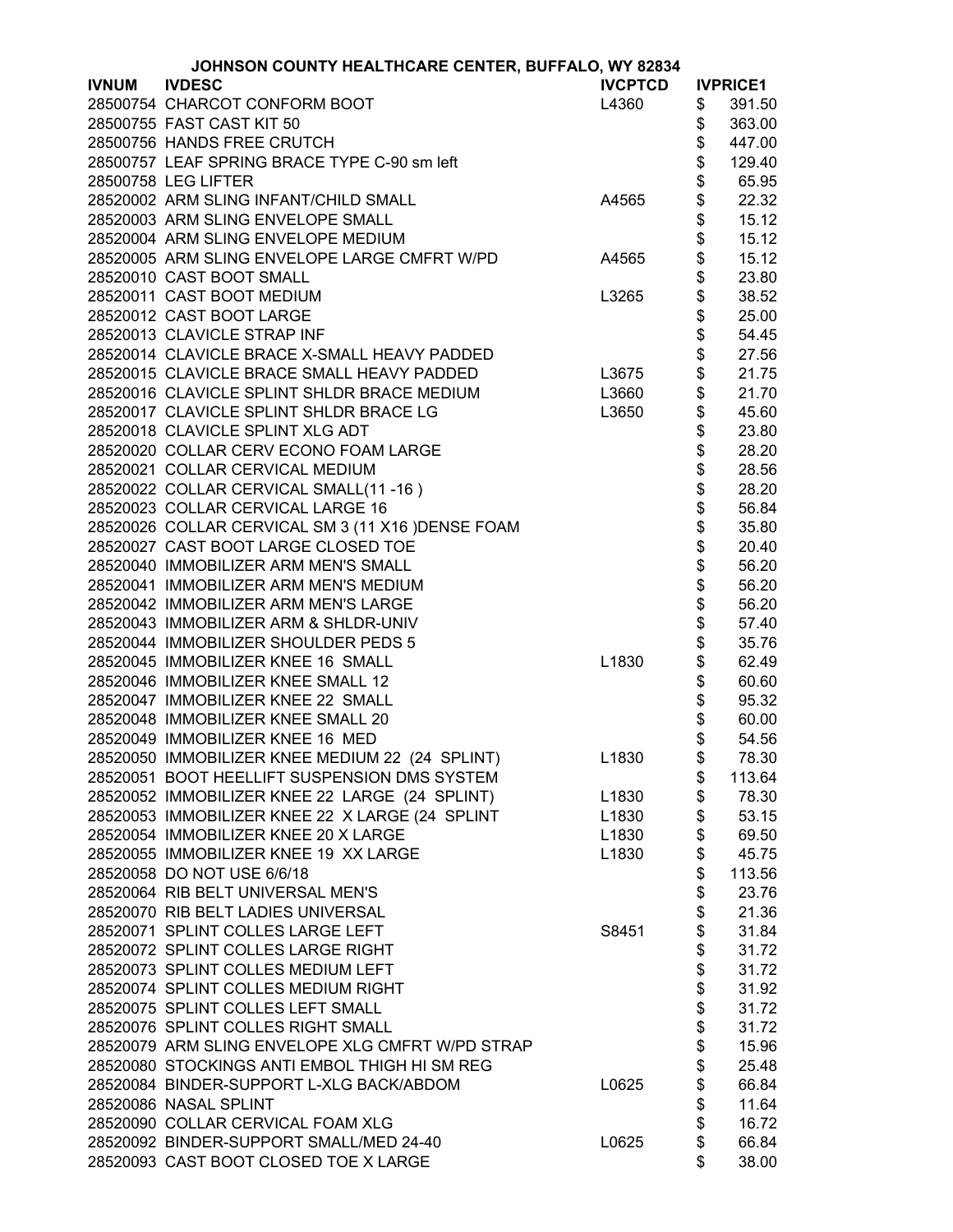|              | JOHNSON COUNTY HEALTHCARE CENTER, BUFFALO, WY 82834 |                |          |                         |
|--------------|-----------------------------------------------------|----------------|----------|-------------------------|
| <b>IVNUM</b> | <b>IVDESC</b>                                       | <b>IVCPTCD</b> |          | <b>IVPRICE1</b>         |
|              | 28520094 COLLAR CERV MED/LG FOAM ECONO              |                | \$       | 47.00                   |
|              | 28520096 IMMOBILIZER KNEE 16 LG                     |                | \$       | 54.56                   |
|              | 28520097 SHOULDER IMMOBILIZER MENS MED              |                | \$       | 48.00                   |
|              | 28520098 IMMOBILIZER SHOULDER MEN'S DO NOT ORDER    |                | \$       | 48.00                   |
|              | 28520099 SHOULDER IMMOBILIZER MENS XLG              |                | \$       | 57.00                   |
|              | 28520100 SHOULDER IMMOB MED                         | L3675          | \$       | 38.00                   |
|              | 28520101 SHOULDER IMMOBILIZER WOMEN LG              | L3675          | \$       | 56.72                   |
|              | 28520102 SHOULDER IMMOB XLRGE                       |                | \$       | 162.00                  |
|              | 28520107 BRACE METACARPAL LG GALVESTON              |                | \$       | 132.69                  |
|              | 28520109 SHOULDER IMMOBILIZER MENS XXLG             |                | \$       | 57.00                   |
|              | 28520111 SUPPORTER ATHLETIC MEDIUM                  |                |          | 9.96                    |
|              |                                                     |                | \$<br>\$ |                         |
|              | 28520114 ABDOMINAL BINDER 8 SMALL (24 - 30)         |                |          | 109.80                  |
|              | 28520115 COLLAR CERVICAL FORM FIT S/L               |                | \$       | 16.72                   |
|              | 28520120 ABDOMINAL BINDER 10 UNIVERSAL 28 -50       |                | \$\$\$   | 67.88                   |
|              | 28520121 WRIST BRACE LEFT SMALL FUTURO              |                |          | 58.76                   |
|              | 28520123 WRIST BRACE LEFT LARGE                     |                |          | 43.40                   |
|              | 28520124 WRIST BRACE LEFT XLARGE                    |                |          | 56.16                   |
|              | 28520125 WRIST BRACE RIGHT SMALL                    |                | \$       | 58.76                   |
|              | 28520128 WRIST BRACE RIGHT XLARGE                   |                | \$       | 38.44                   |
|              | 28520131 UNNA BOOT 3                                |                | \$       | 30.56                   |
|              | 28520133 WRIST BRACE FORMFIT 8 MED RIGHT            | L3908          | \$       | 56.00                   |
|              | 28520134 WRIST BRACE FORMFIT 8 MED. LEFT            |                | \$       | 56.00                   |
|              | 28520135 WRIST BRACE FORMFIT 8 LARGE RIGHT          | L3807          | \$       | 40.50                   |
|              | 28520136 WRIST BRACE FORMFIT 8 LARGE LEFT           | L3807          | \$       | 40.50                   |
|              | 28520137 CERVICAL COLLAR FIRM FOAM SMALL            |                | \$       | 18.72                   |
|              | 28520138 WRIST BRACE FORMFIT SMALL LEFT             | L3908          |          | 50.00                   |
|              | 28520139 WRIST BRACE FORMFIT SMALL RIGHT            | L3999          |          | 56.00                   |
|              | 28520141 SHOE DARCO ORTHOWEDGE SMALL                |                | \$\$     | 72.00                   |
|              | 28520142 SHOE DARCO ORTHWEDGE MEDIUM                |                |          | 72.00                   |
|              | 28520143 SHOE DARCO ORTHOWEDGE LARGE                |                | \$<br>\$ | 44.00                   |
|              | 28520144 SHOE DARCO ORTHOWEDGE X-LARGE              |                |          | 44.00                   |
|              | 28520145 BUCKS TRACTION SPLINT (18)                 |                | \$<br>\$ | 84.00                   |
|              | 28520146 BUCKS TRACTION SPLINT (22)                 |                | \$       | 118.00                  |
|              | 28520147 TLSO SHELL RIDGID/STERNSL/LINER            | L0486          | \$       | 1,716.66                |
|              | 28520148 BRACE METACARPAL MED GALVESTON             |                |          | $\frac{1}{2}$<br>132.69 |
|              | 28520149 BRACE METACARPAL SMALL GALVESTON           |                | \$       | 132.69                  |
|              | 28520150 BRACE METACARPAL XL GALVESTON              |                | \$       | 132.69                  |
|              | 28520151 IMMOBILIZER KNEE 20 MED                    | L1830          | \$       | 69.50                   |
|              | 28520152 IMMOBILIZER KNEE 20 LG                     | L1830          | \$       | 69.50                   |
|              | 28520153 VISTA 464 TLSO                             | L0486          | \$       | 502.50                  |
|              | 28520157 SPLINT TOE ALIGNMENT DARCO                 |                | \$       | 90.13                   |
|              | 28520164 COLLAR LG 4.25 (16-19 )PHILADELPHIA        |                | \$       | 55.80                   |
|              |                                                     |                |          |                         |
|              | 28520165 COLLAR SM 2.25 (10-13 )PHILADELPHIA        |                | \$<br>\$ | 89.52                   |
|              | 28520166 COLLAR SM 3.25 (10-13 )PHILDELPHIA         |                |          | 55.80                   |
|              | 28520167 COLLAR MED 3.25 (13-16 )PHILADELPHIA       |                | \$       | 91.88                   |
|              | 28520168 COLLAR MED 4.25 (13-16 )PHILADELPHIA       |                | \$       | 89.52                   |
|              | 28520169 COLLAR LG 5.25 (16-19 )PHILADELPHIA        | L0150          | \$       | 67.14                   |
|              | 28520170 COLLAR VERTABRACE TALL                     |                | \$       | 65.00                   |
|              | 28520171 COLLAR VERTEBRACE REGULAR                  |                | \$       | 107.16                  |
|              | 28520172 COLLAR VERTABRACE SHORT                    |                | \$       | 97.12                   |
|              | 28520173 COLLAR VERTABRACE X-SHORT                  | L0150          | \$       | 35.95                   |
|              | 28520174 COLLAR VERTEBRACE PEDIATRIC                |                | \$       | 48.60                   |
|              | 28520175 COLLAR VERTEBRACE PEDI-SHORT               |                | \$       | 47.96                   |
|              | 28520176 COLLAR LG 5.25 (16-19 )PHILADELPHIA        |                | \$       | 55.80                   |
|              | 28520200 HEEL PROTECTOR (PREVALON) NEW              |                | \$       | 156.00                  |
|              | 28520201 PREVALON TAP SYSTEM                        |                | \$       | 174.72                  |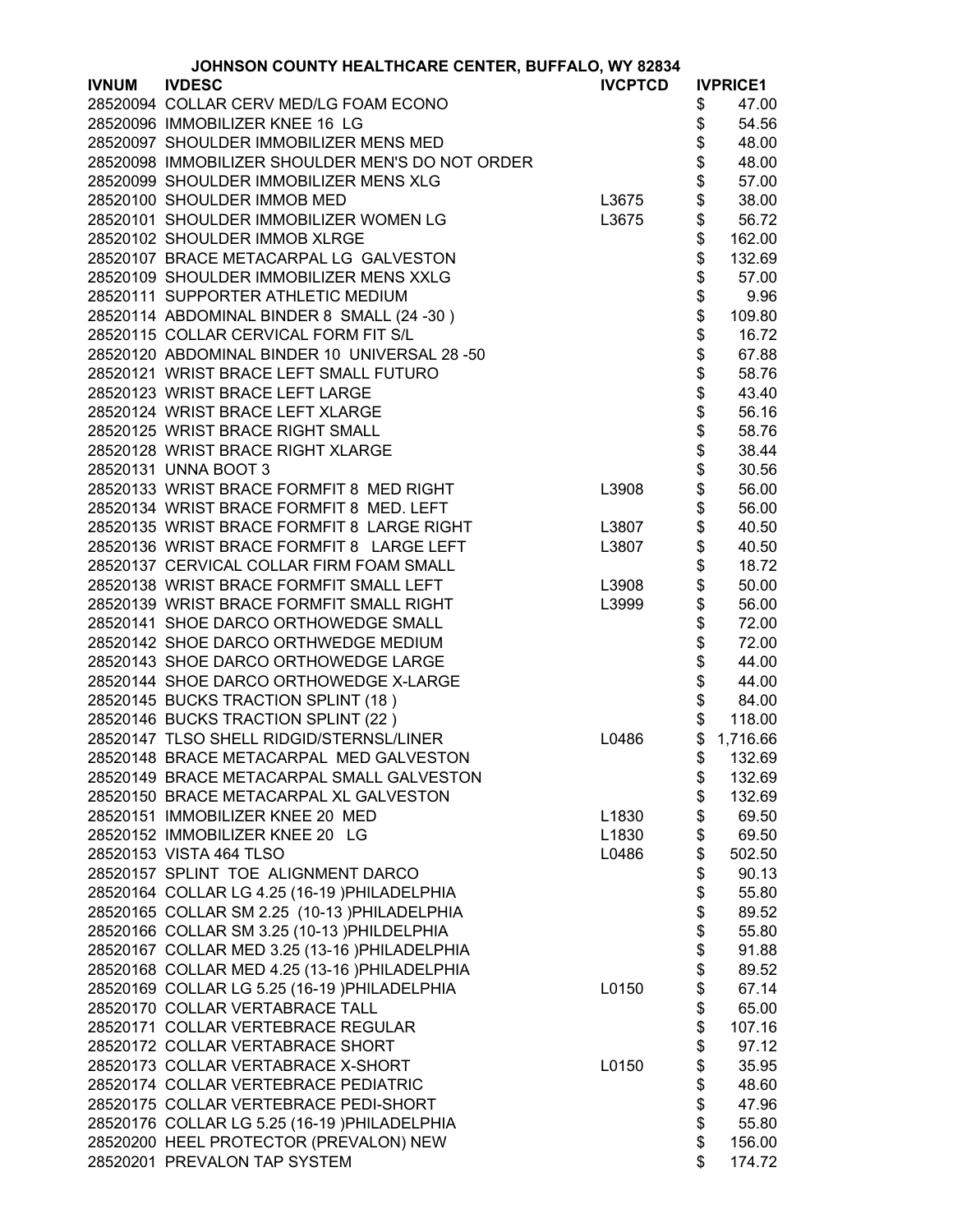|              | JOHNSON COUNTY HEALTHCARE CENTER, BUFFALO, WY 82834 |                |                |                 |  |
|--------------|-----------------------------------------------------|----------------|----------------|-----------------|--|
| <b>IVNUM</b> | <b>IVDESC</b>                                       | <b>IVCPTCD</b> |                | <b>IVPRICE1</b> |  |
|              | 28520202 PREVALON TAP MICRO PADS                    |                | \$             | 156.00          |  |
|              | 28520203 PREVALON FOOT& LEG WEDGE                   |                | \$             | 184.55          |  |
|              | 28520204 UNIVERSAL THUMB-O-PRENE                    |                | \$             | 43.12           |  |
|              | 28520205 COMFORTFORM WRIST/THUMB SM/RT              |                | \$             | 99.00           |  |
|              | 28520206 COMFORTFORM WRIST/THUMB LG/RT              |                | \$             | 99.00           |  |
|              | 28520207 COMFORTFORM WRIST/THUMB MD/RT              | L3908          |                | 99.00           |  |
|              | 28520209 COMFORTFORM WRIST/THUMB SM/LT              |                | \$<br>\$       | 99.00           |  |
|              | 28520210 COMFORTFORM WRIST/THUMB LG/LT              |                | \$             | 99.00           |  |
|              |                                                     |                |                |                 |  |
|              | 28520220 IMMOBILIZER KNEE 20 MED                    | L1830          | \$             | 69.50           |  |
|              | 28520221 IMMOBILIZER KNEE 20 LG                     | L1830          | \$             | 69.50           |  |
|              | 28520222 IMMOBILIZER KNEE 20 SM                     | L1830          | \$             | 69.50           |  |
|              | 28520223 T-POD STABILIZATION DEVICE                 |                | \$             | 160.42          |  |
|              | 28520227 UNNA BOOT WITH ZINC COFLEX 4               |                | \$             | 34.36           |  |
|              | 28520228 UNNA BOOT WITH ZINC COFLEX 3 UZB           |                | \$             | 28.56           |  |
|              | 28520229 UNNA BOOT WITHCALAMINE 3"                  |                | \$             | 35.10           |  |
|              | 28520300 MTC FRACTURE BRACE XS RIGHT                | L4386          | \$             | 299.85          |  |
|              | 28520301 MTC FRACTURE BRACE S/M RIGHT               | L4386          | \$             | 299.85          |  |
|              | 28520302 MTC FRACTURE BRACE XS LEFT                 | L4386          | \$             | 299.85          |  |
|              | 28520303 MTC FRACTURE BRACE S/M LEFT                | L4386          | \$             | 299.85          |  |
|              | 28520304 MTC FRACTURE BRACE L/XL RIGHT              | L4386          | \$             | 299.85          |  |
|              | 28520305 MTC FRACTURE BRACE L/XL LEFT               | L4386          | \$             | 299.85          |  |
|              | 28530007 CASTING PADDING SOF ROLL 6                 |                |                | 6.48            |  |
|              | 28530012 CASTING TAPE 2 (SCOTCHCAST)                |                |                | 14.28           |  |
|              | 28530013 CASTING TAPE 3 (SCOTCHCAST)                |                |                | 17.96           |  |
|              | 28530018 STOCKINET 2 SYNTHETIC (2 X 25 YDS)         |                |                | 28.75           |  |
|              | 28530019 STOCKINET 3 SYNTHETIC (3 X 25 YD)          |                |                | 36.90           |  |
|              |                                                     |                |                | 44.50           |  |
|              | 28530020 STOCKINET 4 SYNTHETIC (4 X 25 YDS)         |                | \$\$\$\$\$\$\$ |                 |  |
|              | 28530023 CASTING OCL 3 X 20 FT                      |                |                | 123.20          |  |
|              | 28530024 CASTING OCL 4 X 20 FT                      |                | \$             | 149.00          |  |
|              | 28530026 CASTING SPLINT 3 X12 SCOTCHCAST PADDED     |                | \$             | 18.20           |  |
|              | 28530028 CASTING SPLINT 3 X35 SCOTCHCAST PADDED     |                | \$             | 69.32           |  |
|              | 28530029 CASTING PADDING 6 SYNTHETIC                |                | \$             | 12.04           |  |
|              | 28530030 CASTING OCL 5 X 20 FT                      |                | \$             | 178.00          |  |
|              | 28530031 CASTING OCL 6 X 20 FT                      |                | \$             | 167.10          |  |
|              | 28530033 CASTING SPLINT 4 X15 SCOTCHCAST PADDED     |                | \$             | 25.44           |  |
|              | 28530035 CASTING SPLINT 4 X30 SCOTCHCAST PADDED     |                | \$             | 54.56           |  |
|              | 28530036 STOCKINET 6                                |                | \$             | 80.80           |  |
|              | 28530038 CASTING SCOTCHCAST 2 BLACK                 |                | \$             | 14.92           |  |
|              | 28530039 CASTING SCOTCHCAST 3 BLACK                 |                |                | 16.68           |  |
|              | 28530044 CASTING SCOTCHCAST 2 GREEN                 |                |                | 14.92           |  |
|              | 28530045 CASTING SCOTCHCAST 2 BLUE                  |                | \$\$\$\$\$\$\$ | 14.96           |  |
|              | 28530046 CASTING SCOTCHCAST 2 PINK                  |                |                | 15.00           |  |
|              | 28530047 CASTING SCOTCHCAST 3 BLUE                  |                |                | 17.64           |  |
|              | 28530048 CASTING SCOTCHCAST 3 PINK                  |                |                | 14.96           |  |
|              | 28530049 CASTING SCOTCHCAST 3 GREEN                 |                |                | 14.32           |  |
|              | 28530050 DELTA DRY PADDING 3                        |                | \$             | 32.95           |  |
|              | 28530053 CASTING SCOTCHCAST 2 PURPLE                |                | \$             | 14.84           |  |
|              | 28530055 FLASHCAST CAMO 3                           |                | \$             | 27.32           |  |
|              | 28530058 CASTING PADDING SOF ROLL 6 STERILE         |                | \$             | 8.12            |  |
|              | 28530059 CASTING PADDING SOF ROLL 4 STERILE         |                | \$             | 6.08            |  |
|              | 28530088 CASTING OCL 2 X 20 FT                      |                | \$             | 91.20           |  |
|              | 28540007 TEGADERM ABSORBENT                         |                | \$             | 14.52           |  |
|              | 28540008 BANDAIDS 1                                 |                | \$             | 4.65            |  |
|              |                                                     |                | \$             |                 |  |
|              | 28540012 DUO DERM 4X4 NDC 0003-1876-60              |                | \$             | 11.48           |  |
|              | 28540014 GAUZE 2X2 UNSTERILE                        |                |                | 4.70            |  |
|              | 28540015 GAUZE 3X3 UNSTERILE 12 PLY(200/PK)         |                | \$             | 12.15           |  |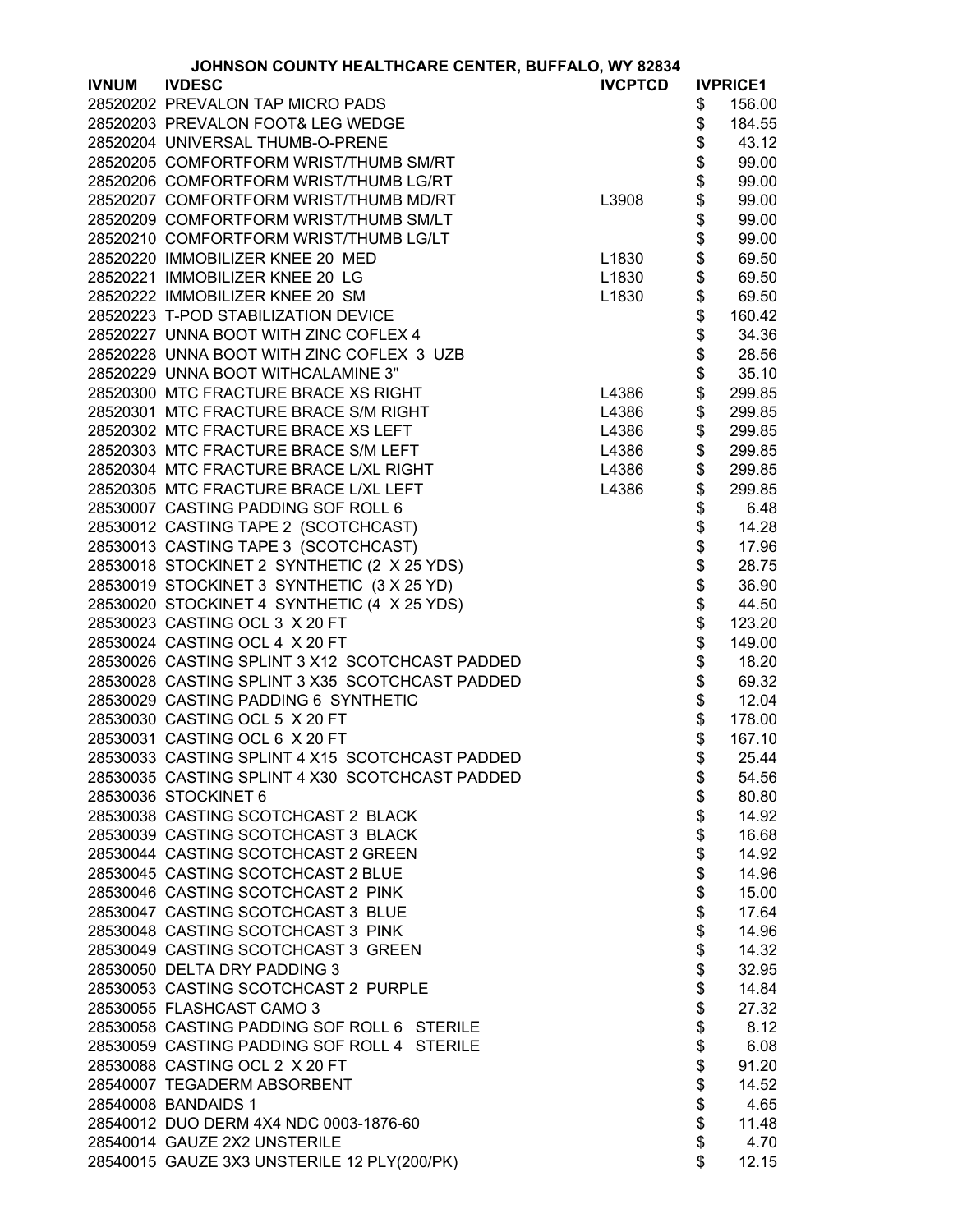|              | JOHNSON COUNTY HEALTHCARE CENTER, BUFFALO, WY 82834                                   |                |                                          |                 |
|--------------|---------------------------------------------------------------------------------------|----------------|------------------------------------------|-----------------|
| <b>IVNUM</b> | <b>IVDESC</b>                                                                         | <b>IVCPTCD</b> |                                          | <b>IVPRICE1</b> |
|              | 28540016 GAUZE 4X4 UNSTERILE(4 PLY)(200/PK)                                           |                | \$                                       | 22.10           |
|              | 28540022 NUGAUZE WITH IODAFOR 1/4                                                     |                | \$                                       | 10.80           |
|              | 28540023 NUGAUZE WITH IODAFORM 1/2                                                    |                | \$                                       | 12.96           |
|              | 28540024 NUGAUZE WITH IODAFORM 1                                                      |                | \$                                       | 15.76           |
|              | 28540025 NUGAUZE 1/4 PLAIN AMD                                                        |                |                                          | 10.20           |
|              | 28540026 NUGAUZE 2 PLAIN                                                              |                |                                          | 17.48           |
|              | 28540027 NUGAUZE 1 PLAIN                                                              |                |                                          | 25.48           |
|              | 28540033 SPANDAGE SIZE 5 (10 YD )0(30 FT)                                             |                |                                          | 30.10           |
|              | 28540034 SPANDAGE SIZE 7 (10 YD) (30 FT)                                              |                |                                          | 38.85           |
|              | 28540035 SPANDAGE SIZE 9 (10 YD) (30 FT)                                              |                |                                          | 72.45           |
|              | 28540040 TUBE NET #1                                                                  |                |                                          | 31.50           |
|              | 28540041 TUBE NET #2                                                                  |                |                                          | 31.50           |
|              | 28540043 TUBE NET #3                                                                  |                |                                          | 31.50           |
|              | 28540044 TUBE GAUZE #5 3 5/8                                                          |                |                                          | 48.90           |
|              | 28540046 TUBE GAUZE #78 3 5/8 WIDE                                                    |                |                                          | 59.95           |
|              | 28540047 ALLEVYN 4X4 DRSG                                                             |                |                                          | 14.92           |
|              | 28540054 MEPIFORM 4 X 7                                                               |                |                                          | 58.56           |
|              | 28540056 DRSG HYPAFIX RETENTION SHEET                                                 |                |                                          | 40.56           |
|              | 28540057 MEPILEX DRSG 4X4                                                             |                | \$\$\$\$\$\$\$\$\$\$\$\$\$\$\$\$\$\$\$\$ | 16.52           |
|              | 28540061 TUBIPAD LIMB BANDAGE MEDIUM                                                  |                |                                          | 90.40           |
|              | 28540067 NUGAUZE 1/2 6 DO NOT USE                                                     |                | \$                                       | 1.05            |
|              | 28540068 MEDIHONEY WOUND&BURN DRESSING PASTE                                          |                | \$                                       | 54.36           |
|              | 28540069 NUGAUZE 2 6 DO NOT USE                                                       |                | \$                                       | 1.35            |
|              | 28540070 NUGAUZE 1/4 PLAIN                                                            |                |                                          | 11.40           |
|              | 28540071 NUGAUZE 1/2 PLAIN                                                            |                | \$\$\$\$\$\$\$\$\$\$\$                   | 15.00           |
|              |                                                                                       |                |                                          |                 |
|              | 28540074 NUGAUZE WITH IODAFORM 2<br>28540080 TIELLE PLUS DRSG 4 1/4X4 1/4 HYDROPOLYME |                |                                          | 23.76<br>21.72  |
|              |                                                                                       |                |                                          |                 |
|              | 28540081 OPTIFOAM 4X4                                                                 |                |                                          | 26.70           |
|              | 28540083 MEPITEL 3X4 DRSG 10/BX(TENDRA)MOLNLYCKE)                                     |                |                                          | 21.12           |
|              | 28540084 SUREPREP/CAVILON BARRIER                                                     |                |                                          | 40.88           |
|              | 28540086 DUO DERM(EXTRA THIN 4X4)NDC 0003-1879-55                                     |                |                                          | 8.04            |
|              | 28540088 PROMOGRAN 4.1X4.1USE 28540182                                                |                |                                          | 36.68           |
|              | 28540092 MEPILEX DRSG 4X4 SOFT SIL(5/BX)                                              |                | \$                                       | 14.52           |
|              | 28540093 MEPILEX DRSG 3X3 SELF ADH(5/BX)                                              |                |                                          | 10.16           |
|              | 28540094 MEPILEX TRANSFER 6 X 8 (5/BX)                                                |                | \$                                       | 29.48           |
|              | 28540098 MEPIFORM 2X3INCH                                                             |                | \$                                       | 28.40           |
|              | 28540099 TEGADERM ABSORBENT                                                           |                | \$                                       | 9.12            |
|              | 28540100 TEGADERM ABSORBENT 5.6x6.25                                                  |                | \$                                       | 25.08           |
|              | 28540103 DRSG ELASTO GEL 4X4 BACTERIOSTATIC WOUND                                     |                | \$                                       | 13.40           |
|              | 28540105 SOOTHE & COOL ZINC OXIDE CREAM 4 OZ                                          |                | \$                                       | 11.36           |
|              | 28540106 GAUZE 4X4 STERILE 10/PKG 12PLY                                               |                | \$                                       | 2.29            |
|              | 28540118 TEGASORB DRSG 6-3/4 X 6-3/8(COCCYX DRSG)                                     |                | \$<br>\$                                 | 30.28           |
|              | 28540124 NASAL(POST)PACKING W/DRAWSTRING                                              |                |                                          | 65.60           |
|              | 28540125 NASAL PACKING RAPID RHINO 5.5                                                |                | \$                                       | 124.60          |
|              | 28540126 SKINTEGRITY WOUND GEL 4 OZ TUBE                                              |                | \$                                       | 45.00           |
|              | 28540131 AQUACEL HYDROFIBER DRSG CONVATEC 4 X4                                        |                | \$                                       | 15.56           |
|              | 28540132 BAND AIDS LATEX FREE                                                         |                | \$                                       | 8.55            |
|              | 28540133 ACE WRAP(LATX FREE) COTTON ELASTIC BNDG                                      |                | \$                                       | 11.12           |
|              | 28540134 NASAL PACKING RAPID RHINO 7.5                                                |                | \$                                       | 128.45          |
|              | 28540136 SKINTEGRITY WOUND CLEANSER                                                   |                | \$                                       | 17.04           |
|              | 28540137 OPTIFOAM DRSG 6X6 NON-ADHESIVE                                               | A6210          | \$                                       | 24.12           |
|              | 28540138 AQUACEL SILVER                                                               |                | \$                                       | 43.56           |
|              | 28540142 TEGADERM FOAM ADHESIVE                                                       |                | \$                                       | 20.88           |
|              | 28540144 TEGADERM CHG                                                                 |                | \$                                       | 42.45           |
|              | 28540145 MEPILEX SACRUM                                                               |                | \$                                       | 29.72           |
|              | 28540146 MEPILEX FOAM AG                                                              |                | \$                                       | 33.82           |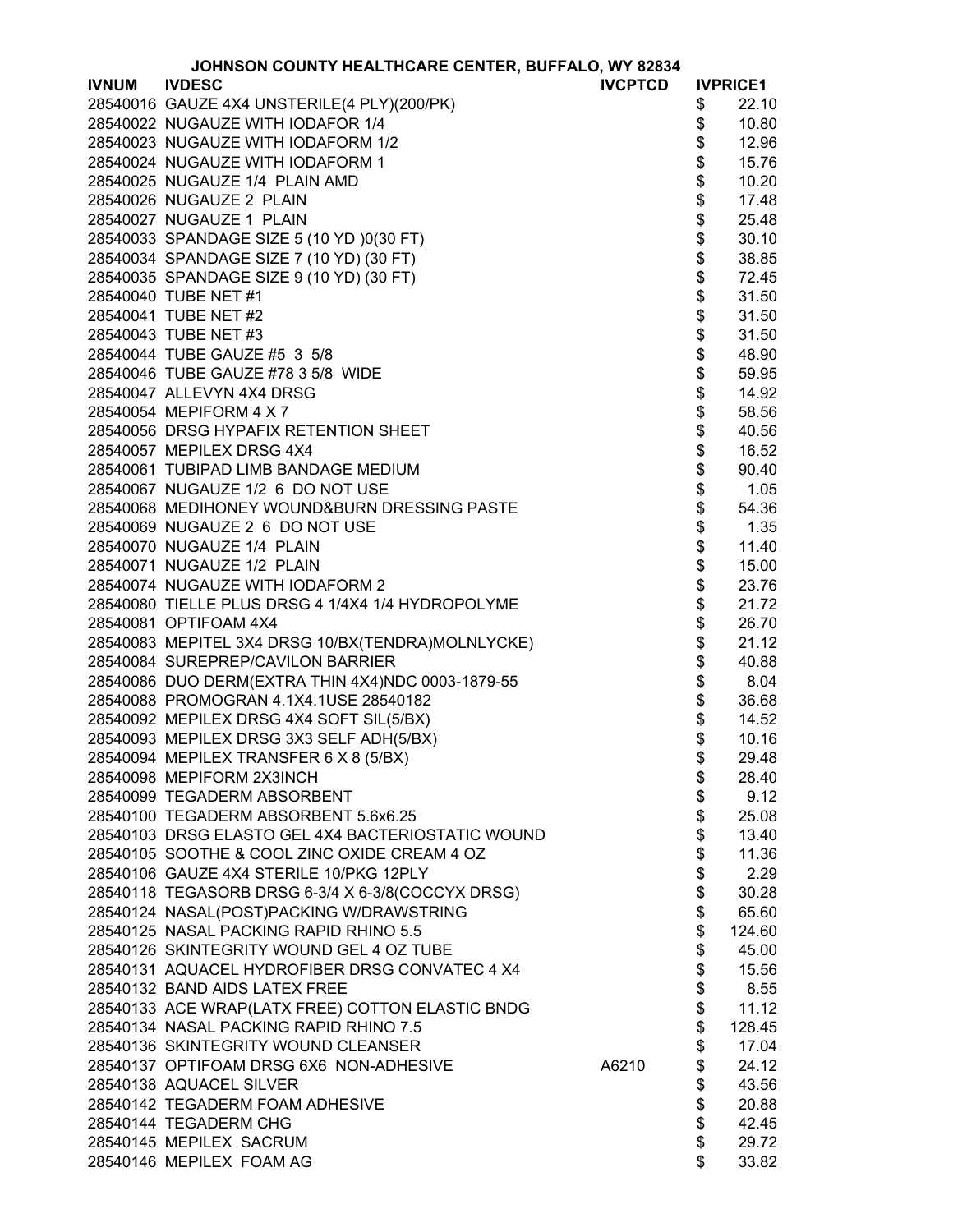|                  | JOHNSON COUNTY HEALTHCARE CENTER, BUFFALO, WY 82834 |                |                 |       |
|------------------|-----------------------------------------------------|----------------|-----------------|-------|
| <b>IVNUM</b>     | <b>IVDESC</b>                                       | <b>IVCPTCD</b> | <b>IVPRICE1</b> |       |
|                  | 28540147 MEPILEX HEEL 5X8                           |                | \$              | 33.82 |
|                  | 28540148 MEPILEX HEEL 7X9                           |                | \$              | 38.52 |
|                  | 28540149 MEPILEX BORDER 4X10                        |                | \$              | 20.88 |
|                  | 28540150 ENDOFORM                                   |                | \$              | 55.70 |
|                  | 28540152 OPTILOCK SUPER ABSORBENT DRESSING          |                | \$              | 26.65 |
|                  | 28540154 CALCIUM ALGINATE DRESSING CURASORB         |                | \$              | 14.88 |
|                  | 28540155 SORBEX SUPER ABSORBENT DRESSING            |                |                 | 12.73 |
|                  | 28540156 MEDIHONEY WOUND&BURNS DRESSING 3/4 X12     |                | \$              | 28.86 |
|                  | 28540157 MEDIHONEY CALCIUM ALIGINATE 2X2            |                | \$              | 28.86 |
|                  | 28540158 MEDIHONEY CALCIUM COLLOID 2X2              |                | \$              | 28.86 |
|                  | 28540160 HYDROFERA BLUE FOAM DRESSING 4X4           |                | \$              | 25.52 |
|                  | 28540161 HYDROFERA BLUE FOAM DRESSING 2X2           |                | \$              | 16.84 |
|                  | 28540170 OPTILOCK POLYMER 4X4                       | A6210          | \$              | 19.20 |
|                  | 28540171 OPTIFOAM LIQUITRAP BORDER 3X3              | A6210          | \$              | 13.20 |
|                  | 28540172 OPTIFOAM AG SELF ADH NO BRDR 4X4           | A6210          | \$              | 33.60 |
|                  | 28540173 OPTIFOAM LIQUITRAP SACRUM 7X7              | A6210          | \$              | 32.00 |
|                  | 28540174 VERSATEL ONE 4X7                           | A6210          | \$              | 44.35 |
|                  | 28540175 OPTIFOAM SELF ADH NO BORDER 4X4            | A6210          | \$              | 18.18 |
|                  | 28540176 OPTIFOAM SA POSTOP 4X10                    | A6210          | \$              | 26.00 |
|                  | 28540177 THERAHONEY 2X2                             | A6210          | \$              | 20.52 |
|                  | 28540178 EXUDERM DRESSING 4X4 X THIN                | A6210          | \$              | 10.02 |
|                  | 28540179 UNNA BOOT W/ZINC                           | A6210          | \$              | 29.00 |
|                  | 28540180 VERSATEL ONE 3X4                           |                | \$              | 27.48 |
|                  | 28540181 EXUDERM DRESSING 4X4 SATIN                 | A6210          | \$              | 11.46 |
|                  | 28540182 PURACOL PLUS DRESSING 2X2                  | A6210          | \$              | 56.80 |
|                  | 28540183 OPTIFOAM NON ADHESIVE 4X4                  |                | \$              | 19.20 |
|                  | 28540184 DERMA GEL HYDROGEL WAFER 4X4               |                | \$              | 26.34 |
|                  | 28540185 OIL EMULSION GAUZE DRESSING 3X3            |                | \$              | 1.56  |
|                  | 28540186 OIL EMULSION GAUZE DRESSING 3X16           |                | \$              | 10.92 |
|                  | 28540187 OIL EMULSION GAUZE DRESSING 3X8            |                | \$              | 3.87  |
|                  | 28540188 THERA HONEY 0.5 OZ TUBE                    |                | \$              | 22.50 |
|                  | 28540189 THERA HONEY 1.5 OZ TUBE                    |                | \$              | 51.15 |
|                  | 28540190 MARATHON LIQUID SKIN PROTECTANT            |                | \$              | 28.02 |
|                  | 28540191 OPTICELL AG + SILVER                       | A6210          | \$              | 46.00 |
|                  | 28540192 OPTICELL FIBERGEL 4.25X4.25                | A6210          | \$              | 21.24 |
|                  | 28540198 ACE WRAP 6 STERILE (CS)                    |                | \$              | 10.43 |
|                  | 28540240 TUBEGAUZE (SIZE 1) 5/8 (SURGITUBE)         |                | \$              | 21.45 |
|                  | 28540241 TUBEGAUZE (SIZE 2) 1 SURGITUBE             |                | \$              | 22.10 |
|                  | 28540250 MEPILEX DRSG 8X8                           |                |                 | 42.68 |
|                  | 28540251 TEGADERM FOAM ADHESIVE 31/2X31/2           |                | \$<br>\$        | 15.68 |
|                  | 28540252 TEGADERM FOAM ADHESIVE 55/8X55/8           |                | \$              | 23.76 |
|                  | 28540255 SORBACT RIBBON GAUZE                       |                | \$              | 31.10 |
|                  | 28540256 SORBACT KOMPRESSE                          |                | \$              | 15.52 |
|                  | 28540258 MEPILEX BORDER 4X4                         |                | \$              | 12.00 |
|                  | 28540266 CAVILON BARRIER CREAM 3M                   |                | \$              | 14.20 |
| 28550011 ABG KIT |                                                     |                | \$              | 13.30 |
|                  | 28550050 CO2 DETECTOR ADULT                         |                |                 | 69.12 |
|                  | 28550051 CO2 DETECTOR MINI STAT PEDS                |                |                 | 46.32 |
|                  | 28550060 INSULATED NEEDLE 22GA                      |                |                 | 41.52 |
|                  | 28550066 CONTROL CVC SET (ISTAT)                    | 94002          | \$\$\$          | 45.00 |
|                  | 28550077 VAP/USN SET UPS                            |                | \$              | 14.75 |
|                  | 28550081 AEROSOL SVN NEB                            |                | \$              | 17.70 |
|                  | 28550083 VENTILATOR CIRCUT                          |                | \$              | 41.25 |
|                  | 28550084 DISP INCT SPIROMETER                       |                | \$              | 22.10 |
|                  | 28550086 AERSOL FACE TENT                           | 99070          | \$              | 11.80 |
|                  | 28550088 LRG BORE TUBING                            |                | \$              | 8.85  |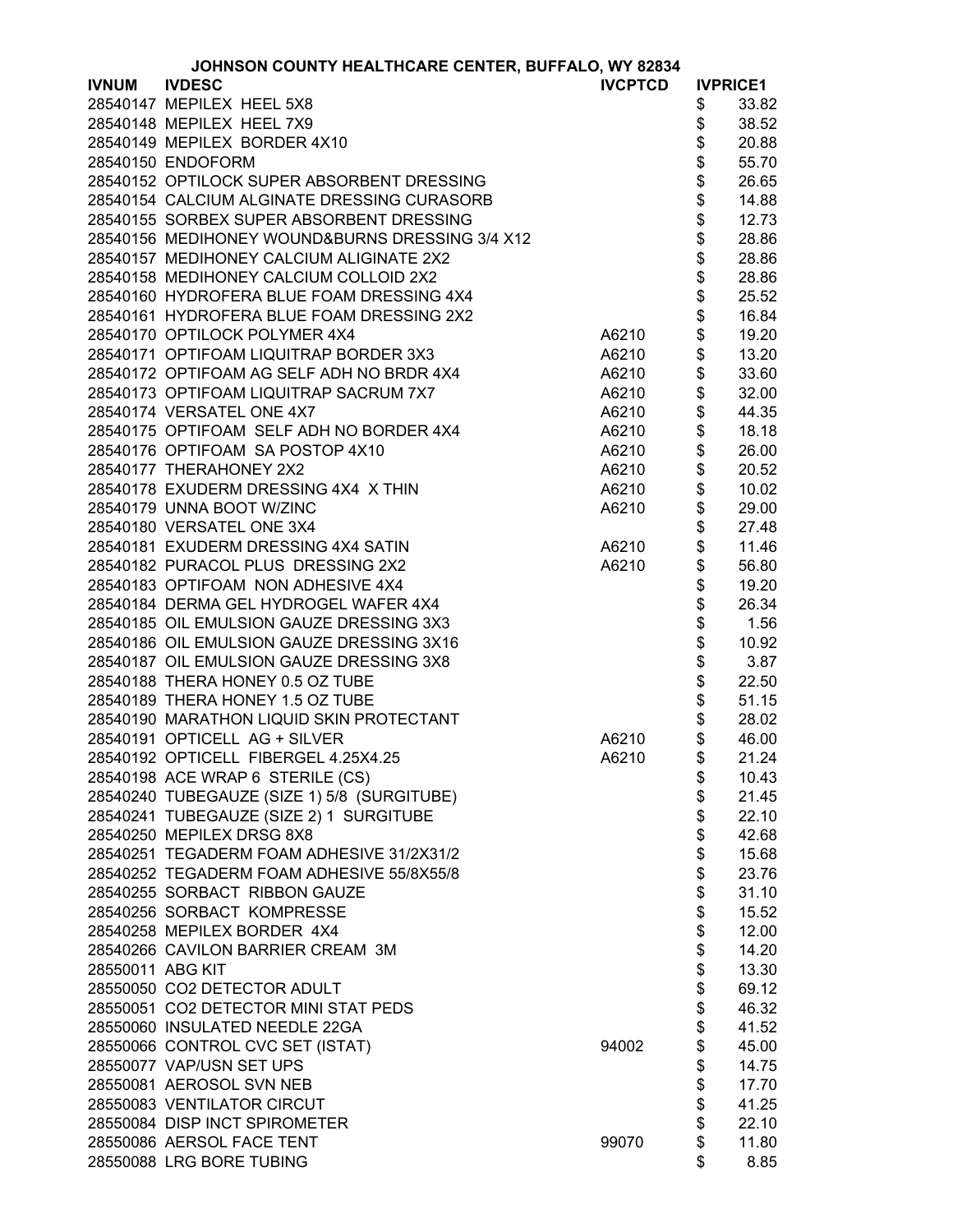| JOHNSON COUNTY HEALTHCARE CENTER, BUFFALO, WY 82834 |  |  |
|-----------------------------------------------------|--|--|
|-----------------------------------------------------|--|--|

|              | JOHNSON COUNTY HEALTHCARE CENTER, BUFFALO, WY 82834 |          |                 |
|--------------|-----------------------------------------------------|----------|-----------------|
| <b>IVNUM</b> | <b>IVDESC</b><br><b>IVCPTCD</b>                     |          | <b>IVPRICE1</b> |
|              | 28550098 500 ML H20 HU                              | \$       | 16.25           |
|              | 28550100 T ADAPTOR                                  | \$       | 8.90            |
|              | 28550170 LMA FASTRACH SIZE4                         | \$       | 285.00          |
|              | 28550171 LMA FASTRACH SIZE 5                        | \$       | 285.00          |
|              | 28550208 E T TUBE ENDOTROL W/CON 7MM                | \$       | 35.60           |
|              | 28550209 STYLETTE PEDS 2.0MM(25/BX)                 | \$       | 11.48           |
|              | 28550210 STAMEY SUPRAPUBIC CATH 10 FR               | \$       | 74.00           |
|              | 28550211 SUCTION CATH 5/6FR W/CON                   | \$       | 14.84           |
|              | 28550219 SUCTION DELEE 10U/FL MUCUS                 | \$       | 13.68           |
|              | 28550220 SUCTION INSTRU POOLE TYPE                  | \$       | 12.52           |
|              | 28550222 ENDOTRACHEAL TUBE 2.5MM                    | \$       | 15.85           |
|              | 28550225 TRACHEAL TUBE PEDS 4.0MM UNCUF             | \$       | 9.07            |
|              | 28550227 TRACHEAL TUBE PEDS 5.0MM                   | \$       | 9.52            |
|              | 28550228 TRACHEAL TUBE 5.5MM CUFFED HI-LO           | \$       | 13.02           |
|              | 28550233 TRACHEOSTOMY UNIT 30 FR 10MM               | \$       | 89.52           |
|              | 28550238 TRACHEAL TUBE NASAL RAE 7.5MM CUFFED       | \$       | 18.92           |
|              | 28550239 AIRWAY 32 F NASOPHARYNGEAL                 | \$       | 22.80           |
|              | 28550242 TRACHEAL TUBE NASAL RAE 6.0MM              |          | 18.56           |
|              | 28550243 DO NOT USE 8/8/17                          | \$<br>\$ | 19.52           |
|              | 28550244 TRACHEAL TUBE 7.5MM CUFFED HI-LO           | \$       | 6.80            |
|              | 28550245 TRACHEAL TUBE ORAL RAE 3.0MM UNCUFFED      |          | 10.36           |
|              | 28550246 TRACHEAL RAE 4.0MM UNCUFFED                | \$\$     | 17.20           |
|              |                                                     |          |                 |
|              | 28550247 TRACHEAL TUBE 6.5 MM                       |          | 13.02           |
|              | 28550248 TRACHEAL RAE 4.5MM UNCUFFED                | \$       | 10.36           |
|              | 28550250 HYGROBACS S FILTER                         | \$       | 13.84           |
|              | 28550256 TRACHEAL TUBE 3.5 UNCUFFED                 | \$       | 9.06            |
|              | 28550257 TRACHEAL TUBE RUSCH 8.0                    | \$       | 115.00          |
|              | 28550259 STYLET 14 FR(SATINSLIP)5.0-10.00MM         | \$       | 12.48           |
|              | 28550266 CATH, ENDOBRONCHO RIGHT 35 FR              | \$       | 253.65          |
|              | 28550267 CATH, ENDOBRONCHO RIGHT 37 FR              | \$       | 245.10          |
|              | 28550268 CATH, ENDOBRONCHO RIGHT 39 FR              | \$       | 253.65          |
|              | 28550269 MASK LARYNGEAL AIRWAY LMA UNIQUE SIZE 3    | \$       | 70.00           |
|              | 28550270 MASK LARYNGEAL AIRWAY LMA UNIQUE SIZE 4    | \$       | 54.00           |
|              | 28550271 MASK LARYNGEAL AIRWAY LMA UNIQUE SIZE 5    | \$       | 54.00           |
|              | 28550272 MASK LARYNGEAL AIRWAY LMA UNIQUE SIZE 2    | \$       | 77.00           |
|              | 28550273 CATH, ENDOBRONCHO LEFT 35 FR               | \$       | 243.07          |
|              | 28550274 CATH, ENDOBRONCHO LEFT 37 FR               | \$       | 243.70          |
|              | 28550275 MASK LARYNGEAL AIRWAY LMA UNIQUE 1         | \$       | 35.52           |
|              | 28550276 MASK LARYNGEAL AIRWAY LMA UNIQUE 2         | \$       | 35.52           |
|              | 28550277 CATH, ENDOBRONCHO LEFT 39 FR               | \$       | 243.70          |
|              | 28550279 TRACHEAL TUBE INTRODUCER                   | \$       | 43.00           |
|              | 28550280 NEO-TEE/WITH MASK                          | \$       | 96.92           |
|              | 28550290 AIRWAY 22F NASOPHARYNGEAL                  | \$       | 36.28           |
|              | 28550291 AIRWAY 26F NASOPHARYNGEAL                  | \$       | 12.40           |
|              | 28550292 AIRWAY 30F NASOPHARYNGEAL                  | \$       | 22.80           |
|              | 28550293 AIRWAY 34F NASOPHARYNGEAL                  | \$       | 12.92           |
|              | 28550294 AIRWAY 20F NASOPHARYNGEAL                  | \$       | 22.68           |
|              | 28550295 AIRWAY 24F NASOPHARYNGEAL                  | \$       | 22.68           |
|              | 28550310 STYLET 6FR (SATINSLIP)                     | \$       | 20.20           |
|              | 28550311 STYLET 10 FR (SATINSLIP)                   | \$       | 14.92           |
|              | 28550320 TRACHEAL TUBE 4.5 MM CUFFED                | \$       | 7.80            |
|              | 28550321 TRACHEAL TUBE 5.0MM CUFFED                 | \$       | 13.02           |
|              | 28550322 TRACHEAL TUBE ORAL RAE 5.5MM CUFFED        | \$       | 37.76           |
|              | 28550350 TRACHEAL TUBE ORAL RAE 4.5MM CUFFED        | \$       | 10.36           |
|              | 28550358 TRACHEAL TUBE ORAL RAE 3.5MM               | \$       | 16.00           |
|              | 28550361 TRACHEAL TUBE ORAL RAE 5.0MM CUFFED        | \$       | 19.20           |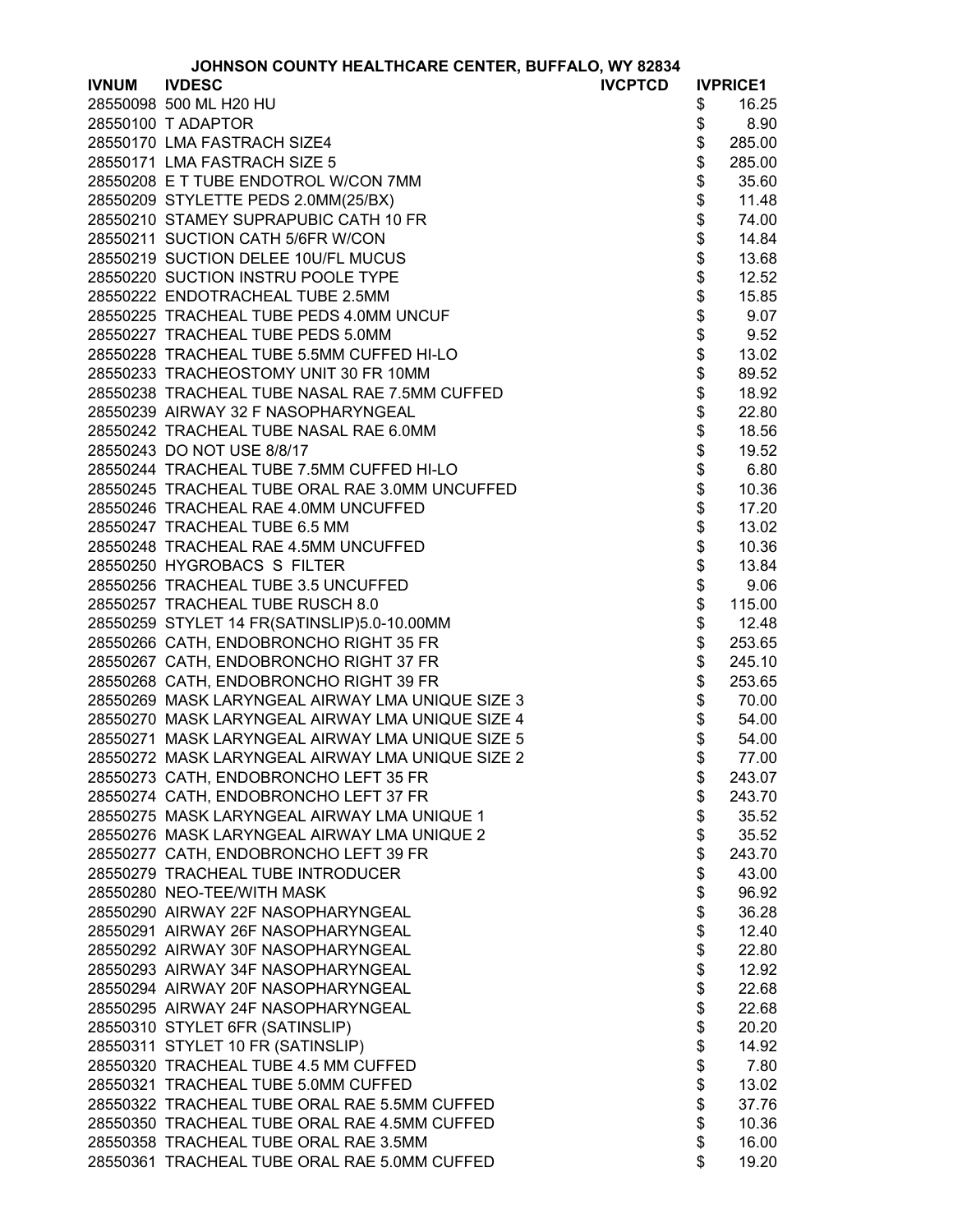|              | JOHNSON COUNTY HEALTHCARE CENTER, BUFFALO, WY 82834 |            |                 |
|--------------|-----------------------------------------------------|------------|-----------------|
| <b>IVNUM</b> | <b>IVDESC</b><br><b>IVCPTCD</b>                     |            | <b>IVPRICE1</b> |
|              | 28550363 TRACHEAL TUBE ORAL RAE 6.0MM               | \$         | 18.12           |
|              | 28550364 TRACHEAL TUBE ORAL RAE 6.5MM CUFFED        | \$         | 18.40           |
|              | 28550365 TRACHEAL TUBE ORAL RAE 7.0MM CUFFED        | \$         | 37.76           |
|              | 28550366 TRACHEAL TUBE ORAL RAE 7.5MM CUFFED        | \$         | 37.76           |
|              | 28550367 TRACHEAL TUBE ORAL RAE 8.0MM CUFFED        | \$         | 37.76           |
|              | 28550368 TRACHEAL TUBE ORAL RAE 9.0MM CUFFED        | \$         | 37.76           |
|              | 28550369 TRACHEAL TUBE ORAL RAE 4.0MM CUFFED        | \$         | 19.20           |
|              | 28550370 GLIDESCOPE GVL 3 STAT lopro                | \$         |                 |
|              |                                                     |            | 64.00           |
|              | 28550371 GLIDESCOPE GVL 4 STAT lopro                |            | 64.00           |
|              | 28550372 GLIDESCOPE GVL 2 STAT lopro                | \$\$\$\$\$ | 64.00           |
|              | 28550373 GLIDESCOPE GVL 2.5 cobalt/ranger           |            | 64.00           |
|              | 28550374 GLIDESCOPE GVL1                            |            | 64.00           |
|              | 28550426 TRACHEAL TUBE ORAL RAE 6.0MM CUFFED        |            | 37.76           |
|              | 28550427 TRACHEAL TUBE RAE 7.0MM CUFFED             | \$         | 30.00           |
|              | 28550430 LARYNGEAL TUBE SIZE 5 KING LT-D            | \$         | 192.50          |
|              | 28550431 LARYNGEAL TUBE SIZE 4 KING LT-D            | \$         | 192.50          |
|              | 28550432 LARYNGEAL TUBE SIZE 3 KING LT-D            | \$         | 192.50          |
|              | 28550433 ENDO TRACH TUBE INTRODUCER BOUGIE 15FR     | \$         | 41.94           |
|              | 28550434 C-A-T COMBAT TOURNIQUET ORANGE             | \$         | 192.50          |
|              | 28550532 CHILD BAD W/MASK & RELIEF VALVE            | \$         | 22.08           |
|              | 28550568 MASK DMR INFANT WITH R VALVE               | \$         | 59.05           |
|              | 28550593 SPECIMAN TRAP                              | \$         | 8.85            |
|              |                                                     | \$         |                 |
|              | 28550616 MASK FULL FACE LARGE RT                    |            | 187.50          |
|              | 28550666 MASK ADULT W/O PRESSURE VALVE              | \$         | 11.50           |
|              | 28560000 PLEUR EVAC DISP                            | \$         | 187.82          |
|              | 28560001 TUBING CLAMPS (25/PK)                      | \$         | 83.20           |
|              | 28560011 CATHETER T TUBE DRAIN 18 FR                | \$         | 56.44           |
|              | 28560012 STOMACH TUBE                               | \$         | 46.00           |
|              | 28560013 STOMACH LAVAC 28F                          | \$         | 30.60           |
|              | 28560014 SIMS CONNECTOR                             | \$<br>\$   | 1.05            |
|              | 28560015 SKIN PREPS FOR OSTOMIES                    |            | 32.80           |
|              | 28560016 KARAYA POWDER 2.5OZ                        | \$         | 24.19           |
|              | 28560018 OSTOMY FLANGE 38MM 1 1/2 4X4 FLEXIBLE      | \$         | 14.20           |
|              | 28560019 OSTOMY STOMAHESVE FLANGE 45MM              | \$         | 49.92           |
|              | 28560020 OSTOMY POUCH DRAIN CLAMP                   | \$         | 9.20            |
|              | 28560024 CATHETER TROCAR 16 FR                      | \$         | 30.36           |
|              | 28560030 HEIMLICH VALVE (BD)                        | \$         | 54.52           |
|              | 28560035 OSTOMY DURAHESIVE W/CONVEX-IT 1 3/4 45MM   | \$         | 25.24           |
|              | 28560051 TUR Y TYPE SET                             | \$         | 48.60           |
|              | 28560052 EXTENSION TUBE FOR TUR                     | \$         | 46.12           |
|              | 28560053 OSTOMY STOMAHESIVE WAFER 1 1/2 38MM        | \$         | 9.16            |
|              | 28560055 CONNECTOR 5-1 STERILE                      | \$         | 9.36            |
|              | 28560057 OSTOMY, STOMAHESIVE FLANGE 45MM FLX CONVA  | \$         | 15.88           |
|              | 28560078 OSTOMY STOMAHESIVE PASTE                   |            |                 |
|              |                                                     | \$         | 21.28           |
|              | 28560079 OSTOMY STOMAHESIVE POWDER                  | \$         | 23.16           |
|              | 28560080 OSTOMY DURAHESIVE FLANGE 38MM 4X4 1 1/2    | \$         | 16.44           |
|              | 28560081 OSTOMY SKIN BARRIER 4X4 FLEXTEND HLLISR    | \$         | 19.40           |
|              | 28560082 OSTOMY SKIN BARRIER 8X8 FLEXTEND           | \$         | 76.00           |
|              | 28560088 OSTOMY SKIN PREPS BARRIER WPS              | \$         | 23.05           |
|              | 28560120 OSTOMY POUCH DRAINABLE 57MM                | \$         | 7.40            |
|              | 28560121 OSTOMY STOMAHESIVE FLANGE 57MM             | \$         | 13.96           |
|              | 28560122 OSTOMY SKIN BARRIER 4X4 HOLLISTER          | \$         | 4.80            |
|              | 28560123 OSTOMY ADAPT DEODERANT 4OZ HOLLISTER       | \$         | 38.20           |
|              | 28560125 OSTOMY POUCH 57MM HOLLISTER#18193          | \$         | 4.17            |
|              | 28560126 OSTOMY STOMA POWDER HOLLISTER              | \$         | 11.00           |
|              | 28560127 OSTOMY ADAPT PASTE HOLLISTER 79300         | \$         | 15.24           |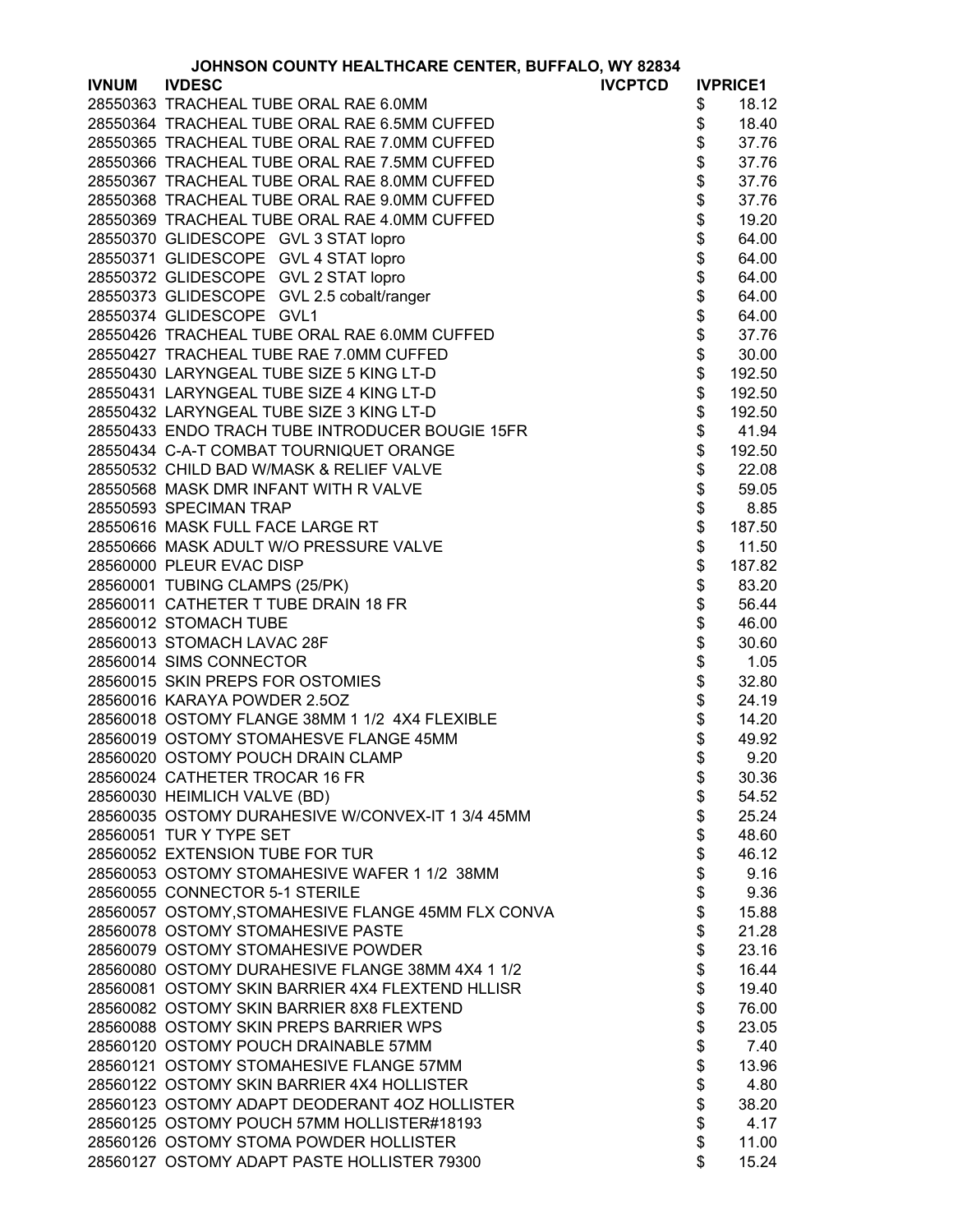|              | JOHNSON COUNTY HEALTHCARE CENTER, BUFFALO, WY 82834 |                |                              |                 |
|--------------|-----------------------------------------------------|----------------|------------------------------|-----------------|
| <b>IVNUM</b> | <b>IVDESC</b>                                       | <b>IVCPTCD</b> |                              | <b>IVPRICE1</b> |
|              | 28560128 OSTOMY ADAPT LUBRICATING DEODORANT         |                | \$                           | 52.36           |
|              | 28560130 OSTOMY BAG FLANGE 2 1/4 HOLLISTER 14603    |                | \$                           | 4.96            |
|              | 28560131 OSTOMY SKIN BARRIER RING HOLLISTER7805     |                | \$                           | 9.15            |
|              | 28560134 OSTOMY WAFER HOLLISTER 14803               |                | \$                           | 10.56           |
|              | 28560135 OSTOMY REMOVER WIPES HOLLISTER 7760        |                | \$                           | 149.31          |
|              | 28560136 OSTOMY BAG HOLLISTER 18363                 |                | \$                           | 13.87           |
|              | 28560137 OSTOMY KARAYA PASTE HOLLISTER 7910         |                |                              | 23.56           |
|              | 28560170 OSTOMY STOMA CONE FOR IRRIGATR             |                |                              | 35.12           |
|              | 28560300 CATHETER THORACIC 16FR                     |                |                              | 21.90           |
|              | 28560301 CATHETER THORACIC 20FR                     |                |                              | 21.90           |
|              | 28560302 CATHETER THORACIC 24 FR                    |                |                              | 21.90           |
|              | 28560303 CATHETER THORACIC 28 FR                    |                |                              | 21.90           |
|              |                                                     |                |                              |                 |
|              | 28560304 CATHETER THORACIC 32 FR                    |                |                              | 21.90           |
|              | 28560305 CATHETER THORACIC 36 FR                    |                | \$\$\$\$\$\$\$\$\$\$\$\$\$\$ | 21.90           |
|              | 28560306 CATHETER THORACIC 40 FR                    |                |                              | 21.90           |
|              | 28570000 ENTERAL FEEDING TUBE                       |                |                              | 26.40           |
|              | 28570002 FEEDING TUBE 8FR                           |                |                              | 12.96           |
|              | 28570006 KANGEROO PUMP SET                          |                |                              | 17.08           |
|              | 28570007 STOMACH VENTRAL 10F                        |                | \$                           | 9.60            |
|              | 28570008 do not use 8/15/18                         |                | \$                           | 6.76            |
|              | 28570009 ARGYLE SALEM SUMP 18FR                     |                | \$                           | 6.76            |
|              | 28570011 FEEDING TUBE NASOGASTRIC 8FRX43L(DOBBHOF   |                | \$                           | 35.20           |
|              | 28570012 FEEDING DEVICE ENTERAL 14FR MINI BUTTON    |                | \$                           | 270.00          |
|              | 28570014 DECLOGGER 12-14FR FEEDING TUBE             |                |                              | 26.24           |
|              | 28570015 DECLOGGER 18-24FR FEEDING TUBE             |                |                              | 26.24           |
|              | 28570016 LOPEZ VALVE                                |                | \$\$\$\$\$\$\$\$\$\$         | 10.76           |
|              | 28570017 STOMA IRRIGATOR                            |                |                              | 63.92           |
|              | 28570028 STOMACH TUBE 36 FR                         |                |                              | 26.44           |
|              | 28570034 ARGYLE SALEM SUMP 14 FR                    |                |                              | 6.76            |
|              | 28570035 ARGYLE GASTRIC SUMP ANTI REFLUX VALVE      |                |                              | 16.72           |
|              | 28570036 ARGYLE SALEM SUMP 16 FR                    |                |                              | 9.24            |
|              | 28580003 CATHETER TRAY FOLEY                        |                |                              | 30.56           |
|              | 28580006 CATHETER TRAY STRAIGHT                     |                | \$                           | 11.36           |
|              | 28580007 CATH CONT IRRIG 18FR                       |                | \$                           | 98.72           |
|              | 28580008 CATH CONTINUOUS IRR. 22 FR 3 WAY 30CC      |                | \$                           | 74.52           |
|              | 28580009 CATHETER CONT. IRRIGATION 24 FR 30CC BLN   |                | \$                           | 53.88           |
|              | 28580012 CATH FOLEY 22F TRAY                        |                | \$                           | 29.45           |
|              | 28580013 CATHETER FOLEY PEDS 8FR 3CC                |                | \$                           | 27.24           |
|              | 28580014 CATH SYL FOLEY 18F                         |                | \$                           | 49.30           |
|              | 28580015 FOLEY ANCHOR URINARY CATH SECURE KIT       |                |                              | 12.40           |
|              | 28580017 CATHETER 12 FR 5CC (ALL SILICONE)CR BARD   |                |                              | 29.48           |
|              | 28580019 CATHETER SIL BARD 20F 5CC                  |                |                              | 28.44           |
|              | 28580020 CATHETER BARD SIL FOL 22F                  |                |                              | 28.56           |
|              | 28580021 CATHETER FOL SIL 24FR 5CC                  |                |                              | 19.24           |
|              | 28580022 CATHETER FOLEY SIL 12FR 5CC                |                | \$\$\$\$\$\$\$               | 23.12           |
|              | 28580023 CATHETER FOL SYL 24F 30CC                  |                |                              | 33.36           |
|              | 28580024 CATHETER FOLEY SIL 16FR 5CC                |                | \$<br>\$                     | 30.28           |
|              | 28580025 CATHETER FOL SIL 18FR 5CC                  |                | \$                           | 8.80            |
|              | 28580027 CATHETER ROBINSON RED 16 FR                |                | \$                           | 17.84           |
|              | 28580028 CATHATER 18FR RED ROBINSON LATEX BARD      |                |                              | 15.56           |
|              | 28580030 CATHETER FOL 20FR 30CC                     |                |                              | 15.96           |
|              | 28580031 CATHETER FOL COUDEE 14 FR                  |                | \$\$                         | 50.28           |
|              | 28580032 CATHETER FOL COUDEE 16F 5CC                |                | \$                           | 36.00           |
|              | 28580033 CATHETER LEG STRAP                         |                | \$                           | 29.04           |
|              | 28580034 DRAINAGE BAG                               |                | \$                           | 11.64           |
|              | 28580036 URINE METER (KENDALL)                      |                | \$                           | 37.60           |
|              |                                                     |                |                              |                 |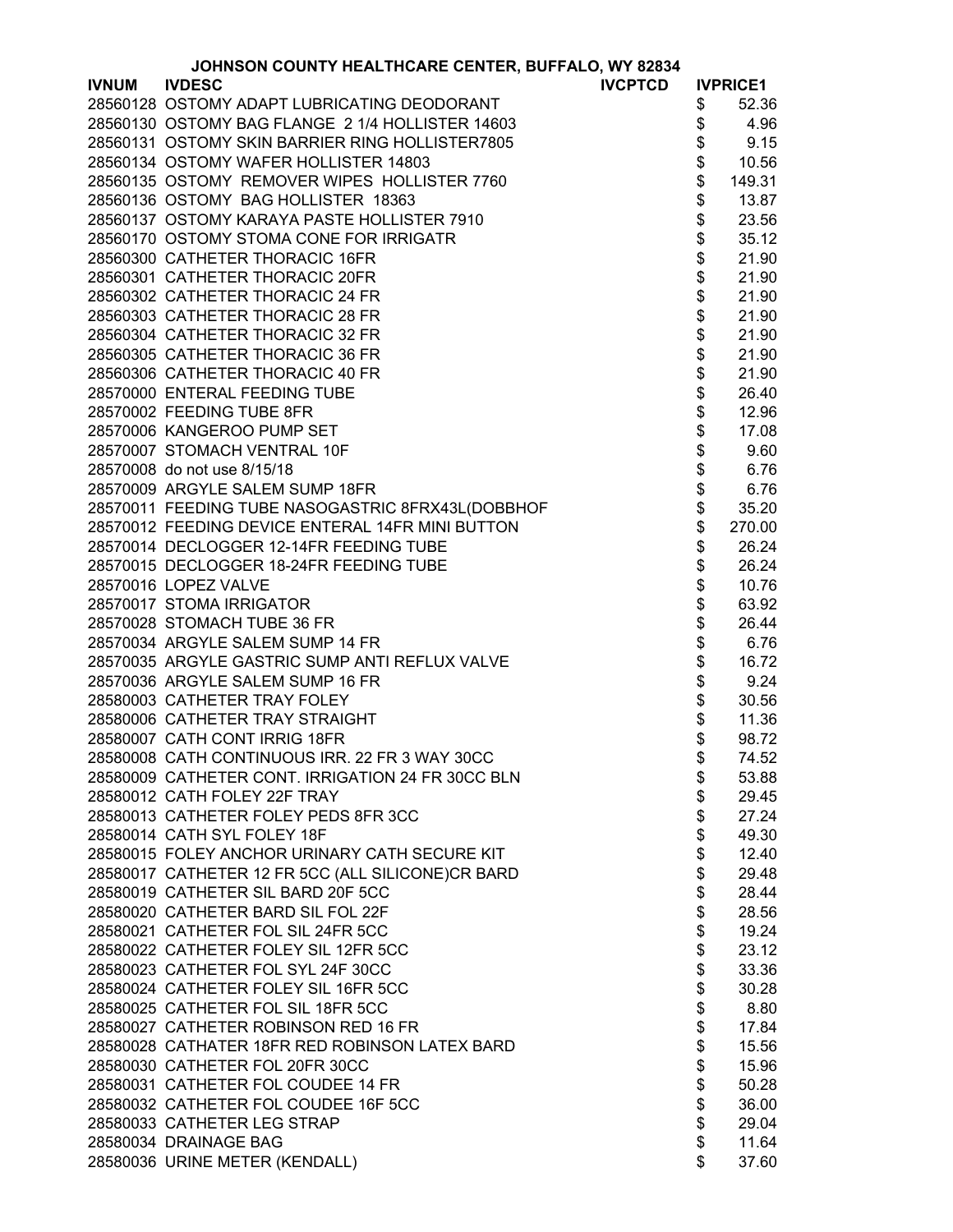|              | JOHNSON COUNTY HEALTHCARE CENTER, BUFFALO, WY 82834 |                |            |                 |
|--------------|-----------------------------------------------------|----------------|------------|-----------------|
| <b>IVNUM</b> | <b>IVDESC</b>                                       | <b>IVCPTCD</b> |            | <b>IVPRICE1</b> |
|              | 28580039 FEMALE SELF CATHETER 14 FR                 |                | \$         | 3.14            |
|              | 28580040 CATHETER FOLEY 22 FR 5CC 100% SILICONE     |                | \$         | 23.00           |
|              | 28580042 FOLEY CATH TRAY 16F                        |                | \$         | 68.30           |
|              | 28580043 CATHETER ROBINSON RED 12 FR LATEX FREE     |                | \$         | 2.20            |
|              | 28580046 CATHETER FOLEY 22 FR 2 WAY 5CC TEFLON      |                | \$         | 28.04           |
|              | 28580049 CATHETER COUDE 12 FR 5CC BALLOON           |                | \$         | 45.80           |
|              | 28580050 CATH FOLEY 18F 5CC SILICONE ELASTOMER      |                | \$         | 11.04           |
|              | 28580052 LEG BAG BARD DISPOS-A-BAG                  |                |            | 9.40            |
|              | 28580053 CATHETER FOLEY SILICONE COATED 18FR 5CC    |                | \$\$\$\$\$ | 18.00           |
|              | 28580055 CATHETER 14 FR 5CC (ALL SILICONE)CR BARD   |                |            | 15.30           |
|              | 28580058 URINE METER FOLEY TRAY W/16FR              |                |            | 53.64           |
|              | 28580060 CATHETER FOLEY W/TEMP SENSOR               |                |            | 43.00           |
|              | 28580063 CATHETER FOL 26FR 30CC BALLOON             |                | $\dot{\$}$ | 15.32           |
|              | 28580065 CATHETER 18FR BARDEX LUBRICATH 30CC        |                | $\dot{\$}$ | 39.32           |
|              | 28580074 EPISTAT NASAL CATHETER                     |                | \$         | 213.00          |
|              | 28580075 CATHETER FOLEY 18 FR 30CC BALLOON          |                | \$         | 26.52           |
|              | 28580090 CATHETER COUDE 18FR 5CC                    |                |            | 45.32           |
|              |                                                     |                | \$\$       |                 |
|              | 28580091 CATHETER RED RUBBER COUDE URETHRAL 16FR    |                |            | 4.58            |
|              | 28580150 CATHETER WORD BARTHOLIN                    |                |            | 123.00          |
|              | 28580155 CATHETER 18FR 30CC SILICONE 2WAY           |                | \$         | 15.12           |
|              | 28590009 DO NOT USE 8/8/17                          |                | \$         | 17.04           |
|              | 28590012 NEEDLE BIOPSY                              |                | \$         | 70.72           |
|              | 28590027 DO NOT USE 8/8/17                          |                | \$         | 8.32            |
|              | 28590028 NEEDLE BIOPSY MENGHINI 16GAX4              |                | \$         | 51.84           |
|              | 28590029 NEEDLE SPINAL 25 GA X 4 11/16 WHITACRE     |                | \$\$\$     | 46.20           |
|              | 28590030 TUBEX INJECTOR                             |                |            | 0.20            |
|              | 28590035 NEEDLE TROCAR 1/2 CIRCLE 20PKS/2           |                |            | 15.16           |
|              | 28590037 NEEDLE INTRAOSSEOUS DISP                   |                |            | 100.00          |
|              | 28590042 EZIO ADULT NEEDLE                          |                | \$         | 409.80          |
|              | 28590043 EZIO PED. NEEDLE                           |                | \$         | 409.80          |
|              | 28590045 NEEDLE(GRIPPER)PORT-A-CATH 0.9MM(20GAX 1   |                | \$         | 24.52           |
|              | 28590046 EZIO LG ADULT NEEDLE                       |                | \$         | 409.80          |
|              | 28590070 DO NOT USE 11/17                           |                | \$         | 31.15           |
|              | 28590073 NEEDLE SET/SPINAL/EPIDURAL 17GX31/2 WEIS   |                | \$         | 40.32           |
|              | 28590088 INSYTE 16GX1.16 CATH SAF.T GRAY            |                | \$         | 7.52            |
|              | 28590089 INSYTE 14GX1.75 CATH SAF-T ORANGE          |                | \$         | 7.44            |
|              | 28590092 NEEDLE WHITACRE 25GAX3 1/2                 |                | \$         | 20.40           |
|              | 28590105 NEEDLE WHITACRE 27X4 11/16                 |                | \$         | 20.40           |
|              | 28590131 NEEDLES STIMUPLEX ULTRA 20GX4 JEFF         |                | \$         | 64.15           |
|              | 28590146 NEEDLE SPINAL 18GAX6 (DARNEL)              |                | \$         | 16.92           |
|              | 28590171 NEEDLE KEITH SIZE 2 1/2                    |                | \$         | 22.88           |
|              | 28600004 EXTENSION Y-CONNECTOR TUBE W/INJECT SITE   |                | \$         | 23.68           |
|              | 28600005 BLOOD WARMER STANDARD FLOW CUFF            |                | \$         | 43.72           |
|              | 28600006 INFUSOR BAG CLEAR CUFF DISP                |                | \$         | 75.32           |
|              | 28600007 BLOOD SET Y TYPE                           |                | \$         | 9.92            |
|              | 28600008 IV SECUREMENT SET                          |                | \$         | 15.80           |
|              |                                                     |                |            |                 |
|              | 28600010 TUBING-NORMOTHERMIC ADM IV SET LVL 1 D50   |                | \$         | 144.83          |
|              | 28600013 CATHETER UMBILICAL ART 3 1/2 SINGLE LUME   |                | \$         | 69.75           |
|              | 28600014 CATHETER UMBILICAL ART 5 FR                |                | \$         | 48.48           |
|              | 28600015 CATHETER UMBILICAL ART 8FR                 |                | \$         | 193.20          |
|              | 28600018 EXTENSION SET W ULTRASITE VALVE BBRAUN     |                | \$         | 17.88           |
|              | 28600019 MALE ADAPTER PLUG (LIFESHIELD (120/CS)     |                | \$         | 57.12           |
|              | 28600020 INTRODUCER SIZE 5                          |                | \$         | 79.20           |
|              | 28600021 NEEDLE(GRIPPER) 20GX1-1/4 PORT-A-CATH      |                | \$         | 24.52           |
|              | 28600023 T-CONNECTOR MACROBORE SLIPLOK              |                | \$         | 8.60            |
|              | 28600024 INFANT OXYGEN SENSOR OXIMAX                |                | \$         | 50.84           |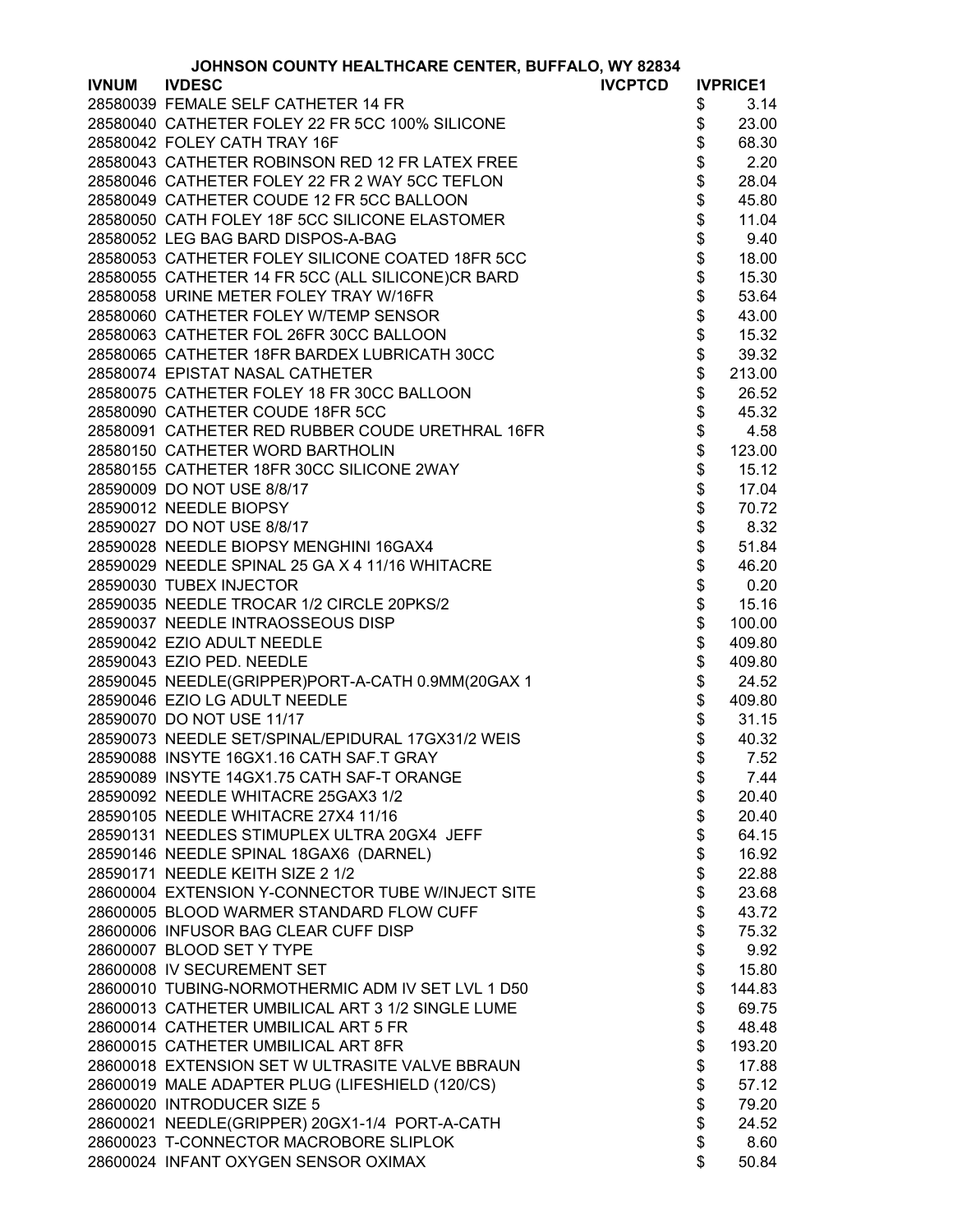| <b>JOHNSON COUNTY HEALTHCARE CENTER, BUFFALO, WY 82834</b> |
|------------------------------------------------------------|
|------------------------------------------------------------|

|              | <b>JOHNSON COUNTY HEALTHCARE CENTER, BUFFALO, WY 82834</b> |                |          |                 |
|--------------|------------------------------------------------------------|----------------|----------|-----------------|
| <b>IVNUM</b> | <b>IVDESC</b>                                              | <b>IVCPTCD</b> |          | <b>IVPRICE1</b> |
|              | 28600025 PLEURX VALVE CAP                                  |                | \$       | 30.92           |
|              | 28600029 PLEURX VACUUM BOTTLE 1000ML                       |                | \$       | 153.12          |
|              | 28600030 PLEURX DRAINAGE LINE SET                          |                | \$       | 64.00           |
|              | 28600031 BIFUSE EXT. 2CLAVE                                |                | \$       | 12.32           |
|              | 28600034 TRANSDUCER INFANT O2 OXISENSOR II                 |                | \$       | 74.96           |
|              | 28600037 BLOOD Y-TYPE PLUMSET LIFESHIELD NON-VENT          |                | \$       | 73.00           |
|              | 28600042 PLUM PRIMARY FILTER PUMP SET                      |                | \$       | 56.50           |
|              | 28600043 EVACUATED CONTAINER 500ML                         |                | \$       | 12.56           |
|              | 28600045 INFANT OXYGEN SENSOR MINDRAY ER                   |                | \$       | 66.88           |
|              | 28600046 EVACUATED CONTAINER 1000ML                        |                | \$       | 12.60           |
|              | 28600047 OXYGEN SENSOR MINDRAY ICU ADULT                   |                | \$       | 59.28           |
|              | 28600048 BURETROL SET 150 ML 60 DROPS/ML INTRLNK           |                | \$       | 15.20           |
|              | 28600051 IV CATH INSYTE 18 GA X 1.16                       |                | \$       | 2.20            |
|              | 28600052 OXYGEN SENSOR MINDRAY ICU INFANT                  |                | \$       | 76.00           |
|              | 28600053 SKIN TEMPERATURE SENSOR MINDRAY                   |                | \$       | 19.50           |
|              | 28600061 VINYL CONNECTING TUBE                             |                | \$       | 53.12           |
|              | 28600065 BLOOD/SOLUTION SET W/PRESSURE PUMP                |                | \$       | 12.76           |
|              | 28600075 INJECTOR LUER LOCK                                |                | \$       | 16.08           |
|              | 28600079 CATHETER TRIPLE LUMEN 7FR                         |                | \$       | 103.20          |
|              | 28600081 THORACENTESIS SET (X-RAY)                         |                | \$       | 11.00           |
|              | 28600082 INSYTE 22G1.00 AUTOGUARD BD381423(50/BX)          |                | \$       | 7.24            |
|              | 28600083 INSYTE 20GA1.16 AUTOGUARD BD381434(50/BX          |                | \$       | 7.24            |
|              | 28600084 INSYTE 18G1.16 AUTOGUARD BD381444(50/BX           |                | \$       | 7.24            |
|              | 28600085 INSYTE 24GX0.75(AUTOGUARD(BD381412(50/BX          |                | \$       | 7.00            |
|              | 28600086 INSYTE 24GX0.56(AUTOGUARD(BD381412(50/BX          |                | \$       | 11.20           |
|              | 28600089 INJECTION CAP INTERMITTENT                        |                | \$       | 9.48            |
|              | 28600100 DO NOT USE                                        |                | \$       | 76.00           |
|              | 28600104 STATLOCK CATH STABILIZATION DEVICE                |                | \$       | 13.64           |
|              | 28600105 MINI SPIKE DISPENSING PIN                         |                | \$       | 8.72            |
|              | 28600106 TRANSDUCER SYSTEM PRESSURE                        |                | \$       | 116.00          |
|              | 28600110 TRANSDUCER PRESSURE MONITORING KIT W/TRU          |                | \$       | 153.90          |
|              | 28600112 EXTENSION SET (61 MICROBORE)                      |                | \$       | 6.00            |
|              | 28600118 EXTENSION SET NON-DEHP 0.22 MICRON                |                |          | 9.81            |
|              | 28600119 TRANSDUCER PRESSURE MONITORING KIT DOUBL          |                | \$<br>\$ | 404.34          |
|              | 28600162 PLUMSET IV W/ 2 CLAVE PORTS PRIMARY               |                | \$       | 29.76           |
|              | 28600164 PRIMARY PIGGYBACK ANES SET W/BACKCHECK            |                | \$       | 16.20           |
|              | 28600172 SOLUSET PUMP SET BURETTE 150ML                    |                | \$       | 67.08           |
|              | 28600220 PCA PUMP SET/W INJECTOR MINIBORE                  |                | \$       | 18.36           |
|              | 28600223 EXTENSION SET 1.20MIC FILTER                      |                | \$       | 9.76            |
|              | 28600300 VIAL ADAPTER 20 MM                                |                | \$       | 25.86           |
|              | 28600301 TEVADAPTOR SET WITH DRIP CHAMBER 43IN             |                | \$       | 29.75           |
|              | 28600302 ADAPTER SPIKE PROXIMAL NONVENTED                  |                | \$       | 16.18           |
|              | 28600304 ADAPTER SYRINGE TEVADAPTO                         |                | \$       | 25.20           |
|              | 28610002 DO NOT USE 8/31/17                                |                | \$       | 3.40            |
|              | 28610003 D5W 100 ML                                        |                | \$       | 53.17           |
|              | 28610010 6% HETASTARCH IN LAC.ELECTROLYTE INJ              |                | \$       | 102.48          |
|              | 28610011 DO NOT USE                                        |                | \$       | 3.40            |
|              | 28610019 DO NOT USE 8/31/17                                |                | \$       | 39.62           |
|              | 28610029 SODIUM CHLORIDE 3% 500 ML                         |                | \$       | 58.00           |
|              | 28610035 DO NOT USE 8/31/17                                |                | \$       | 8.20            |
|              | 28610037 EVACUATED CONTAINER 500ML(12/CS)                  |                | \$       | 10.50           |
|              | 28610099 D10W 500ML                                        |                | \$       | 55.22           |
|              | 28610104 D5W 250 ML(EXCEL)                                 |                | \$       | 54.95           |
|              | 28610105 DO NOT USE 8/31/17                                |                |          | 45.36           |
|              | 28610109 D5W 500ML                                         |                | \$<br>\$ | 55.33           |
|              | 28610110 D5W 1000 ML                                       |                | \$       |                 |
|              |                                                            |                |          | 55.50           |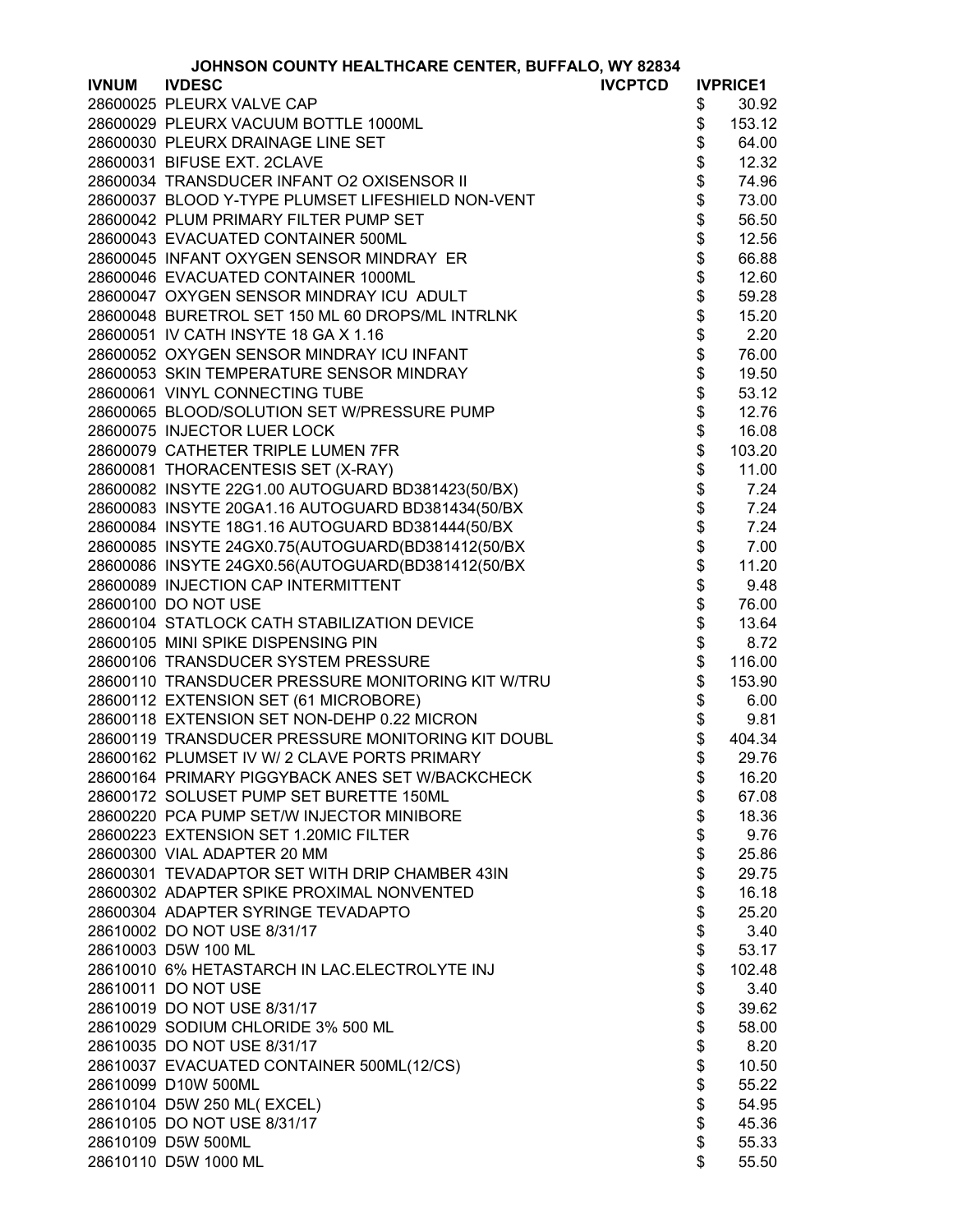|              | JOHNSON COUNTY HEALTHCARE CENTER, BUFFALO, WY 82834 |                |                                                                |                 |
|--------------|-----------------------------------------------------|----------------|----------------------------------------------------------------|-----------------|
| <b>IVNUM</b> | <b>IVDESC</b>                                       | <b>IVCPTCD</b> |                                                                | <b>IVPRICE1</b> |
|              | 28610112 D5 IN 1/4 STR SALINE 1000ML                |                | \$                                                             | 55.50           |
|              | 28610113 D5/NACL 0.45% SOD CHLOR 1000ML             |                | \$                                                             | 55.50           |
|              | 28610114 D5W & LACTATED RINGERS 1000ML              |                | \$                                                             | 55.50           |
|              | 28610115 D5 IN 0.9% SOD CHLOR 1000ML                |                |                                                                | 55.52           |
|              | 28610117 LACTATED RINGERS 1000ML                    |                |                                                                | 55.50           |
|              | 28610118 SOD CHLOR 0.9% 500ML EXCEL                 | J7040          |                                                                | 36.80           |
|              | 28610121 DO NOT USE 8/31/17                         |                |                                                                | 43.88           |
|              | 28610122 SODIUM CHLORIDE 0.9% 100ML                 |                |                                                                | 53.20           |
|              | 28610123 SODIUM CHLORIDE 0.9% 250 ML                |                |                                                                | 61.00           |
|              | 28610124 SODIUM CHLOR 0.9% 500ML                    |                |                                                                | 55.22           |
|              | 28610125 SODIUM CHLORIDE 0.9% 1000ML                |                |                                                                | 58.65           |
|              |                                                     |                |                                                                |                 |
|              | 28610126 SODIUM CHLORIDE 0.45% 1000 ML              |                |                                                                | 55.50           |
|              | 28610128 DO NOT USE 8/31/17                         |                |                                                                | 39.62           |
|              | 28610135 DO NOT USE 8/31/17                         |                |                                                                | 41.90           |
|              | 28610137 D5/NACL 0.45% SOD CHLOR 500ML              |                |                                                                | 55.22           |
|              | 28611100 SODIUM CHLORIDE 0.9% 50ML                  |                |                                                                | 53.20           |
|              | 28620030 DO NOT USE 8/31/17                         |                |                                                                | 44.90           |
|              | 28620031 SODIUM CHLORIDE 3000ML IRRIGATION          |                |                                                                | 71.43           |
|              | 28620032 DO NOT USE 8/31/17                         |                |                                                                | 44.90           |
|              | 28620033 STERILE WATER 1000ML IRRIGATION BAXTER     |                |                                                                | 44.34           |
|              | 28620034 STERILE WATER 3000 ML IRRIGATION BAXTER    |                |                                                                | 44.34           |
|              | 28620040 STERILE EMPTY VIAL & INJECTOR              |                |                                                                | 26.36           |
|              | 28620112 STERILE NORMAL SALINE 0.9% 250 ml bott     |                |                                                                | 9.00            |
|              | 28620200 HEARTSTART PADS                            |                |                                                                | 82.36           |
|              | 28620201 ELECTRODE ONE STEP ADULT ZOLL              |                | \$\$\$\$\$\$\$\$\$\$\$\$\$\$\$\$\$\$\$\$\$\$\$\$\$\$\$\$\$\$\$ | 206.55          |
|              | 28620202 ELECTRODE ONE STEP PEDS ZOLL               |                |                                                                | 170.10          |
|              | 28620204 MAINSTREAM AIRWAY ADAPTER                  |                |                                                                | 27.72           |
|              | 28630000 ESOPHAGEAL STETHOSCOPE 18FR                |                | \$\$\$\$\$                                                     | 9.44            |
|              | 28630002 SPINAL ANETHESIA TRAY                      |                |                                                                | 96.28           |
|              | 28630006 SPINAL TRAY ANETHESIA (DO NOT ORDER        |                |                                                                | 83.68           |
|              | 28630007 SPINAL TRAY                                |                |                                                                | 130.23          |
|              | 28640000 CYSTOSCOPY SET                             |                | \$                                                             | 15.32           |
|              | 28640002 FETAL BLOOD SAMPLING KIT                   |                | \$                                                             | 50.00           |
|              | 28640003 FETAL MONITOR PRESSURE KIT                 |                | \$                                                             | 26.24           |
|              | 28640005 LUMBAR PUNCTURE SETS PEDS                  |                | \$                                                             | 49.52           |
|              | 28640006 LUMBAR PUNCTURE SET ADULT                  |                | \$                                                             | 52.00           |
|              | 28640008 THORCENTESIS TRAY                          |                | \$                                                             | 112.98          |
|              | 28640011 THORACENTESIS/PARACENTESIS TRAY            |                | \$                                                             | 111.84          |
|              | 28640012 CULDECENTESIS                              |                | \$                                                             | 22.10           |
|              | 28640014 CATH TRAY VENOUS CENTRAL TRIPLE LUMEN      |                | \$                                                             | 169.50          |
|              | 28640015 WILLIAMS CYSTOSCOPIC INJECTION NEEDLE      |                | \$                                                             | 77.40           |
|              | 28640017 CRICOTHYROTOMY CATH SET CDTJV9060PATIL     |                | \$                                                             | 169.05          |
|              | 28640018 CRICOTHYROTOMY MELKER EMERGENCY CATH SET   |                | \$                                                             | 305.84          |
|              | 28640019 CATH TRAY VENOUS CENTRAL TRIPLE LUMEN      |                | \$                                                             | 252.54          |
|              | 28640020 CATH TRAY VENOUS CENTRAL TRIPLE LUMEN 15   |                | \$                                                             | 448.14          |
|              | 28640022 PORT IMPLANTED W/GROSH CATH & INTRO KIT    |                | \$                                                             | 966.15          |
|              | 28640023 VAGINAL EXAM                               |                | \$                                                             | 12.55           |
|              | 28640024 VASECTOMY                                  |                | \$                                                             | 73.55           |
|              | 28640028 INTRAN IUP-650(CATH/INTRAUTERINE PRESSR    |                | \$                                                             | 105.00          |
|              | 28640029 UTERINE SOUND DISPOSABLE                   |                | \$                                                             | 7.73            |
|              | 28640030 FLUID WARMING SET (LEVEL 1)                |                | \$                                                             | 50.76           |
|              | 28640031 MICRO EZ UNIVERSAL PTFE 4.5FR. 5CM         |                | \$                                                             | 190.20          |
|              | 28640034 TRAY EPIDURAL CONT. 17G TUOHY NEEDLE       |                | \$                                                             | 124.50          |
|              | 28640035 TRAY EPIDURAL SINGLE SHOT 20GX3-1/2 NDL    |                | \$                                                             | 64.16           |
|              | 28640036 TRAY, EPIDURAL CONT-OPEN END CATH          |                | \$                                                             | 119.68          |
|              | 28640041 MICRO EZ UNIVERSAL PTFE 3.5FR. 5CM         |                | \$                                                             | 190.20          |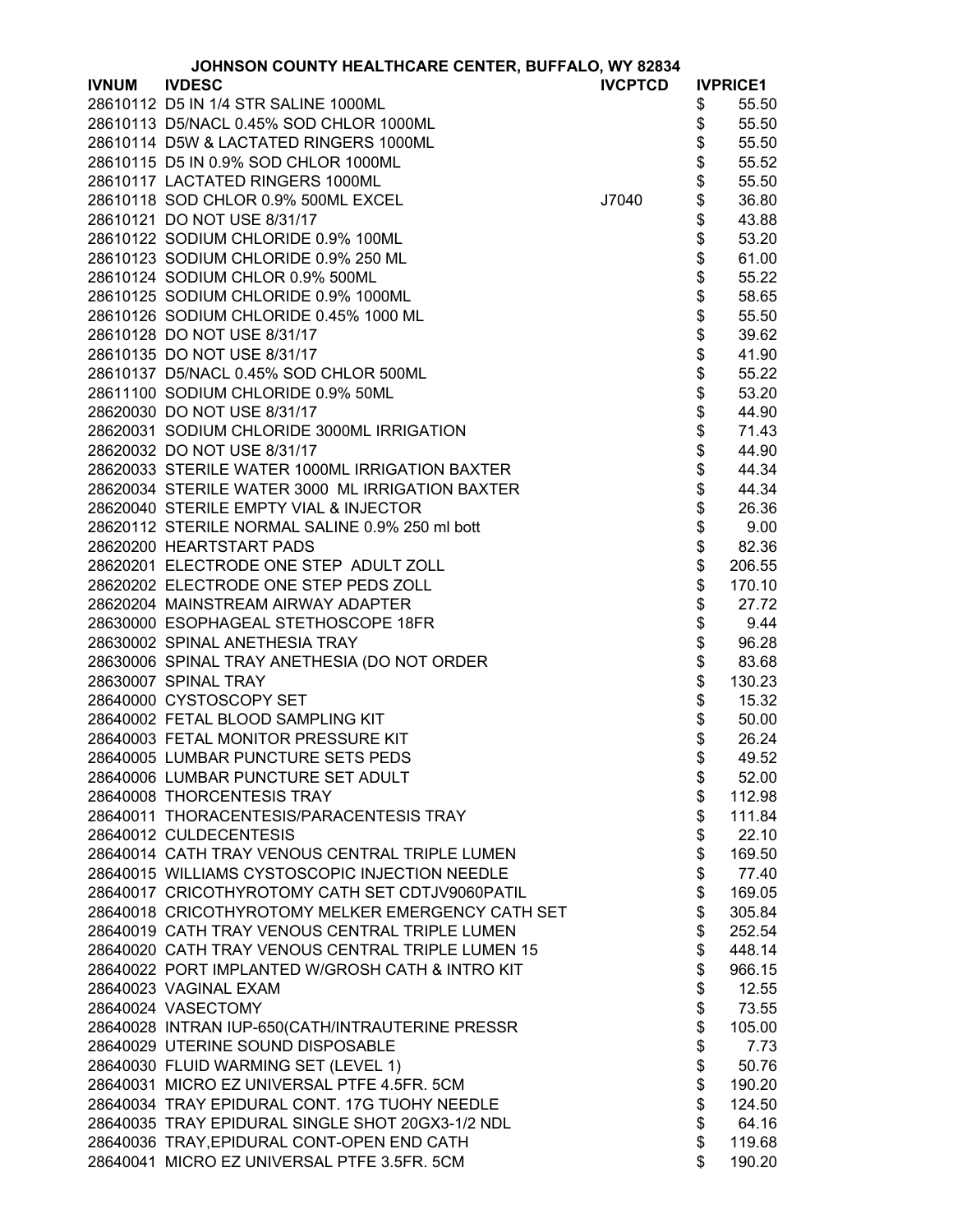| <b>JOHNSON COUNTY HEALTHCARE CENTER, BUFFALO, WY 82834</b> |  |  |
|------------------------------------------------------------|--|--|
|                                                            |  |  |

|              | <b>JOHNSON COUNTY HEALTHCARE CENTER, BUFFALO, WY 82834</b> |                |                |                 |
|--------------|------------------------------------------------------------|----------------|----------------|-----------------|
| <b>IVNUM</b> | <b>IVDESC</b>                                              | <b>IVCPTCD</b> |                | <b>IVPRICE1</b> |
|              | 28640044 INDUCTION 1ST 3 HOURS                             |                | \$             | 95.30           |
|              | 28640061 INTUBATION ORAL                                   |                | \$             | 14.65           |
|              | 28640065 TEMPORARY PERVENOUS LEAD W/ DEPTH MARKIN          |                | \$             | 144.00          |
|              | 28640066 LACERATION SET                                    |                | \$             | 42.65           |
|              | 28640070 CHEST DRAINAGE SINGLE COLLECTION SET              |                | \$             | 111.03          |
|              | 28640071 CHEST DRAINAGE SINGLE COLLECTION SET              |                | \$             | 180.93          |
|              | 28640074 PNEUMOTHORAX KIT (ARROW BRAND)                    |                | \$             | 258.00          |
|              | 28640077 BAIR HUGGER FLUID WARMING WET                     |                | \$             | 35.00           |
|              | 28640079 BONE MARROW BIOPSY TRAY                           |                | \$             | 110.80          |
|              | 28640090 CATHETER KIT CENTRAL VENOUS                       |                | \$             | 517.50          |
|              | 28640140 DO NOT USE 11/2/17                                |                | \$             | 222.75          |
|              | 28640141 POWERLINE CENTRAL VENOUS CATHETER 5FR             |                | \$             | 462.00          |
|              | 28640142 POWER PICC SOLO CATHETER 4FR                      |                | \$             |                 |
|              |                                                            |                | \$             | 335.16          |
|              | 28640170 CATH PICC 4 FR SGL LUMIN GROSHONG CNTRL           |                |                | 166.73          |
|              | 28640172 CATH CV GROSHONG 9.5 FR DUAL LUMEN                |                | \$             | 224.40          |
|              | 28640174 POWER PORT M R I IMPLANT PORT 8FR                 |                | \$             | 487.50          |
|              | 28640180 COMBITUBE (ESOPH TRACH TUBE)                      |                | \$             | 291.00          |
|              | 28650007 MED CUPS CLEAR PLASTIC 30 ML                      |                | \$             | 1.85            |
|              | 28650008 MED CUPS PORTION                                  |                |                | 3.60            |
|              | 28650010 SPECIMEN MEASURE                                  |                |                | 2.00            |
|              | 28650012 URINAL W/LID                                      |                |                | 2.10            |
|              | 28650013 MED CUPS SOFT PLASTIC (LAB)                       |                |                | 3.65            |
|              | 28650026 SHARP CONTAINERS DISP SAGE 442-8512-1             |                | <b>8888888</b> | 9.90            |
|              | 28650052 URINE STRAINER                                    |                |                | 4.60            |
|              | 28660036 SANDOZ RT ANGLE CONNECT TUBE                      |                |                | 22.48           |
|              | 28660037 DUO THERM PAD 18 X 24 NEW PUMP                    |                | \$             | 54.92           |
|              | 28660045 ELECTRODE INFANT 3 PAK                            |                | \$             | 9.40            |
|              | 28660046 ELECTRODE POST-OP STERILE 1.5 X9                  |                | \$             | 50.00           |
|              | 28660053 FETAL MONITORING ELECTRODE                        |                | \$             | 20.56           |
|              | 28660071 HIBICLENS 960 ML (CHLORHEXICINE GLUCONAT          |                | \$             | 32.60           |
|              | 28660101 ELECTRODE EXTERNAL PACING                         |                | \$             | 117.48          |
|              | 28660115 REACHER                                           |                | \$             | 54.65           |
|              | 28660133 LAMP FOR LARYNGO BLADE SIZE 0                     |                |                | 4.90            |
|              |                                                            |                | \$<br>\$       |                 |
|              | 28660137 SALINE WIPES STERILE (PDI# C22370)                |                | \$             | 6.85            |
|              | 28660151 SUCTION CANISTER 3000CC                           |                |                | 6.80            |
|              | 28660157 ELECTRODE FETAL SPIRAL                            |                | \$             | 18.08           |
|              | 28660175 FLASHLIGHTS PLASTIC                               |                | \$             | 16.10           |
|              | 28660176 SHARPIE MARKER (BLACK)                            |                | \$             | 1.80            |
|              | 28660196 SHARPS CONTAINER AND DISPOSAL                     |                | \$             | 10.00           |
|              | 28660201 PROCTOSCOPE (ANOSCOPE HIRSHMAN DISP               |                | \$             | 10.89           |
|              | 28660203 HAND AID ARTERIAL WRIST SUPPORT                   |                | \$             | 52.80           |
|              | 28660204 ARMBOARD, DISP ADULT 3 X17                        |                | \$             | 2.60            |
|              | 28660207 ALLKARE PROTECTIVE BARRIER WIPE 100/BX            |                | \$             | 32.15           |
|              | 28660214 LAMPS LARGE                                       |                | \$             | 2.50            |
|              | 28660216 CALMOSEPTINE 1/8 OZ FOIL PACKET                   |                | \$             | 24.00           |
|              | 28660231 EXT.ST/MANIFOLD                                   |                | $\dot{\$}$     | 15.72           |
|              | 28660238 INSUFFLATOR BULB & TUBE W/TIP                     |                | \$             | 20.55           |
|              | 28660241 TUCKS 40/PKG (PURCHASING)                         |                | \$             | 11.20           |
|              | 28660245 OSTOMY STOMAHESIVE WAFER 70MM                     |                | \$             | 16.16           |
|              | 28660247 CALMOSEPTINE 4 OZ                                 |                | \$             | 24.00           |
|              | 28660248 OSTOMY WIPE PRCTCTVE BARRIER                      |                | \$             | 69.48           |
|              | 28660252 LAMP SURG TONGSTEN-HALOGEN                        |                | \$             | 74.75           |
|              | 28660255 OSTOMY POUCH 70MM/2 3/4 FLANGE                    |                | \$             | 4.40            |
|              | 28660257 LAMP WELCH ALLYN #03000                           |                | \$             | 35.80           |
|              | 28660258 WALL POCKET                                       |                | \$             | 21.55           |
|              | 28660270 WHEELCHAIR CUSHION                                |                | \$             | 20.55           |
|              |                                                            |                |                |                 |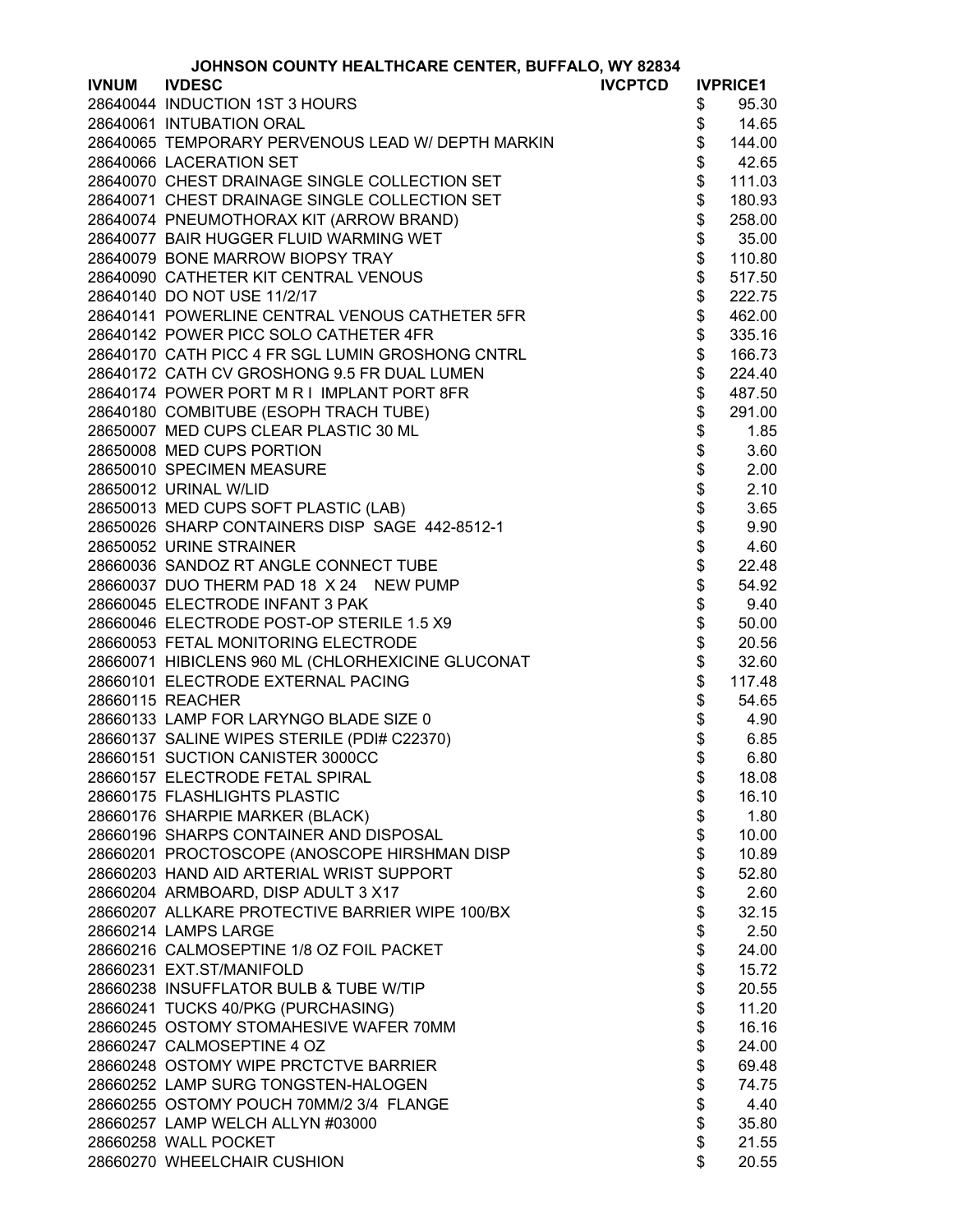| JOHNSON COUNTY HEALTHCARE CENTER, BUFFALO, WY 82834 |  |
|-----------------------------------------------------|--|

|                  | JOHNSON COUNTY HEALTHCARE CENTER, BUFFALO, WY 82834 |        |                 |
|------------------|-----------------------------------------------------|--------|-----------------|
| <b>IVNUM</b>     | <b>IVDESC</b><br><b>IVCPTCD</b>                     |        | <b>IVPRICE1</b> |
|                  | 28660271 GEO MAT 34X72X3.5                          | \$     | 63.35           |
|                  | 28660272 PIPELLE ENDOMETRIAL                        | \$     | 23.16           |
|                  | 28660311 DONUT INFLATABLE                           | \$     | 18.80           |
|                  | 28660314 UTERINE EXPLORA CURETTE LATEX FREE         | \$     | 23.00           |
|                  | 28660327 HAND SANITIZER (PURELL)                    | \$     | 3.50            |
|                  | 28660336 SHARPS CONTAINER 5 GAL SIZE                | \$     | 29.65           |
|                  | 28660354 SPECULUM LAMP REPLACEMENT (08800 WA)       |        | 25.15           |
|                  | 28660356 CAUTERY VASEC TEMP                         | \$\$   | 67.20           |
|                  | 28660357 LAMP WELCH ALLYN                           |        | 25.15           |
|                  | 28660370 CHEMO SPILL MAT                            | \$     | 5.06            |
|                  | 28660398 EYE SHIELD                                 | \$     | 11.36           |
|                  | 28660408 SANI CLOTH GERMICIDAL GRAY                 | \$     | 12.95           |
|                  |                                                     | \$     |                 |
|                  | 28660411 GLOVE LINERS SMALL (12 PR/PK)              |        | 88.20           |
|                  | 28660413 GLOVE LINERS MEDIUM (12 PR/PK)             | \$     | 88.20           |
|                  | 28660417 GLOVE LINERS LARGE (12 PR/PK)              | \$     | 68.60           |
|                  | 28660426 SALINE WOUND WASH 7 OZ (12/CS)             | \$     | 17.28           |
|                  | 28660427 SPLINT FINGER (STAX) SIZE 6                | \$     | 5.50            |
|                  | 28660429 B/P CUFF NEONATE SIZE 4 (MINDRAY)          | \$\$   | 28.08           |
|                  | 28660430 B/P CUFF NEONATE SIZE 5 (MINDRAY)          |        | 28.08           |
|                  | 28660462 NUPREP ECG & EEG CREAM 4 0Z                |        | 30.00           |
|                  | 28660489 VASHE WOUND THERAPY 250ML                  | \$     | 54.00           |
|                  | 28660491 B/P CUFF NEONATE SIZE 3 (MINDRAY)          |        | 28.08           |
|                  | 28660507 BULB PROJECTOR EVW 250W 82V                |        | 39.65           |
|                  | 28660509 BULB PROJECTOR ENX                         | \$\$\$ | 42.95           |
|                  | 28660535 BIS EEG ELECTRODE (ASPECT MEDICAL)         |        | 69.00           |
|                  | 28660536 LAMP PROJECTOR FHS 82V 300W                | \$     | 41.45           |
|                  | 28660549 LAMP (AMSCO SURG SPOTLIGHT)                | \$     | 72.20           |
|                  | 28660556 SHARPS CONTAINER SM RED                    | \$     | 3.93            |
|                  | 28660569 CORD CLAMP CLIPPER (NURSERY)               | \$     | 24.00           |
|                  | 28660756 CLIPPER BLADES (ER) 4412A                  | \$     | 37.05           |
|                  | 28660929 LIGHT BULB/WALLACE ZOOMSCOPE               | \$     | 76.65           |
|                  | 28661002 B/P CUFF NEONATE SIZE 2 (MINDRAY)          | \$     | 28.08           |
|                  | 28661003 B/P CUFF NEONATE SIZE 1 (MINDRAY) LEG      | \$     | 28.08           |
|                  |                                                     | \$     |                 |
|                  | 28661010 B/P CUFF ADULT SMALL DISPOSABLE 18-26      | \$     | 21.54           |
|                  | 28661011 B/P CUFF ADULT DISPOSABLE 26-35            |        | 22.32           |
|                  | 28661012 B/P CUFF ADULT LONG DISPOSABLE 29-38       | \$     | 22.74           |
|                  | 28661013 B/P CUFF ADULT SMALL DISPOSABLE 18-26      | \$     | 22.44           |
|                  | 28661014 B/P CUFF ADULT DISPOSABLE 26-35            | \$     | 22.50           |
|                  | 28661015 B/P CUFF ADULT L DISPOSABLE 29-38          | \$\$   | 22.98           |
| 28680009 IOBAN   |                                                     |        | 26.36           |
|                  | 28680020 STANDARD EVLT KIT                          |        | 465.00          |
| 28680021 IOBAN 2 |                                                     | \$     | 26.36           |
|                  | 28680022 TUBING FOR STANDARD EVLT KIT               | \$     | 30.00           |
|                  | 28680024 SPINAL NEEDLE 22GA. FOR TUMESCENT INJECT   | \$     | 15.00           |
|                  | 28680032 IOBAN 2 6651 23x33                         | \$     | 38.28           |
|                  | 28680038 AUTOSUTURE LAP-CHOLE KIT                   | \$     | 1,028.00        |
|                  | 28680088 LAP CHOLE PAK ENDO INSTRUMENTS             | \$     | 1,541.00        |
|                  | 28680089 LAP CHOLE 2 PAK(REV 5/00)800-633-5463      | \$     | 483.24          |
|                  | 28680090 LAP CHOLE (FLEX) PAK ETHICON               | \$     | 1,092.15        |
|                  | 28680091 LAP CHOLE KIT (ETHICON STANDARD)           | \$     | 783.23          |
|                  | 28680092 LAP CHOLE PAK FROM CAMPBELL CO. HOSP       | \$     | 358.58          |
|                  | 28680095 GLASSMAN VISCERA RETAINER FISH             | \$     | 102.00          |
|                  | 28680096 POSITIONER ARM                             | \$     | 10.58           |
|                  | 28680097 POSITIONER ULNER NERVE PROTECTOR           | \$     | 16.36           |
|                  | 28680098 TOREX HOT COLD PACK 10X13.5                | \$     | 73.68           |
|                  | 28690002 CAUTERY TIP TEFLON TIP E-Z CLN(12/BX)      | \$     | 19.00           |
|                  |                                                     |        |                 |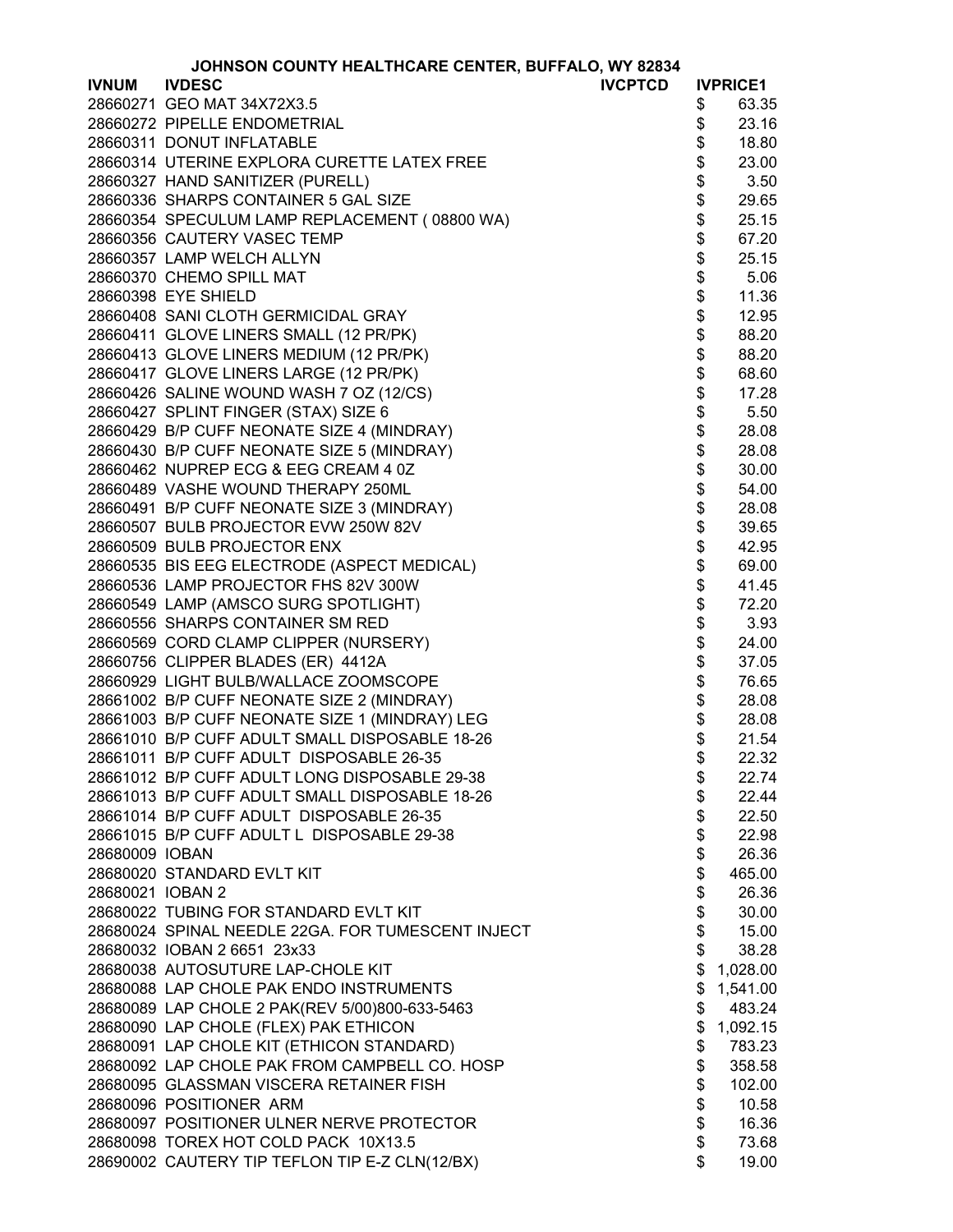|                  | JOHNSON COUNTY HEALTHCARE CENTER, BUFFALO, WY 82834 |                |          |                 |
|------------------|-----------------------------------------------------|----------------|----------|-----------------|
| <b>IVNUM</b>     | <b>IVDESC</b>                                       | <b>IVCPTCD</b> |          | <b>IVPRICE1</b> |
|                  | 28690009 CAUTERY PENCIL DISP ER                     |                | \$       | 14.56           |
|                  | 28690010 CHOLANGIOGRAM CATHETER                     |                | \$       | 118.00          |
|                  | 28690011 DERMATONE (BROWN) BLADES STERIL            |                | \$       | 144.00          |
|                  | 28690014 DERMACARRIER 1 1/2 X 1                     |                | \$       | 76.00           |
|                  | 28690016 KUMAR CATHETER 19G                         |                | \$       | 137.00          |
|                  | 28690017 JACKSON PRATT FLAT SUCT DRAIN(SU130-1309   |                | \$       | 28.00           |
|                  | 28690018 JACKSON PRATT SUC RESERV 100CC             |                | \$       | 60.28           |
|                  | 28690023 FOGARTY BILITARY BLN CATH 5F               |                | \$       | 284.00          |
|                  | 28690024 HARRIS UTERINE MANIPULATOR                 |                | \$       | 184.00          |
|                  | 28690025 JACKSON PRATT ROUND DRAIN 1/8              |                | \$       | 67.96           |
|                  | 28690026 IRRIGATOR(UNIVERSAL TRUMPET VALVE)12/CS    |                | \$       | 246.96          |
|                  | 28690027 BIOPSY PUNCH SKIN-8MM                      |                | \$       | 17.58           |
|                  | 28690028 BIOPSY PUNCH SKIN-10MM                     |                |          | 21.59           |
|                  | 28690029 TEMPERATURE PROBE                          |                | \$<br>\$ | 32.00           |
|                  | 28690032 MESH MARLEX 10X14                          | C1781          | \$       | 483.00          |
|                  | 28690033 INSUFFLATOR TUBING                         |                | \$       | 23.40           |
|                  | 28690035 NEEDLES ANCHOR DISP MAYO                   |                |          |                 |
|                  | 28690036 NEEDLES ANCHOR # 1824-5D                   |                | \$       | 7.00            |
|                  |                                                     |                | \$       | 8.28            |
|                  | 28690039 INSUFFLATOR ANTIFOG MASK                   |                | \$       | 91.00           |
|                  | 28690040 OPTHTHALMIC BURR 1/2 RND (000)             |                | \$       | 26.68           |
|                  | 28690042 POWERLOC INJECTABLE INFUSION SET 20X1      |                | \$       | 22.50           |
|                  | 28690043 SUCTION TUBING (OLYMPUS)                   |                | \$       | 79.68           |
|                  | 28690044 POWERLOC INJECTABLE INFUSION SET 20X3/4    |                | \$       | 22.50           |
|                  | 28690045 POWERLOC INJECTABLE INFUSION SET 20X1.50   |                | \$       | 22.50           |
|                  | 28690046 SUCTION COAGULATOR                         |                | \$       | 28.80           |
|                  | 28690047 MAX COR BIOPSY 18GAX10MM INSTR BARD 5/BX   |                | \$       | 113.49          |
|                  | 28690049 INFUSION SET WINGED 20 GA X 8              |                | \$       | 24.12           |
|                  | 28690051 VEIN STRIPPER DISP CODMAN                  |                | \$       | 168.00          |
|                  | 28690078 BIOPSY PUNCH SKIN GREEN DD-2MM             |                | \$       | 18.72           |
|                  | 28690079 BIOPSY PUNCH SKIN BLUE DD-3MM              |                | \$       | 20.00           |
|                  | 28690082 HEMOVOC PVC DRAIN W/TROCAR                 |                | \$<br>\$ | 58.64           |
|                  | 28690083 HEMOVAC SNYDER EVAC                        |                |          | 101.67          |
|                  | 28690088 BIOPSY PUNCH SKIN YELLOW DD-4MM            |                | \$       | 17.92           |
|                  | 28690089 BIOPSY PUNCH SKIN PINK DD-5MM              |                | \$       | 17.24           |
|                  | 28690090 LAPROSCOPIC ENDO DISSECT                   |                | \$       | 422.00          |
|                  | 28690091 LAPORASCOPY ENDO GRASPER                   |                | \$       | 460.00          |
|                  | 28690092 BIOPSY PUNCH SKIN ORANGE DD-6MM            |                | \$       | 17.92           |
|                  | 28690112 ENDOSCOPY GRASPING FORCEPS                 |                | \$       | 168.54          |
|                  | 28690118 SPONGE TONSIL 7/8 MED 5/PKDO NOT USE       |                | \$       | 13.24           |
|                  | 28690122 TONSIL SNARE WIRE #9                       |                | \$       | 7.00            |
|                  | 28690123 STRYKEFLOW 2 WITH TIP PKG ASSY.            |                | \$       | 206.50          |
|                  | 28690125 TONSIL SPONGE MEDIUM                       |                | \$       | 16.00           |
|                  | 28690126 KCI DRESSING SM. (5/BX)                    |                | \$       | 210.45          |
|                  | 28690129 HEMOVAC 3/16 15FR 400ML                    |                | \$       | 101.00          |
|                  | 28690130 HEMOVAC SNYDER SURGIVAC                    |                | \$       | 129.00          |
|                  | 28690136 ELECTRO PAD POLYHESIVE II (ER)             |                | \$       | 7.00            |
| 28690137 K-WIRES |                                                     |                | \$       | 44.00           |
|                  | 28690138 MASK FACE ADULT LG ANESTH                  |                | \$       | 8.00            |
|                  | 28690139 KCI DRESSING LG                            |                |          |                 |
|                  | 28690140 CATH CHOLANGIO REDDICK RCD-50/S 4F-50CM    |                | \$       | 191.49          |
|                  |                                                     |                | \$       | 345.00          |
|                  | 28690141 HEMOVAC 1/4 19FR DO NOT USE                |                | \$       | 42.00           |
|                  | 28690142 CATHETER REDDICK CYSTIC DUCT               |                | \$       | 305.00          |
|                  | 28690143 LAPORASCOPY ENDO SHEARS 5MM                |                | \$       | 516.00          |
|                  | 28690144 LAPAROSCOPY ENDOCLIP APPLIER               |                | \$       | 564.00          |
|                  | 28690145 KCI CANISTER KIT W/ISOLYSER GEL            |                | \$       | 114.30          |
|                  | 28690146 CATHETER HEMED 9.5FR                       |                | \$       | 268.50          |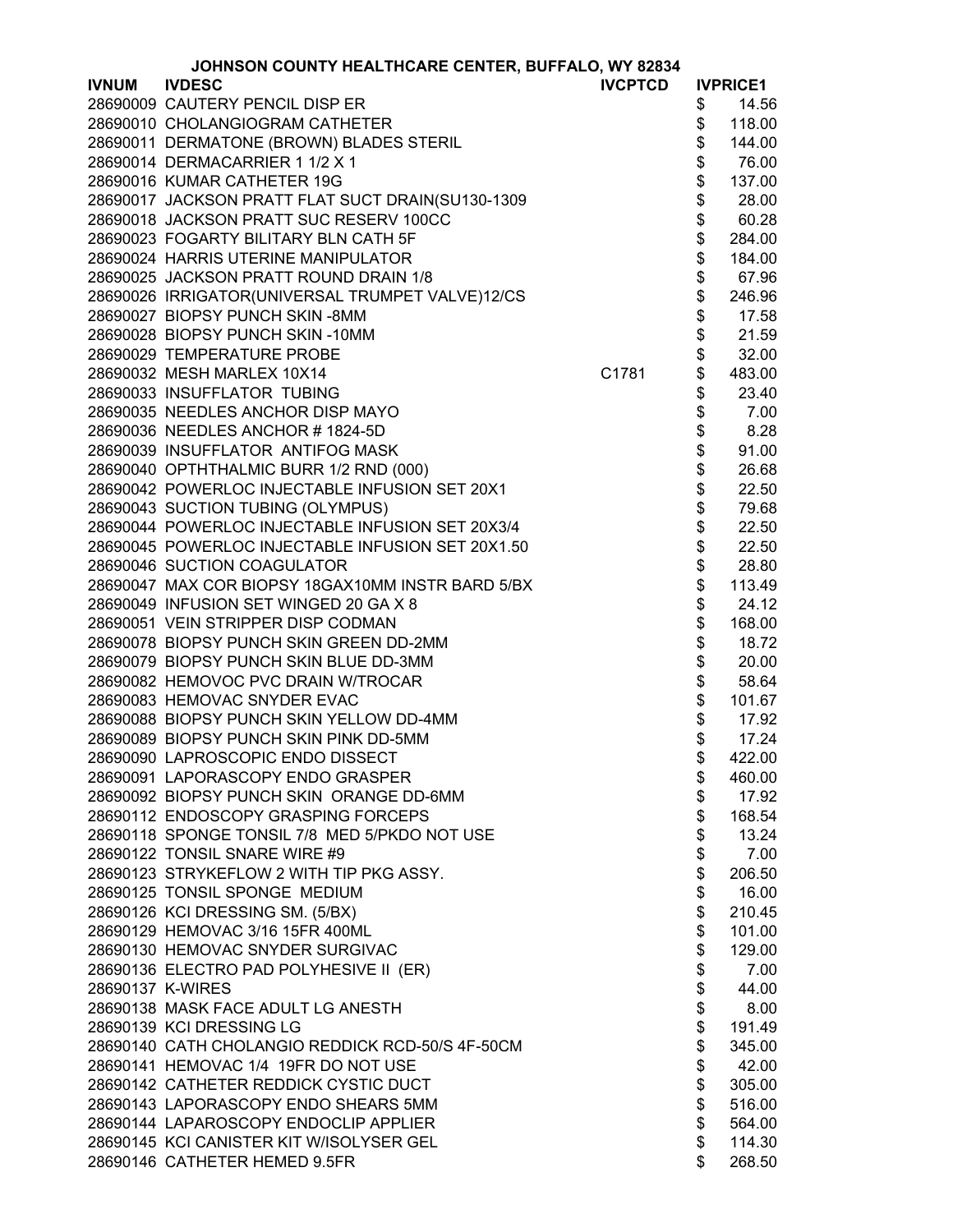|              | JOHNSON COUNTY HEALTHCARE CENTER, BUFFALO, WY 82834 |                |      |                 |
|--------------|-----------------------------------------------------|----------------|------|-----------------|
| <b>IVNUM</b> | <b>IVDESC</b>                                       | <b>IVCPTCD</b> |      | <b>IVPRICE1</b> |
|              | 28690149 KCI CANNISTER (5/BX)                       |                | \$   | 123.63          |
|              | 28690150 DO NOT USE                                 |                | \$   | 12.00           |
|              | 28690154 KCI DRESSING X-LG (5/BX)                   |                | \$   | 232.53          |
|              | 28690155 LAPARSCOPY SURGIPORT 5MM                   |                | \$   | 288.00          |
|              | 28690156 SURGICEL 2 X 3 HEMOSTAT                    |                | \$   | 170.79          |
|              | 28690158 LAPAROSCOPIC APPLIER LIGACLIP              |                | \$   | 329.00          |
|              | 28690159 JACKSON PRATT ROUND                        |                | \$   | 28.24           |
|              | 28690160 SURGIPRO 3-0                               |                | \$   | 102.00          |
|              |                                                     |                | \$   | 28.24           |
|              | 28690161 JACKSON PRATT ROUND FULL CHANNEL SILICON   |                |      |                 |
|              | 28690162 CONTACT LENS REMOVER                       |                |      | 7.20            |
|              | 28690163 POST-OP SHOE MEN SMALL                     |                | \$\$ | 37.60           |
|              | 28690164 SHOE POST-OP MEDIUM MEN'S                  |                |      | 37.60           |
|              | 28690165 POST-OP SHOE MEN LRG                       | L3260          | \$   | 36.00           |
|              | 28690166 SHOE POST-OP SMALL WOMEN'S                 | A9270          | \$   | 35.85           |
|              | 28690167 SHOE POST-OP MEDIUM WOMEN'S                | L3260          |      | 59.00           |
|              | 28690168 SHOE POST-OP LARGE WOMEN'S                 | L3260          | \$   | 37.60           |
|              | 28690169 LAPARSCOPY REDUCER TROCAR                  |                | \$   | 65.00           |
|              | 28690170 CATHETER GROSHONG 9.5FR 800-545-0890       |                | \$   | 456.00          |
|              | 28690171 LAPORASCOPY SURGI-NEEDLE 120MM             |                | \$   | 145.00          |
|              | 28690172 ENDOSCOPY POLYPECTOMY SNARE                |                | \$   | 100.00          |
|              | 28690173 CATHETER INTRAUTERINE PRESSURE             |                | \$   | 40.00           |
|              | 28690174 LAPAROSCOPY PLEATMAN SAC                   |                | \$   | 99.80           |
|              | 28690175 LAPAROSCOPY U C CLEARLY                    |                | \$   | 19.80           |
|              | 28690176 LAPROSCOPY IRRIG TUBING SET Y              |                | \$   | 100.00          |
|              | 28690177 TROCAR SURGICAL BLUNT TIP                  |                | \$   | 509.00          |
|              | 28690178 CATHETER CHOLANIOGRAM BALLOON              |                | \$   | 354.00          |
|              | 28690179 KCI EXTENSION TUBING                       |                | \$   | 59.84           |
|              |                                                     |                |      |                 |
|              | 28690181 LAPORASCOPY SURGIPORT 10MM                 |                | \$   | 357.00          |
|              | 28690182 GIGLI WIRE SAW WIRES 20                    |                | \$   | 51.00           |
|              | 28690186 BLADES BEAVER MINI                         |                | \$   | 55.85           |
|              | 28690190 CATHETER INTRAUTERINE PRESSUR              |                | \$   | 164.00          |
|              | 28690191 HEMOCLIPS LARGE 15 CLIPS/PK-10 PK/BX       |                | \$   | 17.00           |
|              | 28690192 LAP SURGIPORT 5.5MM                        |                | \$   | 69.00           |
|              | 28690193 VASCULAR GRAFT                             |                | \$   | 931.00          |
|              | 28690194 VASCULAR GRAFT                             |                | \$   | 1,323.00        |
|              | 28690195 ARTHRO BLADE 3 5 FULL RADIUS               |                | \$   | 247.00          |
|              | 28690196 AUTOSUTURE SPRING-GRIP 5MM                 |                | \$   | 46.00           |
|              | 28690197 BEAVER BLADE HANDLE                        |                | \$   | 66.00           |
|              | 28690198 MASK YOUTH ANESTH-RESP-FACE                |                | \$   | 8.52            |
|              | 28690199 MASK INFANT ANSTH-RESP-FACE                |                | \$   | 8.40            |
|              | 28690200 VESSEL LOOP MINI RED 2 PKG                 |                | \$   | 7.00            |
|              | 28690209 CATHETER CHOLANGIOGRAPHY                   |                | \$   | 212.90          |
|              | 28690210 EYE LAVAGE MORGAN MEDI-FLOW                |                | \$   | 56.48           |
|              | 28690212 GRASPER WITH RACHET                        |                | \$   | 336.00          |
|              | 28690214 CATHETER GROSHONG 9.5 DUAL LUMEN 2 VITA    |                | \$   | 576.00          |
|              | 28690222 SURGIWAND II SUCTION/IRRIGATION 3/BX       |                | \$   | 275.79          |
|              | 28690223 INSUFULATOR TUBING SET                     |                | \$   | 57.00           |
|              | 28690227 KENDALL RIGID SOLE FOOT COVER REGULAR      |                | \$   | 243.60          |
|              | 28690228 KENDALL RIGID SOLE FOOT COVER LARGE        |                | \$   | 243.60          |
|              | 28690229 KENDALL COMPRESSION SLEEVE THIGH SMALL     |                | \$   | 248.94          |
|              | 28690230 KENDALL COMPRESSION SLEEVE THIGH MEDIUM    |                | \$   | 263.49          |
|              | 28690231 KENDALL COMPRESSION SLEEVE THIGH LARGE     |                | \$   | 183.30          |
|              | 28690232 DERMACARRIER 3-1                           |                | \$   | 71.52           |
|              |                                                     |                |      |                 |
|              | 28690233 DERMACARRIER 1 1/2 X 1                     |                | \$   | 100.32          |
|              | 28690238 COUGH BUDDY TEDDY BEAR POST OP PILLOW      |                | \$   | 31.25           |
|              | 28690240 KCI V.A.C. DRAPE AND BLK FOAM (MINI SET)   |                | \$   | 80.80           |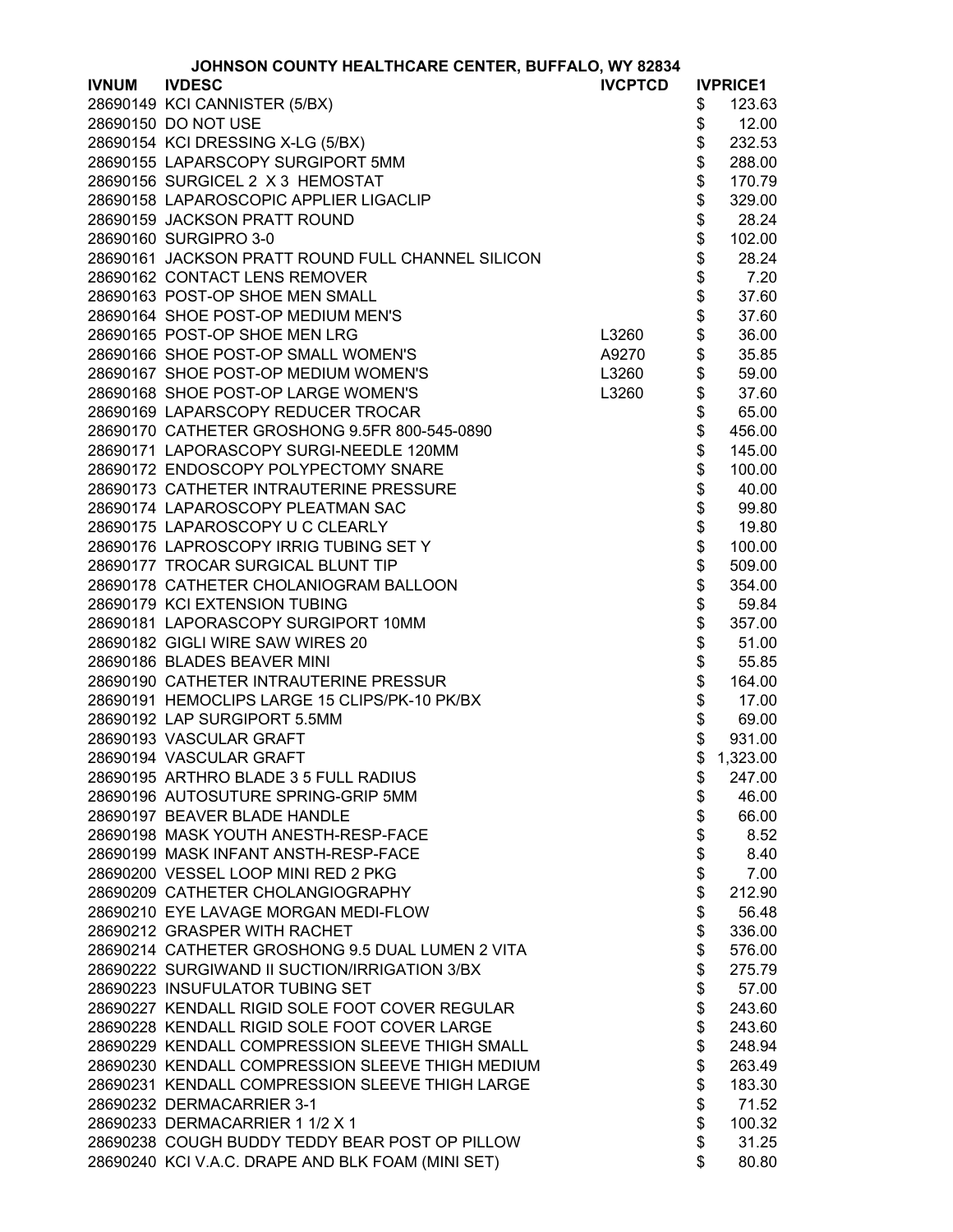|              | JOHNSON COUNTY HEALTHCARE CENTER, BUFFALO, WY 82834 |                |             |                 |
|--------------|-----------------------------------------------------|----------------|-------------|-----------------|
| <b>IVNUM</b> | <b>IVDESC</b>                                       | <b>IVCPTCD</b> |             | <b>IVPRICE1</b> |
|              | 28690241 KCI V.A.C. CANISTER ASSEMBLY (MINI SET)    |                | \$          | 297.18          |
|              | 28690242 SCALPEL #10 PROTECTED DISP                 |                | \$          | 0.68            |
|              | 28690244 ELECTRODE, SIDE EFFECT MITEK               |                | \$          | 339.00          |
|              | 28690248 FULL RADIUS BLADE 3.5MM DISP(6/BX)         |                | \$          | 178.44          |
|              | 28690250 ACROMIONIZER 4.0MM (6/BX)                  |                | \$          | 178.44          |
|              | 28690251 ENDOPOUCH SPEC RET BAG 3 X 6               |                | \$          | 197.64          |
|              | 28690252 MONOPTY BIOPSY INSTR 18GX16MM BARD 10/BX   |                | \$          | 99.00           |
|              | 28690253 MONOPTY BIOPSY INSTRUMENT 20G X 16CM       |                | \$          | 99.00           |
|              |                                                     |                |             |                 |
|              | 28690256 CATH KIT PLEURX PLEURAL                    |                |             | 598.50          |
|              | 28690257 PLEURX DRAINAGE KIT FOR PLEURX CATH        |                | \$<br>\$    | 156.00          |
|              | 28690266 SHEATH IRC 2100 REDFIELD                   |                |             | 29.52           |
|              | 28690268 COUGH BUDDY MOOSE                          |                | $\ddot{\$}$ | 31.25           |
|              | 28690269 MASK ANES ADULT REG                        |                | $\ddot{\$}$ | 5.44            |
|              | 28690270 MASK ANES SM ADULT                         |                | $\ddot{\$}$ | 8.28            |
|              | 28690271 HARMONIC PISTOL GRIP 36CM LONG             |                | \$          | 1,247.89        |
|              | 28690272 HARMONIC SISSOR HANDLE 14CM LONG           |                | \$          | 785.54          |
|              | 28690273 HARMONIC SCAPEL DISSECTING HOOKS           |                | \$          | 288.66          |
|              | 28690274 HARMONIC CAP FOR SCAPEL                    |                | \$          | 141.42          |
|              | 28690275 ETS ENDOSCOPIC LINEAR                      |                | \$          | 466.80          |
|              | 28690276 ETS ENDOSCOPIC RELOADS                     |                | \$          | 220.91          |
|              | 28690286 EYE-PROTECTOR/OPTI-GARD                    |                | \$          | 13.44           |
|              | 28690287 RADIAL-ARTERY CATH. SET                    |                | \$          | 34.52           |
|              | 28690288 EPIDURAL LINE PRIMARY IV PLUMSET           |                | \$          | 50.64           |
|              | 28690290 KCI DRESSING (MED)                         |                | \$          | 132.67          |
|              | 28690291 ENDO GIA UNIVERSAL                         |                | \$          | 515.79          |
|              | 28690293 ENDO GIA UNIV. STRAIGHT 60-3.5 SULU        |                | \$          | 513.66          |
|              | 28690294 ENDO GIA UNIV. STRAIGHT 45-3.5 SULU        |                | \$          |                 |
|              | 28690296 ENDO GIA UNIV. STRAIGHT 45-2.5 SULU        |                | \$          | 468.93          |
|              |                                                     |                |             | 633.91          |
|              | 28690297 ENDO GIA UNIV. STRAIGHT 45-2.0 SULU        |                | \$          | 325.58          |
|              | 28690298 SUCTION POLYP TRAP                         |                | \$          | 60.00           |
|              | 28690301 AWS VALVE SET DISPOSABLE 3 PIECE           |                | \$          | 47.00           |
|              | 28690302 SUMP DRAIN 5/8 X 15 SILCONE                |                |             | 118.80          |
|              | 28690303 RETAINER FISH VISCERA MEDIUM               |                | \$          | 76.36           |
|              | 28690304 RETAINER FISH VISCERA EXTRA LARGE          |                | \$          | 89.96           |
|              | 28690306 CATHETER SUPRAPUBIC INTRODUCER             |                | \$          | 207.51          |
|              | 28690307 CATHETER CHOLEANGIOGRAM 4.5                |                | \$          | 88.00           |
|              | 28690309 CATHETER CHOLEANGIOGRAM 6.5                |                | \$          | 88.00           |
|              | 28690310 INTRODUCER PI-104 2.7MMX8.9CM              |                | \$          | 68.00           |
|              | 28690311 INSUFFLATION/ACCESS NEEDLE 14 GAUGE        |                | \$          | 90.90           |
|              | 28690315 ROTATOR CUFF QUICKANCHOR PLUS(GRN ETHIBO   |                | \$          | 379.50          |
|              | 28690317 UPPER EXTREMITY DRAPE                      |                | \$          | 118.00          |
|              | 28690318 INTERJECT CONTRAST INJECTION NEEDLE        |                | \$          | 153.00          |
|              | 28690319 ULTRAPRO MESH 3X6                          | C1781          | \$          | 453.00          |
|              | 28690320 CATH 22FR MALECOT/PROPORTIONATE HEAD       |                | \$          | 91.76           |
|              | 28690321 CATH 24FR MALECOT/PROPORTIONATE HEAD       |                | \$          | 68.80           |
|              | 28690322 ENDO STITCH 10MM SUTURING                  |                | \$          | 569.50          |
|              | 28690323 AUX CHANNEL ADAPTER DISPOSABLE OLYMPUS     |                | \$          | 28.50           |
|              | 28690324 SURGIDAC TRIPLE STITCH 2/0 GREEN 7         |                | \$          | 159.81          |
|              | 28690325 DO NOT USE                                 |                | \$          | 119.37          |
|              | 28690326 VENTRALEX HERNIA PATCH                     | C1781          | \$          | 1,045.00        |
|              | 28690328 ENDOSCOPIC BLADE                           |                | \$          | 1,042.50        |
|              | 28690331 LARGE THIGH GARMENT                        |                | \$          | 257.70          |
|              | 28690332 ELECTRODE, VAPRS90 4MM                     |                | \$          | 468.00          |
|              |                                                     |                | \$          |                 |
|              | 28690336 VAC GRANUFOAM KCI SM. (5/BX)               |                | \$          | 169.95          |
|              | 28690337 KCI TRAC VAC VERSAFOAM LARGE               |                |             | 169.95          |
|              | 28690338 KCI TRAC VAC KIT                           |                | \$          | 169.20          |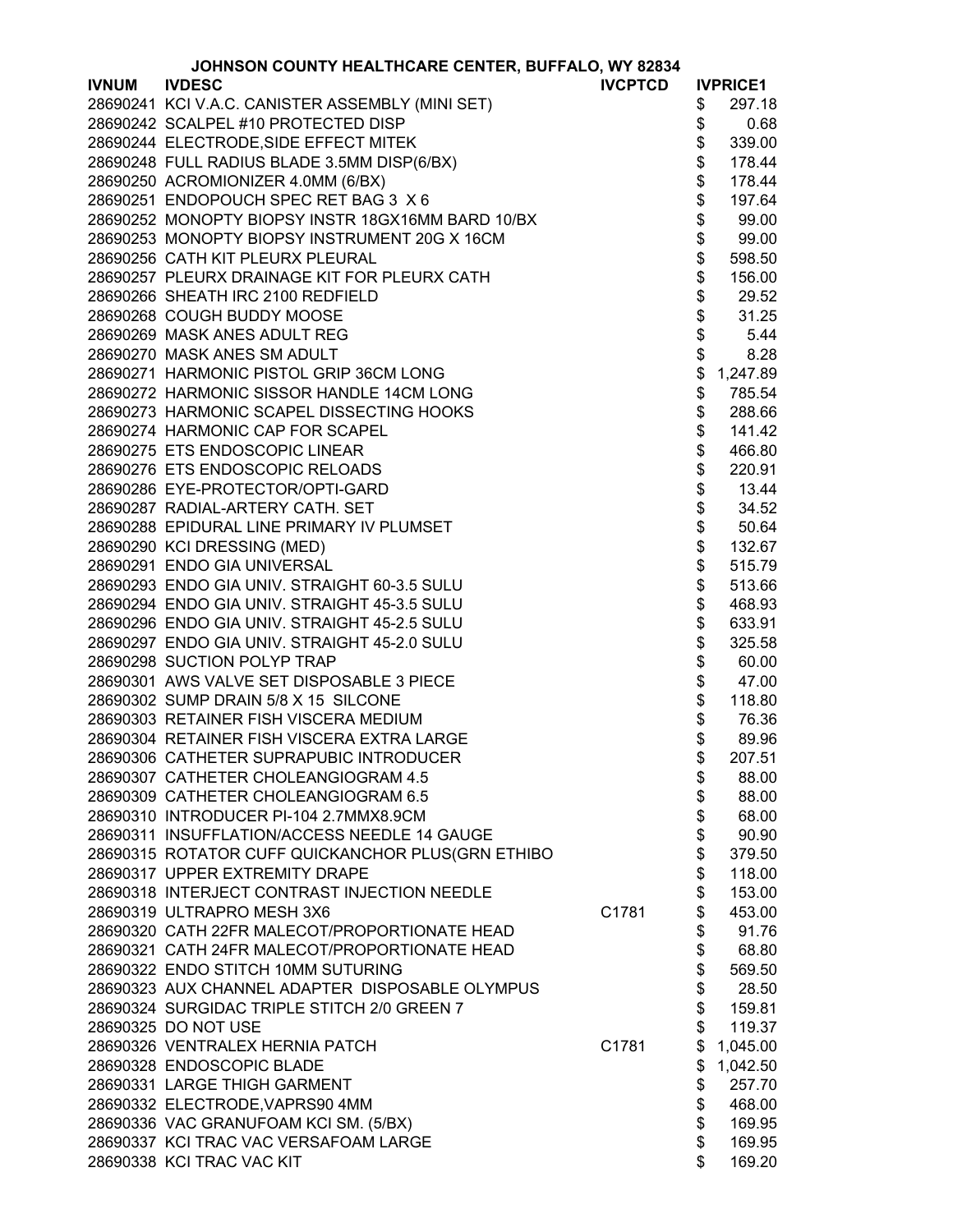|              | JOHNSON COUNTY HEALTHCARE CENTER, BUFFALO, WY 82834 |                |                 |                 |
|--------------|-----------------------------------------------------|----------------|-----------------|-----------------|
| <b>IVNUM</b> | <b>IVDESC</b>                                       | <b>IVCPTCD</b> |                 | <b>IVPRICE1</b> |
|              | 28690339 KCI TRAC VAC VERSAFOAM SMALL               |                | \$              | 41.92           |
|              | 28690344 VAPR ANGLED SIDE EFFECT ELECTRODE (MITEK   |                | \$              | 430.50          |
|              | 28690345 12M X100M TROCAR THREADED                  |                | \$              | 116.00          |
|              | 28690346 11M X100M TROCAR THREADED                  |                | \$              | 140.00          |
|              | 28690347 5M X100M TROCAR THREADED                   |                | \$              | 105.51          |
|              | 28690348 RECIPROCATOR BLADE                         |                | \$              | 90.00           |
|              | 28690360 GASTROSTOMY FEEDING TUBE                   |                | \$              | 141.75          |
|              | 28690361 DRAPE PATIENT ISOLATION W/POUCH            |                | \$              | 191.55          |
|              | 28690362 OR LEG HOLDER DISPOSABLE                   |                |                 | 13.60           |
|              |                                                     |                |                 |                 |
|              | 28690363 GASTROSTOMY FEEDING TUBE 20FR              |                | \$\$            | 180.30          |
|              | 28690364 ARTERIAL WRIST SUPPORT                     |                |                 | 32.49           |
|              | 28690387 HEMOVAC SNYDER 1/4 IN 19F O D              |                | \$              | 103.95          |
|              | 28690388 HEMOVAC SYNDER 3/16 15F O D                |                | \$              | 69.90           |
|              | 28690391 SYNTHETIC CAST PADDING 3                   |                |                 | 4.50            |
|              | 28690392 SYNTHETIC 4 STERILE                        |                | \$\$\$\$\$      | 5.80            |
|              | 28690399 SUTURE FIBERWIRE BRAIDED PB#2 (12/BX)      |                |                 | 74.00           |
|              | 28690400 CORKSCREW FT II SUTURE ANCHOR              |                |                 | 345.00          |
|              | 28690401 SCORPION NEEDLE SUREFIRE                   |                |                 | 210.00          |
|              | 28690402 CANNULA, 8.25MM I.D X 7 CM STERILE         |                | \$              | 100.00          |
|              | 28690404 NEEDLE MINI RC 24MM ARTHROTEK 2/PK902963   |                | \$              | 261.00          |
|              | 28690405 NEEDLE ENDOPATH ULTRA VERESS               |                | \$              | 102.03          |
|              | 28690410 INTELJET INFLOW ONLY ARTHROS TUBE SET KT   |                | \$              | 158.31          |
|              | 28690411 CORKSCREW FT II SUTURE ANCHOR 5.5X15       |                | \$              | 460.00          |
|              | 28690430 BLANKET BAIR HUGGER FULL BODY              |                | \$              | 30.00           |
|              | 28690431 VASECTOMY CLAMP                            |                |                 | 19.55           |
|              | 28690432 TORSO BLANKET BAIR HUGGER                  |                |                 | 42.00           |
|              | 28690435 TUBE SET                                   |                |                 | 130.00          |
|              | 28690436 GOFLO TUBE SET STERILE                     |                | <b>88888888</b> | 30.00           |
|              | 28690437 TONSIL SPONGE SMALL                        |                |                 | 8.00            |
|              | 28690438 ELECTRO PAD POLYHESIVE II INFANT           |                |                 | 20.86           |
|              | 28690439 BLADES MYRINGOTOMY                         |                |                 | 70.90           |
|              | 28690469 BLANKET BAIR HUGGER UPPER BODY             |                |                 | 34.80           |
|              | 28690470 CORKSCREW SUTURE ANCHOR 5.0MM              |                | \$              | 322.50          |
|              | 28690493 HEMOVAC DRAIN W/TROCAR W/O EVACUATION      |                | \$              | 93.44           |
|              | 28690494 TURBOWHISKER BLADE 4.5MM                   |                | \$              | 176.70          |
|              | 28690495 MESH PROLOOP LG ATRIUM                     | C1781          | \$              | 433.41          |
|              | 28690496 MESH PROLOOP MED ATRIUM                    | C1781          | \$              | 433.41          |
|              | 28690497 OPTHTHALMIC BURR BOVIE                     |                | \$              | 43.20           |
|              | 28690499 MESH PROLOOP SM ATRIUM                     | C1781          | \$              | 497.91          |
|              | 28690500 CII PROCISE XP                             |                | \$              | 367.00          |
|              | 28690501 CII REFLEX ULTRA PTR                       |                | \$              | 490.00          |
|              | 28690502 BITE LINER                                 |                | \$              | 44.00           |
|              | 28690503 EAR TUBES MYRINGOTOMY                      |                | \$              | 135.80          |
|              | 28690504 GOODE T-TUBE VENTILATION TUBE              |                | \$              | 102.60          |
|              | 28690519 QUICKCLIP PRO 230CM                        |                | \$              | 330.00          |
|              | 28690521 HERNIA SURGIMESH WN 6X13                   |                | \$              |                 |
|              |                                                     |                |                 | 405.00          |
|              | 28690522 HERNIA PATCH SURGIMESH XB ROND 15CM        |                | \$              | 2,340.00        |
|              | 28690523 HERNIA PATCH SURGIMESH XBskirted oval 10   |                | \$              | 2,023.50        |
|              | 28690524 HERNIA PATCH SURGIMESH XBskirted round 7   |                | \$              | 982.50          |
|              | 28690525 HERNIA SURGIMESH SHEETS T1415-8            |                | \$              | 1,050.00        |
|              | 28690526 HERNIA SURGIMESH TINTRA C-12               |                | \$              | 2,190.00        |
|              | 28690527 HERNIA SURGIMESH TINTRA CK-10              |                | \$              | 1,875.00        |
|              | 28690528 HERNIA SURGIMESH TINTRA OK-1522            |                | \$              | 3,825.00        |
|              | 28690529 HERNIA SURGIMESH E 1522                    |                | \$              | 3,525.00        |
|              | 28690531 HERNIA PATCH SURGIMESH XB round 10         |                | \$              | 1,192.50        |
|              | 28690532 HERNIA PLUG& PATCH SURGIMESH               |                | \$              | 532.50          |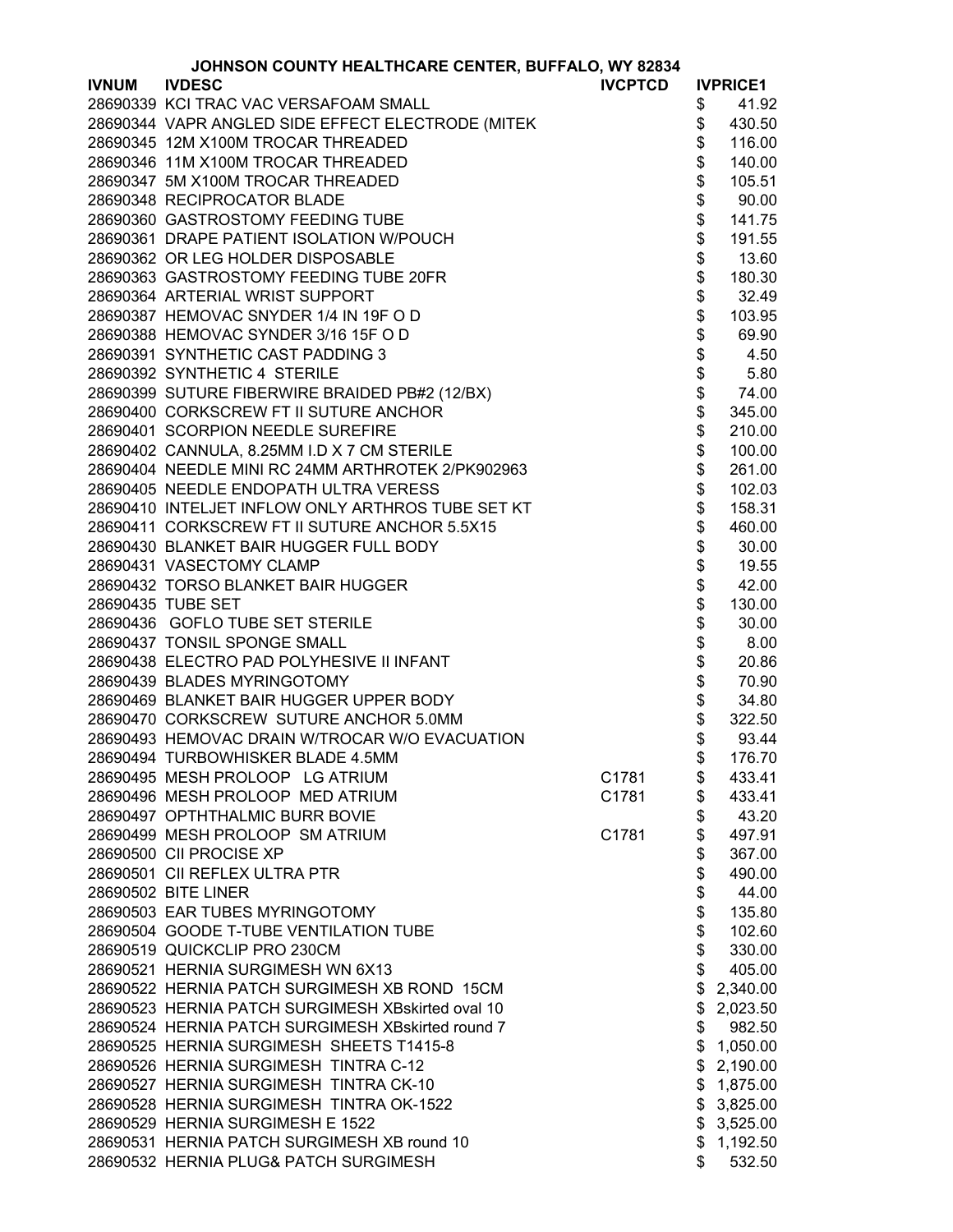| <b>JOHNSON COUNTY HEALTHCARE CENTER, BUFFALO, WY 82834</b> |  |  |
|------------------------------------------------------------|--|--|
|------------------------------------------------------------|--|--|

|              | <b>JOHNSON COUNTY HEALTHCARE CENTER, BUFFALO, WY 82834</b> |    |                 |
|--------------|------------------------------------------------------------|----|-----------------|
| <b>IVNUM</b> | <b>IVDESC</b><br><b>IVCPTCD</b>                            |    | <b>IVPRICE1</b> |
|              | 28690535 EZ CLEAN LAP J-HOOK 13.5                          | \$ | 147.54          |
|              | 28690536 ACE 2.75 BLADE                                    | \$ | 111.60          |
|              | 28690537 EZ CLEAN ROCKER PENCIL W TIP& HOLSTER             | \$ | 22.80           |
|              | 28690538 BOVIE PAD ADULT SINGLE MEGADYNE                   | \$ | 12.40           |
|              | 28690540 AUTOSUTURE SURGIDAC 2-0                           | \$ | 207.86          |
|              | 28690541 AUTOSUTURE POLYSORB 2-0                           | \$ | 207.86          |
|              | 28690542 EXTENDED BLADE ELECTRODE 6.5 MEGADYNE             | \$ | 28.02           |
|              | 28690543 FIXED LEAD CABLE FOR BIPOLAR FORCEPTS             | \$ | 27.78           |
|              | 28690550 SAPPHIRE YELLOW MICRO 0.2 FILTER                  | \$ | 53.90           |
|              | 28690551 SAPPHIRE YELLOW MICRO IV SET                      | \$ | 50.05           |
|              | 28690560 PERINEAL POST PAD                                 | \$ | 26.39           |
|              | 28690600 KCI DRESSING GRANUFOAM SILVER MED                 | \$ | 180.09          |
|              | 28690601 KCI DRESSING GRANUFOAM SILVER LG                  | \$ | 229.20          |
|              | 28690612 ENDOSCOPIC TATT00 SPOT                            | \$ | 103.25          |
|              |                                                            | \$ |                 |
|              | 28690613 NEEDLE INJECTION CATHETER 25G 2.5MM surg          |    | 143.54          |
|              | 28690620 ALEXIS RETRACTORS X-LG                            | \$ | 237.57          |
|              | 28691102 ZIMMER SUPER BOWL MIXING EVAC SYSTEM              | \$ | 102.81          |
|              | 28691242 ZIMMER CANNULATED SCREW 70MM **                   | \$ | 170.55          |
|              | 28691243 ZIMMER CANNULATED SCREW 75MM**                    | \$ | 401.62          |
|              | 28691244 ZIMMER CANNULATED SCREW 80MM X 7.0**              | \$ | 645.00          |
|              | 28691245 ZIMMER CANNULATED SCREW 85MM**                    | \$ | 401.62          |
|              | 28691246 ZIMMER CANNULATED SCREW 90MM**                    | \$ | 615.00          |
|              | 28691247 ZIMMER CANNULATED SCREW 95MM**                    | \$ | 645.00          |
|              | 28691248 ZIMMER CANNULATED SCREW 100MM**                   | \$ | 615.00          |
|              | 28691249 ZIMMER CANNULATED SCREW 105MM**                   | \$ | 645.00          |
|              | 28691250 ZIMMER CANNULATED SCREW 110MM**                   | \$ | 207.00          |
|              | 28691252 ZIMMER GUIDE PIN 3.2 MM                           | \$ | 420.00          |
|              | 28691253 ZIMMER CANNULATED SCREW 7.0 65MM**                | \$ | 159.33          |
|              | 28691255 STEINMANN PIN TROCAR STERILE 2MM STEEL**          | \$ | 29.12           |
|              | 28691256 STEINMANN PIN TROCAR STERILE 2.4MM ST**           | \$ | 29.12           |
|              | 28691257 STEINMANN PIN TROCAR STERILE 2.8MM ST**           | \$ | 26.80           |
|              | 28691258 STEINMANN PIN TROCAR STERILE 3.2MM ST**           | \$ | 36.68           |
|              | 28691260 STEINMANN PIN TROCAR STERILE 4.0MM ST**           | \$ | 44.28           |
|              | 28691261 STEINMANN PIN TROCAR STERILE 4.8MM ST**           | \$ | 44.28           |
|              | 28691270 ZIMMER DISPOSABLE CUFF 12 INCH**                  |    | 104.40          |
|              | 28691271 ZIMMER DISPOSABLE CUFF 18 INCH**                  | \$ | 133.74          |
|              | 28691272 ZIMMER DISPOSABLE CUFF 24 INCH**                  | \$ | 127.80          |
|              | 28691275 ZIMMER DISPOSABLE CUFF 18 INCH SINGLE**           | \$ | 127.80          |
|              | 28691276 ZIMMER DISPOSABLE CUFF 12 INCH DOUBLE**           | \$ | 127.80          |
|              | 28691277 ZIMMER DISPOSABLE CUFF 18 INCH DOUBLE**           | \$ | 127.80          |
|              | 28693000 DRILL BIT 3.2 L145 AO                             | \$ | 369.00          |
|              | 28693001 DRILL BIT 4.5 L145                                | \$ | 387.00          |
|              | 28693002 DRILL BIT 4.3 L262                                | \$ | 297.00          |
|              | 28693003 TAP 5.0 140                                       | \$ | 327.00          |
|              | 28693004 TAP 4.5 145 AO FITTING                            | \$ | 343.50          |
|              | 28693005 LAG SCREW TAP                                     | \$ | 367.50          |
|              | 28693006 GUIDE PIN THREADED TIP 2.8 230                    | \$ | 122.50          |
|              | 28693007 GUIDE WIRE THREADED TIP 2.8 230                   | \$ | 387.00          |
|              | 28693012 CORTICAL SCREW 4.5 30                             | \$ | 98.00           |
|              | 28693013 CORTICAL SCREW 4.5 32                             | \$ | 98.00           |
|              | 28693014 CORTICAL SCREW 4.5 34                             | \$ | 98.00           |
|              | 28693015 CORTICAL SCREW 4.5 36                             | \$ | 98.00           |
|              | 28693016 CORTICAL SCREW 4.5 38                             | \$ | 98.00           |
|              | 28693017 CORTICAL SCREW 4.5 40                             | \$ | 98.00           |
|              | 28693018 CORTICAL SCREW 4.5 42                             | \$ | 98.00           |
|              | 28693019 CORTICAL SCREW 4.5 44                             | \$ | 98.00           |
|              |                                                            |    |                 |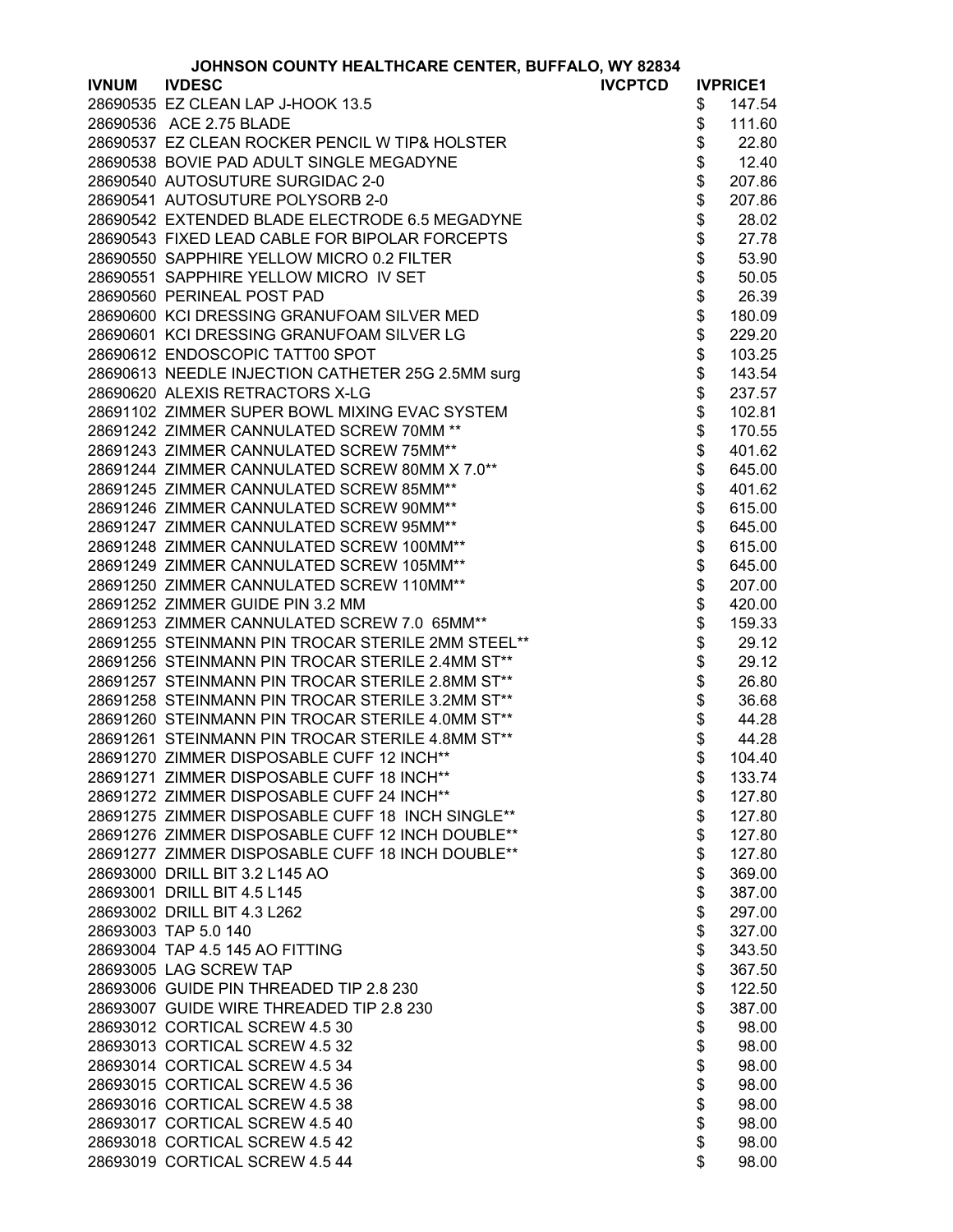|                  | JOHNSON COUNTY HEALTHCARE CENTER, BUFFALO, WY 82834 |                |          |                 |
|------------------|-----------------------------------------------------|----------------|----------|-----------------|
| <b>IVNUM</b>     | <b>IVDESC</b>                                       | <b>IVCPTCD</b> |          | <b>IVPRICE1</b> |
|                  | 28693020 CORTICAL SCREW 4.5 46                      |                | \$       | 98.00           |
|                  | 28693021 CORTICAL SCREW 4.5 48                      |                | \$       | 98.00           |
|                  | 28693022 CORTICAL SCREW 4.5 50                      |                | \$<br>\$ | 98.00           |
|                  | 28693023 CORTICAL SCREW 4.5 52                      |                |          | 98.00           |
|                  | 28693024 CORTICAL SCREW 4.5 54                      |                | \$       | 98.00           |
|                  | 28693025 LOCKING INSERT 5.0                         |                | \$       | 232.75          |
|                  | 28693026 CABLE PLUG 5.0                             |                |          | 232.75          |
|                  | 28693030 LOCK SCREW 5.0 30                          |                | \$       | 430.50          |
|                  | 28693031 LOCK SCREW 5.0 32                          |                | \$       | 430.50          |
|                  | 28693032 LOCK SCREW 5.0 34                          |                | \$       | 430.50          |
|                  | 28693033 LOCK SCREW 5.0 36                          |                | \$       | 430.50          |
|                  | 28693034 LOCK SCREW 5.0 38                          |                | \$       | 430.50          |
|                  | 28693035 LOCK SCREW 5.0 40                          |                | \$       | 430.50          |
|                  | 28693036 LOCK SCREW 5.0 42                          |                | \$       | 430.50          |
|                  | 28693037 LOCK SCREW 5.0 44                          |                | \$       | 430.50          |
|                  | 28693038 LOCK SCREW 5.0 46                          |                | \$       | 430.50          |
|                  | 28693039 LOCK SCREW 5.0 48                          |                | \$       | 430.50          |
|                  | 28693040 LOCK SCREW 5.0 50                          |                | \$       | 430.50          |
|                  | 28693041 LOCK SCREW 5.0 55                          |                | \$       | 430.50          |
|                  | 28693050 LAG SCREW 50                               |                | \$       | 471.45          |
|                  | 28693051 LAG SCREW 55                               |                | \$       | 471.45          |
|                  | 28693052 LAG SCREW 60                               |                | \$       | 471.45          |
|                  | 28693053 LAG SCREW 65                               |                | \$       | 471.45          |
|                  | 28693054 LAG SCREW 70                               |                | \$       | 471.45          |
|                  | 28693055 LAG SCREW 75                               |                | \$       | 471.45          |
|                  | 28693056 LAG SCREW 80                               |                | \$       | 471.45          |
|                  | 28693057 LAG SCREW 85                               |                | \$       | 471.45          |
|                  | 28693058 LAG SCREW 90                               |                | \$       | 471.45          |
|                  | 28693059 LAG SCREW 95                               |                | \$       |                 |
|                  | 28693060 LAG SCREW 100                              |                | \$       | 471.45          |
|                  |                                                     |                |          | 471.45          |
|                  | 28693061 LAG SCREW 105<br>28693062 LAG SCREW 110    |                | \$       | 471.45          |
|                  |                                                     |                | \$       | 832.50          |
|                  | 28693063 LAG SCREW 115                              |                | \$       | 471.45          |
|                  | 28693064 LAG SCREW 120                              |                | \$       | 471.45          |
|                  | 28693065 LAG SCREW 125                              |                | \$       | 471.45          |
|                  | 28693066 LAG SCREW 130                              |                | \$       | 471.45          |
|                  | 28693070 COMPRESSION SCREW                          |                | \$       | 417.00          |
|                  | 28693075 HIP PLATE 130 2 HOLE                       |                | \$       | 730.80          |
|                  | 28693076 HIP PLATE 130 3 HOLE                       |                | \$       | 730.80          |
|                  | 28693077 HIP PLATE 130 4 HOLE                       |                | \$       | 730.80          |
|                  | 28693078 HIP PLATE 130 5 HOLE                       |                | \$       | 730.80          |
|                  | 28693079 HIP PLATE 135 2 HOLE                       |                | \$       | 730.80          |
|                  | 28693080 HIP PLATE 135 3 HOLE                       |                | \$       | 730.80          |
|                  | 28693081 HIP PLATE 135 4 HOLE                       |                | \$       | 730.80          |
|                  | 28693082 HIP PLATE 135 5 HOLE                       |                | \$       | 730.80          |
|                  | 28693083 HIP PLATE 135 6 HOLE                       |                | \$       | 730.80          |
|                  | 28693084 HIP PLATE 140 3 HOLE                       |                | \$       | 730.80          |
|                  | 28693085 HIP PLATE 140 4 HOLE                       |                | \$       | 730.80          |
|                  | 28693086 HIP PLATE 145 4 HOLE                       |                | \$       | 730.80          |
|                  | 28693087 HIP PLATE SHORT 135 4 HOLE                 |                | \$       | 1,293.00        |
|                  | 28693200 K-WIRE 1.25X150                            |                | \$       | 32.50           |
|                  | 28693201 K-WIRE 1.6X150                             |                |          | 32.50           |
|                  | 28693202 K-WIRE 2.0                                 |                | \$<br>\$ | 32.50           |
| 28693203 TAP 4.0 |                                                     |                | \$       | 289.50          |
|                  | 28693204 DRILL BIT 3.2                              |                | \$       | 235.50          |
|                  | 28693205 DRILL BIT 2.7                              |                | \$       | 297.00          |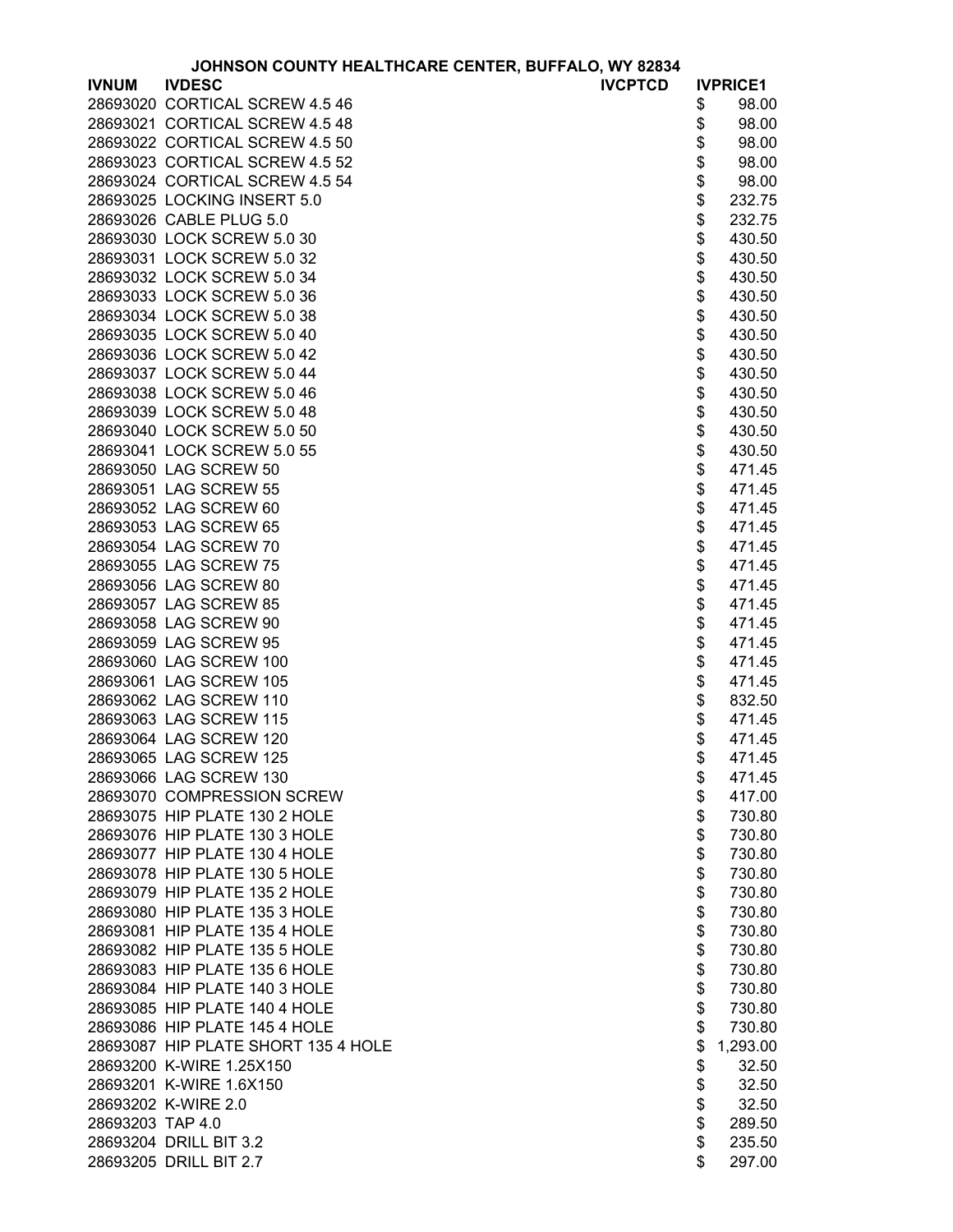| JOHNSON COUNTY HEALTHCARE CENTER, BUFFALO, WY 82834 |  |  |  |  |  |  |
|-----------------------------------------------------|--|--|--|--|--|--|
|-----------------------------------------------------|--|--|--|--|--|--|

|                  | JOHNSON COUNTY HEALTHCARE CENTER, BUFFALO, WY 82834 |          |                 |
|------------------|-----------------------------------------------------|----------|-----------------|
| <b>IVNUM</b>     | <b>IVDESC</b><br><b>IVCPTCD</b>                     |          | <b>IVPRICE1</b> |
| 28693206 TAP 2.7 |                                                     | \$       | 355.50          |
|                  | 28693207 DRILL BIT 2.0                              | \$       | 297.00          |
| 28693208 TAP 4.0 |                                                     | \$       | 343.50          |
| 28693209 TAP 3.5 |                                                     | \$       | 343.50          |
|                  | 28693210 DRILL BIT 3.5                              | \$       | 268.50          |
|                  | 28693211 DRILL BIT 2.5                              | \$       | 268.50          |
| 28693212 TAP 2.3 |                                                     | \$       | 237.00          |
|                  | 28693213 DRILL BIT 2.3                              | \$       | 237.00          |
|                  | 28693220 CORTICAL SCREW 2.7 14                      | \$       | 98.00           |
|                  | 28693221 CORTICAL SCREW 2.7 16                      | \$       | 98.00           |
|                  | 28693222 CORTICAL SCREW 2.7 18                      | \$       | 98.00           |
|                  | 28693223 CORTICAL SCREW 2.7 20                      | \$       | 98.00           |
|                  | 28693224 CORTICAL SCREW 2.7 22                      |          |                 |
|                  |                                                     | \$       | 98.00           |
|                  | 28693225 CORTICAL SCREW 2.7 24                      | \$       | 98.00           |
|                  | 28693226 CORTICAL SCREW 2.7 26                      | \$       | 98.00           |
|                  | 28693227 CORTICAL SCREW 2.7 28                      | \$       | 98.00           |
|                  | 28693228 CORTICAL SCREW 3.5 10                      | \$       | 98.00           |
|                  | 28693229 CORTICAL SCREW 3.5 12                      | \$       | 98.00           |
|                  | 28693230 CORTICAL SCREW 3.5 14                      | \$       | 196.00          |
|                  | 28693231 CORTICAL SCREW 3.5 16                      | \$       | 98.00           |
|                  | 28693232 CORTICAL SCREW 3.5 18                      | \$       | 98.00           |
|                  | 28693233 CORTICAL SCREW 3.5 20                      | \$       | 98.00           |
|                  | 28693234 CORTICAL SCREW 3.5 22                      | \$       | 98.00           |
|                  | 28693235 CORTICAL SCREW 3.5 24                      | \$       | 98.00           |
|                  | 28693236 CORTICAL SCREW 3.5 26                      | \$       | 98.00           |
|                  | 28693237 CORTICAL SCREW 3.5 28                      | \$       | 98.00           |
|                  | 28693238 CORTICAL SCREW 3.5 30                      | \$       | 98.00           |
|                  | 28693239 CORTICAL SCREW 3.5 32                      | \$       | 98.00           |
|                  | 28693240 CORTICAL SCREW 3.5 34                      | \$       | 98.00           |
|                  | 28693241 CORTICAL SCREW 3.5 36                      | \$       | 98.00           |
|                  | 28693242 CORTICAL SCREW 3.5 38                      | \$       | 98.00           |
|                  | 28693243 CORTICAL SCREW 3.5 40                      | \$       | 98.00           |
|                  | 28693244 CORTICAL SCREW 3.5 42                      | \$       | 98.00           |
|                  | 28693245 CORTICAL SCREW 3.5 44                      | \$       | 98.00           |
|                  | 28693246 CORTICAL SCREW 3.5 46                      | \$       | 196.00          |
|                  | 28693247 CORTICAL SCREW 3.5 48                      | \$       | 98.00           |
|                  | 28693248 CORTICAL SCREW 3.5 50                      | \$       | 98.00           |
|                  | 28693249 CORTICAL SCREW 3.5 55                      | \$       | 98.00           |
|                  | 28693250 CORTICAL SCREW 3.5 60                      | \$       | 98.00           |
|                  | 28693255 CANCELLOUS SCREW 4.0 10 FULL THREAD        | \$       | 98.00           |
|                  | 28693256 CANCELLOUS SCREW 4.0 12 FULL THREAD        | \$       | 98.00           |
|                  | 28693257 CANCELLOUS SCREW 4.0 14 FULL THREAD        | \$       | 98.00           |
|                  | 28693258 CANCELLOUS SCREW 4.0 16 FULL THREAD        | \$       | 98.00           |
|                  | 28693259 CANCELLOUS SCREW 4.0 18 FULL THREAD        | \$       | 98.00           |
|                  | 28693260 CANCELLOUS SCREW 4.0 20 FULL THREAD        | \$       | 98.00           |
|                  | 28693261 CANCELLOUS SCREW 4.0 22 FULL THREAD        | \$       | 98.00           |
|                  | 28693262 CANCELLOUS SCREW 4.0 24 FULL THREAD        | \$       | 98.00           |
|                  | 28693263 CANCELLOUS SCREW 4.0 26 FULL THREAD        | \$       | 98.00           |
|                  | 28693264 CANCELLOUS SCREW 4.0 28 FULL THREAD        | \$       | 98.00           |
|                  | 28693265 CANCELLOUS SCREW 4.0 30 FULL THREAD        |          | 98.00           |
|                  | 28693266 CANCELLOUS SCREW 4.0 32 FULL THREAD        | \$<br>\$ | 98.00           |
|                  | 28693267 CANCELLOUS SCREW 4.0 34 FULL THREAD        | \$       | 98.00           |
|                  | 28693268 CANCELLOUS SCREW 4.0 36 FULL THREAD        | \$       | 98.00           |
|                  | 28693269 CANCELLOUS SCREW 4.0 38 FULL THREAD        | \$       | 98.00           |
|                  | 28693270 CANCELLOUS SCREW 4.0 40 FULL THREAD        | \$       | 98.00           |
|                  | 28693271 CANCELLOUS SCREW 4.0 45 FULL THREAD        | \$       | 98.00           |
|                  |                                                     |          |                 |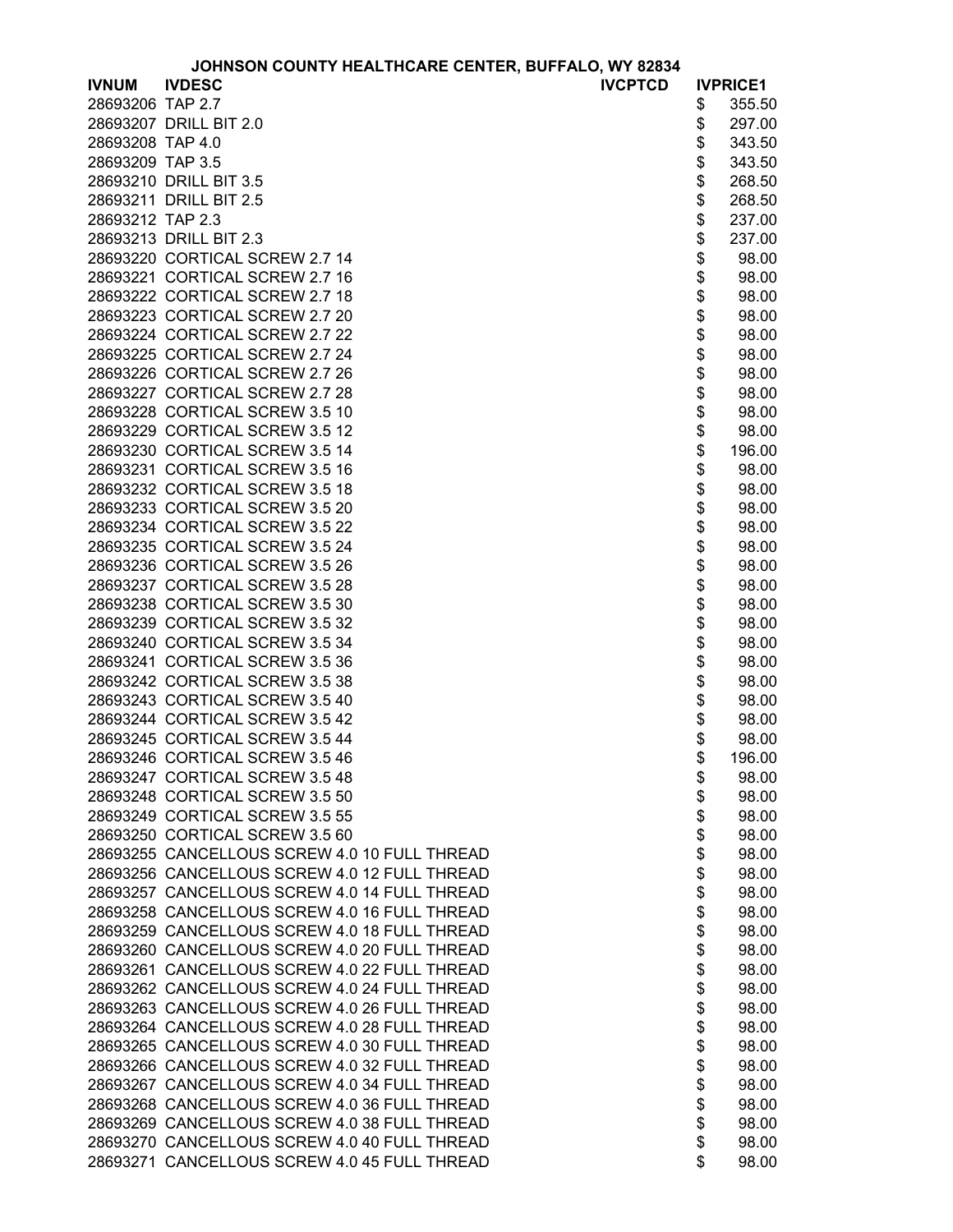|              | JOHNSON COUNTY HEALTHCARE CENTER, BUFFALO, WY 82834 |                 |
|--------------|-----------------------------------------------------|-----------------|
| <b>IVNUM</b> | <b>IVDESC</b><br><b>IVCPTCD</b>                     | <b>IVPRICE1</b> |
|              | 28693272 CANCELLOUS SCREW 4.0 50 FULL THREAD        | \$<br>98.00     |
|              | 28693273 CANCELLOUS SCREW 4.0 55 FULL THREAD        | \$<br>98.00     |
|              | 28693274 CANCELLOUS SCREW 4.0 60 FULL THREAD        | \$<br>98.00     |
|              | 28693280 CANCELLOUS SCREW 4.0 10 PARTIAL THREAD     | \$<br>98.00     |
|              | 28693281 CANCELLOUS SCREW 4.0 12 PARTIAL THREAD     | \$<br>98.00     |
|              | 28693282 CANCELLOUS SCREW 4.0 14 PARTIAL THREAD     | \$<br>98.00     |
|              | 28693283 CANCELLOUS SCREW 4.0 16 PARTIAL THREAD     | \$<br>98.00     |
|              | 28693284 CANCELLOUS SCREW 4.0 18 PARTIAL THREAD     | \$              |
|              |                                                     | 98.00           |
|              | 28693285 CANCELLOUS SCREW 4.0 20 PARTIAL THREAD     | \$<br>98.00     |
|              | 28693286 CANCELLOUS SCREW 4.0 22 PARTIAL THREAD     | \$<br>98.00     |
|              | 28693287 CANCELLOUS SCREW 4.0 24 PARTIAL THREAD     | \$<br>98.00     |
|              | 28693288 CANCELLOUS SCREW 4.0 26 PARTIAL THREAD     | \$<br>98.00     |
|              | 28693289 CANCELLOUS SCREW 4.0 28 PARTIAL THREAD     | \$<br>98.00     |
|              | 28693290 CANCELLOUS SCREW 4.0 30 PARTIAL THREAD     | \$<br>98.00     |
|              | 28693291 CANCELLOUS SCREW 4.0 32 PARTIAL THREAD     | 98.00           |
|              | 28693292 CANCELLOUS SCREW 4.0 34 PARTIAL THREAD     | \$<br>98.00     |
|              | 28693293 CANCELLOUS SCREW 4.0 36 PARTIAL THREAD     | \$<br>98.00     |
|              | 28693294 CANCELLOUS SCREW 4.0 38 PARTIAL THREAD     | \$<br>98.00     |
|              | 28693295 CANCELLOUS SCREW 4.0 40 PARTIAL THREAD     | \$<br>98.00     |
|              | 28693296 CANCELLOUS SCREW 4.0 45 PARTIAL THREAD     | \$<br>98.00     |
|              | 28693297 CANCELLOUS SCREW 4.0 50 PARTIAL THREAD     | \$<br>98.00     |
|              | 28693298 CANCELLOUS SCREW 4.0 55 PARTIAL THREAD     | \$<br>98.00     |
|              | 28693299 CANCELLOUS SCREW 4.0 60 PARTIAL THREAD     | \$<br>98.00     |
|              | 28693305 LOCKING INSERT 4.0                         | \$<br>173.95    |
|              | 28693306 CABLE PLUG 4.0 LOCK SET                    | \$<br>173.95    |
|              | 28693307 LOCK SCREW 3.0 8                           | \$<br>262.50    |
|              | 28693308 LOCK SCREW 3.0 10                          | \$<br>262.50    |
|              | 28693309 LOCK SCREW 3.0 12                          | \$              |
|              |                                                     | 262.50          |
|              | 28693310 LOCK SCREW 3.0 14                          | \$<br>262.50    |
|              | 28693311 LOCK SCREW 3.0 16                          | \$<br>262.50    |
|              | 28693312 LOCK SCREW 3.0 18                          | \$<br>262.50    |
|              | 28693313 LOCK SCREW 3.0 20                          | \$<br>262.50    |
|              | 28693314 LOCK SCREW 3.0 22                          | \$<br>262.50    |
|              | 28693315 LOCK SCREW 3.0 24                          | \$<br>262.50    |
|              | 28693316 LOCK SCREW 3.0 26                          | \$<br>262.50    |
|              | 28693317 LOCK SCREW 3.0 28                          | \$<br>262.50    |
|              | 28693318 LOCK SCREW 3.0 30                          | \$<br>262.50    |
|              | 28693320 LOCK SCREW 4.0 14                          | \$<br>405.30    |
|              | 28693321 LOCK SCREW 4.0 16                          | \$<br>405.30    |
|              | 28693322 LOCK SCREW 4.0 18                          | \$<br>405.30    |
|              | 28693323 LOCK SCREW 4.0 20                          | \$<br>405.30    |
|              | 28693324 LOCK SCREW 4.0 22                          | \$<br>405.30    |
|              | 28693325 LOCK SCREW 4.0 24                          | \$<br>405.30    |
|              | 28693326 LOCK SCREW 4.0 26                          | \$<br>405.30    |
|              | 28693327 LOCK SCREW 4.0 28                          | \$<br>405.30    |
|              | 28693328 LOCK SCREW 4.0 30                          | \$<br>405.30    |
|              | 28693329 LOCK SCREW 4.0 32                          | \$<br>405.30    |
|              | 28693330 LOCK SCREW 4.0 34                          | \$<br>405.30    |
|              | 28693331 LOCK SCREW 4.0 36                          | \$<br>405.30    |
|              | 28693332 LOCK SCREW 4.0 38                          | \$<br>405.30    |
|              | 28693333 LOCK SCREW 4.0 40                          | \$<br>405.30    |
|              | 28693334 LOCK SCREW 4.0 42                          | \$<br>405.30    |
|              | 28693335 LOCK SCREW 4.0 44                          | \$<br>405.30    |
|              |                                                     |                 |
|              | 28693336 LOCK SCREW 4.0 46                          | \$<br>405.30    |
|              | 28693337 LOCK SCREW 4.0 48                          | \$<br>405.30    |
|              | 28693338 LOCK SCREW 4.0 50                          | \$<br>405.30    |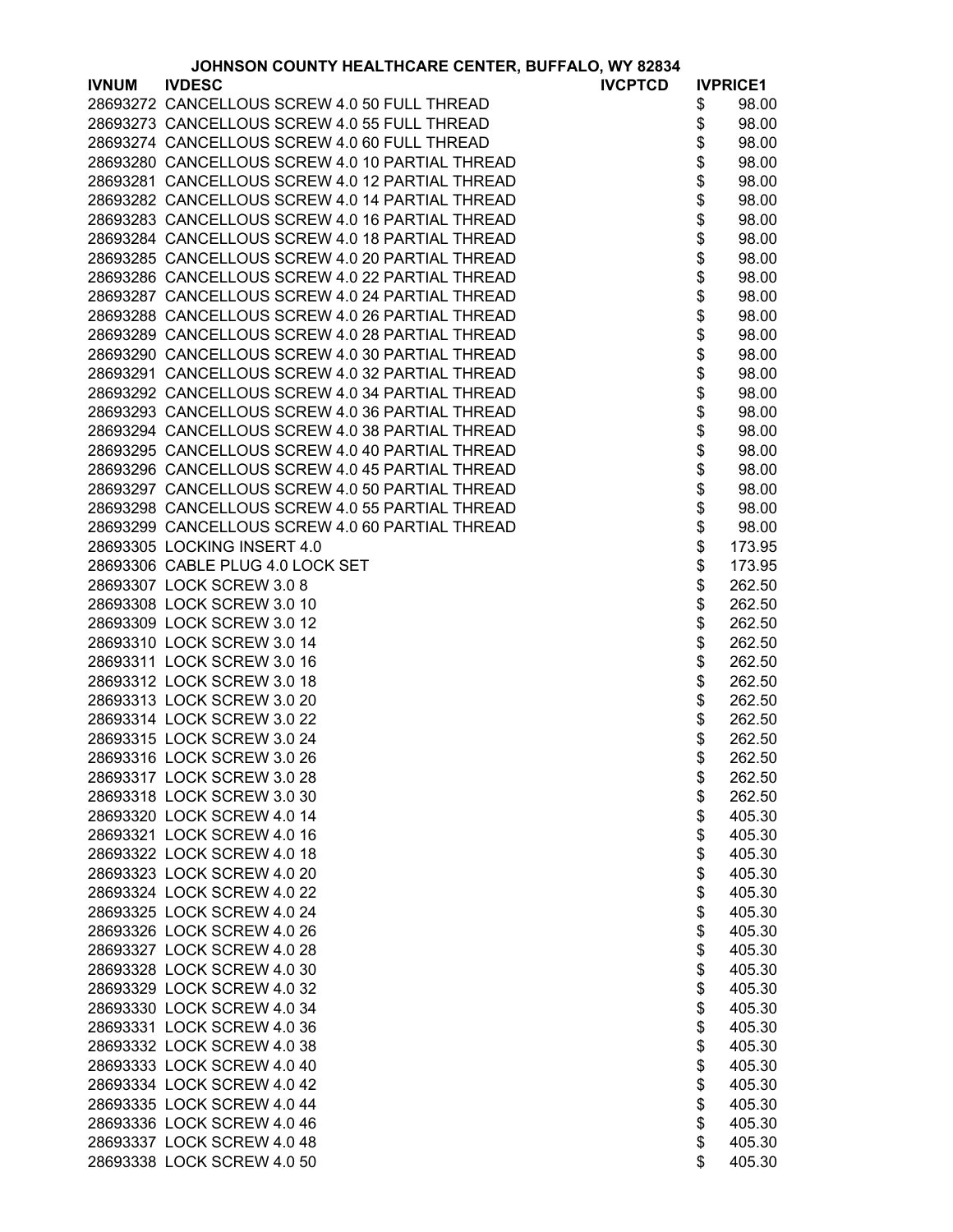| JOHNSON COUNTY HEALTHCARE CENTER, BUFFALO, WY 82834 |  |  |
|-----------------------------------------------------|--|--|
|-----------------------------------------------------|--|--|

|              | <b>JOHNSON COUNTY HEALTHCARE CENTER, BUFFALO, WY 82834</b> |                 |
|--------------|------------------------------------------------------------|-----------------|
| <b>IVNUM</b> | <b>IVDESC</b><br><b>IVCPTCD</b>                            | <b>IVPRICE1</b> |
|              | 28693339 LOCK SCREW 4.0 55                                 | \$<br>405.30    |
|              | 28693340 LOCK SCREW 4.0 60                                 | \$<br>405.30    |
|              | 28693341 LOCK SCREW 4.0 65                                 | \$<br>405.30    |
|              | 28693342 LOCK SCREW 4.0 70                                 | \$<br>405.30    |
|              | 28693343 LOCK SCREW 4.0 75                                 | \$<br>405.30    |
|              | 28693344 LOCK SCREW 4.0 80                                 | \$<br>405.30    |
|              | 28693345 LOCK SCREW 4.0 85                                 | \$<br>405.30    |
|              | 28693346 LOCK SCREW 4.0 90                                 | \$<br>405.30    |
|              | 28693347 LOCK SCREW 4.0 95                                 | \$<br>405.30    |
|              | 28693350 WASHER ASNIS III 4.0                              | \$<br>115.15    |
|              | 28693351 CANNULATED SCREW WASHER                           | \$<br>117.60    |
|              | 28693355 RECON PLATE 4                                     | \$<br>498.75    |
|              |                                                            |                 |
|              | 28693356 RECON PLATE 5                                     | \$<br>498.75    |
|              | 28693357 RECON PLATE 6                                     | \$<br>498.75    |
|              | 28693358 RECON PLATE 7                                     | \$<br>577.50    |
|              | 28693359 RECON PLATE 8                                     | \$<br>577.50    |
|              | 28693360 RECON PLATE10                                     | \$<br>656.25    |
|              | 28693361 ONE THIRD TUB PLATE 2 HOLE                        | \$<br>217.18    |
|              | 28693362 ONE THIRD TUB PLATE 3 HOLE                        | \$<br>217.18    |
|              | 28693363 ONE THIRD TUB PLATE 4 HOLE                        | \$<br>226.95    |
|              | 28693364 ONE THIRD TUB PLATE 5 HOLE                        | \$<br>226.95    |
|              | 28693365 ONE THIRD TUB PLATE 6 HOLE                        | \$<br>226.95    |
|              | 28693366 ONE THIRD TUB PLATE 7 HOLE                        | \$<br>348.00    |
|              | 28693367 ONE THIRD TUB PLATE 8 HOLE                        | \$<br>252.45    |
|              | 28693368 ONE THIRD TUB PLATE 10 HOLE                       | \$<br>252.45    |
|              | 28693370 LOCKING COMPR PLATE 2H 32                         | \$<br>367.50    |
|              | 28693371 LOCKING COMPR PLATE 3H 45                         | \$<br>367.50    |
|              | 28693372 LOCKING COMPR PLATE 4H 58                         | \$<br>367.50    |
|              | 28693373 LOCKING COMPR PLATE 5H 71                         | \$<br>315.00    |
|              | 28693374 LOCKING COMPR PLATE 6H 84                         | \$<br>315.00    |
|              | 28693375 LOCKING COMPR PLATE 7H 97                         | \$<br>315.00    |
|              | 28693376 LOCKING COMPR PLATE 8H 110                        | \$<br>350.00    |
|              | 28693377 LOCKING COMPR PLATE 10H 136                       | \$<br>350.00    |
|              | 28693378 LOCKING COMPR PLATE 11H 149                       | \$<br>350.00    |
|              | 28693379 LOCKING COMPR PLATE 12H 162                       | \$<br>350.00    |
|              | 28693380 RECON PLATE 4 HOLE 48                             | \$<br>630.00    |
|              | 28693381 RECON PLATE 5 HOLE 60                             | \$<br>630.00    |
|              | 28693382 RECON PLATE 6 HOLE 72                             | \$<br>708.75    |
|              | 28693383 RECON PLATE 7 HOLE 84                             | \$<br>708.75    |
|              | 28693384 RECON PLATE 8 HOLE 96                             | \$<br>787.50    |
|              | 28693385 RECON PLATE 10 HOLE 120                           | \$<br>866.25    |
|              | 28693386 RECON PLATE 12 HOLE 144                           | \$<br>866.25    |
|              |                                                            | \$<br>428.40    |
|              | 28693390 ONE THIRD TUB PLATE 2H 24                         |                 |
|              | 28693391 ONE THIRD TUB PLATE 3H 37                         | \$<br>302.60    |
|              | 28693392 ONE THIRD TUB PLATE 4 HOLE 50                     | \$<br>346.80    |
|              | 28693393 ONE THIRD TUB PLATE 5 HOLE 63                     | \$<br>346.80    |
|              | 28693394 ONE THIRD TUB PLATE 6 HOLE 76                     | \$<br>346.80    |
|              | 28693395 ONE THIRD TUB PLATE 7 HOLE 89                     | \$<br>355.30    |
|              | 28693396 ONE THIRD TUB PLATE 8 HOLE 102                    | \$<br>375.70    |
|              | 28693397 ONE THIRD TUB PLATE 10 HOLE 128                   | \$<br>375.70    |
|              | 28693398 ONE THIRD TUB PLATE 12 HOLE 154                   | \$<br>385.90    |
|              | 28693399 ONE THIRD TUB PLATE 14 HOLE 180                   | \$<br>392.70    |
|              | 28700023 POLYSORB 2-0 DYED 170051                          | \$<br>207.86    |
|              | 28700041 GIA 80-3.8 SINGLE USE LOADING UNIT                | \$<br>499.00    |
|              | 28700044 GIA 80-3.8 RELOADABLE STAPLER                     | \$<br>872.00    |
|              | 28700052 SUTURE AUTO TA55-4 8 DISP UNIT                    | \$<br>498.00    |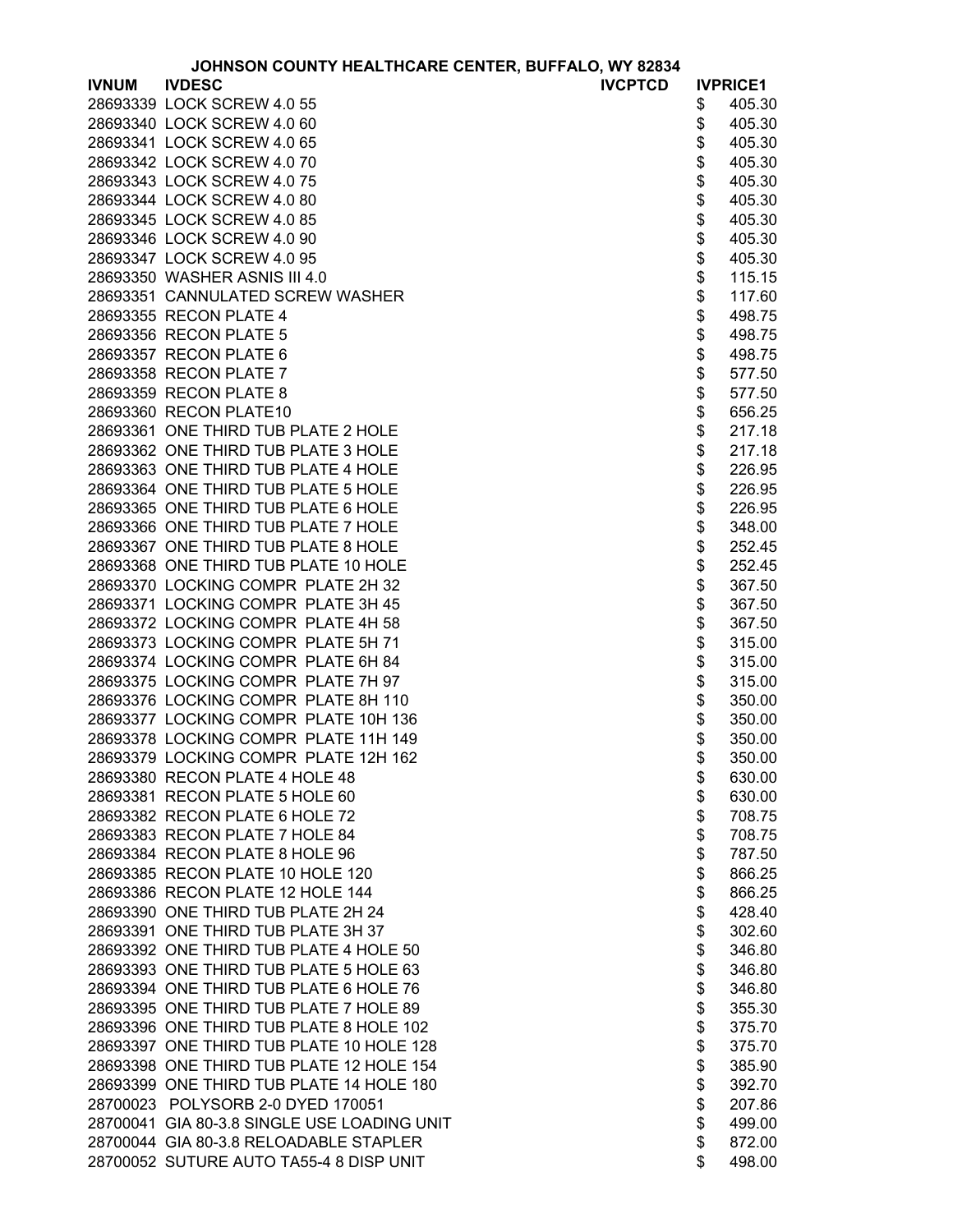|                   | JOHNSON COUNTY HEALTHCARE CENTER, BUFFALO, WY 82834 |                |                          |                 |
|-------------------|-----------------------------------------------------|----------------|--------------------------|-----------------|
| <b>IVNUM</b>      | <b>IVDESC</b>                                       | <b>IVCPTCD</b> |                          | <b>IVPRICE1</b> |
|                   | 28700054 SUTURE, AUTO TA 55-3 5 DISP UNIT           |                | \$                       | 531.00          |
|                   | 28700119 ENDOCATCH retrieval bag                    |                | \$                       | 434.78          |
|                   | 28700175 LIGACLIP MULTIPLE CLIP APPLIER MEDIUM      |                | \$                       | 225.00          |
|                   | 28700177 AUTOSUTURE CEEA-25 STAPLER                 |                | \$                       | 1,475.52        |
|                   | 28700178 AUTOSUTURE CEEA 28 STAPLER                 |                | \$                       | 1,013.64        |
|                   | 28700183 AUTOSUTURE/CEE A-31 PREMIUM PLUS           |                | \$                       | 1,557.78        |
|                   | 28700230 NOVOSTITCH PLUS MENISCAL REPAIR SYSTEM     |                | \$                       | 843.75          |
|                   | 28700231 NOVOSTITCH 2-0 CARTRIDGE                   |                | \$                       | 735.75          |
|                   | 28700232 NOVOSTITCH KNOT PUSHER SUTURE CUTTER       |                |                          | 279.00          |
|                   | 28710006 BILI MASK                                  |                |                          | 10.60           |
|                   | 28710007 BREAST PUMP                                |                | \$\$\$\$\$\$\$\$\$\$\$\$ | 19.72           |
|                   | 28710014 NIPPLE SHIELD (NEWBORN REGULAR)            |                |                          | 13.40           |
|                   | 28710017 CIRCUMCISION STRAP (TECHNOL)               |                |                          | 17.20           |
|                   | 28710022 TRANSPORT FILTER SPONGE                    |                |                          | 12.56           |
|                   | 28710024 BREAST SHELLS(HOBBIT)MEDELA                |                |                          | 29.84           |
|                   | 28710026 EVERT-IT NIPPLE ENHANCER                   |                |                          | 47.60           |
|                   | 28710028 NEONATAL MANUAL PERCUSSOR                  |                |                          | 10.72           |
|                   | 28710029 MEDIVICE ASPERATION HOSE COLLECTION SET    |                |                          | 10.72           |
|                   | 28710030 MEDIVICE VACUM CURETTE 10MM CURVED         |                |                          | 13.40           |
|                   | 28710031 MEDIVICE VACUM CURETTE 8MM RIDGID          |                | \$                       | 13.40           |
|                   | 28710032 MEDIVICE VACUM CURETTE 10 MM RIDGID        |                | \$                       | 22.80           |
|                   | 28710033 MEDIVICE VACUM CURETTE 12MM RIDGID         |                | \$                       | 22.80           |
|                   | 28710034 MEDIVICE VACUM CURETTE 8MM CURVED          |                | \$                       | 22.80           |
|                   | 28710035 MEDIVICE VACUM CURETTE 12MM CURVED         |                |                          | 22.80           |
|                   | 28710036 WEESPECS PHOTOTHERAPY MASK                 |                |                          | 10.60           |
|                   | 28710037 MEDIVICE VACUM 8MM FLEXIBLE TIP            |                |                          | 13.40           |
|                   | 28710038 MEDIVICE VACUM 10MM FLEXIBLE TIP           |                |                          | 13.40           |
|                   | 28710039 MEDIVICE VACUM 12MM FLEXIBLE TIP           |                | \$\$\$\$\$\$\$\$\$\$     | 24.00           |
|                   | 28710041 NIPPLE SHIELD SMALL 21MM                   |                |                          | 29.54           |
|                   | 28710042 BREAST PUMP KIT                            |                |                          | 77.60           |
|                   | 28710045 PULMACARE                                  |                |                          | 1.65            |
|                   | 28710046 ROSS SLD                                   |                |                          | 1.30            |
|                   | 28710050 PACIFIER SOOTHIE                           |                | \$                       | 6.76            |
| 28710058 VITAL HN |                                                     |                | \$                       | 4.60            |
|                   | 28710080 DERMOPLAST 2oz                             |                | \$                       | 32.12           |
|                   | 28710088 VACUUM DELIVERY KIWI                       |                | \$                       | 97.50           |
|                   | 28710106 MECONIUM ASPIRATOR 40/CS                   |                | \$                       | 12.52           |
|                   | 28710111 ABDOMINAL TRANSDUCER STRAP                 |                | \$                       | 14.40           |
|                   | 28710113 NEONATAL SPO2 ADHESIVE SENSOR 2329         |                | \$                       | 52.00           |
|                   | 28710114 BELLY BANDS 14X14                          |                | \$                       | 14.40           |
|                   | 28710115 BELLY BANDS 16X14                          |                | \$                       | 14.40           |
|                   | 28710116 BAKRI POSTPARTUM BALLOON                   |                | \$                       | 486.00          |
|                   | 28710117 CERVICAL RIPENING BALLOON 18FR             |                | \$                       | 143.50          |
|                   | 28710230 CIRCUMCISION PLASTIBELL 1.1                |                | \$                       | 11.14           |
|                   | 28710231 CIRCUMCISION PLASTIBELL 1.3                |                | \$                       | 11.14           |
|                   | 28710232 CIRCUMCISION PLASTIBELL 1.2                |                | \$                       | 6.60            |
|                   | 28710298 VACUUM PUMP FOR CMI KIT                    |                | \$                       | 202.50          |
|                   | 28720130 BIOPSY FORCEP/COAGULATING DISP             |                | \$                       | 105.00          |
|                   | 28720131 BIOPSY FORCEP/COAGULATING DISP             |                | \$                       | 151.68          |
|                   | 28720133 BIOPSY FORCEP THERMAL OLYM/WIL/COOK ADPT   |                | \$                       | 38.06           |
|                   | 28720134 SNARE HEXAGON 27MM CAPTIVATOR              |                | \$                       | 91.50           |
|                   | 28730026 MR CLEAN MAGIC ERASERS                     |                | \$                       | 12.95           |
|                   | 28740503 ELECTIVE CARDIOVERSION                     |                | \$                       | 594.00          |
|                   | 28740534 W POOL BATH ARJO TUB                       |                | \$                       | 35.10           |
|                   | 28740940 FOLEY CATH INSERTION                       |                | \$                       | 12.10           |
|                   | 28740942 BLOOD ADMINISTRATION                       |                | \$                       | 24.20           |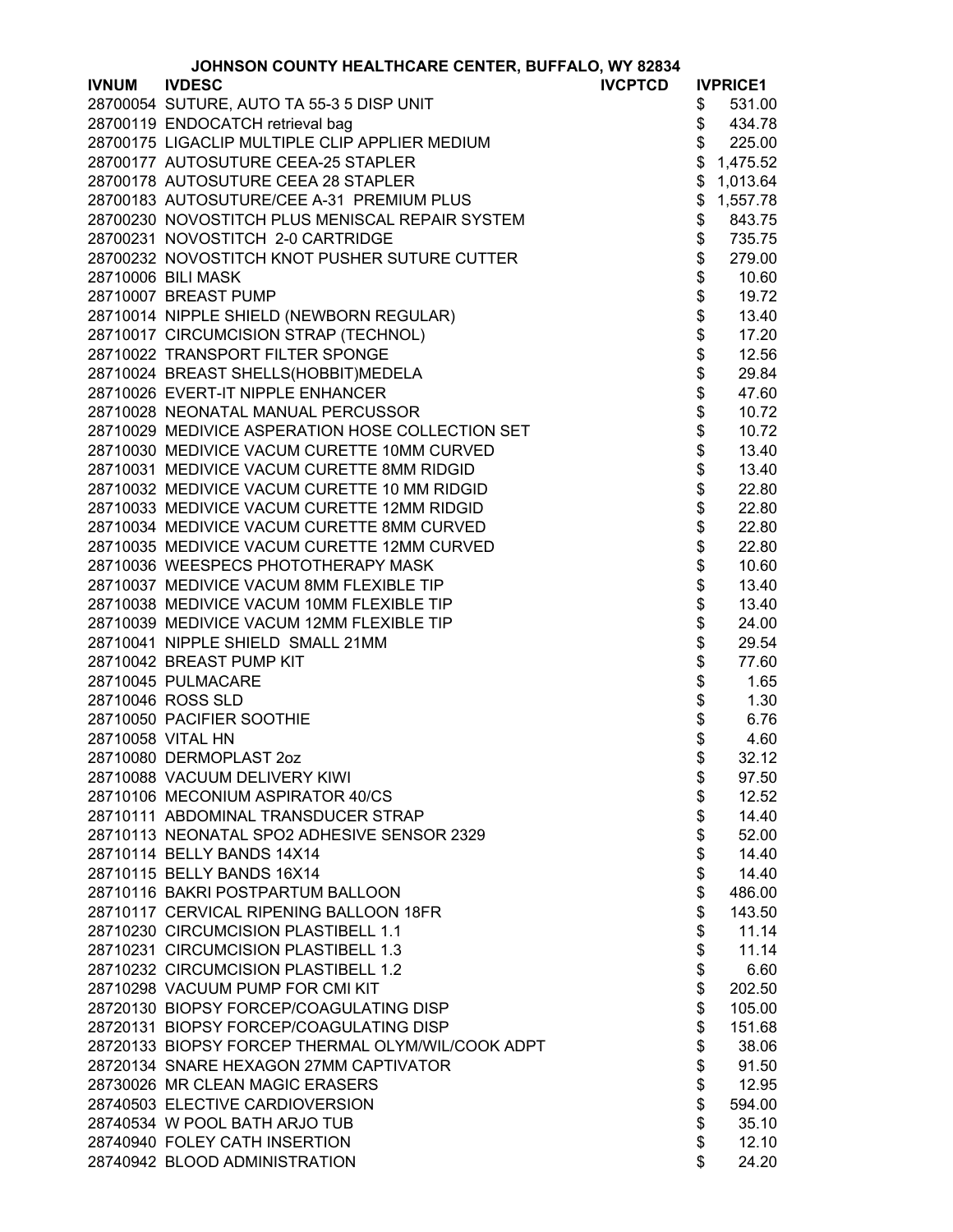| JOHNSON COUNTY HEALTHCARE CENTER, BUFFALO, WY 82834 |                                                   |                |            |                 |
|-----------------------------------------------------|---------------------------------------------------|----------------|------------|-----------------|
| <b>IVNUM</b>                                        | <b>IVDESC</b>                                     | <b>IVCPTCD</b> |            | <b>IVPRICE1</b> |
|                                                     | 28741144 KLEEN ASEPTIC                            |                | \$         | 7.05            |
|                                                     | 28741294 DRESSING CHARGE                          |                | \$         | 13.95           |
|                                                     | 28741295 ENEMA DISIMPACTION                       |                | \$         | 25.40           |
|                                                     | 28741298 CAST SHORT ARM                           |                |            | 7.65            |
|                                                     | 28741301 CAST REMOVAL                             |                | \$\$\$\$\$ | 6.40            |
|                                                     | 28741369 PUMP RENTAL/HOUR                         |                |            | 16.85           |
|                                                     | 28741376 LUMBAR PUNCTURE                          |                |            | 25.40           |
|                                                     | 28741377 NON STRESS TEST                          |                |            | 37.85           |
|                                                     | 28741382 INJECTION ADD FEE                        | 99201          | \$         | 6.40            |
|                                                     | 28741387 CARDIAC MONITOR ER                       |                | \$         | 38.10           |
|                                                     | 28741388 DINEMAPP                                 |                |            | 42.20           |
|                                                     | 28741390 IV HEPLOC START                          |                | \$\$       | 9.55            |
|                                                     |                                                   |                |            |                 |
|                                                     | 28743692 V.A.C. ATS THERAPY                       |                |            | 75.00           |
|                                                     | 28750032 TRU CLOSE THORACIC TRAY                  |                | \$         | 337.50          |
|                                                     | 28750070 SUPER SHEATH                             |                | \$         | 58.50           |
|                                                     | 28750074 ARTERIAL ENTRY NEEDLES                   |                | \$         | 23.46           |
|                                                     | 28750075 ZIPWIRE HYDROPHILIC GUIDE WIRE 180CM     |                | \$         | 153.00          |
|                                                     | 28750076 JABCZENSKI DUCTOGRAM CANNULA             |                | \$         | 50.00           |
|                                                     | 28750077 INTRODUCER NEEDLE 14X14.7                |                | \$         | 67.16           |
|                                                     | 28750082 INTRODUCER NEEDLE 14X9.7                 |                |            | 67.16           |
|                                                     | 28750084 BIOPSY INTRUMENT                         |                |            | 66.15           |
|                                                     | 28750119 HAWKINS III BREAST LESION LOCL           |                |            | 94.00           |
|                                                     | 28750260 ISOVUE 370 50ML                          | Q9967          | \$\$\$\$   | 27.80           |
|                                                     | 28750261 ISOVUE 370 100ML                         | Q9967          | \$         | 55.35           |
|                                                     | 28750263 ISOVUE-M 200 20ML                        | Q9966          | \$         | 64.32           |
|                                                     | 28750264 ISOVUE-M 300 15ML                        | Q9967          | \$         | 62.36           |
|                                                     | 28750265 ISOVUE300 30ml                           | Q9967          | \$         | 28.74           |
|                                                     | 28750266 ISOVUE 370 200ML                         |                |            | 84.52           |
|                                                     |                                                   | Q9967          | \$         |                 |
|                                                     | 28750332 GASTROGRAFIN 120ML                       | Q9963          | \$         | 54.75           |
|                                                     | 28750449 MONOPTY BIOPSY 18GAX 16CM ACCT           |                | \$         | 114.00          |
|                                                     | 28750450 MONOPTY BIOPSY 20GAX16CM ACCT            |                | \$         | 93.00           |
|                                                     | 28750530 CONRAY 60 50CC VIALS                     |                | \$         | 26.07           |
|                                                     | 28750545 BIOPSY SET COOK COAXIAL QUICKCORE20G     |                | \$         | 177.00          |
|                                                     | 28750550 OSTEO-SITE VERTEBROPLASTY NEEDLE SET     |                | \$         | 138.75          |
|                                                     | 28750552 YUEH CENTESIS CATHER NEEDLE              |                | \$         | 186.00          |
|                                                     | 28750553 DILATOR W/AQ HYDROPHILIC COATING 8FR/20C |                | \$         | 186.00          |
|                                                     | 28750554 DILATOR W/AQ HYDROPHILIC COATING 10FR 20 |                | \$         | 186.00          |
|                                                     | 28750555 DILATOR W/AQ HYDROPHILIC COATING 12FR20C |                | \$         | 186.00          |
|                                                     | 28750556 DILATOR W/AQ HYDROPHILIC COATING 14FR    |                | \$         | 186.00          |
|                                                     | 28750611 BIOPSEY SET COOK COAXIAL QUICKCORE       |                | \$         | 186.00          |
|                                                     | 28750647 NEEDLE 20GX5.0 BREAST LOC HOMER MAMMALOK |                | \$         | 156.00          |
|                                                     | 28750648 NEEDLE 20GAX7.5 BREAST LOC HOMER MAMMALO |                | \$         | 156.00          |
|                                                     | 28750649 NEEDLE 20GAX10 BREAST LOC HOMER MAMMALOK |                | \$         | 156.00          |
|                                                     | 28750658 HAWKINS III BREAST LOC. NEEDLE 3CM       |                | \$         | 156.00          |
|                                                     | 28750659 HAWKINS III BREAST LOC. NEEDLE           |                | \$         | 156.00          |
|                                                     | 28750660 HAWKINS III BREAST LOC. NEEDLE 7.5CM     |                | \$         | 156.00          |
|                                                     | 28750689 COAXIAL INTRODUCER NEEDLE 17G X 11.8CM   |                | \$         | 38.60           |
|                                                     | 28750690 127 FLEXIMA ALL PURPOSE DRAINAGE SET     |                | \$         | 273.60          |
|                                                     | 28750691 FLEXIMA ALL PURPOSE DRAINAGE SET 27-139  |                | \$         | 273.60          |
|                                                     |                                                   |                |            |                 |
|                                                     | 28750692 GUIDE WIRE AMPLATZ STRAIGHT TIP          |                | \$         | 273.60          |
|                                                     | 28750693 AMPLATZ SUPER STIF GUIDE WIRE 0.035X75   |                | \$         | 94.50           |
|                                                     | 28750696 107 FLEXIMA ALL PURPOSE DRAINAGE SET     |                | \$         | 228.12          |
|                                                     | 28750700 COAXIAL NEEDLE 18G X 15CM                |                | \$         | 135.00          |
|                                                     | 28750701 MONOPTY BIOPSY KIT 16GX10CM              |                | \$         | 49.33           |
|                                                     | 28750707 BIOPINCE COAXIAL NEEDLE 18G X 10CM       |                | \$         | 132.00          |
|                                                     | 28750709 15G X 10CM EASYCORE BIOPSY KIT 11/4/14   |                | \$         | 130.53          |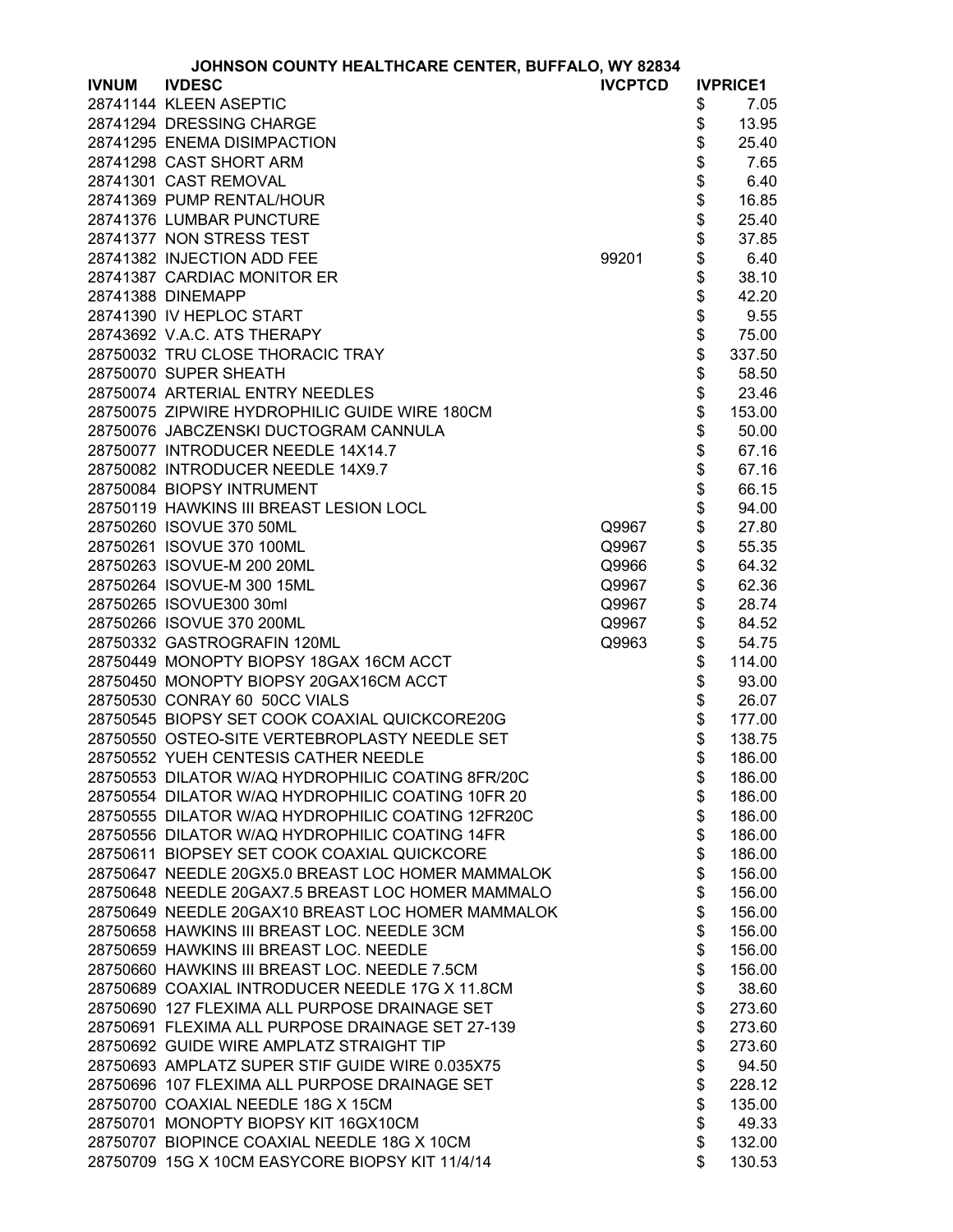|               | JOHNSON COUNTY HEALTHCARE CENTER, BUFFALO, WY 82834 |                |                     |                 |
|---------------|-----------------------------------------------------|----------------|---------------------|-----------------|
| <b>IVNUM</b>  | <b>IVDESC</b>                                       | <b>IVCPTCD</b> |                     | <b>IVPRICE1</b> |
|               | 28750718 COAXIAL INTRODUCER NEEDLE 17G X 6.8CM      |                | \$                  | 38.60           |
|               | 28750719 PEEL- AWAY INTRODUCER SET                  |                | \$                  | 182.40          |
|               | 28750750 EPIDURAL TRAY X-RAY                        |                | \$                  | 103.84          |
|               | 28750752 ATEC 9G HANDPIECE                          |                | \$                  | 500.00          |
|               | 28750753 SMARK FOR CELERO                           |                | \$                  | 236.25          |
|               | 28750754 ATEC INTRODUCER ULTRASOUND                 |                | \$                  | 80.00           |
|               |                                                     |                |                     |                 |
|               | 28750755 ATEC CANISTER                              |                |                     | 30.00           |
|               | 28750756 ATEC INTRODUCER ULTRASOUND 0909-20         |                |                     | 80.00           |
|               | 28770000 DO NOT USE 1/25/13                         |                |                     | 57.30           |
|               | 28770001 DO NOT USE 1/25/13                         |                |                     | 15.35           |
|               | 28770015 DO NOT USE 1/25/13                         |                |                     | 28.00           |
|               | 28770017 DO NOT USE 1/25/13                         |                |                     | 42.20           |
|               | 28770023 DO NOT USE 1/25/13                         |                |                     | 13.95           |
|               | 28770025 DO NOT USE 1/25/13                         |                |                     | 14.05           |
|               | 28770028 DO NOT USE 1/25/13                         |                | <b>888888888888</b> | 56.05           |
|               | 28770029 DO NOT USE 1/25/13                         |                |                     | 28.00           |
|               | 28770032 DO NOT USE 1/25/13                         |                |                     | 14.05           |
|               | 28826735 CD4 ABSOLUTE COUNT (LCP 4826)MONITOR       | 86361          | \$                  | 215.00          |
|               | 28827031 VON WILLEBRAND PROFILE (TEST 6830-0)       |                | \$                  | 579.00          |
|               | 28926961 ELUTION (USB)                              | 86860          | \$                  | 127.00          |
|               | 29820000 CBC W/AUTO DIFF                            | 85025          | \$                  | 106.00          |
|               | 29820001 MONO-TEST                                  | 86308          | \$                  | 76.00           |
|               | 29820002 RPR (LC 006072)                            | 86592          | \$                  | 56.00           |
|               |                                                     |                |                     |                 |
|               | 29820004 TRIGLYCERIDE                               | 84478          | \$                  | 96.00           |
|               | 29820007 ACID PHOS - MALE PAP (LC 004747)           | 84066          | \$                  | 239.00          |
|               | 29820008 17-hydroxypregnenolone (LC 140715)         | 84143          | \$                  | 302.00          |
|               | 29820009 SEX HORMONE BIND, GLB (LC 082016)          | 84270          | \$                  | 208.00          |
|               | 29820010 HEMOGRAM                                   | 85027          | \$                  | 72.00           |
|               | 29820011 ALK PHOS - BONE SPECIFIC (LC513002         | 84080          | \$                  | 213.00          |
|               | 29820013 CHLORIDE                                   | 82435          | \$                  | 92.00           |
|               | 29820014 T-4 (LCP 001149)                           | 84436          | \$                  | 92.00           |
|               | 29820016 DRUG SCREEN, BLOOD/REFLEX (LC791608)       | 80307          | \$                  | 582.00          |
|               | 29820017 ESTRADIOL (LC 004515)                      | 82670          | \$                  | 146.00          |
| 29820020 HCT  |                                                     | 85014          | \$                  | 43.00           |
|               | 29820022 AFB STAIN (183753)                         | 87206          | \$                  | 60.00           |
|               | 29820023 CHOLESTEROL                                | 82465          | \$                  | 92.00           |
|               | 29820024 T-3 (LC 002188)                            | 84480          | \$                  | 115.00          |
|               | 29820025 FECAL FAT, QUAL (LC 001677)                | 82705          | \$                  | 52.00           |
|               | 29820027 FTA-ABS (LC 006379)                        | 86780          | \$                  | 126.00          |
|               | 29820028 THROMBIN TIME(LC PANEL)                    | 85670          | \$                  | 66.00           |
|               | 29820029 C-PEPTIDE (LC 010108)                      | 84681          | \$                  | 126.00          |
| 29820030 HGB  |                                                     | 85018          | \$                  | 43.00           |
|               | 29820031 AFB CULTURE, ANY SOURCE (183753)           | 87116          | \$                  | 101.00          |
|               | 29820032 GRAM STAIN                                 | 87205          | \$                  | 53.00           |
|               | 29820033 CREATININE                                 |                |                     |                 |
|               |                                                     | 82565          | \$                  | 92.00           |
|               | 29820034 TSH (LC 004259)                            | 84443          | \$                  | 96.00           |
|               | 29820038 PARATHYROID HORMONE, INTACT (LC 015610)    | 83970          | \$                  | 134.00          |
|               | 29820039 5-H I A A (LC004069)                       | 83497          | \$                  | 57.00           |
| 29820040 RBC  |                                                     | 85041          | \$                  | 43.00           |
| 29820043 CPK  |                                                     | 82550          | \$                  | 92.00           |
|               | 29820044 ELECTROLYTES PANEL                         | 80051          | \$                  | 126.00          |
|               | 29820045 FSH (LC 004309)                            | 83001          | \$                  | 128.00          |
|               | 29820047 FUNGUS STAIN (LC008136)                    | 87206          | \$                  | 117.00          |
|               | 29820049 INSURANCE BLOOD DRAW                       | 99450          | \$                  | 100.00          |
| 29820050 DIFF |                                                     | 85007          | \$                  | 40.00           |
|               | 29820051 CRYPTOSPORIDIUM SMEAR (LC 008755)          | 87206          | \$                  | 135.00          |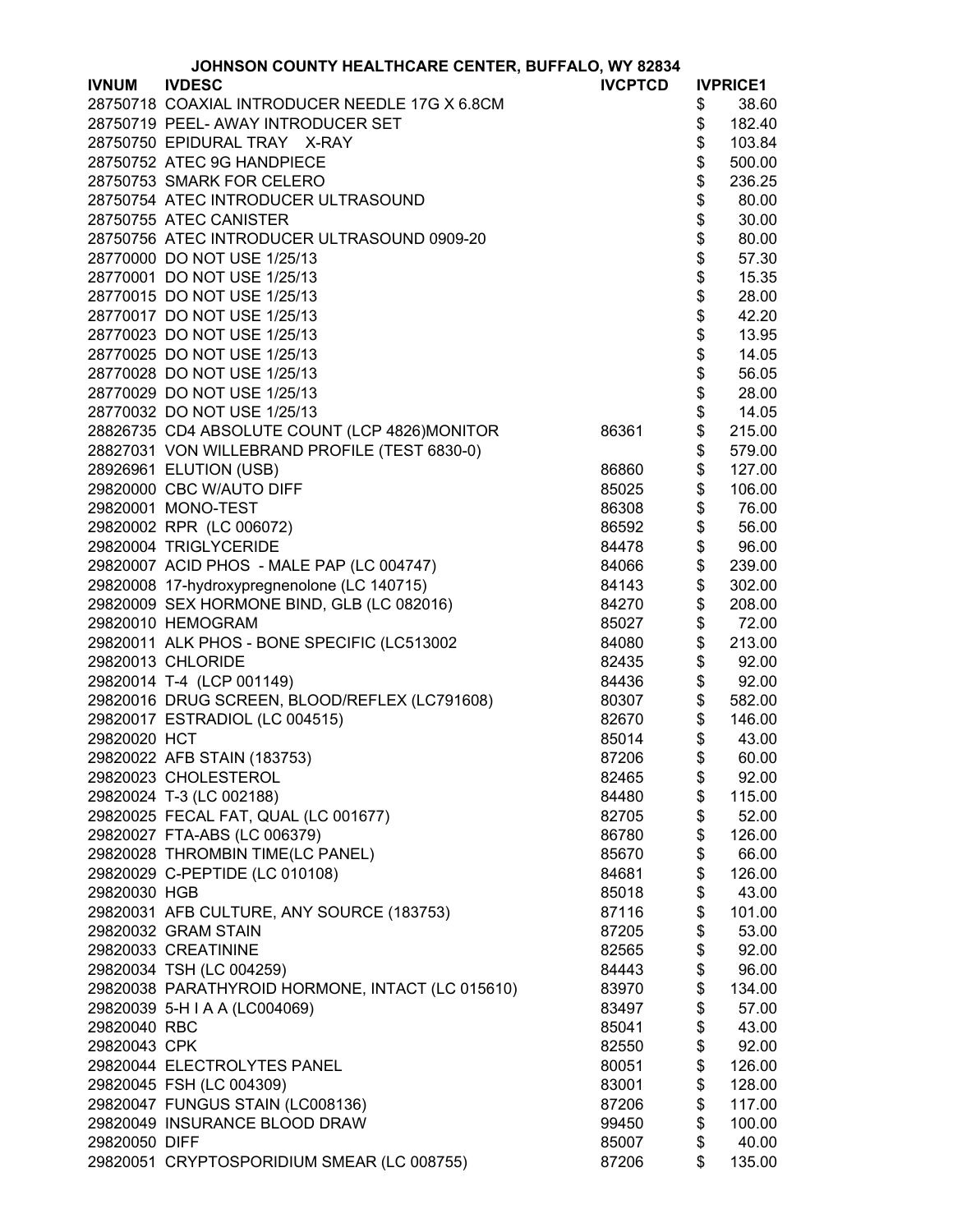|                  | JOHNSON COUNTY HEALTHCARE CENTER, BUFFALO, WY 82834 |                |                 |
|------------------|-----------------------------------------------------|----------------|-----------------|
| <b>IVNUM</b>     | <b>IVDESC</b>                                       | <b>IVCPTCD</b> | <b>IVPRICE1</b> |
|                  | 29820052 FRUCTOSAMINE (LC 100800)                   | 82985          | \$<br>132.00    |
| 29820053 CK-MB   |                                                     | 82553          | \$<br>132.00    |
|                  | 29820054 HEPATIC FUNCTION PANEL                     | 80076          | \$<br>172.00    |
|                  | 29820055 LUTEINIZING HORMONE (LH) (LC 004283)       | 83002          | \$<br>115.00    |
|                  | 29820057 GENTAMYCIN LEVEL (LC)                      | 80170          | \$<br>126.00    |
|                  | 29820058 CYCLOSPORA SMEAR (LC 183145)               | 87015          | \$<br>30.00     |
|                  | 29820059 LEGIONELLA ANTIBODY (LC164616)             | 86713          | \$<br>329.00    |
| 29820060 WBC     |                                                     | 85048          | \$<br>43.00     |
|                  | 29820063 CARBON DIOXIDE                             | 82374          | \$<br>90.00     |
|                  | 29820065 GASTRIN (LC 004390)                        | 82941          | \$<br>240.00    |
|                  | 29820067 PROTEIN TOTAL SERUM                        | 84155          | \$<br>92.00     |
|                  | 29820068 HISTAMINE, URINE (LC 144618)               | 83088          | \$<br>513.00    |
|                  | 29820069 DIAZEPAM (LC 007989)                       | 80346          | \$<br>316.00    |
|                  | 29820071 PHENYTOIN (SHERIDAN STAT)                  | 80185          | \$<br>208.00    |
|                  | 29820072 KOH PREP                                   | 87220          | \$<br>45.00     |
| 29820073 DIGOXIN |                                                     | 80162          | \$<br>175.00    |
|                  | 29820074 LITHIUM (LC 007708)                        | 80178          | \$<br>62.00     |
|                  | 29820075 HEMOGLOBIN A1C                             | 83036          | \$<br>69.00     |
|                  | 29820076 OSMOLALITY, FECAL (LC 120071)              | 84999          | \$<br>118.00    |
|                  | 29820080 PLT COUNT                                  | 85049          | \$<br>47.00     |
|                  | 29820081 GENETIC SCREEN NB                          | 84437          | \$<br>208.00    |
|                  | 29820082 WET PREP                                   | 87210          | \$<br>43.00     |
|                  | 29820083 CREATININE CLEARANCE (LC 003004)           | 82575          | \$<br>126.00    |
|                  | 29820084 H. pylori, IgG, Abs (LC 162289)            | 86677          | \$<br>105.00    |
|                  | 29820085 MAGNESIUM SERUM                            | 83735          | \$<br>92.00     |
|                  | 29820086 ROHYPNOL, URINE (LC 808417)                | 80301          | \$<br>249.00    |
|                  | 29820087 PH, BODY FLUID (LC 011254)                 | 83986          | \$<br>101.00    |
|                  | 29820088 LYME AB, IGM WITH REFLEX(LC 160333)        | 86618          | \$<br>177.00    |
|                  | 29820089 AMYLASE, BODY FLUID (LC 088062)            | 82150          | \$<br>80.00     |
|                  | 29820091 SECOND PKU                                 | 84030          | \$<br>54.00     |
|                  | 29820092 PIN WORM EXAM                              | 87172          | \$<br>103.00    |
|                  | 29820094 AMPHETAMINE SCREEN, URINE (LC 074401)      | 80301          | \$<br>128.00    |
|                  | 29820095 LD, BODY FLUID (LC 100156)                 | 83615          | \$<br>72.00     |
|                  | 29820097 PROCAINAMIDE (LC 007252)                   | 80192          | \$<br>244.00    |
|                  | 29820098 FERRITIN (LC 004598)                       | 82728          | \$<br>126.00    |
|                  | 29820099 TETANUS ANTITOXOID IgG (LC 163691)         | 86317          | \$<br>190.00    |
|                  | 29820101 URINALYSIS                                 | 81001          | \$<br>54.00     |
|                  | 29820102 OVA & PARASITES, DIRECT (LCP 008623)       | 87177          | \$<br>70.00     |
|                  | 29820103 GGT (LC 001958)                            | 82977          | \$<br>87.00     |
|                  | 29820104 PROTEIN ELECTRO, SERUM (LC 225920)         | 84165          | \$<br>87.00     |
|                  | 29820105 PHENOBARBITAL (LC 007823)                  | 80184          | \$<br>168.00    |
|                  | 29820107 URIC ACID, 24-HR UR (LC 003418)            | 84560          | \$<br>60.00     |
|                  | 29820108 VMA, 24-HR URINE (LC 004143)               | 84585          | \$<br>140.00    |
|                  | 29820109 EBV EA, IGG (LC 096248)                    | 86663          | \$<br>146.00    |
|                  | 29820110 G-6-PD, BLOOD+RBC (LC 001917)              | 82955          | \$<br>118.00    |
|                  | 29820112 OCCULT BLOOD, FECAL, 3 CARDS               | 82270          | \$<br>49.00     |
|                  | 29820113 CHLAM\GC, UR, (CHLAM)(LC183194)            | 87491          | \$<br>101.00    |
|                  | 29820116 CHLAM\GC, UR, (GC)(LC 183194)              | 87591          | \$<br>101.00    |
|                  | 29820117 VANCOMYCIN LEVEL (LC 405)                  | 80202          | \$<br>171.00    |
|                  | 29820118 METANEPHRINES (LC 004234)                  | 83835          | \$<br>132.00    |
|                  | 29820122 FUNGAL CUL (NO STAIN)(LC008482)            | 87101          | \$<br>222.00    |
|                  | 29820123 GLUCOSE 1HR (POST DOSE)                    | 82950          | \$<br>96.00     |
|                  | 29820126 ACHR BINDING AB (LC 085902)                | 83519          | \$<br>513.00    |
|                  | 29820130 PRO-TIME                                   | 85610          | \$<br>71.00     |
|                  | 29820131 INFLUENZA A/B ABS(LC096487)                | 86710          | \$<br>249.00    |
|                  | 29820132 NASAL SMEAR EOSIN (LC 008581)              | 89190          | \$<br>87.00     |
|                  |                                                     |                |                 |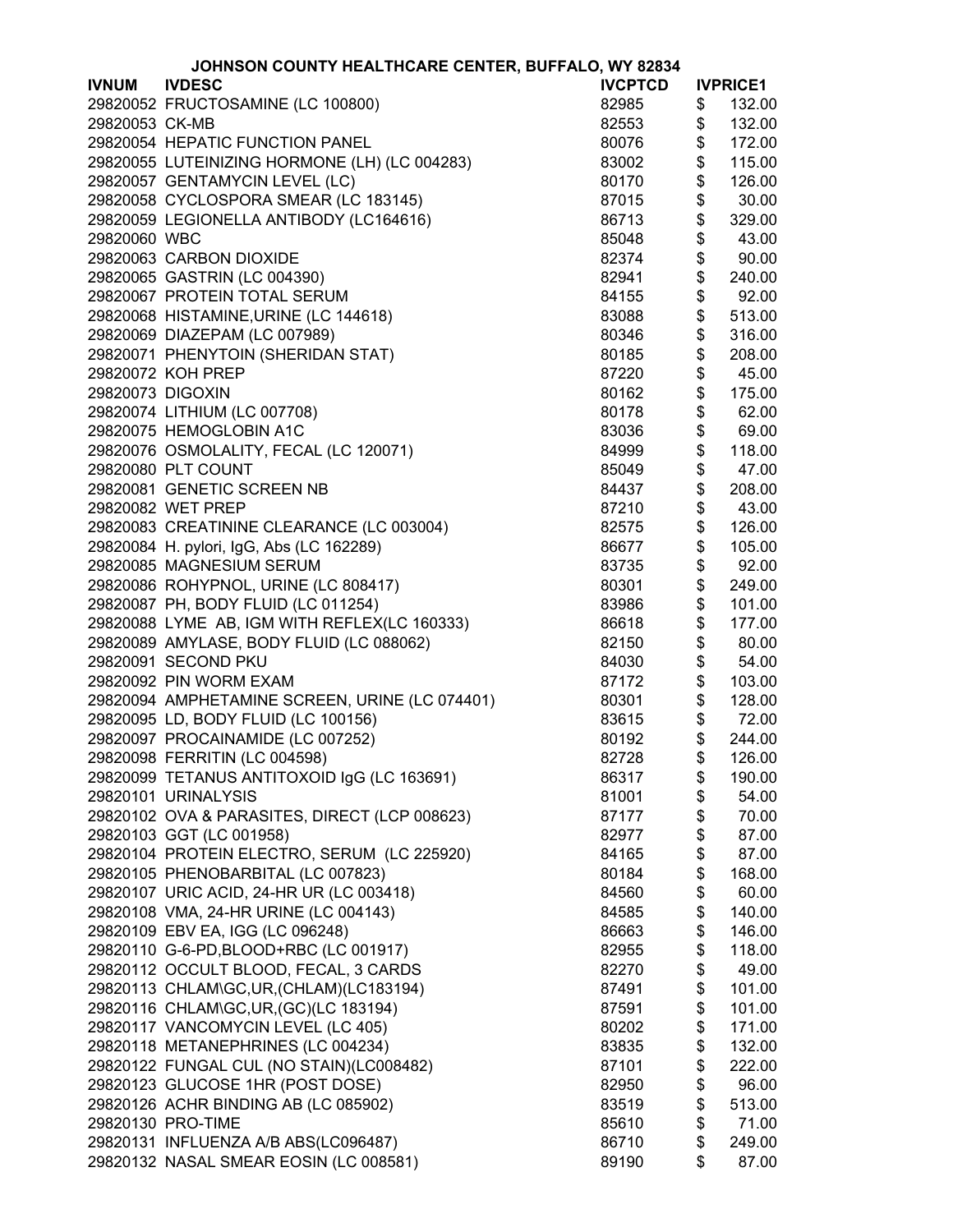|                | JOHNSON COUNTY HEALTHCARE CENTER, BUFFALO, WY 82834 |                |                                           |                  |
|----------------|-----------------------------------------------------|----------------|-------------------------------------------|------------------|
| <b>IVNUM</b>   | <b>IVDESC</b>                                       | <b>IVCPTCD</b> |                                           | <b>IVPRICE1</b>  |
|                | 29820133 GLUCOSE                                    | 82947          | \$                                        | 72.00            |
|                | 29820135 THYROXINE BINDING GLOBULIN (LC 001735)     | 84442          | \$                                        | 175.00           |
|                | 29820137 TOPIRAMATE (TOPAMAX)(LC 716285)            | 80201          | \$                                        | 260.00           |
|                | 29820139 ALPHA 1 ANTITRYPSIN (LC 001982)            | 82103          | \$                                        | 115.00           |
| 29820140 PTT   |                                                     | 85730          | \$                                        | 80.00            |
|                | 29820142 THERAPEUTIC PHLEBOTO                       | 99195          | \$                                        | 118.00           |
|                | 29820143 GTT - NON-OB 2HR                           | 82951          | \$                                        | 192.00           |
|                | 29820144 ALK-PHOS-ISOENZYMES (LCP 001612)           | 84080          | \$                                        | 207.00           |
|                | 29820145 TESTOSTERONE, TOTAL (LC 004226)            | 84403          | \$                                        | 134.00           |
|                | 29820146 OCCULT BLOOD, FECAL, 1 CARD                | 82272          | \$                                        | 24.00            |
|                | 29820149 ROCKY MT SPOTTED FEVER, IGG(LC 016592)     | 86757          |                                           | 137.00           |
|                | 29820150 RETIC COUNT (LC 005280)                    | 85045          | \$<br>\$                                  | 54.00            |
|                | 29820151 OVA & PARASITES, SPECIAL STAIN (LCP 0086   | 87209          |                                           | 43.00            |
|                | 29820153 GTT (EACH PAST 3)                          | 82952          | $\frac{6}{3}$                             | 63.00            |
|                | 29820154 AMMONIA BLOOD (LC 007054)                  | 82140          |                                           | 91.00            |
|                | 29820155 ZINC (LC 001800)                           | 84630          | \$\$                                      | 184.00           |
|                | 29820157 VALPROIC, DEPAKENE (LC 007260)             | 80164          |                                           | 122.00           |
|                | 29820161 URINE MICROSCOPIC                          | 81015          | \$                                        | 46.00            |
|                | 29820162 POST VASECTOMY CHECK                       | 89321          |                                           | 45.00            |
|                | 29820166 URIC ACID                                  | 84550          | \$                                        | 92.00            |
|                | 29820169 ESTRADIOL, SENS, (LC 140244)               | 82670          | \$                                        | 338.00           |
|                | 29820170 SED-RATE                                   | 85651          | \$                                        | 51.00            |
|                | 29820171 BORDATELLA PERTUSSIS (WY STATE)            | 87265          | \$                                        | 52.00            |
|                | 29820173 IRON (LC 001339)                           | 83540          | \$                                        | 65.00            |
|                | 29820174 B-12 (LC 001503)                           | 82607          | \$                                        | 96.00            |
|                | 29820177 HEP A TOTAL AB (LC 006726)                 | 86708          | \$                                        | 115.00           |
|                | 29820178 HAPTOGLOBIN, QUANT (LC 001628)             | 83010          | $\, \, \raisebox{12pt}{$\scriptstyle \$}$ | 126.00           |
|                | 29820180 RHEUMATOID FACTOR (LC 006502)              | 86431          | \$                                        | 54.00            |
|                | 29820183 IRON BINDING CAPACITY (LCP 001321)         | 83550          | \$                                        | 45.00            |
|                | 29820184 FOLATE (PANEL W/B12) (LCP000810)           | 82746          | \$                                        | 80.00            |
|                | 29820189 FIBRINOGEN ACTIVITY (LC 001610)            | 85384          | \$                                        | 152.00           |
|                | 29820190 ANA SCREEN (LC 164855)                     | 86038          | \$                                        | 103.00           |
|                | 29820191 CALCIUM, 24-HR UR (LC 003269)              | 82340          | \$                                        | 91.00            |
|                | 29820192 PROTEIN, CSF(LC 002055)                    | 84157          | \$                                        | 96.00            |
|                | 29820193 LIPASE (LC 001404)                         | 83690          | \$                                        | 78.00            |
|                | 29820194 BARB.QUAL., URINE (LC 74419)               | 80301          | \$                                        | 117.00           |
|                | 29820197 HSV II, IgG (LC 163147)                    | 86696          | \$                                        | 193.00           |
|                | 29820198 HEPATITIS B S AG (HBs AG)(LC 006510)       | 87340          | \$                                        | 102.00           |
|                | 29820200 ASO TITER (LC 006031)                      | 86060          | \$                                        | 97.00            |
|                | 29820201 URINE BILE - JCHC                          | 82240          | \$                                        | 46.00            |
|                | 29820202 GLUCOSE, BODY FLUID (LC 019497)            | 82945          | \$                                        | 88.00            |
|                | 29820203 LDH (LC 001115                             | 83615          | \$                                        | 92.00            |
|                | 29820204 CALCITONIN (LC 004895)                     | 82308          | \$                                        | 323.00           |
|                | 29820205 HISTOPLASMA ABS (LC 164319)                | 86698          | \$                                        | 247.00           |
|                |                                                     |                | \$                                        |                  |
|                | 29820208 BLASTOMYCES ABS (LC 164293)                | 86612          | \$                                        | 205.00           |
|                | 29820209 SALICYLATES, SERUM (LC 007849)             | 80299          | \$                                        | 274.00<br>128.00 |
| 29820211 SP GR | 29820210 COLD AGGLUT, TITER (LC 006353)             | 86157          |                                           | 44.00            |
|                |                                                     | 81003          | \$                                        |                  |
|                | 29820212 CELL COUNT/DIFF, BF (LC215996)             | 89051          | \$                                        | 119.00           |
|                | 29820213 COCCIDIODES ABS (LC 164798)                | 86635          | \$                                        | 162.00           |
|                | 29820214 CALCULI EXAM (W/O PHOTO)(LC120790)         | 82360          |                                           | 184.00           |
|                | 29820215 FACTOR II ACTIVITY (LC 086231)             | 85210          | \$                                        | 336.00           |
|                | 29820216 URINALYSIS W/O MICRO                       | 81003          | \$                                        | 43.00            |
|                | 29820217 CA 125 (LC 002303)                         | 86304          | \$                                        | 164.00           |
|                | 29820218 FACTOR VII ACTIVITY (LC 800599)            | 85230          | \$                                        | 390.00           |
|                | 29820219 LD ISO PAN (LDH TOTAL) (LCP 001842)        | 83615          | \$                                        | 75.00            |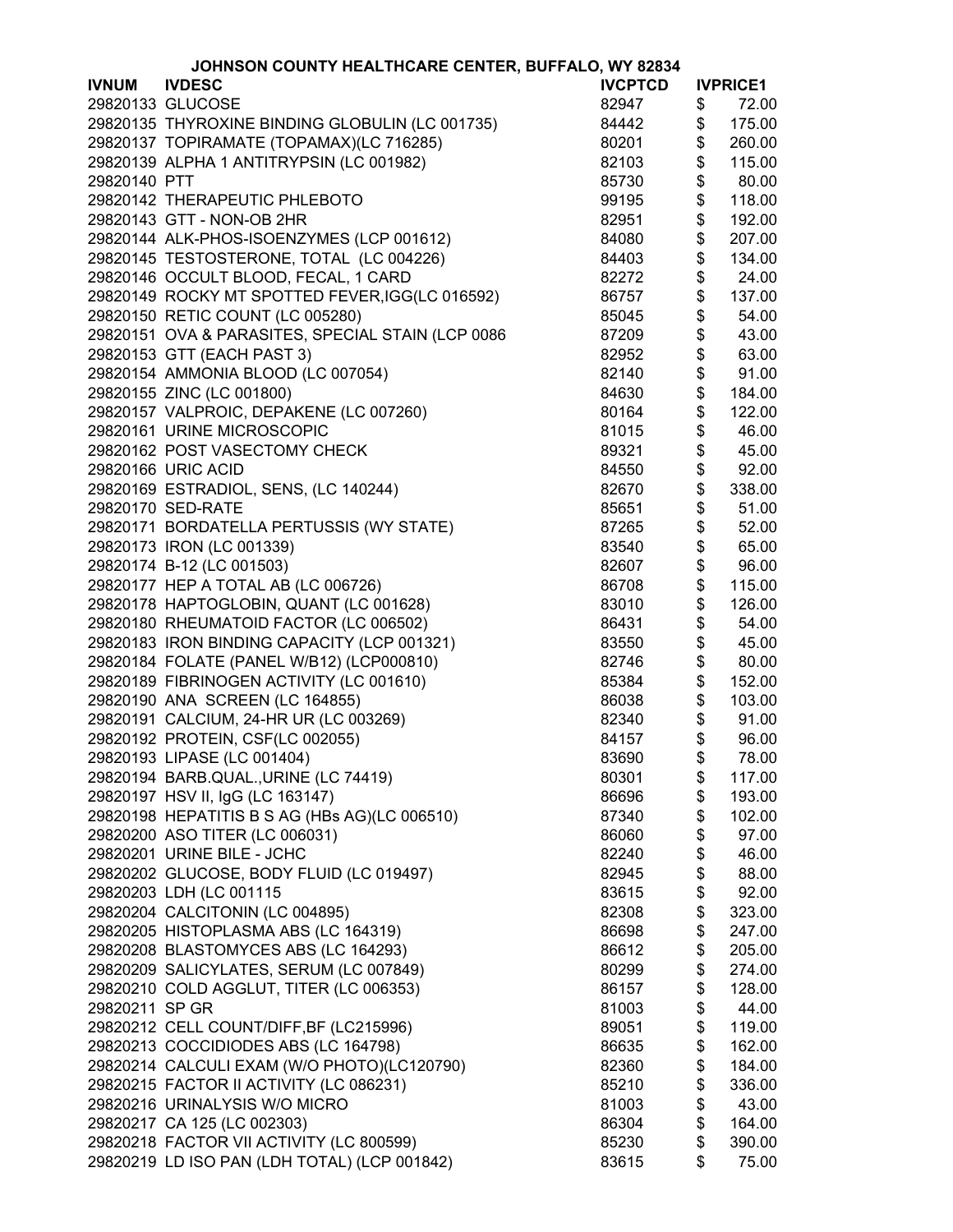|                  | JOHNSON COUNTY HEALTHCARE CENTER, BUFFALO, WY 82834 |                |                                           |                 |
|------------------|-----------------------------------------------------|----------------|-------------------------------------------|-----------------|
| <b>IVNUM</b>     | <b>IVDESC</b>                                       | <b>IVCPTCD</b> |                                           | <b>IVPRICE1</b> |
|                  | 29820220 C-REACTIVE PROTEIN (LC 006627)             | 86140          | \$                                        | 72.00           |
|                  | 29820221 HCG, URINE PREG.                           | 81025          | \$                                        | 54.00           |
|                  | 29820222 PROT. S PAN. (FUNC )(LCP 117754)(X2)       | 85306          | \$                                        | 239.00          |
|                  | 29820224 TEGRETOL (CARBAMAZEPINE) (LC 007419)       | 80156          | \$                                        | 119.00          |
|                  | 29820225 PROT. S PAN. (TOTAL)(LCP 117754)           | 85305          | \$                                        | 285.00          |
|                  | 29820226 ANTIBODY SCREEN                            | 86850          | \$                                        | 108.00          |
|                  | 29820227 ANTI-DNASE B ABS (LABCORP 096289)          | 86215          | \$                                        | 247.00          |
|                  | 29820228 COPPER, SERUM (LC 001586)                  | 82525          | \$                                        | 122.00          |
|                  | 29820229 COMPLEMENT C3 (LC 006452)                  | 86160          | \$                                        | 160.00          |
|                  |                                                     |                |                                           |                 |
| 29820230 ABO     |                                                     | 86900          | \$                                        | 78.00           |
|                  | 29820231 HCG, QUANT. (LC 004416)                    | 84702          | \$                                        | 146.00          |
|                  | 29820232 KETONE, QUAL (ACETEST)                     | 82009          | \$                                        | 59.00           |
|                  | 29820233 ALK PHOSPHOTASE                            | 84075          | \$                                        | 92.00           |
|                  | 29820234 VON WILLEBRAND MULTIMERS(LC500148)         | 85247          | \$                                        | 554.00          |
|                  | 29820236 PRENATAL PANEL III W/HIV (LC 233452)       | 80081          | \$                                        | 232.00          |
|                  | 29820237 HEP B CORE Ab, TOTAL (LC 006718)           | 86704          | \$                                        | 160.00          |
|                  | 29820238 CERULOPLASMIN, (LC 001560)                 | 82390          | \$                                        | 102.00          |
|                  | 29820239 ANTI-DNA (DS) (LC 096339)                  | 86225          | \$                                        | 126.00          |
|                  | 29820240 PREALBUMIN (LC 016931)                     | 84134          | \$                                        | 163.00          |
|                  | 29820241 COLONY COUNT                               | 87086          | \$                                        | 57.00           |
| 29820242 ALBUMIN |                                                     | 82040          | \$                                        | 92.00           |
|                  | 29820243 PHOSPHORUS                                 | 84100          | \$                                        | 101.00          |
|                  | 29820244 CEA (LC 002139)                            | 82378          | \$                                        | 148.00          |
|                  | 29820245 FRESH FROZEN PLASMA                        | P9017          | \$                                        | 190.00          |
|                  | 29820247 PSA (LC 010322)                            | 84153          | \$                                        | 112.00          |
|                  | 29820248 CYTOMEGALOVIRUS AB, IGG(LC 006494)         | 86644          | \$                                        | 204.00          |
|                  | 29820249 CORTISOL, TOTAL (LC 004051)                | 82533          | \$                                        | 128.00          |
| 29820250 RHO     |                                                     | 86901          | \$                                        | 47.00           |
|                  | 29820251 CULTURE (ANY OTHER SOURCE)                 | 87070          | \$                                        | 102.00          |
|                  | 29820252 AMYLASE, SERUM TOTAL                       | 82150          | \$                                        | 92.00           |
|                  | 29820253 POTASSIUM                                  | 84132          | \$                                        | 72.00           |
|                  | 29820254 CATECHOLAMINES, TOT.UR.(LCP 286161)PANEL   | 82384          | \$                                        | 261.00          |
|                  | 29820256 FENTANYL (LC 764200                        | 80307          | $\, \, \raisebox{12pt}{$\scriptstyle \$}$ | 299.00          |
|                  | 29820258 CREATINE (LC 003475)(24HR UR)              | 82540          | \$                                        | 97.00           |
|                  | 29820260 MMR IMMUNITY (MUMPS LCP 058495)            |                | $\frac{1}{2}$                             | 132.00          |
|                  | 29820261 SENSITIVITY                                | 86735          |                                           |                 |
|                  | 29820262 BILIRUBIN TOTAL                            | 87186<br>82247 | \$                                        | 131.00          |
|                  |                                                     |                | \$                                        | 92.00           |
| 29820263 SODIUM  |                                                     | 84295          | \$<br>\$                                  | 92.00           |
|                  | 29820266 PROLACTIN (LC 004465)                      | 84146          |                                           | 122.00          |
|                  | 29820269 AFP TETRA (LCP 017319)(INHIBIN A)          | 86336          | \$                                        | 100.00          |
|                  | 29820270 DIRECT COOMBS                              | 86880          | \$                                        | 108.00          |
|                  | 29820271 THROAT CULTURE                             | 87070          | \$                                        | 56.00           |
|                  | 29820272 BILIRUBIN DIRECT                           | 82248          | \$                                        | 92.00           |
|                  | 29820273 SGOT-AST                                   | 84450          | \$                                        | 92.00           |
|                  | 29820274 MMR IMMUNITY (MEASLES LCP 058495)          | 86765          | \$                                        | 132.00          |
|                  | 29820276 PROGESTERONE (LC 004317)                   | 84144          | \$                                        | 122.00          |
|                  | 29820277 PORPHYRINS URINE QUANT (LC 003194)         | 84120          | \$                                        | 200.00          |
|                  | 29820278 PRIMIDONE/MYSOLINE (LCP 007856)            | 80188          | \$                                        | 203.00          |
|                  | 29820280 HIV 2, EIA (LC 163550)                     | 86702          | \$                                        | 264.00          |
|                  | 29820281 H.pylori,igM (LC 163204)                   | 86677          | \$                                        | 185.00          |
| 29820282 BUN     |                                                     | 84520          | \$                                        | 88.00           |
|                  | 29820283 SGPT-ALT                                   | 84460          | \$                                        | 92.00           |
|                  | 29820286 ALDOSTERONE, SERUM (LC 004374)             | 82088          | \$                                        | 305.00          |
|                  | 29820287 TESTOSTERONE, FREE (LC 144980)             | 84402          | \$                                        | 203.00          |
|                  | 29820288 ANGIOTENSIN CONVERTING ENZYME (LC 010116   | 82164          | \$                                        | 126.00          |
|                  | 29820289 ANTITHROMBIN III, ANTIGEN (LC 015057)      | 85301          | \$                                        | 287.00          |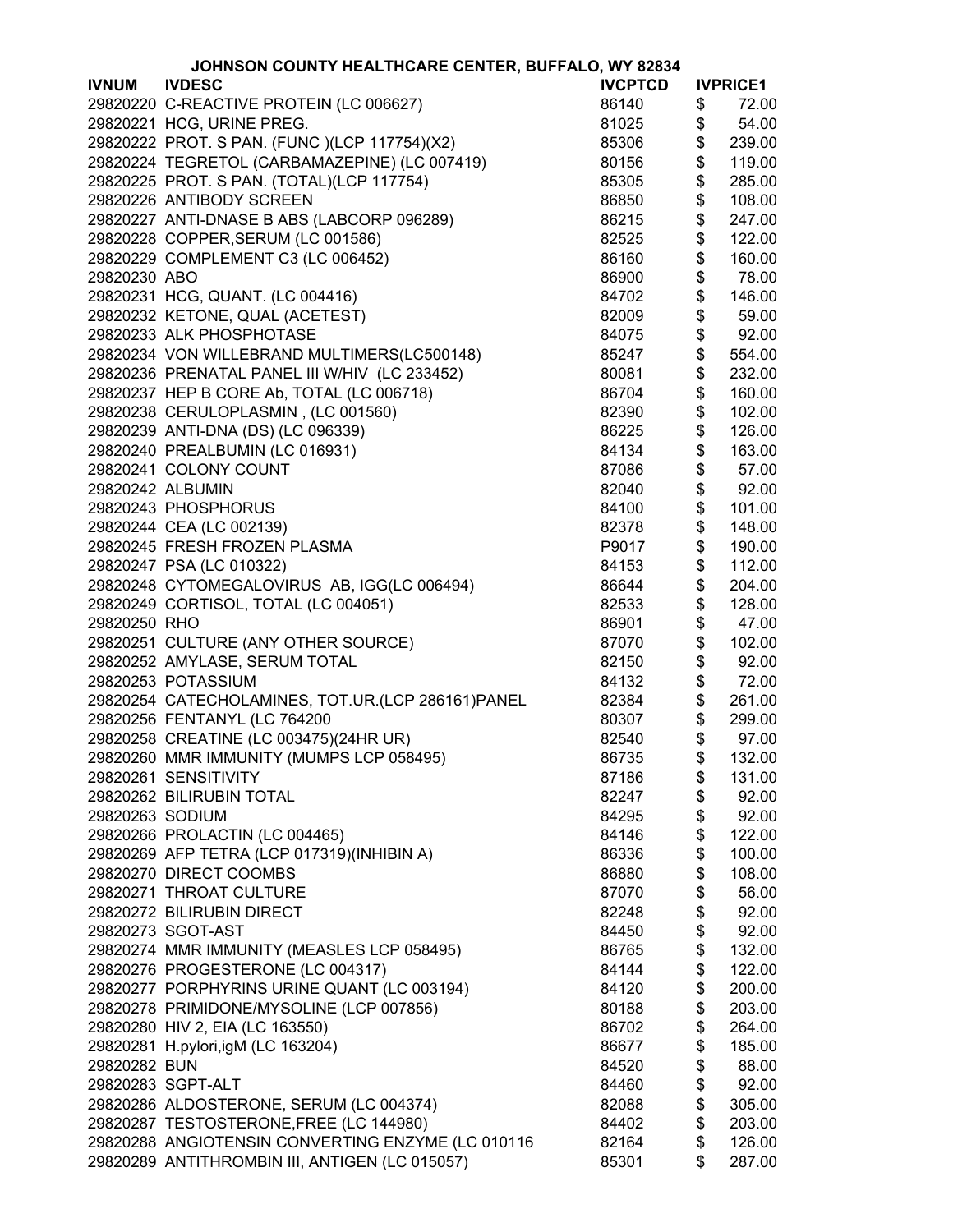| OHNSON COUNTY HEALTHCARE CENTER, BUFFALO, WY 82834 |
|----------------------------------------------------|
|----------------------------------------------------|

|                  | JOHNSON COUNTY HEALTHCARE CENTER, BUFFALO, WY 82834 |                |                 |
|------------------|-----------------------------------------------------|----------------|-----------------|
| <b>IVNUM</b>     | <b>IVDESC</b>                                       | <b>IVCPTCD</b> | <b>IVPRICE1</b> |
| 29820292 CALCIUM |                                                     | 82310          | \$<br>92.00     |
|                  | 29820293 THEOPHYLLINE (LC 007336)                   | 80198          | \$<br>183.00    |
|                  | 29820294 PHENYTOIN (DILANTIN) (LC 007401)           | 80185          | \$<br>108.00    |
|                  | 29820295 SEND OUT FEE                               | 99001          | \$<br>80.00     |
|                  | 29820297 DHEA SULFATES (LC 004020)                  | 82627          | \$<br>153.00    |
|                  | 29820298 HGE, IgG(LC 164763)                        | 86666          | \$<br>285.00    |
|                  | 29820299 RENIN, DIRECT (ALDOST/RENIN) (LCP004354)   | 84244          | \$<br>128.00    |
|                  | 29820304 ANTI CENTROMERE B (164814)                 | 86235          | \$<br>183.00    |
|                  | 29820305 ANA COMP PAN (LC 165092)                   | 86225          | \$<br>137.00    |
|                  | 29820306 ANA COMP PAN (LCP 165092)X8                | 86235          | \$<br>54.00     |
|                  | 29820307 METANEPHRINES PLASMA (LC 121806)           | 83835          | \$<br>435.00    |
|                  | 29820310 IGA QUANT CSF (LC 100115)                  | 82784          | \$<br>124.00    |
|                  | 29820311 IGG QUANT CSF (LC 012211)                  | 82784          | \$<br>124.00    |
|                  | 29820312 IGM QUANT CSF (LC 100123)                  | 82784          | \$<br>124.00    |
|                  | 29820313 IGG INDEX & SYN RATE, CSF(LCP 203836)      |                |                 |
|                  |                                                     | 82042          | \$<br>87.00     |
|                  | 29820314 IGG INDEX & SYN RATE, CSF(LCP 203836)      | 82784          | \$<br>95.00     |
|                  | 29820315 IGG INDEX & SYN RATE, CSF(LCP 203836)      | 82784          | \$<br>95.00     |
|                  | 29820316 OPIATE (4DRUGS)CONFIRM(LC737834)           | 80363          | \$<br>90.00     |
|                  | 29820317 OPIATES, BLOOD QUANT (LC790621)            | 83925          | \$<br>486.00    |
|                  | 29820318 CELL COUNT, SYNOVIAL (LC PANEL 005231)     | 89051          | \$<br>107.00    |
|                  | 29820319 CRYSTALS, SYNOVIAL(LC PANEL 005231)        | 89060          | \$<br>117.00    |
|                  | 29820320 CRYPTOSPORIDIUM, CONC.(LCP 008755)         | 87015          | \$<br>30.00     |
|                  | 29820321 CYCLOSPORA, CONC. (LCP 183145)             | 87206          | \$<br>135.00    |
|                  | 29820322 GLUCOSE, CSF (LC 002048)                   | 82945          | \$<br>116.00    |
|                  | 29820323 LEAD (LC 717009)(PEDS)                     | 83655          | \$<br>126.00    |
|                  | 29820324 MIXING STUDY-PTT(LCP 117199)(X3)           | 85732          | \$<br>60.00     |
|                  | 29820328 CRYPTOCOCCUS ANTIGEN, CSF (LC 160747)      | 87899          | \$<br>162.00    |
|                  | 29820329 ENTEROVIRUS RT-PCR (LC 138636)             | 87498          | \$<br>604.00    |
|                  | 29820330 TRICYCLIC SCREEN, BLOOD (LTC 007690)       | 82542          | \$<br>208.00    |
|                  | 29820331 PROINSULIN (LC 140533)                     | 84206          | \$<br>484.00    |
|                  | 29820333 VWF ACTIVITY (LC 164509)                   | 85245          | \$<br>333.00    |
|                  | 29820335 HELPER T-LYMPH-CD4 (LC 505008)             | 86361          | \$<br>240.00    |
|                  | 29820336 RNA, REAL TIME PCR (LC 550430)             | 87536          | \$<br>642.00    |
|                  | 29820337 CELL count exam CSF SHERIDAN               | 89051          | \$<br>259.00    |
|                  | 29820360 STOOL CUL (shiga tox)(LCP 008144)          | 87427          | \$<br>22.00     |
|                  | 29820361 GROWTH HORMONE (LC 004275)                 | 83003          | \$<br>183.00    |
|                  | 29820362 DRVVT (LC 117887)                          | 85613          | \$<br>207.00    |
|                  | 29820364 RHEUM FACTOR, FLUID (LC 161463)            | 86431          | \$<br>130.00    |
|                  | 29820365 GHB - URINE(LC 738792)                     | 80307          | \$<br>402.00    |
|                  | 29820366 RBC TREATMENT EGA (UBS)                    | 86970          | \$<br>177.00    |
|                  | 29820368 FIBRIN MONOMER (LC 500150)                 | 85362          | \$<br>204.00    |
|                  | 29820374 ANTI-SCLERODERMA 70 (LC 018705)            | 86235          | \$<br>177.00    |
|                  | 29820377 VITAMIN K1, SERUM (LC121200)               | 84597          | \$<br>601.00    |
|                  | 29820378 AMYLASE ISOENZYMES (LC 123110)             | 82150          | \$<br>92.00     |
|                  | 29820381 URINE LYTES C1 (LCP 222000)                | 82436          | \$<br>27.00     |
|                  | 29820382 URINE LYTES, K (LCP 222000)                | 84133          | \$<br>27.00     |
|                  | 29820383 URINE LYTES, NA (LCP 222000)               | 84300          | \$<br>27.00     |
|                  | 29820390 VDRL, CSF (LC 006445)                      | 86592          | \$<br>130.00    |
|                  | 29820391 FERNING TEST                               | 87210          | \$<br>43.00     |
|                  |                                                     |                | \$              |
|                  | 29820392 C-TELOPEPTIDE (CTX)(LC 500089)             | 82523          | 261.00          |
|                  | 29820393 ANCA (LCP 162388)                          | 86256          | \$<br>60.00     |
|                  | 29820394 CREATININE (URINE) (LC 013672)             | 82570          | \$<br>54.00     |
|                  | 29820395 THYROGLOBULIN AB (LC 042100)               | 86800          | \$<br>91.00     |
|                  | 29820396 FDP (LC 115402)                            | 85362          | \$<br>169.00    |
|                  | 29820397 HEMOGLOBIN F (LC 120900)                   | 83021          | \$<br>177.00    |
|                  | 29820398 HEMOGLOBIN A2 (LC 121020)                  | 83021          | \$<br>177.00    |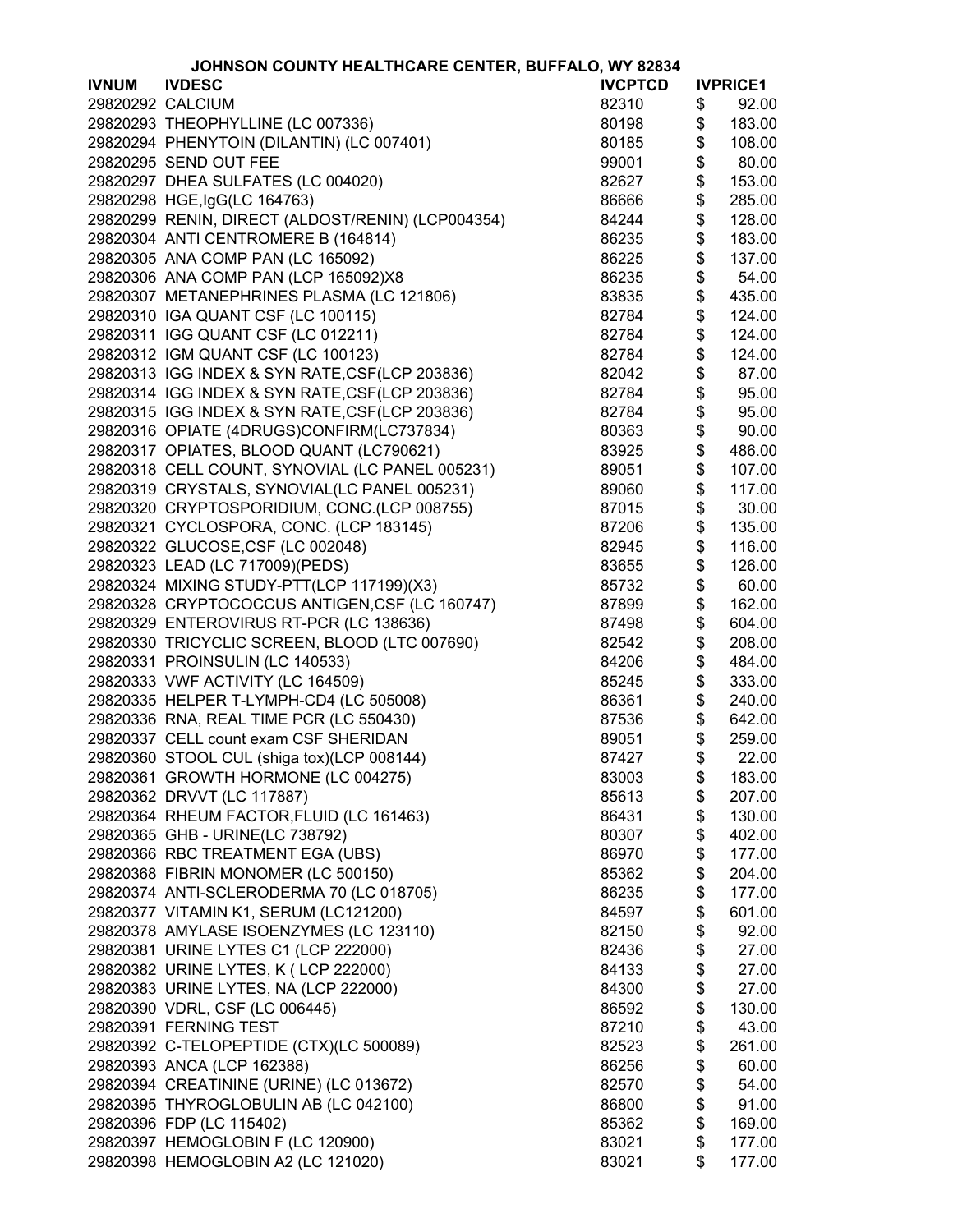|              | JOHNSON COUNTY HEALTHCARE CENTER, BUFFALO, WY 82834 |                |                 |
|--------------|-----------------------------------------------------|----------------|-----------------|
| <b>IVNUM</b> | <b>IVDESC</b>                                       | <b>IVCPTCD</b> | <b>IVPRICE1</b> |
|              | 29820402 ANTI-CARDIOLIPIN AB(LC 161950)             | 86147          | \$<br>96.00     |
|              | 29820404 IMMUNOGLOBULINS IGA IGG IGM (LCP 001768)   | 82784          | \$<br>68.00     |
|              | 29820405 HSV I IgG (LCP 164905)                     | 86695          | \$<br>123.00    |
|              | 29820406 GLIADIN Ig/IgA (LCP 163402)                | 83516          | \$<br>94.00     |
|              | 29820408 CORTISOL, SALIVARY (LC 500179)             | 82533          | \$<br>172.00    |
|              | 29820409 GAD-65 AUTO ANTIBODY (LC 143008)           | 86431          | \$<br>253.00    |
|              | 29820410 PTH RELATED PEPTIDE (LC 503380)            | 82397          | \$<br>245.00    |
|              | 29820412 PROTEIN ELECTRO, TP (LCP225920)            | 84155          | \$<br>32.00     |
|              | 29820416 PROGESTERONE 17-OH (LC 070085)             | 83498          | \$<br>129.00    |
|              |                                                     |                |                 |
|              | 29820417 CRYPTOSPORIDIUM DETECTION (LC 138388)      | 87328          | \$<br>249.00    |
|              | 29820418 BORDATELLA.PERTUSSIS AB IgM(LC161752)      | 86615          | \$<br>237.00    |
|              | 29820423 ANTIBODY TITER (UBS)                       | 86886          | \$<br>195.00    |
|              | 29820426 FREE LIGHT CHAINS SERUM (LC121137)         | 83883          | \$<br>213.00    |
|              | 29820427 FREE LIGHT CHAINS, URINE (LC121228)        | 83883          | \$<br>213.00    |
|              | 29820429 OXCARBAZEPINE (TRILEPTAL) (LC 716928)      | 80183          | \$<br>235.00    |
|              | 29820430 PARVOVIRUS B19 (LC 163303)                 | 86747          | \$<br>63.00     |
|              | 29820434 CAPILLARY DRAW FEE                         | 36416          | \$<br>23.00     |
|              | 29820438 BORDETELLA PERTUSSIS AB IGG/M (LC 163030   | 86615          | \$<br>122.00    |
|              | 29820439 PLASMA RENIN ACTIVITY (LC 002006)          | 84244          | \$<br>244.00    |
|              | 29820440 FECAL CALPROTECTIN (LC 123255)             | 83993          | \$<br>372.00    |
|              | 29820442 COUNT 15-20 CELLS 2 KARYOTYPES             | 88262          | \$<br>214.00    |
|              | 29820443 CYTOGENETICS INTERP & REPORT               | 88291          | \$<br>174.00    |
|              | 29820444 SENSITIVITY, Aer&Anaer (LC)(008680)        | 87186          | \$<br>223.00    |
|              | 29820445 AMEBIASIS ANTIBODIES (LC 006874)           | 86753          | \$<br>223.00    |
|              | 29820447 ANTIMULLERIAN HORMONE (LC 500183)          | 83520          | \$<br>207.00    |
|              | 29820448 LEPTIN (146712)                            | 83520          | \$<br>221.00    |
|              | 29820449 ISLET CELL AB (LC160721)                   | 86341          | \$<br>290.00    |
|              | 29820450 CA 15-3 (LC 143404)                        | 86300          | \$<br>223.00    |
|              |                                                     |                |                 |
|              | 29820451 ALLERGEN SPECIFIC IgE (LCP 660423)         | 86003          | \$<br>60.00     |
|              | 29820452 QUALITATIVE MULTIALLERGEN SCN (LC 660423   | 86005          | \$<br>19.00     |
|              | 29820453 MYOGLOBIN URINE (LC 003079)                | 83874          | \$<br>223.00    |
|              | 29820454 PRENATAL PANEL I W/O HIV (LC 202945)       | 80055          | \$<br>232.00    |
|              | 29820455 INTRINSIC FACTOR BLOCKING AB (LC 010413)   | 86340          | \$<br>225.00    |
|              | 29820458 RABIES ANTIBODY TEST                       | 86790          | \$<br>148.00    |
|              | 29820459 VITAMIN C (LC 001479)                      | 82180          | \$<br>155.00    |
|              | 29820460 VITAMIN B2 (LC 123220)                     | 84252          | \$<br>353.00    |
|              | 29820461 MANGANESE (LC 724195)                      | 83785          | \$<br>282.00    |
|              | 29820462 BIOTIN - B7 (LC 070097)                    | 84591          | \$<br>353.00    |
|              | 29820464 QUANTIFERON-TB GOLD (LC182873)             | 86480          | \$<br>223.00    |
|              | 29820467 WNV IgM, CSF (LCP)                         | 86788          | \$<br>148.00    |
|              | 29820468 WNV IgG, CSF (LCP)                         | 86789          | \$<br>148.00    |
|              | 29820469 BARTONELLA AB PROFILE (LCP 163162)         | 86611          | \$<br>106.00    |
|              | 29820470 MICROSPORIDIA SMEAR (LCP 828795)           | 87015          | \$<br>128.00    |
|              | 29820471 MICROSPORIDIA CONC (LCP 828795)            | 87207          | \$<br>28.00     |
|              | 29820476 TESTOSTERONE, TOT., WOMEN/CHILD (LC070001) | 84403          | \$<br>134.00    |
|              | 29820477 METHYLMALONIC ACID, SERUM (LC 706961)      | 83921          | \$<br>380.00    |
|              | 29820478 ANTIPHOSPHATIDYSERINE ABS (LC117994)       | 86148          | \$<br>122.00    |
|              | 29820480 CELL COUNT, BODY FLUID (LC005240)          | 89051          | \$<br>229.00    |
|              | 29820481 SOLUBLE LIVER ANTIGEN (LC007441)           | 83516          | \$<br>247.00    |
|              | 29820482 ANTIGLOM BASEMENT MEM AB (LC 082719)       | 83516          | \$<br>282.00    |
|              | 29820483 PLATELET PHERESIS, LR, IRRAD.              | P9037          | \$<br>1,549.00  |
|              | 29820484 GLUC TOL TEST 3HR _- OB(+82951)            | 82951          | \$<br>192.00    |
|              |                                                     |                | \$              |
|              | 29820485 CLONAZEPAM (LC 71712)                      | 80346          | 122.00          |
|              | 29820492 BRUCELLA AB, IGM (LC 164624)               | 86622          | \$<br>161.00    |
|              | 29820493 BRUCELLA AB, IGG (LC 164608)               | 86622          | \$<br>161.00    |
|              | 29820494 FUNGAL ABS., QUANT (LCP 091454)            | 86606          | \$<br>202.00    |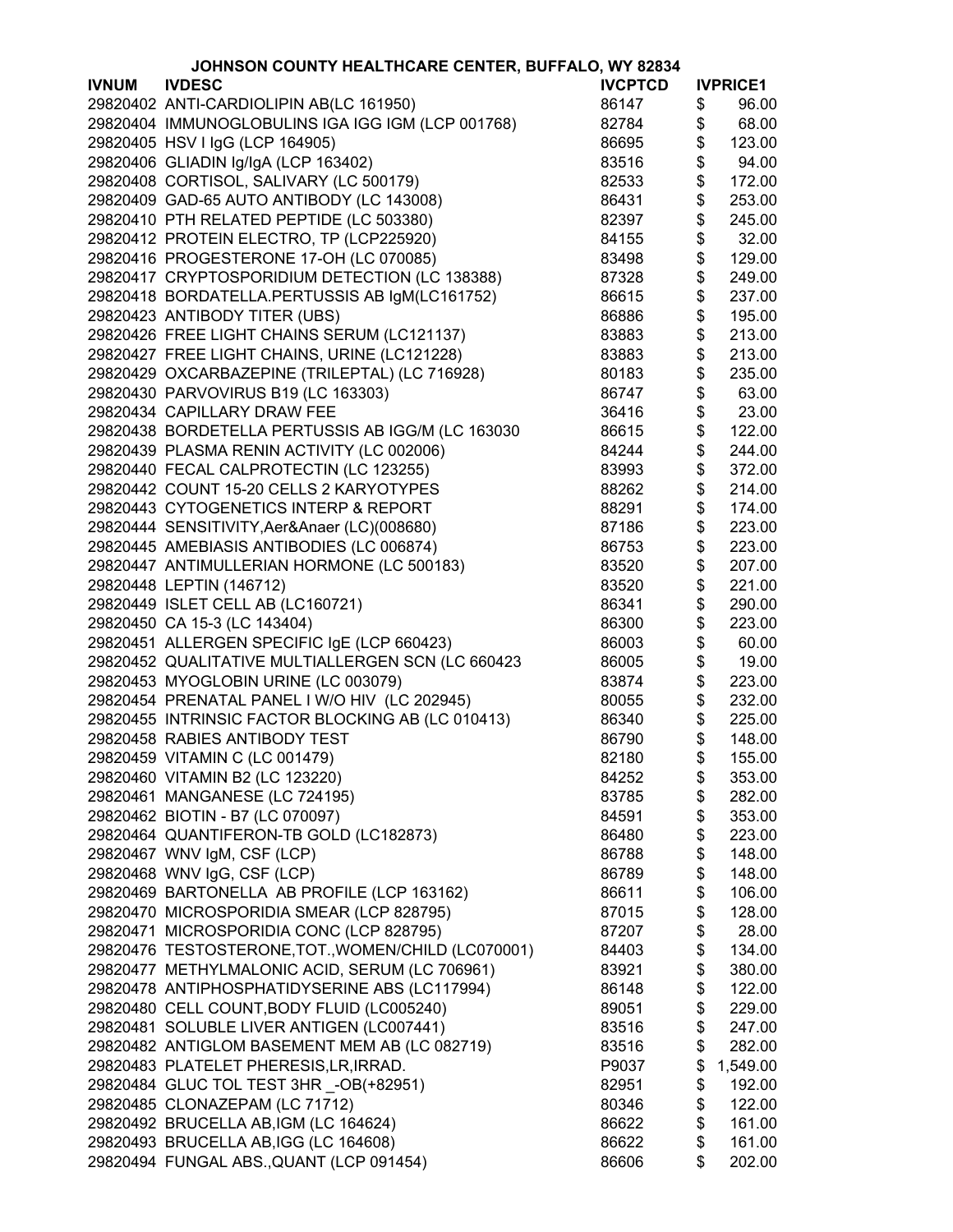|                   | JOHNSON COUNTY HEALTHCARE CENTER, BUFFALO, WY 82834                                     |                |                 |
|-------------------|-----------------------------------------------------------------------------------------|----------------|-----------------|
| <b>IVNUM</b>      | <b>IVDESC</b>                                                                           | <b>IVCPTCD</b> | <b>IVPRICE1</b> |
|                   | 29820495 5 NUCLEOTIDASE (LC 001701)                                                     | 83915          | \$<br>175.00    |
|                   | 29820496 DEXAMETHASONE (LC 500118)                                                      | 80375          | \$<br>202.00    |
|                   | 29820497 PROTEIN+CREA UR (PROT)(LC 003129)                                              | 84156          | \$<br>34.00     |
|                   | 29820498 EOSINOPHILS, URINE (LC 115055)                                                 | 87205          | \$<br>50.00     |
|                   | 29820499 ANTIDIURETIC HORMONE (ADH)(LCP 046557)                                         | 84588          | \$<br>402.00    |
|                   | 29820500 NICOTINE METABOLITE, QNT, WHOLE BLOOD                                          | 80323          | \$<br>141.00    |
|                   | 29820501 COBALT PLASMA (LC 071506)                                                      | 83018          | \$<br>261.00    |
|                   | 29820503 H PYLORI STOOL ANTIGEN (LC 180764)                                             | 87338          | \$<br>236.00    |
|                   | 29820504 FELBAMATE (LC 716530)                                                          | 80339          | \$<br>180.00    |
|                   |                                                                                         |                |                 |
|                   | 29820505 LACOSAMIDE (LC007012)                                                          | 80339          | \$<br>282.00    |
|                   | 29820506 HUMAN EPIDIDYMIS PROTEIN 4 (LC081700)                                          | 86305          | \$<br>422.00    |
|                   | 29820507 PROBNP (LC143000)                                                              | 83880          | \$<br>301.00    |
|                   | 29820508 CYSTIC FIBROSIS PROFILE DNA (LC480533)                                         | 81220          | \$<br>563.00    |
|                   | 29820509 FACTOR II (PROTHROMBINE), DNA (LC511162)                                       | 81240          | \$<br>482.00    |
|                   | 29820510 FACTOR V LEIDEN MUTATION (LC511154)                                            | 81241          | \$<br>410.00    |
|                   | 29820511 HEREDITARY HEMOCHROM. (LC 511345)                                              | 81256          | \$<br>730.00    |
|                   | 29820512 JAK2 V617F MUTATION (LC 589200)                                                | 81270          | \$<br>647.00    |
|                   | 29820513 MTHFR (LC 511238)                                                              | 81291          | \$<br>662.00    |
|                   | 29820514 HLA-B27 (LC006924)                                                             | 81374          | \$<br>192.00    |
|                   | 29820517 FECAL LACTOFERRIN (LC123016)                                                   | 83631          | \$<br>217.00    |
|                   | 29820518 LIPOPROTEIN ASSOC PHOSPHOLIAPASE A2                                            | 83698          | \$<br>169.00    |
|                   | 29820519 BILE ACIDS (LC010330)                                                          | 82239          | \$<br>130.00    |
|                   | 29820528 GLYCOMARK (LC 500115)                                                          | 84378          | \$<br>125.00    |
|                   | 29820530 AMITRIPTYLINE (LC 007476)                                                      | 80335          | \$<br>217.00    |
|                   | 29820531 ANTI 68kD (LC 165750)                                                          | 84181          | \$<br>261.00    |
|                   | 29820532 PREGNENOLONE (LC 140707)                                                       | 84140          | \$<br>235.00    |
|                   | 29820551 ANTITHROMBIN III PANEL (FUNC)(LC 015594)                                       | 85300          | \$<br>128.00    |
|                   |                                                                                         | 83001          | \$<br>90.00     |
|                   | 29820559 FSH AND LH (FSH) (LCP 028480)<br>29820584 MYCOPLASMA IGG/M (IGM) (LCP 0163758) |                | \$              |
|                   |                                                                                         | 86738          | 170.00          |
|                   | 29820599 TESTOSTERONE, FREE/TOT (FREE)(LC 140103)                                       | 84402          | \$<br>128.00    |
| 29820606 DAILY PT |                                                                                         | 85610          | \$<br>71.00     |
|                   | 29820607 DAILY CBC                                                                      | 85025          | \$<br>106.00    |
|                   | 29820608 DAILY HEMOGRAM                                                                 | 85027          | \$<br>72.00     |
|                   | 29820609 DAILY BMP                                                                      | 80048          | \$<br>149.00    |
|                   | 29820610 DAILY CMP                                                                      | 80053          | \$<br>212.00    |
|                   | 29820615 TB QUANTIFERON-WYSL                                                            | 86480          | \$<br>107.00    |
|                   | 29820616 WNV IGM-WYSL                                                                   | 86788          | \$<br>52.00     |
|                   | 29820617 REVERSE T3 (LC 070104)                                                         | 84482          | \$<br>179.00    |
| 29820625 ETOH     |                                                                                         | 80307          | \$<br>274.00    |
|                   | 29820626 LACTIC ACID, JCHC                                                              | 83605          | \$<br>138.00    |
|                   | 29820627 ANTIBODY SCREEN (LC 006015)                                                    | 86850          | \$<br>108.00    |
|                   | 29820629 BODY FLUID CULTURE                                                             | 87070          | \$<br>102.00    |
|                   | 29820630 BLOOD CULTURE JCHC                                                             | 87040          | \$<br>132.00    |
|                   | 29820631 CSF CULTURE                                                                    | 87070          | \$<br>102.00    |
|                   | 29820632 EAR CULTURE                                                                    | 87070          | \$<br>102.00    |
|                   | 29820633 EYE CULTURE                                                                    | 87070          | \$<br>102.00    |
|                   | 29820634 MRSA SCREEN                                                                    | 87070          | \$<br>97.00     |
|                   | 29820635 RESPIRATORY CULTURE                                                            | 87070          | \$<br>102.00    |
|                   | 29820636 SINUS CULTURE                                                                  | 87070          | \$<br>102.00    |
|                   | 29820637 SPUTUM CULTURE                                                                 | 87070          | \$<br>102.00    |
|                   | 29820638 WOUND CULTURE                                                                  | 87070          | \$<br>102.00    |
|                   | 29820642 ENDOMYSIAL AB, IGA (LC 164996)                                                 | 86255          | \$<br>181.00    |
|                   | 29820644 IDENTIFICATION (LC 008664)                                                     | 87077          | \$<br>92.00     |
|                   | 29820650 ANTIEXTRACTABLE NUCLR (ANTISMITH)(LC6338                                       |                | \$<br>134.00    |
|                   |                                                                                         | 86235          |                 |
|                   | 29820651 BETA 2 GLYCOPROTEIN (IGM) (LCP163002)                                          | 86146          | \$<br>128.00    |
|                   | 29820652 BETA 2 GLYCOPROTEIN (IGG) (LCP163915)                                          | 86146          | \$<br>128.00    |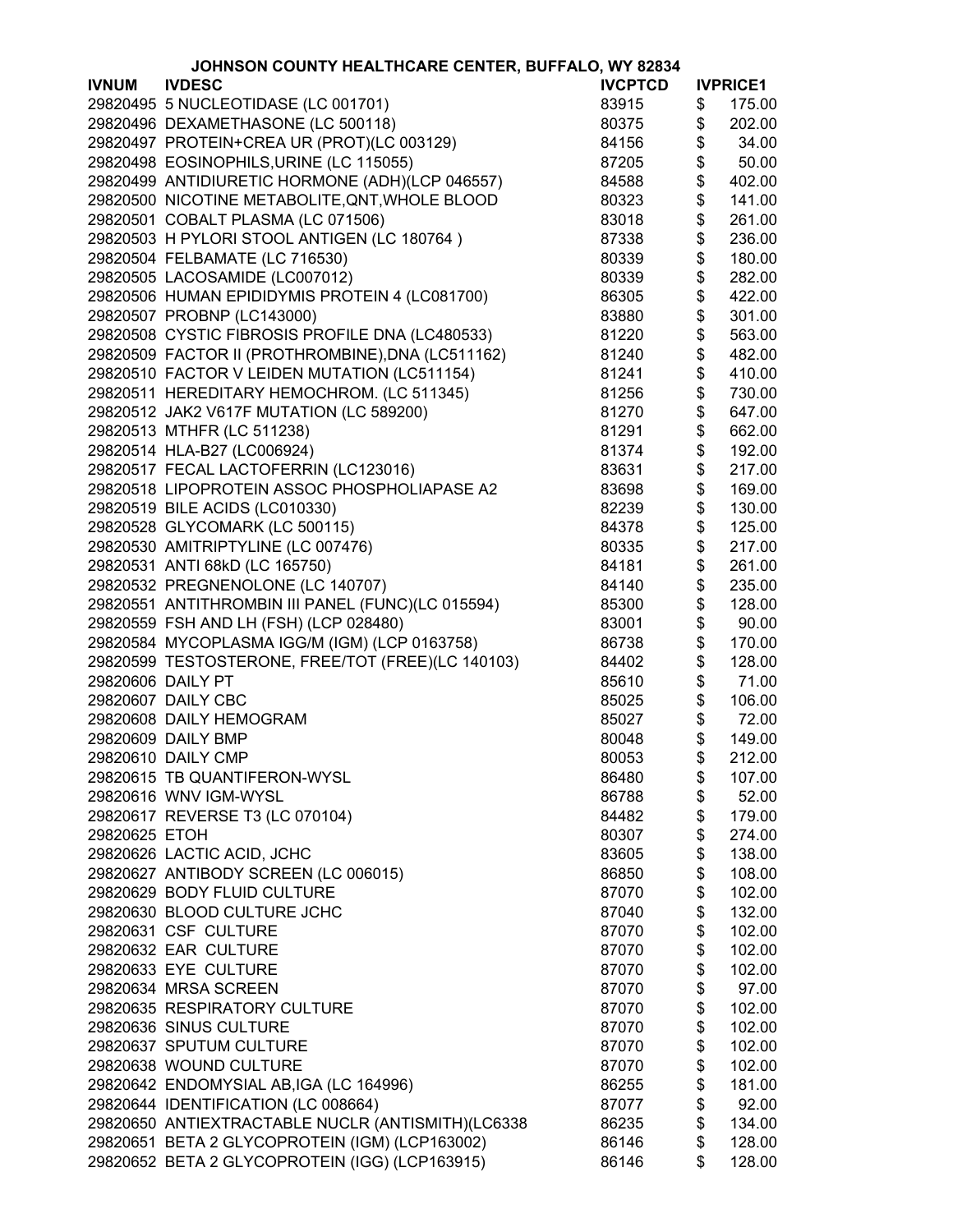|              | JOHNSON COUNTY HEALTHCARE CENTER, BUFFALO, WY 82834 |                |               |                 |
|--------------|-----------------------------------------------------|----------------|---------------|-----------------|
| <b>IVNUM</b> | <b>IVDESC</b>                                       | <b>IVCPTCD</b> |               | <b>IVPRICE1</b> |
|              | 29820654 CORTISOL ACTH STIM (LCP 140761)            | 82533          | \$            | 148.00          |
|              | 29820656 B12 FOLATE (B12)(LCP 000810)               | 82607          | \$            | 65.00           |
|              | 29820657 FOLATE (LC 002014)                         | 82746          | \$            | 101.00          |
|              | 29820658 PROTEIN ELECTRO RAND UR (TOT))LCP 354928   | 84156          | \$            | 26.00           |
|              | 29820659 T&B LYMPHOCYTE DIFF PROFILE (LCP 096917)   | 86360          | \$            | 192.00          |
|              | 29820660 T&B LYMPH DIFF PROFILE (LCP 096917)        | 86355          | \$            | 249.00          |
|              | 29820661 METHOTREXATE (LC 007658)                   | 80375          | \$            | 204.00          |
|              | 29820662 CORTISOL 3 SPECIMENS (LCP 028498)          | 82533          | \$            | 138.00          |
|              | 29820663 THROMBOPLASTIN INHIBITION TISS             | 85705          | \$            | 87.00           |
|              |                                                     |                |               |                 |
|              | 29820664 CHROMIUM PLASMA (LC 071522)                | 82495          | \$            | 256.00          |
|              | 29820666 BETA-HYDROXYBUTYRATE (LC 503610)           | 82010          | \$            | 167.00          |
|              | 29820667 T-TRANSGLUTAMINASE IGG (LC 164988)         | 83516          | \$            | 225.00          |
|              | 29820669 ANTIBODY TITER (LC 86870)                  | 86886          | \$            | 195.00          |
|              | 29820674 AEROBIC IDENTIFICATION & SENS (LC182261)   | 87077          | \$            | 161.00          |
|              | 29820675 NIACIN (VITAMIN B3)                        | 84591          | \$            | 438.00          |
|              | 29820676 CORD RH                                    | 86901          | \$            | 47.00           |
|              | 29820677 CORD DAT                                   | 86880          | \$            | 108.00          |
|              | 29820678 CORD ABO                                   | 86900          | \$            | 78.00           |
|              | 29820679 MUSK ANTIBODY (LC817804)                   | 83516          | \$            | 2,053.00        |
|              | 29820680 PACKED RBC, IRRAD.                         | P9040          | \$            | 754.00          |
|              | 29820682 THYROID PANEL, T4 (LCP 000455)             | 84436          | \$            | 84.00           |
|              | 29820683 THYROID PANEL, T3(LCP 000455)              | 84479          | \$            | 91.00           |
|              | 29820684 ANTIPARIETAL CELL AB (LC 006486)           | 83516          | \$            | 176.00          |
|              | 29820686 OPIATES, SCREEN WHOLE BLOOD (LC791550)     | 80307          | \$            | 178.00          |
|              | 29820689 ANTITHROMBIN III PAN (IMMUN)(LCP 015594)   | 85301          | \$            | 365.00          |
|              | 29820690 FSH AND LH (LH)(LCP 028480)                | 83002          | \$            | 90.00           |
|              | 29820691 IFE/PE, URINE (UR PE)(LCP 003467)          | 84156          | \$            | 26.00           |
|              | 29820692 IFE/PE SERUM (TP) (LCP 001495)             | 84155          | \$            | 30.00           |
|              | 29820693 TESTOSTERONE, FREE/TOT (TOT)(LC 140403)    | 84403          | \$            |                 |
|              |                                                     |                | \$            | 76.00           |
|              | 29820700 PROD OF CONCEPTION PROFILE (LC510288)      | 88233          | \$            | 608.00          |
|              | 29820701 PROD OF CONCEPT KARYOTYPE (LC510288)       | 88262          |               | 972.00          |
|              | 29820702 PAROXYSMAL NOCT. HEMOGLOB (LCP02251)       | 88184          | \$            | 305.00          |
|              | 29820703 HUNTINGTON DISEASE (LC 829044)             | 81401          | \$            | 1,185.00        |
|              | 29820704 PROGESTERONE LCMS (LC 500167)              | 84144          | \$            | 244.00          |
|              | 29820706 PNH (LCP 502251)                           | 88185          | $\frac{1}{2}$ | 365.00          |
|              | 29820707 PNH (LCP 502251)                           | 88187          | \$            | 273.00          |
|              | 29820708 CHROMO ANAL BLOOD (LCP 511035)             | 88230          | \$            | 645.00          |
|              | 29820709 CHROMO ANAL BLOOD (LCP 511035)             | 88262          | \$            | 465.00          |
|              | 29820710 VITAMIN E (LC 081000)                      | 84446          | \$            | 183.00          |
|              | 29820711 VITAMIN K (LC 121200)                      | 84597          | \$            | 301.00          |
|              | 29820712 CALCIUM/CREATININE, URINE (LC 134908)      | 82340          | \$            | 54.00           |
|              | 29820713 HEMOGLOBIN SOLUBILITY (LC 005223)          | 85660          | \$            | 113.00          |
|              | 29820714 CRYPTOCOCCUS ANTIGEN, SERUM (LC 183025)    | 87899          | \$            | 139.00          |
|              | 29820715 ANA WITH REFLEX (LC 164962)                | 86038          | \$            | 103.00          |
|              | 29820717 CELIAC DISEASE HLA (LCP 167082)            | 81377          | \$            | 486.00          |
|              | 29820718 ALLERGEN PROFILE NUTS (LCP 671926)         | 86003          | \$            | 37.00           |
|              | 29820719 CELIAC DISEASE HLA (LCP 167082)            | 81383          | \$            | 261.00          |
|              | 29820720 BABESIA MICROTI ABS, IgG/M (LCP 138315)    | 86753          | \$            | 168.00          |
|              | 29820721 MECONIUM DRUG PROFILE (LCP 809373)         | 80307          | \$            | 183.00          |
|              | 29820723 MATERNAL IMMUN RUBELLA (LCP 346817)        | 86762          | \$            | 43.00           |
|              | 29820724 MATERNAL IMMUN HIV (LCP 346817)            | 86703          | \$            | 24.00           |
|              | 29820725 MATERNAL IMMUN RPR (LCP 346817)            | 86592          | \$            | 24.00           |
|              | 29820726 MATERNAL IMMUN HEP B S AB (LCP 346817)     | 86706          | \$            | 43.00           |
|              | 29820727 ALLERGEN PROFILE SHELLFISH (LCP 062695)    | 86003          | \$            | 200.00          |
|              |                                                     |                | \$            | 648.00          |
|              | 29820728 HCV RNA PCR QNT REFLEX TO GENO (LC 55009   | 87522          |               |                 |
|              | 29820729 AMPHET CONFIRM                             | 80326          | \$            | 90.00           |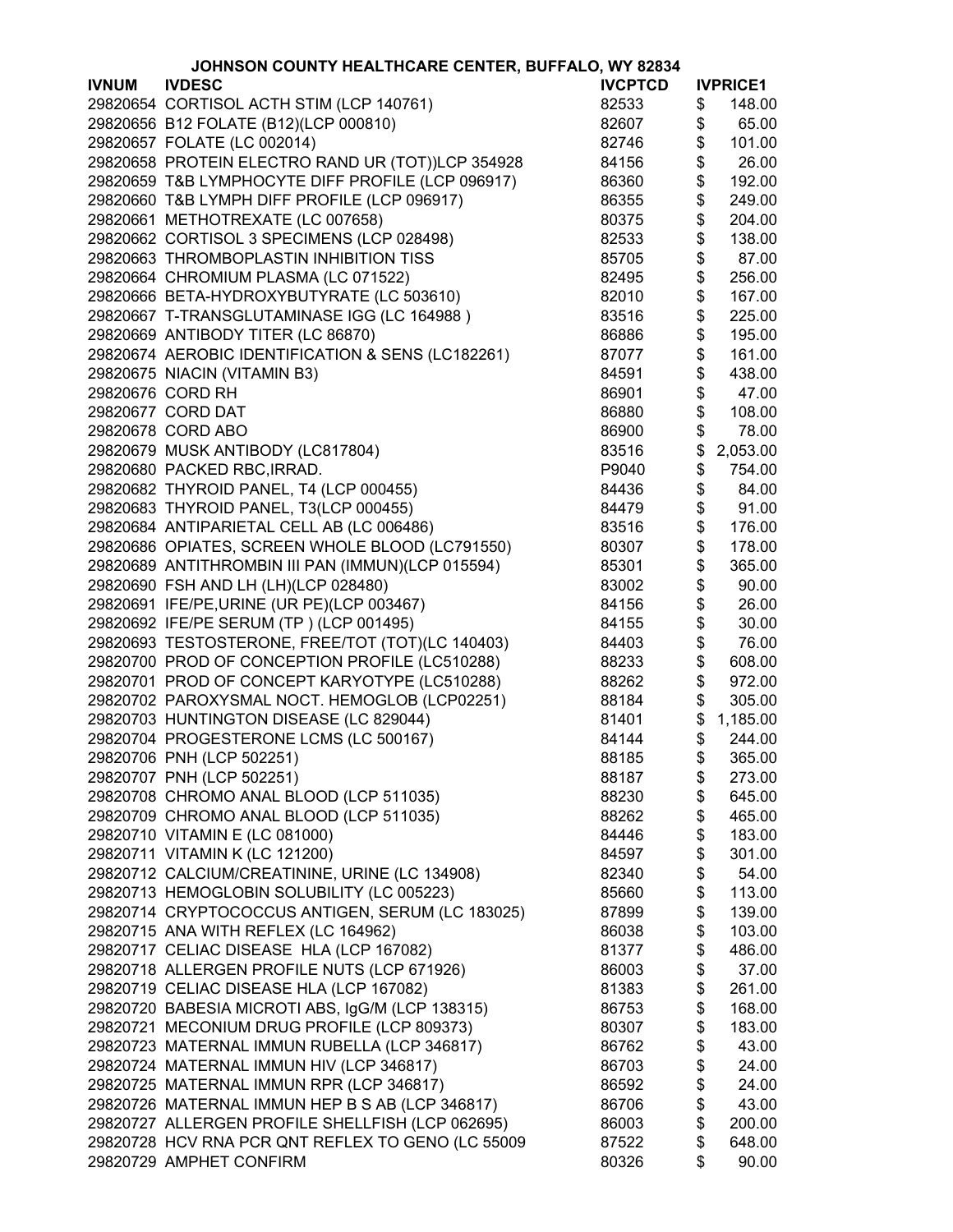|              | JOHNSON COUNTY HEALTHCARE CENTER, BUFFALO, WY 82834 |                |                 |
|--------------|-----------------------------------------------------|----------------|-----------------|
| <b>IVNUM</b> | <b>IVDESC</b>                                       | <b>IVCPTCD</b> | <b>IVPRICE1</b> |
|              | 29820730 17-OH-PROGESTERONE (LC004713)              | 83498          | \$<br>102.00    |
|              | 29820731 VOLTAGE-GATED CA CHANNEL AB (LC 140640)    | 83516          | \$<br>499.00    |
|              | 29820732 URINE MAGNESIUM 24 HR (LC 003400)          | 83735          | \$<br>71.00     |
|              | 29820733 THROMBOTIC MARKER PROFILE(LCP 500547)      | 83520          | \$<br>116.00    |
|              | 29820734 MYELOPEROXIDASE ABS (LC163840)             | 83520          | \$<br>284.00    |
|              | 29820735 MICROALBUMIN RANDOM UR (LC 149997)         | 82043          | \$<br>65.00     |
|              | 29820739 JC VIRUS DNA PCR (LC 139370                | 87798          | \$<br>446.00    |
|              | 29820740 LIVER KIDNEY MICROSOMAL (LKM) LC 163980    | 86376          | \$<br>134.00    |
|              | 29820741 ALBUMIN BODY FLUID (LC 315780)             |                | \$<br>97.00     |
|              |                                                     | 82042          |                 |
|              | 29820743 BORDATELLA PERTUSSIS AB IGA(LC 164384)     | 86615          | \$<br>193.00    |
|              | 29820744 HEP B VIRUS QUANT PCR (LC551610)           | 87517          | \$<br>811.00    |
|              | 29820746 ARSENIC URINE (LCP 007492)                 | 82175          | \$<br>107.00    |
|              | 29820747 LEAD URINE (LCP 007492)                    | 83655          | \$<br>102.00    |
|              | 29820748 MERCURY URINE (LCP 007492)                 | 83825          | \$<br>102.00    |
|              | 29820800 PROTIME (LCP 117079)                       | 85610          | \$<br>156.00    |
|              | 29820801 PNP (PLATELET NEUTRALIZ)(LCP 117079)       | 85598          | \$<br>176.00    |
|              | 29820802 CLOSTRIDIUM DIFFICILE TOX NAA (LC 183988   | 87493          | \$<br>190.00    |
|              | 29820803 HNK1 (CD57) PROFILE (LCP 505026)           | 86356          | \$<br>110.00    |
|              | 29820804 HNK1 (CD57) PROFILE (LCP 505026)           | 86357          | \$<br>72.00     |
|              | 29820805 AChR BLOCKING AB (LC 085926)               | 83519          | \$<br>323.00    |
|              | 29820806 PLASMODIUM SPECIES PCR (LC 139475)         | 87798          | \$<br>198.00    |
|              | 29820807 PLASMODIUM REFLEX (LC 139475)              | 87798          | \$<br>254.00    |
|              | 29820810 FRANCISELLA TULARENSIS AB (LC 823262)      | 86000          | \$<br>210.00    |
|              | 29820811 HCV AB REFLEX CONFIRM (LC 144065)          | 86803          | \$<br>110.00    |
|              | 29820812 HCV AB REFLEX CONFIRM #2 (LC 144065)       | 86804          | \$<br>532.00    |
|              | 29820813 INFLIXIMAB AB AND CONC, SERIAL(LCP 50387   | 80299          | \$<br>290.00    |
|              | 29820814 FECAL OSMOLALITY                           | 84999          | \$<br>61.00     |
|              | 29820819 CORTISOL FREE SERUM W/CBG (LCP500440)      | 82533          | \$<br>115.00    |
|              | 29820820 INFLIXIMAB AB SERIAL                       | 82397          | \$<br>289.00    |
|              | 29820821 CORTISOL FREE SERUM W/CBG (LCP500440)      |                | \$              |
|              |                                                     | 84449          | 115.00          |
|              | 29820822 EBV VCA ABS, IGG (LC 096230)               | 86665          | \$<br>135.00    |
|              | 29820823 EBV VCA ABS, IGG (LC 096230)               | 86665          | \$<br>135.00    |
|              | 29820824 THIOPURINE METHYLTRANSFERASE(LC510750)     | 82542          | \$<br>414.00    |
|              | 29820826 ANTIPROTEINASE 3 ABS (LC 163857)           | 83520          | \$<br>196.00    |
|              | 29820828 HCV FIBROSURE (LC 550123)                  | 82172          | \$<br>61.00     |
|              | 29820829 HCV FIBROSURE (LC 550123)                  | 82247          | \$<br>61.00     |
|              | 29820830 HCV FIBROSURE (LC 550123)                  | 82977          | \$<br>61.00     |
|              | 29820831 HCV FIBROSURE (LC 550123)                  | 83010          | \$<br>61.00     |
|              | 29820832 HCV FIBROSURE (LCP 550123)                 | 83883          | \$<br>61.00     |
|              | 29820833 HCV FIBROSURE (LC 550123)                  | 84460          | \$<br>61.00     |
|              | 29820834 SNP MICROARRAY PEDIATRIC (LC510002)        | 81229          | \$<br>2,894.00  |
|              | 29820836 ANTI- HU (LC 808968)                       | 86255          | \$<br>369.00    |
|              | 29820837 ANTI- YO (LC 808968)                       | 86255          | \$<br>369.00    |
|              | 29820838 ANTI- RI (LC 808968)                       | 86255          | \$<br>369.00    |
|              | 29820839 ESTRONE (LC 004564)                        | 82679          | \$<br>236.00    |
|              | 29820840 THYROGLOBULIN ABS (LC006685)               | 86800          | \$<br>124.00    |
|              | 29820841 ARTERIAL BLOOD GAS COMPLETE                | 82803          | \$<br>299.00    |
|              | 29820842 ABG ARTERIAL PUNCTURE                      | 36600          | \$<br>79.00     |
|              | 29820843 CAPILLARY BLOOD GAS COMPLETE               | 82803          | \$<br>299.00    |
|              | 29820844 RESPIRATORY VIRUS PANEL WYSL               | 87633          | \$<br>162.00    |
|              | 29820845 N TELOPEPTIDE RANDOM URINE (LC 141093)     | 82523          | \$<br>70.00     |
|              | 29820846 LIPASE-JCHC                                | 83690          | \$<br>105.00    |
|              | 29820847 LEUKOCYTE ALKALINE PHOSPHATE (LC 001966)   | 85540          | \$<br>101.00    |
|              | 29820849 ANTICHROMATIN ABS (LCP 056499)             | 86235          | \$<br>134.00    |
|              |                                                     |                | \$              |
|              | 29820851 CARBOHYDRATE DEF TRANSFERRIN (LC 123211)   | 82373          | 192.00          |
|              | 29820852 PTT LA MIX (LC PANEL 117199)               | 85732          | \$<br>74.00     |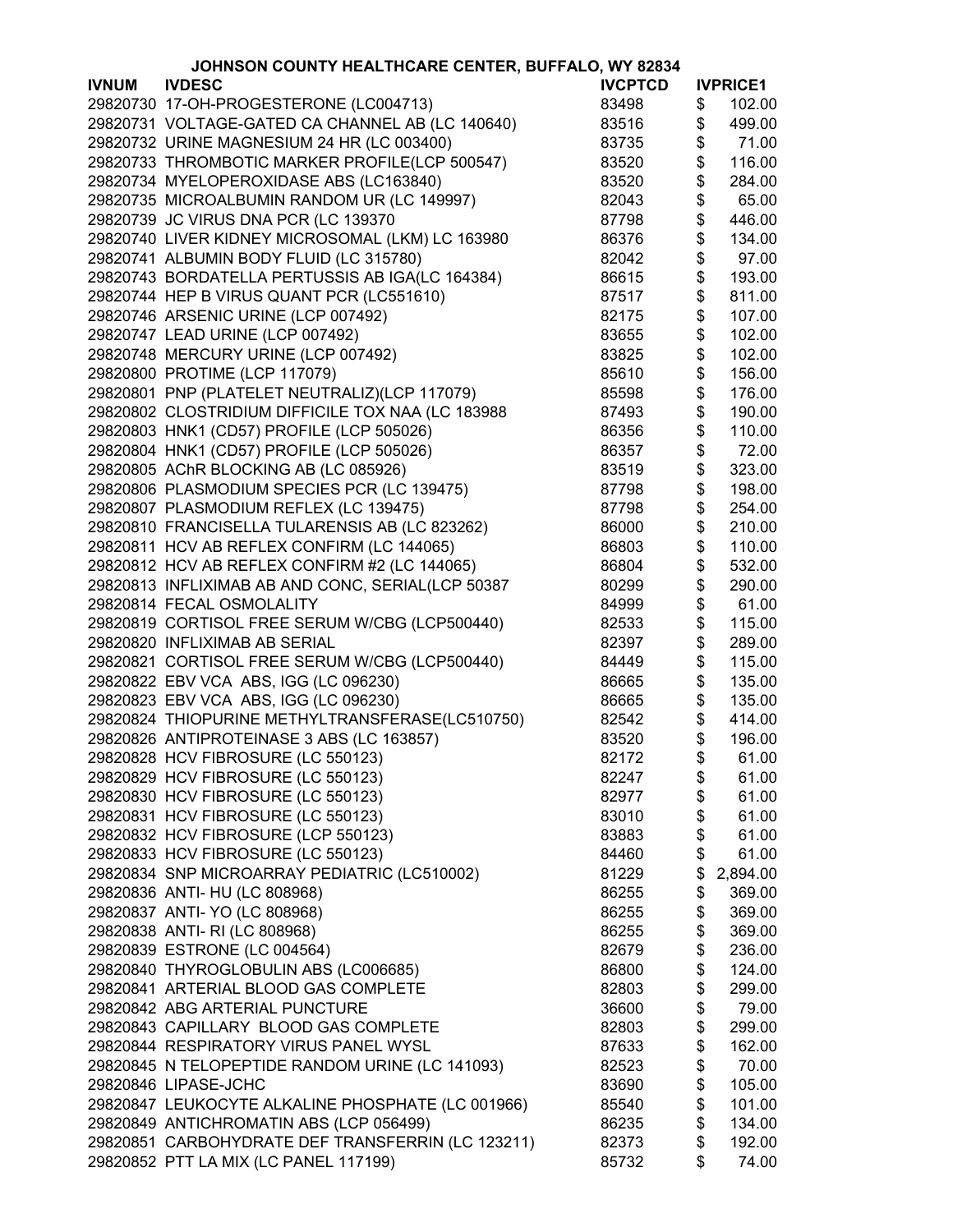|              | JOHNSON COUNTY HEALTHCARE CENTER, BUFFALO, WY 82834 |                |                 |
|--------------|-----------------------------------------------------|----------------|-----------------|
| <b>IVNUM</b> | <b>IVDESC</b>                                       | <b>IVCPTCD</b> | <b>IVPRICE1</b> |
|              | 29820900 PORPHYRINS RANDOM URINE (LC 120980)        | 84120          | \$<br>139.00    |
|              | 29820902 IMMUNOFIXATION URINE (LC 123034)           | 86335          | \$<br>236.00    |
|              | 29820903 EBV QUALITATIVE PCR (LC138289)             | 87798          | \$<br>559.00    |
|              | 29820904 MANUAL DIFF (FOR HEMOGRAM)                 | 85007          | \$<br>42.00     |
|              | 29820905 IMMUNOFIXATION (IGA)(LCP 001685)           | 82784          | \$<br>95.00     |
|              | 29820906 IMMUNOFIXATION (IGG)(LCP 001685)           | 82784          | \$<br>95.00     |
|              |                                                     | 82784          | \$<br>95.00     |
|              | 29820907 IMMUNOFIXATION (IGM)(LCP 001685)           |                |                 |
|              | 29820908 MICROALBUMIN 24HR UR (LC 140050)           | 82043          | \$<br>65.00     |
|              | 29820910 AFB ID BY DNA PROVE (LC183755)             | 87149          | \$<br>210.00    |
|              | 29820911 ORGANISM ID BY SEQUENCE(LC 183757)         | 87153          | \$<br>441.00    |
|              | 29820912 MYCOBACTERIUM (LC 182915)                  | 87186          | \$<br>242.00    |
|              | 29820913 ABO DISCREPANCY (UBS)                      | 86900          | \$<br>137.00    |
|              | 29820914 OXYCODONE, UR, W/CONFIRMATION (LC763896)   | 80301          | \$<br>87.00     |
|              | 29820915 OXYCODONE REFLEX                           | 80365          | \$<br>160.00    |
|              | 29820916 HLA-A (LC 167267)                          | 81373          | \$<br>276.00    |
|              | 29820917 HLA-B (LC 167292)                          | 81373          | \$<br>276.00    |
|              | 29820918 UBS AFTER HOURS FEE                        | 99050          | \$<br>149.00    |
|              | 29820919 25HYDROXY VIT D(D2+D3)FRACTIONATED         | 82306          | \$<br>394.00    |
|              | 29820921 BETA 2 GLYCOPROTEIN IGG (LCP 163002)       | 86146          | \$<br>128.00    |
|              | 29820923 GASTROINTESTINAL PROFILE STOOL PCR         | 87507          | \$<br>854.00    |
|              | 29820924 PANCREATIC ELASTASE FECAL(LC123234)        | 82656          | \$<br>322.00    |
|              | 29820925 TOBRAMYCIN TROUGH                          | 80200          | \$<br>100.00    |
|              |                                                     | 86003          | \$<br>79.00     |
|              | 29820926 LATEX IgE (LC 602669)                      |                |                 |
|              | 29820927 THC CONFIRM                                | 80349          | \$<br>90.00     |
|              | 29820928 PROTEIN RANDOM UR (LC 013664)              | 84156          | \$<br>66.00     |
|              | 29820929 VANCO SHERIDAN                             | 80202          | \$<br>390.00    |
|              | 29820931 LYNCH SYNDROME PANEL (LC 511700)           | 81292          | \$<br>1,585.00  |
|              | 29820932 LYNCH SYNDROME PANEL (LC 511700)           | 81295          | \$<br>1,510.00  |
|              | 29820933 LYNCH SYNDROME PANEL (LC 511700)           | 81298          | \$<br>1,510.00  |
|              | 29820934 LYNCH SYNDROME PANEL (LC 511700)           | 81317          | \$<br>1,585.00  |
|              | 29820935 BROAD RANGE PCR BACTERIA (UNIV OF WASH)    | 87801          | \$<br>394.00    |
|              | 29820936 AFB CONCENTRATION                          | 87015          | \$<br>45.00     |
|              | 29820937 10 DRUG MIC PAN AFB                        | 87181          | \$<br>105.00    |
|              | 29820938 9 DRUGS 10 DRUG MIC AFB                    | 87186          | \$<br>289.00    |
|              | 29820939 GI PROFILE STOOL PCR (LC 183480)           | 87507          | \$<br>887.00    |
|              | 29820941 PSP ABS IGG A/M (LC 816387)                | 83520          | \$<br>83.00     |
|              | 29820942 CA-6 ABS IGG/ A/M (LC 816387)              | 83520          | \$<br>83.00     |
|              | 29820943 SP-1 ABS IGG/ A/M (LC 816387)              | 83520          | \$<br>83.00     |
|              | 29820944 CELIAC IGA PROFILE tTG W/ REFLEX (LCP16    | 83516          | \$<br>124.00    |
|              | 29820945 CELIAC IGA PROFILE IGA W/REFLEX (LCP 164   | 82784          | \$<br>118.00    |
|              | 29820946 CELIAC REFLEX TTG IGG (LCP 164047)         | 83516          | \$<br>144.00    |
|              | 29820947 CELIAC REFLEX DGP IGG (LCP 164047)         | 83516          | \$<br>144.00    |
|              | 29820949 SUSCEPTIBILITY LC (008680) (1 DRUG)        | 87186          | \$<br>130.00    |
|              | 29820950 VASC ENDOTHELIAL GROWTH FACTOR (LC 11700   |                | \$              |
|              |                                                     | 83520          | 395.00          |
|              | 29820951 MELANOCYTE STIM HORMONE (LC 010421)        | 83519          | \$<br>217.00    |
|              | 29820952 VASOACTIVE INTEST POLYPEPTIDE (LC 010397   | 84586          | \$<br>382.00    |
|              | 29820953 MMP 9 (LC 500124)                          | 83520          | \$<br>195.00    |
|              | 29820954 HCV ABS MEDICARE SCREEN (LC 140659)        | G0472          | \$<br>110.00    |
|              | 29820955 UA WITH REFLEX TO CULTURE                  | 81001          | \$<br>54.00     |
|              | 29820956 URINE CUL UA REFLEX                        | 87086          | \$<br>102.00    |
|              | 29820958 PROTEIN C DEF PAN ANTIGEN (LCP283655)      | 85302          | \$<br>240.00    |
|              | 29820959 TRANSFORMING GROWTH FACTOR B1(LCP821342)   | 83520          | \$<br>319.00    |
|              | 29820960 COMPLEMENT C4A (LC 004330)                 | 86160          | \$<br>234.00    |
|              | 29820961 COMPLEMENT C3A (LC 004220)                 | 86160          | \$<br>234.00    |
|              | 29820962 PSP ABS IGG A/M (LC 816387)                | 83520          | \$<br>150.00    |
|              | 29820963 ANDROSTENEDIONE                            | 82157          | \$<br>210.00    |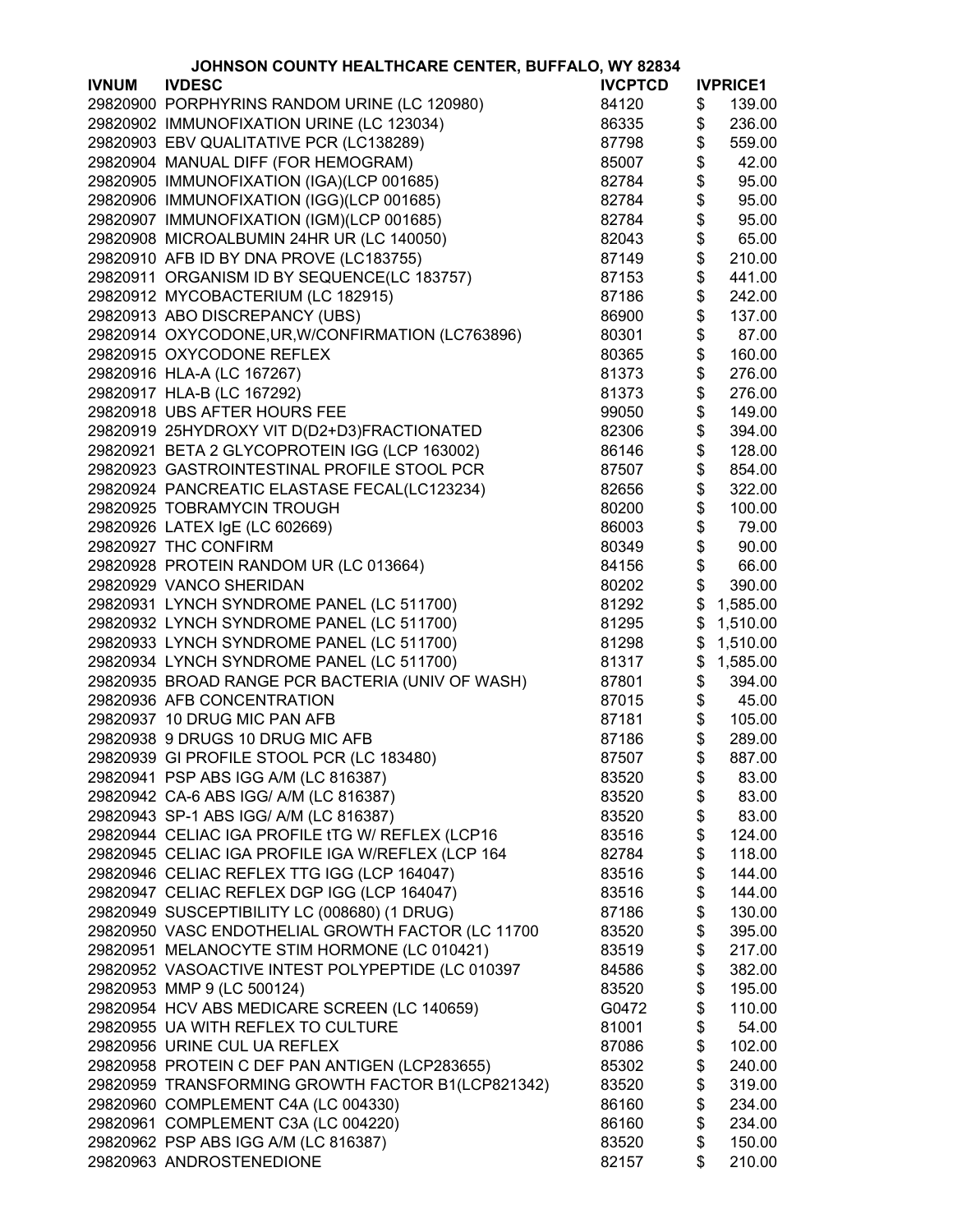|              | JOHNSON COUNTY HEALTHCARE CENTER, BUFFALO, WY 82834 |                |                 |
|--------------|-----------------------------------------------------|----------------|-----------------|
| <b>IVNUM</b> | <b>IVDESC</b>                                       | <b>IVCPTCD</b> | <b>IVPRICE1</b> |
|              | 29820964 INSULIN LIKE GROWTH FACTOR BINDING         | 83520          | \$<br>120.00    |
|              | 29820965 FOLLICLE STIMULATING HORMONE (FSH) PEDIA   | 83001          | \$<br>119.00    |
|              | 29820966 LUTEINIZING HORMONE (LH) PEDIATRIC         | 83002          | \$<br>54.00     |
|              | 29820968 ANAEROBIC ID                               | 87076          | \$<br>70.00     |
|              | 29820969 ANAEROBIC SENSI                            | 87181          | \$<br>60.00     |
|              | 29820970 ANAEROBIC CUL                              | 87075          | \$<br>97.00     |
|              | 29820971 HEPATITIS B SURFACE AB QUANT (LC 006530)   | 86317          | \$<br>70.00     |
|              | 29820973 IV BLOOD COLLECTION                        | 36592          | \$<br>26.00     |
|              | 29820974 DIHYDROTESTOSTERONE (DHT)(LC500142)        | 80327          | \$<br>195.00    |
|              | 29820976 VENOUS BLOOD GAS                           | 82805          | \$<br>299.00    |
|              | 29820977 C DIFF TOX (JCHC)                          | 87324          | \$<br>95.00     |
|              | 29820978 C DIFF ANTIGEN                             | 87449          | \$<br>94.00     |
|              | 29820979 BUPRENORPHINE                              | 85025          | \$<br>83.00     |
|              | 29820980 CYSTATIN C (LC 121251)                     | 82610          | \$<br>200.00    |
|              | 29820981 INHIBIN B                                  | 83520          | \$<br>306.00    |
|              | 29820982 AMITRIPTYLINE (LC 007476)                  | 80335          | \$<br>165.00    |
|              | 29820983 ANTIHISTONE AB (LC 012518)                 | 86235          | \$<br>130.00    |
|              | 29820984 POTASSIUM RANDOM URINE                     | 84133          | \$<br>78.00     |
|              | 29820985 BCR ABL (LC 480510)                        | 81170          | \$<br>961.00    |
|              | 29820986 ANTIRIBOSOMAL P ABS (LC 012700)            | 83516          | \$<br>136.00    |
|              | 29820987 HISTOPLASMOSIS AG, UR(LC 183560)           | 87385          | \$<br>157.00    |
|              | 29820988 ADALIMUMAB CONC & ABS (LCP 503890)         | 80299          | \$<br>275.00    |
|              | 29820989 ADALIMUMAB ABS (LCP 503890)                | 82397          | \$<br>275.00    |
|              | 29820990 ADRENAL 21 HYDROXYLASE ABS (LC 500092)     |                | \$<br>136.00    |
|              |                                                     | 83519          |                 |
|              | 29820991 JAK2 QUAL W/REFLEX (LCP 489420)            | 81270          | \$<br>546.00    |
|              | 29820992 JAK2 REFLEX TEST (LCP 489420)              | 81270          | \$<br>546.00    |
|              | 29820993 FACTOR X CHROMOGENIC (LC 117904)           | 85260          | \$<br>244.00    |
|              | 29820994 OPIATE CONFIRM MEDTOX IMMUNO               | 80307          | \$<br>68.00     |
|              | 29820995 OPIATE CONFIRM MEDTOX LC MS MS             | 80361          | \$<br>105.00    |
|              | 29820996 HYMENOPTERA PROFILE (X5)                   | 86003          | \$<br>33.00     |
|              | 29820997 OPIATE CLASS CONFIRM (MEDTOX)              | 80361          | \$<br>25.00     |
|              | 29820998 OXYCODONE CLASS CONFIRM (MEDTOX)           | 80365          | \$<br>25.00     |
|              | 29820999 METHADONE CONFIRM (MEDTOX)                 | 80358          | \$<br>90.00     |
|              | 29821000 FENTANYL CONFIRM (MEDTOX)                  | 80354          | \$<br>24.00     |
|              | 29821001 TAPENTADOL CONFIRM (MEDTOX)                | 80372          | \$<br>24.00     |
|              | 29821002 BUPRENORPHINE CONFIRM (MEDTOX)             | 80348          | \$<br>90.00     |
|              | 29821003 OTHER OPIOIDS(5 OR MORE)(MEDTOX)           | 80364          | \$<br>24.00     |
|              | 29821004 CYSTATIN C (LC 121251)                     | 82610          | \$<br>192.00    |
|              | 29821005 PYRUVIC ACID (LC 004788)                   | 84210          | \$<br>97.00     |
|              | 29821006 ACYLCARNITINE (LC 070228)                  | 82017          | \$<br>242.00    |
|              | 29821007 ORGANIC ACID PROF URINE (LC 716720)        | 83919          | \$<br>260.00    |
|              | 29821008 AMINO ACIDS PLASMA (LC 700068)             | 82139          | \$<br>701.00    |
|              | 29821009 FREE FATTY ACIDS (LC 081893)               | 82725          | \$<br>116.00    |
|              | 29821010 CHROMOSOME ANAL 15-20CELLS                 | 88262          | \$<br>580.00    |
|              | 29821011 CANDIDA ABs IgG/A/M (LCP 163135)           | 86628          | \$<br>67.00     |
|              | 29821013 RESPIRATORY ALLERGEN (LCP 602541 )(25)     | 86003          | \$<br>850.00    |
|              | 29821015 CLOZAPINE (LC 706440)                      | 80159          | \$<br>152.00    |
|              | 29821016 UR TOX EMPLOYEE CONFIRM                    |                | \$<br>90.00     |
|              | 29821017 CONNECTIVE TISS DIS (CTD)CASCADE(LCP 165   | 86038          | \$<br>90.00     |
|              | 29821019 CONNECTIVE TISS DIS REFLEX 2(LCP 165590)   | 83520          | \$<br>69.00     |
|              | 29821020 RHEUMASSURE (CTD REFLEX)(LCP 165590)       | 86200          | \$<br>69.00     |
|              | 29821021 RHEUMASSURE (CTD REFLEX)(LCP 165590)       | 86431          | \$<br>69.00     |
|              | 29821023 STOOL PH (LC 010991)                       | 83986          | \$<br>74.00     |
|              | 29821024 MAGNESIUM RBC (LC 080283)                  | 83735          | \$<br>119.00    |
|              | 29821025 NMR LIPOPROFILE (LIPID)(LCP 884247)        | 80061          | \$<br>90.00     |
|              | 29821026 NMR LIPOPROFILE (LDL)(LCP 884247)          | 83704          | \$<br>40.00     |
|              |                                                     |                |                 |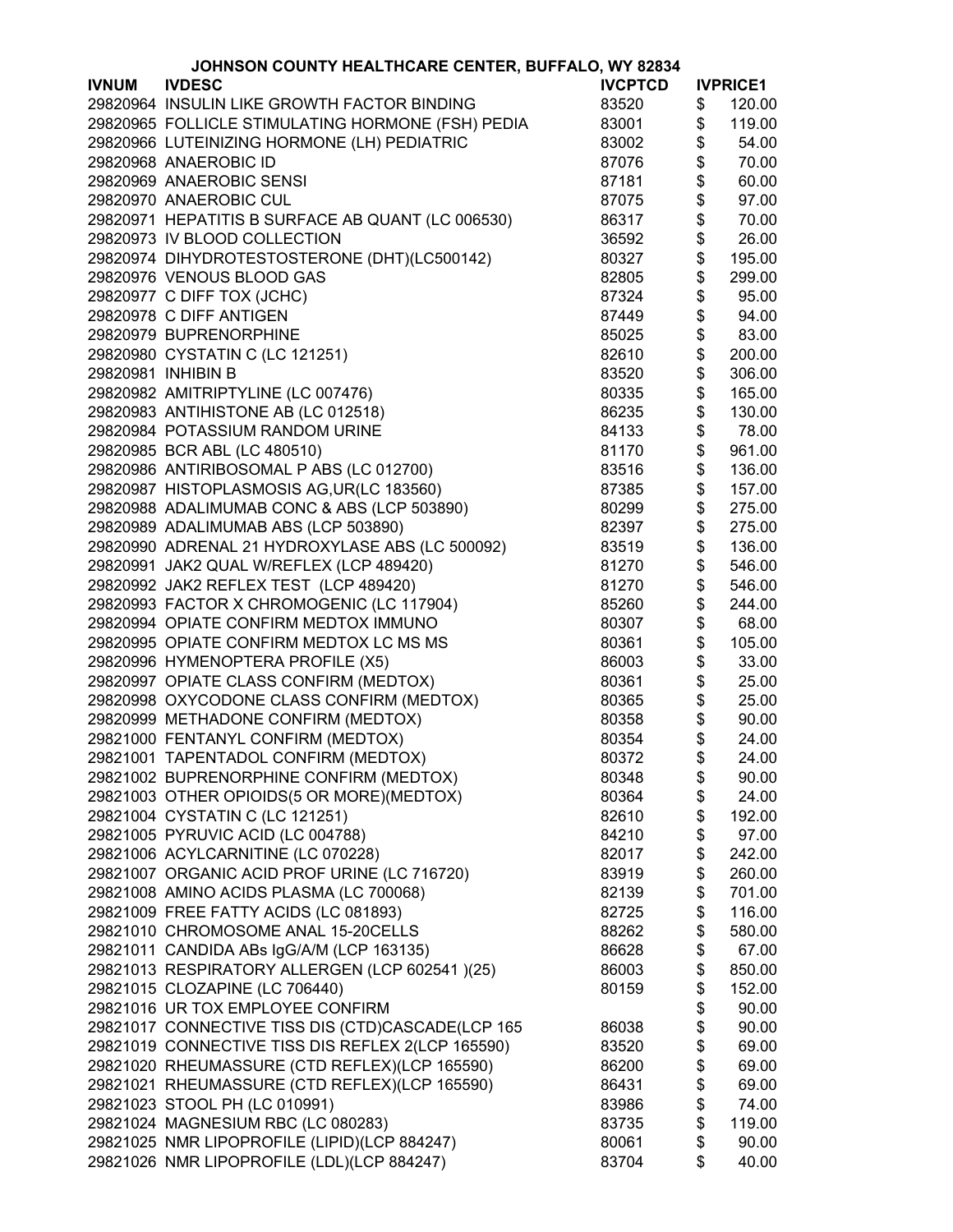|              | JOHNSON COUNTY HEALTHCARE CENTER, BUFFALO, WY 82834 |                |                 |
|--------------|-----------------------------------------------------|----------------|-----------------|
| <b>IVNUM</b> | <b>IVDESC</b>                                       | <b>IVCPTCD</b> | <b>IVPRICE1</b> |
|              | 29821027 ANTI FACTOR XA ASSAY (LC 117101)           | 85520          | \$<br>219.00    |
|              | 29821028 ETHOSUXIMIDE(ZARONTIN)(LC 007443)          | 80168          | \$<br>125.00    |
|              | 29821029 PROTEIN ELECTRO W/REFLEX IFE (LC 123100)   | 84165          | \$<br>88.00     |
|              | 29821030 IFE (REFLEX TEST)(LC 123100)               | 84155          | \$<br>334.00    |
|              | 29821031 GM1 PANTIBODIES TEST (LC 808589)           | 83516          | \$<br>214.00    |
|              | 29826001 MIXING STUDY - PT (LC 117028)              | 85611          | \$<br>146.00    |
|              | 29826002 FACTOR VIII INHIBITOR (LC 086272)          | 85335          | \$<br>316.00    |
|              | 29826003 MIXING STUDY-PTT(LCP 117199)               | 85730          | \$<br>146.00    |
|              | 29826004 MYCOPLASMA IGG/M (IGG) (LC 163758)         | 86738          | \$<br>170.00    |
|              | 29826005 PTT-LA MIX/ HEX PHASE (LC PANEL)           | 85732          | \$<br>155.00    |
|              |                                                     |                | \$              |
|              | 29826006 DRVVT MIX (3226) 2ND REFLEX                | 85613          | 118.00          |
|              | 29826007 HEXAGONAL PHASE PHOS. (LC PANEL)           | 85732          | \$<br>71.00     |
|              | 29826008 TRYPSIN (LC 010355)                        | 83519          | \$<br>301.00    |
|              | 29826009 HCV, RNA, NAA, QUAL.(LC 550400)            | 87521          | \$<br>397.00    |
|              | 29826010 HEP C GENOTYPE (LC 550475)                 | 87902          | \$<br>781.00    |
|              | 29826011 PHENYTOIN-FREE (LC 070706)(T-TOTAL)        | 80186          | \$<br>194.00    |
|              | 29826012 L/S RATIO (L/S)(LCP 092742)                | 83661          | \$<br>359.00    |
|              | 29826013 L/S (PG RATIO)(LCP 092742)                 | 84081          | \$<br>302.00    |
|              | 29826014 L/S RATIO (CREA)(LCP 092742)               | 82570          | \$<br>183.00    |
|              | 29826017 PROTEIN C, FUNC. (LC 117705)               | 85303          | \$<br>202.00    |
|              | 29826018 PROTEIN S, FUNC (LC 164525)                | 85306          | \$<br>153.00    |
|              | 29826019 VITAMIN D 25 OH (LC 081950)                | 82306          | \$<br>126.00    |
|              | 29826020 TACROLIMUS (FK506)(LC 700248)              | 80197          | \$<br>192.00    |
|              | 29826021 VISCOSITY, SERUM (LC 004861)               | 85810          | \$<br>193.00    |
|              | 29826022 HSV 1/2 PCR CSF (LC 138651)                | 87529          | \$<br>267.00    |
|              | 29826024 MYCOPLASMA Ig M (LC 163212)                | 86738          | \$<br>204.00    |
|              | 29826026 PORPHOBILINOGEN, 24 HR UR. (LC 003103)     | 84110          | \$<br>183.00    |
|              | 29826027 ALA DELTA, 24 HR UR (LC 096354)            | 82135          | \$<br>302.00    |
|              | 29826028 YERSINIA, STOOL (LC 182410)                | 87046          | \$<br>125.00    |
|              | 29826029 PREWARM ANITBODY SCREEN                    | 86850          | \$<br>137.00    |
|              | 29826030 FACTOR X ACTIVITY (LC 86306)               | 85260          | \$<br>193.00    |
|              | 29826031 RH PHENOTYPE (UBS)                         | 86906          | \$<br>160.00    |
|              | 29826032 EXTENDED PHENOTYPE (UBS)                   | 86905          | \$<br>357.00    |
|              | 29826033 ADSORPTION (UBS)                           | 86978          | \$<br>137.00    |
|              | 29826034 ANTIGEN TYPING CLASS II (UBS)(e,S,C,Fy(A   | 86905          | \$<br>116.00    |
|              | 29826035 ANTIGEN TYPING, CLASS I (UBS) (CENKS)      | 86905          | \$<br>172.00    |
|              | 29826036 SIROLIMUS (RAPAMUNE)(LC 716712)            | 80195          | \$<br>320.00    |
|              | 29826042 ALDOSTERONE, URINE 24HR (LC 004291)        | 82088          | \$<br>460.00    |
|              | 29826043 HCV RNA QUANT-PCR (LC 550070)              | 87522          | \$<br>397.00    |
|              | 29826044 C1 ESTERASE INHIBITOR, FUNC. (120220)      | 86161          | \$<br>309.00    |
|              | 29826045 C1 ESTERASE INHIBITOR, SERUM (004648)      | 86160          | \$<br>207.00    |
|              | 29826049 Q FEVER ANTIBODIES IGG (LC 016774)         | 86638          | \$<br>217.00    |
|              | 29826051 NUCLEIC ACID PROBE, EA                     | 83894          | \$<br>21.00     |
|              | 29826054 ANTIEXTRACTABLE NUCLR (ANTI-RNP)LC-6338    | 86235          | \$<br>134.00    |
|              | 29826055 N-TELOPEPTIDE CROSS LINKS (LC 511097)      |                | \$              |
|              |                                                     | 82523          | 199.00          |
|              | 29826202 NICOTINE URINE (LC 716555)                 | 80323          | \$<br>132.00    |
|              | 29826257 ETHYLENE GLYCOL (LC 071654)                | 82693          | \$<br>228.00    |
|              | 29826258 ACTIVAT PROTEIN C RESISTANCE (LC 117762)   | 85307          | \$<br>244.00    |
|              | 29826263 MAGNESIUM, 24-HOUR URINE (LC 003400)       | 83735          | \$<br>126.00    |
|              | 29826264 PHOSPHORUS, URINE(LC 003251)               | 84105          | \$<br>97.00     |
|              | 29826265 VITAMIN A (LC 017509)                      | 84590          | \$<br>250.00    |
|              | 29826267 CULTURE, ANY SOURCE/PRES. ID               | 87070          | \$<br>141.00    |
|              | 29826269 D-DIMER QUANT.                             | 85379          | \$<br>232.00    |
|              | 29826270 COMPLEMENT (C2)(LABCORP 161414)            | 86160          | \$<br>162.00    |
|              | 29826271 COMPLEMENT (C5) (LABCORP 224425)           | 86160          | \$<br>221.00    |
|              | 29826274 PSA, SCREENING (MEDICARE ONLY)(LC 010322   | G0103          | \$<br>130.00    |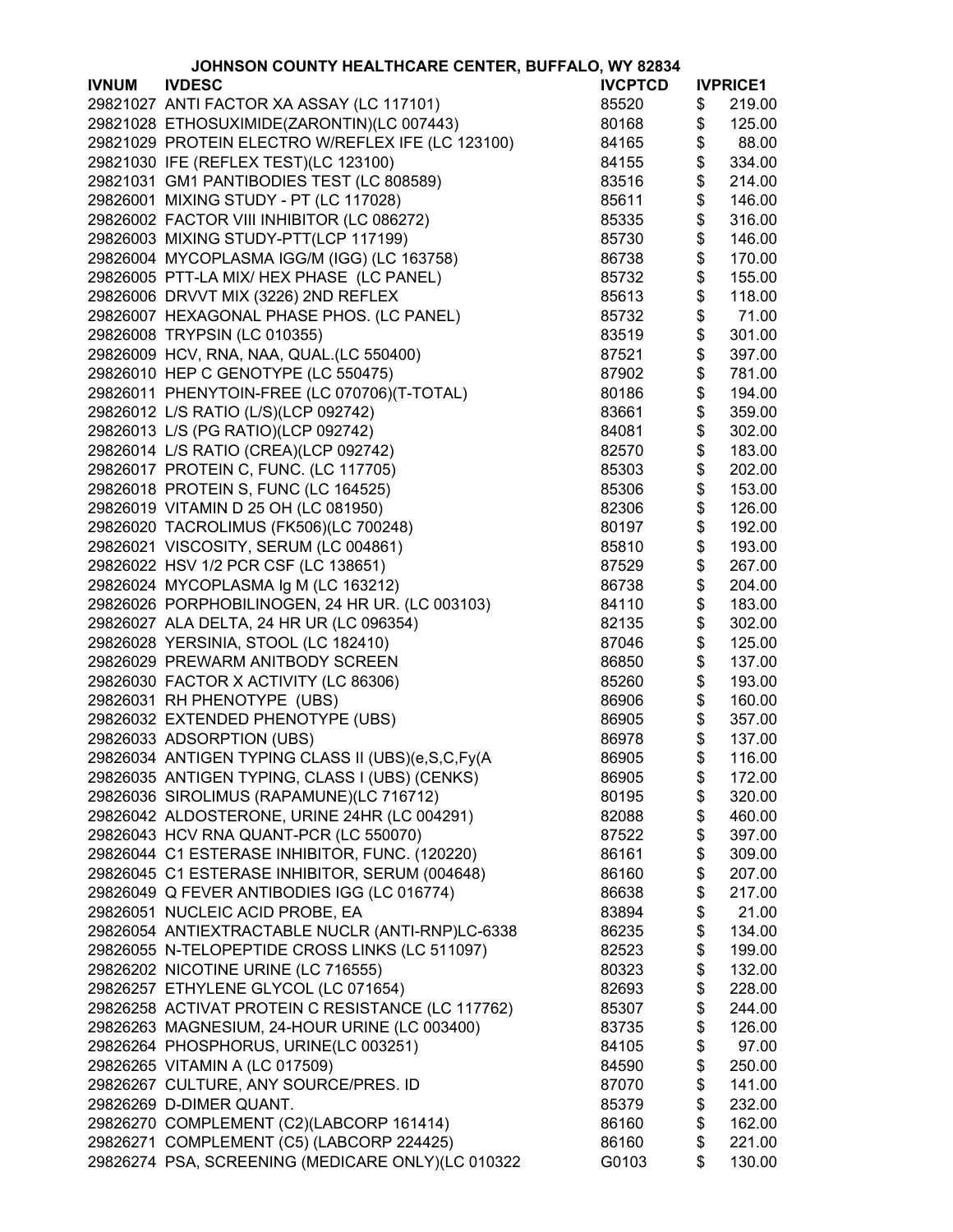|              | JOHNSON COUNTY HEALTHCARE CENTER, BUFFALO, WY 82834 |                |          |                 |
|--------------|-----------------------------------------------------|----------------|----------|-----------------|
| <b>IVNUM</b> | <b>IVDESC</b>                                       | <b>IVCPTCD</b> |          | <b>IVPRICE1</b> |
|              | 29826275 BENZO CONFIRM (LC 071308)                  | 80346          | \$       | 90.00           |
|              | 29826281 CADMIUM, BLOOD (LC 085430)                 | 82300          | \$       | 285.00          |
|              | 29826404 FETAL FIBRONECTIN (SHERIDAN)               | 82731          | \$       | 698.00          |
|              | 29826405 ANTI-CCP (CITRULLINE)(LC164914)            | 86200          | \$       | 175.00          |
|              | 29826407 CHROMAGRANIN A (LC 140848)                 | 86316          | \$       | 315.00          |
|              | 29826408 BETA 2 GLYCOPROTEIN (IgA) (LC 163915)      | 86146          | \$       | 149.00          |
|              | 29826411 RSV (RAPID TEST)                           | 87807          | \$       | 208.00          |
|              | 29826413 PH, BODY FLUID                             | 85025          | \$       | 110.00          |
|              |                                                     |                | \$       | 200.00          |
|              | 29826502 TOXOPLASMA IgG(LC 006478)                  | 86777          |          | 20.00           |
|              | 29826505 PRECISION G (glucose, POCT)                | 82948          | \$       |                 |
|              | 29826507 LEVETIRACETAM (KEPPRA)(LC 716936)          | 80177          | \$       | 208.00          |
|              | 29826509 VARICELLA ZOSTER IgM (LC 096776)           | 86787          | \$       | 128.00          |
|              | 29826511 ROCKY MOUNTAIN SPOTTD FEVER, IgM(LC016667  | 86757          | \$       | 146.00          |
|              | 29826512 CULTURE, YEAST ONLY (LC 182776)            | 87101          | \$       | 194.00          |
|              | 29826513 HERPES SIMPLEX 6, lgG (LC 161075)          | 86790          | \$       | 302.00          |
|              | 29826514 T-TRANSGLUTAMINASE IGA (LC 164640)         | 83516          | \$       | 225.00          |
|              | 29826604 ANTISCLERODERMA-70 ABS (LC018705)          | 86235          | \$       | 200.00          |
|              | 29826606 ZONEGRAM (LC 007915)                       | 80203          | \$       | 299.00          |
|              | 29826608 BENZO, SCREEN (LC 074427)                  | 80101          | \$       | 168.00          |
|              | 29826609 OSTEOCALCIN (LC 010249)                    | 83937          | \$       | 315.00          |
|              | 29826610 BORDATELLA PERTUSSIS DFA (LC 086173)       | 87265          | \$       | 163.00          |
|              | 29826612 PHENYLALANINE (LC 700205)                  | 82131          | \$       | 315.00          |
|              | 29826614 CHLAMYDIA PNEUMONIA, PCR(LC138263)         | 87486          | \$       | 726.00          |
|              | 29826622 INFLUENZA A/B RAPID TEST                   | 87804          | \$       | 149.00          |
|              | 29826624 METHADONE                                  | 80101          | \$       | 50.00           |
|              | 29826625 PPX CONFIRM                                | 80367          | \$       | 90.00           |
|              | 29826626 METHAMPHETAMINE                            | 80101          | \$       | 50.00           |
|              | 29826627 STREP/CONFIRMATION-RAPID                   | 87081          | \$       | 25.00           |
|              | 29826628 B-TYPE NATRIURETIC PEPTIDE                 | 83880          | \$       | 329.00          |
|              | 29826630 IGF-1(INS -LIKE GROWTH FACT)(LC010363)     | 84305          | \$       | 362.00          |
|              | 29826631 RUBEOLA TITER, IGG (LC 096560)             | 86765          | \$       | 194.00          |
|              |                                                     | 84703          | \$       |                 |
|              | 29826632 HCG, SERUM PREG. (LC 004556)               | 83150          |          | 80.00<br>193.00 |
|              | 29826633 HOMOVANILLIC ACID (HVA)(LC 120253)24 HR    | 86235          | \$<br>\$ | 244.00          |
|              | 29826637 ANTI JO 1 (LC 161455)                      |                |          |                 |
|              | 29826638 BASIC METABOLIC PANEL                      | 80048          | \$       | 149.00          |
|              | 29826639 TOXOPLASMA, IGM AB (LC 096651)             | 86778          | \$       | 139.00          |
|              | 29826641 DESIPRAMINE (LC 007765)                    | 80335          | \$       | 221.00          |
|              | 29826645 IGG INDEX & SYN RATE, CSF(LCP 203836)      | 82040          | \$       | 87.00           |
|              | 29826646 THYROGLOBULIN, QUANT(LCP 042846)           | 84432          | \$       | 126.00          |
|              | 29826648 CALCIUM, IONIZED SERUM (LC 04804)          | 82330          | \$       | 183.00          |
|              | 29826649 MERCURY (BLOOD) (LC 085324)                | 83825          | \$       | 282.00          |
|              | 29826650 VW FACTOR ASSAY (LCP 084715)(PANEL)        | 85245          | \$       | 366.00          |
|              | 29826653 COMPLEMENT C4 (LC 001834)                  | 86160          | \$       | 160.00          |
|              | 29826655 LIDOCAINE LEVEL (LC 007013)                | 80176          | \$       | 190.00          |
|              | 29826656 RAPID STREP-STREP A WITH CONFIRM           | 87880          | \$       | 52.00           |
|              | 29826659 VITAMIN B1-THIAMINE (PLASMA) (LC 121186)   | 84425          | \$       | 193.00          |
|              | 29826660 T-3 UPTAKE (LCP 001156)                    | 84479          | \$       | 107.00          |
|              | 29826663 IRRADIATION OF BLOOD                       | 86945          | \$       | 213.00          |
|              | 29826664 HEP PANEL, ACUTE (AMA) (LC 322744)         | 80074          | \$       | 192.00          |
|              | 29826665 OLIGOCLONAL BANDS, SPINAL (LC 019216)      | 83916          | \$       | 274.00          |
|              | 29826666 RENAL FUNCTION PANEL                       | 80069          | \$       | 168.00          |
|              | 29826667 INSULIN, SERUM (LC 004333)                 | 83525          | \$       | 97.00           |
|              | 29826668 LIPOPROTEIN (A) [LP(a)] (LC 120188)        | 83695          | \$       | 97.00           |
|              | 29826669 ARSENIC, BLOOD (LC 007245)                 | 82175          | \$       | 244.00          |
|              | 29826670 LYME ABS (LC 015271)                       | 86618          | \$       | 183.00          |
|              | 29826671 HIV ANTIBODY (LC 083824)                   | 87389          | \$       | 62.00           |
|              |                                                     |                |          |                 |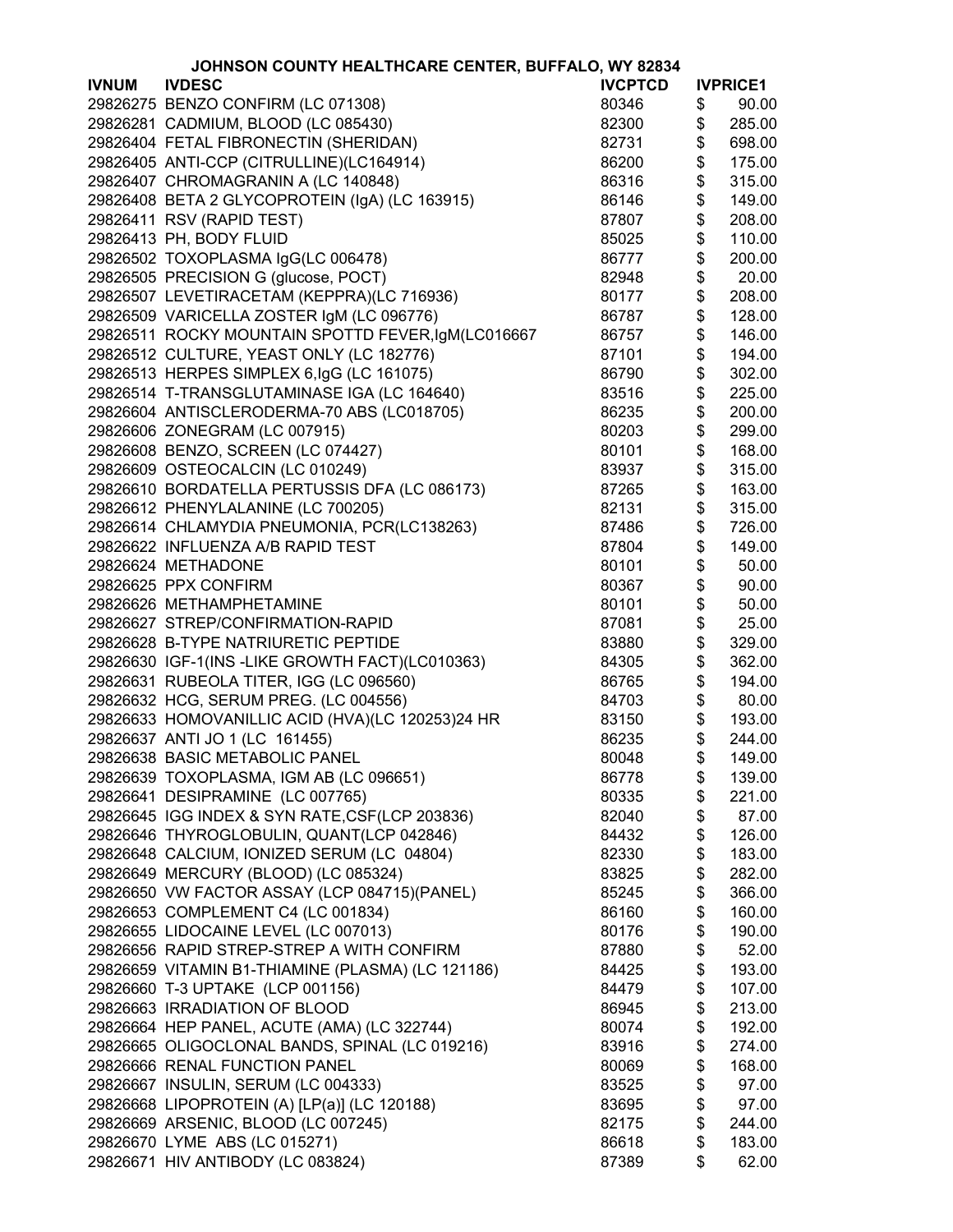|              | JOHNSON COUNTY HEALTHCARE CENTER, BUFFALO, WY 82834 |                |               |                 |
|--------------|-----------------------------------------------------|----------------|---------------|-----------------|
| <b>IVNUM</b> | <b>IVDESC</b>                                       | <b>IVCPTCD</b> |               | <b>IVPRICE1</b> |
|              | 29826672 ANTI-MITOCHONDRIAL AB (LC 006650)          | 83516          | \$            | 184.00          |
|              | 29826673 SEROTONIN, SERUM (LC 120204)               | 84260          | \$            | 414.00          |
|              | 29826674 DOT URINE COLLECTION                       |                | \$            | 72.00           |
|              | 29826675 COMPLEMENT TOTAL, CH50 (LC 001941)         | 86162          | \$            | 221.00          |
|              | 29826677 LEGIONELLA ANTIGEN - URINE (LC 182246)     | 87449          | \$            | 126.00          |
|              | 29826681 LAMOTRIGINE LEVEL (LC 716944)              | 80175          | \$            | 171.00          |
|              | 29826683 HIV RNA PCR (LC550430)                     | 87536          | \$            | 526.00          |
|              | 29826688 LUPUS TYPE ANTICOAG.(LC 117069)            | 85732          | \$            | 144.00          |
|              | 29826689 VITAMIN B6 (LC 004655)                     | 84207          | \$            | 276.00          |
|              | 29826691 MEXILETINE SERUM (LC 716076)               | 80299          | \$            | 193.00          |
|              | 29826692 ANTICARDIOLIPIN IGM (LC 161828)            | 86147          | \$            | 160.00          |
|              | 29826693 COMPREHENSIVE METABOLIC PANEL              | 80053          | \$            | 212.00          |
|              | 29826694 CORTISOL, FREE, URINE (LC 004432)          | 82530          | \$            | 146.00          |
|              | 29826697 FACTOR VIII ACTIVITY (LC 086264)           | 85240          | \$            | 355.00          |
|              | 29826702 CREATININE 24 HR URINE(LC 003012)          | 82570          | \$            | 75.00           |
|              | 29826704 VIRAL CULTURE (LC 008573)                  | 87252          | \$            | 171.00          |
|              | 29826707 CRYOGLOBULINS-REFLEX QUANT (LC 001594)     | 82595          | \$            | 152.00          |
|              | 29826708 COPPER, 24-HR URINE (LCP003343)            | 82525          | \$            | 171.00          |
|              |                                                     |                |               |                 |
|              | 29826709 DOXEPIN (SINQUAN) (LC 007609)              | 80335          | \$            | 228.00          |
|              | 29826714 CYCLOSPORINE, WHOLE BLOOD (LC 706556)      | 80158          | \$            | 264.00          |
|              | 29826717 CA 19-9 (LC 002261)                        | 86301          | \$            | 164.00          |
|              | 29826721 FACTOR IX ACTIVITY (LC 086298)             | 85250          | \$            | 193.00          |
|              | 29826723 PLATELET PHERESIS, LEUKOREDUCED            | P9035          | \$            | 1,416.00        |
|              | 29826724 TRANSFERRIN (LC 004937)                    | 84466          | \$            | 113.00          |
|              | 29826725 FLECAINIDE (TAMBOCOR)(LC 085662)           | 80299          | \$            | 239.00          |
|              | 29826726 ANTIBODY I.D. PANEL                        | 86870          | \$            | 350.00          |
|              | 29826727 CAROTENE (BETA) (LC 001529)                | 82380          | \$            | 171.00          |
|              | 29826728 URINE TOX SCREEN                           | 80305          | \$            | 175.00          |
|              | 29826729 PROTEIN, TOTAL, FLUID (LC 019588)          | 84157          | $\frac{3}{3}$ | 96.00           |
|              | 29826735 VITAMIN D, 1,25 DIHYDROXY (LC 081091)      | 82652          |               | 161.00          |
|              | 29826737 WBC, STOOL (LC 008656)                     | 89055          | \$            | 56.00           |
|              | 29826738 ESTROGENS, TOTAL SERUM (LC 004549)         | 82672          | \$            | 280.00          |
|              | 29826740 CYSTINE, URINE, QUANT (LC 003350)          | 82131          | \$            | 184.00          |
|              | 29826741 DOT URINE DRG SCREEN                       | 80100          | \$            | 159.00          |
|              | 29826742 IG E (LC 002170)                           | 82785          | \$            | 66.00           |
|              | 29826749 VAGINAL (GRP. B SCRN)                      | 87081          | \$            | 66.00           |
|              | 29826750 CATECHOLAMINES, FRAC, UR (LC 004176)       | 82384          | \$            | 221.00          |
|              | 29826751 ANTI-CARDIOLIPIN AB(LC 161802)             | 86147          | \$            | 96.00           |
|              | 29826752 OSMOLALITY, URINE (LC 003442)              | 83935          | \$            | 126.00          |
|              | 29826753 VENIPUNCTURE                               | 36415          | \$            | 25.00           |
|              | 29826755 ANTI SM ANTIBODY (LC 006643)               | 83516          | \$            | 102.00          |
|              | 29826756 THYROID STIM. IMMUNOGLOB. (LC 140749)      | 84445          | \$            | 331.00          |
|              | 29826758 CRYOFIBRINOGEN, QUAL (LC 080317)           | 82585          | \$            | 80.00           |
|              | 29826759 DHEA, SERUM (LC 004100)                    | 82626          | \$            | 153.00          |
|              | 29826760 PROTEIN, 24-HR UR (LC003277)               | 84156          | \$            | 63.00           |
|              | 29826761 LEAD (LC 007625)(ADULT)                    | 83655          | \$            | 56.00           |
|              | 29826762 OSMOLALITY, SERUM (LC 002071)              | 83930          | \$            | 126.00          |
|              | 29826763 MALARIA, BLOOD SMEAR (LC 008185)           |                | \$            | 162.00          |
|              | 29826769 THYROTROPIN RECEPTOR AB(LC 010314)         | 87207          |               | 204.00          |
|              |                                                     | 83520          | \$            |                 |
|              | 29826771 HEPATITIS C ANTIBODY (LC 140659)           | 86803          | \$            | 110.00          |
|              | 29826772 MYELIN BASIC PROTEIN, CSF (LC 123377)      | 83873          | \$            | 264.00          |
|              | 29826774 URIC ACID, BF (LC 019505)                  | 84560          | \$            | 92.00           |
|              | 29826776 OXALATE, 24-HR UR (LC 003970)              | 83945          | \$            | 170.00          |
|              | 29826778 SJOGREN'S ABS (ANTI-SSA & SSB)(LCP 01270   | 86235          | \$            | 116.00          |
|              | 29826781 PROTEIN ELECTRO, CSF(LC 002246)            | 84166          | \$            | 258.00          |
|              | 29826782 ANTI-DNA (SS) (LC 161422)                  | 86226          | \$            | 228.00          |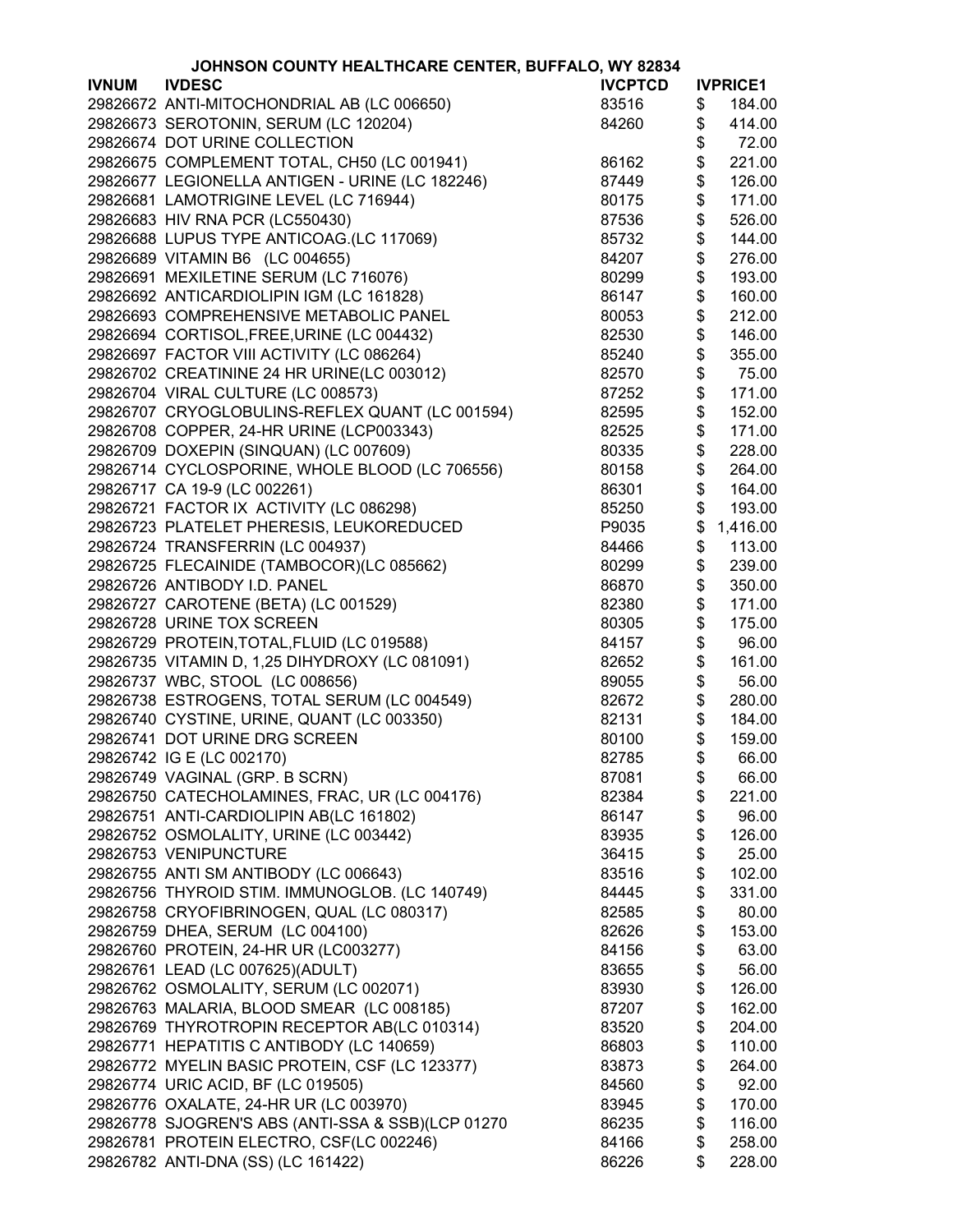|              | JOHNSON COUNTY HEALTHCARE CENTER, BUFFALO, WY 82834 |                |                 |
|--------------|-----------------------------------------------------|----------------|-----------------|
| <b>IVNUM</b> | <b>IVDESC</b>                                       | <b>IVCPTCD</b> | <b>IVPRICE1</b> |
|              | 29826784 THYROID PEROXIDOSE ABS (TPO)(LC 006676)    | 86376          | \$<br>112.00    |
|              | 29826785 PROTEIN S ANTIGEN TOTAL (LC 164517)        | 85305          | \$<br>259.00    |
|              | 29826786 CITRATE, 24-HR UR (LC 016865)              | 82507          | \$<br>171.00    |
|              | 29826789 FACTOR XI ACTIVITY (LC 086314)             | 85270          | \$<br>180.00    |
|              | 29826790 FACTOR XII ACTIVITY (LC 086322)            | 85280          | \$<br>180.00    |
|              | 29826796 ENZYMATIC DIGESTION                        | 83892          | \$<br>126.00    |
|              | 29826797 REDUCING SUBSTANCE, STOOL (LC 016766)      | 84377          | \$<br>91.00     |
|              | 29826798 CMV TEST - UBS                             | 86644          | \$<br>125.00    |
|              |                                                     | 82384          | \$              |
|              | 29826799 CATECHOLAMINES, PL FRACT. (LC 084152)      |                | 359.00          |
|              | 29826803 PH, STOOL (LC 010991)                      | 83986          | \$<br>97.00     |
|              | 29826812 DRVVT (LC 117093)                          | 85613          | \$<br>75.00     |
|              | 29826816 IFE/PE, CSF (PE) (LC 001438)               | 84166          | \$<br>164.00    |
|              | 29826817 IFE/PE, CSF (IFE)(LC 001438                | 86335          | \$<br>265.00    |
|              | 29826912 STOOL CUL (isol) (LCP 008144)              | 87046          | \$<br>22.00     |
|              | 29826913 C-REACTIVE PROTEIN, CARDIAC (LC 120766)    | 86141          | \$<br>138.00    |
|              | 29826933 HEPATITIS B E AG(HBe-AG)(LC 006619)        | 87350          | \$<br>102.00    |
|              | 29826936 PSA TOTAL (PANEL TOTAL/%FREE)480780        | 84153          | \$<br>70.00     |
|              | 29826939 THYROID ABS (ANTI-THYROGLOB)(LC 006692)    | 86800          | \$<br>190.00    |
|              | 29826940 HEP B CORE AB, IGM (LC 016881)             | 86705          | \$<br>134.00    |
|              | 29826941 CA 27.29 (LC 480293, serial)               | 86300          | \$<br>164.00    |
|              | 29826942 HEP A AB, IGM (LC 006734)                  | 86709          | \$<br>102.00    |
|              | 29826945 LIPID PROFILE                              | 80061          | \$<br>146.00    |
|              | 29826948 FREE T4 (THYROXINE) (LC 001974)            | 84439          | \$<br>111.00    |
|              | 29826950 PLATELET ANTIBODY PAN(LC 014086)           | 86022          | \$<br>967.00    |
|              | 29826952 ROTAVIRUS ANTIGEN (LC 006866)              | 87425          | \$<br>190.00    |
| 29826953 HDL |                                                     | 83718          | \$<br>56.00     |
|              | 29826958 CROSSMATCH, IS                             | 86920          | \$<br>62.00     |
|              |                                                     |                |                 |
|              | 29826960 CROSSMATCH, AHG                            | 86922          | \$<br>159.00    |
|              | 29826961 ELUTION, UBS                               | 86860          | \$<br>148.00    |
|              | 29826962 LYME DISEASE WESTERN BLOT (X2)             | 86617          | \$<br>260.00    |
|              | 29826963 URINE CULTURE                              | 87086          | \$<br>102.00    |
|              | 29826964 STOOL CUL (S/S) (LCP 008144)               | 87045          | \$<br>95.00     |
|              | 29826965 ANAEROBIC CULTURE (LCP 008900)             | 87075          | \$<br>152.00    |
|              | 29826966 I.D.(ANY SOURCE)                           | 87077          | \$<br>92.00     |
|              | 29826967 URINE CUL./PRESUMPTIVE ID                  | 87088          | \$<br>141.00    |
|              | 29826971 ACTH PLASMA (LC 369) (004440)              | 82024          | \$<br>224.00    |
|              | 29826972 TYLENOL SHERIDAN STAT                      | 80299          | \$<br>469.00    |
|              | 29826974 ERYTHROPOIETIN (LC 140277)                 | 82668          | \$<br>167.00    |
|              | 29826976 AFP, TUMOR MARKER (LC 002253)              | 82105          | \$<br>131.00    |
|              | 29826977 HEMOGLOBIN FRAC (LC 122101)                | 83021          | \$<br>192.00    |
|              | 29826981 VARICELLA ZOSTER IGG (LC 096206)           | 86787          | \$<br>164.00    |
|              | 29826990 FECAL FAT, QUANT. (LC 001354)              | 82710          | \$<br>252.00    |
|              | 29826991 ALDOLASE (LC 002030)                       | 82085          | \$<br>144.00    |
|              | 29827003 HERPES SIMPLEX VIR.CUL.(W/TYPE)(LC008250   | 87255          | \$<br>180.00    |
|              | 29827004 ANDROSTENEDIONE (LC 04705)                 | 82157          | \$<br>317.00    |
|              | 29827005 FETALSCREEN-QUALITATIVE                    | 85460          | \$<br>82.00     |
|              | 29827009 AFP TETRA (LCP 017319)(AFP)                | 82105          | \$<br>87.00     |
|              | 29827010 AFP TETRA (LCP 017319)(HCG)                | 84702          | \$<br>160.00    |
|              | 29827012 IFE/PE SERUM PAN (IEP)(LCP 001495)         | 86334          | \$<br>102.00    |
|              | 29827013 IFE/PE SERUM(ELEC FRAC/QUAN)(LCP 001495)   | 84165          | \$<br>51.00     |
|              | 29827014 IFE/PE, 24-HR URINE (PE)(LCP 003467)       | 84166          | \$<br>228.00    |
|              | 29827015 IFE/PE, 24-HR URINE, (IFE) (LCP 003467)    | 86335          | \$<br>302.00    |
|              |                                                     |                |                 |
|              | 29827016 FACTOR V ACTIVITY (LC 086249)              | 85220          | \$<br>193.00    |
|              | 29827017 HOMOCYSTINE, PLASMA/SERUM (LC 706994)      | 83090          | \$<br>190.00    |
|              | 29827020 AFP TETRA (LCP 017319)(ESTRIOL)            | 82677          | \$<br>258.00    |
|              | 29827022 SODIUM, URINE (LC 013326)                  | 84300          | \$<br>72.00     |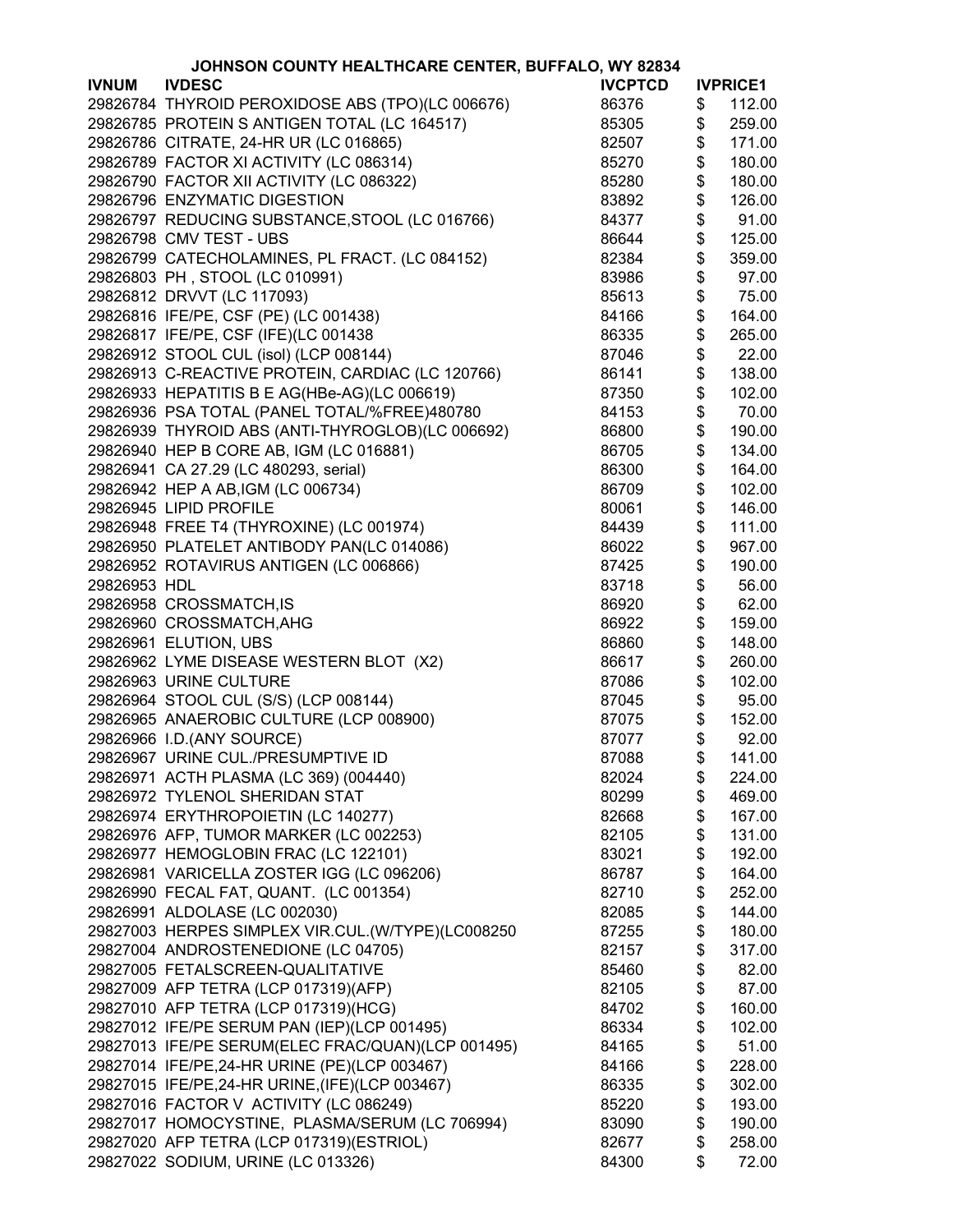| JOHNSON COUNTY HEALTHCARE CENTER, BUFFALO, WY 82834 |                                                                                   |                |    |                 |
|-----------------------------------------------------|-----------------------------------------------------------------------------------|----------------|----|-----------------|
| <b>IVNUM</b>                                        | <b>IVDESC</b>                                                                     | <b>IVCPTCD</b> |    | <b>IVPRICE1</b> |
|                                                     | 29827023 RUBELLA AB IGG (LC 006197)                                               | 86762          | \$ | 86.00           |
|                                                     | 29827031 VWF ANTIGEN (LC 086280)                                                  | 85246          | \$ | 378.00          |
|                                                     | 29827035 ANTIGEN SCREENING (PER UNIT)                                             | 86903          | \$ | 74.00           |
|                                                     | 29827036 RBC ANTIGEN, EACH (UBS)                                                  | 86905          | \$ | 52.00           |
|                                                     | 29827040 CPK ISOENZYMES (LCP 002154)                                              | 82552          | \$ | 185.00          |
|                                                     | 29827041 HSV I/II, IgG (LC 163014)                                                | 86694          | \$ | 87.00           |
|                                                     | 29827044 HSV I/II, IgM(LC164806)                                                  | 86694          | \$ | 76.00           |
|                                                     | 29827055 GIARDIA LAMBLIA ANTIGEN (LC 182204)                                      | 87329          | \$ | 108.00          |
|                                                     | 29827056 IGG QUANT. (LC 001776)                                                   | 82784          | \$ | 96.00           |
|                                                     |                                                                                   |                |    |                 |
|                                                     | 29827057 IGM QUANT. (LC 001792)                                                   | 82784          | \$ | 96.00           |
|                                                     | 29827058 IGA QUANT, SERUM (LC 001784)                                             | 82784          | \$ | 96.00           |
|                                                     | 29827059 CELIAC PANEL, EACH IMMUNOGLOB (LC 275378                                 | 83516          | \$ | 117.00          |
|                                                     | 29827062 GABAPENTIN (LC 716811)                                                   | 80171          | \$ | 244.00          |
|                                                     | 29827063 CHLAMYDIA ANTIBODY, IGG (LC 096180)                                      | 86631          | \$ | 232.00          |
|                                                     | 29827064 VOLUME MEAS/TIMED COLLECTION                                             | 81050          | \$ | 22.00           |
|                                                     | 29827065 TOTAL & DIRECT BILIRUBIN                                                 |                | \$ | 154.00          |
|                                                     | 29827066 MICROALBUMIN, QUAL                                                       | 82044          | \$ | 63.00           |
|                                                     | 29827067 PCP CONFIRM                                                              | 83992          | \$ | 90.00           |
| 29827068 BZO                                        |                                                                                   | 80101          | \$ | 50.00           |
|                                                     | 29827069 COCAINE CONFIRM                                                          | 80353          | \$ | 90.00           |
| 29827070 AMP                                        |                                                                                   | 80101          | \$ | 50.00           |
| 29827071 THC                                        |                                                                                   | 80101          | \$ | 50.00           |
| 29827072 OPI                                        |                                                                                   | 80101          | \$ | 50.00           |
|                                                     | 29827073 BARBIT CONFIRM                                                           | 80345          | \$ | 90.00           |
|                                                     | 29827074 TCA CONFIRM                                                              | 80337          | \$ | 90.00           |
|                                                     | 29827081 PROTEIN C-ANTIGEN (LC 080465)                                            | 85302          | \$ | 350.00          |
|                                                     | 29827082 RBC FOLATE W/HCT (LC 266015)                                             | 82747          | \$ | 122.00          |
|                                                     | 29827083 TROPONIN                                                                 | 84484          | \$ | 132.00          |
|                                                     | 29827084 MYOGLOBIN                                                                | 83874          | \$ | 116.00          |
|                                                     | 29827085 HEPATITIS B SURFACE ANTIBODY (LC 006395)                                 | 86706          | \$ | 102.00          |
|                                                     | 29827086 B-2 MICROGLOBULIN(LC480020 SERIAL)                                       | 82232          | \$ | 192.00          |
|                                                     | 29827088 CRYSTALS, SYN FLUID (LC 005355)                                          | 89060          | \$ | 152.00          |
|                                                     | 29827089 TZANCK SMEAR (SHERIDAN)                                                  | 87210          | \$ | 47.00           |
|                                                     | 29827091 HEPATITIS B E AB (ANTI-HBe)(LC 006635)                                   | 86707          | \$ | 102.00          |
|                                                     |                                                                                   |                |    |                 |
|                                                     | 29827100 IGA TESING (UBS)                                                         | 82784          | \$ | 71.00           |
|                                                     | 29827101 LEUKOCYTE REDUCED PRBCs (UBS)<br>29827102 AFP MATERNAL SERUM (LC 010801) | P9016          | \$ | 510.00          |
|                                                     |                                                                                   | 82105          | \$ | 131.00          |
|                                                     | 29827118 FREE T3 (LC 010389)                                                      | 84481          | \$ | 112.00          |
|                                                     | 29827120 LD iso panel, separation (LCP 001842)                                    | 83625          | \$ | 148.00          |
|                                                     | 29827125 POTASSIUM, 24-HR UR (LC 003186)                                          | 84133          | \$ | 76.00           |
|                                                     | 29827127 CYTOMEGALOVIRUS AB IGM (LC 096727)                                       | 86645          | \$ | 146.00          |
|                                                     | 29827128 EBV AB PAN (EBV VCA IGM) (LCP 216655)                                    | 86665          | \$ | 146.00          |
|                                                     | 29827129 EBV AB PAN (EBV EA IGG) (LCP 216655                                      | 86663          | \$ | 119.00          |
|                                                     | 29827130 EBV AB PAN (EBV VCA IGG) (LCP 216655)                                    | 86665          | \$ | 138.00          |
|                                                     | 29827131 EBV AB PAN (EBV NA ABS) (LCP 216655)                                     | 86664          | \$ | 138.00          |
|                                                     | 29827143 PROTEIN S ANTIGENIC FREE(LC 164517)                                      | 85306          | \$ | 247.00          |
|                                                     | 29827144 PROTHROMBIN TIME (LC 005199)                                             | 85610          | \$ | 128.00          |
|                                                     | 29827145 PTT (LC 5595)                                                            | 85730          | \$ | 139.00          |
|                                                     | 29827146 ANTITHROMBIN III, ACTIVITY(LC 015040)                                    | 85300          | \$ | 129.00          |
|                                                     | 29827152 PSA FREE (PANEL) (LCP480780)                                             | 84154          | \$ | 70.00           |
|                                                     | 29827154 PROTEIN ELECTRO, URINE (LC 354928)                                       | 84166          | \$ | 126.00          |
|                                                     | 29827155 IFE/PE SERUM (IGG) (LCP 001495)                                          | 82784          | \$ | 30.00           |
|                                                     | 29827156 IFE/PE SERUM (IGA) (LCP 001495)                                          | 82784          | \$ | 30.00           |
|                                                     | 29827157 IFE/PE SERUM (IGM) (LCP 001495)                                          | 82784          | \$ | 46.00           |
|                                                     | 29827158 ALPHA-1-ANTITRYPSIN (TOTAL) (LCP 095653)                                 | 82103          | \$ | 163.00          |
|                                                     | 29827159 ALPHA-1-ANTITRYPSIN (PHENO) (LCP 095653)                                 | 82104          | \$ | 128.00          |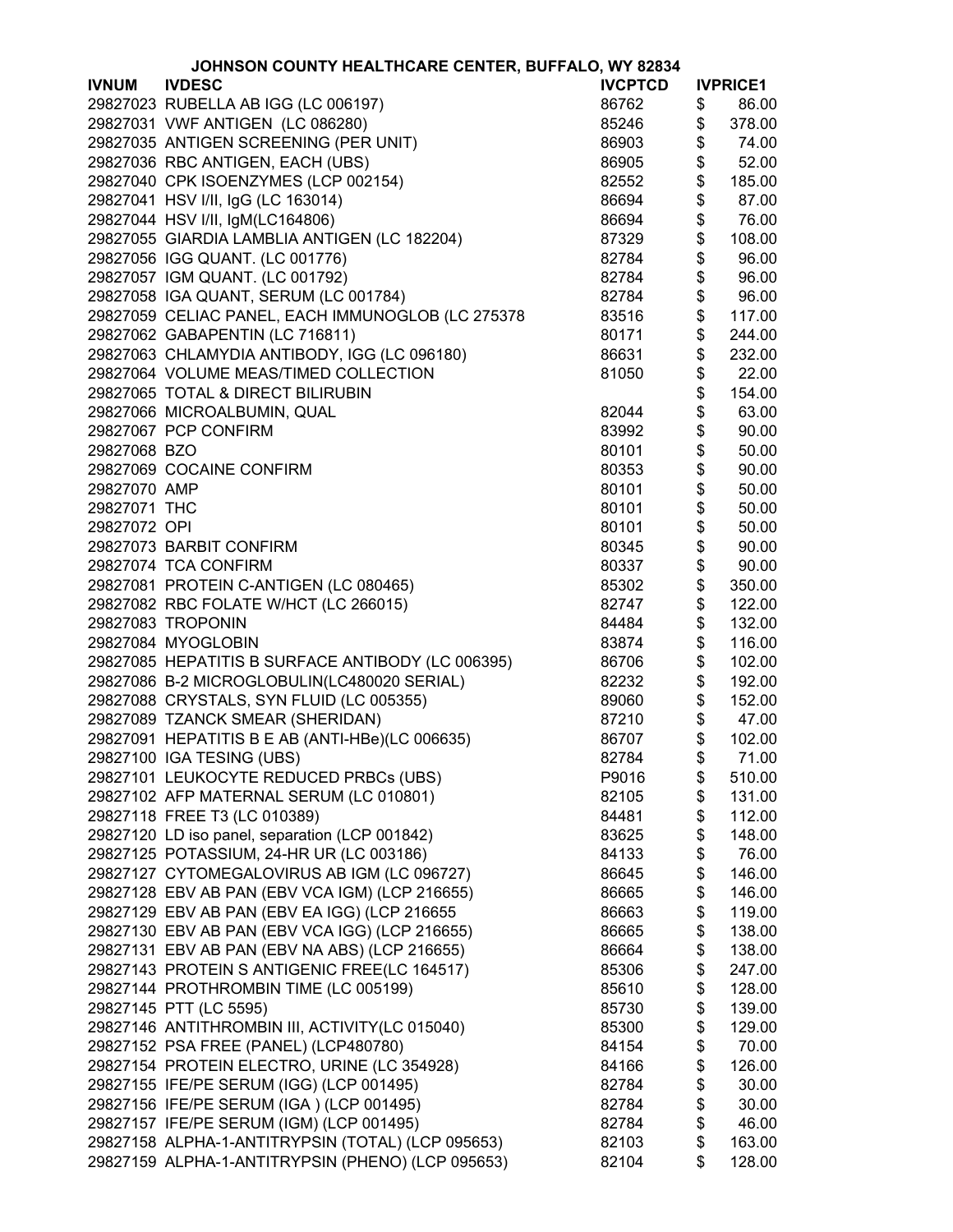| JOHNSON COUNTY HEALTHCARE CENTER, BUFFALO, WY 82834 |                                                   |                |               |                 |
|-----------------------------------------------------|---------------------------------------------------|----------------|---------------|-----------------|
| <b>IVNUM</b>                                        | <b>IVDESC</b>                                     | <b>IVCPTCD</b> |               | <b>IVPRICE1</b> |
|                                                     | 29827160 N-TELOPEPTIDE (OLEA)(LCP 511097)         | 82570          | \$            | 92.00           |
|                                                     | 29827162 AMYLASE, RANDOM URINE(LC 003293)         | 82150          | \$            | 107.00          |
|                                                     | 29829983 RUBEOLA(MEASLES) WYSL                    | 86765          | \$            | 6.00            |
|                                                     | 29829984 RUBELLA WYSL                             | 86762          | \$            | 6.00            |
|                                                     | 29829985 MUMPS WYSL                               | 86735          | \$            | 6.00            |
|                                                     | 29829986 VARICELLA ZOSTER WYSL                    | 86787          | \$            | 6.00            |
|                                                     | 29829987 HEP B SURFACE AB WYSL                    | 86706          | \$            | 15.00           |
|                                                     | 31750005 US PREG. LIMITED                         | 76815          | \$            | 61.00           |
|                                                     |                                                   |                |               |                 |
|                                                     | 31750035 US PELVIC COMP(NON-OB)                   | 76856          | \$            | 476.00          |
|                                                     | 31750045 US SOFT TISSUE HEAD/NECK                 | 76536          | \$            | 476.00          |
|                                                     | 31750065 US AMNIOC.GUIDANCE                       | 76946          | \$            | 476.00          |
|                                                     | 31750095 UNLISTED US                              | 76999          | \$            | 314.00          |
|                                                     | 31750129 US CAROTID DUP BILAT                     | 93880          | \$            | 604.00          |
|                                                     | 31750139 US CAROTID DUP RIGHT                     | 93882RT        | \$            | 370.00          |
|                                                     | 31750159 US SCROTUM & CONTENT                     | 76870          | \$            | 476.00          |
|                                                     | 31750174 US ABDOMEN COMPLETE                      | 76700          | \$            | 791.00          |
|                                                     | 31750184 US ABDOMEN LIMITED                       | 76705          | \$            | 473.00          |
|                                                     | 31750187 US BREAST/AX.COMPLETE LEFT               | 76641LT        | \$            | 319.00          |
|                                                     | 31750234 US RETROPERITONEAL COMP                  | 76770          | \$            | 577.00          |
|                                                     | 31750264 US PREG>14 WKS                           | 76805          | \$            | 648.00          |
|                                                     | 31750268 US EXTREMITY VENOUS BILAT                | 93970          | \$            | 587.00          |
|                                                     | 31750269 US EXTREMITY ARTERIAL BILATERAL          | 93925          | \$            | 558.00          |
|                                                     | 31750274 US PREG<14 WKS                           | 76801          | \$            | 370.00          |
|                                                     | 31750284 US PREG TRANS V                          | 76817          | \$            | 370.00          |
|                                                     | 31750288 US EXTREMITY VENOUS LEG RIGHT            | 93971RT        | \$            | 239.00          |
|                                                     | 31750294 US PREG-F/U PRE PROBLEM                  | 76816          | \$            | 476.00          |
|                                                     | 31750500 US RETROPERITONEAL LMT                   | 76775          | \$            | 476.00          |
|                                                     | 31750501 US ECHOENCEPHALOGRAPH                    |                | \$            |                 |
|                                                     |                                                   | 76506          |               | 476.00          |
|                                                     | 31750504 US BREAST/AX.LIMITED RIGHT               | 76642RT        | \$            | 160.00          |
|                                                     | 31750535 US EXTREMITY NONVASCULAR LIMITED RT ARM  | 76882RT        | \$            | 352.00          |
|                                                     | 31750543 US CHEST                                 | 76604          | \$            | 476.00          |
|                                                     | 31750561 US NEEDLE GUIDANCE                       | 76942          | \$            | 641.00          |
|                                                     | 31750575 US GUIDE VASCULAR ACCESS                 | 76937          | \$            | 216.00          |
|                                                     | 31750603 US PREG BIOPHYSICAL PROFILE              | 76819          | \$            | 545.00          |
|                                                     | 31750675 US BREAST ASP CYST PRO RIGHT             | 19000RT        | $\frac{1}{2}$ | 385.00          |
|                                                     | 31750694 US PELVIC TRANSVAGINAL                   | 76830          | \$            | 476.00          |
|                                                     | 31750695 US PREG<14 ADD FETUS                     | 76802          | \$            | 84.00           |
|                                                     | 31750701 US PREG>14 ADD FETUS                     | 76810          | \$            | 188.00          |
|                                                     | 31750703 US BREAST ASPIRATION EA ADD CYST RIGHT   | 19001RT        | \$            | 290.00          |
|                                                     | 31750745 US PELVIC LIMITED NON-OB (E.G. BLADDER)  | 76857          | \$            | 196.00          |
|                                                     | 31750762 US SPINAL CANAL & CONTENTS               | 76800          | \$            | 196.00          |
|                                                     | 31750831 US SALINE INFUSION SONOHYSTEROGRAPHY     | 76831          | \$            | 646.00          |
|                                                     | 31750873 INJ TRIGGER POINT 1-2 MUSCLES US GUIDED  | 20552          | \$            | 525.00          |
|                                                     | 31750874 US EXTREMITY NONVASCULAR COM RIGHT ARM   | 76881RT        | \$            | 558.00          |
|                                                     | 31750881 US EXTREMITY ARTERIAL RIGHT ARM          | 93922RT52      | \$            | 352.00          |
|                                                     | 31750993 US EXTREMITY ARTERIAL LEFT ARM           | 93922LT52      | \$            | 352.00          |
|                                                     | 31750994 US EXTREMITY NONVASCULAR COM LEFT ARM    | 76881LT        | \$            | 558.00          |
|                                                     | 31750995 US EXTREMITY NONVASCULAR LIMITED LEFT AR | 76882LT        | \$            | 352.00          |
|                                                     | 31751001 US BREAST/AX.LIMITED LEFT                | 76642LT        | \$            | 160.00          |
|                                                     | 31751002 US EXTREMITY VENOUS LEG LEFT             |                |               |                 |
|                                                     |                                                   | 93971LT        | \$            | 239.00          |
|                                                     | 31751041 US BREAST ASP CYST PRO LEFT              | 19000LT        | \$            | 385.00          |
|                                                     | 31751042 US BREAST ASPIRATION EA ADD CYST LEFT    | 19001LT        | \$            | 290.00          |
|                                                     | 31751126 US EXTREMITY VENOUS ARM LEFT             | 93971LT        | \$            | 239.00          |
|                                                     | 31751127 US EXTREMITY VENOUS ARM RIGHT            | 93971RT        | \$            | 239.00          |
|                                                     | 31751128 US EXTREMITY NONVASCULAR COM LEFT LEG    | 76881LT        | \$            | 558.00          |
|                                                     | 31751129 US EXTREMITY NONVASCULAR COM RIGHT LEG   | 76881RT        | \$            | 558.00          |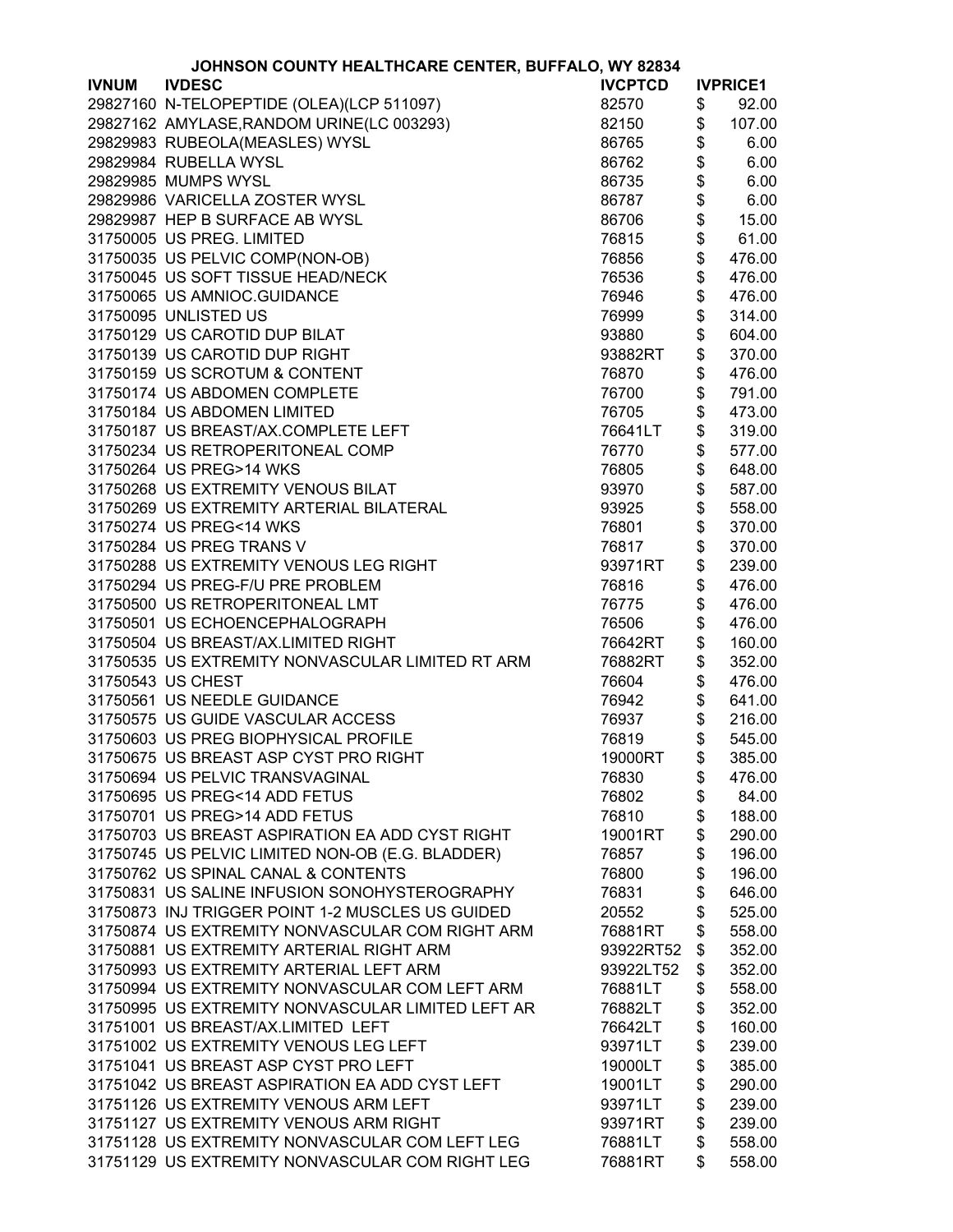|              | JOHNSON COUNTY HEALTHCARE CENTER, BUFFALO, WY 82834 |                |               |                 |
|--------------|-----------------------------------------------------|----------------|---------------|-----------------|
| <b>IVNUM</b> | <b>IVDESC</b>                                       | <b>IVCPTCD</b> |               | <b>IVPRICE1</b> |
|              | 31751130 US EXTREMITY NONVASCULAR LIMITED LFT LEG   | 76882LT        | \$            | 352.00          |
|              | 31751131 US EXTREMITY NONVASCULAR LIMITED RGT LEG   | 76882RT        | \$            | 352.00          |
|              | 31751132 US EXTREMITY ARTERIAL LEFT LEG             | 93922LT        | \$            | 352.00          |
|              | 31751133 US EXTREMITY ARTERIAL RIGHT LEG            | 93922RT        | \$            | 352.00          |
|              | 31751138 US PREG >14 WKS TWINS                      | 76805          | \$            | 648.00          |
|              | 31751139 US PREG <14 WKS TWINS                      | 76801          | \$            | 370.00          |
|              | 31751152 US BREAST/AX.COMPLETE RIGHT                | 76641RT        | \$            | 319.00          |
|              |                                                     |                |               |                 |
|              | 31751185 US LOC WIRE BREAST W/US GUIDANCE LEFT      | 19285LT        | \$            | 914.00          |
|              | 31751186 US LOC WIRE BREAST W/US GUIDANCE RIGHT     | 19285RT        | \$            | 914.00          |
|              | 31751348 US AAA SCREENING                           | 76706          | \$            | 476.00          |
|              | 31751349 US WIRE LOC BREAST ADD LESION              | 19286          | \$            | 143.00          |
|              | 31751351 US PELVIC LIMITED (FOLLICLES)              | 76857          | \$\$\$\$      | 168.00          |
|              | 32750000 EYE FOREIGN BODY                           | 70030          |               | 239.00          |
|              | 32750003 BARIUM SWALLOW - ESOPAGUS                  | 74220          |               | 339.00          |
|              | 32750010 MANDIBLE LESS 4V                           | 70100          |               | 251.00          |
|              | 32750011 CERVICAL SPINE 2V OR 3V                    | 72040          | \$            | 256.00          |
|              | 32750013 UGI W/O KUB                                | 74246          | \$            | 525.00          |
|              | 32750020 MANDIBLE MIN 4V                            | 70110          | \$            | 357.00          |
|              | 32750021 CERVICAL SPINE 4V+                         | 72050          | \$            | 358.00          |
|              | 32750022 FEMUR 2V+ RIGHT                            | 73552RT        | \$            | 235.00          |
|              | 32750024 HYSTEROSALPINGOGRAPHY                      | 74740          | \$            | 753.00          |
|              | 32750030 MASTOIDS 1-2 VIEW                          | 70120          | \$            | 269.00          |
|              | 32750031 CERVICAL SPINE W/OBL/FLEX/EXT              | 72052          | \$            | 462.00          |
|              | 32750032 KNEE 1V OR 2V RIGHT                        | 73560RT        | \$            | 219.00          |
|              | 32750033 UGI W/SM BOWEL                             | 74249          | \$            | 685.00          |
|              | 32750040 MASTOIDS 3V+                               |                |               | 371.00          |
|              |                                                     | 70130          | \$            |                 |
|              | 32750041 THORACIC SPINE 2V                          | 72070          | \$            | 288.00          |
|              | 32750042 KNEE 3V RIGHT                              | 73562RT        | \$            | 275.00          |
|              | 32750043 SMALL BOWEL                                | 74250          | \$            | 409.00          |
|              | 32750050 FACIAL BONES LESS 3V                       | 70140          | \$            | 235.00          |
|              | 32750051 THORACIC SPINE 3V                          | 72072          | \$            | 311.00          |
|              | 32750052 TIBIA/FIBULA-2V RIGHT                      | 73590RT        | \$            | 196.00          |
|              | 32750053 BARIUM ENEMA W/AIR                         | 74280          | \$            | 643.00          |
|              | 32750054 FIST-SINUS TRACT STUDY                     | 76080          | \$            | 541.00          |
|              | 32750060 FACIAL BONE MIN 3V                         | 70150          | $\frac{1}{2}$ | 358.00          |
|              | 32750061 LUMBAR SPINE 2V OR 3V                      | 72100          | \$            | 288.00          |
|              | 32750062 ANKLE 2V RIGHT                             | 73600RT        | \$            | 196.00          |
|              | 32750070 NASAL BONES 3V+                            | 70160          | \$            | 192.00          |
|              | 32750071 LUMBAR SPINE 4V+                           | 72110          | \$            | 505.00          |
|              | 32750072 ANKLE 3V+ RIGHT                            | 73610RT        | \$            | 235.00          |
|              | 32750073 WATER SOLUBLE ENEMA                        | 74283          | \$            | 658.00          |
|              | 32750079 LOC. WIRE BREAST WITH MAMMO GUID. RIGHT    | 19281RT        | \$            | 914.00          |
|              | 32750081 LUMBAR SPINE 4V+/EXT/FLEX                  | 72114          | \$            | 575.00          |
|              | 32750082 FOOT 2V RIGHT                              | 73620RT        | \$            | 194.00          |
|              | 32750087 MAMMOGRAM SCREEN BILAT                     | 77067          | \$            | 169.00          |
|              | 32750091 PELVIS 1V OR 2V                            | 72170          | \$            | 211.00          |
|              | 32750092 FOOT 3V+ RIGHT                             | 73630RT        | \$            | 235.00          |
|              | 32750099 BIOPSY LUNG RIGHT-CT GUIDANCE              | 32405RT        | \$            | 852.00          |
|              | 32750100 OPTIC FORAMINA                             |                |               |                 |
|              |                                                     | 70190          | \$            | 269.00          |
|              | 32750102 CALCANEOUS 2V+ RIGHT                       | 73650RT        | \$            | 194.00          |
|              | 32750104 BIOPSY LIVER-CT GUIDED                     | 47000          | \$            | 903.00          |
|              | 32750109 FLUORO-NEEDLE PLACEMENT                    | 77002          | \$            | 384.00          |
|              | 32750110 ORBITS-4V                                  | 70200          | \$            | 259.00          |
|              | 32750111 PELVIS 3V+                                 | 72190          | \$            | 311.00          |
|              | 32750112 TOES 2 V RIGHT                             | 73660RT        | \$            | 164.00          |
|              | 32750113 CHOLANGIOGRAM OPERATIVE (OPR)              | 74300          | \$            | 643.00          |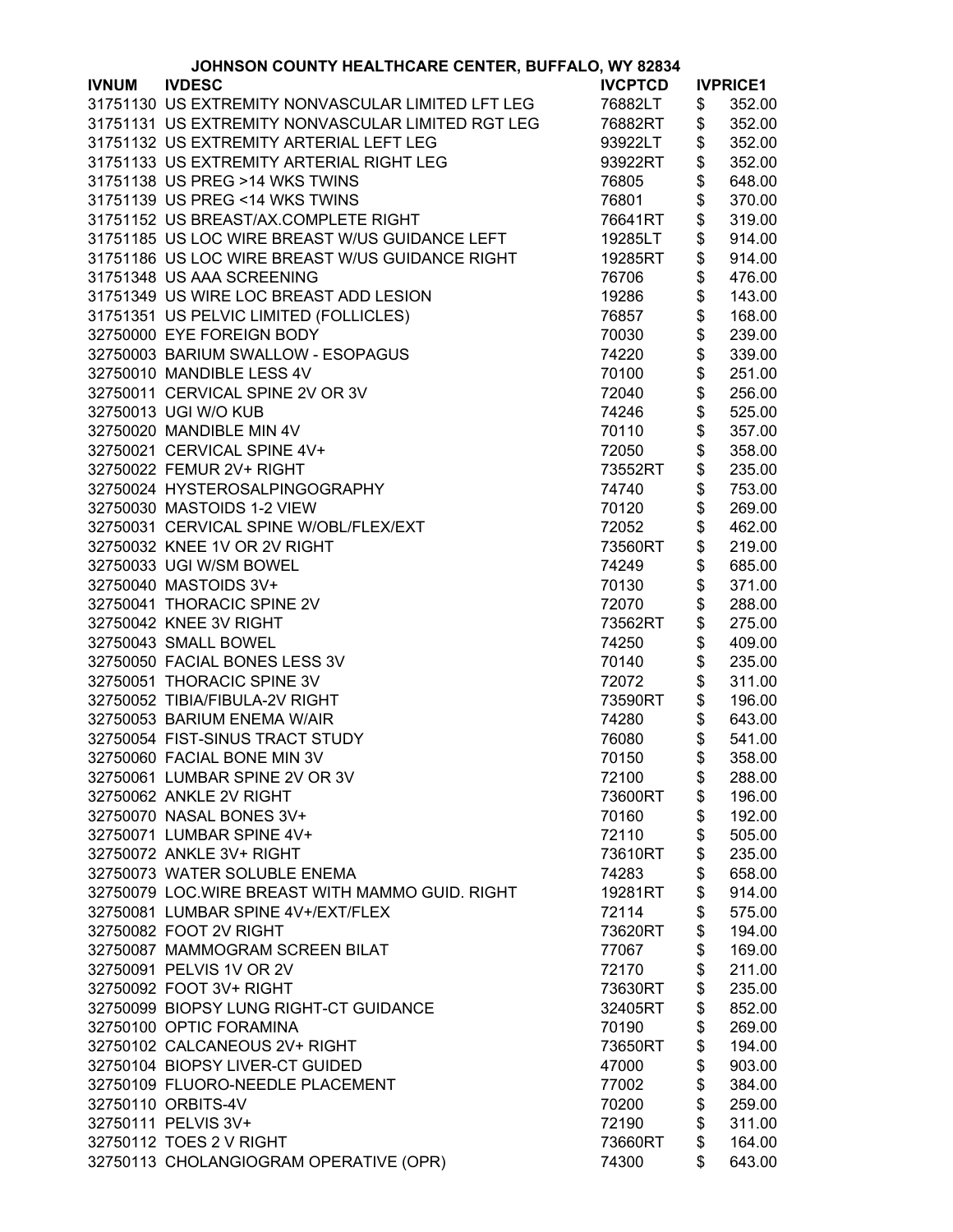|              | JOHNSON COUNTY HEALTHCARE CENTER, BUFFALO, WY 82834 |                |               |                 |
|--------------|-----------------------------------------------------|----------------|---------------|-----------------|
| <b>IVNUM</b> | <b>IVDESC</b>                                       | <b>IVCPTCD</b> |               | <b>IVPRICE1</b> |
|              | 32750119 ARTHROGRAM-SHLDR INJ PROC                  | 23350          | \$            | 519.00          |
|              | 32750120 SINUS < 3V                                 | 70210          | \$            | 235.00          |
|              | 32750121 SACROILIAC JOINTS MIN 3V                   | 72202          | \$            | 339.00          |
|              | 32750122 ABDOMEN 1V                                 | 74018          | \$            | 199.00          |
|              | 32750123 CHOLANGIOGRAM T-TUBE                       | 74305          | \$            | 707.00          |
|              | 32750130 SINUS 3V+                                  | 70220          | \$            | 358.00          |
|              | 32750131 SACRUM/COCCYX 2V+                          | 72220          | \$            | 256.00          |
|              | 32750140 SELLA TURCICA                              | 70240          | \$            | 180.00          |
|              | 32750141 SCOLIOSIS STUDY 1 V SPINE ENTIRE           | 72081          | \$            | 160.00          |
|              | 32750142 ABDOMEN 2V                                 |                | \$            |                 |
|              |                                                     | 74019          |               | 375.00          |
|              | 32750150 SKULL LESS 4V                              | 70250          | \$            | 296.00          |
|              | 32750151 CLAVICLE RIGHT                             | 73000RT        | \$            | 192.00          |
|              | 32750153 IVP W/O OR W/ TOMO'S                       | 74400          | \$            | 632.00          |
|              | 32750157 CHOLANGIOGRAM PERC TRANS HEPATIC           | 74320          | \$            | 1,563.00        |
|              | 32750160 SKULL MIN 4V                               | 70260          | \$            | 450.00          |
|              | 32750161 SCAPULA RIGHT                              | 73010RT        | \$            | 236.00          |
|              | 32750162 ABDOMEN ACUTE SERIES INCLUDES PA CHEST     | 74022          | \$            | 490.00          |
|              | 32750163 IVP W/NEPHROTOMOGRAPHY                     | 74415          | \$            | 857.00          |
|              | 32750167 INJ PROC MYELO AND/OR CT                   | 62284          | \$            | 373.00          |
|              | 32750170 TEMPOROMANDIBULAR JTS BILATERAL            | 70330          | \$            | 375.00          |
|              | 32750171 SHOULDER 1V RIGHT                          | 73020RT        | \$            | 168.00          |
|              | 32750179 PERC NEPHYR.PROCEDUR                       | 50392          | \$            | 525.00          |
|              | 32750180 NECK 2V SOFT TISSUE                        | 70360          | \$            | 194.00          |
|              | 32750181 SHOULDER 2V+ RIGHT                         | 73030RT        | \$            | 279.00          |
|              | 32750182 FLUORO-IND PROCEDURE > 1 HR                | 76001          | \$            | 167.00          |
|              | 32750183 UROGRAPHY-RETRO                            | 74420          | \$            | 460.00          |
|              | 32750190 NECK 1V SOFT TISSUE                        | 70360          | \$            | 109.00          |
|              | 32750191 ACROMIOCLAVICULAR JOINTS BILAT             | 73050          | \$            | 275.00          |
|              | 32750192 MAMMOGRAM UNILATERAL RIGHT DIAGNOSTIC      | 77065RT        | \$            | 167.00          |
|              | 32750193 CYSTOGRAM 3V                               | 74430          | \$            | 494.00          |
|              | 32750197 BARIUM ENEMA                               | 74270          | \$            | 544.00          |
|              | 32750201 HUMERUS 2V+ RIGHT                          | 73060RT        | \$            | 194.00          |
|              | 32750202 MAMMOGRAM BILATERAL DIAGNOSTIC             | 77066          | \$            | 185.00          |
|              | 32750203 URETHROCYSTOGRAM                           | 74450          | \$            | 410.00          |
|              | 32750207 BIOPSY PLEURA-CT GUIDED                    | 32400          | $\frac{1}{2}$ | 852.00          |
|              | 32750211 ELBOW 2V RIGHT                             | 73070RT        | \$            | 168.00          |
|              | 32750217 INJ PROC MYELO LMTD                        | 62284          | \$            | 282.00          |
|              | 32750220 SALIVARY GLAND/CALCULUS                    | 70380          | \$            | 371.00          |
|              | 32750221 ELBOW 3V+ RIGHT                            | 73080RT        | \$            | 235.00          |
|              | 32750222 BONE AGE                                   | 77072          | \$            | 247.00          |
| 32750223 VCU |                                                     | 74455          | \$            | 426.00          |
|              | 32750230 CHEST 1V                                   | 71045          | \$            | 192.00          |
|              | 32750231 FOREARM 2V RIGHT                           | 73090RT        | \$            | 168.00          |
|              | 32750232 BONE LENGTH                                | 77073          | \$            | 269.00          |
|              | 32750240 CHEST 2V                                   | 71046          | \$            | 296.00          |
|              | 32750241 WRIST 2V RIGHT                             | 73100RT        | \$            | 168.00          |
|              | 32750242 BONE SURVEY COMPLETE                       | 77075          | \$            | 857.00          |
|              | 32750250 CHEST WITH FLUORO                          |                |               | 348.00          |
|              | 32750251 WRIST 3V+ RIGHT                            | 71023          | \$            |                 |
|              |                                                     | 73110RT        | \$            | 235.00          |
|              | 32750257 FLUORO-IN OR >1HR                          | 76001          | \$            | 510.00          |
|              | 32750258 PERC NEPHRO INJ ONLY                       | 7598452        | \$            | 411.00          |
|              | 32750260 RIBS RIGHT W/PA CHEST                      | 71101RT        | \$            | 311.00          |
|              | 32750261 HAND 3V+ RIGHT                             | 73130RT        | \$            | 194.00          |
|              | 32750267 PERC NEPHROSTOMY                           | 7447526        | \$            | 1,563.00        |
|              | 32750270 RIBS BILAT & PA CHEST                      | 71111          | \$            | 389.00          |
|              | 32750271 FINGERS 2V+ RIGHT                          | 73140RT        | \$            | 165.00          |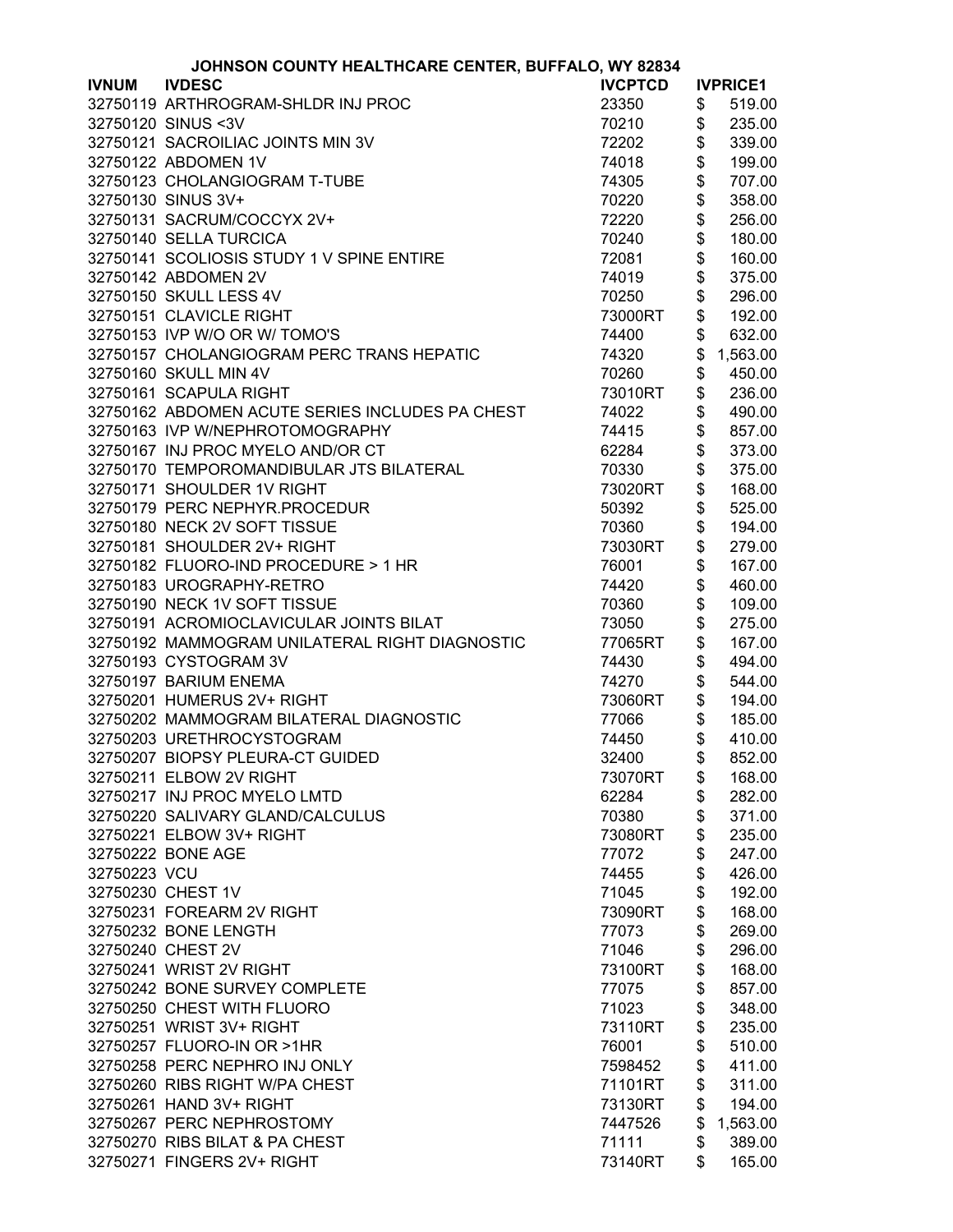|              | JOHNSON COUNTY HEALTHCARE CENTER, BUFFALO, WY 82834 |                |                |                 |
|--------------|-----------------------------------------------------|----------------|----------------|-----------------|
| <b>IVNUM</b> | <b>IVDESC</b>                                       | <b>IVCPTCD</b> |                | <b>IVPRICE1</b> |
|              | 32750273 MYELOGRAM LUMBAR WITH INJECTION PROC       | 62304          | \$             | 817.00          |
|              | 32750280 STERNUM 2V                                 | 71120          | \$             | 256.00          |
|              | 32750281 HIP 1V RIGHT W or W/O PELVIS               | 73501RT        | \$             | 168.00          |
|              | 32750290 STERNOCLAVICULAR JTS,3V+                   | 71130          | \$             | 235.00          |
|              | 32750291 HIP 2-3V RIGHT W or W/O PELVIS             | 73502RT        | \$             | 280.00          |
|              | 32750293 ARTHROGRAM-SHLDR RIGHT                     | 73040RT        | \$             | 619.00          |
|              | 32750513 FIST-SINUS-INJ.PROCE                       | 20501          | \$             | 288.00          |
|              | 32750514 HYSREROSALPINGOGRAM, INJ. PROC.            | 58340          | \$             | 254.00          |
|              |                                                     |                |                | 350.00          |
|              | 32750531 INJ PROC ELBOW ARTHROGRAPHY                | 24220          | \$             |                 |
|              | 32750533 PERC TUBE CHANGE                           | 75984          | \$             | 817.00          |
|              | 32750534 SPINE-SINGLE VIEW                          | 72020          | \$             | 160.00          |
|              | 32750542 MAMMOGRAM SCREEN UNILATERAL RIGHT          | 7706752RT      | \$             | 128.00          |
|              | 32750545 SIALOG INJ PROCEDURE                       | 42550          | \$             | 251.00          |
|              | 32750552 SIALOGRAPHY LEFT                           | 70390          | \$             | 548.00          |
|              | 32750553 ARTHROGRAM-HIP INJ PROC                    | 27093          | \$             | 519.00          |
|              | 32750554 ARTHROGRAM-HIP RIGHT                       | 73525RT        | \$             | 619.00          |
|              | 32750563 PERC TRASHEP CATH INTRODUCTION             | 47510          | \$             | 960.00          |
|              | 32750564 PERC TRANSHEPATIC BILIARY DRAINAGE         | 75980          | \$             | 1,563.00        |
|              | 32750573 BIOPSY BONE DEEP-CT GUIDED                 | 20225          | \$             | 879.00          |
|              | 32750574 KNEE 4V+ RIGHT                             | 73564RT        | \$             | 318.00          |
|              | 32750581 RIBS UNIL 2 V RIGHT                        | 71100RT        | \$             | 247.00          |
|              | 32750582 RIBS BILAT 3 V                             | 71110          | \$             | 334.00          |
|              | 32750583 KNEE RIGHT STANDING SERIES                 | 73564RT        | \$             | 318.00          |
|              | 32750584 KNEE LEFT STANDING SERIES                  | 73564LT        | \$             | 318.00          |
|              | 32750605 FLUORO-IND PROCEDURE < 1 HOUR              | 7600052        | \$             | 76.00           |
|              | 32750611 FLUORO-NEEDLE PLACEMENT-SPINE              |                |                |                 |
|              |                                                     | 77003          | \$             | 384.00          |
|              | 32750655 MAMMARY DUCTOGRAM-1 RIGHT                  | 77053RT        | \$             | 725.00          |
|              | 32750661 MAMMARY DUCTOGRAM-1-INJ PROC               | 19030          | \$             | 206.00          |
|              | 32750662 CHEST SPECIAL VIEW - E.G. DECUB, EXPIR     | 71035          | \$             | 118.00          |
|              | 32750663 KNEES UPRIGHT AP ONLY                      | 73565          | \$             | 168.00          |
|              | 32750664 STRESS VIEWS ANY JOINT RIGHT               | 77071RT        | \$             | 180.00          |
|              | 32750665 MAMMOGAM SURGICAL SPEC                     | 76098          | \$             | 67.00           |
|              | 32750671 INJ/ASP MAJOR JT RT.                       | 20610RT        | $\mathfrak{S}$ | 519.00          |
|              | 32750673 INJ SI JT PROC RT W/GUIDANCE               | 27096RT        |                | \$1,363.00      |
|              | 32750674 PERC FLUID DRAIN VISCERAL W GUIDANCE       | 49405          |                | \$2,427.00      |
|              | 32750675 MR CONT. 15CC                              |                | \$             | 88.00           |
|              | 32750676 MR CONT. 20CC                              |                | \$             | 116.00          |
|              | 32750681 INJ SP LUMBAR TRANSF EPID W/ GUIDANCE      | 64483          | \$             | 1,363.00        |
|              | 32750682 INJ SP LUMBAR TRANSF EPID + LEVELS         | 64484          | \$             | 526.00          |
|              | 32750683 FINE NEEDLE ASP W GUIDANCE                 | 10022          | \$             | 672.00          |
|              | 32750685 BIOPSY BONE SUPERFICIAL-CT GUIDED          | 20220          | \$             | 817.00          |
|              | 32750691 BIOPSY MUSCLE - SOFT TISSUE-US GUIDED      | 20206          | \$             | 817.00          |
|              | 32750692 THYROID CYST ASPIR./ INJ RIGHT             | 60300RT        | \$             | 672.00          |
|              | 32750693 BIOPSY BREAST RIGHT W/US GUIDENCE          | 19083RT        | \$             | 1,102.00        |
|              | 32750702 THORACENTESIS RIGHT                        | 32555RT        | \$             | 1,289.00        |
|              | 32750704 HAND 2V RIGHT                              | 73120RT        | \$             | 158.00          |
|              | 32750705 UPPER EXT INFANT 2V RIGHT                  | 73092RT        | \$             | 115.00          |
|              | 32750711 NOSE TO RECTUM FB                          | 76010          | \$             | 158.00          |
|              | 32750713 HIPS BILAT 2V W or W/O PELVIS              | 73521          | \$             | 364.00          |
|              | 32750714 LOWER EXT INFANT 2V+ RIGHT                 | 73592RT        | \$             | 103.00          |
|              | 32750721 FLUORO-IN OR <1HR                          |                |                |                 |
|              | 32750722 UGI W/KUB                                  | 76000          | \$             | 214.00          |
|              |                                                     | 74247          | \$             | 568.00          |
|              | 32750733 BIOPSY BREAST +LESION W/US GUIDANCE        | 19084          | \$             | 143.00          |
|              | 32750741 MAMMOGRAM COMPUTER ASSISTED DIAGNOSTIC     | 77051          | \$             | 43.00           |
|              | 32750744 MAMMOGRAM SCREEN COMPUTER ASSISTED         | 77052          | \$             | 27.00           |
|              | 32750763 ELBOW COMPARISON RIGHT                     | 73070RTXS \$   |                | 100.00          |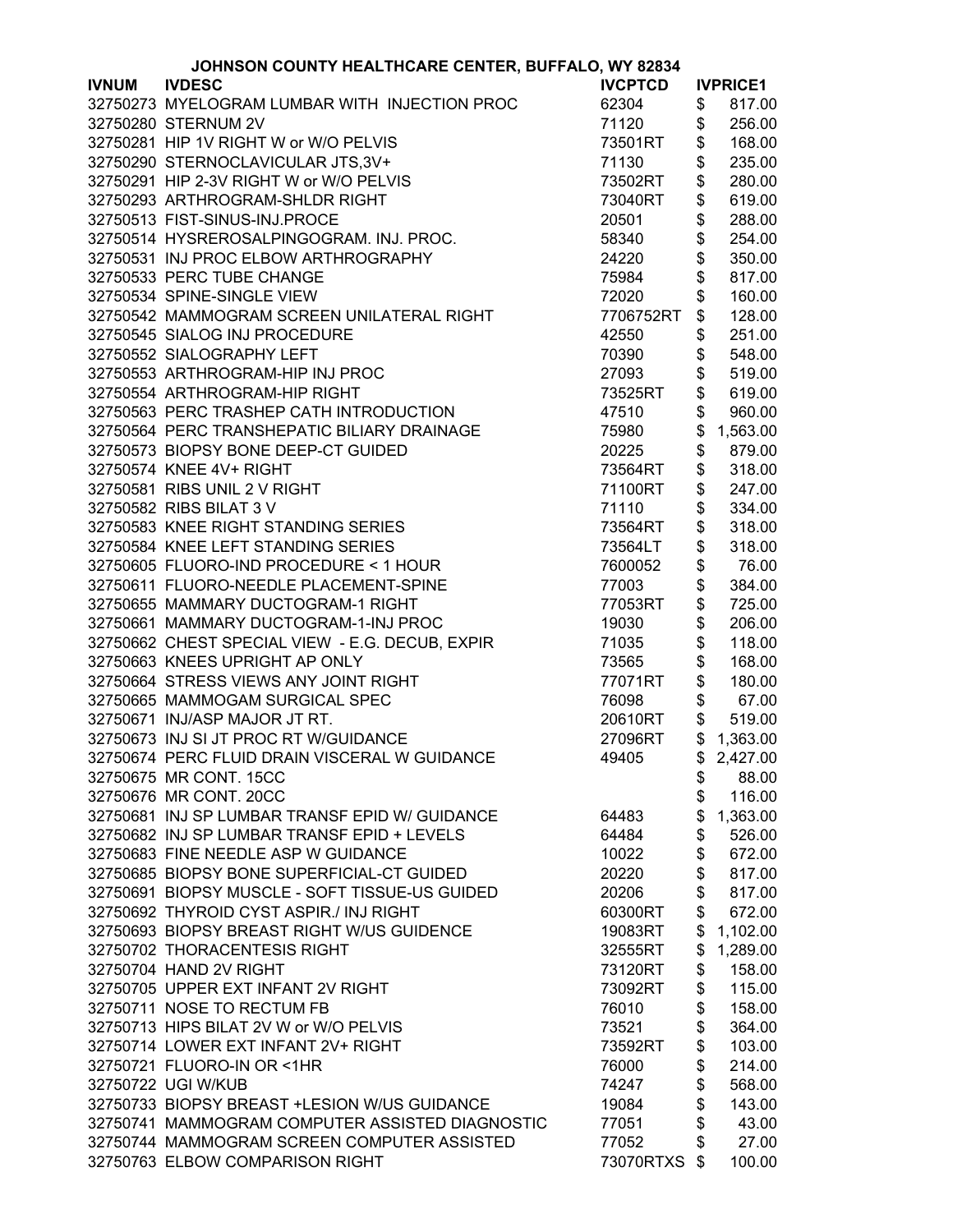|              | JOHNSON COUNTY HEALTHCARE CENTER, BUFFALO, WY 82834 |                |               |                 |
|--------------|-----------------------------------------------------|----------------|---------------|-----------------|
| <b>IVNUM</b> | <b>IVDESC</b>                                       | <b>IVCPTCD</b> |               | <b>IVPRICE1</b> |
|              | 32750764 FOREARM COMPARISON RIGHT                   | 73090RTXS \$   |               | 82.00           |
|              | 32750765 WRIST COMPARISON RIGHT                     | 73100RTXS \$   |               | 100.00          |
|              | 32750771 SHOULDER COMPARISON RIGHT                  | 73020RTXS \$   |               | 100.00          |
|              | 32750772 HUMERUS COMPARISON RIGHT                   | 73060RTXS \$   |               | 100.00          |
|              | 32750773 FINGERS COMPARISON RIGHT                   | 73140RTXS \$   |               | 78.00           |
|              | 32750774 HAND COMPARISON RIGHT                      | 73120RTXS      | \$            | 100.00          |
|              | 32750775 CHEST WITH APICAL LORODITIC                | 71021          | \$            | 359.00          |
|              | 32750781 CHEST WITH OBLIQUES                        | 71022          | \$            | 359.00          |
|              | 32750782 TOES COMPARISON RIGHT                      | 73660RTXS \$   |               | 78.00           |
|              |                                                     |                |               |                 |
|              | 32750783 FOOT COMPARISON RIGHT                      | 73620RTXS \$   |               | 100.00          |
|              | 32750784 ANKLE COMPARISON RIGHT                     | 73600RTXS \$   |               | 100.00          |
|              | 32750785 TIBIA/FIBULA-COMPARISON RIGHT              | 73590RTXS \$   |               | 100.00          |
|              | 32750791 KNEE-COMPARISON RIGHT                      | 73560RTXS \$   |               | 103.00          |
|              | 32750792 FEMUR-COMPARISON RIGHT                     | 73552RTXS \$   |               | 119.00          |
|              | 32750793 HIP-COMPARISON RIGHT                       | 73501RTXS      | $\frac{1}{2}$ | 100.00          |
|              | 32750794 INJ/ASP SMALL JT PROC RIGHT                | 20600RT        | \$            | 519.00          |
|              | 32750795 INJ/ASP INTERM JT PROC RIGHT               | 20605RT        | \$            | 519.00          |
|              | 32750801 PARACENTESIS                               | 49083          | \$            | 1,289.00        |
|              | 32750803 IVC FILTER INTRO CATH                      | 36010          | \$            | 177.00          |
|              | 32750804 IVC FILTER PROC DEPLOY                     | 37620          | \$            | 177.00          |
|              | 32750805 IVC FILTER, PERC. PLACE                    | 75940          | \$            | 2,947.00        |
|              | 32750811 PICC LINE PLACEMENT                        | 36569          | \$            | 771.00          |
|              | 32750814 INJ EPIDURAL LUMBO SACRAL W/GUIDANCE       | 62323          | \$            | 1,747.00        |
|              | 32750815 BIOPSY SALVARY GLAND RIGHT-US GUIDED       | 42400RT        | \$            | 927.00          |
|              | 32750821 BIOPSY LYMPH NODE-US GUIDED                | 38505          | \$            | 927.00          |
|              | 32750822 BIOPSY THYROID CORE NEEDLE RIGHT           | 60100RT        | \$            | 852.00          |
|              | 32750823 INJ EPIDURAL CERVICL/THORACIC W/GUIDANCE   | 62321          | \$            | 1,747.00        |
|              | 32750833 EPIDUROGRAPHY                              | 72275          | \$            | 456.00          |
|              | 32750841 INJECTION PROCEDURE / CYSTOS               | 51600          | \$            | 305.00          |
|              | 32750843 PERC DRAIN GUIDANCE - CATHETER PLACEMENT   |                |               |                 |
|              |                                                     | 75989          | \$            | 1,901.00        |
|              | 32750844 PERC FLUID DRAIN RETRO /PERIT W GUIDANCE   | 49406          | \$            | 2,427.00        |
|              | 32750851 THORACIC LUMBAR JUNCTION                   | 72080          | \$            | 288.00          |
|              | 32750852 LUMBAR PUNCTURE -CFS DRAINAGE              | 62272          | \$            | 1,102.00        |
|              | 32750862 INJ SP LUMBAR FACET JT W/ GUIDANCE         | 64493          | \$            | 1,363.00        |
|              | 32750863 BIOPSY ABD./RETROPERITONEAL-CT GUIDED      | 49180          |               | \$852.00        |
|              | 32750864 BIOPSY PANCREAS-CT GUIDED                  | 48102          | \$            | 810.00          |
|              | 32750871 INJ SP LUMBAR FACET JT 2nd LEVEL           | 64494          | \$            | 525.00          |
|              | 32750872 INJ SP LUMBAR FACET JT 3rd + LEVELS        | 64495          | \$            | 525.00          |
|              | 32750875 EYE FB MR SCOUT                            | 7003052        | \$            | 70.00           |
|              | 32750892 ANKLE 2V LEFT                              | 73600LT        | \$            | 196.00          |
|              | 32750893 ANKLE 3V+ LEFT                             | 73610LT        | \$            | 235.00          |
|              | 32750894 ANKLE COMPARISON LEFT                      | 73600LTXS      | \$            | 100.00          |
|              | 32750895 CLAVICLE LEFT                              | 73000LT        | \$            | 192.00          |
|              | 32750901 ELBOW 2V LEFT                              | 73070LT        | \$            | 168.00          |
|              | 32750902 ELBOW 3V+ LEFT                             | 73080LT        | \$            | 235.00          |
|              | 32750903 ELBOW COMPARISON LEFT                      | 73070LTXS      | \$            | 100.00          |
|              | 32750904 FEMUR 2V+ LEFT                             | 73552LT        | \$            | 235.00          |
|              | 32750905 FEMUR-COMPARISON LEFT                      | 73552LTXS      | \$            | 119.00          |
|              | 32750911 FINGERS 2V+ LEFT                           | 73140LT        | \$            | 165.00          |
|              | 32750912 FINGERS COMPARISON LEFT                    | 73140LTXS      | \$            | 78.00           |
|              | 32750913 FOOT 2V LEFT                               | 73620LT        | \$            | 194.00          |
|              | 32750914 FOOT 3V+ LEFT                              | 73630LT        | \$            | 235.00          |
|              | 32750915 FOOT COMPARISON LEFT                       | 73620LTXS      | \$            | 100.00          |
|              | 32750921 FOREARM 2V LEFT                            | 73090LT        | \$            | 168.00          |
|              | 32750922 FOREARM COMPARISON LEFT                    | 73090LTXS      |               | 82.00           |
|              |                                                     |                | \$            |                 |
|              | 32750923 HAND 2V LEFT                               | 73120LT        | \$            | 158.00          |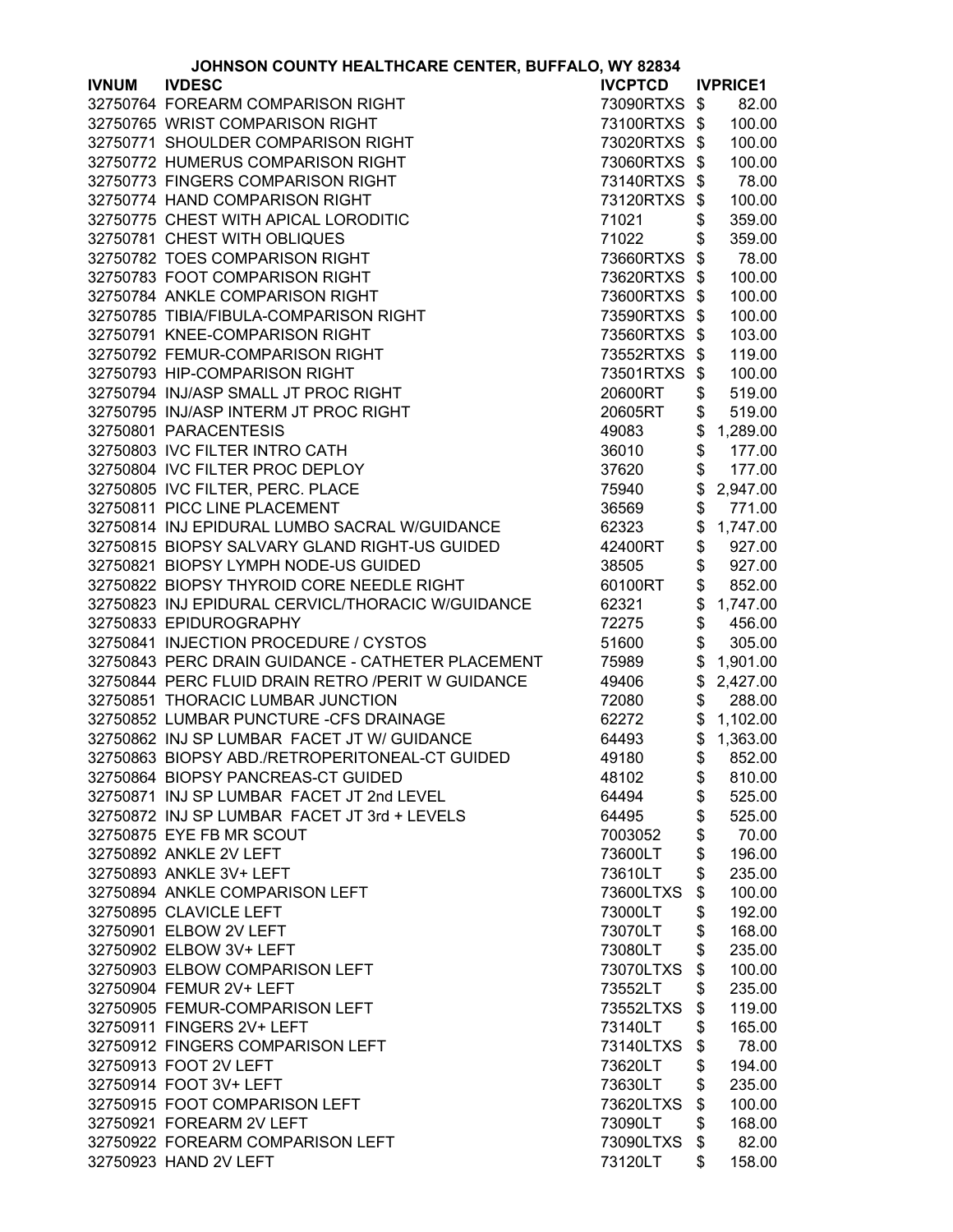|              | JOHNSON COUNTY HEALTHCARE CENTER, BUFFALO, WY 82834 |                    |          |                  |
|--------------|-----------------------------------------------------|--------------------|----------|------------------|
| <b>IVNUM</b> | <b>IVDESC</b>                                       | <b>IVCPTCD</b>     |          | <b>IVPRICE1</b>  |
|              | 32750924 HAND 3V+ LEFT                              | 73130LT            | \$       | 194.00           |
|              | 32750925 HAND COMPARISON LEFT                       | 73120LTXS          | \$       | 100.00           |
|              | 32750931 HIP 1V LEFT W or W/O PELVIS                | 73501LT            | \$       | 168.00           |
|              | 32750932 HIP 2-3V LEFT W or W/O PELVIS              | 73502LT            | \$       | 280.00           |
|              | 32750933 HIP-COMPARISON LEFT                        | 73501LTXS          | \$       | 100.00           |
|              | 32750934 HUMERUS 2V+ LEFT                           | 73060LT            | \$       | 194.00           |
|              | 32750935 HUMERUS COMPARISON LEFT                    | 73060LTXS          | \$       | 100.00           |
|              | 32750941 KNEE 1V OR 2V LEFT                         | 73560LT            | \$       | 219.00           |
|              | 32750942 KNEE 3V LEFT                               |                    |          | 275.00           |
|              |                                                     | 73562LT            | \$       |                  |
|              | 32750943 KNEE 4V+ LEFT                              | 73564LT            | \$       | 318.00           |
|              | 32750944 KNEE-COMPARISON LEFT                       | 73560LTXS          | \$       | 103.00           |
|              | 32750945 RIBS UNIL 2 V LEFT                         | 71100LT            | \$       | 247.00           |
|              | 32750951 RIBS LEFT W/PA CHEST                       | 71101LT            | \$       | 311.00           |
|              | 32750952 SCAPULA LEFT                               | 73010LT            | \$       | 236.00           |
|              | 32750953 SHOULDER 1V LEFT                           | 73020LT            | \$       | 168.00           |
|              | 32750954 SHOULDER 2V+ LEFT                          | 73030LT            | \$       | 279.00           |
|              | 32750955 SHOULDER COMPARISON LEFT                   | 73020LTXS          | \$       | 100.00           |
|              | 32750961 STRESS VIEWS ANY JOINT LEFT                | 77071LT            | \$       | 180.00           |
|              | 32750962 TIBIA/FIBULA-2V LEFT                       | 73590LT            | \$       | 196.00           |
|              | 32750963 TIBIA/FIBULA-COMPARISON LEFT               | 73590LTXS          | \$       | 100.00           |
|              | 32750964 TOES 2 V LEFT                              | 73660LT            | \$       | 164.00           |
|              | 32750965 TOES COMPARISON LEFT                       | 73660LTXS          | \$       | 78.00            |
|              | 32750971 UPPER EXT INFANT 2V LEFT                   | 73092LT            | \$       | 115.00           |
|              | 32750972 WRIST 2V LEFT                              | 73100LT            | \$       | 168.00           |
|              | 32750973 WRIST 3V+ LEFT                             | 73110LT            | \$       | 235.00           |
|              | 32750974 WRIST COMPARISON LEFT                      | 73100LTXS          | \$       | 100.00           |
|              | 32750993 ULTRASOUND EXT ARTERIAL LEFT               | 93922LT52          | \$       | 352.00           |
|              | 32751003 US CAROTID DUP LEFT                        | 93882LT            | \$       | 370.00           |
|              | 32751023 CALCANEOUS 2V+ LEFT                        | 73650LT            | \$       | 194.00           |
|              | 32751025 BIOPSY LUNG LEFT-CT GUIDANCE               | 32405LT            | \$       | 852.00           |
|              | 32751026 ARTHROGRAM-HIP LEFT                        | 73525LT            | \$       | 619.00           |
|              | 32751027 ARTHROGRAM-SHLDR LEFT                      | 73040LT            | \$       | 619.00           |
|              | 32751028 BIOPSY BREAST LEFT W/US GUIDENCE           | 19083LT            | \$       | 1,102.00         |
|              | 32751029 BIOPSY THYROID CORE NEEDLE LEFT            | 60100LT            | \$       | 852.00           |
|              | 32751030 INJ SI JT PROC LT W/GUIDANCE               |                    |          | \$1,363.00       |
|              | 32751031 INJ/ASP INTERM JT PROC LEFT                | 27096LT            |          |                  |
|              | 32751032 INJ/ASP MAJOR JT LT.                       | 20605LT<br>20610LT | \$<br>\$ | 519.00<br>519.00 |
|              | 32751033 INJ/ASP SMALL JT PROC LEFT                 | 20600LT            | \$       | 519.00           |
|              | 32751034 LOC.WIRE BREAST WITH MAMMO GUID. LEFT      | 19281LT            | \$       | 914.00           |
|              | 32751035 LOWER EXT INFANT 2V+ LEFT                  | 73592LT            | \$       | 103.00           |
|              | 32751036 MAMMARY DUCTOGRAM-1 LEFT                   | 77053LT            | \$       | 725.00           |
|              | 32751037 MAMMOGRAM UNILATERAL LEFT DIAGNOSTIC       | 77065LT            | \$       | 167.00           |
|              | 32751038 THORACENTESIS LEFT                         | 32555LT            | \$       | 1,289.00         |
|              | 32751039 THYROID CYST ASPIR./ INJ LEFT              | 60300LT            |          |                  |
|              | 32751040 BIOPSY SALVARY GLAND LEFT-US GUIDED        |                    | \$       | 672.00           |
|              |                                                     | 42400LT            | \$       | 927.00           |
|              | 32751134 MAMMOGRAM SCREEN UNILATERAL LEFT           | 7706752LT          | \$       | 128.00           |
|              | 32751135 KNEE BILAT STANDING SERIES                 | 7356450            | \$       | 525.00           |
|              | 32751142 MOD SEDATION < 5YRS 1ST 30 MIN             | 99148              | \$       | 119.00           |
|              | 32751143 MOD SEDATION > 5YRS 1ST 30 MIN             | 99149              | \$       | 119.00           |
|              | 32751144 MOD SEDATION + 15 MIN                      | 99150              | \$       | 59.00            |
|              | 32751145 INJ SP CER/TH TRANSF EPID W/GUIDANCE       | 64479              | \$       | 1,363.00         |
|              | 32751146 INJ SP CER/TH TRANSF + LEVELS              | 64480              | \$       | 526.00           |
|              | 32751148 THORACOSTOMY TUBE PLACEMENT                | 32551              | \$       | 1,563.00         |
|              | 32751150 PERC FLUID DRAIN SOFT TISSUE W/GUIDANCE    | 10030              | \$       | 1,127.00         |
|              | 32751151 INJ DRUG SUBCU/ IM                         | 96372              | \$       | 282.00           |
|              | 32751154 ANKLE 1 VIEW LEFT                          | 73600LT52          | \$       | 146.00           |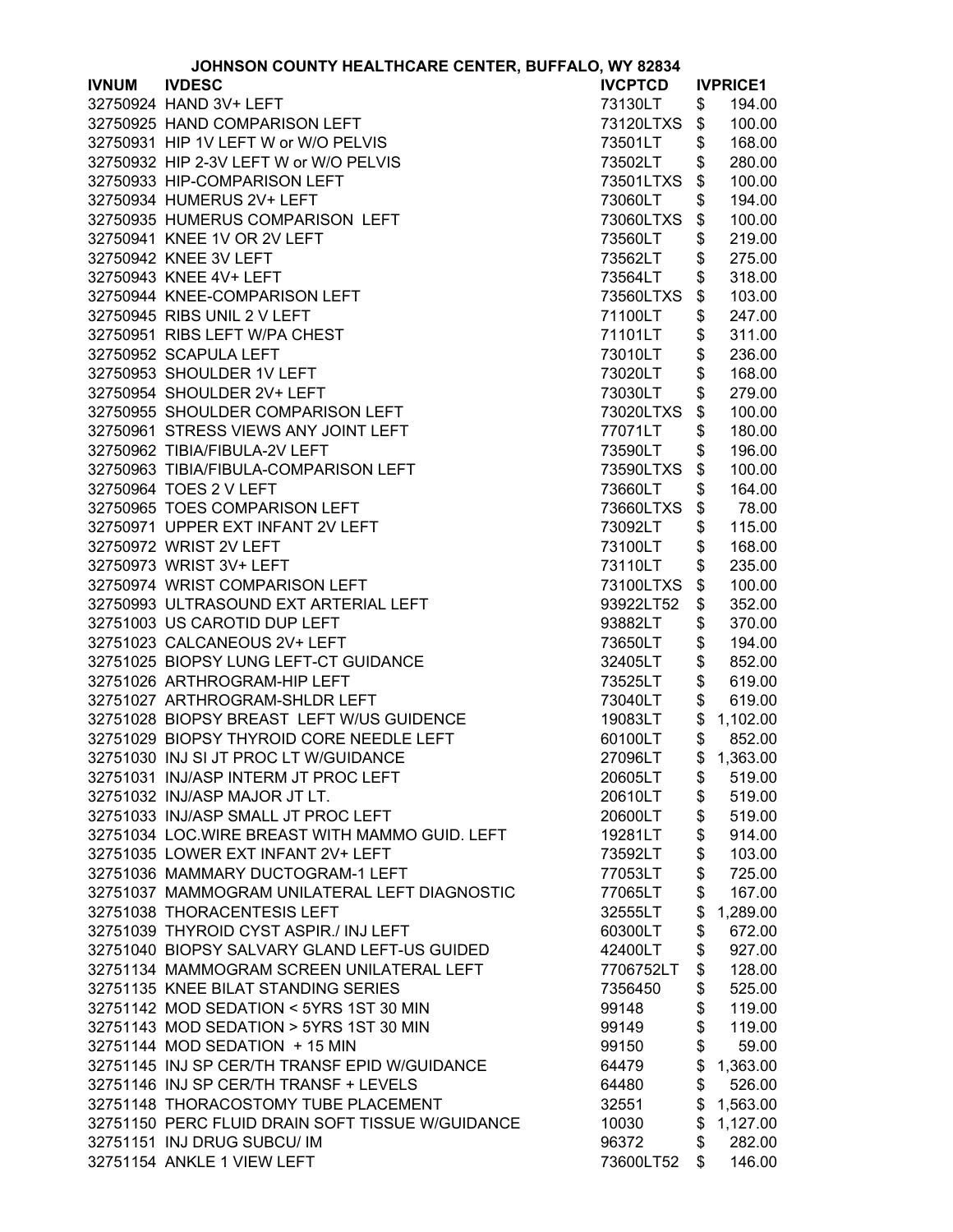|              | JUNNSUN CUUNTT NEALTNCARE CENTER, BUFFALU, WT 02034 |                |          |                 |
|--------------|-----------------------------------------------------|----------------|----------|-----------------|
| <b>IVNUM</b> | <b>IVDESC</b>                                       | <b>IVCPTCD</b> |          | <b>IVPRICE1</b> |
|              | 32751155 ANKLE 1 VIEW RIGHT                         | 73600RT52      | \$       | 146.00          |
|              | 32751156 ELBOW 1V LEFT                              | 73070LT52      | \$       | 176.00          |
|              | 32751157 ELBOW 1V RIGHT                             | 73070RT52      | \$       | 176.00          |
|              | 32751158 FEMUR 1 VIEW LEFT                          | 73551LT52      | \$       | 176.00          |
|              | 32751159 FEMUR 1 VIEW RIGHT                         | 73551RT52      | \$       | 176.00          |
|              | 32751160 FINGERS 1 VIEW LEFT                        | 73140LT52      | \$       | 124.00          |
|              | 32751161 FINGERS 1 VIEW RIGHT                       | 73140RT52      | \$       | 124.00          |
|              | 32751162 FOOT 1V LEFT                               | 73620LT52      | \$       | 146.00          |
|              | 32751163 FOOT 1V RIGHT                              | 73620RT52      | \$       | 146.00          |
|              | 32751164 FOREARM 1V LEFT                            | 73090LT52      | \$       | 176.00          |
|              | 32751165 FOREARM 1V RIGHT                           | 73090RT52      | \$       | 176.00          |
|              | 32751166 HAND 1 VIEW LEFT                           | 73120LT52      | \$       | 117.00          |
|              | 32751167 HAND 1 VIEW RIGHT                          | 73120RT52      | \$       | 117.00          |
|              | 32751168 HUMERUS 1 VIEW LEFT                        | 73060LT52      | \$       | 145.00          |
|              | 32751169 HUMERUS 1 VIEW RIGHT                       | 73060RT52      | \$       | 145.00          |
|              | 32751170 LOWER EXT INFANT 1 VIEW LEFT               | 73592LT52      | \$       | 77.00           |
|              | 32751171 LOWER EXT INFANT 1 VIEW RIGHT              |                |          |                 |
|              |                                                     | 73592RT52      | \$       | 77.00           |
|              | 32751172 NASAL BONES 1-2 VIEW                       | 7016052        | \$       | 144.00          |
|              | 32751173 TIBIA/FIBULA 1 VIEW LEFT                   | 73590LT52      | \$       | 146.00          |
|              | 32751174 TIBIA/FIBULA 1 VIEW RIGHT                  | 73590RT52      | \$       | 146.00          |
|              | 32751175 TOES 1 VIEW LEFT                           | 73660LT52      | \$       | 123.00          |
|              | 32751176 TOES 1 VIEW RIGHT                          | 73660RT52      | \$       | 123.00          |
|              | 32751177 WRIST 1 VIEW LEFT                          | 73100LT52      | \$       | 127.00          |
|              | 32751178 WRIST 1 VIEW RIGHT                         | 73100RT52      | \$       | 127.00          |
|              | 32751179 CALCANEOUS 1 VIEW LEFT                     | 73650LT52      | \$       | 145.00          |
|              | 32751180 CALCANEOUS 1 VIEW RIGHT                    | 73650RT52      | \$       | 145.00          |
|              | 32751181 UPPER EXT INFANT 1 VIEW LEFT               | 73092LT52      | \$       | 88.00           |
|              | 32751182 UPPER EXT INFANT 1 VIEW RIGHT              | 73092RT52      | \$       | 88.00           |
|              | 32751183 DEXA / BONE DENSITY                        | 77080          | \$       | 415.00          |
|              | 32751187 BIOPSY BREAST RIGHT W/ VACUME & GUIDANC    | 19083RT        | \$       | 2,116.00        |
|              | 32751188 BIOPSY BREAST LEFT W/ VACUME & GUIDANCE    | 19083LT        | \$       | 2,116.00        |
|              | 32751189 SCOLIOSIS STUDY 2-3 V SPINE ENTIRE         | 72082          | \$       | 288.00          |
|              | 32751190 INJ TENDON ORIGIN INSERTION SINGLE         | 20551          | \$       | 525.00          |
|              | 32751191 INJ TENDON SHEATH SINGLE                   | 20550          | \$       | 525.00          |
|              | 32751192 BONE SURVEY INFANT                         | 77076          | \$       | 649.00          |
|              | 32751193 BONE SURVEY LIMITED                        | 77074          | \$       | 541.00          |
|              | 32751194 FLUORO CENTRAL VENOUS ACCESS GUIDE         | 77001          | \$       | 298.00          |
|              | 32751195 SWALLOWING FUNCTION                        | 74230          | \$       | 416.00          |
|              | 32751196 BIOPSY LIVER- US GUIDED                    | 47000          | \$       | 903.00          |
|              | 32751197 CHEST 2V W/ SPECIAL VIEW                   | 71020          | \$       | 287.00          |
|              | 32751198 FINE NEEDLE ASP W GUIDANCE THYROID         | 10022          | \$       | 672.00          |
|              | 32751199 INJ TRIGGER POINT 1-2 MUSCLES              | 20552          | \$       | 525.00          |
|              | 32751200 INJ INTERCOSTAL NERVE SINGLE               | 64420          | \$<br>\$ | 464.00          |
|              | 32751201 INJ INTERCOSTAL NERVE MULTIPLE             | 64421          |          | 525.00          |
|              | 32751202 CHEST 3V                                   | 71047          | \$       | 370.00          |
|              | 32751203 CHEST 4V+                                  | 71048          | \$       | 421.00          |
|              | 32751204 ABDOMEN 3 VIEW                             | 74021          | \$       | 412.00          |
|              | 32751350 FL IN OR                                   | 76000          | \$       | 214.00          |
|              | 33750004 CT ABD AND PELVIS W/O - STONE              | 74176          | \$       | 3,577.00        |
|              | 33750006 CT HEAD W/O                                | 70450          | \$       | 1,632.00        |
|              | 33750007 CT HIP W/O RIGHT                           | 73700RT        |          | \$1,901.00      |
|              | 33750016 CT HEAD W                                  | 70460          |          | \$2,047.00      |
|              | 33750017 CT LOWER EXTRE W RIGHT                     | 73701RT        |          | \$2,228.00      |
|              | 33750026 CT HEAD W & W/O                            | 70470          | \$       | 2,228.00        |
|              | 33750027 CT HIP W-W/O RIGHT                         | 73702RT        | \$       | 2,308.00        |
|              | 33750036 CT ORBIT/SELLA/POST-FOSSA/IAC W/O          | 70480          | \$       | 1,901.00        |
|              |                                                     |                |          |                 |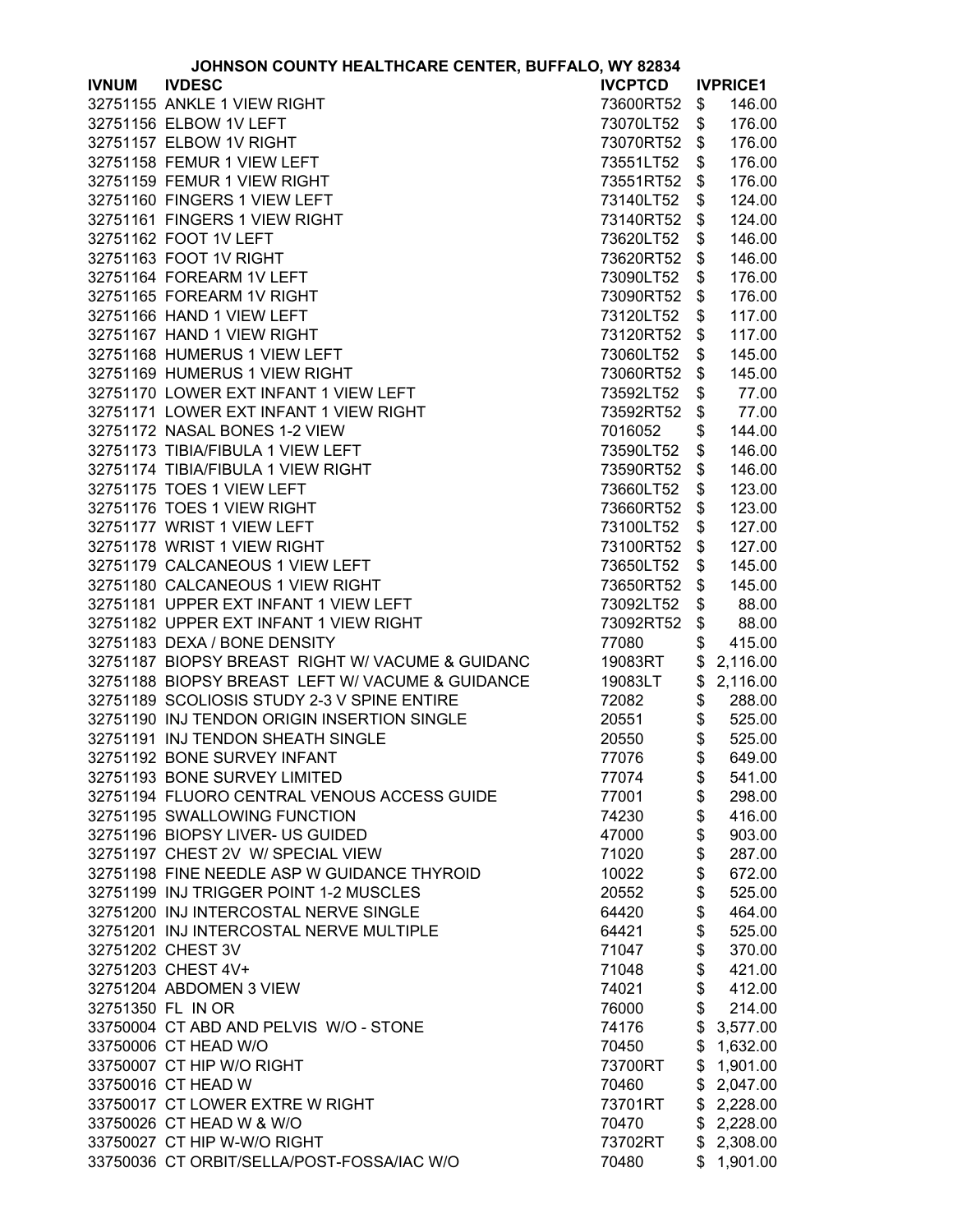| <b>IVDESC</b><br><b>IVCPTCD</b><br><b>IVNUM</b><br><b>IVPRICE1</b><br>33750037 CT ABDOMEN W/O<br>74150<br>1,901.00<br>\$<br>33750046 CT ORBIT/SELLA/POST-FOSSA/IAC W<br>70481<br>\$2,228.00<br>33750047 CT ABDOMEN W<br>\$2,228.00<br>74160<br>33750056 CT ORBIT/SELLA/POST-FOSSA/IAC W & W/O<br>\$<br>2,451.00<br>70482<br>33750057 CT ABDOMEN W & W/O<br>74170<br>\$<br>2,451.00<br>33750066 CT MAXILLOFACE W/O<br>70486<br>\$<br>1,901.00<br>\$<br>2,228.00<br>33750076 CT MAXILLOFACE W<br>70487<br>\$<br>33750086 CT MAXILLOFACE W & W/O<br>70488<br>2,308.00<br>33750096 CT NECK (ST) W/O<br>\$<br>70490<br>1,901.00<br>33750106 CT NECK (ST) W<br>70491<br>\$<br>2,228.00<br>33750116 CT NECK (ST) W & W/O<br>70492<br>\$<br>2,451.00<br>33750126 CT THORAX W/O<br>71250<br>\$<br>1,901.00<br>33750136 CT THORAX W<br>\$<br>2,228.00<br>71260<br>33750146 CT THORAX W & W/O<br>\$<br>2,451.00<br>71270<br>33750156 CT C SPINE W/O<br>\$<br>1,901.00<br>72125<br>\$<br>33750166 CT C SPINE W<br>2,555.00<br>72126<br>\$<br>33750176 CT C SPINE W & W/O<br>2,341.00<br>72127<br>\$<br>33750186 CT T SPINE W/O<br>72128<br>1,901.00<br>\$<br>33750196 CT T SPINE W<br>72129<br>2,555.00<br>\$<br>33750206 CT T SPINE W-W/O<br>72130<br>2,778.00<br>33750216 CT L SPINE W/O<br>\$<br>72131<br>1,901.00<br>33750218 CT GUIDE NEEDLE PLACEMENT<br>\$<br>77012<br>1,901.00<br>\$<br>33750226 CT L SPINE W<br>2,555.00<br>72132<br>\$<br>33750236 CT L SPINE W-W/O<br>2,778.00<br>72133<br>33750246 CT PELVIS W/O<br>\$<br>72192<br>1,901.00<br>33750248 CT PERC DRAIN GUIDANCE- CATH PLACEMENT<br>1,587.00<br>75989<br>\$<br>33750256 CT PELVIS W<br>72193<br>\$<br>2,228.00<br>33750266 CT PELVIS W & W/O<br>\$<br>2,451.00<br>72194<br>33750276 CT SHOULDER W/O RIGHT<br>1,901.00<br>73200RT<br>\$<br>33750286 CT UPPER EXTRE W RIGHT<br>2,228.00<br>73201RT<br>\$<br>33750296 CT SHOULDER W-W/O RIGHT<br>\$<br>2,451.00<br>73202RT<br>33750525 CT LIMITED STUDY<br>\$<br>76380<br>927.00<br>33750621 CTA UPPER EXT LIMITED<br>\$1,134.00<br>7320652<br>33750622 CTA LOWER EXT LIMITED<br>\$<br>7370652<br>1,134.00<br>33750624 CTA ABD LIMITED<br>7417552<br>\$1,333.00<br>33750631 CTA FEM RUN OFF LIMITED<br>\$1,279.00<br>7563552<br>33750632 CTA HEAD COMPLETE<br>\$<br>2,451.00<br>70496<br>33750633 CTA NECK COMPLETE<br>\$<br>2,451.00<br>70498<br>33750641 CTA UPPER EXT RIGHT<br>73206RT<br>\$<br>2,451.00<br>33750642 CTA LOWER EXT COMPLETE RIGHT<br>\$<br>2,451.00<br>73706RT<br>33750643 CTA CHEST COMPLETE<br>71275<br>\$<br>2,451.00<br>33750644 CTA PELVIS COMPLETE<br>\$<br>2,451.00<br>72191<br>33750645 CTA AORTA & FEM RUN OFF COMPLETE<br>2,451.00<br>75635<br>\$<br>33750652 CTA ABD COMPLETE<br>74175<br>\$<br>2,451.00<br>33750684 CT MAXILLOFACE W/O LIMITED<br>\$<br>510.00<br>7048652<br>33750854 CT ABD AND PELVIS W/O<br>\$<br>3,801.00<br>74176<br>33750855 CT ABD AND PELVIS W<br>74177<br>\$<br>4,316.00<br>33750861 CT ABD AND PELVIS W & W/O<br>\$<br>74178<br>4,764.00<br>33750865 PARAVERTEBRAL NERVE BLOCK - LUMB/THOR<br>\$<br>2,301.00<br>64520<br>33751004 CT LOWER EXTRE W LEFT<br>\$<br>2,228.00<br>73701LT<br>33751011 CT LOWER EXTRE W/O LEFT<br>\$<br>73700LT<br>1,901.00<br>33751012 CT UPPER EXTRE W LEFT<br>\$2,228.00<br>73201LT<br>33751013 CT UPPER EXTRE W/WO LEFT<br>\$2,451.00<br>73202LT<br>33751015 CT UPPER EXTRE W/O LEFT<br>\$<br>1,901.00<br>73200LT<br>33751021 CTA LOWER EXT COMPLETE LEFT<br>\$2,451.00<br>73706LT<br>33751022 CTA UPPER EXT LEFT<br>\$<br>2,451.00<br>73206LT | JOHNSON COUNTY HEALTHCARE CENTER, BUFFALO, WY 82834 |  |  |  |  |
|--------------------------------------------------------------------------------------------------------------------------------------------------------------------------------------------------------------------------------------------------------------------------------------------------------------------------------------------------------------------------------------------------------------------------------------------------------------------------------------------------------------------------------------------------------------------------------------------------------------------------------------------------------------------------------------------------------------------------------------------------------------------------------------------------------------------------------------------------------------------------------------------------------------------------------------------------------------------------------------------------------------------------------------------------------------------------------------------------------------------------------------------------------------------------------------------------------------------------------------------------------------------------------------------------------------------------------------------------------------------------------------------------------------------------------------------------------------------------------------------------------------------------------------------------------------------------------------------------------------------------------------------------------------------------------------------------------------------------------------------------------------------------------------------------------------------------------------------------------------------------------------------------------------------------------------------------------------------------------------------------------------------------------------------------------------------------------------------------------------------------------------------------------------------------------------------------------------------------------------------------------------------------------------------------------------------------------------------------------------------------------------------------------------------------------------------------------------------------------------------------------------------------------------------------------------------------------------------------------------------------------------------------------------------------------------------------------------------------------------------------------------------------------------------------------------------------------------------------------------------------------------------------------------------------------------------------------------------------------------------------------------------------------------------------------------------------------------------------------------------------------------------------------------------------------------------------------------------------------------------------------------------------------------------------------------------------------------------------------------------------------------------------------------------------------------------------------------------------------------------------------------------------------------------------|-----------------------------------------------------|--|--|--|--|
|                                                                                                                                                                                                                                                                                                                                                                                                                                                                                                                                                                                                                                                                                                                                                                                                                                                                                                                                                                                                                                                                                                                                                                                                                                                                                                                                                                                                                                                                                                                                                                                                                                                                                                                                                                                                                                                                                                                                                                                                                                                                                                                                                                                                                                                                                                                                                                                                                                                                                                                                                                                                                                                                                                                                                                                                                                                                                                                                                                                                                                                                                                                                                                                                                                                                                                                                                                                                                                                                                                                                                  |                                                     |  |  |  |  |
|                                                                                                                                                                                                                                                                                                                                                                                                                                                                                                                                                                                                                                                                                                                                                                                                                                                                                                                                                                                                                                                                                                                                                                                                                                                                                                                                                                                                                                                                                                                                                                                                                                                                                                                                                                                                                                                                                                                                                                                                                                                                                                                                                                                                                                                                                                                                                                                                                                                                                                                                                                                                                                                                                                                                                                                                                                                                                                                                                                                                                                                                                                                                                                                                                                                                                                                                                                                                                                                                                                                                                  |                                                     |  |  |  |  |
|                                                                                                                                                                                                                                                                                                                                                                                                                                                                                                                                                                                                                                                                                                                                                                                                                                                                                                                                                                                                                                                                                                                                                                                                                                                                                                                                                                                                                                                                                                                                                                                                                                                                                                                                                                                                                                                                                                                                                                                                                                                                                                                                                                                                                                                                                                                                                                                                                                                                                                                                                                                                                                                                                                                                                                                                                                                                                                                                                                                                                                                                                                                                                                                                                                                                                                                                                                                                                                                                                                                                                  |                                                     |  |  |  |  |
|                                                                                                                                                                                                                                                                                                                                                                                                                                                                                                                                                                                                                                                                                                                                                                                                                                                                                                                                                                                                                                                                                                                                                                                                                                                                                                                                                                                                                                                                                                                                                                                                                                                                                                                                                                                                                                                                                                                                                                                                                                                                                                                                                                                                                                                                                                                                                                                                                                                                                                                                                                                                                                                                                                                                                                                                                                                                                                                                                                                                                                                                                                                                                                                                                                                                                                                                                                                                                                                                                                                                                  |                                                     |  |  |  |  |
|                                                                                                                                                                                                                                                                                                                                                                                                                                                                                                                                                                                                                                                                                                                                                                                                                                                                                                                                                                                                                                                                                                                                                                                                                                                                                                                                                                                                                                                                                                                                                                                                                                                                                                                                                                                                                                                                                                                                                                                                                                                                                                                                                                                                                                                                                                                                                                                                                                                                                                                                                                                                                                                                                                                                                                                                                                                                                                                                                                                                                                                                                                                                                                                                                                                                                                                                                                                                                                                                                                                                                  |                                                     |  |  |  |  |
|                                                                                                                                                                                                                                                                                                                                                                                                                                                                                                                                                                                                                                                                                                                                                                                                                                                                                                                                                                                                                                                                                                                                                                                                                                                                                                                                                                                                                                                                                                                                                                                                                                                                                                                                                                                                                                                                                                                                                                                                                                                                                                                                                                                                                                                                                                                                                                                                                                                                                                                                                                                                                                                                                                                                                                                                                                                                                                                                                                                                                                                                                                                                                                                                                                                                                                                                                                                                                                                                                                                                                  |                                                     |  |  |  |  |
|                                                                                                                                                                                                                                                                                                                                                                                                                                                                                                                                                                                                                                                                                                                                                                                                                                                                                                                                                                                                                                                                                                                                                                                                                                                                                                                                                                                                                                                                                                                                                                                                                                                                                                                                                                                                                                                                                                                                                                                                                                                                                                                                                                                                                                                                                                                                                                                                                                                                                                                                                                                                                                                                                                                                                                                                                                                                                                                                                                                                                                                                                                                                                                                                                                                                                                                                                                                                                                                                                                                                                  |                                                     |  |  |  |  |
|                                                                                                                                                                                                                                                                                                                                                                                                                                                                                                                                                                                                                                                                                                                                                                                                                                                                                                                                                                                                                                                                                                                                                                                                                                                                                                                                                                                                                                                                                                                                                                                                                                                                                                                                                                                                                                                                                                                                                                                                                                                                                                                                                                                                                                                                                                                                                                                                                                                                                                                                                                                                                                                                                                                                                                                                                                                                                                                                                                                                                                                                                                                                                                                                                                                                                                                                                                                                                                                                                                                                                  |                                                     |  |  |  |  |
|                                                                                                                                                                                                                                                                                                                                                                                                                                                                                                                                                                                                                                                                                                                                                                                                                                                                                                                                                                                                                                                                                                                                                                                                                                                                                                                                                                                                                                                                                                                                                                                                                                                                                                                                                                                                                                                                                                                                                                                                                                                                                                                                                                                                                                                                                                                                                                                                                                                                                                                                                                                                                                                                                                                                                                                                                                                                                                                                                                                                                                                                                                                                                                                                                                                                                                                                                                                                                                                                                                                                                  |                                                     |  |  |  |  |
|                                                                                                                                                                                                                                                                                                                                                                                                                                                                                                                                                                                                                                                                                                                                                                                                                                                                                                                                                                                                                                                                                                                                                                                                                                                                                                                                                                                                                                                                                                                                                                                                                                                                                                                                                                                                                                                                                                                                                                                                                                                                                                                                                                                                                                                                                                                                                                                                                                                                                                                                                                                                                                                                                                                                                                                                                                                                                                                                                                                                                                                                                                                                                                                                                                                                                                                                                                                                                                                                                                                                                  |                                                     |  |  |  |  |
|                                                                                                                                                                                                                                                                                                                                                                                                                                                                                                                                                                                                                                                                                                                                                                                                                                                                                                                                                                                                                                                                                                                                                                                                                                                                                                                                                                                                                                                                                                                                                                                                                                                                                                                                                                                                                                                                                                                                                                                                                                                                                                                                                                                                                                                                                                                                                                                                                                                                                                                                                                                                                                                                                                                                                                                                                                                                                                                                                                                                                                                                                                                                                                                                                                                                                                                                                                                                                                                                                                                                                  |                                                     |  |  |  |  |
|                                                                                                                                                                                                                                                                                                                                                                                                                                                                                                                                                                                                                                                                                                                                                                                                                                                                                                                                                                                                                                                                                                                                                                                                                                                                                                                                                                                                                                                                                                                                                                                                                                                                                                                                                                                                                                                                                                                                                                                                                                                                                                                                                                                                                                                                                                                                                                                                                                                                                                                                                                                                                                                                                                                                                                                                                                                                                                                                                                                                                                                                                                                                                                                                                                                                                                                                                                                                                                                                                                                                                  |                                                     |  |  |  |  |
|                                                                                                                                                                                                                                                                                                                                                                                                                                                                                                                                                                                                                                                                                                                                                                                                                                                                                                                                                                                                                                                                                                                                                                                                                                                                                                                                                                                                                                                                                                                                                                                                                                                                                                                                                                                                                                                                                                                                                                                                                                                                                                                                                                                                                                                                                                                                                                                                                                                                                                                                                                                                                                                                                                                                                                                                                                                                                                                                                                                                                                                                                                                                                                                                                                                                                                                                                                                                                                                                                                                                                  |                                                     |  |  |  |  |
|                                                                                                                                                                                                                                                                                                                                                                                                                                                                                                                                                                                                                                                                                                                                                                                                                                                                                                                                                                                                                                                                                                                                                                                                                                                                                                                                                                                                                                                                                                                                                                                                                                                                                                                                                                                                                                                                                                                                                                                                                                                                                                                                                                                                                                                                                                                                                                                                                                                                                                                                                                                                                                                                                                                                                                                                                                                                                                                                                                                                                                                                                                                                                                                                                                                                                                                                                                                                                                                                                                                                                  |                                                     |  |  |  |  |
|                                                                                                                                                                                                                                                                                                                                                                                                                                                                                                                                                                                                                                                                                                                                                                                                                                                                                                                                                                                                                                                                                                                                                                                                                                                                                                                                                                                                                                                                                                                                                                                                                                                                                                                                                                                                                                                                                                                                                                                                                                                                                                                                                                                                                                                                                                                                                                                                                                                                                                                                                                                                                                                                                                                                                                                                                                                                                                                                                                                                                                                                                                                                                                                                                                                                                                                                                                                                                                                                                                                                                  |                                                     |  |  |  |  |
|                                                                                                                                                                                                                                                                                                                                                                                                                                                                                                                                                                                                                                                                                                                                                                                                                                                                                                                                                                                                                                                                                                                                                                                                                                                                                                                                                                                                                                                                                                                                                                                                                                                                                                                                                                                                                                                                                                                                                                                                                                                                                                                                                                                                                                                                                                                                                                                                                                                                                                                                                                                                                                                                                                                                                                                                                                                                                                                                                                                                                                                                                                                                                                                                                                                                                                                                                                                                                                                                                                                                                  |                                                     |  |  |  |  |
|                                                                                                                                                                                                                                                                                                                                                                                                                                                                                                                                                                                                                                                                                                                                                                                                                                                                                                                                                                                                                                                                                                                                                                                                                                                                                                                                                                                                                                                                                                                                                                                                                                                                                                                                                                                                                                                                                                                                                                                                                                                                                                                                                                                                                                                                                                                                                                                                                                                                                                                                                                                                                                                                                                                                                                                                                                                                                                                                                                                                                                                                                                                                                                                                                                                                                                                                                                                                                                                                                                                                                  |                                                     |  |  |  |  |
|                                                                                                                                                                                                                                                                                                                                                                                                                                                                                                                                                                                                                                                                                                                                                                                                                                                                                                                                                                                                                                                                                                                                                                                                                                                                                                                                                                                                                                                                                                                                                                                                                                                                                                                                                                                                                                                                                                                                                                                                                                                                                                                                                                                                                                                                                                                                                                                                                                                                                                                                                                                                                                                                                                                                                                                                                                                                                                                                                                                                                                                                                                                                                                                                                                                                                                                                                                                                                                                                                                                                                  |                                                     |  |  |  |  |
|                                                                                                                                                                                                                                                                                                                                                                                                                                                                                                                                                                                                                                                                                                                                                                                                                                                                                                                                                                                                                                                                                                                                                                                                                                                                                                                                                                                                                                                                                                                                                                                                                                                                                                                                                                                                                                                                                                                                                                                                                                                                                                                                                                                                                                                                                                                                                                                                                                                                                                                                                                                                                                                                                                                                                                                                                                                                                                                                                                                                                                                                                                                                                                                                                                                                                                                                                                                                                                                                                                                                                  |                                                     |  |  |  |  |
|                                                                                                                                                                                                                                                                                                                                                                                                                                                                                                                                                                                                                                                                                                                                                                                                                                                                                                                                                                                                                                                                                                                                                                                                                                                                                                                                                                                                                                                                                                                                                                                                                                                                                                                                                                                                                                                                                                                                                                                                                                                                                                                                                                                                                                                                                                                                                                                                                                                                                                                                                                                                                                                                                                                                                                                                                                                                                                                                                                                                                                                                                                                                                                                                                                                                                                                                                                                                                                                                                                                                                  |                                                     |  |  |  |  |
|                                                                                                                                                                                                                                                                                                                                                                                                                                                                                                                                                                                                                                                                                                                                                                                                                                                                                                                                                                                                                                                                                                                                                                                                                                                                                                                                                                                                                                                                                                                                                                                                                                                                                                                                                                                                                                                                                                                                                                                                                                                                                                                                                                                                                                                                                                                                                                                                                                                                                                                                                                                                                                                                                                                                                                                                                                                                                                                                                                                                                                                                                                                                                                                                                                                                                                                                                                                                                                                                                                                                                  |                                                     |  |  |  |  |
|                                                                                                                                                                                                                                                                                                                                                                                                                                                                                                                                                                                                                                                                                                                                                                                                                                                                                                                                                                                                                                                                                                                                                                                                                                                                                                                                                                                                                                                                                                                                                                                                                                                                                                                                                                                                                                                                                                                                                                                                                                                                                                                                                                                                                                                                                                                                                                                                                                                                                                                                                                                                                                                                                                                                                                                                                                                                                                                                                                                                                                                                                                                                                                                                                                                                                                                                                                                                                                                                                                                                                  |                                                     |  |  |  |  |
|                                                                                                                                                                                                                                                                                                                                                                                                                                                                                                                                                                                                                                                                                                                                                                                                                                                                                                                                                                                                                                                                                                                                                                                                                                                                                                                                                                                                                                                                                                                                                                                                                                                                                                                                                                                                                                                                                                                                                                                                                                                                                                                                                                                                                                                                                                                                                                                                                                                                                                                                                                                                                                                                                                                                                                                                                                                                                                                                                                                                                                                                                                                                                                                                                                                                                                                                                                                                                                                                                                                                                  |                                                     |  |  |  |  |
|                                                                                                                                                                                                                                                                                                                                                                                                                                                                                                                                                                                                                                                                                                                                                                                                                                                                                                                                                                                                                                                                                                                                                                                                                                                                                                                                                                                                                                                                                                                                                                                                                                                                                                                                                                                                                                                                                                                                                                                                                                                                                                                                                                                                                                                                                                                                                                                                                                                                                                                                                                                                                                                                                                                                                                                                                                                                                                                                                                                                                                                                                                                                                                                                                                                                                                                                                                                                                                                                                                                                                  |                                                     |  |  |  |  |
|                                                                                                                                                                                                                                                                                                                                                                                                                                                                                                                                                                                                                                                                                                                                                                                                                                                                                                                                                                                                                                                                                                                                                                                                                                                                                                                                                                                                                                                                                                                                                                                                                                                                                                                                                                                                                                                                                                                                                                                                                                                                                                                                                                                                                                                                                                                                                                                                                                                                                                                                                                                                                                                                                                                                                                                                                                                                                                                                                                                                                                                                                                                                                                                                                                                                                                                                                                                                                                                                                                                                                  |                                                     |  |  |  |  |
|                                                                                                                                                                                                                                                                                                                                                                                                                                                                                                                                                                                                                                                                                                                                                                                                                                                                                                                                                                                                                                                                                                                                                                                                                                                                                                                                                                                                                                                                                                                                                                                                                                                                                                                                                                                                                                                                                                                                                                                                                                                                                                                                                                                                                                                                                                                                                                                                                                                                                                                                                                                                                                                                                                                                                                                                                                                                                                                                                                                                                                                                                                                                                                                                                                                                                                                                                                                                                                                                                                                                                  |                                                     |  |  |  |  |
|                                                                                                                                                                                                                                                                                                                                                                                                                                                                                                                                                                                                                                                                                                                                                                                                                                                                                                                                                                                                                                                                                                                                                                                                                                                                                                                                                                                                                                                                                                                                                                                                                                                                                                                                                                                                                                                                                                                                                                                                                                                                                                                                                                                                                                                                                                                                                                                                                                                                                                                                                                                                                                                                                                                                                                                                                                                                                                                                                                                                                                                                                                                                                                                                                                                                                                                                                                                                                                                                                                                                                  |                                                     |  |  |  |  |
|                                                                                                                                                                                                                                                                                                                                                                                                                                                                                                                                                                                                                                                                                                                                                                                                                                                                                                                                                                                                                                                                                                                                                                                                                                                                                                                                                                                                                                                                                                                                                                                                                                                                                                                                                                                                                                                                                                                                                                                                                                                                                                                                                                                                                                                                                                                                                                                                                                                                                                                                                                                                                                                                                                                                                                                                                                                                                                                                                                                                                                                                                                                                                                                                                                                                                                                                                                                                                                                                                                                                                  |                                                     |  |  |  |  |
|                                                                                                                                                                                                                                                                                                                                                                                                                                                                                                                                                                                                                                                                                                                                                                                                                                                                                                                                                                                                                                                                                                                                                                                                                                                                                                                                                                                                                                                                                                                                                                                                                                                                                                                                                                                                                                                                                                                                                                                                                                                                                                                                                                                                                                                                                                                                                                                                                                                                                                                                                                                                                                                                                                                                                                                                                                                                                                                                                                                                                                                                                                                                                                                                                                                                                                                                                                                                                                                                                                                                                  |                                                     |  |  |  |  |
|                                                                                                                                                                                                                                                                                                                                                                                                                                                                                                                                                                                                                                                                                                                                                                                                                                                                                                                                                                                                                                                                                                                                                                                                                                                                                                                                                                                                                                                                                                                                                                                                                                                                                                                                                                                                                                                                                                                                                                                                                                                                                                                                                                                                                                                                                                                                                                                                                                                                                                                                                                                                                                                                                                                                                                                                                                                                                                                                                                                                                                                                                                                                                                                                                                                                                                                                                                                                                                                                                                                                                  |                                                     |  |  |  |  |
|                                                                                                                                                                                                                                                                                                                                                                                                                                                                                                                                                                                                                                                                                                                                                                                                                                                                                                                                                                                                                                                                                                                                                                                                                                                                                                                                                                                                                                                                                                                                                                                                                                                                                                                                                                                                                                                                                                                                                                                                                                                                                                                                                                                                                                                                                                                                                                                                                                                                                                                                                                                                                                                                                                                                                                                                                                                                                                                                                                                                                                                                                                                                                                                                                                                                                                                                                                                                                                                                                                                                                  |                                                     |  |  |  |  |
|                                                                                                                                                                                                                                                                                                                                                                                                                                                                                                                                                                                                                                                                                                                                                                                                                                                                                                                                                                                                                                                                                                                                                                                                                                                                                                                                                                                                                                                                                                                                                                                                                                                                                                                                                                                                                                                                                                                                                                                                                                                                                                                                                                                                                                                                                                                                                                                                                                                                                                                                                                                                                                                                                                                                                                                                                                                                                                                                                                                                                                                                                                                                                                                                                                                                                                                                                                                                                                                                                                                                                  |                                                     |  |  |  |  |
|                                                                                                                                                                                                                                                                                                                                                                                                                                                                                                                                                                                                                                                                                                                                                                                                                                                                                                                                                                                                                                                                                                                                                                                                                                                                                                                                                                                                                                                                                                                                                                                                                                                                                                                                                                                                                                                                                                                                                                                                                                                                                                                                                                                                                                                                                                                                                                                                                                                                                                                                                                                                                                                                                                                                                                                                                                                                                                                                                                                                                                                                                                                                                                                                                                                                                                                                                                                                                                                                                                                                                  |                                                     |  |  |  |  |
|                                                                                                                                                                                                                                                                                                                                                                                                                                                                                                                                                                                                                                                                                                                                                                                                                                                                                                                                                                                                                                                                                                                                                                                                                                                                                                                                                                                                                                                                                                                                                                                                                                                                                                                                                                                                                                                                                                                                                                                                                                                                                                                                                                                                                                                                                                                                                                                                                                                                                                                                                                                                                                                                                                                                                                                                                                                                                                                                                                                                                                                                                                                                                                                                                                                                                                                                                                                                                                                                                                                                                  |                                                     |  |  |  |  |
|                                                                                                                                                                                                                                                                                                                                                                                                                                                                                                                                                                                                                                                                                                                                                                                                                                                                                                                                                                                                                                                                                                                                                                                                                                                                                                                                                                                                                                                                                                                                                                                                                                                                                                                                                                                                                                                                                                                                                                                                                                                                                                                                                                                                                                                                                                                                                                                                                                                                                                                                                                                                                                                                                                                                                                                                                                                                                                                                                                                                                                                                                                                                                                                                                                                                                                                                                                                                                                                                                                                                                  |                                                     |  |  |  |  |
|                                                                                                                                                                                                                                                                                                                                                                                                                                                                                                                                                                                                                                                                                                                                                                                                                                                                                                                                                                                                                                                                                                                                                                                                                                                                                                                                                                                                                                                                                                                                                                                                                                                                                                                                                                                                                                                                                                                                                                                                                                                                                                                                                                                                                                                                                                                                                                                                                                                                                                                                                                                                                                                                                                                                                                                                                                                                                                                                                                                                                                                                                                                                                                                                                                                                                                                                                                                                                                                                                                                                                  |                                                     |  |  |  |  |
|                                                                                                                                                                                                                                                                                                                                                                                                                                                                                                                                                                                                                                                                                                                                                                                                                                                                                                                                                                                                                                                                                                                                                                                                                                                                                                                                                                                                                                                                                                                                                                                                                                                                                                                                                                                                                                                                                                                                                                                                                                                                                                                                                                                                                                                                                                                                                                                                                                                                                                                                                                                                                                                                                                                                                                                                                                                                                                                                                                                                                                                                                                                                                                                                                                                                                                                                                                                                                                                                                                                                                  |                                                     |  |  |  |  |
|                                                                                                                                                                                                                                                                                                                                                                                                                                                                                                                                                                                                                                                                                                                                                                                                                                                                                                                                                                                                                                                                                                                                                                                                                                                                                                                                                                                                                                                                                                                                                                                                                                                                                                                                                                                                                                                                                                                                                                                                                                                                                                                                                                                                                                                                                                                                                                                                                                                                                                                                                                                                                                                                                                                                                                                                                                                                                                                                                                                                                                                                                                                                                                                                                                                                                                                                                                                                                                                                                                                                                  |                                                     |  |  |  |  |
|                                                                                                                                                                                                                                                                                                                                                                                                                                                                                                                                                                                                                                                                                                                                                                                                                                                                                                                                                                                                                                                                                                                                                                                                                                                                                                                                                                                                                                                                                                                                                                                                                                                                                                                                                                                                                                                                                                                                                                                                                                                                                                                                                                                                                                                                                                                                                                                                                                                                                                                                                                                                                                                                                                                                                                                                                                                                                                                                                                                                                                                                                                                                                                                                                                                                                                                                                                                                                                                                                                                                                  |                                                     |  |  |  |  |
|                                                                                                                                                                                                                                                                                                                                                                                                                                                                                                                                                                                                                                                                                                                                                                                                                                                                                                                                                                                                                                                                                                                                                                                                                                                                                                                                                                                                                                                                                                                                                                                                                                                                                                                                                                                                                                                                                                                                                                                                                                                                                                                                                                                                                                                                                                                                                                                                                                                                                                                                                                                                                                                                                                                                                                                                                                                                                                                                                                                                                                                                                                                                                                                                                                                                                                                                                                                                                                                                                                                                                  |                                                     |  |  |  |  |
|                                                                                                                                                                                                                                                                                                                                                                                                                                                                                                                                                                                                                                                                                                                                                                                                                                                                                                                                                                                                                                                                                                                                                                                                                                                                                                                                                                                                                                                                                                                                                                                                                                                                                                                                                                                                                                                                                                                                                                                                                                                                                                                                                                                                                                                                                                                                                                                                                                                                                                                                                                                                                                                                                                                                                                                                                                                                                                                                                                                                                                                                                                                                                                                                                                                                                                                                                                                                                                                                                                                                                  |                                                     |  |  |  |  |
|                                                                                                                                                                                                                                                                                                                                                                                                                                                                                                                                                                                                                                                                                                                                                                                                                                                                                                                                                                                                                                                                                                                                                                                                                                                                                                                                                                                                                                                                                                                                                                                                                                                                                                                                                                                                                                                                                                                                                                                                                                                                                                                                                                                                                                                                                                                                                                                                                                                                                                                                                                                                                                                                                                                                                                                                                                                                                                                                                                                                                                                                                                                                                                                                                                                                                                                                                                                                                                                                                                                                                  |                                                     |  |  |  |  |
|                                                                                                                                                                                                                                                                                                                                                                                                                                                                                                                                                                                                                                                                                                                                                                                                                                                                                                                                                                                                                                                                                                                                                                                                                                                                                                                                                                                                                                                                                                                                                                                                                                                                                                                                                                                                                                                                                                                                                                                                                                                                                                                                                                                                                                                                                                                                                                                                                                                                                                                                                                                                                                                                                                                                                                                                                                                                                                                                                                                                                                                                                                                                                                                                                                                                                                                                                                                                                                                                                                                                                  |                                                     |  |  |  |  |
|                                                                                                                                                                                                                                                                                                                                                                                                                                                                                                                                                                                                                                                                                                                                                                                                                                                                                                                                                                                                                                                                                                                                                                                                                                                                                                                                                                                                                                                                                                                                                                                                                                                                                                                                                                                                                                                                                                                                                                                                                                                                                                                                                                                                                                                                                                                                                                                                                                                                                                                                                                                                                                                                                                                                                                                                                                                                                                                                                                                                                                                                                                                                                                                                                                                                                                                                                                                                                                                                                                                                                  |                                                     |  |  |  |  |
|                                                                                                                                                                                                                                                                                                                                                                                                                                                                                                                                                                                                                                                                                                                                                                                                                                                                                                                                                                                                                                                                                                                                                                                                                                                                                                                                                                                                                                                                                                                                                                                                                                                                                                                                                                                                                                                                                                                                                                                                                                                                                                                                                                                                                                                                                                                                                                                                                                                                                                                                                                                                                                                                                                                                                                                                                                                                                                                                                                                                                                                                                                                                                                                                                                                                                                                                                                                                                                                                                                                                                  |                                                     |  |  |  |  |
|                                                                                                                                                                                                                                                                                                                                                                                                                                                                                                                                                                                                                                                                                                                                                                                                                                                                                                                                                                                                                                                                                                                                                                                                                                                                                                                                                                                                                                                                                                                                                                                                                                                                                                                                                                                                                                                                                                                                                                                                                                                                                                                                                                                                                                                                                                                                                                                                                                                                                                                                                                                                                                                                                                                                                                                                                                                                                                                                                                                                                                                                                                                                                                                                                                                                                                                                                                                                                                                                                                                                                  |                                                     |  |  |  |  |
|                                                                                                                                                                                                                                                                                                                                                                                                                                                                                                                                                                                                                                                                                                                                                                                                                                                                                                                                                                                                                                                                                                                                                                                                                                                                                                                                                                                                                                                                                                                                                                                                                                                                                                                                                                                                                                                                                                                                                                                                                                                                                                                                                                                                                                                                                                                                                                                                                                                                                                                                                                                                                                                                                                                                                                                                                                                                                                                                                                                                                                                                                                                                                                                                                                                                                                                                                                                                                                                                                                                                                  |                                                     |  |  |  |  |
|                                                                                                                                                                                                                                                                                                                                                                                                                                                                                                                                                                                                                                                                                                                                                                                                                                                                                                                                                                                                                                                                                                                                                                                                                                                                                                                                                                                                                                                                                                                                                                                                                                                                                                                                                                                                                                                                                                                                                                                                                                                                                                                                                                                                                                                                                                                                                                                                                                                                                                                                                                                                                                                                                                                                                                                                                                                                                                                                                                                                                                                                                                                                                                                                                                                                                                                                                                                                                                                                                                                                                  |                                                     |  |  |  |  |
|                                                                                                                                                                                                                                                                                                                                                                                                                                                                                                                                                                                                                                                                                                                                                                                                                                                                                                                                                                                                                                                                                                                                                                                                                                                                                                                                                                                                                                                                                                                                                                                                                                                                                                                                                                                                                                                                                                                                                                                                                                                                                                                                                                                                                                                                                                                                                                                                                                                                                                                                                                                                                                                                                                                                                                                                                                                                                                                                                                                                                                                                                                                                                                                                                                                                                                                                                                                                                                                                                                                                                  |                                                     |  |  |  |  |
|                                                                                                                                                                                                                                                                                                                                                                                                                                                                                                                                                                                                                                                                                                                                                                                                                                                                                                                                                                                                                                                                                                                                                                                                                                                                                                                                                                                                                                                                                                                                                                                                                                                                                                                                                                                                                                                                                                                                                                                                                                                                                                                                                                                                                                                                                                                                                                                                                                                                                                                                                                                                                                                                                                                                                                                                                                                                                                                                                                                                                                                                                                                                                                                                                                                                                                                                                                                                                                                                                                                                                  |                                                     |  |  |  |  |
|                                                                                                                                                                                                                                                                                                                                                                                                                                                                                                                                                                                                                                                                                                                                                                                                                                                                                                                                                                                                                                                                                                                                                                                                                                                                                                                                                                                                                                                                                                                                                                                                                                                                                                                                                                                                                                                                                                                                                                                                                                                                                                                                                                                                                                                                                                                                                                                                                                                                                                                                                                                                                                                                                                                                                                                                                                                                                                                                                                                                                                                                                                                                                                                                                                                                                                                                                                                                                                                                                                                                                  |                                                     |  |  |  |  |
|                                                                                                                                                                                                                                                                                                                                                                                                                                                                                                                                                                                                                                                                                                                                                                                                                                                                                                                                                                                                                                                                                                                                                                                                                                                                                                                                                                                                                                                                                                                                                                                                                                                                                                                                                                                                                                                                                                                                                                                                                                                                                                                                                                                                                                                                                                                                                                                                                                                                                                                                                                                                                                                                                                                                                                                                                                                                                                                                                                                                                                                                                                                                                                                                                                                                                                                                                                                                                                                                                                                                                  |                                                     |  |  |  |  |
|                                                                                                                                                                                                                                                                                                                                                                                                                                                                                                                                                                                                                                                                                                                                                                                                                                                                                                                                                                                                                                                                                                                                                                                                                                                                                                                                                                                                                                                                                                                                                                                                                                                                                                                                                                                                                                                                                                                                                                                                                                                                                                                                                                                                                                                                                                                                                                                                                                                                                                                                                                                                                                                                                                                                                                                                                                                                                                                                                                                                                                                                                                                                                                                                                                                                                                                                                                                                                                                                                                                                                  |                                                     |  |  |  |  |
|                                                                                                                                                                                                                                                                                                                                                                                                                                                                                                                                                                                                                                                                                                                                                                                                                                                                                                                                                                                                                                                                                                                                                                                                                                                                                                                                                                                                                                                                                                                                                                                                                                                                                                                                                                                                                                                                                                                                                                                                                                                                                                                                                                                                                                                                                                                                                                                                                                                                                                                                                                                                                                                                                                                                                                                                                                                                                                                                                                                                                                                                                                                                                                                                                                                                                                                                                                                                                                                                                                                                                  |                                                     |  |  |  |  |
|                                                                                                                                                                                                                                                                                                                                                                                                                                                                                                                                                                                                                                                                                                                                                                                                                                                                                                                                                                                                                                                                                                                                                                                                                                                                                                                                                                                                                                                                                                                                                                                                                                                                                                                                                                                                                                                                                                                                                                                                                                                                                                                                                                                                                                                                                                                                                                                                                                                                                                                                                                                                                                                                                                                                                                                                                                                                                                                                                                                                                                                                                                                                                                                                                                                                                                                                                                                                                                                                                                                                                  |                                                     |  |  |  |  |
|                                                                                                                                                                                                                                                                                                                                                                                                                                                                                                                                                                                                                                                                                                                                                                                                                                                                                                                                                                                                                                                                                                                                                                                                                                                                                                                                                                                                                                                                                                                                                                                                                                                                                                                                                                                                                                                                                                                                                                                                                                                                                                                                                                                                                                                                                                                                                                                                                                                                                                                                                                                                                                                                                                                                                                                                                                                                                                                                                                                                                                                                                                                                                                                                                                                                                                                                                                                                                                                                                                                                                  |                                                     |  |  |  |  |
|                                                                                                                                                                                                                                                                                                                                                                                                                                                                                                                                                                                                                                                                                                                                                                                                                                                                                                                                                                                                                                                                                                                                                                                                                                                                                                                                                                                                                                                                                                                                                                                                                                                                                                                                                                                                                                                                                                                                                                                                                                                                                                                                                                                                                                                                                                                                                                                                                                                                                                                                                                                                                                                                                                                                                                                                                                                                                                                                                                                                                                                                                                                                                                                                                                                                                                                                                                                                                                                                                                                                                  |                                                     |  |  |  |  |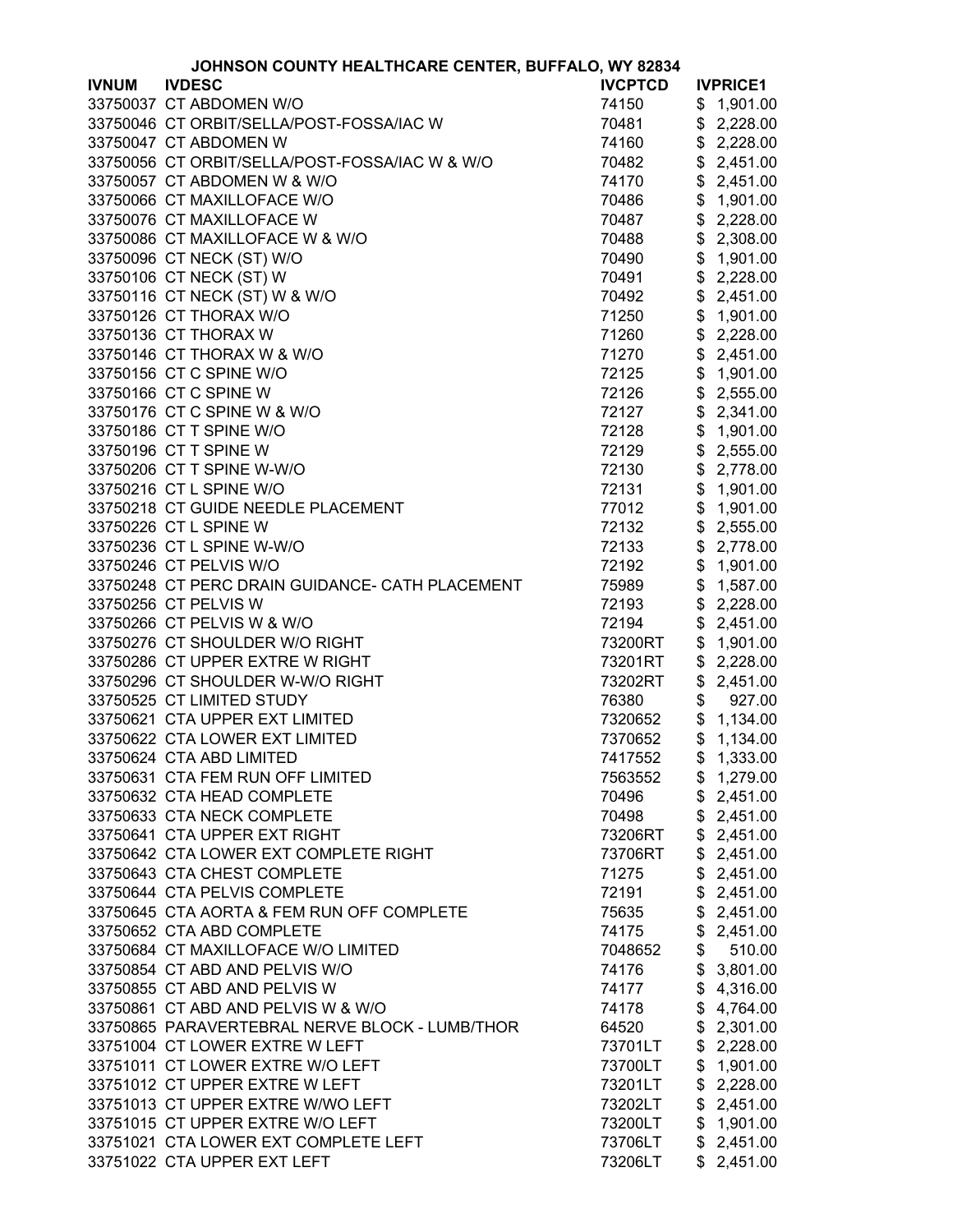| JOHNSON COUNTY HEALTHCARE CENTER, BUFFALO, WY 82834 |                                                   |                |    |                 |
|-----------------------------------------------------|---------------------------------------------------|----------------|----|-----------------|
| <b>IVNUM</b>                                        | <b>IVDESC</b>                                     | <b>IVCPTCD</b> |    | <b>IVPRICE1</b> |
|                                                     | 33751082 CT ANKLE W & W/O LEFT                    | 73702LT        | \$ | 2,308.00        |
|                                                     | 33751083 CT ANKLE W/O LEFT                        | 73700LT        | \$ | 1,901.00        |
|                                                     | 33751084 CT ANKLE W/O RIGHT                       | 73700RT        | \$ | 1,901.00        |
|                                                     | 33751085 CT ANKLE W & W/O RIGHT                   | 73702RT        | \$ | 2,308.00        |
|                                                     | 33751086 CT FEMUR W/O LEFT                        | 73700LT        | \$ | 1,901.00        |
|                                                     | 33751087 CT FEMUR W/O RIGHT                       | 73700RT        | \$ | 1,901.00        |
|                                                     | 33751088 CT FEMUR W-W/O LEFT                      | 73702LT        | \$ | 2,308.00        |
|                                                     |                                                   |                |    |                 |
|                                                     | 33751089 CT FEMUR W-W/O RIGHT                     | 73702RT        | \$ | 2,308.00        |
|                                                     | 33751090 CT FOOT W/O LEFT                         | 73700LT        | \$ | 1,901.00        |
|                                                     | 33751091 CT FOOT W/O RIGHT                        | 73700RT        | \$ | 1,901.00        |
|                                                     | 33751092 CT FOOT W-W/O LEFT                       | 73702LT        | \$ | 2,308.00        |
|                                                     | 33751093 CT FOOT W-W/O RIGHT                      | 73702RT        | \$ | 2,308.00        |
|                                                     | 33751094 CT HIP W/O LEFT                          | 73700LT        | \$ | 1,901.00        |
|                                                     | 33751095 CT HIP W-W/O LEFT                        | 73702LT        | \$ | 2,308.00        |
|                                                     | 33751096 CT KNEE W/O LEFT                         | 73700LT        | \$ | 1,901.00        |
|                                                     | 33751097 CT KNEE W/O RIGHT                        | 73700RT        | \$ | 1,901.00        |
|                                                     | 33751098 CT KNEE W- W/O LEFT                      | 73702LT        | \$ | 2,308.00        |
|                                                     | 33751099 CT KNEE W- W/O RIGHT                     | 73702RT        | \$ | 2,308.00        |
|                                                     | 33751100 CT TIB-FIB W/O LEFT                      | 73700LT        | \$ | 1,901.00        |
|                                                     | 33751101 CT TIB-FIB W/O RIGHT                     | 73700RT        | \$ | 1,901.00        |
|                                                     | 33751102 CT TIB-FIB W- W/O LEFT                   | 73702LT        | \$ | 2,308.00        |
|                                                     | 33751103 CT TIB-FIB W- W/O RIGHT                  | 73702RT        | \$ | 2,308.00        |
|                                                     | 33751104 CT ELBOW W/O LEFT                        | 73200LT        | \$ | 1,901.00        |
|                                                     |                                                   |                |    |                 |
|                                                     | 33751105 CT ELBOW W/O RIGHT                       | 73200RT        | \$ | 1,901.00        |
|                                                     | 33751106 CT ELBOW W- W/O LEFT                     | 73202LT        | \$ | 2,451.00        |
|                                                     | 33751107 CT ELBOW W- W/O RIGHT                    | 73202RT        | \$ | 2,451.00        |
|                                                     | 33751108 CT FOREARM W/O LEFT                      | 73200LT        | \$ | 1,901.00        |
|                                                     | 33751109 CT FOREARM W/O RIGHT                     | 73200RT        | \$ | 1,901.00        |
|                                                     | 33751110 CT FOREARM W-W/O LEFT                    | 73202LT        | \$ | 2,451.00        |
|                                                     | 33751111 CT FOREARM W-W/O RIGHT                   | 73202RT        | \$ | 2,451.00        |
|                                                     | 33751112 CT HAND W/O LEFT                         | 73200LT        | \$ | 1,901.00        |
|                                                     | 33751113 CT HAND W/O RIGHT                        | 73200RT        | \$ | 1,901.00        |
|                                                     | 33751114 CT HAND W-W/O LEFT                       | 73202LT        | \$ | 2,451.00        |
|                                                     | 33751115 CT HAND W-W/O RIGHT                      | 73202RT        | \$ | 2,451.00        |
|                                                     | 33751116 CT HUMERUS W/O LEFT                      | 73200LT        |    | \$1,901.00      |
|                                                     | 33751117 CT HUMERUS W/O RIGHT                     | 73200RT        | \$ | 1,901.00        |
|                                                     | 33751118 CT HUMERUS W-W/O LEFT                    | 73202LT        | \$ | 2,451.00        |
|                                                     | 33751119 CT HUMERUS W-W/O RIGHT                   | 73202RT        | \$ | 2,451.00        |
|                                                     | 33751120 CT SHOULDER W/O LEFT                     | 73200LT        | \$ | 1,901.00        |
|                                                     | 33751121 CT SHOULDER W-W/O LEFT                   | 73202LT        | \$ | 2,451.00        |
|                                                     | 33751122 CT WRIST W/O LEFT                        | 73200LT        | \$ | 1,901.00        |
|                                                     | 33751123 CT WRIST W/O RIGHT                       | 73200RT        | \$ | 1,901.00        |
|                                                     | 33751124 CT WRIST W-W/O LEFT                      | 73202LT        | \$ | 2,451.00        |
|                                                     | 33751125 CT WRIST W-W/O RIGHT                     | 73202RT        | \$ | 2,451.00        |
|                                                     | 33751126 CT PLEURAL DRAIN CATHETER W/ GUIDANCE RT | 32557RT        | \$ | 1,402.00        |
|                                                     |                                                   |                |    |                 |
|                                                     | 33751127 CT PLEURAL DRAIN CATHETER W/ GUIDANCE LT | 32557LT        | \$ | 1,402.00        |
|                                                     | 33751136 CT LOWER EXTRE W/O RIGHT                 | 73700RT        | \$ | 1,901.00        |
|                                                     | 33751137 CT UPPER EXTRE W/WO RIGHT                | 73202RT        | \$ | 2,451.00        |
|                                                     | 33751147 CTA ABD AND PELVIS COMPLETE              | 74174          | \$ | 4,764.00        |
|                                                     | 33751189 CT UPPER EXTRE W/O RIGHT                 | 73200RT        | \$ | 1,901.00        |
|                                                     | 33751197 INJ TRIGGER POINT 1-2 MUSCLES CT GUIDED  | 20552          | \$ | 525.00          |
|                                                     | 34750000 G PRO FEE EYE-FOREIGN                    | 7003026        | \$ | 62.00           |
|                                                     | 34750003 G PRO FEE BARIUM SWALLOW - ESOPHAGUS     | 7422026        | \$ | 104.00          |
|                                                     | 34750004 G PRO FEE CT ABD & PELVIS W/O STONE      | 7417626        | \$ | 504.00          |
|                                                     | 34750005 G PRO FEE US PREG LIMITED                | 7681526        | \$ | 159.00          |
|                                                     | 34750006 G PRO FEE CT HEAD BRAIN W/O              | 7045026        | \$ | 222.00          |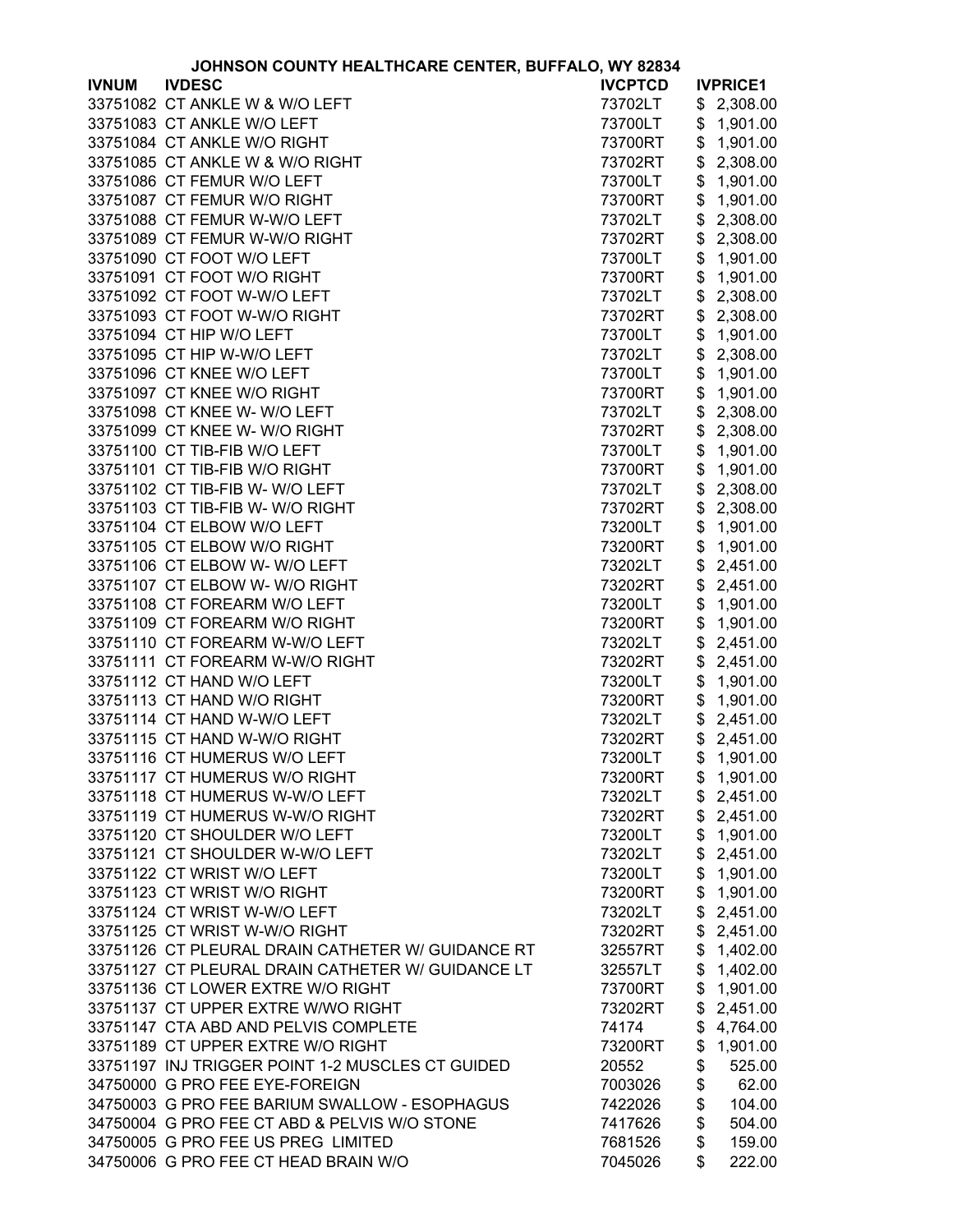|              | JOHNSON COUNTY HEALTHCARE CENTER, BUFFALO, WY 82834 |                |            |                 |
|--------------|-----------------------------------------------------|----------------|------------|-----------------|
| <b>IVNUM</b> | <b>IVDESC</b>                                       | <b>IVCPTCD</b> |            | <b>IVPRICE1</b> |
|              | 34750007 G PRO FEE CT LOWER EXTRE W/O RIGHT         | 7370026RT      | \$         | 253.00          |
|              | 34750009 G PRO FEE MR BRAIN W/WO CON                | 7055326        | \$         | 470.00          |
|              | 34750010 G PRO FEE MANDIBLE LESS 4V                 | 7010026        | \$         | 60.00           |
|              | 34750011 G PRO FEE CERVICAL SPINE 2V OR 3V          | 7204026        | \$         | 50.00           |
|              | 34750013 G PRO FEE UGI W/O KUB                      | 7424626        | \$         | 171.00          |
|              | 34750016 G PRO FEE CT HEAD/BRAIN W                  | 7046026        | \$         | 293.00          |
|              | 34750017 G PRO FEE CT LOWER EXTRE W RIGHT           | 7370126RT      | \$         | 253.00          |
|              | 34750019 G PRO FEE MR C.SP.W/WO.CONTRAS             | 7215626        | \$         | 420.00          |
|              |                                                     |                |            |                 |
|              | 34750020 G PRO FEE MANDIBLE MIN 4V                  | 7011026        | \$         | 60.00           |
|              | 34750021 G PRO FEE C-SPINE 4V                       | 7205026        | \$         | 65.00           |
|              | 34750022 G PRO FEE FEMUR 2V+ RIGHT                  | 7355226RT      | \$         | 43.00           |
|              | 34750024 G PRO FEE HYSTEROSALPINGOGRAM              | 7474026        | \$         | 107.00          |
|              | 34750026 G PRO FEE CT HEAD/BRAIN W-W/O              | 7047026        | \$         | 330.00          |
|              | 34750027 G PRO FEE CT LOWER EXTRE W-W/O RIGHT       | 7370226RT      | \$         | 289.00          |
|              | 34750029 G PRO FEE MR T.SP.W/WO.CONTRAS             | 7215726        | \$         | 442.00          |
|              | 34750031 G PRO FEE CERVICAL SPINE W/OBL/FLEX/EXT    | 7205226        | \$         | 78.00           |
|              | 34750032 G PRO FEE KNEE 1V OR 2V RIGHT              | 7356026RT      | \$         | 43.00           |
|              | 34750033 G PRO FEE UGI W/SM BOWEL                   | 7424926        | \$         | 210.00          |
|              | 34750035 G PRO FEE US PELVIC COMP(NON-OB)           | 7685626        | \$         | 166.00          |
|              | 34750036 G PRO FEE CT INNER SKULL W/O               | 7048026        | \$         | 348.00          |
|              | 34750037 G PRO FEE CT ABDOMEN W/O                   | 7415026        | \$         | 344.00          |
|              | 34750038 G PRO FEE MR BRAIN W/O CON                 | 7055126        | \$         | 440.00          |
|              | 34750041 G PRO FEE THORACIC SPINE 2V                | 7207026        | \$         | 47.00           |
|              | 34750042 G PRO FEE KNEE 3V RIGHT                    | 7356226RT      | \$         | 50.00           |
|              | 34750043 G PRO FEE SM BOWEL                         | 7425026        | \$         | 110.00          |
|              | 34750045 G PRO FEE US SOFT TISSUE HEAD/NECK         | 7653626        | \$         | 107.00          |
|              | 34750046 G PRO FEE CT INNER SKULL W                 | 7048126        | \$         | 360.00          |
|              | 34750047 G PRO FEE CT ABDOMEN W                     | 7416026        | \$         | 332.00          |
|              | 34750049 G PRO FEE MR L SP W/WO CONTRAS             |                | \$         |                 |
|              |                                                     | 7215826        |            | 399.00          |
|              | 34750050 G PRO FEE FACIAL BONES LESS 3V             | 7014026        | \$         | 45.00           |
|              | 34750051 G PRO FEE THORACIC SPINE 3V                | 7207226        | \$         | 50.00           |
|              | 34750052 G PRO FEE TIB/FIB-2V RIGHT                 | 7359026RT      | \$         | 43.00           |
|              | 34750053 G PRO FEE BARIUM ENEMA W/AIR               | 7428026        | \$         | 188.00          |
|              | 34750054 G PRO FEE FIST SINUS TRACT STUD            | 7608026        | \$         | 184.00          |
|              | 34750056 G PRO FEE CT INNER SKULL W & W/O CONTRAS   | 7048226        | $\sqrt{2}$ | 371.00          |
|              | 34750057 G PRO FEE CT ABDOMEN W-W/O                 | 7417026        | \$         | 367.00          |
|              | 34750058 G PRO FEE MR TEMPOMANDIBULAR JT W/O        | 7033626        | \$         | 326.00          |
|              | 34750060 G PRO FEE FACIAL BONES/C MIN 3V            | 7015026        | \$         | 60.00           |
|              | 34750061 G PRO FEE LUMBAR SPINE 2V OR 3V            | 7210026        | \$         | 48.00           |
|              | 34750062 G PRO FEE ANKLE 2V RIGHT                   | 7360026RT      | \$         | 44.00           |
|              | 34750063 G PRO FEE BARIUM ENEMA                     | 7427026        | \$         | 158.00          |
|              | 34750064 G PRO FEE RENAL CYST STUDY                 | 7447026        | \$         | 116.00          |
|              | 34750065 G PRO FEE US AMNIOC. GUIDANCE              | 7694626        | \$         | 125.00          |
|              | 34750066 G PRO FEE CT MAXILLOFACE W/O               | 7048626        | \$         | 305.00          |
|              | 34750068 G PRO FEE MR ORBIT FACE NECK W/CON         | 7054226        | \$         | 425.00          |
|              | 34750070 G PRO FEE NASAL BONES 3V+                  | 7016026        | \$         | 37.00           |
|              | 34750071 G PRO FEE LUMBAR SPINE 4V+                 | 7211026        | \$         | 80.00           |
|              | 34750072 G PRO FEE ANKLE 3V+ RIGHT                  | 7361026RT      | \$         | 44.00           |
|              | 34750073 G PRO FEE WATER SOLUBLE ENEMA              | 7428326        | \$         | 158.00          |
|              | 34750076 G PRO FEE CT MAXILLOFACE W                 | 7048726        | \$         | 331.00          |
|              | 34750078 G PRO FEE MR LUMBAR SPINE W/O CONT         | 7214826        | \$         | 330.00          |
|              | 34750079 G PRO FEE US LOC WIRE PLAC BREAST          | 1928526        | \$         | 393.00          |
|              | 34750081 G PRO FEE LUMBAR SPINE 4V+/EXT/FLEX        | 7211426        | \$         | 83.00           |
|              | 34750082 G PRO FEE FOOT 2V RIGHT                    | 7362026RT      | \$         | 38.00           |
|              | 34750086 G PRO FEE CT MAXILLOFACE W-W/O             | 7048826        |            | 365.00          |
|              |                                                     |                | \$         |                 |
|              | 34750087 G PRO FEE MAMMOGRAM SCREEN BILAT           | 7706726        | \$         | 89.00           |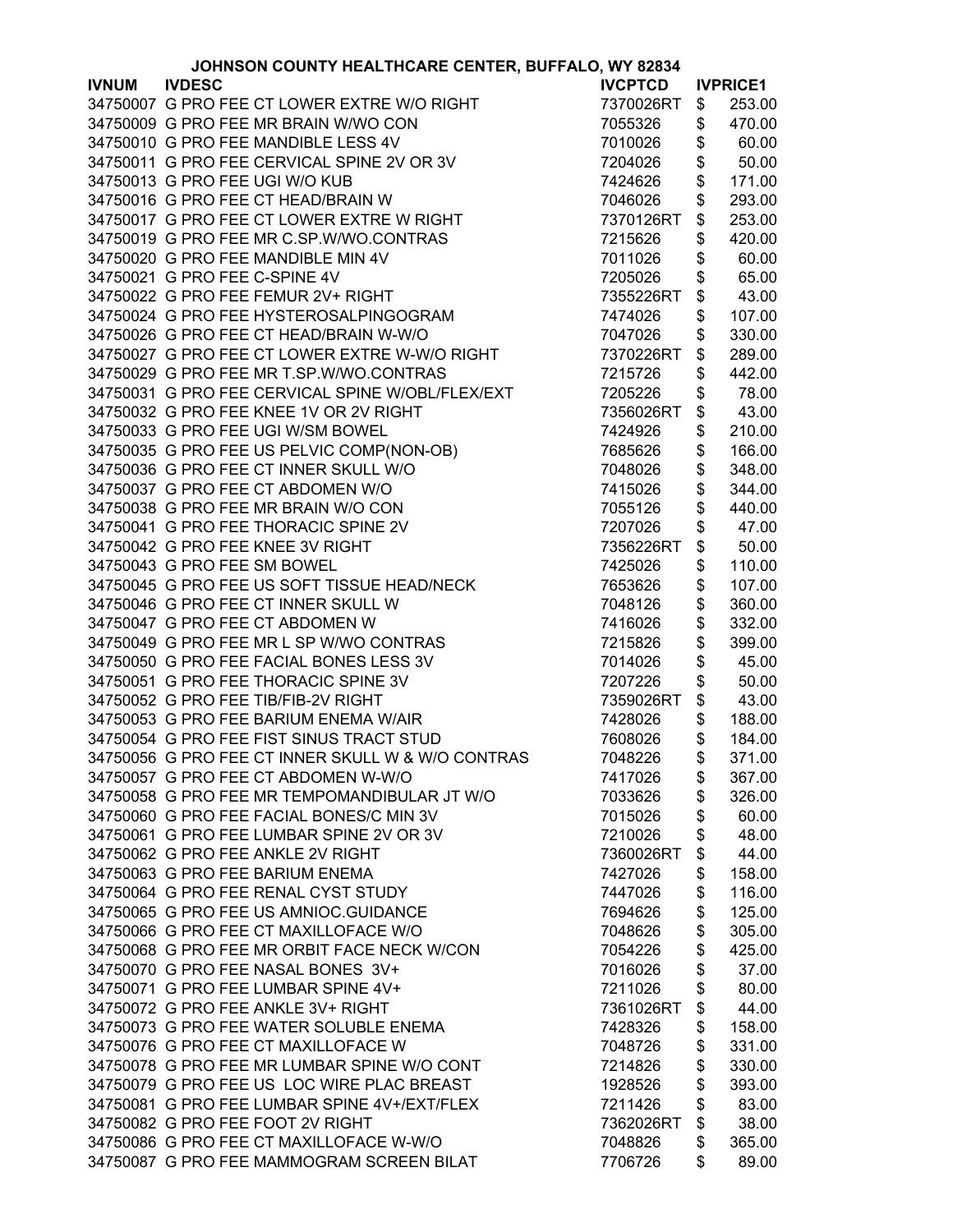|              | JOHNSON COUNTY HEALTHCARE CENTER, BUFFALO, WY 82834 |                |               |                 |
|--------------|-----------------------------------------------------|----------------|---------------|-----------------|
| <b>IVNUM</b> | <b>IVDESC</b>                                       | <b>IVCPTCD</b> |               | <b>IVPRICE1</b> |
|              | 34750088 G PRO FEE MR LUMBAR SPINE W/CONT           | 7214926        | \$            | 430.00          |
|              | 34750091 G PRO FEE PELVIS 1V OR 2V                  | 7217026        | \$            | 56.00           |
|              | 34750092 G PRO FEE FOOT 3V+ RIGHT                   | 7363026RT      | \$            | 43.00           |
|              | 34750095 G PRO FEE UNLISTED US                      | 7699926        | \$            | 88.00           |
|              | 34750096 G PRO FEE CT NECK (ST) W/O                 | 7049026        | \$            | 343.00          |
|              | 34750098 G PRO FEE MR CERVICAL SPINE W/O CONT       | 7214126        | \$            | 403.00          |
|              |                                                     |                |               |                 |
|              | 34750099 G PRO FEE BIOPSY ABD/RETROPERITONEAL       | 4918026        | \$            | 386.00          |
|              | 34750102 G PRO FEE CALCANEOUS 2V+ RIGHT             | 7365026RT      | \$            | 39.00           |
|              | 34750103 G PRO FEE CHOLECYSTOGRAM (OCG)             | 7429026        | \$            | 158.00          |
|              | 34750104 G PRO FEE LIVER BIOPSY-CORE                | 4700026        | \$            | 675.00          |
|              | 34750106 G PRO FEE CT NECK (ST) W                   | 7049126        | \$            | 350.00          |
|              | 34750108 G PRO FEE MR CERVICAL SPINE W/CONT         | 7214226        | \$            | 453.00          |
|              | 34750109 G PRO FEE FLOUR NEEDL PLACEMENT            | 7700226        | \$            | 116.00          |
|              | 34750110 G PRO FEE ORBITS-4V                        | 7020026        | \$            | 126.00          |
|              | 34750111 G PRO FEE PELVIS 3V+                       | 7219026        | \$            | 58.00           |
|              | 34750112 G PRO FEE TOES 2 V+ RIGHT                  | 7366026RT      | \$            | 34.00           |
|              | 34750113 G PRO FEE CHOLANGIO (OPR)                  | 7430026        | \$            | 106.00          |
|              | 34750116 G PRO FEE CT NECK (ST) W-W/O               | 7049226        | \$            | 369.00          |
|              | 34750118 G PRO FEE MR THORACIC SPINE W/O            | 7214626        | \$            | 374.00          |
|              | 34750119 G PRO FEE ARTHROGRAPHY-SHLDR INJ PROC      |                | \$            | 372.00          |
|              |                                                     | 2335026        |               |                 |
|              | 34750120 G PRO FEE PARANASAL SINUS LESS 3V          | 7021026        | \$            | 37.00           |
|              | 34750121 G PRO FEE SACROILIAC JOINTS 3V+            | 7220226        | \$            | 54.00           |
|              | 34750122 G PRO FEE ABDOMEN 1V                       | 7401826        | \$            | 64.00           |
|              | 34750123 G PRO FEE CHOLANGIO T-TUBE                 | 7430526        | \$            | 106.00          |
|              | 34750126 G PRO FEE CT THORAX W/O                    | 7125026        | \$            | 302.00          |
|              | 34750129 G PRO FEE US CAROTID DUP BILAT             | 9388026        | \$            | 161.00          |
|              | 34750130 G PRO FEE PARANASAL SINUS 3V+              | 7022026        | \$            | 67.00           |
|              | 34750131 G PRO FEE SACRUM/COCCYX MIN 2V +           | 7222026        | \$            | 47.00           |
|              | 34750134 G PRO FEE ADDITIONAL FILM PER RADIOLOGIS   | 7649926        | \$            | 12.10           |
|              | 34750136 G PRO FEE CT THORAX W                      | 7126026        | \$            | 317.00          |
|              | 34750138 G PRO FEE MR CHEST W/O CONT                | 7155026        | \$            | 400.00          |
|              | 34750139 G PRO FEE US CAROTID DUP UNIL RIGHT        | 9388226RT      | \$            | 132.00          |
|              | 34750140 G PRO FEE SELLA TURCICA                    | 7024026        | \$            | 56.00           |
|              | 34750141 G PRO FEE SCOLIOSIS STUDY                  | 7206926        | \$            | 59.00           |
|              | 34750142 G PRO FEE ABDOMEN 2V                       | 7401926        | $\mathcal{S}$ | 74.00           |
|              | 34750146 G PRO FEE CT THORAX W-W/O                  |                |               |                 |
|              |                                                     | 7127026        | \$            | 352.00          |
|              | 34750148 G PRO FEE MR ABDOMEN W/O CON               | 7418126        | \$            | 406.00          |
|              | 34750150 G PRO FEE SKULL LESS 4V                    | 7025026        | \$            | 54.00           |
|              | 34750151 G PRO FEE CLAVICLE RIGHT                   | 7300026RT      | \$            | 43.00           |
|              | 34750153 G PRO FEE IVP W/O OR W/ TOMO'S             | 7440026        | \$            | 46.00           |
|              | 34750156 G PRO FEE CT C SPINE W/O                   | 7212526        | \$            | 281.00          |
|              | 34750157 G PRO FEE TRANS HEPATIC CHOLAN             | 7432026        | \$            | 201.00          |
|              | 34750158 G PRO FEE MR PELVIS W/O CON                | 7219526        | \$            | 377.00          |
|              | 34750159 G PRO FEE US SCROTUM & CONTENT             | 7687026        | \$            | 151.00          |
|              | 34750160 G PRO FEE SKULL 4V+                        | 7026026        | \$            | 77.00           |
|              | 34750161 G PRO FEE SCAPULA RIGHT                    | 7301026RT      | \$            | 53.00           |
|              | 34750162 G PRO FEE ABDOMEN ACUTE SERIES INC CXR     | 7402226        | \$            | 74.00           |
|              | 34750166 G PRO FEE CT C SPINE W                     | 7212626        | \$            | 305.00          |
|              | 34750167 G PRO FEE INJ MYELO AND/OR CT              | 6228426        | \$            | 859.00          |
|              | 34750168 G PRO FEE MR UPR EXT NOT JT W/O CRTST      | 7321826        | \$            | 330.00          |
|              | 34750170 G PRO FEE TEMPOROMANDIBULAR BILATER        |                |               |                 |
|              | 34750171 G PRO FEE SHOULDER 1V RIGHT                | 7033026        | \$            | 66.00           |
|              |                                                     | 7302026RT      | \$            | 38.00           |
|              | 34750174 G PRO FEE US ABD COMP                      | 7670026        | \$            | 209.00          |
|              | 34750176 G PRO FEE CT C SPINE W/O-W                 | 7212726        | \$            | 319.00          |
|              | 34750178 G PRO FEE MR UPR EXT ANY JT W/O CON        | 7322126        | \$            | 330.00          |
|              | 34750179 G PRO FEE PERC.NEPHYR.PROCEDUR             | 5039226        | \$            | 1,021.00        |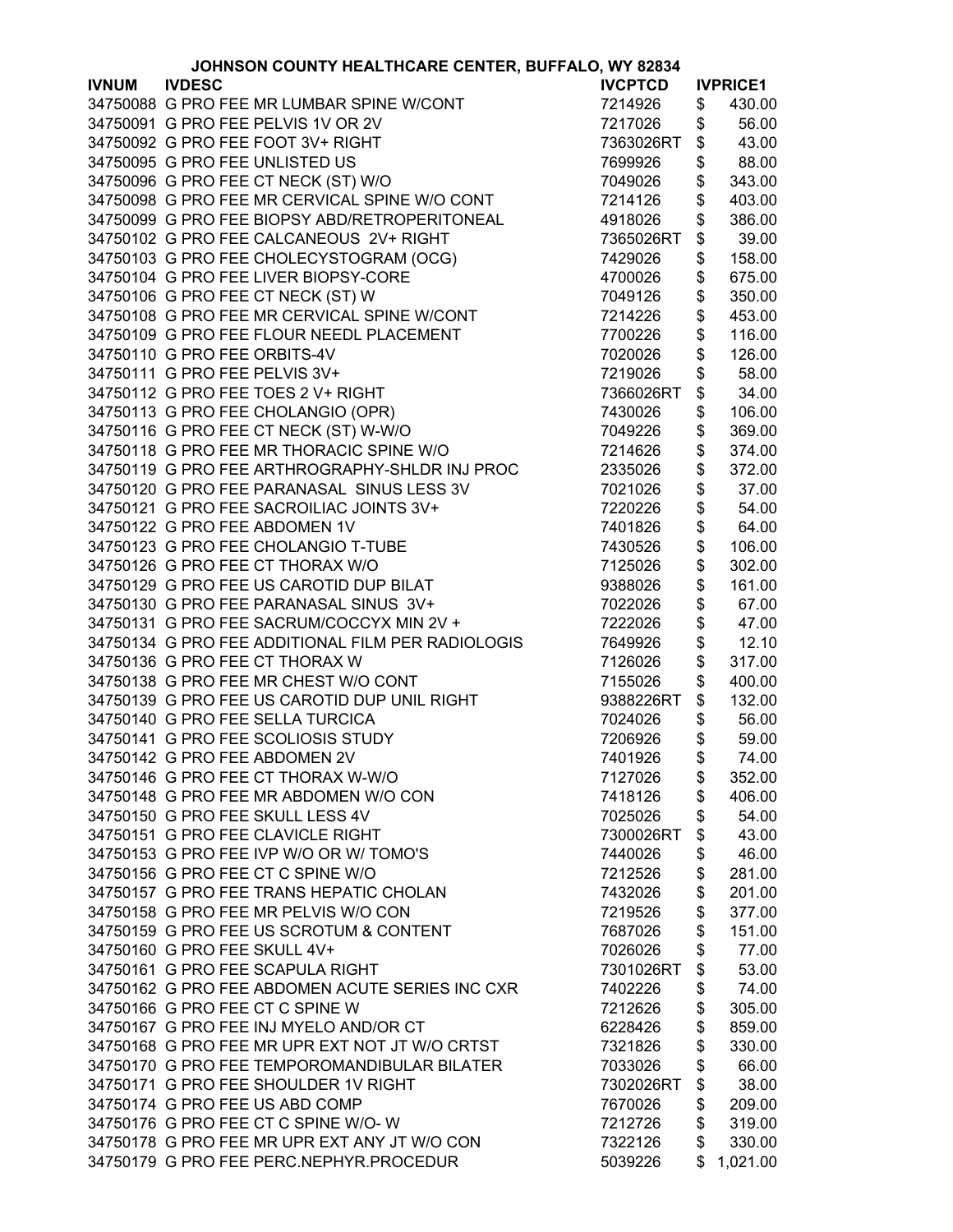|              | JOHNSON COUNTY HEALTHCARE CENTER, BUFFALO, WY 82834 |                |    |                 |  |
|--------------|-----------------------------------------------------|----------------|----|-----------------|--|
| <b>IVNUM</b> | <b>IVDESC</b>                                       | <b>IVCPTCD</b> |    | <b>IVPRICE1</b> |  |
|              | 34750180 G PRO FEE NECK 2V SOFT TISSUE              | 7036026        | \$ | 47.00           |  |
|              | 34750181 G PRO FEE SHOULDER 2V+ RIGHT               | 7303026RT      | \$ | 53.00           |  |
|              | 34750182 G PRO FEE FLOURO IND PROC >1 HR            | 7600126        | \$ | 84.00           |  |
|              | 34750184 G PRO FEE US ABD LIMITED                   | 7670526        | \$ | 237.00          |  |
|              | 34750186 G PRO FEE CT T SPINE W/O                   | 7212826        | \$ | 280.00          |  |
|              | 34750187 G PRO FEE US BREAST / AX. LIMITED RIGHT    | 7664226RT      | \$ | 186.00          |  |
|              | 34750188 G PRO FEE MR LOWER EXT NOT JT W/O CON      | 7371826        | \$ | 342.00          |  |
|              | 34750190 G PRO FEE NECK 1V SOFT TISSUE              | 7036026        | \$ | 42.00           |  |
|              | 34750191 G PRO FEE ACROMIOCLAVICULAR JOINTS BILAT   |                |    |                 |  |
|              |                                                     | 7305026        | \$ | 53.00           |  |
|              | 34750192 G PRO FEE MAMMO UNILATERAL RIGHT DIAGNOS   | 7706526RT      | \$ | 110.00          |  |
|              | 34750193 G PRO FEE CYSTO 3V                         | 7443026        | \$ | 86.00           |  |
|              | 34750196 G PRO FEE CT T SPINE W                     | 7212926        | \$ | 300.00          |  |
|              | 34750198 G PRO FEE MR LOWER EXT ANY JT W/O CON      | 7372126        | \$ | 326.00          |  |
|              | 34750201 G PRO FEE HUMERUS 2V+ RIGHT                | 7306026RT      | \$ | 52.00           |  |
|              | 34750202 G PRO FEE MAMMOGRAM BILATERAL DIAGNOSTIC   | 7706626        | \$ | 126.00          |  |
|              | 34750203 G PRO FEE URETHROCYSTOGRAM                 | 7445026        | \$ | 90.00           |  |
|              | 34750206 G PRO FEE CT T SPINE W-W/O                 | 7213026        | \$ | 315.00          |  |
|              | 34750207 G PRO FEE BIOPSY PLEURA PERC. NEEDLE       | 3240026        | \$ | 458.00          |  |
|              | 34750211 G PRO FEE ELBOW 2V RIGHT                   | 7307026RT      | \$ | 39.00           |  |
|              | 34750212 G PRO FEE MAMMO LOCALIZATION/BREAST        | 1928126        | \$ | 890.00          |  |
|              | 34750216 G PRO FEE CT L SPINE W/O CON               | 7213126        | \$ | 279.00          |  |
|              | 34750218 G PRO FEE CT GUIDE NEEDLE PLACEMENT        | 7701226        | \$ | 107.00          |  |
|              | 34750221 G PRO FEE ELBOW 3V+ RIGHT                  | 7308026RT      | \$ | 44.00           |  |
|              | 34750222 G PRO FEE BONE AGE                         | 7707226        | \$ | 39.00           |  |
|              | 34750223 G PRO FEE VCU                              | 7445526        | \$ | 93.00           |  |
|              | 34750226 G PRO FEE CT L SPINE W                     | 7213226        | \$ | 297.00          |  |
|              | 34750228 T PRO FEE KNEE 4V+ RIGHT                   | 7356426RT      | \$ | 58.00           |  |
|              | 34750230 G PRO FEE CHEST 1V FRONTAL                 | 7104526        | \$ | 44.00           |  |
|              | 34750231 G PRO FEE FOREARM 2V RIGHT                 |                |    | 41.00           |  |
|              |                                                     | 7309026RT      | \$ |                 |  |
|              | 34750232 G PRO FEE BONE LENGTH                      | 7707326        | \$ | 53.00           |  |
|              | 34750234 G PRO FEE US RETROPERITONEAL COMP          | 7677026        | \$ | 188.00          |  |
|              | 34750236 G PRO FEE CT L SPINE W-W/O                 | 7213326        | \$ | 305.00          |  |
|              | 34750238 G PRO FEE PERC.ABSCESS DRAINAGE            | 7598926        | \$ | 329.00          |  |
|              | 34750240 G PRO FEE CHEST 2V FRONTAL & LAT           | 7104626        | \$ | 69.00           |  |
|              | 34750241 G PRO FEE WRIST 2V RIGHT                   | 7310026RT      | \$ | 40.00           |  |
|              | 34750242 G PRO FEE BONE SURVEY COMPLETE             | 7707526        | \$ | 98.00           |  |
|              | 34750246 G PRO FEE CT PELVIS W/O                    | 7219226        | \$ | 233.00          |  |
|              | 34750250 G PRO FEE CHEST-W/FLUORO                   | 7102326        | \$ | 120.00          |  |
|              | 34750251 G PRO FEE WRIST 3V + RIGHT                 | 7311026RT      | \$ | 45.00           |  |
|              | 34750256 G PRO FEE CT PELVIS W                      | 7219326        | \$ | 254.00          |  |
|              | 34750257 G PRO FEE FLOURO OR > 1HR                  | 7600126        | \$ | 84.00           |  |
|              | 34750258 PERC.NEPHRO INJ ONLY                       | 7598426        | \$ | 190.00          |  |
|              | 34750260 G PRO FEE RIBS UNIL W/ PA CHEST RIGHT      | 7110126RT      | \$ | 77.00           |  |
|              | 34750261 G PRO FEE HAND 3V+ RIGHT                   | 7313026RT      | \$ | 45.00           |  |
|              | 34750264 G PRO FEE US PREG>14 WKS                   | 7680526        | \$ | 217.00          |  |
|              | 34750266 G PRO FEE CT PELVIS W-W/O                  | 7219426        | \$ | 270.00          |  |
|              | 34750267 PERC NEPHROSTOMY                           | 7447526        | \$ | 319.00          |  |
|              | 34750268 G PRO FEE US EXTR. VENOUS BILAT            | 9397026        | \$ | 168.00          |  |
|              | 34750270 G PRO FEE RIBS BILAT W/PA CXR              | 7111126        | \$ | 90.00           |  |
|              | 34750271 G PRO FEE FINGERS 2V+ RIGHT                | 7314026RT      | \$ | 43.00           |  |
|              | 34750273 G PRO FEE MYELOGRAM L. SP. WITH INJECTIO   | 6230426        | \$ | 1,094.00        |  |
|              | 34750274 G PRO FEE US PREG<14 WKS                   | 7680126        | \$ | 217.00          |  |
|              | 34750276 G PRO FEE CT UPPER EXTRE W/O RIGHT         | 7320026RT      | \$ | 258.00          |  |
|              | 34750280 G PRO FEE STERNUM 2 V+                     | 7112026        | \$ | 58.00           |  |
|              | 34750281 G PRO FEE HIP 1V W OR WO PELVIS RIGHT      | 7350126RT      | \$ | 44.00           |  |
|              | 34750284 G PRO FEE US PREG TRANS V                  | 7681726        | \$ | 194.00          |  |
|              |                                                     |                |    |                 |  |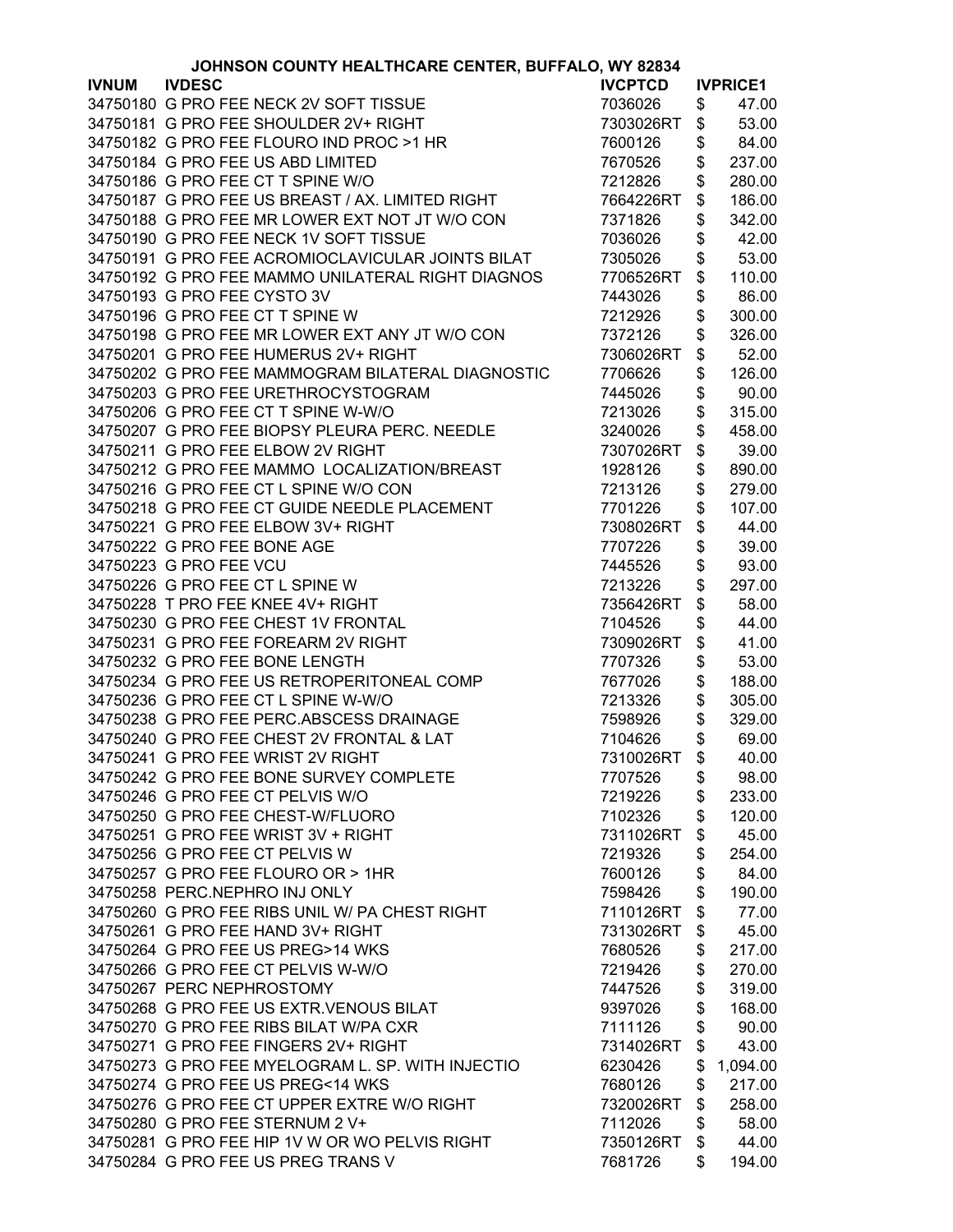| JOHNSON COUNTY HEALTHCARE CENTER, BUFFALO, WY 82834 |                                                   |                |    |                 |
|-----------------------------------------------------|---------------------------------------------------|----------------|----|-----------------|
| <b>IVNUM</b>                                        | <b>IVDESC</b>                                     | <b>IVCPTCD</b> |    | <b>IVPRICE1</b> |
|                                                     | 34750286 G PRO FEE CT UPPER EXTRE W RIGHT         | 7320126RT      | \$ | 258.00          |
|                                                     | 34750288 G PRO FEE US EXT VENOUS UNILATOR LIMITED | 9397126        | \$ | 108.00          |
|                                                     | 34750290 G PRO FEE STERNOCLAVULAR JTS 3V+         | 7113026        | \$ | 128.00          |
|                                                     | 34750291 G PRO FEE HIP 2-3V W or WO PELVIS RIGHT  | 7350226RT      | \$ | 67.00           |
|                                                     | 34750293 G PRO FEE ARTHROGRAM-SHLDR RIGHT         | 7304026RT      | \$ | 120.00          |
|                                                     | 34750294 G PRO FEE US PREG F/U PRE PROBLEM        | 7681626        | \$ | 171.00          |
|                                                     | 34750296 G PRO FEE CT UPPER EXTRE W-W/O RIGHT     | 7320226RT      | \$ | 278.00          |
|                                                     |                                                   |                |    |                 |
|                                                     | 34750500 G PRO FEE US RETROPERITONEAL LMT         | 7677526        | \$ | 168.00          |
|                                                     | 34750501 G PRO FEE US ECHOENCEPHALOGRAP           | 7650626        | \$ | 159.00          |
|                                                     | 34750504 G PRO FEE US BREAST / AX.COMPLETE RIGHT  | 7664126RT      | \$ | 232.00          |
|                                                     | 34750513 G PRO FEE FIST-SINUS-INJ.PROCE           | 2050126        | \$ | 213.00          |
|                                                     | 34750514 G PRO FEE HYSREROSALP.INJ.PROL           | 5834026        | \$ | 344.00          |
|                                                     | 34750525 G PRO FEE CT LIMITED STUDY               | 7638026        | \$ | 343.00          |
|                                                     | 34750533 G PRO FEE PERCUTANEOUS TUBE CHANGE       | 7598426        | \$ | 192.00          |
|                                                     | 34750534 G PRO FEE SPINE-SINGLE VIEW              | 7202026        | \$ | 35.00           |
|                                                     | 34750541 G PRO FEE DEXA / BONE DENSITY            | 7708026        | \$ | 42.00           |
|                                                     | 34750542 G PRO FEE MAMMO SCREEN UNILATERAL RIGHT  | 770672652      | \$ | 89.00           |
|                                                     | 34750545 G PRO FEE SIALOG INJ PROCEDURE           | 4255026        | \$ | 181.00          |
|                                                     | 34750551 G PRO FEE SMALL BOWEL-ENTEROCLYSIS       | 7425126        | \$ | 119.00          |
|                                                     | 34750552 G PRO FEE SIALOGRAPHY RIGHT              | 7039026RT      | \$ | 149.00          |
|                                                     | 34750553 G PRO FEE ARTHROGRAPHY-HIP INJ PROC      | 2709326        | \$ | 240.00          |
|                                                     | 34750554 G PRO FEE ARTHROGRAM-HIP RIGHT           | 7352526RT      | \$ | 120.00          |
|                                                     | 34750563 G PRO FEE PERC TRASHEP CATH INTRODUCTI   | 4751026        | \$ | 1,006.00        |
|                                                     | 34750564 G PRO FEE PERC. TRANSHEPATIC BILIARY DRA |                |    |                 |
|                                                     |                                                   | 7598026        | \$ | 324.00          |
|                                                     | 34750571 G PRO FEE MR ORBIT FACE NECK W/WO CTRST  | 7054326        | \$ | 425.00          |
|                                                     | 34750572 G PRO FEE MRA HEAD W/O CON               | 7054426        | \$ | 322.00          |
|                                                     | 34750573 G PRO FEE BIOPSY BONE DEEP               | 2022526        | \$ | 1,154.00        |
|                                                     | 34750574 G PRO FEE KNEE 4V+ RIGHT                 | 7356426RT      | \$ | 58.00           |
|                                                     | 34750575 G PRO FEE US NEEDLE GUIDANCE             | 76942          | \$ | 179.00          |
|                                                     | 34750581 G PRO FEE RIBS UNIL 2 V RIGHT            | 7110026RT      | \$ | 63.00           |
|                                                     | 34750582 G PRO FEE RIBS BILAT 3 V                 | 7111026        | \$ | 79.00           |
|                                                     | 34750583 G PRO FEE MR ORBIT FACE NECK W/O CON     | 7054026        | \$ | 428.00          |
|                                                     | 34750584 G PRO FEE MRA HEAD W/WO CON              | 7054626        | \$ | 379.00          |
|                                                     | 34750585 G PRO FEE MRA NECK W/O CON               | 7054726        | \$ | 317.00          |
|                                                     | 34750591 G PRO FEE MRA NECK W/WO CON              | 7054926        | \$ | 379.00          |
|                                                     | 34750592 G PRO FEE MR PELVIS W/WO CON             | 7219726        | \$ | 389.00          |
|                                                     | 34750594 G PRO FEE MR LOWER EXT NOT JT W/WO CON   | 7372026        | \$ | 319.00          |
|                                                     | 34750595 G PRO FEE MR LOWER EXT ANY JT W/WO CON   | 7372326        | \$ | 319.00          |
|                                                     | 34750601 G PRO FEE MR ABDOMEN W/WO CON            | 7418326        | \$ | 520.00          |
|                                                     | 34750602 G PRO FEE MR SHOULDER W/WO CONT RIGHT    | 7322326RT      | \$ | 335.00          |
|                                                     | 34750603 G PRO FEE US BIOPHYSICAL PROFILE         | 7681926        | \$ | 214.00          |
|                                                     | 34750605 G PRO FEE FLOURO IND LIMITED UP TO 1 HR  | 7600026        | \$ | 42.00           |
|                                                     | 34750611 G PRO FEE FLOURO NEEDLE PLACEMENT-SPINE  | 7700326        | \$ | 125.00          |
|                                                     | 34750632 G PRO FEE CTA HEAD COMPLETE              | 7049626        | \$ | 407.00          |
|                                                     | 34750633 G PRO FEE CTA NECK COMPLETE              |                | \$ | 407.00          |
|                                                     |                                                   | 7049826        |    |                 |
|                                                     | 34750641 G PRO FEE CTA UPPER EXT COMPLETE RIGHT   | 73206          | \$ | 376.00          |
|                                                     | 34750642 G PRO FEE CTA LOWER EXT COMPLETE         | 7370626        | \$ | 580.00          |
|                                                     | 34750643 G PRO FEE CTA CHEST COMPLETE             | 7127526        | \$ | 433.00          |
|                                                     | 34750644 G PRO FEE CTA PELVIS COMPLETE            | 7219126        | \$ | 370.00          |
|                                                     | 34750645 G PRO FEE CTA AORTA & FEM RUN OFF COMPLE | 7563526        | \$ | 925.00          |
|                                                     | 34750651 G PRO FEE MR UPR EXT NOT JT W-W/O CONT   | 7322026        | \$ | 330.00          |
|                                                     | 34750652 G PRO FEE CTA ABD COMPLETE               | 7417526        | \$ | 497.00          |
|                                                     | 34750655 G PRO FEE MAMMARY DUCTOGRAM              | 7705326LT      | \$ | 124.00          |
|                                                     | 34750661 G PRO FEE MAMMARY DECTOBGRAM-1-INJ PR    | 1903026        | \$ | 267.00          |
|                                                     | 34750662 G PRO FEE CHEST SPECIAL VIEW             | 7103526        | \$ | 54.00           |
|                                                     | 34750663 G PRO FEE KNEES UPR AP ONLY BILATERAL    | 7356526        | \$ | 43.00           |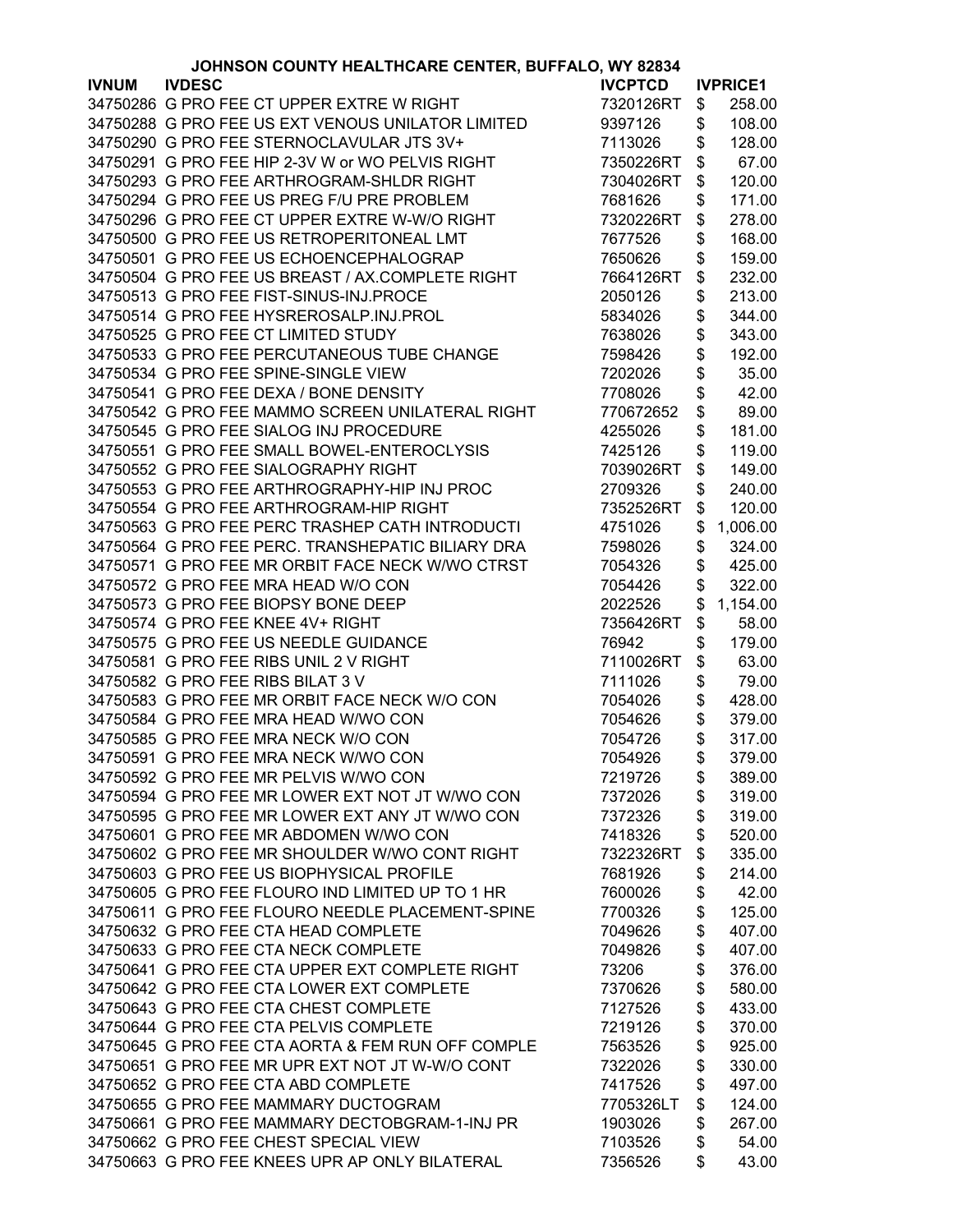| JOHNSON COUNTY HEALTHCARE CENTER, BUFFALO, WY 82834 |                                                   |                |    |                 |
|-----------------------------------------------------|---------------------------------------------------|----------------|----|-----------------|
| <b>IVNUM</b>                                        | <b>IVDESC</b>                                     | <b>IVCPTCD</b> |    | <b>IVPRICE1</b> |
|                                                     | 34750664 G PRO FEE STRESS VIEWS ANY JOINT LEFT    | 7707126LT      | \$ | 39.00           |
|                                                     | 34750665 G PRO FEE MAMMOGRAM SURGICAL SPECIMEN    | 7609826        | \$ | 63.00           |
|                                                     | 34750671 G PRO FEE INJ/ASP MAJOR JT PROC          | 2061026        | \$ | 240.00          |
|                                                     | 34750673 G PRO FEE INJ SI JT PROC RIGHT           | 2709626        | \$ | 519.00          |
|                                                     | 34750674 PERC ABC DRAIN LIVER PROC                | 47011          | \$ | 605.00          |
|                                                     | 34750675 G PRO FEE US BREAST ASP CYST RIGHT       | 1900026RT      | \$ | 257.00          |
|                                                     | 34750681 G PRO FEE INJ PROC L SP FACET JT         | 6449326        | \$ |                 |
|                                                     |                                                   |                |    | 185.00          |
|                                                     | 34750682 G PRO FEE INJ L SP FACET JT ADDITIONAL   | 6449426        | \$ | 93.00           |
|                                                     | 34750683 G PRO FEE FNA LT THYROID                 | 10022LT26      | \$ | 386.00          |
|                                                     | 34750685 G PRO FEE BIOPSY BONE SUPERFICIAL        | 2022026        | \$ | 508.00          |
|                                                     | 34750691 G PRO FEE BIOPSY-MUSCLE - SOFT TISSUE    | 2020626        | \$ | 508.00          |
|                                                     | 34750692 G PRO FEE THYROID ASP OR INJ             | 6030026        | \$ | 396.00          |
|                                                     | 34750694 G PRO FEE US PELVIC TRANS V              | 7683026        | \$ | 190.00          |
|                                                     | 34750695 G PRO FEE US PREG<14 ADD FETUS           | 7680226        | \$ | 149.00          |
|                                                     | 34750701 G PRO FEE US PREG>14 ADD FETUS           | 7681026        | \$ | 149.00          |
|                                                     | 34750702 G PRO FEE THORACENTESIS                  | 3255526        | \$ | 191.00          |
|                                                     | 34750703 G PRO FEE US BREAST ASP EA ADD CYST RIGH | 1900126RT      | \$ | 134.00          |
|                                                     | 34750704 G PRO FEE HAND 2 VIEWS RIGHT             | 7312026RT      | \$ | 39.00           |
|                                                     | 34750705 G PRO FEE UPPER EXT INFT 2V+ RIGHT       | 7309226RT      | \$ | 41.00           |
|                                                     | 34750711 G PRO FEE NOSE TO RECTUM FB              | 7601026        | \$ | 90.00           |
|                                                     | 34750713 G PRO FEE HIPS BLT 2V W/WO AP PELVIS     | 7352126        | \$ | 134.00          |
|                                                     | 34750714 G PRO FEE LWR EXT INFT 2V+ RIGHT         | 7359226RT      | \$ | 39.00           |
|                                                     | 34750715 G PRO FEE BONE SURVEY LIMITED            | 7707426        | \$ | 68.00           |
|                                                     | 34750721 G PRO FEE FLOURO IN OR <1hr              | 7600026        | \$ | 42.00           |
|                                                     | 34750722 G PRO FEE UGI W/KUB                      | 7424726        | \$ | 171.00          |
|                                                     |                                                   |                |    |                 |
|                                                     | 34750733 G PRO FEE US ADD LESION LOCALIZATION BRE | 1928626        | \$ | 117.00          |
|                                                     | 34750741 G PRO FEE MAMMOGRAM CAD                  | 7705126        | \$ | 16.00           |
|                                                     | 34750744 G PRO FEE MAMMOGRAM SCREEN CAD           | 7705226        | \$ | 16.00           |
|                                                     | 34750745 G PRO FEE US PELVIS LIMITED NON-OB       | 7685726        | \$ | 95.00           |
|                                                     | 34750753 G PRO FEE MR CHEST W/O & W/CONTRAST      | 7155226        | \$ | 489.00          |
|                                                     | 34750754 G PRO FEE MRA CHEST                      |                | \$ | 438.00          |
|                                                     | 34750755 G PRO FEE MRA ABDOMEN W- OR W/O          | 7418526        | \$ | 419.00          |
|                                                     | 34750762 G PRO FEE US SPINAL CANAL & CONTENTS     | 7680026        | \$ | 326.00          |
|                                                     | 34750763 G PRO FEE ELBOW COMPARISON RIGHT         | 7307026RT      | \$ | 34.00           |
|                                                     | 34750764 G PRO FEE FOREARM COMPARISON RIGHT       | 7309026RT      | \$ | 36.00           |
|                                                     | 34750765 G PRO FEE WRIST COMPARISON RIGHT         | 7310026RT      | \$ | 35.00           |
|                                                     | 34750771 G PRO FEE SHOULDER COMPARISON RIGHT      | 7302026RT      | \$ | 38.00           |
|                                                     | 34750772 G PRO FEE HUMERUS COMPARISON RIGHT       | 7306026RT      | \$ | 40.00           |
|                                                     | 34750773 G PRO FEE FINGERS COMPARISON RIGHT       | 7314026RT      | \$ | 37.00           |
|                                                     | 34750774 HAND COMPARISON                          | 73140          | \$ | 29.00           |
|                                                     | 34750775 G PRO FEE CHEST WITH APICAL LORODITIC    | 7102126        | \$ | 77.00           |
|                                                     | 34750781 G PRO FEE CHEST WITH OBLIQUES            | 7102226        | \$ | 89.00           |
|                                                     | 34750782 G PRO FEE TOES COMPARISON RIGHT          | 7366026RT      | \$ | 28.00           |
|                                                     | 34750783 G PRO FEE FOOT COMPARISON RIGHT          | 7362026RT      | \$ | 33.00           |
|                                                     | 34750784 G PRO FEE ANKLE COMPARISON RIGHT         | 7360026RT      | \$ | 39.00           |
|                                                     | 34750785 G PRO FEE TIBIA/FIBULA-COMPARISON RIGHT  | 7359026RT      | \$ | 38.00           |
|                                                     | 34750791 G PRO FEE KNEE COMPARISON RIGHT          | 7356026RT      | \$ | 43.00           |
|                                                     | 34750792 G PRO FEE FEMUR-COMPARISON RIGHT         | 7355226RT      | \$ | 38.00           |
|                                                     | 34750793 G PRO FEE HIP-COMPARISON RIGHT           | 7350126RT      | \$ | 49.00           |
|                                                     | 34751190 G PRO FEE SIALOGRAPHY LEFT               | 7039026LT      |    | 149.00          |
|                                                     |                                                   |                | \$ |                 |
|                                                     | 34751191 G PRO FEE RIBS UNIL 2 V RIGHT            | 7110126LT      | \$ | 77.00           |
|                                                     | 34751192 G PRO FEE CLAVICLE LEFT                  | 7300026LT      | \$ | 43.00           |
|                                                     | 34751193 G PRO FEE SCAPULA LEFT                   | 7301026LT      | \$ | 53.00           |
|                                                     | 34751194 G PRO FEE SHOULDER 1V LEFT               | 7302026LT      | \$ | 38.00           |
|                                                     | 34751195 G PRO FEE SHOULDER 2V+ LEFT              | 7303026LT      | \$ | 53.00           |
|                                                     | 34751196 G PRO FEE ARTHROGRAM-SHLDR LEFT          | 7304026LT      | \$ | 120.00          |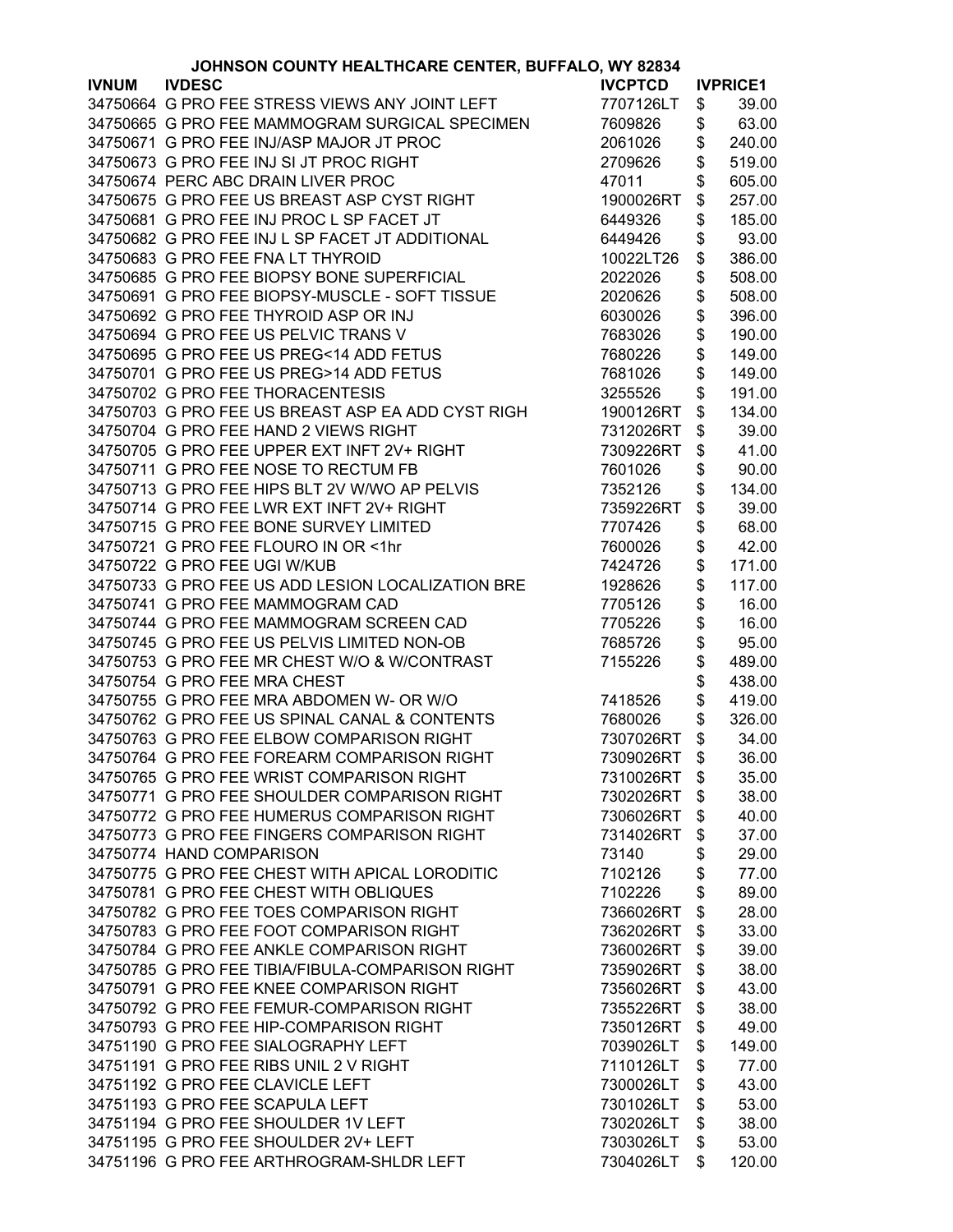|              | JOHNSON COUNTY HEALTHCARE CENTER, BUFFALO, WY 82834 |                |                 |
|--------------|-----------------------------------------------------|----------------|-----------------|
| <b>IVNUM</b> | <b>IVDESC</b>                                       | <b>IVCPTCD</b> | <b>IVPRICE1</b> |
|              | 34751197 G PRO FEE HUMERUS COMPARISON LEFT          | 7306026LT      | \$<br>40.00     |
|              | 34751198 G PRO FEE HUMERUS 2V+ LEFT                 | 7306026LT      | \$<br>52.00     |
|              | 34751199 G PRO FEE ELBOW 2V LEFT                    | 7307026LT      | \$<br>39.00     |
|              | 34751200 G PRO FEE ELBOW COMPARISON LEFT            | 7307026LT      | \$<br>34.00     |
|              | 34751201 G PRO FEE FOREARM 2V LEFT                  | 7309026LT      | \$<br>41.00     |
|              | 34751202 G PRO FEE FOREARM COMPARISON LEFT          | 7309026LT      | \$<br>36.00     |
|              | 34751203 G PRO FEE UPPER EXT INFT 2V+ LEFT          | 7309226LT      | \$<br>41.00     |
|              | 34751204 G PRO FEE WRIST 2V LEFT                    | 7310026LT      | \$<br>40.00     |
|              |                                                     |                |                 |
|              | 34751205 G PRO FEE WRIST 3V + LEFT                  | 7311026LT      | \$<br>45.00     |
|              | 34751206 G PRO FEE HAND 2 VIEWS LEFT                | 7312026LT      | \$<br>39.00     |
|              | 34751207 G PRO FEE HAND 3V+ LEFT                    | 7313026LT      | \$<br>45.00     |
|              | 34751208 G PRO FEE FINGERS COMPARISON LEFT          | 7314026LT      | \$<br>37.00     |
|              | 34751209 G PRO FEE CT UPPER EXTRE W/O LEFT          | 7320026LT      | \$<br>258.00    |
|              | 34751210 G PRO FEE CT UPPER EXTRE W LEFT            | 7320126LT      | \$<br>258.00    |
|              | 34751211 G PRO FEE CTA UPPER EXT COMPLETE LEFT      | 7320626LT      | \$<br>376.00    |
|              | 34751212 G PRO FEE HIP 1V W OR WO PELVIS LEFT       | 7350126LT      | \$<br>44.00     |
|              | 34751213 G PRO FEE HIP 2-3V W or WO PELVIS LEFT     | 7350226LT      | \$<br>67.00     |
|              | 34751214 G PRO FEE ARTHROGRAM-HIP LEFT              | 7352526LT      | \$<br>120.00    |
|              | 34751215 G PRO FEE FEMUR 2V+ LEFT                   | 7355226LT      | \$<br>43.00     |
|              | 34751216 G PRO FEE FEMUR-COMPARISON LEFT            | 7355226LT      | \$<br>38.00     |
|              | 34751217 G PRO FEE KNEE 1V OR 2V LEFT               | 7356026LT      | \$<br>43.00     |
|              | 34751218 G PRO FEE KNEE COMPARISON LEFT             | 7356026LT      | \$<br>43.00     |
|              | 34751219 G PRO FEE KNEE 3V LEFT                     | 7356226LT      | \$<br>50.00     |
|              | 34751220 G PRO FEE KNEE 4V+ LEFT                    |                | 58.00           |
|              |                                                     | 7356426LT      | \$              |
|              | 34751221 G PRO FEE TIB/FIB-2V LEFT                  | 7359026LT      | \$<br>43.00     |
|              | 34751222 G PRO FEE TIBIA/FIBULA-COMPARISON LE       | 7359026LT      | \$<br>38.00     |
|              | 34751223 G PRO FEE LWR EXT INFT 2V+ LEFT            | 7359226LT      | \$<br>39.00     |
|              | 34751224 G PRO FEE ANKLE 2V LEFT                    | 7360026LT      | \$<br>44.00     |
|              | 34751225 G PRO FEE ANKLE COMPARISON LEFT            | 7360026LT      | \$<br>39.00     |
|              | 34751226 G PRO FEE ANKLE 3V+ LEFT                   | 7361026LT      | \$<br>44.00     |
|              | 34751227 G PRO FEE FOOT 2V LEFT                     | 7362026LT      | \$<br>38.00     |
|              | 34751228 G PRO FEE FOOT COMPARISON LEFT             | 7362026LT      | \$<br>33.00     |
|              | 34751229 G PRO FEE FOOT 3V+ LEFT                    | 7363026LT      | \$<br>43.00     |
|              | 34751230 G PRO FEE CALCANEOUS 2V+ LEFT              | 7365026LT      | \$<br>39.00     |
|              | 34751231 G PRO FEE TOES COMPARISON LEFT             | 7366026LT      | \$<br>28.00     |
|              | 34751232 G PRO FEE TOES 2 V+ LEFT                   | 7366026LT      | \$<br>34.00     |
|              | 34751233 G PRO FEE CT LOWER EXTRE W/O LEFT          | 7370026LT      | \$<br>253.00    |
|              | 34751234 G PRO FEE CT LOWER EXTRE W LEFT            | 7370126LT      | \$<br>253.00    |
|              | 34751235 G PRO FEE CT LOWER EXTRE W-W/O LEFT        | 7370226LT      | \$<br>289.00    |
|              | 34751236 G PRO FEE MAMMO UNILATERAL LEFT DIAGNOST   | 7706526        | \$<br>110.00    |
|              | 34751237 G PRO FEE MAMMO SCREEN UNILATERAL LEFT     | 770672652      | \$<br>89.00     |
|              | 34751238 G PRO FEE US BREAST ASP CYST LEFT          | 1900026LT      | \$<br>257.00    |
|              | 34751239 G PRO FEE US BREAST ASP EA ADD CYST LEFT   | 1900126LT      | \$<br>134.00    |
|              | 34751240 G PRO FEE US BREAST / AX.COMPLETE LEFT     | 7664126LT      | \$<br>232.00    |
|              | 34751241 G PRO FEE US BREAST / AX. LIMITED LEFT     | 7664226LT      | \$<br>186.00    |
|              | 34751242 G PRO FEE US CAROTID DUP UNIL LEFT         | 9388226LT      | \$<br>132.00    |
|              |                                                     |                |                 |
|              | 34751243 G PRO FEE EYE-FOREIGNBODY MRI SCOUT        | 7003026        | \$<br>46.00     |
|              | 34751244 G PRO FEE MASTOIDS 3V+                     | 7013026        | \$<br>160.00    |
|              | 34751245 G PRO FEE SALIVARY GLAND/ CALCULUS         | 7038026        | \$<br>75.00     |
|              | 34751247 G PRO FEE RIBS UNIL 2 V LEFT               | 7110026LT      | \$<br>63.00     |
|              | 34751248 G PRO FEE RIBS UNIL W/ PA CHEST LEFT       | 7110126LT      | \$<br>77.00     |
|              | 34751249 G PRO FEE THORACIC LUMBAR JUNCTION         | 7208026        | \$<br>51.00     |
|              | 34751250 G PRO FEE SHOULDER COMPARISON LEFT         | 7302026LT      | \$<br>38.00     |
|              | 34751251 G PRO FEE ARTHROGRAM-SHLDR LEFT            | 7304026LT      | \$<br>120.00    |
|              | 34751252 G PRO FEE FINGERS 2V+ LEFT                 | 7314026LT      | \$<br>43.00     |
|              | 34751253 G PRO FEE HIP-COMPARISON LEFT              | 7350126LT      | \$<br>49.00     |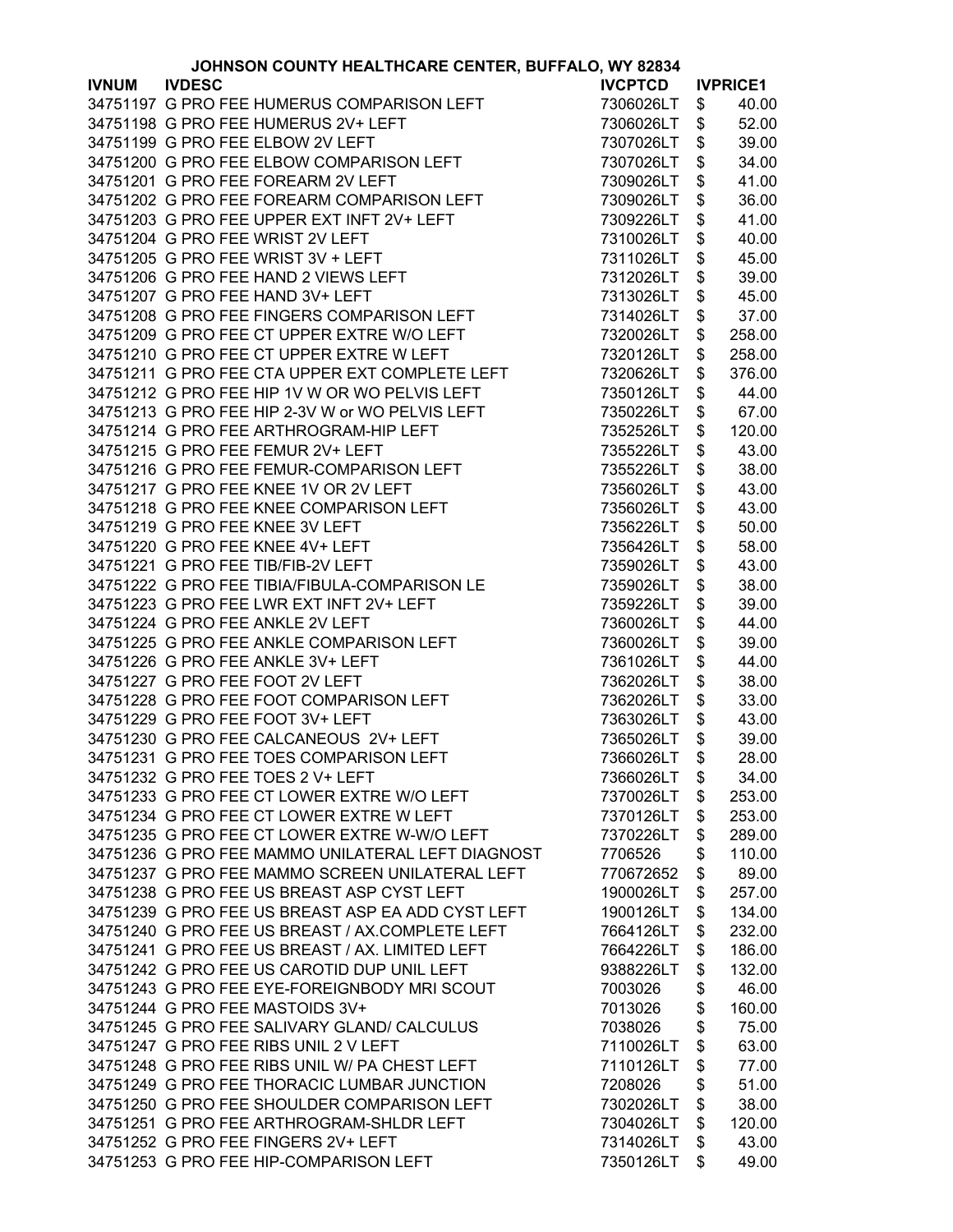|              | JOHNSON COUNTY HEALTHCARE CENTER, BUFFALO, WY 82834 |                        |                        |
|--------------|-----------------------------------------------------|------------------------|------------------------|
| <b>IVNUM</b> | <b>IVDESC</b>                                       | <b>IVCPTCD</b>         | <b>IVPRICE1</b>        |
|              | 34751254 G PRO FEE FEMUR 1V RIGHT                   | 7355126RT              | \$<br>38.00            |
|              | 34751255 G PRO FEE FEMUR 1V LEFT                    | 7355126LT              | \$<br>38.00            |
|              | 34751256 G PRO FEE TIB/FIB-1V RIGHT                 | 7359026RT              | \$<br>38.00            |
|              | 34751257 G PRO FEE TIB/FIB-1V LEFT                  | 7359026LT              | \$<br>38.00            |
|              | 34751258 G PRO FEE LWR EXT INFT 1VIEW RIGHT         | 7359226RT              | \$<br>34.00            |
|              | 34751259 G PRO FEE LWR EXT INFT 1VIEW LEFT          | 7359226LT              | \$<br>34.00            |
|              | 34751260 G PRO FEE ANKLE 1VIEW RIGHT                | 7360026RT              | \$<br>39.00            |
|              | 34751261 G PRO FEE ANKLE 1VIEW LEFT                 | 7360026LT              | \$<br>39.00            |
|              | 34751262 G PRO FEE FOOT 1VIEW RIGHT                 | 7362026RT              | \$<br>33.00            |
|              | 34751263 G PRO FEE FOOT 1VIEW LEFT                  | 7362026LT              | \$<br>33.00            |
|              | 34751264 G PRO FEE CALCANEOUS 1VIEW RIGHT           |                        |                        |
|              |                                                     | 7365026RT              | \$<br>34.00            |
|              | 34751265 G PRO FEE CALCANEOUS 1VIEW LEFT            | 7365026LT              | \$<br>34.00            |
|              | 34751266 G PRO FEE TOES 1 VIEW RIGHT                | 7366026RT              | \$<br>28.00            |
|              | 34751267 G PRO FEE TOES 1 VIEW LEFT                 | 7366026LT              | \$<br>28.00            |
|              | 34751268 G PRO FEE MR SHOULDER W/WO CONT LEFT       | 7322326LT              | \$<br>335.00           |
|              | 34751269 G PRO FEE MR SHOULDER W/O CONT RIGHT       | 7322126RT              | \$<br>330.00           |
|              | 34751270 G PRO FEE MR SHOULDER W/O CONT LEFT        | 7322126LT              | \$<br>330.00           |
|              | 34751271 G PRO FEE US EXTREMITY NONVASCULAR RT A    | 7688226RT              | \$<br>100.00           |
|              | 34751272 G PRO FEE US EXTREMITY NONVASCULAR LT A    | 7688226LT              | \$<br>100.00           |
|              | 34751273 G PRO FEE US EXTREMITY NONVASCULAR RT L    | 7688226RT              | \$<br>100.00           |
|              | 34751274 G PRO FEE US EXTREMITY NONVASCULAR LT L    | 7688226LT              | \$<br>100.00           |
|              | 34751275 G PRO FEE US EXTREMITY VENOUS RT ARM       | 9397126RT              | \$<br>121.00           |
|              | 34751276 G PRO FEE US EXTREMITY VENOUS LFT ARM      | 9397126LT              | \$<br>121.00           |
|              | 34751277 G PRO FEE US EXTREMITY VENOUS RT LEG       | 9397126RT              | \$<br>121.00           |
|              | 34751278 G PRO FEE US EXTREMITY VENOUS LFT LEG      | 9397126LT              | \$<br>121.00           |
|              | 34751279 G PRO FEE US LOC WIRE BREAST W/US GUID R   | 1928526RT              | \$<br>447.00           |
|              | 34751280 G PRO FEE US LOC WIRE BREAST W/US GUID     | 1928526LT              | \$<br>447.00           |
|              | 34751281 G PRO FEE CT UPPER EXTRE W-W/O LEFT        | 7320226LT              | \$<br>278.00           |
|              | 34751282 G PRO FEE UPPER EXT INFT 1V LEFT           | 7309226LT              | \$<br>35.00            |
|              | 34751283 G PRO FEE UPPER EXT INFT 1V RIGHT          | 7309226RT              | \$<br>35.00            |
|              | 34751284 G PRO FEE WRIST COMPARISON LEFT            | 7310026LT              | \$<br>35.00            |
|              | 34751285 G PRO FEE HAND 1 VIEW LEFT                 | 7312026LT              | \$<br>33.00            |
|              | 34751286 G PRO FEE HAND 1 VIEW RIGHT                | 7312026RT              | \$<br>33.00            |
|              | 34751287 G PRO FEE FINGERS 1V LEFT                  | 7314026LT              | \$<br>37.00            |
|              | 34751288 G PRO FEE FINGERS 1V RIGHT                 | 7314026RT              | \$<br>37.00            |
|              | 34751289 G PRO FEE ELBOW 3V+LEFT                    | 7308026LT              | \$<br>44.00            |
|              | 34751290 G PRO FEE CT ABD AND PELVIS W / O          | 7417626                | \$<br>444.00           |
|              | 34751291 G PRO FEE CT ABD AND PELVIS W - W/O        | 7417826                | \$<br>524.00           |
|              | 34751292 G PRO FEE CT ABD AND PELVIS WITH           | 7417726                | \$<br>454.00           |
|              | 34751293 G PRO FEE KNEE BILAT STANDING SERIES       | 735645026              | \$<br>116.00           |
|              | 34751296 G PRO FEE CT HIP W/O LEFT                  | 7370026LT              | \$<br>253.00           |
|              | 34751297 G PRO FEE CT HIP W/O RIGHT                 | 7370026RT              | \$<br>253.00           |
|              | 34751298 G PRO FEE CT KNEE W/O LEFT                 | 7370026LT              | \$<br>253.00           |
|              | 34751299 G PRO FEE CT KNEE W/O RIGHT                | 7370026RT              | \$<br>253.00           |
|              | 34751300 G PRO FEE CT SHOULDER W/O LEFT             | 7320026LT              | \$<br>258.00           |
|              | 34751301 G PRO FEE CT SHOULDER W/O RIGHT            | 7320026RT              | \$<br>258.00           |
|              | 34751302 G PRO FEE CT ANKLE W/O LEFT                | 7370026LT              | \$<br>253.00           |
|              | 34751303 G PRO FEE CT ANKLE W/O RIGHT               | 7370026RT              | \$<br>253.00           |
|              | 34751304 G PRO FEE CT FOOT W/O LEFT                 | 7370026LT              | \$<br>253.00           |
|              | 34751305 G PRO FEE CT FOOT W/O RIGHT                | 7370026RT              | \$<br>253.00           |
|              | 34751306 G PRO FEE CT HAND W/O LEFT                 |                        | \$                     |
|              | 34751307 G PRO FEE CT HAND W/O RIGHT                | 7320026LT<br>7320026RT | \$<br>258.00<br>258.00 |
|              | 34751308 G PRO FEE CT ELBOW W/O LEFT                |                        | \$                     |
|              |                                                     | 7320026LT              | 258.00                 |
|              | 34751309 G PRO FEE CT ELBOW W/O RIGHT               | 7320026RT              | \$<br>258.00           |
|              | 34751310 G PRO FEE CT FOREARM W/O LEFT              | 7320026LT              | \$<br>258.00           |
|              | 34751311 G PRO FEE CT FOREARM W/O RIGHT             | 7320026RT              | \$<br>258.00           |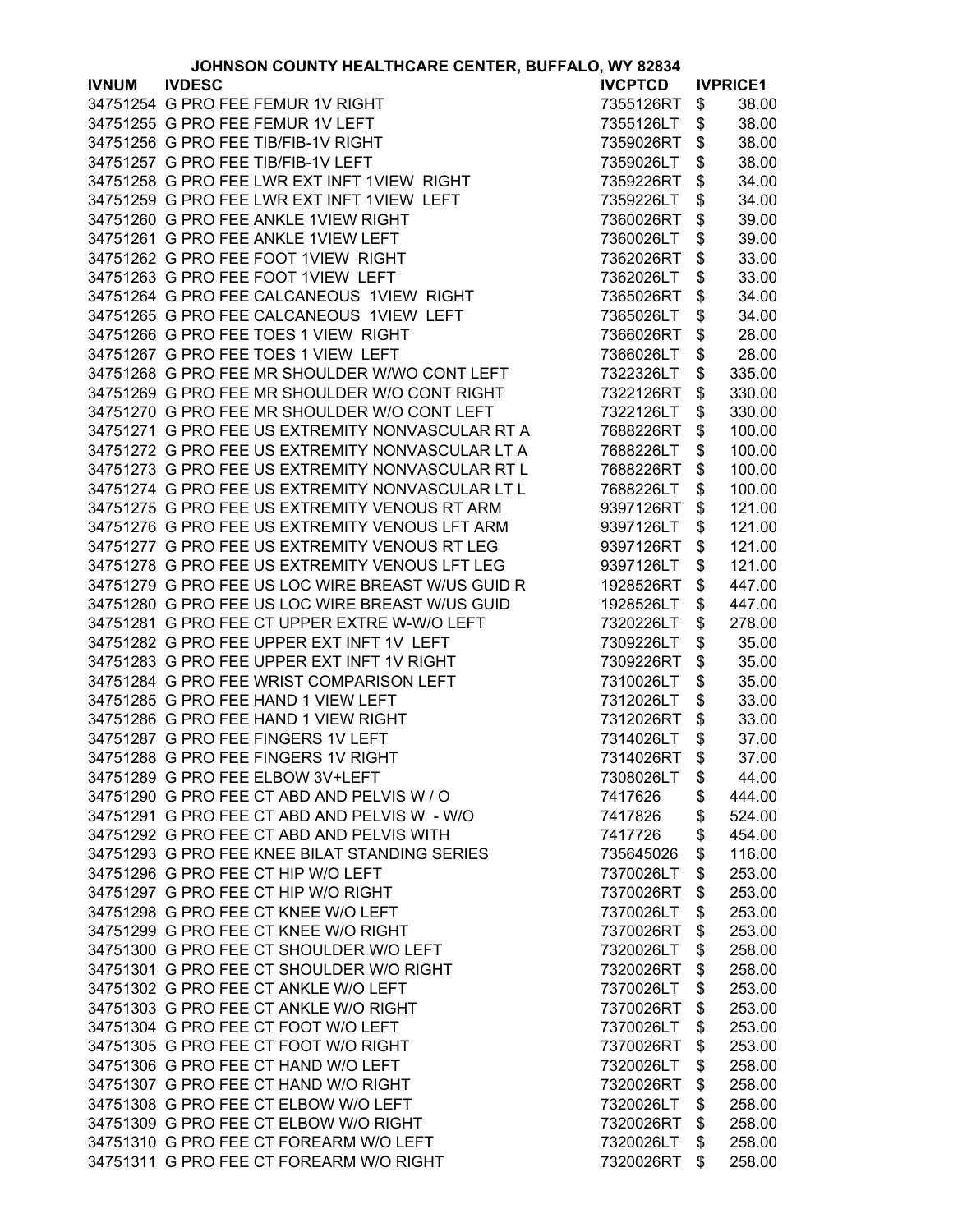|              | JOHNSON COUNTY HEALTHCARE CENTER, BUFFALO, WY 82834 |                |                 |
|--------------|-----------------------------------------------------|----------------|-----------------|
| <b>IVNUM</b> | <b>IVDESC</b>                                       | <b>IVCPTCD</b> | <b>IVPRICE1</b> |
|              | 34751312 G PRO FEE CT FEMUR W/O LEFT                | 7370026LT      | \$<br>253.00    |
|              | 34751313 G PRO FEE CT FEMUR W/O RIGHT               | 7370026RT      | \$<br>253.00    |
|              | 34751314 G PRO FEE CT HUMERUS W/O LEFT              | 7320026LT      | \$<br>258.00    |
|              | 34751315 G PRO FEE CT HUMERUS W/O RIGHT             | 7320026RT      | \$<br>258.00    |
|              | 34751316 G PRO FEE CT TIB-FIB W/O LEFT              | 7370026LT      | \$<br>253.00    |
|              | 34751317 G PRO FEE CT TIB-FIB W/O RIGHT             | 7370026RT      | \$<br>253.00    |
|              | 34751318 G PRO FEE CT WRIST W/O LEFT                |                | 258.00          |
|              |                                                     | 7320026LT      | \$<br>258.00    |
|              | 34751319 G PRO FEE CT WRIST W/O RIGHT               | 7320026RT      | \$              |
|              | 34751320 G PRO FEE US EXTREMITY ARTERIAL ARM LEFT   | 9392226LT      | \$<br>80.00     |
|              | 34751321 G PRO FEE US EXTREMITY ARTERIAL ARM RIGH   | 9392226RT      | \$<br>80.00     |
|              | 34751322 G PRO FEE US EXTREMITY ARTERIAL LEG LEFT   | 9392226LT      | \$<br>80.00     |
|              | 34751323 G PRO FEE US EXTREMITY ARTERIAL LEG RIGH   | 9392226RT      | \$<br>80.00     |
|              | 34751324 G PRO FEE INJ SP LUMBAR TRANSF EPID W/GU   | 6448326        | \$<br>658.00    |
|              | 34751325 G PRO FEE INJ SP LUMBAR TRANSF EPID+ LEV   | 6448426        | \$<br>236.00    |
|              | 34751326 G PRO FEE INJ EPIDURAL LUMBO SACRAL        | 6232326        | \$<br>656.00    |
|              | 34751327 G PRO FEE INJ EPIDURAL CERVICAL/ THORACI   | 6232126        | \$<br>1,152.00  |
|              | 34751328 G PRO FEE LUMBAR FACET JT W/GUIDANCE       | 6449326        | \$<br>185.00    |
|              | 34751329 G PRO FEE LUMBAR FACET JT 2nd LEVEL        | 6449426        | \$<br>93.00     |
|              | 34751330 G PRO FEE LUMBAR FACET JT 3rd LEVEL        | 6449526        | \$<br>93.00     |
|              | 34751331 G PRO FEE BIOPSY BREAST W/GUIDANCE LEFT    | 1908326LT      | \$<br>1,447.00  |
|              | 34751332 G PRO FEE BIOPSY BREAST W/GUIDANCE RIGHT   | 1908326RT      | \$<br>1,447.00  |
|              | 34751333 G PRO FEE BIOPSY BREAST + LESION W/ US G   | 1908426        | \$<br>979.00    |
|              | 34751334 G PRO FEE BIOPSY THYROID CORE NEEDLE LEF   | 6010026LT      | \$<br>266.00    |
|              | 34751335 G PRO FEE FNA RT THYROID                   | 10022RT26      | \$<br>386.00    |
|              | 34751336 G PRO FEE BIOPSY LYMPH NODE NEEDLE SUPER   | 3850526        | \$<br>849.00    |
|              | 34751337 G PRO FEE PERC DRAIN GUIDANCE- CATH PLAC   | 7598926        | \$<br>329.00    |
|              | 34751338 G PRO FEE PARACENTESIS                     | 4908326        | \$<br>191.00    |
|              | 34751339 G PRO FEE BIOPSY LUNG LEFT                 | 3240526LT      | \$<br>458.00    |
|              | 34751340 G PRO FEE BIOPSY LUNG RIGHT                | 3240526RT      | \$<br>458.00    |
|              | 34751341 G PRO FEE MYELOGRAM C. SP. WITH INJECTIO   | 6230226        | \$<br>1,094.00  |
|              | 34751342 G PRO FEE MYELOGRAM T. SP. WITH INJECTI    | 6230326        | \$<br>1,094.00  |
|              | 34751343 G PRO FEE SCOLIOSIS STUDY 1V SPINE ENTIR   | 7208126        | \$<br>59.00     |
|              | 34751344 G PRO FEE SCOLIOSIS STUDY 2-3V SPINE ENT   | 7208226        | \$<br>72.00     |
|              | 34751345 G PRO FEE US CHEST                         | 7660426        | \$<br>172.00    |
|              | 34751346 G PRO FEE CT PLEURAL DRAIN W/ GUID RT      | 3255726RT      | \$<br>329.00    |
|              | 34751347 G PRO FEE CT PLEURAL DRAIN W/ GUID LT      | 3255726LT      | \$<br>329.00    |
|              | 34751348 G PRO FEE US AAA SCREEN                    | 7670626        | \$<br>168.00    |
|              | 34751349 G PRO FEE MR LUMBAR SPINE W/O CONT LIMIT   | 721482652      | \$<br>200.00    |
|              | 34751350 G PRO FEE INJ/ASP INT. JT PROC             | 2060526        | \$<br>215.00    |
|              | 34751351 G PRO FEE INJ/ASP SMALL JT PROC            | 2060026        | \$<br>190.00    |
|              | 34751352 G PRO FEE NASAL BONES 1-2 VIEW             | 7016026        | \$<br>30.00     |
|              | 34751353 G PRO FEE BIOPSY THYROID CORE NEEDLE RIG   | 6010026RT      | \$<br>266.00    |
|              | 34751354 G PRO FEE INJ TENDON ORIGIN INSERT SINGL   | 2055126        | \$<br>192.00    |
|              | 34751355 G PRO FEE INJ TENDON SHEATH SINGLE         | 2055026        | \$<br>192.00    |
|              | 34751356 G PRO FEE BIOPSY SALVARY GLAND LT          | 4240026LT      | \$<br>339.00    |
|              | 34751357 G PRO FEE BIOPSY SALVARY GLAND RT          | 4240026RT      | \$<br>339.00    |
|              | 34751358 G PRO FEE CTA ABD AND PELVIS COMPLETE      | 7417426        | \$<br>694.00    |
|              | 34751359 G PRO FEE PERC FLUID DRAIN RETRO/PERIT W   | 4940626        | \$<br>1,138.00  |
|              | 34751360 G PRO FEE PERC FLUID DRAIN VISCERAL W/GU   | 4940526        | \$<br>1,138.00  |
|              | 34751361 G PRO FEE US EXT ARTERIAL LOWER BILAT      | 9392526        | \$<br>254.00    |
|              | 34751362 G PRO FEE HAND COMPARISON LEFT             | 7312026LT      | \$<br>34.00     |
|              | 34751363 G PRO FEE HAND COMPARISON RIGHT            | 7312026RT      | \$<br>34.00     |
|              | 34751364 G PRO FEE WRIST 1 VIEW RIGHT               | 7310026RT      | \$<br>33.00     |
|              | 34751365 G PRO FEE WRIST 1 VIEW LEFT                | 7310026LT      | \$<br>33.00     |
|              | 34751366 G PRO FEE FOREARM 1 VIEW RIGHT             | 7309026RT      | \$<br>33.00     |
|              | 34751367 G PRO FEE FOREARM 1 VIEW LEFT              | 7309026LT      | \$<br>33.00     |
|              |                                                     |                |                 |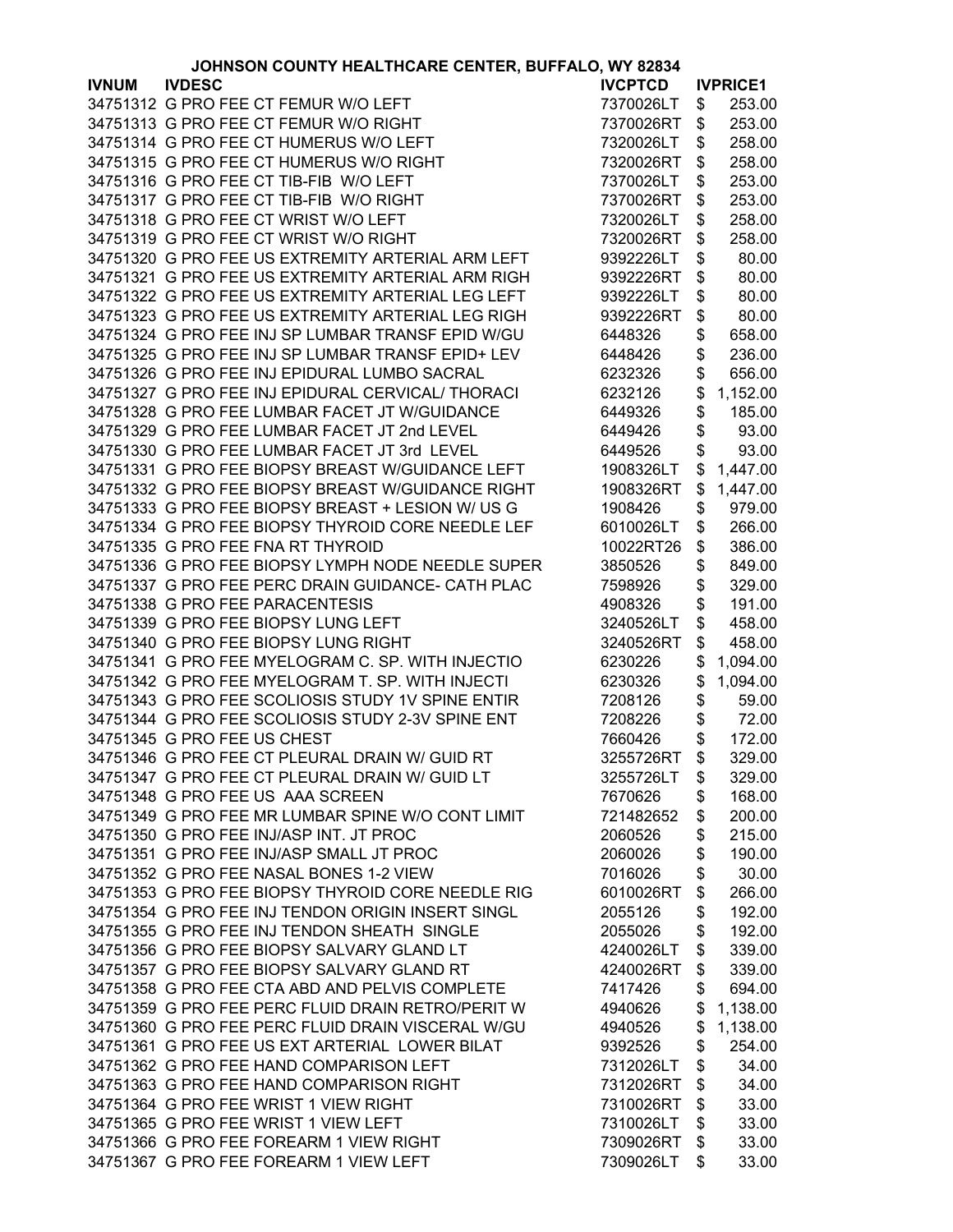|              | JOHNSON COUNTY HEALTHCARE CENTER, BUFFALO, WY 82834 |                |                 |
|--------------|-----------------------------------------------------|----------------|-----------------|
| <b>IVNUM</b> | <b>IVDESC</b>                                       | <b>IVCPTCD</b> | <b>IVPRICE1</b> |
|              | 34751368 G PRO FEE ELBOW 1 VIEW RIGHT               | 7307026RT      | \$<br>33.00     |
|              | 34751369 G PRO FEE ELBOW 1 VIEW LEFT                | 7307026LT      | \$<br>33.00     |
|              | 34751370 G PRO FEE HUMERUS 1 VIEW RIGHT             | 7306026RT      | \$<br>35.00     |
|              | 34751371 G PRO FEE HUMERUS 1 VIEW LEFT              | 7306026LT      | \$<br>35.00     |
|              | 34751372 G PRO FEE BIOPSY PANCREAS                  | 4810226        | \$<br>386.00    |
|              | 34751373 G PRO FEE INJ PROCEDURE CYSTO              | 5160026        | \$<br>68.00     |
|              | 34751374 G PRO FEE LUMBAR PUNCTURE-CSF DRAIN        |                | 600.00          |
|              |                                                     | 6227226        | \$              |
|              | 34751375 G PRO FEE INJ SI JT PROC LEFT              | 2709626        | \$<br>519.00    |
|              | 34751376 G PRO FEE BONE SURVEY INFANT               | 7707626        | \$<br>107.00    |
|              | 34751377 G PRO FEE US GUIDE VASCULAR ACCESS         | 7693726        | \$<br>44.00     |
|              | 34751378 G PRO FEE MR ELBOW W-W/O LEFT              | 7322326LT      | \$<br>352.00    |
|              | 34751379 G PRO FEE MR THORACIC SPINE WITH           | 7214726        | \$<br>503.00    |
|              | 34751380 G PRO FEE MR ELBOW W-W/O RIGHT             | 7322326RT      | \$<br>352.00    |
|              | 34751381 G PRO FEE MR WRIST W-W/O LEFT              | 7322326LT      | \$<br>352.00    |
|              | 34751382 G PRO FEE MR WRIST W-W/O RIGHT             | 7322326RT      | \$<br>352.00    |
|              | 34751383 G PRO FEE MRA ABDOMEN W/O                  | 7418526        | \$<br>440.00    |
|              | 34751384 G PRO FEE THORACOSTOMY TUBE PLACEMENT      | 3255126        | \$<br>180.00    |
|              | 34751385 G PRO FEE PERC FLUID DRAIN SOFT TISSUE     | 1003026        | \$<br>345.00    |
|              | 34751386 G PRO FEE MASTOIDS 1-2 VIEW                | 7012026        | \$<br>75.00     |
|              | 34751387 G PRO FEE US PELVIC LIMITED (FOLLICLES)    | 7685726        | \$<br>100.00    |
|              | 34751388 G PRO FEE FLUORO CENTRAL VENOUS            | 7700126        | \$<br>86.00     |
|              | 34751389 G PRO FEE PARAVERTEBRAL NERVE BLOCK        | 6452026        | \$<br>188.00    |
|              | 34751390 G PRO FEE SWALLOWING FUNCTION              | 7423026        | \$<br>128.00    |
|              | 34751391 G PRO FEE INJ TRANFOR CERV/THOR W/ GUIDE   |                | \$              |
|              |                                                     | 6447926        | 1,302.00        |
|              | 34751392 G PRO FEE INJ TRANFOR CERV/THOR + LEVELS   | 6448026        | \$<br>704.00    |
|              | 34751393 G PRO FEE MR BRAIN WITH                    | 7055226        | \$<br>536.00    |
|              | 34751394 G PRO FEE TRIGGER POINT INJ                | 2055226        | \$<br>190.00    |
|              | 34751395 G PRO FEE INJ INTERCOSTAL NERVE SINGLE     | 6442026        | \$<br>150.00    |
|              | 34751396 G PRO FEE INJ INTERCOSTAL NERVE MULTIPLE   | 6442126        | \$<br>190.00    |
|              | 34751397 G PRO FEE CHEST 3 VIEW                     | 7104726        | \$<br>77.00     |
|              | 34751398 G PRO FEE CHEST 4 VIEW                     | 7104826        | \$<br>93.00     |
|              | 34751399 G PRO FEE ABDOMEN 3 VIEW                   | 7402126        | \$<br>76.00     |
|              | 34790000 T PRO FEE ABDOMEN 1V                       | 7401826        | \$<br>64.00     |
|              | 34790001 T PRO FEE ABDOMEN 2V                       | 7401926        | \$<br>74.00     |
|              | 34790002 T PRO FEE ACROMIOCLAVICULAR JOINTS BILAT   | 7305026        | \$<br>53.00     |
|              | 34790003 T PRO FEE ABDOMEN ACUTE SERIES INC CXR     | 7402226        | \$<br>74.00     |
|              | 34790004 T PRO FEE ADDITIONAL FILM PER RADIOLOGIS   | 7649926        | \$<br>12.10     |
|              | 34790005 T PRO FEE ANKLE 1VIEW LEFT                 | 7360026LT      | \$<br>39.00     |
|              | 34790006 T PRO FEE ANKLE 1VIEW RIGHT                | 7360026RT      | \$<br>39.00     |
|              | 34790007 T PRO FEE ANKLE 2V LEFT                    | 7360026LT      | \$<br>44.00     |
|              | 34790008 T PRO FEE ANKLE 2V RIGHT                   | 7360026RT      | \$<br>44.00     |
|              | 34790009 T PRO FEE ANKLE 3V+ LEFT                   | 7361026LT      | \$<br>44.00     |
|              | 34790010 T PRO FEE ANKLE 3V+ RIGHT                  | 7361026RT      | \$<br>44.00     |
|              | 34790011 T PRO FEE ANKLE COMPARISON LEFT            | 7360026LT      | \$<br>39.00     |
|              | 34790012 T PRO FEE ANKLE COMPARISON RIGHT           | 7360026RT      | \$<br>39.00     |
|              | 34790013 T PRO FEE ARTHROGRAM-HIP LEFT              | 7352526LT      | \$<br>120.00    |
|              | 34790014 T PRO FEE ARTHROGRAM-HIP RIGHT             | 7352526RT      | \$<br>120.00    |
|              | 34790015 T PRO FEE ARTHROGRAM-SHLDR LEFT            | 7304026LT      | 120.00          |
|              |                                                     |                | \$              |
|              | 34790016 T PRO FEE ARTHROGRAM-SHLDR LEFT            | 7304026LT      | \$<br>120.00    |
|              | 34790017 T PRO FEE ARTHROGRAM-SHLDR RIGHT           | 7304026RT      | \$<br>120.00    |
|              | 34790018 T PRO FEE ARTHROGRAPHY-HIP INJ PROC        | 2709326        | \$<br>240.00    |
|              | 34790019 T PRO FEE ARTHROGRAPHY-SHLDR INJ PROC      | 2335026        | \$<br>372.00    |
|              | 34790020 T PRO FEE BARIUM ENEMA                     | 7427026        | \$<br>158.00    |
|              | 34790021 T PRO FEE BARIUM ENEMA W/AIR               | 7428026        | \$<br>188.00    |
|              | 34790022 T PRO FEE BARIUM SWALLOW - ESOPHAGUS       | 7422026        | \$<br>104.00    |
|              | 34790023 T PRO FEE BIOPSY ABD/RETROPERITONEAL       | 4918026        | \$<br>386.00    |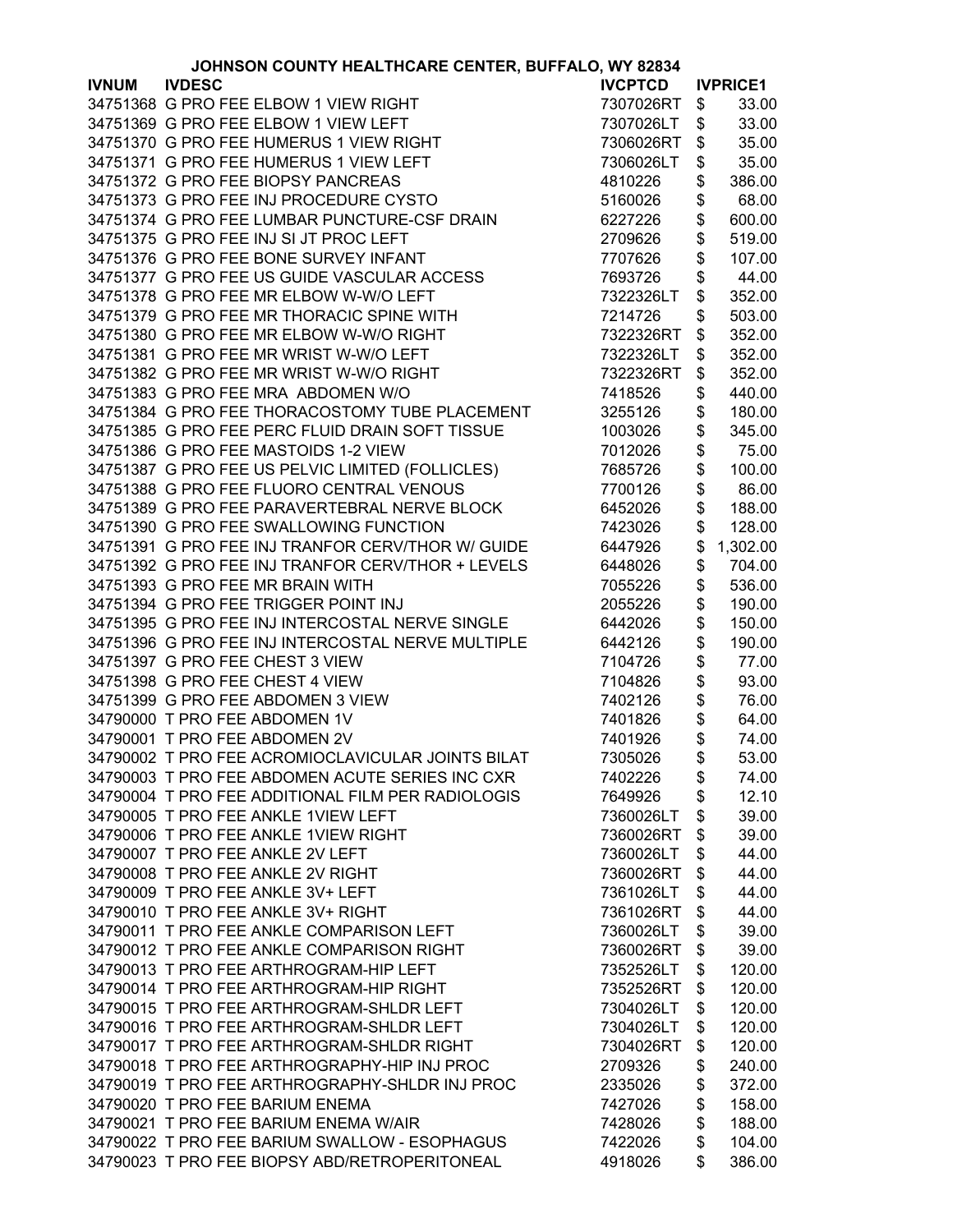| JOHNSON COUNTY HEALTHCARE CENTER, BUFFALO, WY 82834 |                                                   |                |    |                 |
|-----------------------------------------------------|---------------------------------------------------|----------------|----|-----------------|
| <b>IVNUM</b>                                        | <b>IVDESC</b>                                     | <b>IVCPTCD</b> |    | <b>IVPRICE1</b> |
|                                                     | 34790024 T PRO FEE BIOPSY BONE DEEP               | 2022526        | \$ | 1,154.00        |
|                                                     | 34790025 T PRO FEE BIOPSY BONE SUPERFICIAL        | 2022026        | \$ | 508.00          |
|                                                     | 34790026 T PRO FEE BIOPSY BREAST + LESION W/ US G | 1908426        | \$ | 979.00          |
|                                                     | 34790027 T PRO FEE BIOPSY BREAST W/GUIDANCE LEFT  | 1908326LT      |    | \$1,447.00      |
|                                                     | 34790028 T PRO FEE BIOPSY BREAST W/GUIDANCE RIGHT | 1908326RT      | \$ | 1,447.00        |
|                                                     | 34790029 T PRO FEE FNA RT THYROID                 | 10022RT26      | \$ | 386.00          |
|                                                     | 34790030 T PRO FEE BIOPSY LUNG LEFT               | 3240526LT      | \$ | 458.00          |
|                                                     | 34790031 T PRO FEE BIOPSY LUNG RIGHT              | 3240526RT      | \$ | 458.00          |
|                                                     | 34790032 T PRO FEE BIOPSY LYMPH NODE NEEDLE SUPER | 3850526        | \$ | 849.00          |
|                                                     | 34790033 T PRO FEE BIOPSY PLEURA PERC. NEEDLE     | 3240026        | \$ | 458.00          |
|                                                     | 34790034 T PRO FEE BIOPSY SALVARY GLAND LT        | 4240026LT      | \$ | 339.00          |
|                                                     | 34790035 T PRO FEE BIOPSY SALVARY GLAND RT        | 4240026RT      | \$ | 339.00          |
|                                                     | 34790036 T PRO FEE BIOPSY THYROID CORE NEEDLE LEF | 6010026LT      | \$ | 266.00          |
|                                                     | 34790037 T PRO FEE BIOPSY THYROID CORE NEEDLE RIG | 6010026RT      | \$ | 266.00          |
|                                                     | 34790038 T PRO FEE BIOPSY-MUSCLE - SOFT TISSUE    | 2020626        | \$ | 508.00          |
|                                                     | 34790039 T PRO FEE BONE AGE                       | 7707226        | \$ | 39.00           |
|                                                     | 34790040 T PRO FEE BONE LENGTH                    | 7707326        | \$ | 53.00           |
|                                                     |                                                   |                | \$ |                 |
|                                                     | 34790041 T PRO FEE BONE SURVEY COMPLETE           | 7707526        |    | 98.00           |
|                                                     | 34790042 T PRO FEE BONE SURVEY LIMITED            | 7707426        | \$ | 68.00           |
|                                                     | 34790043 T PRO FEE C-SPINE 4V                     | 7205026        | \$ | 65.00           |
|                                                     | 34790044 T PRO FEE CALCANEOUS 1VIEW LEFT          | 7365026LT      | \$ | 34.00           |
|                                                     | 34790045 T PRO FEE CALCANEOUS 1VIEW RIGHT         | 7365026RT      | \$ | 34.00           |
|                                                     | 34790046 T PRO FEE CALCANEOUS 2V+ LEFT            | 7365026LT      | \$ | 39.00           |
|                                                     | 34790047 T PRO FEE CALCANEOUS 2V+ RIGHT           | 7365026RT      | \$ | 39.00           |
|                                                     | 34790048 T PRO FEE CERVICAL SPINE 2V OR 3V        | 7204026        | \$ | 50.00           |
|                                                     | 34790049 T PRO FEE CERVICAL SPINE W/OBL/FLEX/EXT  | 7205226        | \$ | 78.00           |
|                                                     | 34790050 T PRO FEE CHEST 2V FRONTAL & LAT         | 7104626        | \$ | 69.00           |
|                                                     | 34790051 T PRO FEE CHEST 1V FRONTAL               | 7104526        | \$ | 44.00           |
|                                                     | 34790052 T PRO FEE CHEST SPECIAL VIEW             | 7103526        | \$ | 54.00           |
|                                                     | 34790053 T PRO FEE CHEST WITH APICAL LORODITIC    | 7102126        | \$ | 77.00           |
|                                                     | 34790054 T PRO FEE CHEST WITH OBLIQUES            | 7102226        | \$ | 89.00           |
|                                                     | 34790055 T PRO FEE CHEST-W/FLUORO                 | 7102326        | \$ | 120.00          |
|                                                     | 34790056 T PRO FEE CHOLANGIO (OPR)                | 7430026        | \$ | 106.00          |
|                                                     | 34790057 T PRO FEE CHOLANGIO T-TUBE               | 7430526        | \$ | 106.00          |
|                                                     | 34790058 T PRO FEE CHOLECYSTOGRAM (OCG)           | 7429026        | \$ | 158.00          |
|                                                     | 34790059 T PRO FEE CLAVICLE LEFT                  | 7300026LT      | \$ | 43.00           |
|                                                     | 34790060 T PRO FEE CLAVICLE RIGHT                 | 7300026RT      | \$ | 43.00           |
|                                                     | 34790061 T PRO FEE CT ABD & PELVIS W/O STONE      | 7417626        | \$ | 504.00          |
|                                                     | 34790062 T PRO FEE CT ABD AND PELVIS W - W/O      | 7417826        | \$ | 524.00          |
|                                                     | 34790063 T PRO FEE CT ABD AND PELVIS W / O        | 7417626        | \$ | 444.00          |
|                                                     | 34790064 T PRO FEE CT ABD AND PELVIS WITH         | 7417726        | \$ | 454.00          |
|                                                     | 34790066 T PRO FEE CT ABDOMEN W-W/O               | 7417026        | \$ | 367.00          |
|                                                     | 34790067 T PRO FEE CT ABDOMEN W/O                 | 7415026        | \$ | 344.00          |
|                                                     | 34790068 T PRO FEE CT ANKLE W/O LEFT              | 7370026LT      | \$ | 253.00          |
|                                                     | 34790069 T PRO FEE CT ANKLE W/O RIGHT             | 7370026RT      | \$ | 253.00          |
|                                                     | 34790070 T PRO FEE CT C SPINE W                   | 7212626        | \$ | 305.00          |
|                                                     | 34790071 T PRO FEE CT C SPINE W/O                 | 7212526        | \$ | 281.00          |
|                                                     | 34790072 T PRO FEE CT C SPINE W/O-W               | 7212726        | \$ | 319.00          |
|                                                     | 34790073 T PRO FEE CT ELBOW W/O LEFT              | 7320026LT      | \$ | 258.00          |
|                                                     | 34790074 T PRO FEE CT ELBOW W/O RIGHT             | 7320026RT      | \$ | 258.00          |
|                                                     | 34790075 T PRO FEE HIP 2-3V W or WO PELVIS LEFT   | 7350226LT      | \$ | 67.00           |
|                                                     | 34790076 T PRO FEE CT FEMUR W/O RIGHT             | 7370026RT      | \$ | 253.00          |
|                                                     | 34790077 T PRO FEE CT FOOT W/O LEFT               | 7370026LT      | \$ | 253.00          |
|                                                     | 34790078 T PRO FEE CT FOOT W/O RIGHT              | 7370026RT      | \$ | 253.00          |
|                                                     | 34790079 T PRO FEE CT FOREARM W/O LEFT            | 7320026LT      | \$ | 258.00          |
|                                                     | 34790080 T PRO FEE CT FOREARM W/O RIGHT           |                |    |                 |
|                                                     |                                                   | 7320026RT      | \$ | 258.00          |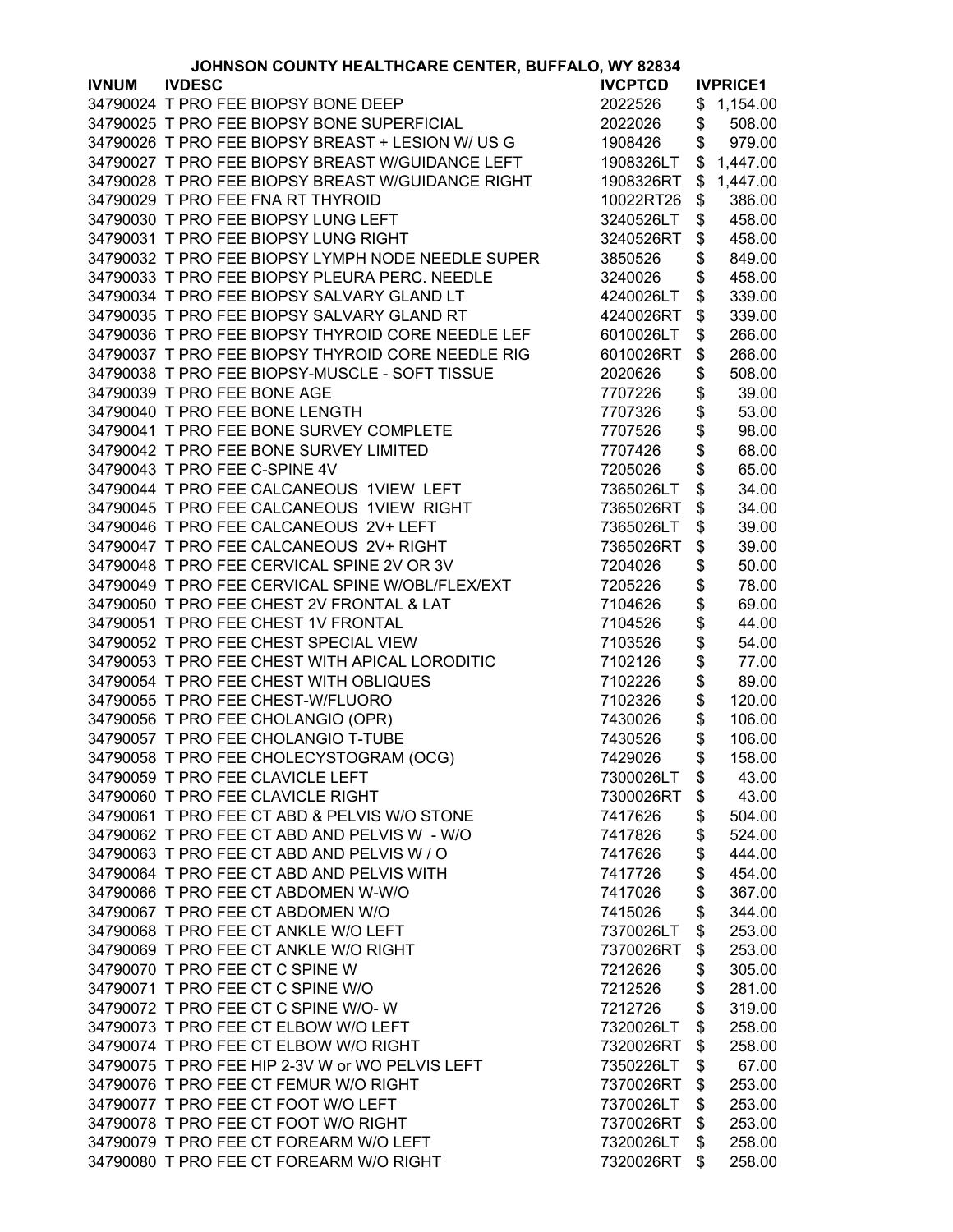|              | JOHNSON COUNTY HEALTHCARE CENTER, BUFFALO, WY 82834 |                        |               |                  |
|--------------|-----------------------------------------------------|------------------------|---------------|------------------|
| <b>IVNUM</b> | <b>IVDESC</b>                                       | <b>IVCPTCD</b>         |               | <b>IVPRICE1</b>  |
|              | 34790081 T PRO FEE CT GUIDE NEEDLE PLACEMENT        | 7701226                | \$            | 107.00           |
|              | 34790082 T PRO FEE CT HAND W/O LEFT                 | 7320026LT              | \$            | 258.00           |
|              | 34790083 T PRO FEE CT HAND W/O RIGHT                | 7320026RT              | \$            | 258.00           |
|              | 34790084 T PRO FEE CT HEAD BRAIN W/O                | 7045026                | \$            | 222.00           |
|              | 34790085 T PRO FEE CT HEAD/BRAIN W                  | 7046026                | \$            | 293.00           |
|              | 34790086 T PRO FEE CT HEAD/BRAIN W-W/O              | 7047026                | \$            | 330.00           |
|              | 34790087 T PRO FEE CT HIP W/O LEFT                  | 7370026LT              | \$            | 253.00           |
|              | 34790088 T PRO FEE CT HIP W/O RIGHT                 | 7370026RT              | \$            | 253.00           |
|              |                                                     | 7320026LT              |               |                  |
|              | 34790089 T PRO FEE CT HUMERUS W/O LEFT              |                        | \$            | 258.00           |
|              | 34790090 T PRO FEE CT HUMERUS W/O RIGHT             | 7320026RT              | \$            | 258.00           |
|              | 34790091 T PRO FEE CT INNER SKULL W                 | 7048126                | \$            | 360.00           |
|              | 34790092 T PRO FEE CT INNER SKULL W & W/O CONTRAS   | 7048226                | \$            | 371.00           |
|              | 34790093 T PRO FEE CT INNER SKULL W/O               | 7048026                | \$            | 348.00           |
|              | 34790094 T PRO FEE CT KNEE W/O LEFT                 | 7370026LT              | \$            | 253.00           |
|              | 34790095 T PRO FEE CT KNEE W/O RIGHT                | 7370026RT              | \$            | 253.00           |
|              | 34790096 T PRO FEE CT L SPINE W                     | 7213226                | \$            | 297.00           |
|              | 34790097 T PRO FEE CT L SPINE W-W/O                 | 7213326                | \$            | 305.00           |
|              | 34790098 T PRO FEE CT L SPINE W/O CON               | 7213126                | \$            | 279.00           |
|              | 34790099 T PRO FEE CT LIMITED STUDY                 | 7638026                | \$            | 343.00           |
|              | 34790100 T PRO FEE CT LOWER EXTRE W LEFT            | 7370126LT              | \$            | 253.00           |
|              | 34790101 T PRO FEE CT LOWER EXTRE W RIGHT           | 7370126RT              | \$            | 253.00           |
|              | 34790102 T PRO FEE CT LOWER EXTRE W-W/O LEFT        | 7370226LT              | \$            | 289.00           |
|              | 34790103 T PRO FEE CT LOWER EXTRE W-W/O RIGHT       | 7370226RT              | \$            | 289.00           |
|              | 34790104 T PRO FEE CT LOWER EXTRE W/O LEFT          | 7370026LT              | \$            | 253.00           |
|              | 34790105 T PRO FEE CT LOWER EXTRE W/O RIGHT         | 7370026RT              | \$            | 253.00           |
|              | 34790106 T PRO FEE CT MAXILLOFACE W                 | 7048726                | \$            | 331.00           |
|              | 34790107 T PRO FEE CT MAXILLOFACE W-W/O             | 7048826                |               | 365.00           |
|              |                                                     |                        | \$            |                  |
|              | 34790108 T PRO FEE CT MAXILLOFACE W/O               | 7048626                | \$            | 305.00           |
|              | 34790109 T PRO FEE CT NECK (ST) W                   | 7049126                | \$            | 350.00           |
|              | 34790110 T PRO FEE CT NECK (ST) W-W/O               | 7049226                | \$            | 369.00           |
|              | 34790111 T PRO FEE CT NECK (ST) W/O                 | 7049026                | \$            | 343.00           |
|              | 34790112 T PRO FEE CT PELVIS W                      | 7219326                | \$            | 254.00           |
|              | 34790113 T PRO FEE CT PELVIS W-W/O                  | 7219426                | \$            | 270.00           |
|              | 34790114 T PRO FEE CT PELVIS W/O                    | 7219226                | \$            | 233.00           |
|              | 34790115 T PRO FEE CT PLEURAL DRAIN W/ GUID LT      | 32557LT26              | $\frac{1}{2}$ | 329.00           |
|              | 34790116 T PRO FEE CT PLEURAL DRAIN W/ GUID RT      | 32557RT26              | \$            | 329.00           |
|              | 34790117 T PRO FEE CT SHOULDER W/O LEFT             | 7320026LT              | \$            | 258.00           |
|              | 34790118 T PRO FEE CT SHOULDER W/O RIGHT            | 7320026RT              | \$            | 258.00           |
|              | 34790119 T PRO FEE CT T SPINE W                     | 7212926                | \$            | 300.00           |
|              | 34790120 T PRO FEE CT T SPINE W-W/O                 | 7213026                | \$            | 315.00           |
|              | 34790121 T PRO FEE CT T SPINE W/O                   | 7212826                | \$            | 280.00           |
|              | 34790122 T PRO FEE CT THORAX W                      | 7126026                | \$            | 317.00           |
|              | 34790123 T PRO FEE CT THORAX W-W/O                  | 7127026                | \$            | 352.00           |
|              | 34790124 T PRO FEE CT THORAX W/O                    | 7125026                | \$            | 302.00           |
|              | 34790125 T PRO FEE CT TIB-FIB W/O LEFT              | 7370026LT              | \$            | 253.00           |
|              | 34790126 T PRO FEE CT TIB-FIB W/O RIGHT             | 7370026RT              | \$            | 253.00           |
|              | 34790127 T PRO FEE CT UPPER EXTRE W LEFT            | 7320126LT              | \$            | 258.00           |
|              | 34790128 T PRO FEE CT UPPER EXTRE W RIGHT           | 7320126RT              | \$            | 258.00           |
|              | 34790129 T PRO FEE CT UPPER EXTRE W-W/O LEFT        | 7320226LT              | \$            | 278.00           |
|              | 34790130 T PRO FEE CT UPPER EXTRE W-W/O RIGHT       | 7320226RT              | \$            | 278.00           |
|              | 34790131 T PRO FEE CT UPPER EXTRE W/O LEFT          |                        |               |                  |
|              | 34790132 T PRO FEE CT UPPER EXTRE W/O RIGHT         | 7320026LT<br>7320026RT | \$<br>\$      | 258.00<br>258.00 |
|              |                                                     |                        |               |                  |
|              | 34790133 T PRO FEE CT WRIST W/O LEFT                | 7320026LT              | \$            | 258.00           |
|              | 34790134 T PRO FEE CT WRIST W/O RIGHT               | 7320026RT              | \$            | 258.00           |
|              | 34790135 T PRO FEE CTA ABD AND PELVIS COMPLETE      | 7417426                | \$            | 694.00           |
|              | 34790136 T PRO FEE CTA ABD COMPLETE                 | 7417526                | \$            | 497.00           |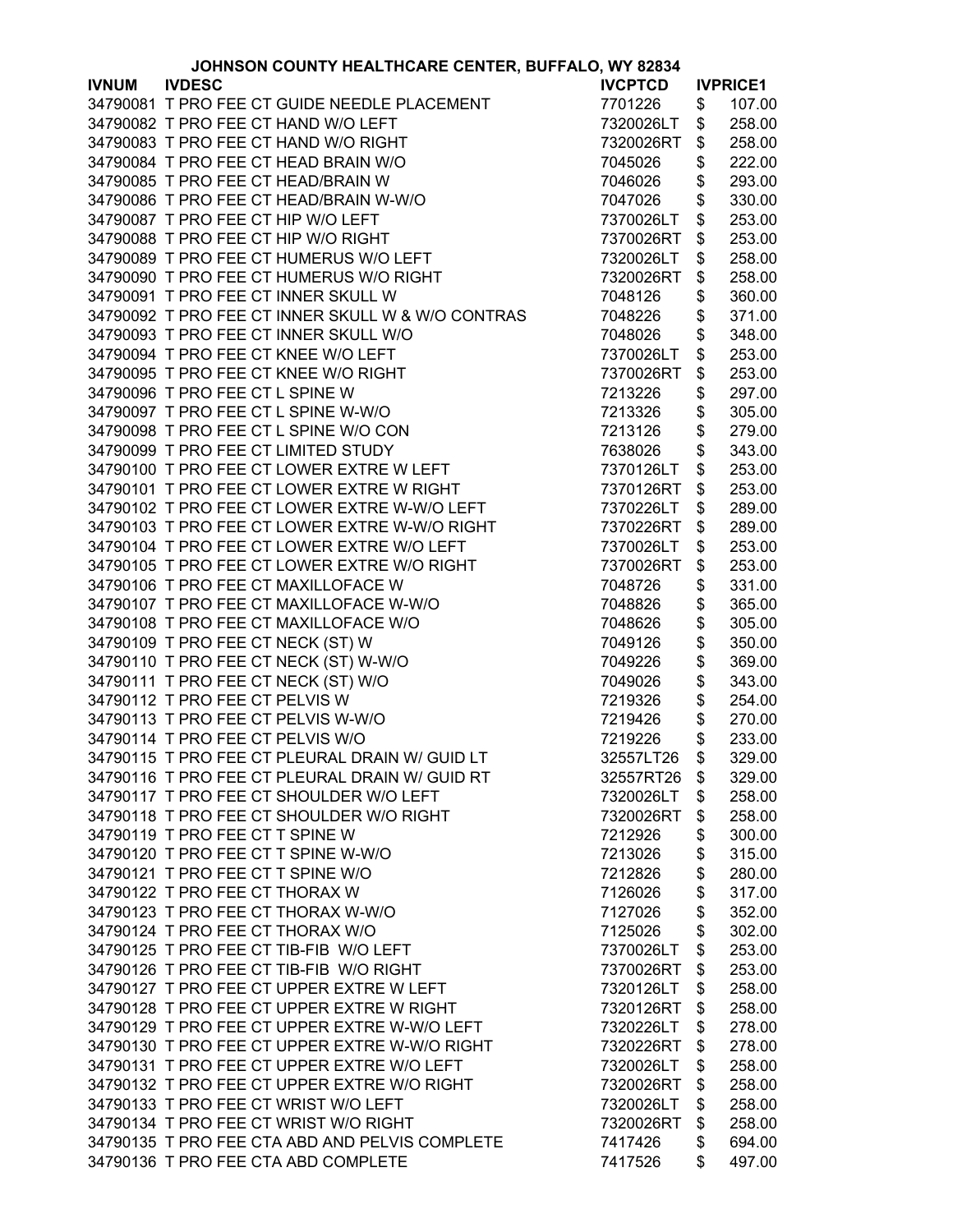|              | JOHNSON COUNTY HEALTHCARE CENTER, BUFFALO, WY 82834 |                |                 |
|--------------|-----------------------------------------------------|----------------|-----------------|
| <b>IVNUM</b> | <b>IVDESC</b>                                       | <b>IVCPTCD</b> | <b>IVPRICE1</b> |
|              | 34790137 T PRO FEE CTA AORTA & FEM RUN OFF COMPLE   | 7563526        | \$<br>925.00    |
|              | 34790138 T PRO FEE CTA CHEST COMPLETE               | 7127526        | \$<br>433.00    |
|              | 34790139 T PRO FEE CTA HEAD COMPLETE                | 7049626        | \$<br>407.00    |
|              | 34790140 T PRO FEE CTA LOWER EXT COMPLETE           | 7370626        | \$<br>580.00    |
|              | 34790141 T PRO FEE CTA NECK COMPLETE                | 7049826        | \$<br>407.00    |
|              | 34790142 T PRO FEE CTA PELVIS COMPLETE              | 7219126        | \$<br>370.00    |
|              | 34790143 T PRO FEE CTA UPPER EXT COMPLETE LEFT      | 7320626LT      | \$<br>376.00    |
|              | 34790144 T PRO FEE CTA UPPER EXT COMPLETE RIGHT     | 7320626RT      | \$<br>376.00    |
|              | 34790145 T PRO FEE CYSTO 3V                         |                |                 |
|              |                                                     | 7443026        | \$<br>86.00     |
|              | 34790146 T PRO FEE DEXA / BONE DENSITY              | 7708026        | \$<br>42.00     |
|              | 34790147 T PRO FEE ELBOW 2V LEFT                    | 7307026LT      | \$<br>39.00     |
|              | 34790148 T PRO FEE ELBOW 2V RIGHT                   | 7307026RT      | \$<br>39.00     |
|              | 34790149 T PRO FEE ELBOW 3V+ RIGHT                  | 7308026RT      | \$<br>44.00     |
|              | 34790150 T PRO FEE ELBOW 3V+LEFT                    | 7308026LT      | \$<br>44.00     |
|              | 34790151 T PRO FEE ELBOW COMPARISON LEFT            | 7307026LT      | \$<br>34.00     |
|              | 34790152 T PRO FEE ELBOW COMPARISON RIGHT           | 7307026RT      | \$<br>34.00     |
|              | 34790153 T PRO FEE EYE-FOREIGN                      | 7003026        | \$<br>62.00     |
|              | 34790154 T PRO FEE EYE-FOREIGNBODY MRI SCOUT        | 7003026        | \$<br>46.00     |
|              | 34790155 T PRO FEE FACIAL BONES LESS 3V             | 7014026        | \$<br>45.00     |
|              | 34790156 T PRO FEE FACIAL BONES/C MIN 3V            | 7015026        | \$<br>60.00     |
|              | 34790157 T PRO FEE FEMUR 1V LEFT                    | 7355126LT      | \$<br>38.00     |
|              | 34790158 T PRO FEE FEMUR 1V RIGHT                   | 7355126RT      | \$<br>38.00     |
|              | 34790159 T PRO FEE FEMUR 2V+ LEFT                   | 7355226LT      | \$<br>43.00     |
|              | 34790160 T PRO FEE FEMUR 2V+ RIGHT                  | 7355226RT      | \$<br>43.00     |
|              | 34790161 T PRO FEE FEMUR-COMPARISON LEFT            | 7355226LT      | \$<br>38.00     |
|              | 34790162 T PRO FEE FEMUR-COMPARISON RIGHT           | 7355226RT      | \$<br>38.00     |
|              |                                                     |                |                 |
|              | 34790163 T PRO FEE FNA LT THYROID                   | 10022LT26      | \$<br>386.00    |
|              | 34790164 T PRO FEE FINGERS 1V LEFT                  | 7314026LT      | \$<br>37.00     |
|              | 34790165 T PRO FEE FINGERS 1V RIGHT                 | 7314026RT      | \$<br>37.00     |
|              | 34790166 T PRO FEE FINGERS 2V+ LEFT                 | 7314026LT      | \$<br>43.00     |
|              | 34790167 T PRO FEE FINGERS 2V+ RIGHT                | 7314026RT      | \$<br>43.00     |
|              | 34790168 T PRO FEE FINGERS COMPARISON LEFT          | 7314026LT      | \$<br>37.00     |
|              | 34790169 T PRO FEE FINGERS COMPARISON RIGHT         | 7314026RT      | \$<br>37.00     |
|              | 34790170 T PRO FEE FIST SINUS TRACT STUD            | 7608026        | \$<br>184.00    |
|              | 34790171 T PRO FEE FIST-SINUS-INJ.PROCE             | 2050126        | \$<br>213.00    |
|              | 34790172 T PRO FEE FLOUR NEEDL PLACEMENT            | 7700226        | \$<br>116.00    |
|              | 34790173 T PRO FEE FLOURO IN OR <1hr                | 7600026        | \$<br>42.00     |
|              | 34790174 T PRO FEE FLOURO IND LIMITED UP TO 1 HR    | 7600026        | \$<br>42.00     |
|              | 34790175 T PRO FEE FLOURO IND PROC >1 HR            | 7600126        | \$<br>84.00     |
|              | 34790176 T PRO FEE FLOURO NEEDLE PLACEMENT-SPINE    | 7700326        | \$<br>125.00    |
|              | 34790177 T PRO FEE FLOURO OR > 1HR                  | 7600126        | \$<br>84.00     |
|              | 34790178 T PRO FEE FOOT 1VIEW LEFT                  | 7362026LT      | \$<br>33.00     |
|              | 34790179 T PRO FEE FOOT 1VIEW RIGHT                 | 7362026RT      | \$<br>33.00     |
|              | 34790180 T PRO FEE FOOT 2V LEFT                     | 7362026LT      | \$<br>38.00     |
|              | 34790181 T PRO FEE FOOT 2V RIGHT                    | 7362026RT      | \$<br>38.00     |
|              | 34790182 T PRO FEE FOOT 3V+ LEFT                    | 7363026LT      | \$<br>43.00     |
|              | 34790183 T PRO FEE FOOT 3V+ RIGHT                   |                | \$<br>43.00     |
|              |                                                     | 7363026RT      |                 |
|              | 34790184 T PRO FEE FOOT COMPARISON LEFT             | 7362026LT      | \$<br>33.00     |
|              | 34790185 T PRO FEE FOOT COMPARISON RIGHT            | 7362026RT      | \$<br>33.00     |
|              | 34790186 T PRO FEE FOREARM 2V LEFT                  | 7309026LT      | \$<br>41.00     |
|              | 34790187 T PRO FEE FOREARM 2V RIGHT                 | 7309026RT      | \$<br>41.00     |
|              | 34790188 T PRO FEE FOREARM COMPARISON LEFT          | 7309026LT      | \$<br>36.00     |
|              | 34790189 T PRO FEE FOREARM COMPARISON RIGHT         | 7309026RT      | \$<br>36.00     |
|              | 34790190 T PRO FEE HAND 1 VIEW LEFT                 | 7312026LT      | \$<br>33.00     |
|              | 34790191 T PRO FEE HAND 1 VIEW RIGHT                | 7312026RT      | \$<br>33.00     |
|              | 34790192 T PRO FEE HAND 2 VIEWS LEFT                | 7312026LT      | \$<br>39.00     |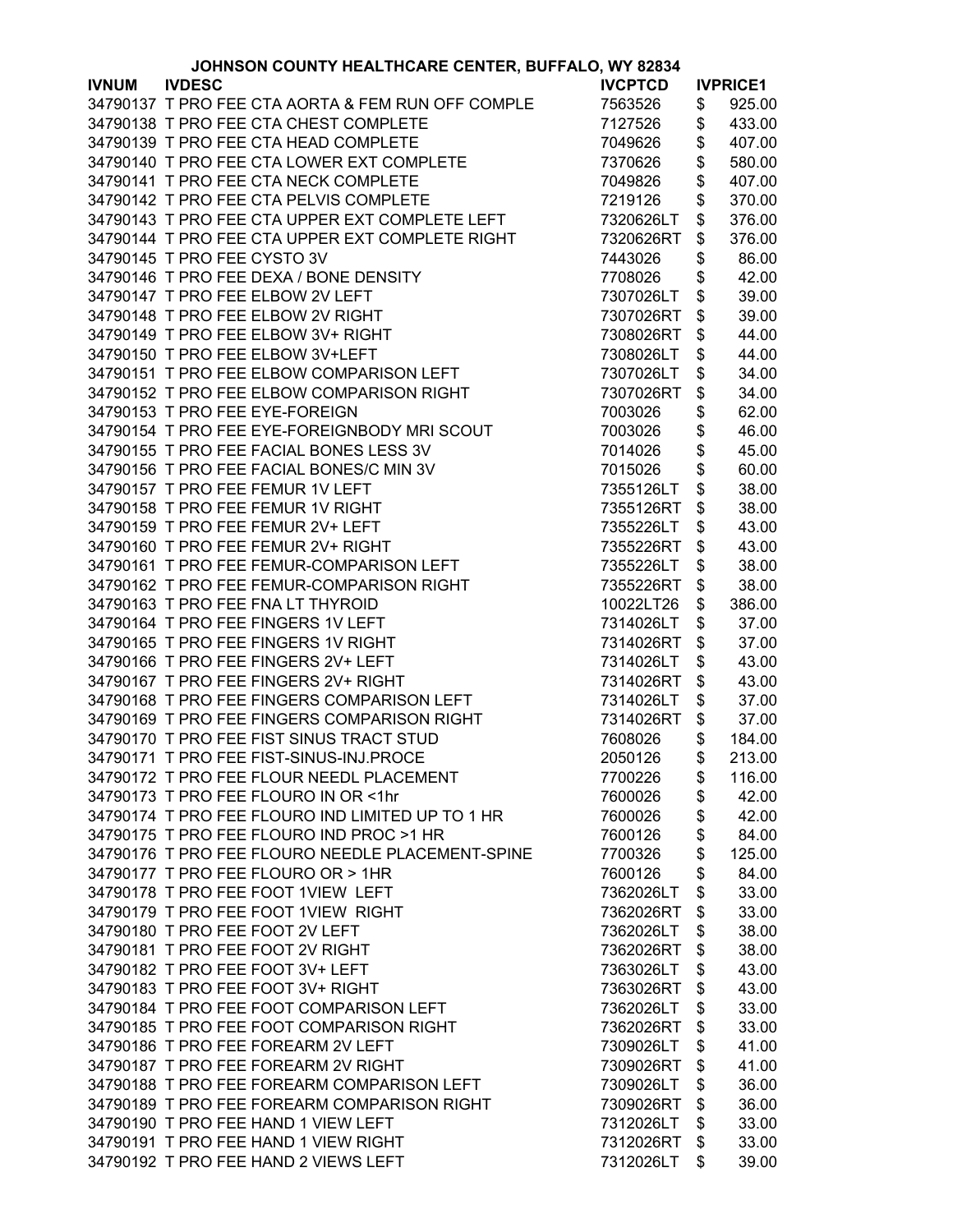| JOHNSON COUNTY HEALTHCARE CENTER, BUFFALO, WY 82834 |                                                   |                |    |                 |  |  |  |
|-----------------------------------------------------|---------------------------------------------------|----------------|----|-----------------|--|--|--|
| <b>IVNUM</b>                                        | <b>IVDESC</b>                                     | <b>IVCPTCD</b> |    | <b>IVPRICE1</b> |  |  |  |
|                                                     | 34790193 T PRO FEE HAND 2 VIEWS RIGHT             | 7312026RT      | \$ | 39.00           |  |  |  |
|                                                     | 34790194 T PRO FEE HAND 3V+ LEFT                  | 7313026LT      | \$ | 45.00           |  |  |  |
|                                                     | 34790195 T PRO FEE HAND 3V+ RIGHT                 | 7313026RT      | \$ | 45.00           |  |  |  |
|                                                     | 34790196 T PRO FEE HIP 1V W OR WO PELVIS LEFT     | 7350126LT      | \$ | 44.00           |  |  |  |
|                                                     | 34790197 T PRO FEE HIP 1V W OR WO PELVIS RIGHT    | 7350126RT      | \$ | 44.00           |  |  |  |
|                                                     | 34790198 T PRO FEE HIP 2-3V W or WO PELVIS LEFT   | 7350226LT      | \$ | 67.00           |  |  |  |
|                                                     |                                                   |                |    |                 |  |  |  |
|                                                     | 34790199 T PRO FEE HIP 2-3V W or WO PELVIS RIGHT  | 7350226RT      | \$ | 67.00           |  |  |  |
|                                                     | 34790200 T PRO FEE HIP-COMPARISON LEFT            | 7350126LT      | \$ | 49.00           |  |  |  |
|                                                     | 34790201 T PRO FEE HIP-COMPARISON RIGHT           | 7350126RT      | \$ | 49.00           |  |  |  |
|                                                     | 34790202 T PRO FEE HIPS BLT 2V W/WO AP PELVIS     | 7352126        | \$ | 134.00          |  |  |  |
|                                                     | 34790203 T PRO FEE HUMERUS 2V+ LEFT               | 7306026LT      | \$ | 52.00           |  |  |  |
|                                                     | 34790204 T PRO FEE HUMERUS 2V+ RIGHT              | 7306026RT      | \$ | 52.00           |  |  |  |
|                                                     | 34790205 T PRO FEE HUMERUS COMPARISON LEFT        | 7306026LT      | \$ | 40.00           |  |  |  |
|                                                     | 34790206 T PRO FEE HUMERUS COMPARISON RIGHT       | 7306026RT      | \$ | 40.00           |  |  |  |
|                                                     | 34790207 T PRO FEE HYSREROSALP.INJ.PROL           | 5834026        | \$ | 344.00          |  |  |  |
|                                                     | 34790208 T PRO FEE HYSTEROSALPINGOGRAM            | 7474026        | \$ | 107.00          |  |  |  |
|                                                     | 34790209 T PRO FEE INJ EPIDURAL CERVICAL/ THORACI | 6232126        | \$ | 1,152.00        |  |  |  |
|                                                     | 34790210 T PRO FEE INJ EPIDURAL LUMBO SACRAL      | 6232326        | \$ | 656.00          |  |  |  |
|                                                     | 34790211 T PRO FEE INJ L SP FACET JT ADDITIONAL   | 6449426        | \$ | 93.00           |  |  |  |
|                                                     | 34790213 T PRO FEE INJ MYELO AND/OR CT            |                | \$ |                 |  |  |  |
|                                                     |                                                   | 6228426        |    | 859.00          |  |  |  |
|                                                     | 34790214 T PRO FEE INJ PROC L SP FACET JT         | 6449326        | \$ | 185.00          |  |  |  |
|                                                     | 34790215 T PRO FEE INJ SI JT PROC RIGHT           | 2709626        | \$ | 519.00          |  |  |  |
|                                                     | 34790216 T PRO FEE INJ SP LUMBAR TRANSF EPID W/GU | 6448326        | \$ | 658.00          |  |  |  |
|                                                     | 34790217 T PRO FEE INJ TENDON ORIGIN INSERT SINGL | 2055126        | \$ | 192.00          |  |  |  |
|                                                     | 34790218 T PRO FEE INJ TENDON SHEATH SINGLE       | 2055026        | \$ | 192.00          |  |  |  |
|                                                     | 34790219 T PRO FEE INJ/ASP INT. JT PROC           | 2060526        | \$ | 215.00          |  |  |  |
|                                                     | 34790220 T PRO FEE INJ/ASP MAJOR JT PROC          | 2061026        | \$ | 240.00          |  |  |  |
|                                                     | 34790221 T PRO FEE INJ/ASP SMALL JT PROC          | 2060026        | \$ | 190.00          |  |  |  |
|                                                     | 34790222 T PRO FEE IVP W/O OR W/ TOMO'S           | 7440026        | \$ | 46.00           |  |  |  |
|                                                     | 34790223 T PRO FEE KNEE 1V OR 2V LEFT             | 7356026LT      | \$ | 43.00           |  |  |  |
|                                                     | 34790224 T PRO FEE KNEE 1V OR 2V RIGHT            | 7356026RT      | \$ | 43.00           |  |  |  |
|                                                     | 34790225 T PRO FEE KNEE 3V LEFT                   | 7356226LT      | \$ | 50.00           |  |  |  |
|                                                     | 34790226 T PRO FEE KNEE 3V RIGHT                  | 7356226RT      | \$ | 50.00           |  |  |  |
|                                                     | 34790227 T PRO FEE KNEE 4V+ LEFT                  | 7356426LT      | \$ | 58.00           |  |  |  |
|                                                     | 34790229 T PRO FEE KNEE BILAT STANDING SERIES     | 735645026      | \$ | 116.00          |  |  |  |
|                                                     |                                                   |                |    |                 |  |  |  |
|                                                     | 34790230 T PRO FEE KNEE COMPARISON LEFT           | 7356026LT      | \$ | 43.00           |  |  |  |
|                                                     | 34790231 T PRO FEE KNEE COMPARISON RIGHT          | 7356026RT      | \$ | 43.00           |  |  |  |
|                                                     | 34790232 T PRO FEE KNEES UPR AP ONLY BILATERAL    | 7356526        | \$ | 43.00           |  |  |  |
|                                                     | 34790233 T PRO FEE LIVER BIOPSY-CORE              | 4700026        | \$ | 675.00          |  |  |  |
|                                                     | 34790234 T PRO FEE LUMBAR FACET JT 2nd LEVEL      | 6449426        | \$ | 93.00           |  |  |  |
|                                                     | 34790235 T PRO FEE LUMBAR FACET JT 3rd LEVEL      | 6449526        | \$ | 93.00           |  |  |  |
|                                                     | 34790236 T PRO FEE LUMBAR FACET JT W/GUIDANCE     | 6449326        | \$ | 185.00          |  |  |  |
|                                                     | 34790237 T PRO FEE LUMBAR SPINE 2V OR 3V          | 7210026        | \$ | 48.00           |  |  |  |
|                                                     | 34790238 T PRO FEE LUMBAR SPINE 4V+               | 7211026        | \$ | 80.00           |  |  |  |
|                                                     | 34790239 T PRO FEE LUMBAR SPINE 4V+/EXT/FLEX      | 7211426        | \$ | 83.00           |  |  |  |
|                                                     | 34790240 T PRO FEE LWR EXT INFT 1VIEW LEFT        | 7359226LT      | \$ | 34.00           |  |  |  |
|                                                     | 34790241 T PRO FEE LWR EXT INFT 1VIEW RIGHT       | 7359226RT      | \$ | 34.00           |  |  |  |
|                                                     | 34790242 T PRO FEE LWR EXT INFT 2V+ LEFT          | 7359226LT      | \$ | 39.00           |  |  |  |
|                                                     | 34790243 T PRO FEE LWR EXT INFT 2V+ RIGHT         | 7359226RT      | \$ | 39.00           |  |  |  |
|                                                     | 34790244 T PRO FEE MAMMARY DECTOBGRAM-1-INJ PR    |                |    |                 |  |  |  |
|                                                     |                                                   | 1903026        | \$ | 267.00          |  |  |  |
|                                                     | 34790245 T PRO FEE MAMMARY DUCTOGRAM              | 7705326LT      | \$ | 124.00          |  |  |  |
|                                                     | 34790246 T PRO FEE MAMMO LOCALIZATION/BREAST      | 1928126        | \$ | 890.00          |  |  |  |
|                                                     | 34790247 T PRO FEE MAMMO SCREEN UNILATERAL LEFT   | 770672652      | \$ | 89.00           |  |  |  |
|                                                     | 34790248 T PRO FEE MAMMO SCREEN UNILATERAL RIGHT  | 770672652      | \$ | 89.00           |  |  |  |
|                                                     | 34790249 T PRO FEE MAMMOGRAM BILATERAL DIAGNOSTIC | 7706626        | \$ | 126.00          |  |  |  |
|                                                     | 34790250 T PRO FEE MAMMOGRAM CAD                  | 7705126        | \$ | 16.00           |  |  |  |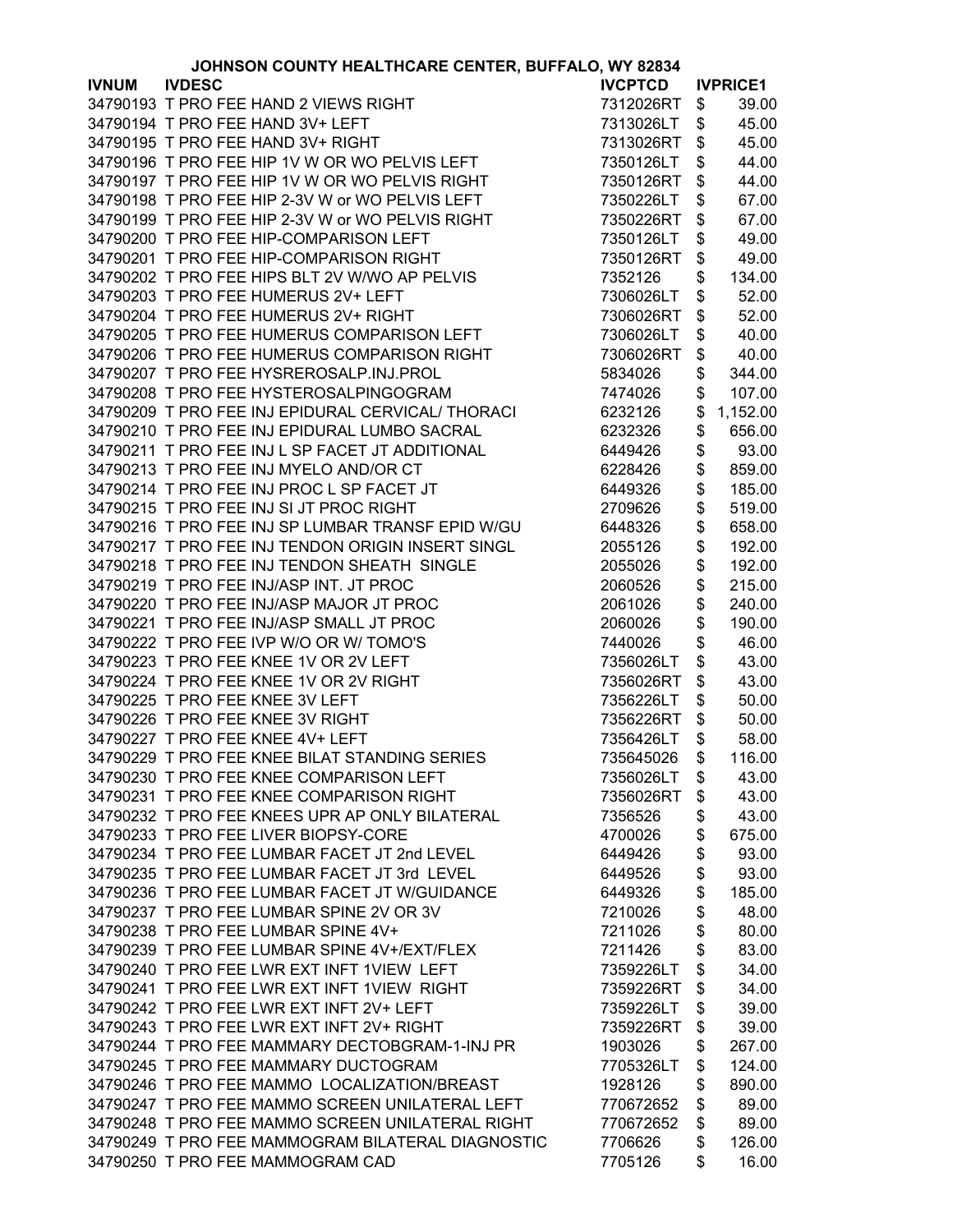| JOHNSON COUNTY HEALTHCARE CENTER, BUFFALO, WY 82834 |               |                                                   |                |               |                 |  |  |
|-----------------------------------------------------|---------------|---------------------------------------------------|----------------|---------------|-----------------|--|--|
| <b>IVNUM</b>                                        | <b>IVDESC</b> |                                                   | <b>IVCPTCD</b> |               | <b>IVPRICE1</b> |  |  |
|                                                     |               | 34790251 T PRO FEE MAMMOGRAM SCREEN BILAT         | 7706726        | \$            | 89.00           |  |  |
|                                                     |               | 34790252 T PRO FEE MAMMOGRAM SCREEN CAD           | 7705226        | \$            | 16.00           |  |  |
|                                                     |               | 34790253 T PRO FEE MAMMOGRAM SURGICAL SPECIMEN    | 7609826        | \$            | 63.00           |  |  |
|                                                     |               | 34790254 T PRO FEE MAMMO UNILATERAL LEFT DIAGNOST | 7706526        | \$            | 110.00          |  |  |
|                                                     |               | 34790255 T PRO FEE MAMMO UNILATERAL RIGHT DIAGNOS | 7706526RT      | \$            | 110.00          |  |  |
|                                                     |               | 34790256 T PRO FEE MANDIBLE LESS 4V               | 7010026        | \$            | 60.00           |  |  |
|                                                     |               | 34790257 T PRO FEE MANDIBLE MIN 4V                | 7011026        | \$            | 60.00           |  |  |
|                                                     |               | 34790258 T PRO FEE MASTOIDS 3V+                   | 7013026        | \$            | 160.00          |  |  |
|                                                     |               |                                                   |                |               |                 |  |  |
|                                                     |               | 34790259 T PRO FEE MR ABDOMEN W/O CON             | 7418126        | \$            | 406.00          |  |  |
|                                                     |               | 34790260 T PRO FEE MR ABDOMEN W/WO CON            | 7418326        | \$            | 520.00          |  |  |
|                                                     |               | 34790261 T PRO FEE MR BRAIN W/O CON               | 7055126        | \$            | 440.00          |  |  |
|                                                     |               | 34790262 T PRO FEE MR BRAIN W/WO CON              | 7055326        | \$            | 470.00          |  |  |
|                                                     |               | 34790263 T PRO FEE MR C.SP.W/WO.CONTRAS           | 7215626        | \$            | 420.00          |  |  |
|                                                     |               | 34790264 T PRO FEE MR CERVICAL SPINE W/CONT       | 7214226        | \$            | 453.00          |  |  |
|                                                     |               | 34790265 T PRO FEE MR CERVICAL SPINE W/O CONT     | 7214126        | \$            | 403.00          |  |  |
|                                                     |               | 34790266 T PRO FEE MR CHEST W/O & W/CONTRAST      | 7155226        | \$            | 489.00          |  |  |
|                                                     |               | 34790267 T PRO FEE MR CHEST W/O CONT              | 7155026        | \$            | 400.00          |  |  |
|                                                     |               | 34790268 T PRO FEE MR L.SP.W/WO.CONTRAS           | 7215826        | \$            | 399.00          |  |  |
|                                                     |               | 34790269 T PRO FEE MR LOWER EXT ANY JT W/O CON    | 7372126        | \$            | 326.00          |  |  |
|                                                     |               | 34790270 T PRO FEE MR LOWER EXT ANY JT W/WO CON   | 7372326        | \$            | 319.00          |  |  |
|                                                     |               | 34790271 T PRO FEE MR LOWER EXT NOT JT W/O CON    | 7371826        | \$            | 342.00          |  |  |
|                                                     |               | 34790272 T PRO FEE MR LOWER EXT NOT JT W/WO CON   | 7372026        | \$            | 319.00          |  |  |
|                                                     |               | 34790273 T PRO FEE MR LUMBAR SPINE W/CONT         | 7214926        | \$            | 430.00          |  |  |
|                                                     |               | 34790274 T PRO FEE MR LUMBAR SPINE W/O CONT       | 7214826        | \$            | 330.00          |  |  |
|                                                     |               | 34790275 T PRO FEE MR LUMBAR SPINE W/O CONT LIMIT | 721482652      | \$            | 200.00          |  |  |
|                                                     |               | 34790276 T PRO FEE MR ORBIT FACE NECK W/CON       | 7054226        |               | 425.00          |  |  |
|                                                     |               |                                                   |                | \$            |                 |  |  |
|                                                     |               | 34790277 T PRO FEE MR ORBIT FACE NECK W/O CON     | 7054026        | \$            | 428.00          |  |  |
|                                                     |               | 34790278 T PRO FEE MR ORBIT FACE NECK W/WO CTRST  | 7054326        | \$            | 425.00          |  |  |
|                                                     |               | 34790279 T PRO FEE MR PELVIS W/O CON              | 7219526        | \$            | 377.00          |  |  |
|                                                     |               | 34790280 T PRO FEE MR PELVIS W/WO CON             | 7219726        | \$            | 389.00          |  |  |
|                                                     |               | 34790281 T PRO FEE MR SHOULDER W/O CONT LEFT      | 7322126LT      | \$            | 330.00          |  |  |
|                                                     |               | 34790282 T PRO FEE MR SHOULDER W/O CONT RIGHT     | 7322126RT      | \$            | 330.00          |  |  |
|                                                     |               | 34790283 T PRO FEE MR SHOULDER W/WO CONT LEFT     | 7322326LT      | \$            | 335.00          |  |  |
|                                                     |               | 34790284 T PRO FEE MR SHOULDER W/WO CONT RIGHT    | 7322326RT      | \$            | 335.00          |  |  |
|                                                     |               | 34790285 T PRO FEE MR T.SP.W/WO.CONTRAS           | 7215726        | $\frac{1}{2}$ | 442.00          |  |  |
|                                                     |               | 34790286 T PRO FEE MR TEMPOMANDIBULAR JT W/O      | 7033626        | \$            | 326.00          |  |  |
|                                                     |               | 34790287 T PRO FEE MR THORACIC SPINE W/O          | 7214626        | \$            | 374.00          |  |  |
|                                                     |               | 34790288 T PRO FEE MR UPR EXT ANY JT W/O CON      | 7322126        | \$            | 330.00          |  |  |
|                                                     |               | 34790289 T PRO FEE MR UPR EXT NOT JT W-W/O CONT   | 7322026        | \$            | 330.00          |  |  |
|                                                     |               | 34790290 T PRO FEE MR UPR EXT NOT JT W/O CRTST    | 7321826        | \$            | 330.00          |  |  |
|                                                     |               | 34790291 T PRO FEE MRA ABDOMEN W- OR W/O          | 7418526        | \$            | 419.00          |  |  |
|                                                     |               | 34790292 T PRO FEE MRA CHEST                      |                | \$            | 438.00          |  |  |
|                                                     |               | 34790293 T PRO FEE MRA HEAD W/O CON               | 7054426        | \$            | 322.00          |  |  |
|                                                     |               | 34790294 T PRO FEE MRA HEAD W/WO CON              | 7054626        | \$            | 379.00          |  |  |
|                                                     |               | 34790295 T PRO FEE MRA NECK W/O CON               | 7054726        | \$            | 317.00          |  |  |
|                                                     |               | 34790296 T PRO FEE MRA NECK W/WO CON              | 7054926        | \$            | 379.00          |  |  |
|                                                     |               | 34790297 T PRO FEE MYELOGRAM C. SP. WITH INJECTIO | 6230226        | \$            | 1,094.00        |  |  |
|                                                     |               | 34790298 T PRO FEE MYELOGRAM L. SP. WITH INJECTIO |                |               |                 |  |  |
|                                                     |               |                                                   | 6230426        | \$            | 1,094.00        |  |  |
|                                                     |               | 34790299 T PRO FEE MYELOGRAM T. SP. WITH INJECTI  | 6230326        | \$            | 1,094.00        |  |  |
|                                                     |               | 34790300 T PRO FEE NASAL BONES 3V+                | 7016026        | \$            | 37.00           |  |  |
|                                                     |               | 34790301 T PRO FEE NASAL BONES 1-2 VIEW           | 7016026        | \$            | 30.00           |  |  |
|                                                     |               | 34790302 T PRO FEE NECK 1V SOFT TISSUE            | 7036026        | \$            | 42.00           |  |  |
|                                                     |               | 34790303 T PRO FEE NECK 2V SOFT TISSUE            | 7036026        | \$            | 47.00           |  |  |
|                                                     |               | 34790304 T PRO FEE NOSE TO RECTUM FB              | 7601026        | \$            | 90.00           |  |  |
|                                                     |               | 34790305 T PRO FEE ORBITS-4V                      | 7020026        | \$            | 126.00          |  |  |
|                                                     |               | 34790306 T PRO FEE PARACENTESIS                   | 4908326        | \$            | 191.00          |  |  |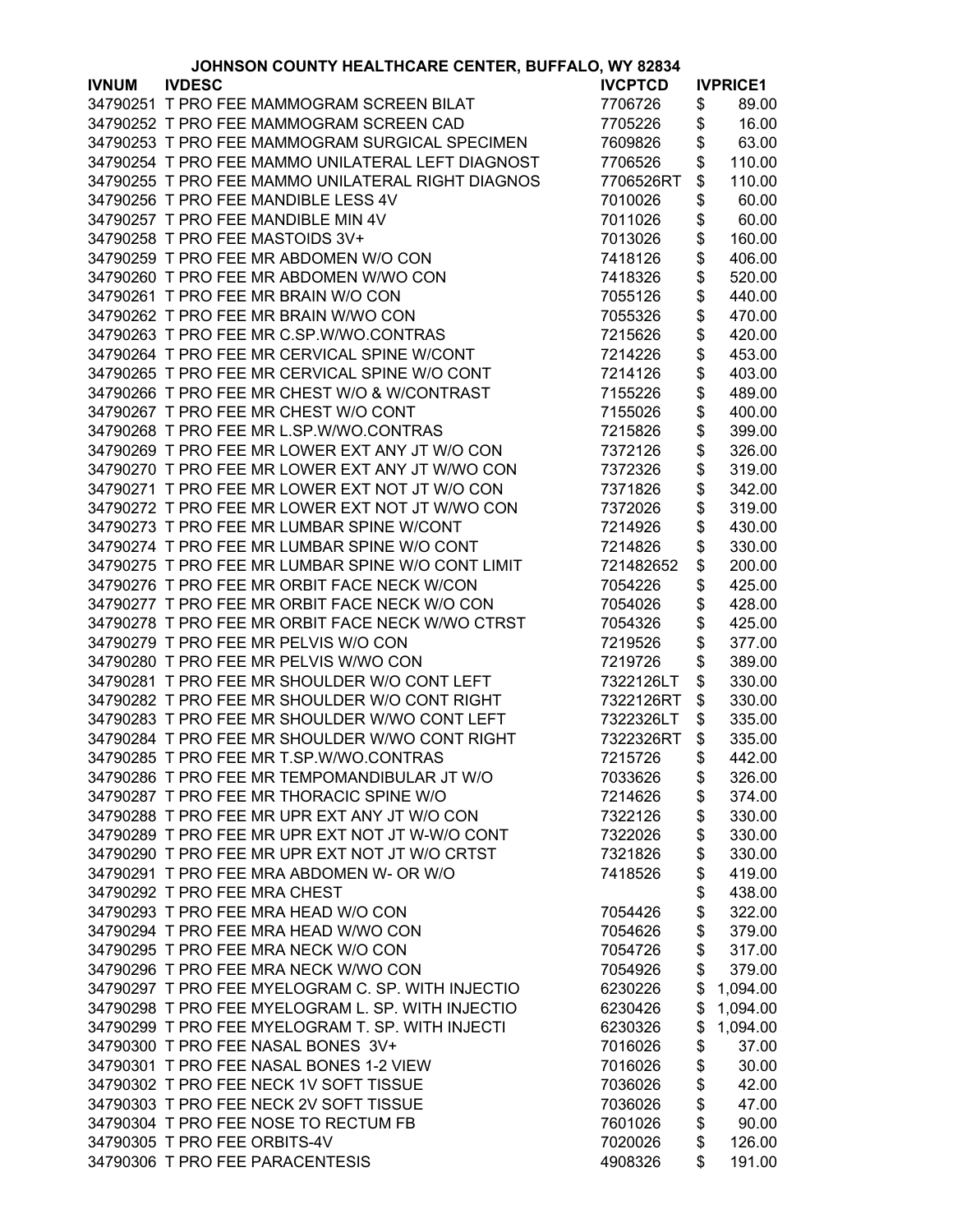|              | JOHNSON COUNTY HEALTHCARE CENTER, BUFFALO, WY 82834 |                                                   |                |    |                 |
|--------------|-----------------------------------------------------|---------------------------------------------------|----------------|----|-----------------|
| <b>IVNUM</b> | <b>IVDESC</b>                                       |                                                   | <b>IVCPTCD</b> |    | <b>IVPRICE1</b> |
|              |                                                     | 34790307 T PRO FEE PARANASAL SINUS LESS 3V        | 7021026        | \$ | 37.00           |
|              |                                                     | 34790308 T PRO FEE PARANASAL SINUS 3V+            | 7022026        | \$ | 67.00           |
|              |                                                     | 34790309 T PRO FEE PELVIS 1V OR 2V                | 7217026        | \$ | 56.00           |
|              |                                                     | 34790310 T PRO FEE PELVIS 3V+                     | 7219026        | \$ | 58.00           |
|              |                                                     | 34790311 T PRO FEE PERC DRAIN GUIDANCE- CATH PLAC | 7598926        | \$ | 329.00          |
|              |                                                     | 34790312 T PRO FEE PERC FLUID DRAIN RETRO/PERIT W | 4940626        | \$ | 1,138.00        |
|              |                                                     |                                                   |                |    |                 |
|              |                                                     | 34790313 T PRO FEE PERC FLUID DRAIN VISCERAL W/GU | 4940526        | \$ | 1,138.00        |
|              |                                                     | 34790314 T PRO FEE PERC TRASHEP CATH INTRODUCTI   | 4751026        | \$ | 1,006.00        |
|              |                                                     | 34790315 T PRO FEE PERC. TRANSHEPATIC BILIARY DRA | 7598026        | \$ | 324.00          |
|              |                                                     | 34790316 T PRO FEE PERC.ABSCESS DRAINAGE          | 7598926        | \$ | 329.00          |
|              |                                                     | 34790317 T PRO FEE PERC.NEPHYR.PROCEDUR           | 5039226        | \$ | 1,021.00        |
|              |                                                     | 34790318 T PRO FEE PERCUTANEOUS TUBE CHANGE       | 7598426        | \$ | 192.00          |
|              |                                                     | 34790319 T PRO FEE RENAL CYST STUDY               | 7447026        | \$ | 116.00          |
|              |                                                     | 34790320 T PRO FEE RIBS BILAT 3 V                 | 7111026        | \$ | 79.00           |
|              |                                                     | 34790321 T PRO FEE RIBS BILAT W/PA CXR            | 7111126        | \$ | 90.00           |
|              |                                                     | 34790322 T PRO FEE RIBS UNIL 2 V LEFT             | 7110026LT      | \$ | 63.00           |
|              |                                                     | 34790323 T PRO FEE RIBS UNIL 2 V RIGHT            | 7110026RT      | \$ | 63.00           |
|              |                                                     | 34790324 T PRO FEE RIBS UNIL 2 V RIGHT            | 7110126LT      | \$ | 77.00           |
|              |                                                     | 34790325 T PRO FEE RIBS UNIL W/ PA CHEST RIGHT    | 7110126RT      | \$ | 77.00           |
|              |                                                     | 34790326 T PRO FEE RIBS UNIL W/ PA CHEST LEFT     | 7110126LT      | \$ | 77.00           |
|              |                                                     | 34790327 T PRO FEE SACROILIAC JOINTS 3V+          | 7220226        | \$ | 54.00           |
|              |                                                     |                                                   |                |    |                 |
|              |                                                     | 34790328 T PRO FEE SACRUM/COCCYX MIN 2V +         | 7222026        | \$ | 47.00           |
|              |                                                     | 34790329 T PRO FEE SALIVARY GLAND/ CALCULUS       | 7038026        | \$ | 75.00           |
|              |                                                     | 34790330 T PRO FEE SCAPULA LEFT                   | 7301026LT      | \$ | 53.00           |
|              |                                                     | 34790331 T PRO FEE SCAPULA RIGHT                  | 7301026RT      | \$ | 53.00           |
|              |                                                     | 34790332 T PRO FEE SCOLIOSIS STUDY                | 7206926        | \$ | 59.00           |
|              |                                                     | 34790333 T PRO FEE SCOLIOSIS STUDY 1V SPINE ENTIR | 7208126        | \$ | 59.00           |
|              |                                                     | 34790334 T PRO FEE SCOLIOSIS STUDY 2-3V SPINE ENT | 7208226        | \$ | 72.00           |
|              |                                                     | 34790335 T PRO FEE SELLA TURCICA                  | 7024026        | \$ | 56.00           |
|              |                                                     | 34790336 T PRO FEE SHOULDER 1V LEFT               | 7302026LT      | \$ | 38.00           |
|              |                                                     | 34790337 T PRO FEE SHOULDER 1V RIGHT              | 7302026RT      | \$ | 38.00           |
|              |                                                     | 34790338 T PRO FEE SHOULDER 2V+ LEFT              | 7303026LT      | \$ | 53.00           |
|              |                                                     | 34790339 T PRO FEE SHOULDER 2V+ RIGHT             | 7303026RT      | \$ | 53.00           |
|              |                                                     | 34790340 T PRO FEE SHOULDER COMPARISON LEFT       | 7302026LT      | \$ | 38.00           |
|              |                                                     | 34790341 T PRO FEE SHOULDER COMPARISON RIGHT      | 7302026RT      | \$ | 38.00           |
|              |                                                     | 34790342 T PRO FEE SIALOG INJ PROCEDURE           | 4255026        | \$ | 181.00          |
|              |                                                     | 34790343 T PRO FEE SIALOGRAPHY LEFT               | 7039026LT      | \$ | 149.00          |
|              |                                                     | 34790345 T PRO FEE SIALOGRAPHY RIGHT              | 7039026RT      | \$ | 149.00          |
|              |                                                     | 34790346 T PRO FEE SKULL 4V+                      | 7026026        | \$ | 77.00           |
|              |                                                     |                                                   |                |    |                 |
|              |                                                     | 34790347 T PRO FEE SKULL LESS 4V                  | 7025026        | \$ | 54.00           |
|              |                                                     | 34790348 T PRO FEE SM BOWEL                       | 7425026        | \$ | 110.00          |
|              |                                                     | 34790349 T PRO FEE SMALL BOWEL-ENTEROCLYSIS       | 7425126        | \$ | 119.00          |
|              |                                                     | 34790350 T PRO FEE SPINE-SINGLE VIEW              | 7202026        | \$ | 35.00           |
|              |                                                     | 34790351 T PRO FEE STERNOCLAVULAR JTS 3V+         | 7113026        | \$ | 128.00          |
|              |                                                     | 34790352 T PRO FEE STERNUM 2 V+                   | 7112026        | \$ | 58.00           |
|              |                                                     | 34790353 T PRO FEE STRESS VIEWS ANY JOINT LEFT    | 7707126LT      | \$ | 39.00           |
|              |                                                     | 34790354 T PRO FEE TEMPOROMANDIBULAR BILATER      | 7033026        | \$ | 66.00           |
|              |                                                     | 34790355 T PRO FEE THORACENTESIS                  | 3255526        | \$ | 191.00          |
|              |                                                     | 34790356 T PRO FEE THORACIC LUMBAR JUNCTION       | 7208026        | \$ | 51.00           |
|              |                                                     | 34790357 T PRO FEE THORACIC SPINE 2V              | 7207026        | \$ | 47.00           |
|              |                                                     | 34790358 T PRO FEE THORACIC SPINE 3V              | 7207226        | \$ | 50.00           |
|              |                                                     | 34790359 T PRO FEE THYROID ASP OR INJ             | 6030026        | \$ | 396.00          |
|              |                                                     | 34790360 T PRO FEE TIB/FIB-1V LEFT                | 7359026LT      | \$ | 38.00           |
|              |                                                     | 34790361 T PRO FEE TIB/FIB-1V RIGHT               | 7359026RT      | \$ | 38.00           |
|              |                                                     |                                                   |                |    |                 |
|              |                                                     | 34790362 T PRO FEE TIB/FIB-2V LEFT                | 7359026LT      | \$ | 43.00           |
|              |                                                     | 34790363 T PRO FEE TIB/FIB-2V RIGHT               | 7359026RT      | \$ | 43.00           |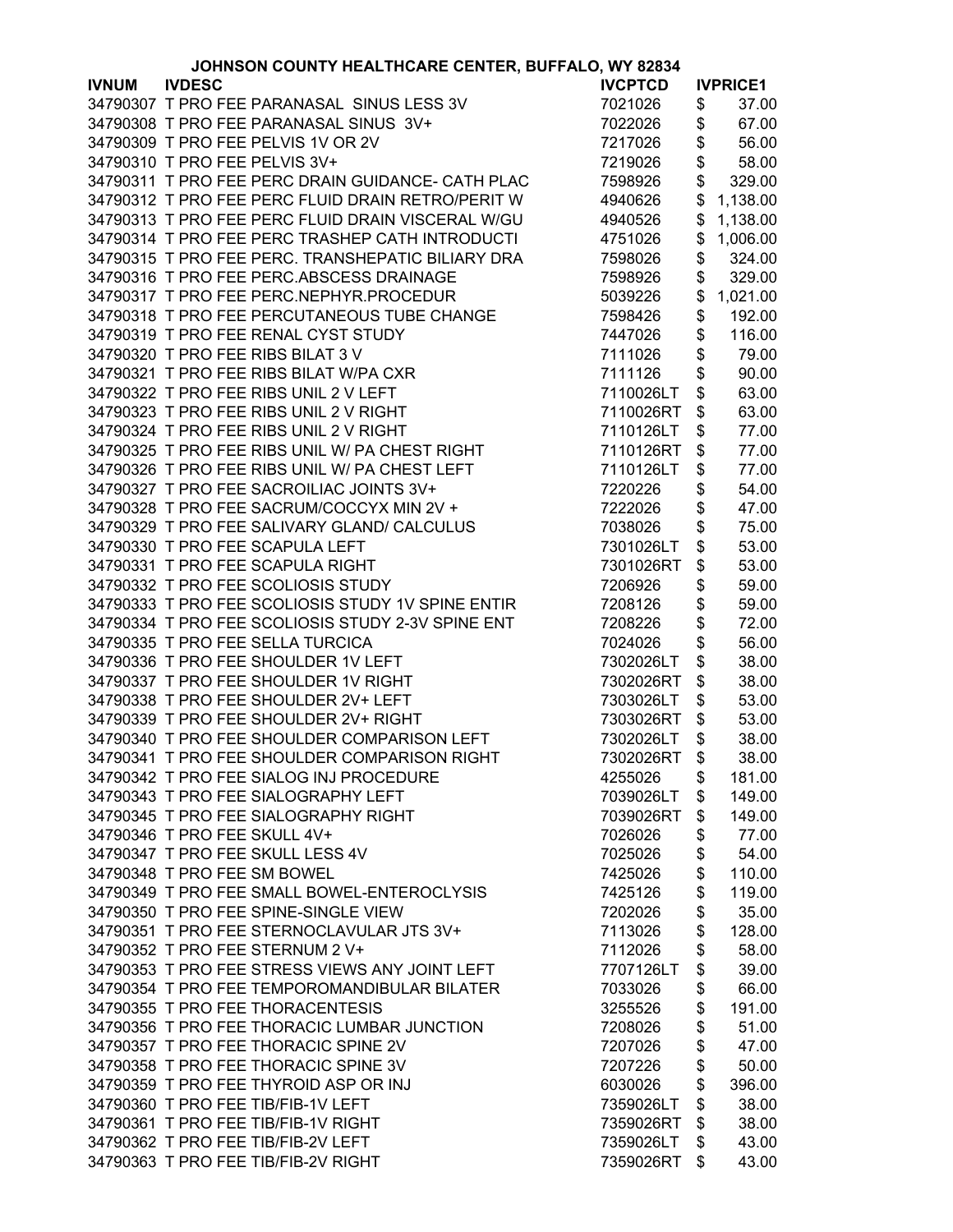| JOHNSON COUNTY HEALTHCARE CENTER, BUFFALO, WY 82834 |                                                   |                |    |                 |
|-----------------------------------------------------|---------------------------------------------------|----------------|----|-----------------|
| <b>IVNUM</b>                                        | <b>IVDESC</b>                                     | <b>IVCPTCD</b> |    | <b>IVPRICE1</b> |
|                                                     | 34790364 T PRO FEE TIBIA/FIBULA-COMPARISON LE     | 7359026LT      | \$ | 38.00           |
|                                                     | 34790365 T PRO FEE TIBIA/FIBULA-COMPARISON RIGHT  | 7359026RT      | \$ | 38.00           |
|                                                     | 34790366 T PRO FEE TOES 1 VIEW LEFT               | 7366026LT      | \$ | 28.00           |
|                                                     | 34790367 T PRO FEE TOES 1 VIEW RIGHT              | 7366026RT      | \$ | 28.00           |
|                                                     | 34790368 T PRO FEE TOES 2 V+ LEFT                 | 7366026LT      | \$ | 34.00           |
|                                                     | 34790369 T PRO FEE TOES 2 V+ RIGHT                | 7366026RT      | \$ | 34.00           |
|                                                     | 34790370 T PRO FEE TOES COMPARISON LEFT           | 7366026LT      | \$ | 28.00           |
|                                                     | 34790371 T PRO FEE TOES COMPARISON RIGHT          | 7366026RT      | \$ | 28.00           |
|                                                     | 34790372 T PRO FEE TRANS HEPATIC CHOLAN           |                |    | 201.00          |
|                                                     |                                                   | 7432026        | \$ |                 |
|                                                     | 34790373 T PRO FEE UGI W/KUB                      | 7424726        | \$ | 171.00          |
|                                                     | 34790374 T PRO FEE UGI W/O KUB                    | 7424626        | \$ | 171.00          |
|                                                     | 34790375 T PRO FEE UGI W/SM BOWEL                 | 7424926        | \$ | 210.00          |
|                                                     | 34790376 T PRO FEE UNLISTED US                    | 7699926        | \$ | 88.00           |
|                                                     | 34790377 T PRO FEE UPPER EXT INFT 1V LEFT         | 7309226LT      | \$ | 35.00           |
|                                                     | 34790378 T PRO FEE UPPER EXT INFT 1V RIGHT        | 7309226RT      | \$ | 35.00           |
|                                                     | 34790379 T PRO FEE UPPER EXT INFT 2V+ LEFT        | 7309226LT      | \$ | 41.00           |
|                                                     | 34790380 T PRO FEE UPPER EXT INFT 2V+ RIGHT       | 7309226RT      | \$ | 41.00           |
|                                                     | 34790381 T PRO FEE URETHROCYSTOGRAM               | 7445026        | \$ | 90.00           |
|                                                     | 34790382 T PRO FEE US LOC WIRE PLAC BREAST        | 1928526        | \$ | 425.00          |
|                                                     | 34790383 T PRO FEE US ABD COMP                    | 7670026        | \$ | 209.00          |
|                                                     | 34790384 T PRO FEE US ABD LIMITED                 | 7670526        | \$ | 237.00          |
|                                                     | 34790385 T PRO FEE US ADD LESION LOCALIZATION BRE | 1928626        | \$ | 117.00          |
|                                                     | 34790386 T PRO FEE US AMNIOC.GUIDANCE             | 7694626        | \$ | 125.00          |
|                                                     | 34790387 T PRO FEE US BIOPHYSICAL PROFILE         | 7681926        | \$ | 214.00          |
|                                                     |                                                   |                |    |                 |
|                                                     | 34790388 T PRO FEE US BREAST / AX. LIMITED LEFT   | 7664226LT      | \$ | 186.00          |
|                                                     | 34790389 T PRO FEE US BREAST / AX. LIMITED RIGHT  | 7664226RT      | \$ | 186.00          |
|                                                     | 34790390 T PRO FEE US BREAST / AX.COMPLETE LEFT   | 7664126LT      | \$ | 232.00          |
|                                                     | 34790391 T PRO FEE US BREAST / AX.COMPLETE RIGHT  | 7664126RT      | \$ | 232.00          |
|                                                     | 34790392 T PRO FEE US BREAST ASP CYST LEFT        | 1900026LT      | \$ | 257.00          |
|                                                     | 34790393 T PRO FEE US BREAST ASP CYST RIGHT       | 1900026RT      | \$ | 257.00          |
|                                                     | 34790394 T PRO FEE US BREAST ASP EA ADD CYST LEFT | 1900126LT      | \$ | 134.00          |
|                                                     | 34790395 T PRO FEE US BREAST ASP EA ADD CYST RIGH | 1900126RT      | \$ | 134.00          |
|                                                     | 34790396 T PRO FEE US CAROTID DUP BILAT           | 9388026        | \$ | 161.00          |
|                                                     | 34790397 T PRO FEE US CAROTID DUP UNIL LEFT       | 9388226LT      | \$ | 132.00          |
|                                                     | 34790398 T PRO FEE US CAROTID DUP UNIL RIGHT      | 9388226RT      | \$ | 132.00          |
|                                                     | 34790399 T PRO FEE US CHEST                       | 7660426        | \$ | 172.00          |
|                                                     | 34790400 T PRO FEE US ECHOENCEPHALOGRAP           | 7650626        | \$ | 159.00          |
|                                                     | 34790401 T PRO FEE US EXT VENOUS UNILATOR LIMITED | 9397126        | \$ | 108.00          |
|                                                     | 34790402 T PRO FEE US EXTR.VENOUS BILAT           | 9397026        | \$ | 168.00          |
|                                                     | 34790403 T PRO FEE US EXTREMITY ARTERIAL ARM LEFT | 9392226LT      | \$ | 80.00           |
|                                                     | 34790404 T PRO FEE US EXTREMITY ARTERIAL ARM RIGH | 9392226RT      | \$ | 80.00           |
|                                                     | 34790405 T PRO FEE US EXTREMITY ARTERIAL LEG LEFT | 9392226LT      | \$ | 80.00           |
|                                                     | 34790406 T PRO FEE US EXTREMITY ARTERIAL LEG RIGH | 9392226RT      | \$ | 80.00           |
|                                                     | 34790407 T PRO FEE US EXTREMITY NONVASCULAR LT A  | 7688226LT      | \$ | 100.00          |
|                                                     | 34790408 T PRO FEE US EXTREMITY NONVASCULAR LT L  | 7688226LT      | \$ | 100.00          |
|                                                     |                                                   |                |    |                 |
|                                                     | 34790409 T PRO FEE US EXTREMITY NONVASCULAR RT A  | 7688226RT      | \$ | 100.00          |
|                                                     | 34790410 T PRO FEE US EXTREMITY NONVASCULAR RT L  | 7688226RT      | \$ | 100.00          |
|                                                     | 34790411 T PRO FEE US EXTREMITY VENOUS LFT ARM    | 9397126LT      | \$ | 121.00          |
|                                                     | 34790412 T PRO FEE US EXTREMITY VENOUS LFT LEG    | 9397126LT      | \$ | 121.00          |
|                                                     | 34790413 T PRO FEE US EXTREMITY VENOUS RT ARM     | 9397126RT      | \$ | 121.00          |
|                                                     | 34790414 T PRO FEE US EXTREMITY VENOUS RT LEG     | 9397126RT      | \$ | 121.00          |
|                                                     | 34790415 T PRO FEE US LOC WIRE BREAST W/US GUID   | 1928526LT      | \$ | 447.00          |
|                                                     | 34790416 T PRO FEE US LOC WIRE BREAST W/US GUID R | 1928526RT      | \$ | 447.00          |
|                                                     | 34790417 T PRO FEE US NEEDLE GUIDANCE             | 7694226        | \$ | 179.00          |
|                                                     | 34790418 T PRO FEE US PELVIC COMP(NON-OB)         | 7685626        | \$ | 166.00          |
|                                                     | 34790419 T PRO FEE US PELVIC TRANS V              | 7683026        | \$ | 190.00          |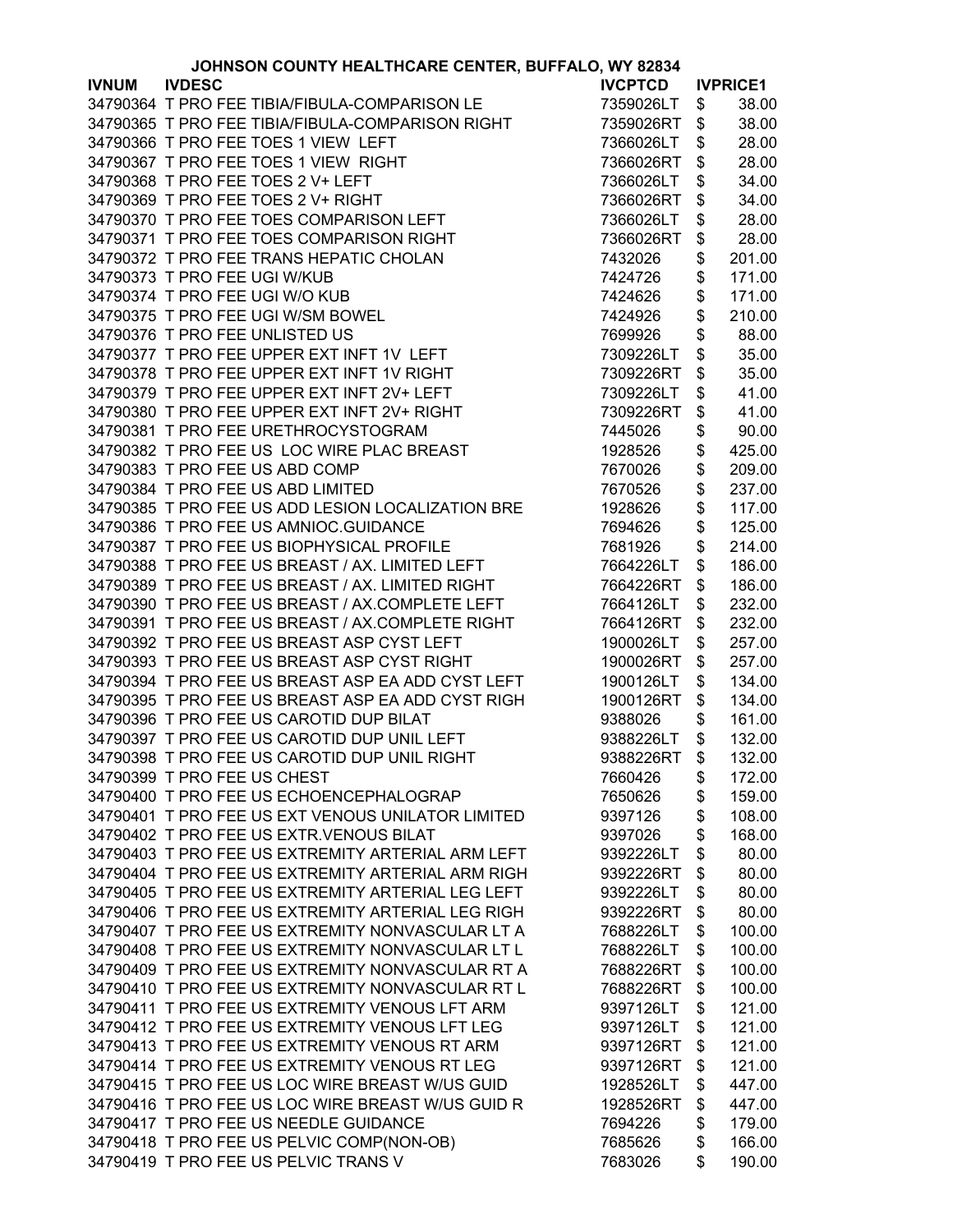|              | JOHNSON COUNTY HEALTHCARE CENTER, BUFFALO, WY 82834 |                |                 |
|--------------|-----------------------------------------------------|----------------|-----------------|
| <b>IVNUM</b> | <b>IVDESC</b>                                       | <b>IVCPTCD</b> | <b>IVPRICE1</b> |
|              | 34790420 T PRO FEE US PELVIS LIMITED NON-OB         | 7685726        | \$<br>95.00     |
|              | 34790421 T PRO FEE US PREG LIMITED                  | 7681526        | \$<br>159.00    |
|              | 34790422 T PRO FEE US PREG F/U PRE PROBLEM          | 7681626        | \$<br>171.00    |
|              | 34790423 T PRO FEE US PREG TRANS V                  | 7681726        | \$<br>194.00    |
|              | 34790424 T PRO FEE US PREG<14 ADD FETUS             | 7680226        | \$<br>149.00    |
|              | 34790425 T PRO FEE US PREG<14 WKS                   | 7680126        | \$<br>217.00    |
|              | 34790426 T PRO FEE US PREG>14 ADD FETUS             | 7681026        | \$<br>149.00    |
|              | 34790427 T PRO FEE US PREG>14 WKS                   | 7680526        | \$<br>217.00    |
|              | 34790428 T PRO FEE US RETROPERITONEAL COMP          | 7677026        | \$<br>188.00    |
|              | 34790429 T PRO FEE US RETROPERITONEAL LMT           | 7677526        | \$<br>168.00    |
|              | 34790430 T PRO FEE US AAA SCREEN                    | 7670626        | \$<br>168.00    |
|              | 34790431 T PRO FEE US SCROTUM & CONTENT             | 7687026        | \$<br>151.00    |
|              | 34790432 T PRO FEE US SOFT TISSUE HEAD/NECK         | 7653626        | \$<br>107.00    |
|              | 34790433 T PRO FEE US SPINAL CANAL & CONTENTS       | 7680026        | \$<br>326.00    |
|              | 34790434 T PRO FEE VCU                              | 7445526        | 93.00           |
|              |                                                     |                | \$              |
|              | 34790435 T PRO FEE WATER SOLUBLE ENEMA              | 7428326        | \$<br>158.00    |
|              | 34790436 T PRO FEE WRIST 2V LEFT                    | 7310026LT      | \$<br>40.00     |
|              | 34790437 T PRO FEE WRIST 2V RIGHT                   | 7310026RT      | \$<br>40.00     |
|              | 34790438 T PRO FEE WRIST 3V + LEFT                  | 7311026LT      | \$<br>45.00     |
|              | 34790439 T PRO FEE WRIST 3V + RIGHT                 | 7311026RT      | \$<br>45.00     |
|              | 34790440 T PRO FEE WRIST COMPARISON LEFT            | 7310026LT      | \$<br>35.00     |
|              | 34790441 T PRO FEE WRIST COMPARISON RIGHT           | 7310026RT      | \$<br>35.00     |
|              | 34790442 T PRO FEE US EXT ARTERIAL LOWER BILAT      | 9392526        | \$<br>254.00    |
|              | 34790443 T PRO FEE CT FEMUR W/O LEFT                | 7370026LT      | \$<br>253.00    |
|              | 34790444 T PRO FEE HAND COMPARISON RIGHT            | 7312026RT      | \$<br>34.00     |
|              | 34790445 T PRO FEE WRIST 1 VIEW RIGHT               | 7310026RT      | \$<br>33.00     |
|              | 34790446 T PRO FEE WRIST 1 VIEW LEFT                | 7310026LT      | \$<br>33.00     |
|              | 34790447 T PRO FEE FOREARM 1 VIEW RIGHT             | 7309026RT      | \$<br>33.00     |
|              | 34790448 T PRO FEE FOREARM 1 VIEW LEFT              | 7309026LT      | \$<br>33.00     |
|              | 34790449 T PRO FEE ELBOW 1 VIEW RIGHT               | 7307026RT      | \$<br>33.00     |
|              | 34790450 T PRO FEE ELBOW 1 VIEW LEFT                | 7307026LT      | \$<br>33.00     |
|              | 34790451 T PRO FEE HUMERUS 1 VIEW RIGHT             | 7306026RT      | \$<br>35.00     |
|              | 34790452 T PRO FEE HUMERUS 1 VIEW LEFT              | 7306026LT      | \$<br>35.00     |
|              | 34790453 T PRO FEE BIOPSY PANCREAS                  | 4810226        | \$<br>386.00    |
|              | 34790454 T PRO FEE INJ PROCEDURE CYSTO              | 5160026        | \$<br>68.00     |
|              | 34790455 T PRO FEE LUMBAR PUNCTURE-CSF DRAIN        | 6227226        | \$<br>600.00    |
|              | 34790456 T PRO FEE HAND COMPARISON LEFT             | 7312026LT      | \$<br>34.00     |
|              | 34790457 T PRO FEE CT ABDOMEN W                     | 7416026        | \$<br>332.00    |
|              | 34790458 T PRO FEE INJ SI JT PROC LEFT              | 2709626        | \$<br>519.00    |
|              | 34790459 T PRO FEE BONE SURVEY INFANT               | 7707626        | \$<br>107.00    |
|              | 34790460 T PRO FEE US GUIDE VASCULAR ACCESS         | 7693726        | \$<br>44.00     |
|              | 34790461 T PRO FEE MR ELBOW W-W/O LEFT              | 7322326LT      | \$<br>352.00    |
|              | 34790462 T PRO FEE MR THORACIC SPINE WITH           | 7214726        | \$<br>503.00    |
|              | 34790463 T PRO FEE MR WRIST W-W/O LEFT              | 7322326LT      | \$<br>352.00    |
|              | 34790464 T PRO FEE MRA ABDOMEN W/O                  | 7418526        | \$<br>440.00    |
|              | 34790465 T PRO FEE THORACOSTOMY TUBE PLACEMENT      |                | 180.00          |
|              |                                                     | 3255126        | \$              |
|              | 34790466 T PRO FEE PERC FLUID DRAIN SOFT TISSUE     | 1003026        | \$<br>345.00    |
|              | 34790467 T PRO FEE INJ SP LUMBAR TRANSF EPID+LEV    | 6448426        | \$<br>236.00    |
|              | 34790468 T PRO FEE MASTOIDS 1-2 VIEW                | 7012026        | \$<br>75.00     |
|              | 34790469 T PRO FEE MR WRIST W-W/O RIGHT             | 7322326RT      | \$<br>352.00    |
|              | 34790470 T PRO FEE MR ELBOW W-W/O RIGHT             | 7322326RT      | \$<br>352.00    |
|              | 34790471 T PRO FEE US PELVIC LIMITED (FOLLICLES)    | 7685726        | \$<br>100.00    |
|              | 34790472 T PRO FEE FLUORO CENTRAL VENOUS            | 7700126        | \$<br>86.00     |
|              | 34790473 T PRO FEE PARAVERTEBRAL NERVE BLOCK        | 6452026        | \$<br>188.00    |
|              | 34790474 T PRO FEE SWALLOWING FUNCTION              | 7423026        | \$<br>128.00    |
|              | 34790475 T PRO FEE INJ TRANFOR CERV/THOR W/ GUIDE   | 6447926        | \$<br>1,302.00  |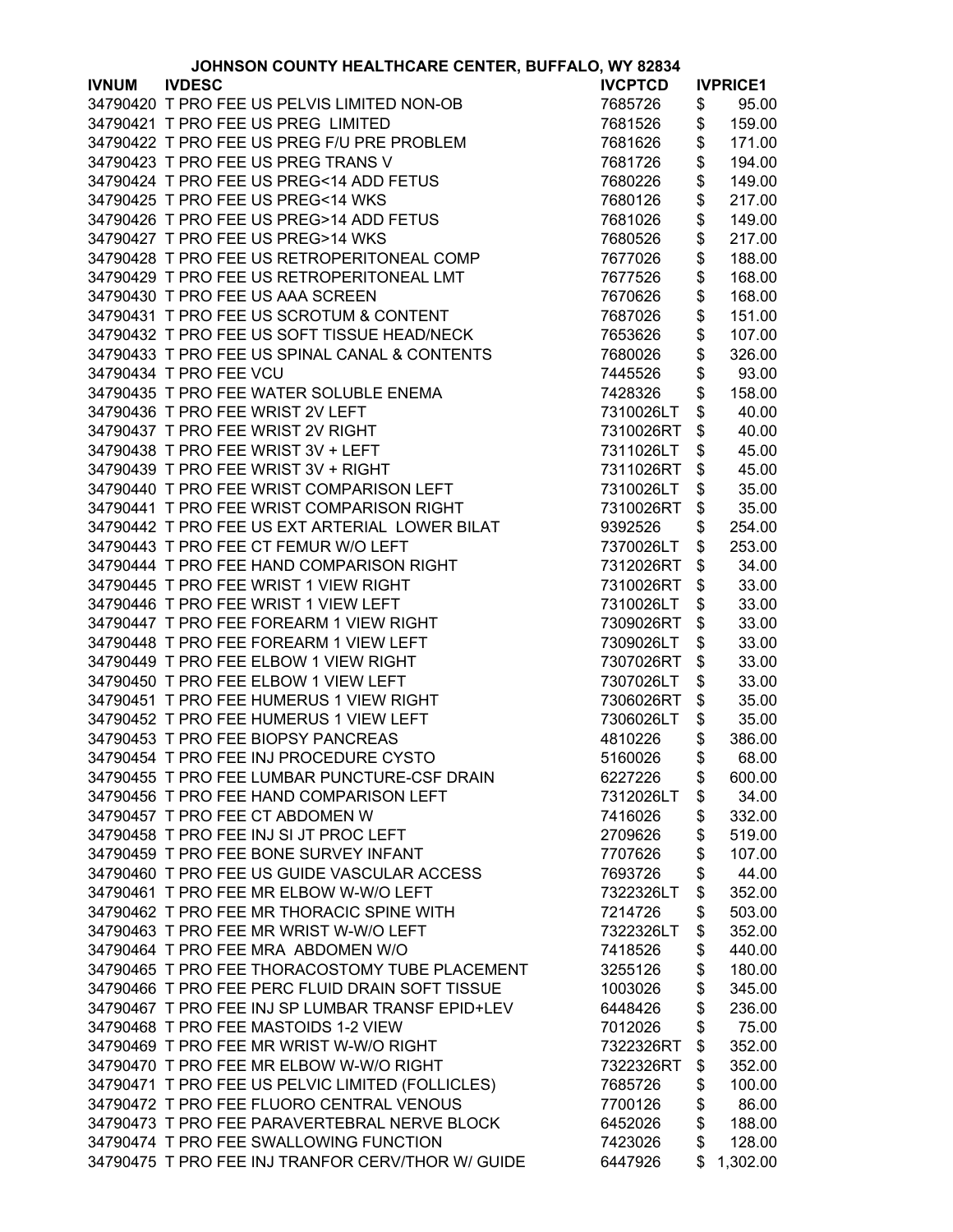|              | JOHNSON COUNTY HEALTHCARE CENTER, BUFFALO, WY 82834 |                |                 |
|--------------|-----------------------------------------------------|----------------|-----------------|
| <b>IVNUM</b> | <b>IVDESC</b>                                       | <b>IVCPTCD</b> | <b>IVPRICE1</b> |
|              | 34790476 T PRO FEE INJ TRANFOR CERV/THOR + LEVELS   | 6448026        | \$<br>704.00    |
|              | 34790477 T PRO FEE MR BRAIN WITH                    | 7055226        | \$<br>536.00    |
|              | 34790478 T PRO FEE TRIGGER POINT INJ                | 2055226        | \$<br>190.00    |
|              | 34790479 T PRO FEE INJ INTERCOSTAL NERVE SINGLE     | 6442026        | \$<br>150.00    |
|              | 34790480 T PRO FEE INJ INTERCOSTAL NERVE MULTIPLE   | 6442126        | \$<br>190.00    |
|              | 34790481 T PRO FEE CHEST 3 VIEW                     | 7104726        | \$<br>77.00     |
|              | 34790482 T PRO FEE CHEST 4 VIEW                     | 7104826        | \$<br>77.00     |
|              | 34790483 T PRO FEE ABDOMEN 3 VIEW                   | 7402126        | \$<br>76.00     |
|              | 35450462 LEVOFLOXACIN 750MG/150ML DO NOT USE        |                | \$              |
|              |                                                     |                | 69.66           |
|              | 35750009 MR BRAIN W & W/O                           | 70553          | \$<br>2,490.00  |
|              | 35750019 MR CERVICAL SPINE W & W/O                  | 72156          | \$<br>2,490.00  |
|              | 35750029 MR THORACIC SP. W/WO.CONTRAS               | 72157          | \$2,490.00      |
|              | 35750038 MR BRAIN W/O CON                           | 70551          | \$<br>2,079.00  |
|              | 35750049 MR LUMBAR SPINE W/WO CONTRAST              | 72158          | \$<br>2,490.00  |
|              | 35750058 MR TEMPOMANDIBULAR JT W/O                  | 70336          | \$<br>2,079.00  |
|              | 35750068 MR ORBIT, FACE, NECK W/CON                 | 70542          | \$2,079.00      |
|              | 35750078 MR LUMBAR SPINE W/O CONT                   | 72148          | \$<br>2,079.00  |
|              | 35750088 MR LUMBAR SPINE W/CONT                     | 72149          | \$<br>2,079.00  |
|              | 35750098 MR CERVICAL SPINE W/O CONT                 | 72141          | \$2,079.00      |
|              | 35750108 MR CERVICAL SPINE W/CONT                   | 72142          | \$2,079.00      |
|              | 35750118 MR THORACIC SPINE W/O                      | 72146          | \$2,079.00      |
|              | 35750128 MR THORACIC SPINE W/CON                    | 72147          | \$2,079.00      |
|              | 35750138 MR CHEST W/O CONT                          | 71550          | \$2,079.00      |
|              | 35750148 MR ABDOMEN W/O CON                         | 74181          | \$<br>2,079.00  |
|              | 35750158 MR PELVIS W/O CON                          | 72195          | \$<br>2,079.00  |
|              | 35750168 MR HUMERUS W-W/O RIGHT                     |                | \$<br>2,490.00  |
|              |                                                     | 73220RT        |                 |
|              | 35750178 MR SHOULDER W/O RIGHT                      | 73221RT        | \$<br>2,079.00  |
|              | 35750188 MR FEMUR W/O RIGHT                         | 73718RT        | \$2,079.00      |
|              | 35750198 MR HIP W/O RIGHT                           | 73721RT        | \$2,079.00      |
|              | 35750571 MR ORBIT FACE NECK W/WO CONTRAST           | 70543          | \$<br>2,490.00  |
|              | 35750572 MRA HEAD W/O CON                           | 70544          | \$<br>2,079.00  |
|              | 35750583 MR ORBIT FACE NECK W/O CON                 | 70540          | \$<br>2,079.00  |
|              | 35750584 MRA HEAD W/WO CON                          | 70546          | \$2,490.00      |
|              | 35750585 MRA NECK W/O CON                           | 70547          | \$2,079.00      |
|              | 35750591 MRA NECK W/WO CON                          | 70549          | \$2,490.00      |
|              | 35750592 MR PELVIS W/WO CON                         | 72197          | \$2,490.00      |
|              | 35750593 MR UPPER EXT NOT JT W/WO CON               | 73220          | \$1,106.00      |
|              | 35750594 MR FEMUR W-W/O RIGHT                       | 73720RT        | \$2,614.00      |
|              | 35750595 MR HIP W-W/O RIGHT                         | 73723RT        | \$2,490.00      |
|              | 35750601 MR ABDOMEN W/WO CON                        | 74183          | \$<br>2,490.00  |
|              | 35750602 MR UPPER EXT JOINT W-W/O RIGHT             | 73223RT        | \$<br>2,490.00  |
|              | 35750651 MR HUMERUS W/O RIGHT                       | 73218RT        | \$<br>2,079.00  |
|              | 35750753 MR CHEST W - W/O CONTRAST                  | 71552          | \$<br>2,490.00  |
|              | 35750754 MRA CHEST                                  | 71555          | \$<br>2,079.00  |
|              | 35750755 MRA ABDOMEN W/O                            | 74185          | \$<br>2,079.00  |
|              | 35750812 MRA ABDOMEN W OR W/O                       | 74185          | \$<br>2,490.00  |
|              | 35750825 MR BRAIN W/ CONTRAST                       | 70552          | \$<br>2,230.00  |
|              | 35750975 MR LOWER EXT JOINT W/O LEFT                | 73721LT        | \$<br>2,079.00  |
|              |                                                     |                |                 |
|              | 35750981 MR LOWER EXT JOINT W/WO LEFT               | 73723LT        | \$<br>2,490.00  |
|              | 35750982 MR LWR EXT NON JT W/O LEFT                 | 73718LT        | \$<br>2,079.00  |
|              | 35750983 MR LOWER EXT NOT JT W/WO LEFT              | 73720LT        | \$2,614.00      |
|              | 35750984 MR UPPER EXT JOINT W/O LEFT                | 73221LT        | \$2,079.00      |
|              | 35750985 MR UPPER EXT JOINT W-W/O LEFT              | 73223LT        | \$2,490.00      |
|              | 35750991 MR UPPER EXT NOT JT W/O LEFT               | 73218LT        | \$2,079.00      |
|              | 35750992 MR UPPER EXT NOT JT W-W/O LEFT             | 73220LT        | \$2,490.00      |
|              | 35751042 MR ANKLE W/O LEFT                          | 73721LT        | \$2,079.00      |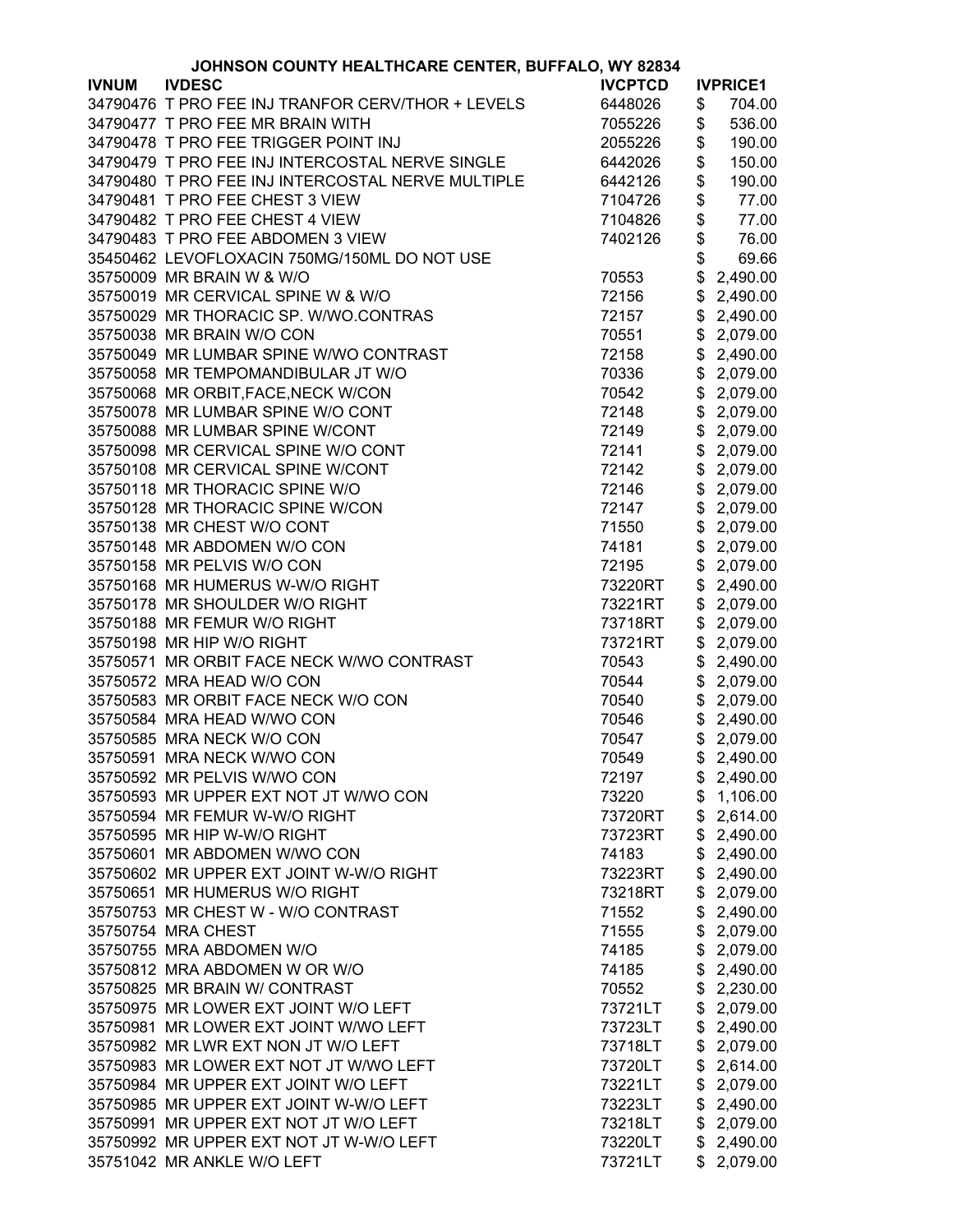| JOHNSON COUNTY HEALTHCARE CENTER, BUFFALO, WY 82834 |                                                  |                |    |                 |
|-----------------------------------------------------|--------------------------------------------------|----------------|----|-----------------|
| <b>IVNUM</b>                                        | <b>IVDESC</b>                                    | <b>IVCPTCD</b> |    | <b>IVPRICE1</b> |
|                                                     | 35751043 MR ANKLE W/O RIGHT                      | 73721RT        |    | \$2,079.00      |
|                                                     | 35751044 MR ANKLE W-W/O LEFT                     | 73723LT        | \$ | 2,490.00        |
|                                                     | 35751045 MR ANKLE W-W/O RIGHT                    | 73723RT        | \$ | 2,490.00        |
|                                                     | 35751046 MR HIP W/O LEFT                         | 73721LT        | \$ | 2,079.00        |
|                                                     | 35751047 MR HIP W-W/O LEFT                       | 73723LT        | \$ | 2,490.00        |
|                                                     | 35751048 MR KNEE W/O LEFT                        | 73721LT        | \$ | 2,079.00        |
|                                                     | 35751049 MR KNEE W/O RIGHT                       | 73721RT        | \$ | 2,079.00        |
|                                                     | 35751050 MR KNEE W-W/O LEFT                      | 73723LT        | \$ | 2,490.00        |
|                                                     | 35751051 MR KNEE W WO RIGHT                      | 73723RT        | \$ | 2,490.00        |
|                                                     | 35751052 MR FEMUR W/O LEFT                       | 73718LT        | \$ | 2,079.00        |
|                                                     | 35751053 MR FEMUR W-W/O LEFT                     | 73720LT        | \$ | 2,614.00        |
|                                                     | 35751054 MR FOOT W/O LEFT                        | 73718LT        | \$ | 2,614.00        |
|                                                     | 35751055 MR FOOT W/O RIGHT                       | 73718RT        | \$ | 2,614.00        |
|                                                     | 35751056 MR FOOT W- W/O LEFT                     | 73720LT        | \$ | 2,614.00        |
|                                                     | 35751057 MR FOOT W- W/O RIGHT                    |                | \$ |                 |
|                                                     |                                                  | 73720RT        |    | 2,614.00        |
|                                                     | 35751058 MR TIB-FIB W/O LEFT                     | 73718LT        | \$ | 2,079.00        |
|                                                     | 35751059 MR TIB-FIB W/O RIGHT                    | 73718RT        | \$ | 2,079.00        |
|                                                     | 35751060 MR TIB-FIB W- W/O LEFT                  | 73720LT        | \$ | 2,614.00        |
|                                                     | 35751061 MR TIB-FIB W- W/O RIGHT                 | 73720RT        | \$ | 2,614.00        |
|                                                     | 35751062 MR ELBOW W/O LEFT                       | 73221LT        | \$ | 2,079.00        |
|                                                     | 35751063 MR ELBOW W/O RIGHT                      | 73221RT        | \$ | 2,079.00        |
|                                                     | 35751064 MR ELBOW W-W/O LEFT                     | 73223LT        | \$ | 2,490.00        |
|                                                     | 35751065 MR ELBOW W-W/O RIGHT                    | 73223RT        | \$ | 2,490.00        |
|                                                     | 35751066 MR SHOULDER W/O LEFT                    | 73221LT        | \$ | 2,079.00        |
|                                                     | 35751067 MR SHOULDER W-W/O LEFT                  | 73223LT        | \$ | 2,490.00        |
|                                                     | 35751068 MR WRIST W/O LEFT                       | 73221LT        | \$ | 2,079.00        |
|                                                     | 35751069 MR WRIST W/O RIGHT                      | 73221RT        | \$ | 2,079.00        |
|                                                     | 35751070 MR WRIST W- W/O LEFT                    | 73223LT        | \$ | 2,490.00        |
|                                                     | 35751071 MR WRIST W- W/O RIGHT                   | 73223RT        | \$ | 2,490.00        |
|                                                     | 35751072 MR FOREARM W/O LEFT                     | 73218LT        | \$ | 2,079.00        |
|                                                     | 35751073 MR FOREARM W/O RIGHT                    | 73218RT        | \$ | 2,079.00        |
|                                                     | 35751074 MR FOREARM W-W/O LEFT                   | 73220LT        | \$ | 2,490.00        |
|                                                     | 35751075 MR FOREARM W-W/O RIGHT                  | 73220RT        | \$ | 2,490.00        |
|                                                     | 35751076 MR HAND W/O LEFT                        | 73218LT        | \$ | 2,079.00        |
|                                                     | 35751077 MR HAND W/O RIGHT                       | 73218RT        |    | \$2,079.00      |
|                                                     | 35751078 MR HAND W-W/O LEFT                      | 73220LT        |    | \$2,490.00      |
|                                                     | 35751079 MR HAND W-W/O RIGHT                     | 73220RT        |    | \$2,490.00      |
|                                                     | 35751080 MR HUMERUS W/O LEFT                     | 73218LT        |    | \$2,079.00      |
|                                                     | 35751081 MR HUMERUS W-W/O LEFT                   | 73220LT        |    | \$2,490.00      |
|                                                     | 35751082 MR LUMBAR SPINE W/O CONT LIMITED        | 7214852        |    | \$1,249.00      |
|                                                     | 35751083 MR SHOULDER W / WO RIGHT                | 73223RT        |    | \$2,490.00      |
|                                                     | 35770853 MRA NECK W/CONTRAST                     | 70548          | \$ | 1,978.00        |
|                                                     | 36450148 LOCM 300-349 MGL OMNI 125 ML            | Q9949          | \$ | 100.00          |
|                                                     | 36450220 WARFARIN (COUMADIN) 2.5MG TAB           |                | \$ | 4.99            |
|                                                     | 36450222 AGALSIDASE (FABRAZYME) VIAL 5MG         | J0180          | \$ | 1,051.70        |
|                                                     | 36450237 OMNIPAQUE                               |                | \$ | 165.00          |
|                                                     | 36450250 NYSTATIN POWDER 30 GM                   |                | \$ | 71.85           |
|                                                     |                                                  |                |    |                 |
|                                                     | 36450251 DOXEPIN (SINEquan) 25MG CAP             |                | \$ | 4.64            |
|                                                     | 36450253 ZOLEDRONIC ACID (RECLAST) 5MG/100ML     | J3489          | \$ | 211.18          |
|                                                     | 36450254 GABITRIL TAB                            |                | \$ | 7.00            |
|                                                     | 36450256 ADACEL INJ                              |                | \$ | 70.22           |
|                                                     | 36450257 CALCITONIN-SALMON MDV 400 IU/2ML        |                | \$ | 2,848.31        |
|                                                     | 36450258 DAPTOMYCIN (CUBICIN) VIAL 500 MG        | J0878          | \$ | 558.59          |
|                                                     | 36450261 PREPARATION FEE IV                      |                | \$ | 25.00           |
|                                                     | 36450262 TETANUS DIPHTHERIA PERTUSSI(TDAP) 0.5ML | 90715          | \$ | 70.77           |
|                                                     | 36450264 FOLIC ACID MDV 5MG/ML                   |                | \$ | 56.00           |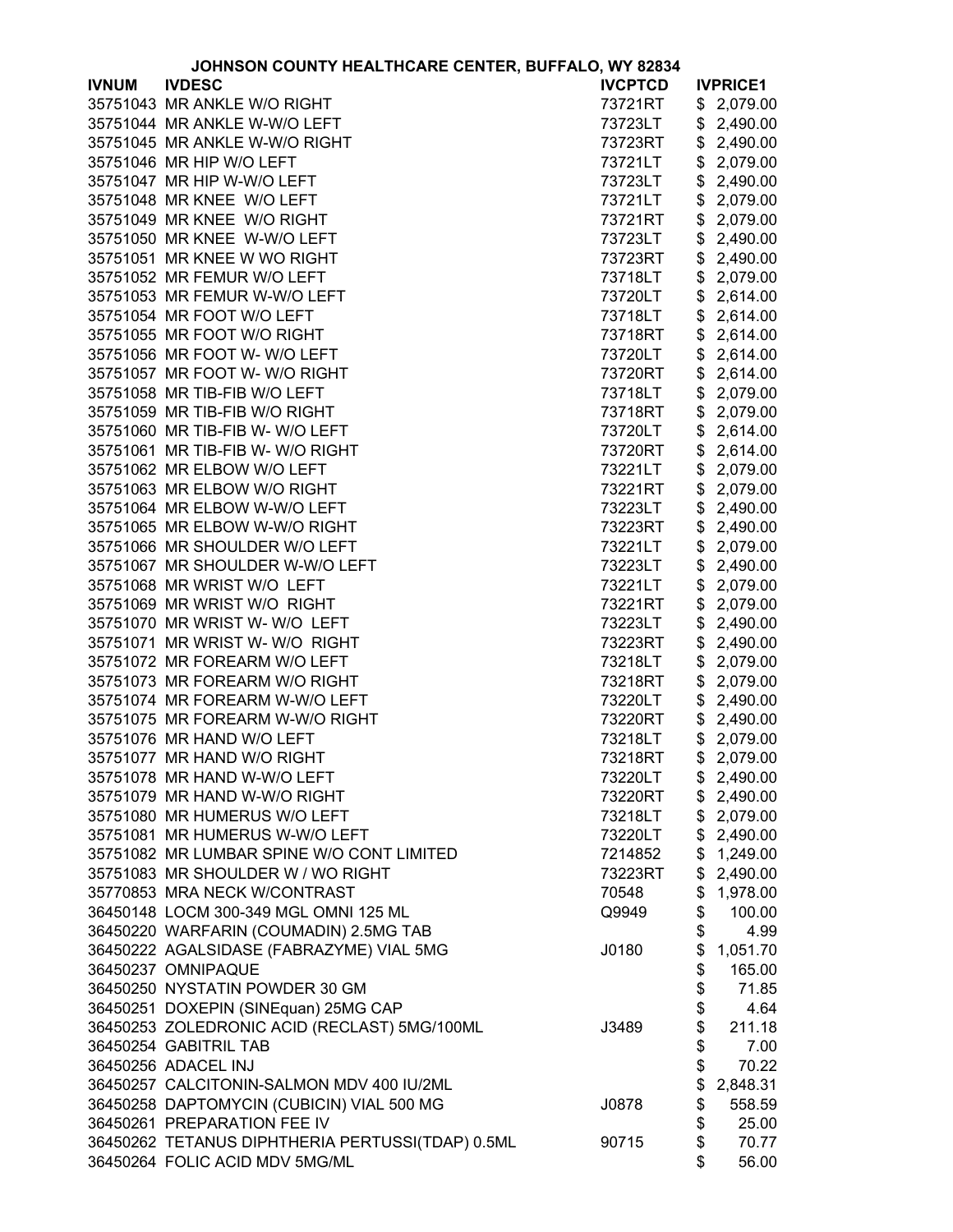|              | JOHNSON COUNTY HEALTHCARE CENTER, BUFFALO, WY 82834 |                |          |                 |  |  |
|--------------|-----------------------------------------------------|----------------|----------|-----------------|--|--|
| <b>IVNUM</b> | <b>IVDESC</b>                                       | <b>IVCPTCD</b> |          | <b>IVPRICE1</b> |  |  |
|              | 36450265 NOREPINEPHRINE(LEVOPHED) VL 4MG/4ML        |                | \$       | 41.88           |  |  |
|              | 36450266 PHENTOLAMINE(REGITINE) VIAL 5MG            | J2760          | \$       | 204.00          |  |  |
|              | 36450267 DICLOFENAC (FLECTOR) TOP PATCH 1.3%        |                | \$       | 9.43            |  |  |
|              | 36450268 POLYETHYLENE GLYCOL 17GR UD                |                | \$       | 4.25            |  |  |
|              | 36450270 oxyCODONE CR (OxyCONTIN SR) 40 MG TAB      |                | \$       | 13.40           |  |  |
|              | 36450271 oxyCODONE CR (OxyCONTIN SR) 30 MG TAB      |                | \$       | 11.69           |  |  |
|              | 36450273 PHYTONADIONE (VIT K) AMP 10MG/1ML          | J3430          | \$       | 81.02           |  |  |
|              | 36450274 LOCM 100-199 mgl OMNI 20 ML                | Q9965          | \$       | 45.00           |  |  |
|              | 36450275 LOCM 300-399 MG OMNI 125 ML                | Q9967          | \$       | 100.00          |  |  |
|              | 36450276 SUMATRIPTAN (IMITREX) 50MG TAB             |                | \$       | 5.78            |  |  |
|              | 36450277 TRIAMCINOLONE (KENALOG) 0.1% CRM 30GM      |                | \$       | 27.65           |  |  |
|              | 36450278 FENTANYL (DURAGESIC) PATCH 12MCG           |                | \$       | 37.34           |  |  |
|              | 36450280 oxyCODONE CR(OxyCONTIN CR) 20 MG TAB       |                | \$       | 11.22           |  |  |
|              | 36450281 FLUTICASONE/SALMETEROL 250/50 14DSE        |                | \$       | 200.08          |  |  |
|              | 36450282 FLUTICASONE/SALMETEROL 500/50 14DSE        |                | \$       | 316.76          |  |  |
|              | 36450283 SUMATRIPTAN (IMITREX)VIAL 6MG/0.5ML        | J3030          | \$       | 85.25           |  |  |
|              | 36450285 ACETYLCYSTEINE IV 6 GR/30ML VIAL           | J0132          | \$       | 272.59          |  |  |
|              | 36450288 cefUROXime (CEFTIN) 250MG TAB              |                | \$       | 8.20            |  |  |
|              | 36450289 BUDESONIDE 180MCG(PULMICORT) INH           |                | \$       | 264.56          |  |  |
|              | 36450290 MORPHINE 10MG SUPPOSITORY                  |                | \$       | 11.20           |  |  |
|              | 36450291 CREON 24 CAP                               |                | \$       | 6.51            |  |  |
|              | 36450294 DEXAMETH(DECADRON) 4MG/ML VIAL 30 ML       | J1100          | \$       | 41.50           |  |  |
|              | 36450295 ALDARA CREAM 5% 0.25 GM                    |                | \$       | 30.08           |  |  |
|              | 36450296 DICLOFENAC (VOLTAREN) GEL 1% 100GM         |                | \$       | 74.82           |  |  |
|              | 36450297 DOXYCYCLINE(VIBRAMYCIN) VIAL 100 MG        |                | \$       | 46.50           |  |  |
|              | 36450299 NEO SULF/POLYMYX/HC OTIC SOLN 10ML         |                | \$       | 120.68          |  |  |
|              | 36450300 CIPROFLOXACIN 0.3% OPTH SOL 5ML            |                | \$       | 67.31           |  |  |
|              | 36450301 AMPICILLIN/SULB (UNASYN) VIAL 3 GM         | J0295          | \$       | 41.76           |  |  |
|              | 36450302 MORPHINE MDV 15MG/ML 20ML                  | J2270          | \$       | 115.89          |  |  |
|              | 36450303 MOXIFLOXACIN(AVELOX) PM 400MG/250ML        | J2280          | \$       | 86.27           |  |  |
|              | 36450304 PHYTONADIONE(VIT K) ORAL 10MG/ML           |                |          | 59.05           |  |  |
|              | 36450309 COSYNTROPIN VIAL 0.25MG                    | J0834          | \$<br>\$ | 151.90          |  |  |
|              | 36450310 TRYPSIN BALSAM PERU CASTOR 60GM            |                | \$       | 72.75           |  |  |
|              | 36450312 SYMBICORT 160 / 4.5MCG 60                  |                | \$       | 286.81          |  |  |
|              |                                                     |                |          |                 |  |  |
|              | 36450313 MEDROL RADIOLOGY (24X4MG)TAB               |                | Φ        | 49.30           |  |  |
|              | 36450314 ATROPINE SULFATE SDV 0.4MG/ML VIAL         |                | \$       | 28.37           |  |  |
|              | 36450315 TRIAMCINOLONE(KENALOG) 0.5 % CREAM 15GM    |                | \$       | 23.30           |  |  |
|              | 36450316 FLUTICASONE/SALMETEROL 100/50 14DSE        |                | \$       | 202.08          |  |  |
|              | 36450317 LEVETIRACETAM(KEPPRA) INJ 500MG/5ML        |                | \$       | 29.89           |  |  |
|              | 36450319 BELLADONNA OPIUM SUPP 30/16.2MG(NF)        |                | \$       | 32.31           |  |  |
|              | 36450320 ABATACEPT (ORENCIA) 250MG VIAL             | J0129          | \$       | 1,280.50        |  |  |
|              | 36450321 PROTRIPTYLENE TAB                          |                | \$       | 5.90            |  |  |
|              | 36450322 HETASTARCH (HEXTEND)PREMIX 6% 500 ML(NF)   |                | \$       | 92.04           |  |  |
|              | 36450323 AMOX/CLAV SUSP(AUGMENT)125/5ML 75ML        |                | \$       | 85.58           |  |  |
|              | 36450324 AMOX/CLAV SUSP(AUGMEN)250/5ML 100ML        |                | \$       | 119.84          |  |  |
|              | 36450325 INSULIN PEN / 5 UNIT                       | J1815          | \$       | 2.29            |  |  |
|              | 36450326 DO NOT USE (11/14)                         |                | \$       | 4.25            |  |  |
|              | 36450327 LEFLUNOMIDE(ARAVA) 10MG TAB (NF)           |                | \$       | 5.80            |  |  |
|              | 36450328 ACETYLCYSTEINE IV / GM                     | J7608          | \$       | 8.18            |  |  |
|              | 36450329 HYDROCODONE/ACETAMIN 10/325MG TAB          |                | \$       | 6.05            |  |  |
|              | 36450330 DESVENLAFAXINE (PRISTIQ)ER 100MG TAB(NF)   |                | \$       | 15.45           |  |  |
|              | 36450331 cefTAROLINE (TEFLARO) VIAL 600 MG          |                | \$       | 238.05          |  |  |
|              | 36450333 TRANEXAMIC (CYKLOKAPR) 1000 MG/10ML        |                | \$       | 74.40           |  |  |
|              | 36450334 FORMOTEROL(FORADIL) 12MCG (60s)            |                | \$       | 311.55          |  |  |
|              | 36450336 KCL 20MEQ/D5/NACL 0.45% PREMIX 1000 ML     | J3480          | \$       | 43.60           |  |  |
|              | 36450337 MORPHINE CARPUJECT 4 MG/ML                 | J2270          | \$       | 33.98           |  |  |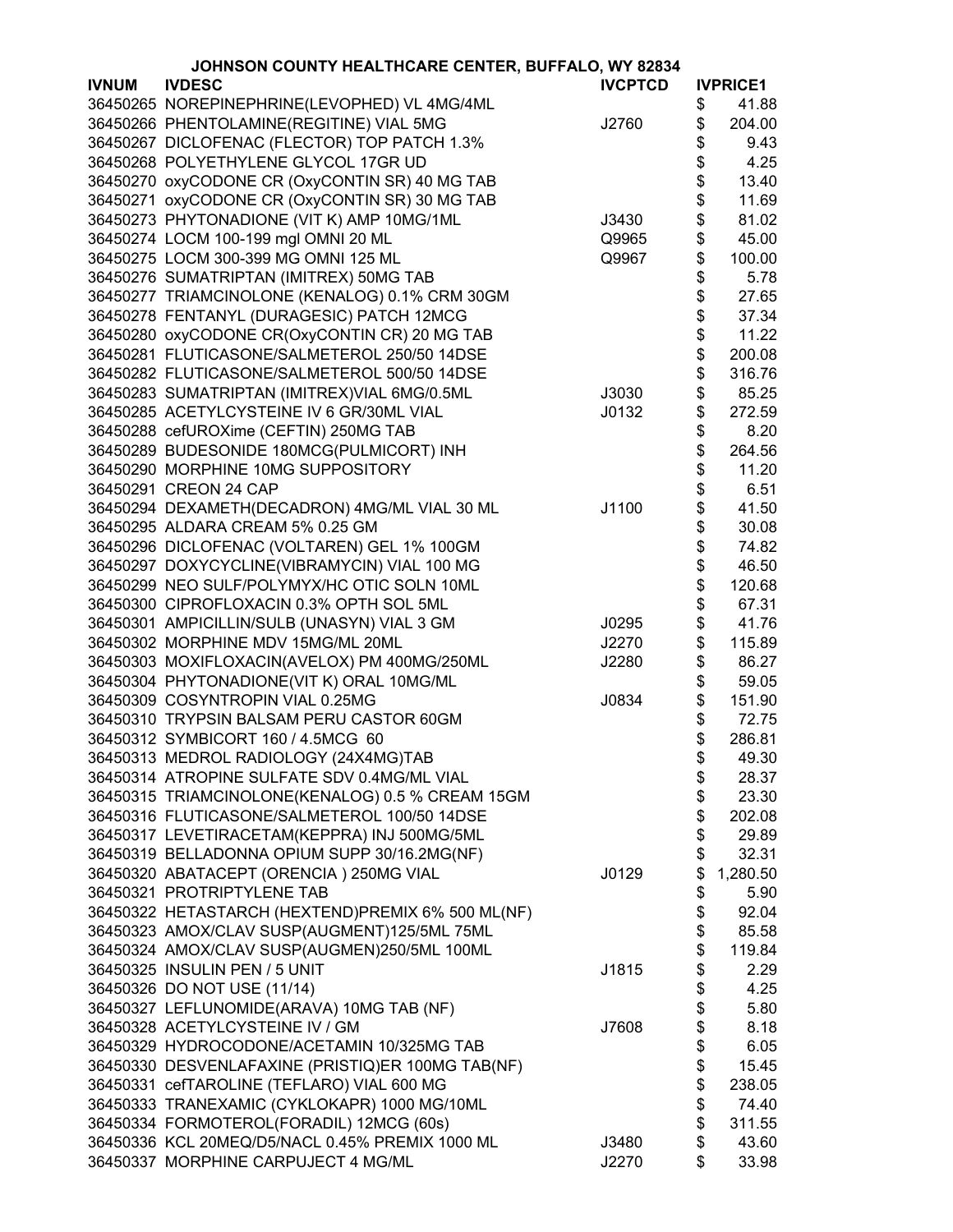|              | JOHNSON COUNTY HEALTHCARE CENTER, BUFFALO, WY 82834 |                |    |                 |
|--------------|-----------------------------------------------------|----------------|----|-----------------|
| <b>IVNUM</b> | <b>IVDESC</b>                                       | <b>IVCPTCD</b> |    | <b>IVPRICE1</b> |
|              | 36450338 MOMETASONE DO NOT USE 220MCG INH 060117    |                | \$ | 255.56          |
|              | 36450339 MORPHINE CARPUJECT 2 MG/ML                 | J2270          | \$ | 25.46           |
|              | 36450340 ACETAMINOPHEN (OFIRMEV)1000MG/100ML        | J0131          | \$ | 69.02           |
|              | 36450341 SYMBICORT 80/4.5MCG 60                     |                | \$ | 200.31          |
|              | 36450342 SULFACETAM/PRED OPTH OINT 3.5 GM(NF)       |                | \$ | 82.98           |
|              | 36450343 TRAVOPROST Z OPHTH 0.004% SOL 2.5 ML       |                | \$ | 222.30          |
|              | 36450344 KETOROLAC 0.5% (ACULAR)OPTH SOL 5ML        |                | \$ | 63.50           |
|              | 36450346 ARTIFICIAL TEAR SOL 15ML                   |                | \$ | 7.50            |
|              | 36450347 ARTIFICIAL TEAR OINTMENT (3.5 G)           |                | \$ | 7.50            |
|              | 36450349 LIRAGLUTIDE (VICTOZA) PEN 18MG/3ML         |                | \$ | 346.67          |
|              | 36450350 ACTIVATED CHARCOAL(ACTIDOSE) 50 GM         |                | \$ | 54.08           |
|              | 36450351 TOCLIZUMAB (ACTEMRA) VIAL 400 MG           |                | \$ | 2,366.78        |
|              | 36450352 DENOSUMAB (PROLIA) PFS 60 MG SYRINGE       | J0897          | \$ | 1,438.00        |
|              | 36450353 N AZELASTINE (OPTIVAR) 0.05% OPTH SOL      |                | \$ | 124.07          |
|              | 36450354 SOLIFENACIN (VESICARE) 5 MG TAB            |                | \$ | 11.91           |
|              | 36450355 DABIGATRAN(PRADAXA) 75 MG CAP              |                | \$ | 11.81           |
|              | 36450356 TOPIRAMATE(TOPAMAX) 50MG TAB               |                | \$ | 4.25            |
|              | 36450357 OFLOXACIN (FLOXIN) 0.3% OTIC SOL 5ML       |                | \$ | 60.38           |
|              | 36450358 IMIPENEM CILAS (PRIMAXIN) VL 500 MG (NF)   | J0743          | \$ | 64.71           |
|              | 36450359 CLOBETASOL (CLOBEX) 0.05% CRM 30GM         |                | \$ | 274.46          |
|              | 36450360 cefPROZIL SUSP 250MG/5ML 75 ML             |                | \$ | 84.33           |
|              | 36450361 PRENATAL VITAMIN                           |                | \$ | 4.25            |
|              | 36450362 CROTALIDAE IMM FAB (CROFAB) 1 VIAL         |                | \$ |                 |
|              | 36450363 METHENAMINE MANDELATE 1GM TAB              |                |    | 3,784.25        |
|              |                                                     |                | \$ | 5.47            |
|              | 36450365 BUPIVACAINE(MARCAINE) SPINAL 2ML           |                | \$ | 26.16           |
|              | 36450366 PHENYTOIN INJ 50 MG                        |                | \$ | 5.16            |
|              | 36450367 ASACOL 400MG (DISCONTINUED)                |                | \$ | 6.15            |
|              | 36450368 VARENICLINE (CHANTIX) 0.5MG TAB (NF)       |                | \$ | 7.50            |
|              | 36450369 DESMOPRESSIN AMP 4 MCG/ML                  |                | \$ | 79.48           |
|              | 36450370 ARIPIPRAZOLE(ABILIFY) 5MG TAB              |                | \$ | 35.91           |
|              | 36450373 ALENDRONATE (FOSAMAX) 70MG TAB             |                | \$ | 24.30           |
|              | 36450374 ALLOPURINOL(ZYLOPRIM) 300MG TAB            |                | \$ | 4.56            |
|              | 36450375 AMLODIPINE(NORVASC) 5MG TAB                |                | \$ | 6.25            |
|              | 36450376 AMITRIPTYLINE (ELAVIL) 25MG TAB            |                | \$ | 4.40            |
|              | 36450377 AMITRIPTYLINE (ELAVIL) 100MG TAB           |                | Φ  | 5.92            |
|              | 36450379 ATENOLOL (TENORMIN) 50MG TAB               |                | \$ | 4.25            |
|              | 36450380 ATORVASTATIN (LIPITOR) 20MG                |                | \$ | 4.25            |
|              | 36450381 BENAZEPRIL(LOTENSIN)20MG TAB               |                | \$ | 4.85            |
|              | 36450382 BROMOCRIPTINE (PARLODEL) 5MG CAP           |                | \$ | 9.52            |
|              | 36450383 BUMETANIDE (BUMEX)2MG TAB                  |                | \$ | 6.73            |
|              | 36450384 buPROPion SR(WELLBUTRINSR)100MG TAB        |                | \$ | 5.49            |
|              | 36450385 CARVEDILOL (COREG)25MG TAB                 |                | \$ | 5.93            |
|              | 36450386 CAPTOPRIL(CAPOTEN) 100MG TAB               |                | \$ | 5.28            |
|              | 36450387 CARBI/LEVOD(SINEMET) 25MG/100MG TAB        |                | \$ | 4.25            |
|              | 36450389 CYPROHEPTADINE(PERIACTIN) 4MG TAB (NF)     |                | \$ | 4.25            |
|              | 36450390 CITALOPRAM(CeleXA) 20MG TAB                |                | \$ | 6.35            |
|              | 36450391 DEXAMETHASONE(DECADRON) 1MG TAB            |                | \$ | 4.25            |
|              | 36450392 DIGOXIN (LANOXIN) 0.25MG TAB               |                | \$ | 6.10            |
|              | 36450393 DILTIAZEM ER(CARDIZEM)(BID) 60MG CA        |                | \$ | 6.97            |
|              | 36450394 buPROPion XL (WELLBUTRINXL)300MG TB        |                | \$ | 10.10           |
|              | 36450395 DOXAZOSIN(CARDURA) 4MG TAB                 |                | \$ | 5.21            |
|              | 36450396 DULoxetine (CYMBALTA) 60MG CAP             |                | \$ | 11.05           |
|              | 36450397 ESCITALOPRAM (LEXAPRO) 20MG TAB            |                | \$ | 8.72            |
|              | 36450398 DILTIAZEM CD(CARDIZEMCD) 180MG CAP         |                | \$ | 5.60            |
|              | 36450399 CARBI/LEVO CR(SINEMET CR) 25/100MG         |                | \$ | 4.25            |
|              | 36450400 ESOMEPRAZOLE (NEXIUM) 40MG CAP             |                | \$ | 12.32           |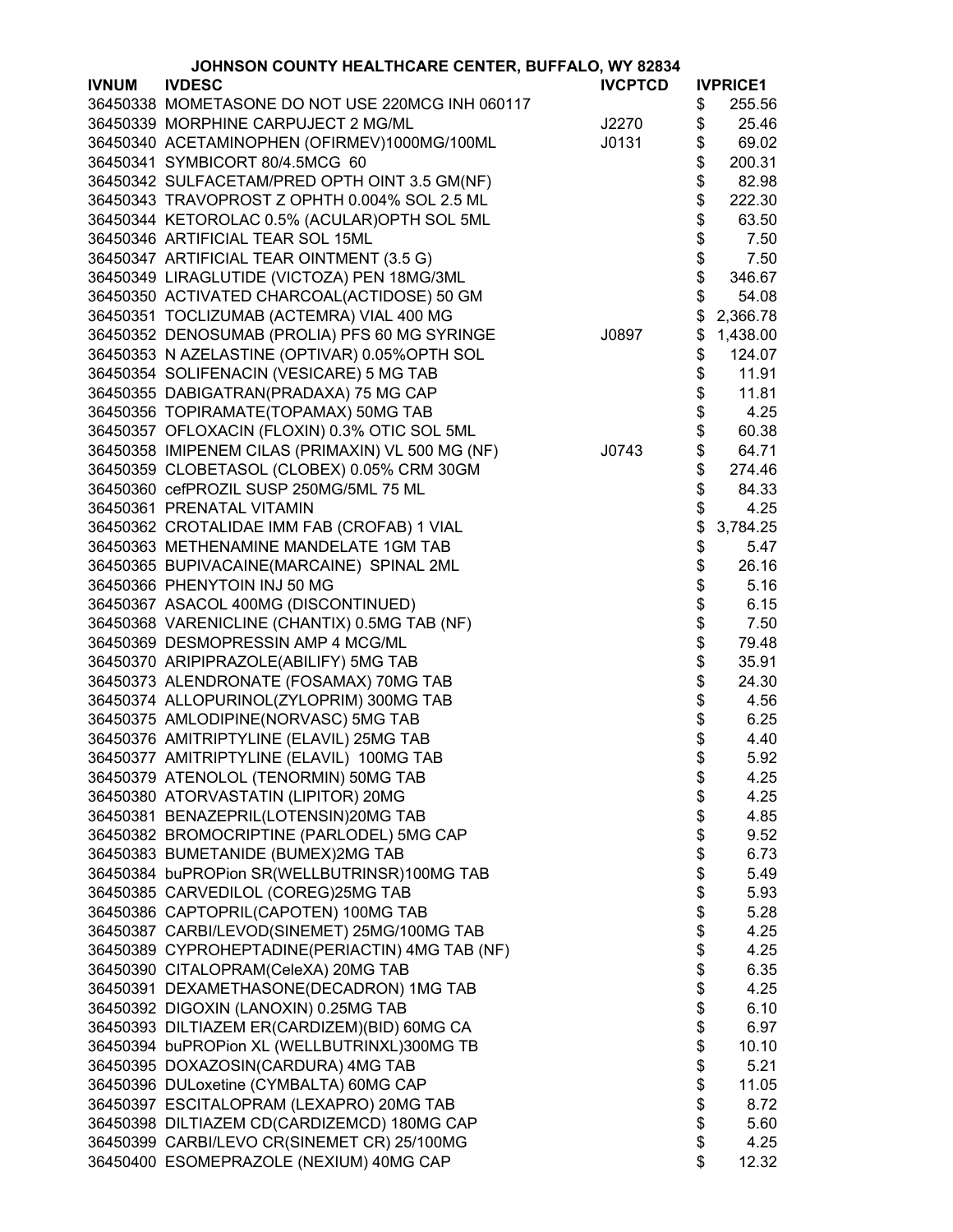|              | JOHNSON COUNTY HEALTHCARE CENTER, BUFFALO, WY 82834 |                |                 |
|--------------|-----------------------------------------------------|----------------|-----------------|
| <b>IVNUM</b> | <b>IVDESC</b>                                       | <b>IVCPTCD</b> | <b>IVPRICE1</b> |
|              | 36450401 ATENOLOL (TENORMIN)100MG TAB               |                | \$<br>5.05      |
|              | 36450402 buPROPionSR(WELLBUTRIN SR)150MG TAB        |                | \$<br>5.74      |
|              | 36450403 FLECAINIDE (TAMBOCOR) 50MG TAB             |                | \$<br>5.54      |
|              | 36450404 FLUoxetine (PROZAC) 20MG CAP               |                | \$<br>6.47      |
|              | 36450405 DILTIAZEM CD(CARDIZEM CD) 120MG CAP        |                | \$<br>4.25      |
|              | 36450406 FUROSEMIDE(LASIX) 40MG TAB                 |                | \$<br>4.25      |
|              | 36450407 CARBI/LEVOD(SINEMET) 25MG/250MG TAB        |                | \$<br>5.41      |
|              | 36450408 CARVEDILOL (COREG) 6.25MG TAB              |                | \$<br>5.88      |
|              | 36450409 FENOFIBRATE(TRICOR) 160MG TAB              |                | \$<br>6.18      |
|              | 36450410 GABAPENTIN(NEURONTIN) 300MG CAP            |                | 5.46            |
|              | 36450411 FLUVASTATIN(LEXCOL) 40MG CAP (NF)          |                | \$<br>8.00      |
|              | 36450412 DILTIAZEM CD(CARDIZEM CD) 240MG CAP        |                | \$<br>6.36      |
|              | 36450413 GALANTAMINE ER (RAZADYNE) 16MG CAP(NF)     |                | \$<br>9.90      |
|              | 36450414 GLIMEPIRIDE (AMARYL) 2MG TAB               |                | 4.45            |
|              | 36450415 GLYBURIDE (DIABETA) 5MG TAB                |                | \$<br>4.62      |
|              | 36450416 GUAIFENESIN ER(MUCINEX) 600MG TAB          |                | \$<br>4.45      |
|              | 36450417 HALOPERIDOL(HALDOL) 5MG TAB                |                | \$<br>4.58      |
|              | 36450418 GLIPIZIDE(GLUCOTROL)10MG TAB               |                | \$<br>4.49      |
|              | 36450419 HydrALAZINE(APRESOLINE) 25MG TAB           |                | \$<br>4.30      |
|              | 36450420 GLYCOPYRROLATE(ROBINUL) 1MG TAB            |                | \$<br>5.11      |
|              | 36450421 IBUPROFEN(MOTRIN) 600MG TABLET             |                | \$<br>4.25      |
|              |                                                     |                | \$<br>5.15      |
|              | 36450422 ISOSORBIDE DIN (ISORDIL)20MG TAB           |                | \$              |
|              | 36450423 LAMOTRIGINE(LAMICTAL) 200MG TAB            |                | 9.46            |
|              | 36450424 LANSOPRAZOLE (PREVACID) 30MG CAP           |                | \$<br>9.70      |
|              | 36450425 GEMFIBROZIL(LOPID) 600MG TAB               |                | \$<br>8.23      |
|              | 36450426 LEVOTHYROXINE(SYNTHROID) 0.05MG TAB        |                | \$<br>5.05      |
|              | 36450427 LISINOPRIL (PRINIVIL) 10MG TAB             |                | \$<br>5.04      |
|              | 36450428 LOSARTAN (COZAAR) 25MG TAB                 |                | \$<br>5.48      |
|              | 36450429 metFORMIN (GLUCOPHAGE) 1000MG TAB          |                | \$<br>5.30      |
|              | 36450430 GUAIF/DEXTROM(MUCINEX DM) 600/30MG TAB     |                | \$<br>4.25      |
|              | 36450431 LISINOPR HCTZ(PRINIZIDE) 20MG/12.5MG       |                | \$<br>4.25      |
|              | 36450432 LEVOTHYROXINE(SYNTHROID) 0.075MG T         |                | 5.05            |
|              | 36450433 METOPROLOL TART(LOPRESSOR) 50MG TAB        |                | \$<br>4.44      |
|              | 36450434 LISINOPRIL (PRINIVIL) 20MG TAB             |                | 5.12            |
|              | 36450435 LEVOTHYROXINE(SYNTHROID) 0.137MG T         |                | \$<br>5.09      |
|              | 36450436 metFORMIN XR(GLUCOPHAGE XR) 500MG          |                | \$<br>4.48      |
|              | 36450437 MONTELUKAST (SINGULAIR) 10MG TAB           |                | \$<br>8.78      |
|              | 36450438 LEVOTHYROXINE(SYNTHROID) 0.088MG T         |                | \$<br>5.09      |
|              | 36450439 NAPROXEN (NAPROSYN) 500MG TAB              |                | \$<br>4.25      |
|              | 36450440 OLANZapine(ZyPREXA) 5MG TAB                |                | \$<br>12.57     |
|              | 36450441 LEVOTHYROXINE(SYNTHROID) 0.1MG T           |                | \$<br>4.25      |
|              | 36450442 ONDANSETRON (ZOFRAN) 8MG TAB               |                | \$<br>5.25      |
|              | 36450443 GUAIF/PSEUDE(MUCINEX D)600/60MG TAB        |                | \$<br>4.52      |
|              | 36450444 NITROGLYCERIN ER(NITRO-BID) 6.5MG CAP      |                | \$<br>4.25      |
|              | 36450445 LEVOTHYROXINE(SYNTHROID) 0.112MG T         |                | \$<br>5.09      |
|              | 36450446 METOPROLOL SUCC XL(TOPROL XL) 50MG         |                | \$<br>4.85      |
|              | 36450447 ONDANSETRON (ZOFRAN) ODT 8MG TAB           |                | \$<br>4.80      |
|              | 36450448 GLIMEPIRIDE (AMARYL) 4MG TAB               |                | \$<br>5.03      |
|              | 36450449 GABAPENTIN(NEURONTIN) 400MG CAP            |                | \$<br>5.40      |
|              | 36450450 LEVOTHYROXINE(SYNTHROID) 0.15MG T          |                | \$<br>5.09      |
|              | 36450451 GLIPIZIDE XL(GLUCOTROL XL) 10MG TAB        |                | \$<br>4.60      |
|              | 36450452 metFORMIN XR(GLUCOPHAGE XR) 750MG          |                | \$<br>4.97      |
|              | 36450453 LEVOTHYROXINE(SYNTHROID) 0.125MG T         |                | \$<br>5.09      |
|              | 36450454 NABUMETONE (RELAFEN) 750MG TAB             |                | \$<br>5.43      |
|              | 36450455 PARoxetine (PAXIL) 20MG TAB                |                | \$<br>4.25      |
|              | 36450456 ONDANSETRON (ZOFRAN) ODT 4MG TAB           |                | \$<br>4.80      |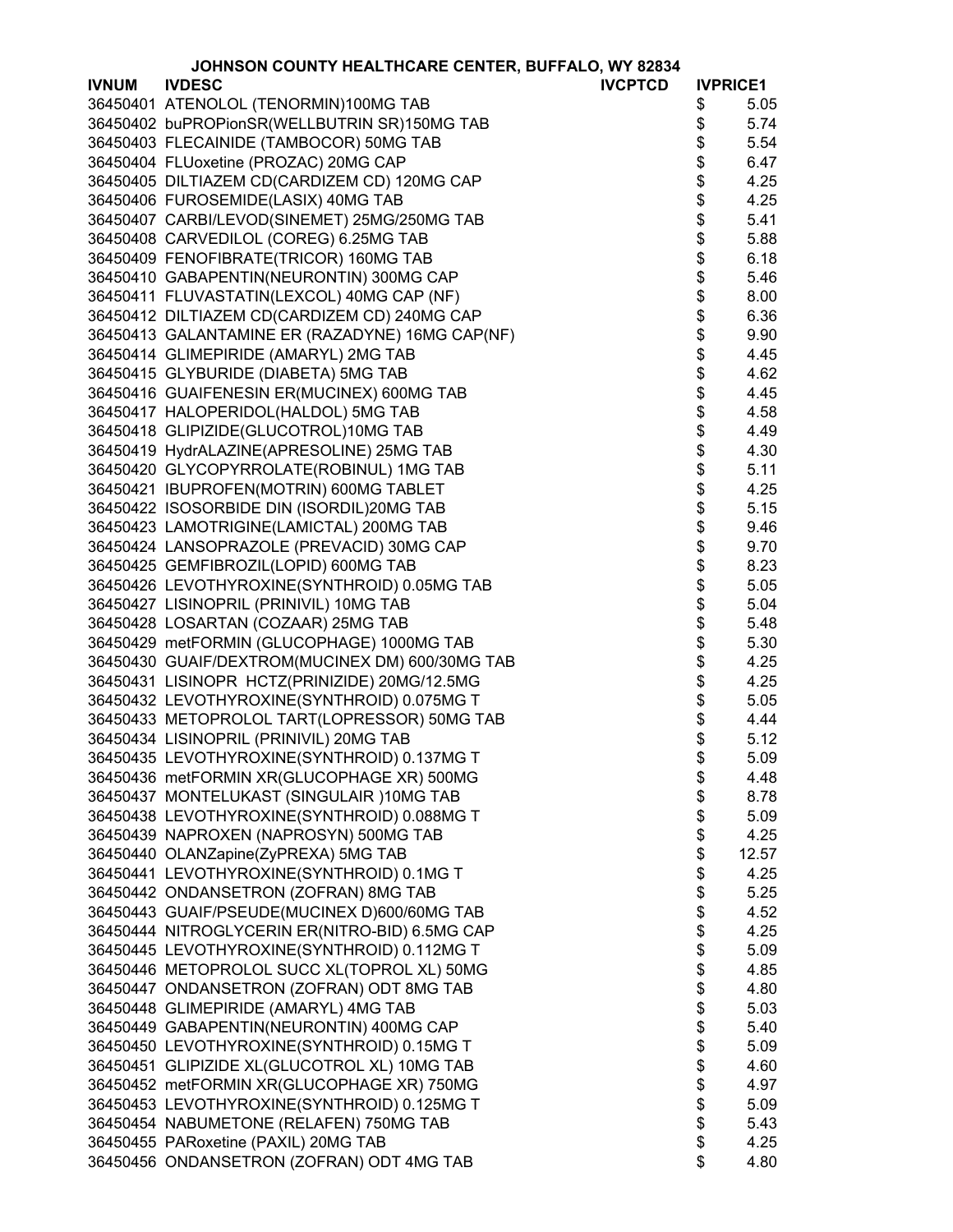|              | JOHNSON COUNTY HEALTHCARE CENTER, BUFFALO, WY 82834 |                |          |                 |
|--------------|-----------------------------------------------------|----------------|----------|-----------------|
| <b>IVNUM</b> | <b>IVDESC</b>                                       | <b>IVCPTCD</b> |          | <b>IVPRICE1</b> |
|              | 36450457 DIGOXIN PED AMP 0.1 MG/ML (DISC)           | J1160          | \$       | 30.91           |
|              | 36450458 ENOXAPARIN (LOVENOX) SYR 30MG/0.3ML        | J1650          | \$       | 27.60           |
|              | 36450459 KETOROLAC (TORADOL) VIAL 60 MG/2ML         | J1885          | \$       | 32.40           |
|              | 36450460 ONDANSETRON (ZOFRAN) MDV 40MG/20ML         | J2405          | \$       | 25.14           |
|              | 36450461 PROMETHAZINE(PHENERGAN)VIAL 50MG/ML        | J2550          | \$       | 27.30           |
|              | 36450463 SODIUM BICARB SYR 4.2% 5mEq/10 ML          |                | \$       | 30.64           |
|              | 36450464 ERTAPENEM (IM ONLY) 1 GM                   | J1335          | \$       | 164.50          |
|              | 36450465 ceFAZolin (ANCEF) PREMIX 2 GM/50ML         | J0690          | \$       | 53.70           |
|              | 36450466 cefOTAXime (CLAFORAN) VIAL 2 GM            | J0698          | \$       | 47.23           |
|              | 36450467 NAFCILLIN (UNIPEN) VIAL 1 GM               |                |          | 38.60           |
|              |                                                     |                | \$       |                 |
|              | 36450468 cefTAZidime (FORTAZ) VIAL 2 GM             | J0713          |          | 44.16           |
|              | 36450469 ENOXAPARIN (LOVENOX) SYR 60MG/0.6ML        | J1650          | \$       | 38.31           |
|              | 36450470 cefTRIAXone(ROCEPHIN)1GM/D5W 50ML PREMIX   | J0696          | \$       | 37.92           |
|              | 36450471 AMPICILLIN/SULB (UNASYN) 3 GM              | J0295          | \$       | 41.76           |
|              | 36450472 POTASSIUM PHOSPHATE VIAL 66MEQ NF          |                | \$       | 25.92           |
|              | 36450473 SODIUM CHLORIDE (CONC) VIAL 4MEQ/ML(NF)    |                | \$       | 26.66           |
|              | 36450474 CLINDAMYCIN (CLEOCIN) 600 MG/50ML PREMIX   |                | \$       | 39.84           |
|              | 36450475 PIPERACILLIN/TAZOBACTAM VIAL 4.5 GM        | J2543          | \$       | 51.50           |
|              | 36450476 VANCOMYCIN 1 GM VIAL                       | J3370          | \$       | 36.72           |
|              | 36450477 ENOXAPARIN (LOVENOX) SYR 80MG/0.8ML        | J1650          | \$       | 33.63           |
|              | 36450478 cefTRIAXone(ROCEPHIN) 2GM INJ IM           | J0696          | \$       | 71.50           |
|              | 36450479 INFLUENZA HIGH DOSE VAC MDV 5ML            | 90662          | \$       | 69.28           |
|              | 36450480 HYDROCORTISONE(Solu-CORTEF)VL 250MG        | J1720          | \$       | 34.20           |
|              | 36450481 SYNVISC ONE SYRINGE 48MG/6ML               | J7325          | \$       | 801.80          |
|              | 36450482 EPTIFIBATIDE(INTEGRILIN)DRIP 200MG/100ML   | J1327          | \$       | 1,974.00        |
|              | 36450483 NovoLOG 100 UNIT/ML MDV 10ML               | J1815          | \$       | 79.43           |
|              | 36450484 PALIVIZUMAB (SYNAGIS)VIAL 100MG/1ML        |                | \$       | 2,831.97        |
|              | 36450485 CLINDAMYCIN(CLEOCIN) 900 MG/50ML PREMIX    |                | \$       | 42.12           |
|              | 36450487 INSULIN (REGULAR) 100 UNIT/ML 3ML          | J1815          | \$       | 27.91           |
|              | 36450488 PIPERACILLIN/TAZOBACTAM VIAL 2.25GM        | J2543          | \$       | 39.26           |
|              | 36450489 PAIN EASE MIST SPRAY                       |                | \$       | 4.25            |
|              | 36450490 cefOXitin (MEFOXIN) 2 GM PREMIX            | J0694          | \$       | 48.60           |
|              | 36450491 ENOXAPARIN (LOVENOX) SYR 100MG/1ML         | J1650          | \$       | 36.04           |
|              | 36450492 ceFAZolin (ANCEF) PREMIX 1 GM/50ML         | J0690          | \$       | 37.00           |
|              | 36450493 NovoLOG 100 UNIT/ML PEN 3ML                | J1815          | \$       | 49.43           |
|              | 36450495 MAGNESIUM 20GM/NACL 0.9% 500ML             | J3475          | \$       | 30.52           |
|              | 36450496 LEVEMIR 100 UNIT/ML MDV 10ML               | J1815          | \$       | 24.75           |
|              | 36450498 INSULIN ISOPHAN/REG 70/30 100UNIT/ML 3ML   | J1815          | \$       | 27.91           |
|              | 36450499 DILTIAZEM (CARDIZEM) VIAL 25MG/5ML         |                | \$       | 26.61           |
|              | 36450500 LEVEMIR 100 UNIT/ML PEN 3ML                | J1815          | \$       | 124.71          |
|              | 36450501 ONDANSETRON (ZOFRAN) 4MG TAB               |                | \$       | 5.25            |
|              | 36450502 PENTOXIFYLLINE (TRENTAL) 400MG TAB         |                | \$       | 4.40            |
|              | 36450503 PREDNISONE 5MG TAB                         |                |          | 4.25            |
|              | 36450504 BACILLUS COAGULANS (PROBIOTIC) 1 BILLION   |                | \$<br>\$ | 4.25            |
|              | 36450505 QUETiapine(SEROQUEL) 50MG TAB              |                | \$       | 7.66            |
|              | 36450506 RAMIPRIL (ALTACE) 2.5MG CAP                |                | \$       | 5.69            |
|              | 36450507 ROPINIROLE(REQUIP) 2MG TAB                 |                | \$       | 6.50            |
|              | 36450508 SITAGLIPTIN (JANUVIA) 100MG TAB            |                | \$       | 15.83           |
|              | 36450509 PROPRANOLOL LA(INDERAL LA)80 MG CAP        |                | \$       | 5.42            |
|              | 36450510 SULFASALAZINE 500MG TAB(NF) DC 010917      |                | \$       | 4.25            |
|              | 36450511 SUMATRIPTAN (IMITREX) 100MG TAB            |                | \$       | 31.75           |
|              | 36450512 TERAZOSIN (HYTRIN) 5MG CAP                 |                | \$       | 5.25            |
|              | 36450513 TOLTERODINE LA(DETROL LA) 2MG CAP          |                | \$       | 11.83           |
|              | 36450514 VENLAFAXINE (EFFEXOR) 50MG TAB             |                | \$       | 5.86            |
|              | 36450515 WARFARIN (COUMADIN) 2MG TAB                |                | \$       | 4.99            |
|              | 36450516 ZIPRASIDONE (GEODON) 40MG CAP(NF)          |                | \$       | 11.78           |
|              |                                                     |                |          |                 |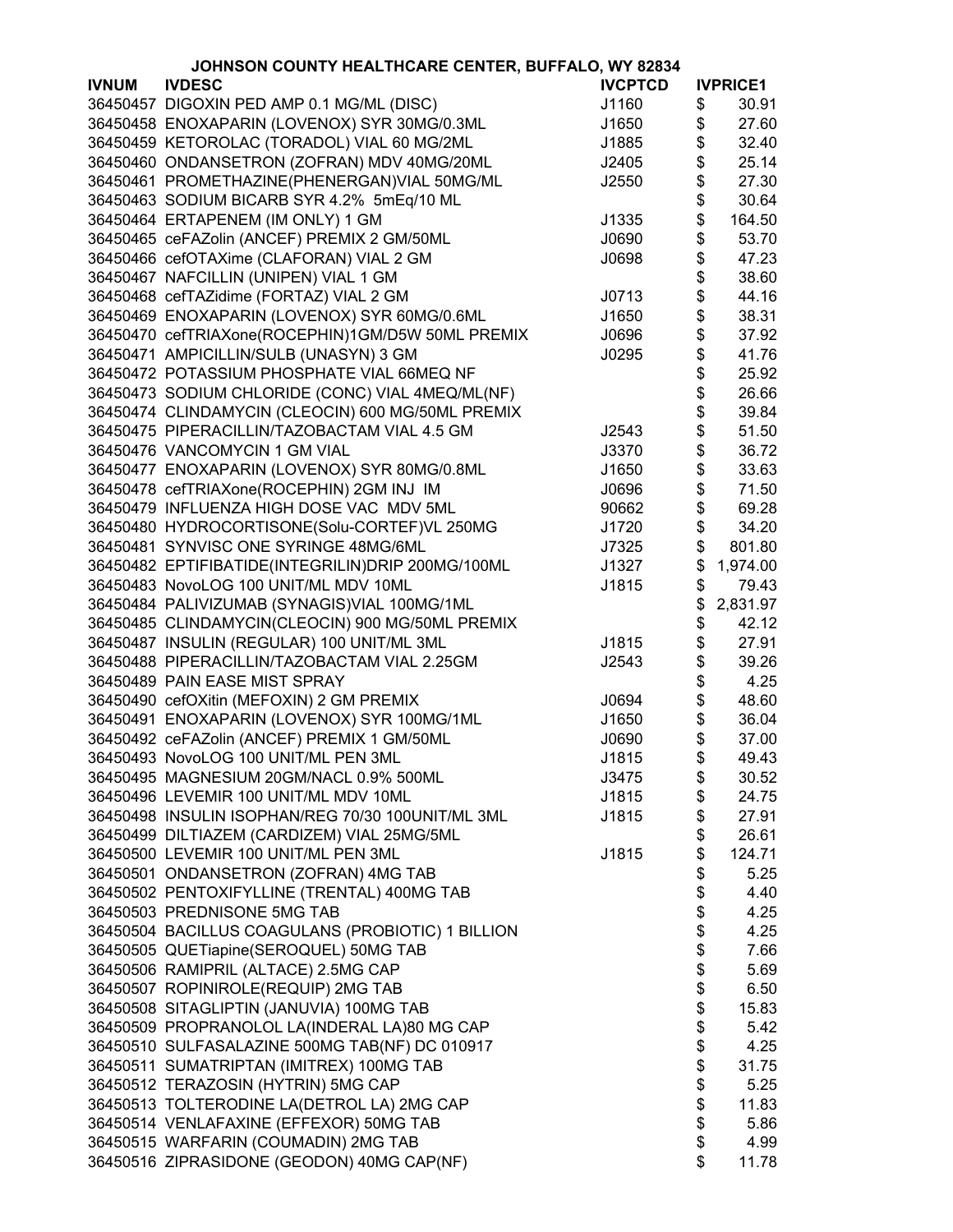|              | JOHNSON COUNTY HEALTHCARE CENTER, BUFFALO, WY 82834 |                |      |                 |
|--------------|-----------------------------------------------------|----------------|------|-----------------|
| <b>IVNUM</b> | <b>IVDESC</b>                                       | <b>IVCPTCD</b> |      | <b>IVPRICE1</b> |
|              | 36450517 TERAZOSIN (HYTRIN) 10MG CAP                |                | \$   | 5.10            |
|              | 36450518 TraZODone (DESYREL) 100MG TAB              |                | \$   | 4.25            |
|              | 36450519 VERAPAMIL SR (CALAN SR)120MG TAB           |                | \$   | 4.87            |
|              | 36450521 WARFARIN (COUMADIN) 5MG TAB                |                | \$   | 4.99            |
|              | 36450522 VENLAFAXINE XR(EFFEXOR XR)37.5MG C         |                | \$   | 7.96            |
|              | 36450523 X TELMISARTAN (MICARDIS) 40MG TAB          |                | \$   | 9.68            |
|              | 36450524 SULFASALAZINE DR 500MG TAB(NF)             |                | \$   | 4.25            |
|              | 36450525 SIMVASTATIN (ZOCOR) 20MG TAB               |                | \$   | 4.25            |
|              | 36450526 SERTRALINE (ZOLOFT)100MG TAB               |                | \$   | 5.25            |
|              | 36450527 QUETiapine (SEROQUEL) 100MG TAB            |                | \$   | 10.65           |
|              | 36450528 PROPRANOLOL LA(INDERAL LA) 60 MG CA        |                | \$   | 5.18            |
|              | 36450529 PREDNISONE 20MG TAB                        |                | \$   | 4.25            |
|              | 36450530 RISPERIDONE (RISPERDAL) 0.5MG TAB          |                |      | 7.25            |
|              | 36450531 ROPINIROLE(REQUIP) 5MG TAB                 |                | \$   | 6.50            |
|              | 36450532 VERAPAMIL SR (CALAN SR) 180MG TAB          |                | \$   | 5.00            |
|              | 36450533 WARFARIN (COUMADIN) 3MG TAB                |                | \$   | 4.99            |
|              | 36450534 TERBINAFINE(LAMISIL) 250MG TAB             |                |      | 16.86           |
|              | 36450535 FOLIC ACID (FOLATE) 1MG TAB                |                | \$   | 4.25            |
|              |                                                     |                | \$   |                 |
|              | 36450536 MAGNESIUM CL (SLOW-MAG) 71.5 MG TAB        |                | \$   | 4.25            |
|              | 36450537 SLOW NIACIN (VIT B3 ER) 250MG              |                | \$   | 4.25            |
|              | 36450538 WARFARIN (COUMADIN) 4MG TAB                |                | \$   | 4.99            |
|              | 36450539 VENLAFAXINE XR(EFFEXOR XR)75MG CAP         |                | \$   | 8.47            |
|              | 36450540 LUTEIN 20MG TAB                            |                | \$   | 4.25            |
|              | 36450542 WARFARIN (COUMADIN) 7.5MG TAB              |                | \$   | 4.99            |
|              | 36450543 SIMVASTATIN (ZOCOR) 40MG TAB               |                | \$\$ | 4.25            |
|              | 36450544 PREDNISONE 10MG TAB                        |                |      | 4.25            |
|              | 36450545 N AMITRIPTYLINE (ELAVIL) 10MG TAB          |                |      | 4.25            |
|              | 36450546 N ATENOLOL (TENORMIN) 25MG TAB             |                | \$   | 4.62            |
|              | 36450547 N BACLOFEN (LIORESAL) 10MG TAB             |                | \$   | 4.40            |
|              | 36450548 N BUPROPion (WELLBUTRIN) 75MG TAB          |                | \$   | 4.56            |
|              | 36450549 N CARVEDILOL (COREG) 3.125MG TAB           |                |      | 5.94            |
|              | 36450550 N AMLODIPINE (NORVASC) 2.5MG TAB           |                | \$   | 5.53            |
|              | 36450551 N CELECOXIB (CeleBREX) 100MG CAP           |                | \$   | 7.01            |
|              | 36450553 N BENAZEPRIL (LOTENSIN) 5MG TAB            |                | \$   | 4.85            |
|              | 36450554 N CLOPIDOGREL (PLAVIX) 75MG TAB            |                | \$   | 10.87           |
|              | 36450557 N CETIRIZINE (ZyrTEC) 10MG TAB             |                | \$   | 4.25            |
|              | 36450558 N BUMETANIDE (BUMEX) 2MG TAB               |                | \$   | 4.66            |
|              | 36450559 N CITALOPRAM (CeleXA) 10MG TAB             |                | \$   | 6.12            |
|              | 36450560 N CARVEDILOL (COREG) 6.25MG TAB            |                | \$   | 5.88            |
|              | 36450563 N DOXAZOSIN (CARDURA) 1MG TAB              |                | \$   | 4.73            |
|              | 36450564 N AMITRIPTYLINE (ELAVIL) 25MG TAB          |                | \$   | 4.25            |
|              | 36450566 N DILTIAZEM ER(CARTIA XT) 180MG CAP        |                | \$   | 5.25            |
|              | 36450567 N ATENOLOL (TENORMIN) 50MG TAB             |                | \$   | 4.64            |
|              | 36450568 N DOXAZOSIN (CARDURA) 2MG TAB              |                | \$   | 4.73            |
|              | 36450570 N BENAZEPRIL (LOTENSIN) 20MG TAB           |                | \$   | 4.85            |
|              | 36450571 N DOXEPIN (SINEquan) 10MG CAP              |                | \$   | 4.25            |
|              | 36450572 N CITALOPRAM (CeleXA) 40MG TAB             |                | \$   | 6.42            |
|              | 36450573 N DULoxetine (CYMBALTA) 60MG CAP           |                | \$   | 11.05           |
|              | 36450574 N AMLODIPINE (NORVASC) 5MG TAB             |                | \$   | 5.53            |
|              | 36450575 N FAMOTIDINE (PEPCID) 20MG TAB             |                | \$   | 5.53            |
|              | 36450579 N DIGOXIN (LANOXIN) 0.25MG TAB             |                | \$   | 5.22            |
|              | 36450580 N FINASTERIDE (PROSCAR) 5MG TAB            |                | \$   | 6.92            |
|              | 36450581 N DICLOFENAC POT(CATAFLAM) 50MG TAB        |                | \$   | 5.35            |
|              | 36450582 N ENALAPRIL (VASOTEC) 5MG TAB              |                | \$   | 4.82            |
|              | 36450583 N DILTIAZEM ER(CARDIZEM) 240MG CAP         |                | \$   | 5.23            |
|              |                                                     |                | \$   | 4.47            |
|              | 36450584 N DOXEPIN (SINEquan) 50MG CAP              |                |      |                 |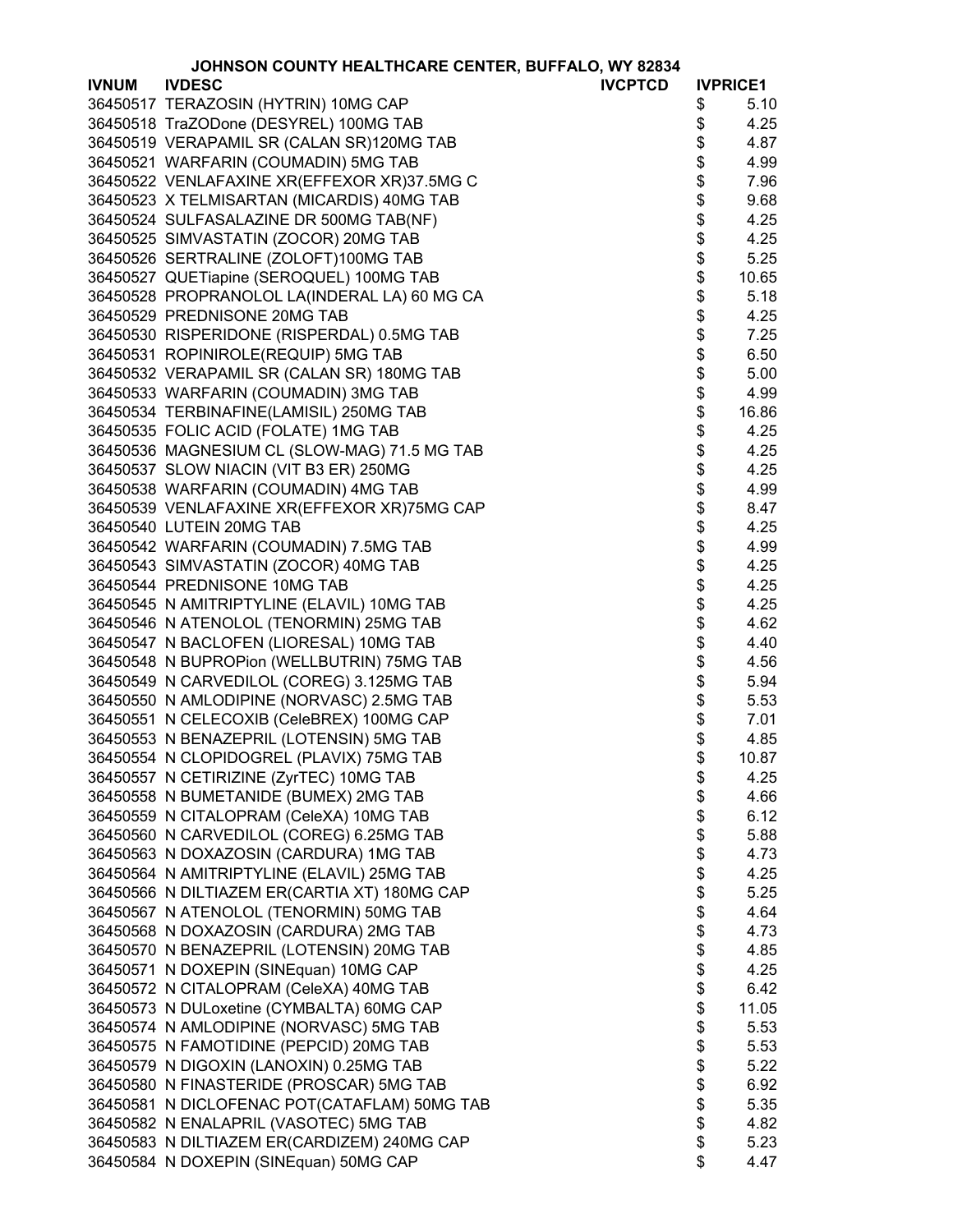|              | JOHNSON COUNTY HEALTHCARE CENTER, BUFFALO, WY 82834 |                |        |                 |
|--------------|-----------------------------------------------------|----------------|--------|-----------------|
| <b>IVNUM</b> | <b>IVDESC</b>                                       | <b>IVCPTCD</b> |        | <b>IVPRICE1</b> |
|              | 36450585 N CARB/LEVO CR(SINEMET CR) 25/100MG TAB    |                | \$     | 4.74            |
|              | 36450586 N ASA/DIPYRIDER(AGGRENOX) 25/200MG CAP     |                | \$     | 8.66            |
|              | 36450588 N DICLOFENACSODDR(VOLTARENSR)50MG          |                | \$     | 5.27            |
|              | 36450590 N GLIPIZIDE (GLUCOTROL) 5MG TAB            |                | \$     | 4.25            |
|              | 36450591 N IRBESARTAN (AVAPRO) 75MG TAB             |                |        | 6.72            |
|              | 36450594 N LISINOPRIL (PRINIVIL) 2.5MG TAB          |                | \$\$\$ | 4.44            |
|              | 36450596 N LISINOPRIL (PRINIVIL) 5MG TAB            |                |        | 4.75            |
|              | 36450597 N GLIPIZIDE XL(GLUCOTROL XL) 2.5MG         |                |        | 4.25            |
|              | 36450598 N FLUoxetine (PROZAC) 20MG CAP             |                | \$\$\$ | 6.47            |
|              | 36450599 N IRBESARTAN (AVAPRO) 150MG TAB            |                |        | 6.87            |
|              | 36450601 N LISINOPRIL (PRINIVIL) 10MG TAB           |                |        | 4.72            |
|              | 36450602 N FUROSEMIDE (LASIX) 20MG TAB              |                |        | 4.25            |
|              | 36450605 N GLIPIZIDE XL(GLUCOTROL XL) 5MG           |                | \$     | 4.25            |
|              | 36450607 N ISOSORBIDE MONO (IMDUR) 30MG ER TAB      |                | \$     | 4.92            |
|              | 36450609 N LISIN/HCTZ(PRINZIDE) 10/12.5MG           |                | \$     | 4.92            |
|              | 36450610 N HALOPERIDOL (HALDOL) 0.5MG TAB           |                | \$     | 4.25            |
|              | 36450612 N LEFLUNOMIDE (ARAVA) 10MG TAB             |                | \$     | 20.22           |
|              | 36450614 N LOPERAMIDE (IMODIUM) 2MG CAP             |                | \$     | 4.41            |
|              | 36450616 N GABAPENTIN (NEURONTIN) 600MG TAB         |                | \$     | 6.33            |
|              | 36450619 N LEFLUNOMIDE (ARAVA) 20MG TAB             |                | \$     | 20.22           |
|              | 36450621 N GLIMEPIRIDE (AMARYL) 1MG TAB             |                | \$     | 4.25            |
|              | 36450622 N LEVETIRACETAM (KEPPRA)250MG TAB          |                |        | 6.68            |
|              | 36450625 N HYDROCHLOROTHIAZ(MICROZIDE)25MG          |                | \$     | 4.25            |
|              | 36450626 N GLIMEPIRIDE (AMARYL) 2MG TAB             |                | \$     | 4.45            |
|              | 36450629 N LOSARTAN/HCTZ(HYZAAR)100/25MG            |                | \$     | 7.21            |
|              | 36450631 N HydrOXYzine (ATARAX) 25MG CAP            |                |        | 4.72            |
|              | 36450632 N GLIMEPIRIDE (AMARYL) 4MG TAB             |                |        | 5.03            |
|              | 36450633 N LOSARTAN (COZAAR) 50MG TAB               |                | \$\$   | 6.06            |
|              | 36450634 N NITROFURANTOIN (MACRODANTIN) 50MG        |                | \$     | 6.07            |
|              | 36450636 N PREDNISONE 1MG TAB                       |                | \$     | 4.25            |
|              | 36450637 N METHENAMINE (MANDELAMINE) 1000MG         |                | \$     | 5.47            |
|              | 36450638 N OLANZapine (ZyPREXA) 2.5MG TAB           |                | \$     | 15.00           |
|              | 36450642 N OLANZapine (ZyPREXA) 5MG TAB             |                | \$     | 17.02           |
|              | 36450644 N OMEPRAZOLE (PRILOSEC) 20MG DR CAP        |                | \$     | 4.35            |
|              | 36450646 N PIOGLITAZONE (ACTOS) 30MG TAB            |                | \$     | 12.97           |
|              | 36450648 N ONDANSETRON (ZOFRAN) 4MG TAB             |                | \$     | 5.25            |
|              | 36450649 N RAMIPRIL (ALTACE) 5MG CAP                |                | \$     | 5.70            |
|              | 36450652 N OXYBUTYNIN ER(DITROPAN XL) 5MG           |                | \$     | 6.87            |
|              | 36450653 N ONDANSETRON (ZOFRAN) 8MG TAB             |                | \$     | 5.25            |
|              | 36450654 N METOCLOPRAMIDE (REGLAN) 5MG TAB          |                | \$     | 4.25            |
|              | 36450658 N PANTOPRAZOLE (PROTONIX) 40MG TAB         |                | \$     | 9.07            |
|              | 36450661 N PARoxetine (PAXIL) 10MG TAB              |                | \$     | 6.42            |
|              | 36450664 N PREDNISONE 10MG TAB                      |                | \$     | 4.25            |
|              | 36450665 N PARoxetine (PAXIL) 20MG TAB              |                | \$     | 6.44            |
|              | 36450669 N MIRTAZAPINE(REMERON) 45MG (NF)           |                | \$     | 6.63            |
|              | 36450672 N NABUMETONE (RELAFEN) 500MG TAB           |                | \$     | 5.10            |
|              | 36450673 N PREDNISONE 20MG TAB                      |                | \$     | 4.25            |
|              | 36450674 N PRAMIPEXOLE (MIRAPEX) 0.5MG TAB          |                | \$     | 6.75            |
|              | 36450675 N NAPROXEN (NAPROSYN) 500MG TAB            |                | \$     | 5.10            |
|              | 36450676 N PHENAZOPYRIDINE (PYRIDIUM) 200MG         |                | \$     | 5.62            |
|              | 36450679 N VALSARTAN (DIOVAN) 160MG TAB             |                | \$     | 7.99            |
|              | 36450680 N ZIPRASIDONE (GEODON) 20MG CAP            |                | \$     | 12.66           |
|              | 36450683 N VENLAFAXINE ER(EFFEXOR XR) 37.5MG        |                | \$     | 7.96            |
|              | 36450684 N ZONISAMIDE (ZONEGRAN) 25MG CAP           |                | \$     | 4.35            |
|              | 36450685 N ROPINIROLE (REQUIP) 1MG TAB              |                | \$     | 6.31            |
|              | 36450691 N VENLAFAXINE ER(EFFEXOR XR) 150MG         |                | \$     | 8.88            |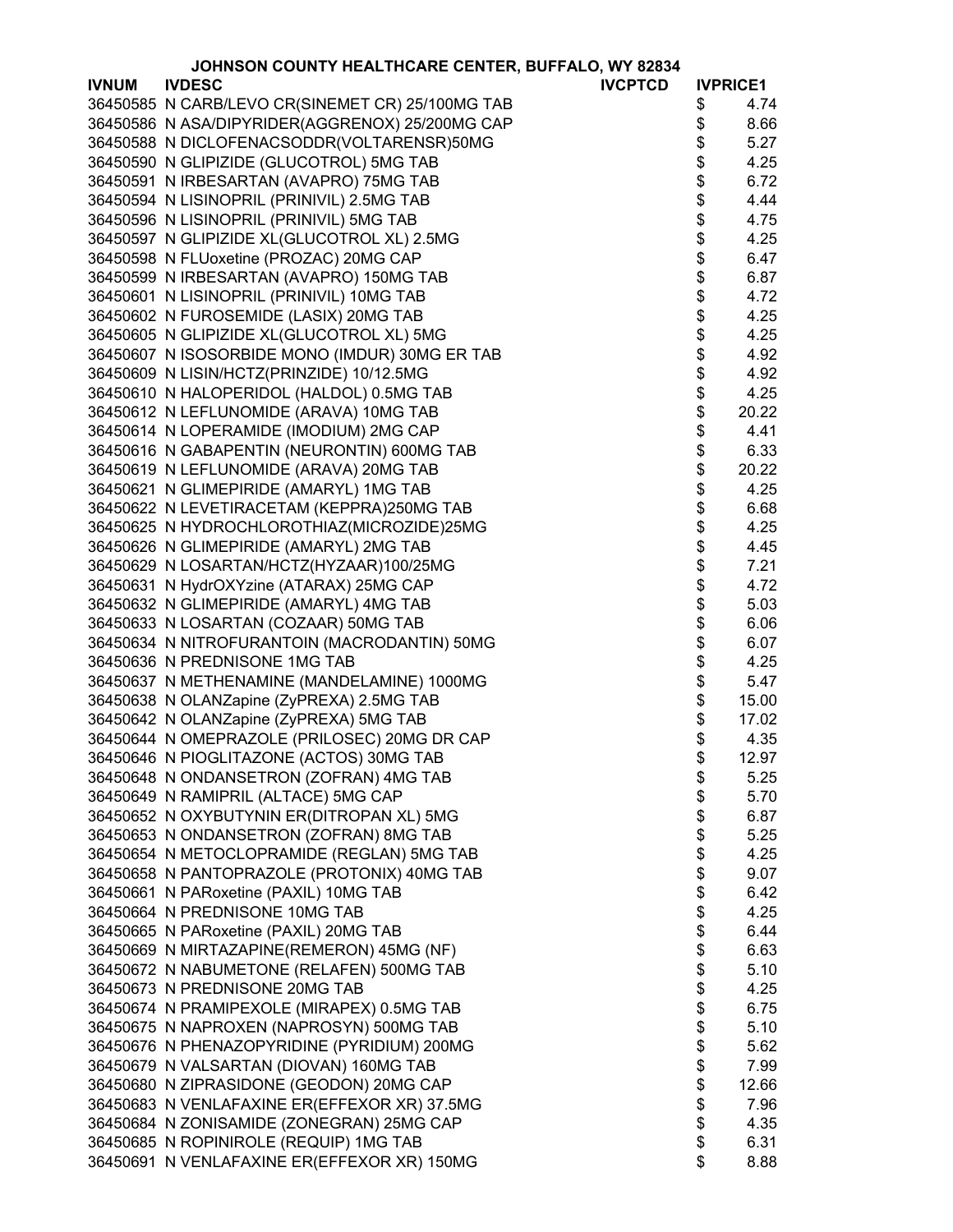|              | JOHNSON COUNTY HEALTHCARE CENTER, BUFFALO, WY 82834 |                |          |                 |
|--------------|-----------------------------------------------------|----------------|----------|-----------------|
| <b>IVNUM</b> | <b>IVDESC</b>                                       | <b>IVCPTCD</b> |          | <b>IVPRICE1</b> |
|              | 36450694 N TraZODone (DESYREL) 100MG TAB            |                | \$       | 4.53            |
|              | 36450695 N WARFARIN (COUMADIN) 1MG TAB              |                | \$       | 4.41            |
|              | 36450699 N WARFARIN (COUMADIN) 2MG TAB              |                | \$       | 4.44            |
|              | 36450703 N WARFARIN (COUMADIN) 2.5MG TAB            |                | \$       | 4.46            |
|              | 36450706 N TRIHEXYPHENIDYL (ARTANE) 5MG TAB         |                | \$       | 4.25            |
|              | 36450709 N SITAGLIPTIN (JANUVIA) 50MG TAB           |                | \$       | 12.75           |
|              | 36450711 N WARFARIN (COUMADIN) 4MG TAB              |                | \$       | 4.46            |
|              | 36450714 N VALPROIC ACID (DEPAKENE) 250MG           |                | \$       | 4.59            |
|              | 36450715 N WARFARIN (COUMADIN) 5MG TAB              |                | \$       | 4.48            |
|              | 36450717 N SPIRONOLACTONE (ALDACTONE) 50MG          |                | \$       | 4.62            |
|              | 36450719 N WARFARIN (COUMADIN) 7.5MG TAB            |                | \$       | 4.76            |
|              | 36450720 N BISACODYL (DULCOLAX) 5MG TAB             |                | \$       | 4.25            |
|              | 36450730 N IBUPROFEN (MOTRIN) 400MG TAB             |                | \$       | 4.25            |
|              | 36450740 N VITAMIN B6 (PYRIDOXINE)100MGTAB          |                | \$       | 4.25            |
|              | 36450744 N MULTI VITAMIN CHILDREN CHEWABLE          |                | \$       | 0.25            |
|              | 36450745 N ENALAPRIL (VASOTEC) 10MG TAB             |                | \$       | 4.87            |
|              | 36450746 N BUSPIRONE (BUSPAR)15MG TAB               |                | \$       | 5.92            |
|              | 36450748 N CAPTOPRIL (CAPOTEN) 100MG TAB            |                | \$       | 5.28            |
|              | 36450749 N COLESEVELAM (WELCHOL) 625MG TAB          |                | \$       | 5.30            |
|              | 36450751 N ZIPRASIDONE (GEODON) 40MG CAP(NF)        |                | \$       | 12.66           |
|              | 36450752 N IBUPROFEN (MOTRIN) 600MG TAB             |                | \$       | 4.25            |
|              | 36450754 N PYRITHION(SELSUN BLUE) 1%SHAMPOO         |                | \$       | 26.88           |
|              | 36450756 N IMIQUIMOD (ALDARA) 5% CREAM              |                | \$       | 36.90           |
|              | 36450757 ACYCLOVIR (ZOVIRAX) 400MG TAB              |                | \$       | 5.96            |
|              | 36450758 AMPICILLIN 250MG CAP (do not use)          |                | \$       | 4.25            |
|              | 36450759 AMOXICILLIN (AMOXIL) 500MG CAP             |                | \$       | 4.29            |
|              | 36450760 ACYCLOVIR (ZOVIRAX) 800MG TAB              |                | \$       | 7.47            |
|              | 36450761 AMOXI/CLAV(AUGMENTIN) 875/125MG TAB        |                | \$       | 8.70            |
|              | 36450762 ACYCLOVIR(ZOVIRAX)SUSP 200MG/5ML UD (NF)   |                | \$       | 4.40            |
|              | 36450763 AZITHROMYCIN (Z-PAK) 250MG TAB             |                | \$       | 11.58           |
|              | 36450764 AMOXICILLIN (AMOXIL) 875MG TAB             |                | \$       | 4.71            |
|              | 36450765 AZITHROMYCIN (Z-PAK) 500MG TAB (NF)        |                | \$       | 23.16           |
|              | 36450766 cefPODOXime (VANTIN) 200MG TAB             |                |          | 12.26           |
|              |                                                     |                | \$<br>\$ | 5.18            |
|              | 36450767 CEPHALEXIN (KEFLEX) 500MG CAP              |                |          | 8.90            |
|              | 36450768 CIPROFLOXACIN (CIPRO) 500MG TAB            |                | \$       |                 |
|              | 36450769 CLARITHROMYCIN (BIAXIN) 500MG TAB          |                | \$       | 9.82            |
|              | 36450770 CLINDAMYCIN (CLEOCIN) 300MG CAP            |                | \$       | 7.52            |
|              | 36450772 LEVOFLOXACIN (LEVAQUIN) 500MG TAB          |                | \$       | 20.62           |
|              | 36450773 OSELTAMIVIR (TAMIFLU) 75MG CAP             |                | \$       | 19.57           |
|              | 36450774 PENICILLIN VK (PEN VK) 500MG TAB           |                | \$       | 4.78            |
|              | 36450775 AMOXICILLIN SUSP 250MG/5ML 100ML           |                | \$       | 27.56           |
|              | 36450776 CEPHALEXIN (KEFLEX) SUSP 250MG/5ML 100ML   |                | \$       | 32.55           |
|              | 36450777 ERYTHROMYCIN ORL SUSP 200MG/5ML 100ML NF   |                | \$       | 238.64          |
|              | 36450778 AMOXICILLIN SUSP 400MG/5ML 100 ML          |                | \$       | 27.56           |
|              | 36450779 PEN VK ORAL SUSP 250MG/5ML 100ML           |                | \$       | 12.81           |
|              | 36450783 ACETAMINOPHEN SUSP 160MG/5ML 4OZ           |                | \$       | 7.49            |
|              | 36450784 RIVAROXABAN (XARELTO) 20MG TAB             |                | \$       | 20.56           |
|              | 36450785 INSULIN LANTUS 100 UNIT/ML PEN 3ML         | J1815          | \$       | 116.15          |
|              | 36450786 DOXAZOSIN (CARDURA) 2MG TAB                |                | \$       | 4.72            |
|              | 36450796 LEVOFLOXACIN (LEVAQUIN) 750MG TAB          |                | \$       | 39.87           |
|              | 36450798 N LAMOTRIGINE(LAMICTAL) 25 MG TAB          |                | \$       | 4.25            |
|              | 36450809 ERYTHROMYCIN OP OINT 0.5%ADULT 3.5 GM      |                | \$       | 37.00           |
|              | 36450810 DORZOLAMIDE 2% OPTH SOL 10ML               |                | \$       | 84.80           |
|              | 36450811 NICOTINE(NICODERM) 14MG TRANS PATCH        |                | \$       | 6.73            |
|              | 36450812 NEO/POLY/DEX OPHTH OINT 3.5GM              |                | \$       | 63.00           |
|              | 36450813 IPRATROPIUM(ATROVENT)0.06% NASAL SP        |                | \$       | 63.63           |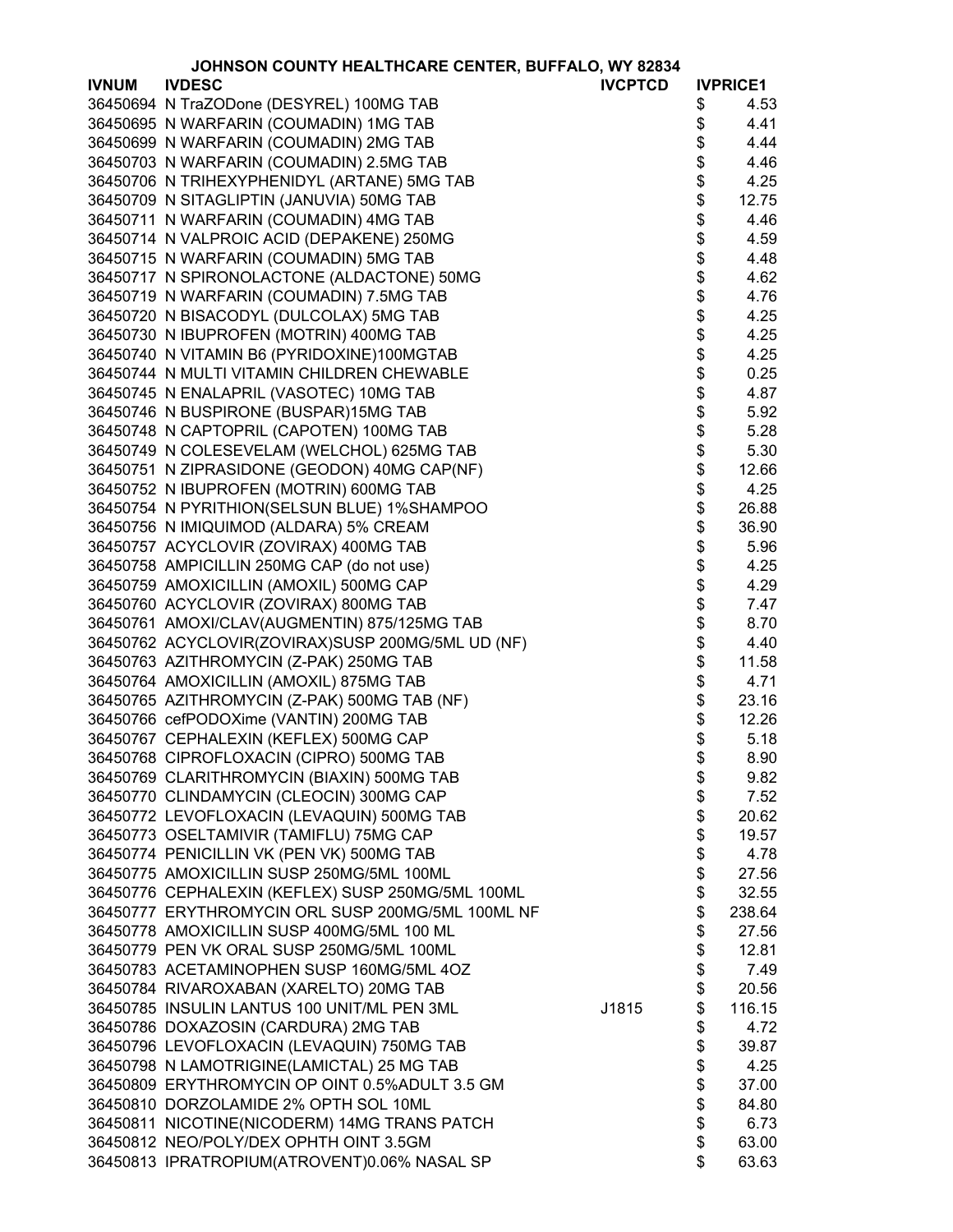|              | JOHNSON COUNTY HEALTHCARE CENTER, BUFFALO, WY 82834 |                |          |                 |
|--------------|-----------------------------------------------------|----------------|----------|-----------------|
| <b>IVNUM</b> | <b>IVDESC</b>                                       | <b>IVCPTCD</b> |          | <b>IVPRICE1</b> |
|              | 36450814 DOCOSANOL(ABREVA) 10% CREAM 2GM            |                | \$       | 38.55           |
|              | 36450815 BRIMON/TIMOLOL OPTH SOL 5ML (NF)           |                | \$       | 132.51          |
|              | 36450816 CLOBETASOL (CLOBEX) 0.05% OINT 15GM (NF)   |                | \$       | 84.50           |
|              | 36450817 HYDROCERIN MOIST SKIN CREAM 113GM          |                | \$       | 23.91           |
|              | 36450818 NICOTINE(NICODERM) 21MG TRANS PATCH        |                | \$       | 7.73            |
|              | 36450819 DIPHENHYDRAMINE(BENADRYL) 2% CR 28GM       |                | \$       | 7.80            |
|              | 36450820 GENTAMICIN 0.1% CR 15GM                    |                | \$       |                 |
|              |                                                     |                |          | 33.59           |
|              | 36450821 HYDROCORTISONE 2.5% OINT 20GM              |                | \$       | 22.96           |
|              | 36450822 HYDROPHOR OINTMENT 454GM                   |                | \$       | 33.28           |
|              | 36450823 METRONIDAZOLE VAGINAL 0.75% GEL 70GM       |                | \$       | 164.71          |
|              | 36450824 NYSTATIN/TRIAMCINOLONE CRM 15GM            |                | \$       | 52.20           |
|              | 36450825 HYDROCORTISONE 2.5% CREAM 28GM             |                | \$       | 28.80           |
|              | 36450826 TERBINAFINE(LAMISIL) 1% CRM 30GM           |                |          | 28.80           |
|              | 36450827 TRIAMCINOLONE (KENALOG) 0.5% OINT 15GM     |                | \$<br>\$ | 23.58           |
|              | 36450828 VITAMIN D3(CHOLECALCIFEROL)1000IU TAB      |                | \$       | 4.25            |
|              | 36450829 HYDROMORPHONE(DILAUDID) 4MG TAB            |                | \$       | 5.64            |
|              | 36450830 ALPRAZOlam (XANAX) 0.5 MG TAB              |                | \$       | 5.82            |
|              | 36450831 HYDROCODONE/ACETAMIN 7.5/325MG TAB         |                | \$       | 5.57            |
|              | 36450832 LORazepam (ATIVAN) 1 MG TAB                |                | \$       | 5.83            |
|              | 36450833 FLUNISOLIDE NASAL SOL 0.025% 25ML          |                | \$       | 88.75           |
|              | 36450834 ALPRAZOlam ODT (XANAX) 1MG TAB             |                | \$       | 7.47            |
|              | 36450835 POLYMYXIN B/TRIMETHOPRIM OPTH SOL 10ML     |                | \$       | 31.44           |
|              | 36450836 THEOPHYLLINE ER 100MG TAB                  |                | \$       | 4.25            |
|              |                                                     |                | \$       |                 |
|              | 36450838 ALPRAZOlam XR(XANAX XR) 1MG TAB            |                |          | 7.62            |
|              | 36450839 LIPASE(PANCRELIPASE) 5000 USP DR CAP       |                | \$       | 5.49            |
|              | 36450841 PREGABALIN (LYRICA) 100MG CAP              |                | \$       | 12.06           |
|              | 36450842 HYDROMORPHONE(DILAUDID) 8MG TAB            |                | \$       | 6.33            |
|              | 36450843 DIAZEPAM (VALIUM) 5MG TAB                  |                | \$       | 5.27            |
|              | 36450845 ZOLPIDEM(AMBIEN) 10MG TAB                  |                | \$       | 9.57            |
|              | 36450846 ALPRAZOlam ODT (XANAX) 0.5MG TAB           |                | \$<br>\$ | 6.84            |
|              | 36450847 OXcarbazepine (TRILEPTAL) 300MG Tab        |                |          | 6.59            |
|              | 36450848 LIDOCAINE JELLY 2% 5 ML                    |                | \$       | 25.80           |
|              | 36450852 ALPRAZOlam ODT (XANAX) 0.25MG TAB          |                | \$       | 6.47            |
|              | 36450866 X LEVOTHYROXINE 0.15MG TAB                 |                | \$       | 4.25            |
|              | 36450868 N SULFASALAZINE 500MG TAB                  |                | \$       | 4.25            |
|              | 36450876 N GABAPENTIN (NEURONTIN) 800MG TAB         |                | \$       | 6.33            |
|              | 36450879 N AMLODIPINE (NORVASC) 10MG TAB            |                | \$       | 6.17            |
|              | 36450885 AZITHROMYCIN (ZITHROMAX) 500 MG VIAL       | J0456          | \$       | 53.94           |
|              | 36450894 LEVOFLOXACIN(LEVAQUIN) PM 750MG/150ML      | J1956          | \$       | 37.20           |
|              | 36450901 N GEMFIBROZIL(LOPID) 600MG TAB             |                | \$       | 6.04            |
|              | 36450911 N DESVENLAFAXINE(PRISTIQ) ER 50MG TAB      |                | \$       | 10.86           |
|              | 36450915 N AMOXI CHEW(AMOXIL)250MGTAB               |                | \$       | 4.33            |
|              | 36450916 N TOLTERODINE LA(DETROL LA) 2MG CAP        |                | \$       | 10.61           |
|              | 36450918 N RAMIPRIL(ALTACE) 2.5MG CAP               |                | \$       | 5.70            |
|              | 36450927 N FLUOCINOLONE OIL 0.01% OTIC DROPS        |                | \$       | 238.50          |
|              |                                                     |                |          |                 |
|              | 36450931 N ESCITALOPRAM (LEXAPRO) 20MG TAB          |                | \$       | 8.72            |
|              | 36450932 TRIAMCINOLONE ACETONIDE CREAM 0.5%         |                | \$       | 31.94           |
|              | 36450933 N SIMVASTATIN (ZOCOR) 80MG TAB             |                | \$       | 8.72            |
|              | 36450934 X LEVOTHYROID(LEVOTHROID) 0.05MG TAB       |                | \$       | 4.25            |
|              | 36450935 N POTASSIUM CHL ER(K-TAB) 10MEQ            |                | \$       | 4.37            |
|              | 36450937 N IPRATROPIUM/ALBUTERIOL INHALER 14.7GM    |                | \$       | 260.35          |
|              | 36450939 TUCKS SUPPOSITORIES (TUCKS)                |                | \$       | 4.25            |
|              | 36450940 AMLODIPINE(NORVASC) 10MG TAB               |                | \$       | 6.25            |
|              | 36450942 PROMETHAZINE (PHENERGAN) SUPP 12.5MG       |                | \$       | 21.50           |
|              | 36450944 ROPIVACAINE(NAROPIN) 2MG/ML 100ML          | J2795          | \$       | 65.40           |
|              | 36450945 MIDAZOLAM (VERSED) SDV 5MG/5ML             | J2250          | \$       | 25.03           |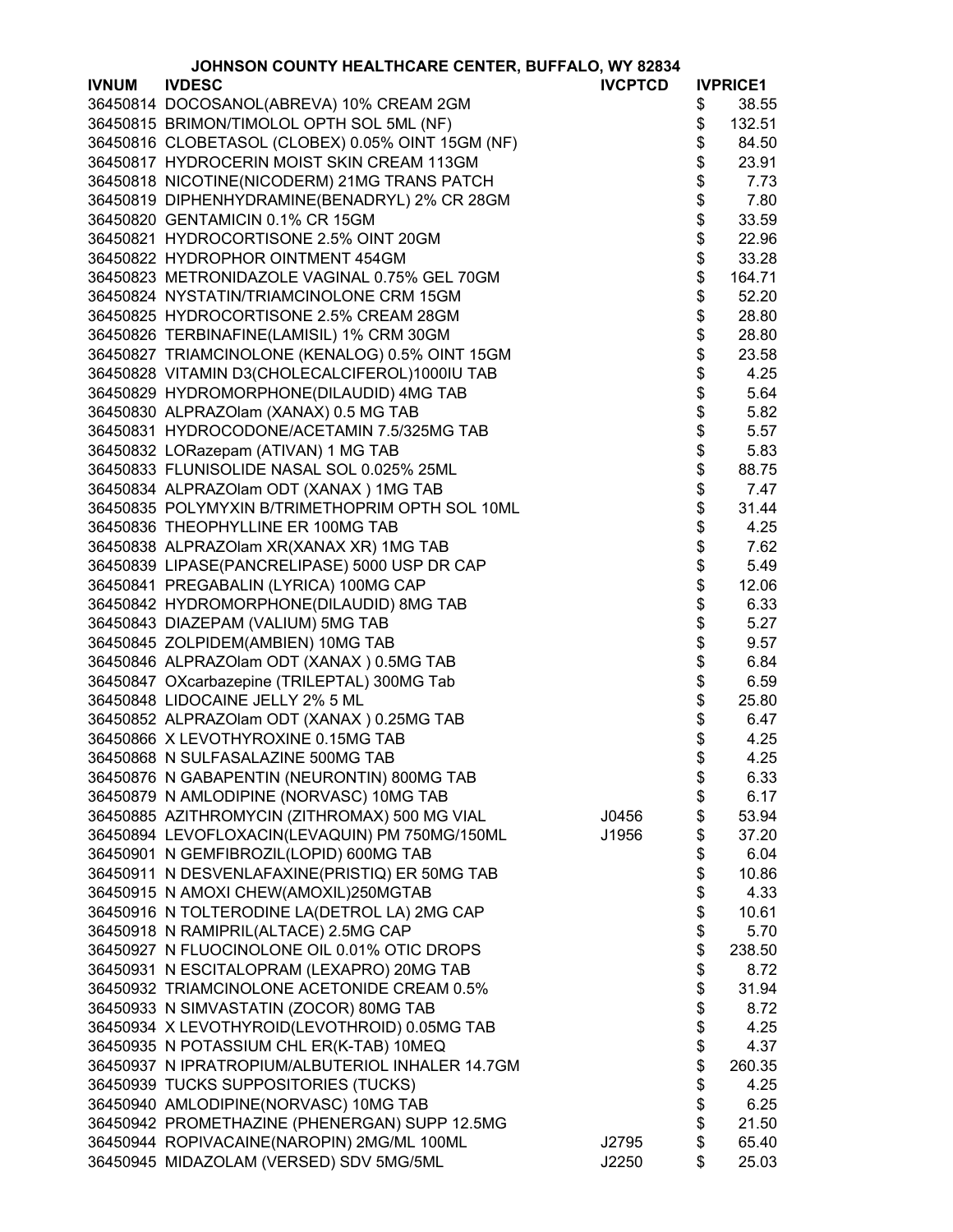|              | JOHNSON COUNTY HEALTHCARE CENTER, BUFFALO, WY 82834 |                |      |                 |
|--------------|-----------------------------------------------------|----------------|------|-----------------|
| <b>IVNUM</b> | <b>IVDESC</b>                                       | <b>IVCPTCD</b> |      | <b>IVPRICE1</b> |
|              | 36450946 KCL 40MEQ/D5/NACL 0.45% PM 1000 ML         | J3480          | \$   | 43.60           |
|              | 36450947 ETOMIDATE (AMIDATE) SDV 2MG/ML 10ML        |                | \$   | 32.76           |
|              | 36450948 ACETAMINOPHENDROP 80MG/0.8ML DC 10/07/16   |                | \$   | 16.10           |
|              | 36450949 DEX/GUAIF/PHEN 10/100/5MG/5ML ADULT        |                | \$   | 11.87           |
|              | 36450950 KCL 20MEQ/NACL 0.9% PREMIX 1000 ML         | J3480          | \$   | 43.60           |
|              | 36450951 PROPOFOL(DIPRIVAN)VL 10MG/ML 100 ML        |                |      | 33.27           |
|              |                                                     |                | \$   |                 |
|              | 36450952 GUAIFENESIN LIQUID 100MG/5ML UD            |                | \$\$ | 4.25            |
|              | 36450953 DIPHENYDRAMINE ELIX 12.5MG/5ML UD          |                |      | 4.25            |
|              | 36450954 MILK OF MAG 30 ML UD                       |                |      | 4.25            |
|              | 36450955 PROMETH/CODEINE 6.25MG/10MG/5ML UD         |                | \$   | 5.82            |
|              | 36450956 IBUPROFEN ORAL SUSP 100MG/5ML UD           |                | \$   | 4.25            |
|              | 36450957 KCL 20MEQ/D5/NACL 0.9% (PREMIX) 1000 ML    | J3480          | \$   | 43.60           |
|              | 36450958 NYSTATIN SUSP 100,000 UNIT/ML UD 5ML       |                | \$   | 6.22            |
|              | 36450959 FENTANYL CITRATE AMP 100 MCG/2ML           | J3010          | \$   | 27.41           |
|              | 36450960 MEPERIDINE CARPUJECT 100 MG/ML             | J2175          | \$   | 45.00           |
|              | 36450961 GUAIF/CODEINE 100MG/10MG/5 ML 4 OZ         |                | \$   | 21.39           |
|              | 36450962 HYDROCODO/HOMATROPINE 5MG/1.5MG/5ML        |                | \$   | 6.77            |
|              | 36450963 SALIVA SUBSTITUTE(MOUTHKOTE) 8 OZ          |                | \$   | 23.32           |
|              | 36450964 VALPROIC ACID ORAL SOL 250MG/5ML           |                | \$   | 4.55            |
|              | 36450965 INSULIN (REG) 100 UNIT/NS 100ML DRIP       | J1815          | \$   | 65.24           |
|              | 36450966 INSULIN (REG) 250 UNIT/NS 250 ML DRIP      | J1815          | \$   | 130.24          |
|              | 36450967 SOD HYPOCHLORITE (DAKINS) 1/2% 1L          |                | \$   | 29.60           |
|              |                                                     |                |      |                 |
|              | 36450968 GUAIF/DEXTR ADULT 20MG/200MG/10ML UD       |                | \$   | 7.11            |
|              | 36450969 cefTRIAXONE(ROCEPHIN) 2GM/50ML PREMIX      | J0696          | \$   | 46.25           |
|              | 36450975 ESTROGEN (PREMARIN) 0.625MG TAB NF         |                | \$   | 6.92            |
|              | 36450978 N IPRATROPIUM BROMIDE (ATROVENT) INHALER   |                | \$   | 303.78          |
|              | 36450979 LAMIV/ZIDOV 150/300MG TAB (NF)             |                | \$   | 20.35           |
|              | 36450984 SYSTANE ULTRA EYE DROPS 10ML               |                | \$   | 28.80           |
|              | 36450995 oxyCODONE/APAP (ENDOCET) 10/325MG TAB      |                | \$   | 6.72            |
|              | 36450998 DONEPEZIL (ARICEPT) 5MG TAB                |                | \$   | 4.25            |
|              | 36450999 ALLOPURINOL(ZYLOPRIM) 100MG TAB            |                | \$   | 4.25            |
|              | 36451000 IPRATROPIUM/ ALBUTEROL RESPIMAT 120MDI     |                | \$   | 467.01          |
|              | 36451005 CLINDAMYCIN TOPICAL 1% SOL 60ML            |                | \$   | 96.35           |
|              | 36451006 TOBRA/DEXAMETH OPHTH 0.3%/0.1% SUSP 5ML    |                | \$   | 148.84          |
|              | 36451007 LIDOCAINE VISCOUS 2%/MYLANTA 1:2 30ML      |                | \$   | 32.20           |
|              | 36451009 GLYCOPYRROLATE (ROBINUL) 0.4MG/2ML INJ     |                | \$   | 56.06           |
|              | 36451011 GLIMEPIRIDE(AMARYL) 1MG TAB                |                | \$   | 4.25            |
|              | 36451014 acetaZOLAMIDE (DIAMOX) 500MG VIAL          | J1120          | \$   | 75.75           |
|              | 36451015 CITALOPRAM(CeleXA) 10MG TAB                |                | \$   | 6.35            |
|              | 36451016 ESMOLOL (BREVIBLOC) VIAL 100MG/10ML        |                | \$   | 41.26           |
|              | 36451018 DEMADEX TAB                                |                | \$   | 4.25            |
|              | 36451022 ZIPRASIDONE (GEODON) 20MG CAP              |                | \$   | 12.76           |
|              | 36451023 LOSARTAN HCTZ (HYZAAR) 100/25MG TAB        |                | \$   | 6.25            |
|              | 36451026 INFLUENZA(FLUZONE)VACCINE 0.5ML MDV 5ML    | 90658          | \$   | 23.28           |
|              | 36451027 LESCOL CAP                                 |                | \$   | 6.80            |
|              | 36451029 ANECTINE 100MG                             |                |      |                 |
|              |                                                     |                | \$   | 49.05           |
|              | 36451030 BUPIVACAINE MPF 0.25%                      |                | \$   | 30.04           |
|              | 36451031 BUPIVACAINE EPI 0.25%                      |                | \$   | 26.94           |
|              | 36451032 TELMISARTAN (MICARDIS) 20MG TAB            |                | \$   | 8.31            |
|              | 36451035 NITROPRUSSIDE (NIPRIDE) VL 50MG/2ML        |                | \$   | 384.00          |
|              | 36451036 NYSTATIN SUSP 100,000 UNIT/ML 60ML         |                | \$   | 25.14           |
|              | 36451038 MESALAMINE (PENTASA) 250 MG CAP            |                | \$   | 5.03            |
|              | 36451039 ACTH ACTHAR IV 80U                         |                | \$   | 38.25           |
|              | 36451041 PANTOPRAZOLE (PROTONIX) 40 MG TAB          |                | \$   | 9.06            |
|              | 36451042 MIRTAZAPINE (REMERON) 15MG TAB             |                | \$   | 7.19            |
|              | 36451044 METOPROLOL SUCC XL (TOPROL XL) 25MG        |                | \$   | 4.95            |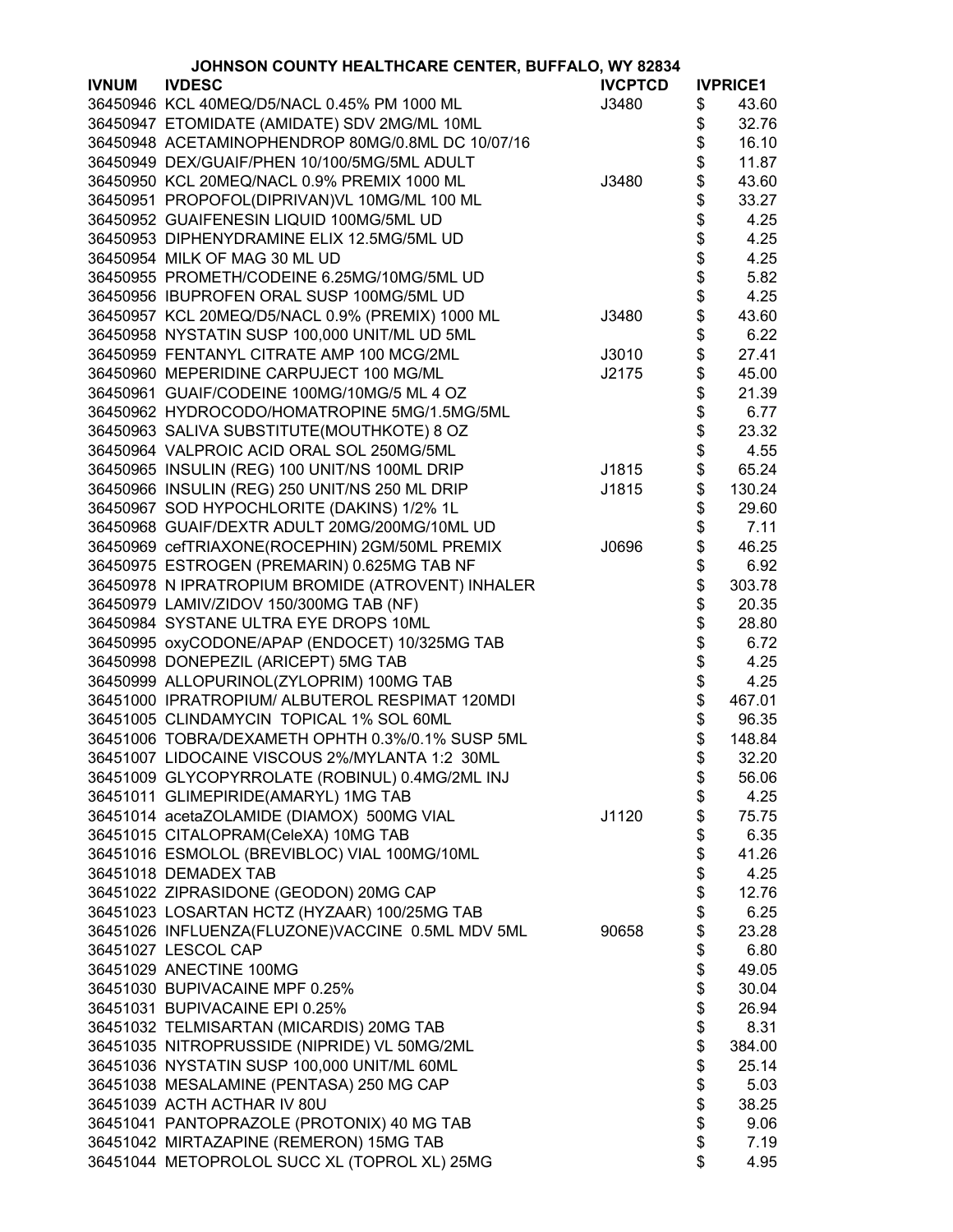|              | JOHNSON COUNTY HEALTHCARE CENTER, BUFFALO, WY 82834 |                |          |                 |
|--------------|-----------------------------------------------------|----------------|----------|-----------------|
| <b>IVNUM</b> | <b>IVDESC</b>                                       | <b>IVCPTCD</b> |          | <b>IVPRICE1</b> |
|              | 36451045 VALPROIC ACID (DEPAKENE) 250MG CAP         |                | \$       | 4.93            |
|              | 36451046 VALACYCLOVIR (VALTREX) 500MG TAB           |                | \$       | 11.03           |
|              | 36451047 VITAMIN D2(ERGOCALCIFEROL) 50,000IU        |                | \$       | 5.49            |
|              | 36451048 LOCM 300-399 MGI 50ml                      | Q9967          | \$       | 45.00           |
|              | 36451049 PHYTONADIONE (VIT K) NEONATAL 1MG/0.5ML    | J3430          | \$       | 45.60           |
|              | 36451050 LOCM 300-399 MGI (VISIP) 100ml             | Q9967          | \$       | 160.00          |
|              |                                                     |                |          |                 |
|              | 36451051 LOCM 300-399 MGI (VISIP) 50ml              | Q9967          | \$       | 80.00           |
|              | 36451052 HOCM 250-299 MGI (CONRAY) 50ml             | Q9961          | \$       | 15.00           |
|              | 36451053 HOCM 0-149 MGI (CYSTO-CONRAYII) 250ml      | Q9958          | \$       | 45.00           |
|              | 36451054 GAD.MRI CONTRAST                           | Q9952          | \$       | 110.00          |
|              | 36451055 GAD.MRI CONTRAST 20ml                      | Q9952          | \$       | 120.00          |
|              | 36451060 XYLOC MPF 1% EPI 30CC                      |                | \$       | 35.32           |
|              | 36451061 XYLOC MPF 1% PL 30CC                       |                | \$       | 33.87           |
|              | 36451062 XYLOC 2% MPF 5CC                           |                |          | 26.51           |
|              | 36451063 TIZANIDINE(ZANAFLEX) 4MG TAB               |                | \$\$     | 5.56            |
|              | 36451065 OLANZapine (ZyPREXA) 2.5MG TAB             |                |          | 12.57           |
|              | 36451066 TOBRA/DEXAMETH OPTH 0.3%/0.1% SUSP 2.5ML   |                |          | 85.31           |
|              | 36451067 OFLOXACIN OPHTH 0.3% SOL 10ML              |                | \$<br>\$ | 60.38           |
|              | 36451069 BENZONATATE(TESSALON) 100MG CAP            |                | \$       | 4.25            |
|              | 36451074 N METFORMIN XR(GLUCOPHAGE XR) 750MG        |                | \$       | 4.97            |
|              | 36451077 FLUCONZAOLE PM 200MG/100ML                 |                | \$       | 34.92           |
|              | 36451078 FLUCONAZOLE (DIFLUCAN) 200MG/100ML(NF)     | J1450          | \$       | 34.92           |
|              | 36451079 DO NOT USE 04/30/18                        |                | \$       | 33.40           |
|              |                                                     |                |          |                 |
|              | 36451081 DARBEPOETIN(ARANESP) 60MCG/0.3ML SYR       | J0881          | \$       | 556.10          |
|              | 36451083 INSULIN (NPH) ISOPHANE 100UNIT/ML 3ML      | J1815          | \$       | 27.91           |
|              | 36451099 OXYBUTYNIN XL (DITROPAN XL) 5MG TAB        |                | \$       | 7.42            |
|              | 36451100 MIDAZOLAM (VERSED) SDV 2MG/2ML             | J2250          | \$       | 24.78           |
|              | 36451102 ALBUTEROL(PROAIR) HFA 90MCG INH            |                | \$       | 87.44           |
|              | 36451104 FOSPHENYTOIN (CEREBYX) 500MG PE/10 ML      |                | \$       | 118.96          |
|              | 36451105 ATORVASTATIN (LIPITOR) 10MG                |                | \$       | 4.30            |
|              | 36451107 METHYLPREDNISOLONE(Solu-MEDROL) 125MG      | J2930          | \$       | 35.60           |
|              | 36451111 SILVER NITRATE STICK                       |                | \$       | 4.25            |
|              | 36451115 NICO-400 TABS                              |                | \$       | 4.25            |
|              | 36451116 ATENOLOL (TENORMIN) 25MG TAB               |                | \$       | 4.25            |
|              | 36451117 TETANUS TOXOID IM                          |                | \$       | 32.76           |
|              | 36451122 ESOMEPRAZOLE (NEXIUM) 20MG CAP             |                | \$       | 13.26           |
|              | 36451127 DARBEPOETIN (ARANESP)SDV 40 MCG/ML         | J0881          | \$       | 322.56          |
|              | 36451132 NYSTATIN/LIDOCAINE VISCOUS 1:1 120ML       |                | \$       | 42.64           |
|              | 36451134 PALIVIZUMAB(SYNAGIS)VIAL 50MG/0.5ML        |                | \$       | 1,511.04        |
|              | 36451136 THIAMINE 200MG/2ML VL                      | J3411          | \$       | 36.43           |
|              | 36451137 ONDANSETRON (ZOFRAN) VIAL 4MG/2ML          | J2405          | \$       | 25.14           |
|              | 36451138 METHIMAZOLE (TAPAZOLE) 5MG TAB             |                | \$       | 4.25            |
|              | 36451139 POTASSIUM BICARB EF(K-LYTE) 25 mEq         |                | \$       | 4.33            |
|              | 36451141 PROMETHAZINE DM SYR 6.25MG/15MG/5ML        |                | \$       | 4.25            |
|              | 36451144 NALOXONE (NARCAN) VIAL 0.4MG/ML            | J2310          | \$       | 42.71           |
|              |                                                     |                |          |                 |
|              | 36451145 VENLAFAXINE (EFFEXOR) 37.5MG TAB           |                | \$       | 6.95            |
|              | 36451146 EPTIFIBATIDE (INTEGRILIN) 20MG/10ML        | J1327          | \$       | 232.61          |
|              | 36451148 FUROSEMIDE(LASIX) 20MG TAB                 |                | \$       | 4.25            |
|              | 36451149 ISOPROTERENOL (ISUPREL) AMP 1MG/5ML(DSC)   |                | \$       | 285.95          |
|              | 36451153 FLUTICASONE/SALMETEROL 500/50 60DSE        |                | \$       | 590.38          |
|              | 36451154 POTASSIUM CHL(KLOR CON) 20MEQ TAB          |                | \$       | 4.48            |
|              | 36451155 oxyCODONE/APAP(PERCOCET) 5/325 MG TAB      |                | \$       | 5.26            |
|              | 36451156 PSYLLIUM (METAMUCIL) 1 TBSP/PKG 3.4GM      |                | \$       | 4.25            |
|              | 36451159 ACULAR OPTH SOL                            |                | \$       | 77.96           |
|              | 36451160 LIDOCAINE VISCOUS 2% SOL 100ML             |                | \$       | 32.20           |
|              | 36451162 MEMANTINE (NAMENDA) 10MG TAB               |                | \$       | 4.75            |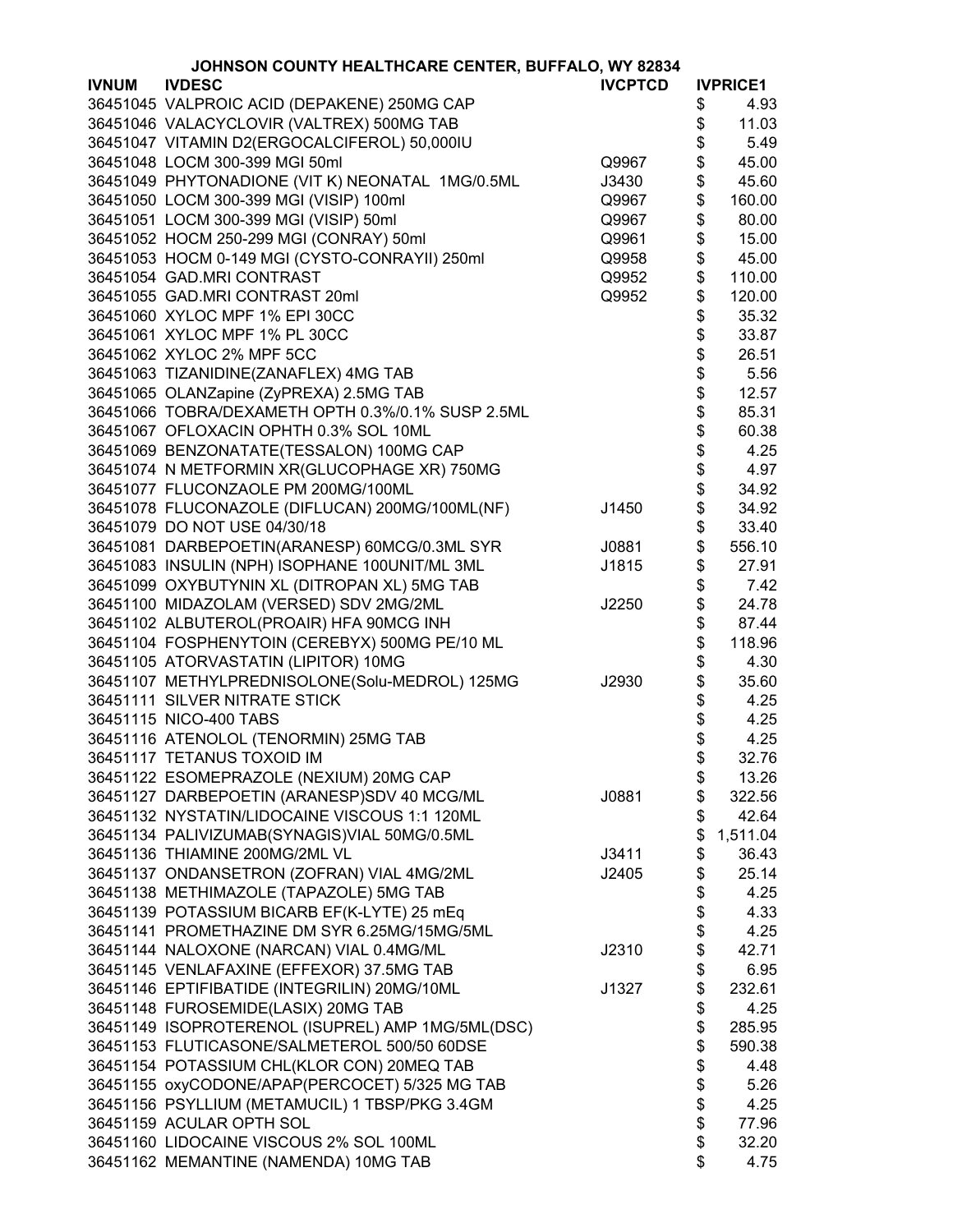| <b>IVNUM</b><br><b>IVDESC</b><br><b>IVCPTCD</b><br><b>IVPRICE1</b><br>36451163 RABEPRAZOLE DR (ACIPHEX) 20MG TAB<br>14.34<br>\$<br>36451165 NITROGLYCERIN (NITROBID) 2% OINT 30GM<br>\$<br>47.76<br>\$<br>36451166 PIOGLITAZONE (ACTOS) 30MG TAB<br>14.64<br><b>8888888</b><br>36451167 VERAPAMIL(CALAN) VIAL 10MG/4ML<br>58.93<br>36451170 ESCITALOPRAM (LEXAPRO) 10MG TAB<br>7.35<br>36451171 PSEUDOEPHEDRINE ORAL SOL 15MG/5ML 118ML<br>9.75<br>36451173 BUTORPHANOL (STADOL) VIAL 1MG/ML<br>45.15<br>36451174 clonazePAM(KLONOPIN) 0.5MG TAB<br>5.70<br>36451176 LORATADINE(CLARITIN) 10MG TAB<br>6.10<br>36451179 HYDROCODO/APAP 7.5MG/325MG/15 ML UD<br>8.53<br>36451181 CLOPIDOGREL(PLAVIX) 75MG TAB<br>11.53<br>\$<br>36451182 METHOTREXATE(RHEUMATREX) 2.5MG TAB<br>J8610<br>7.85<br>\$<br>36451183 PHENAZOPYRIDINE(PYRIDIUM) 100MG TAB<br>4.25<br>\$<br>36451184 SULFAMETHX/TRIM 200MG/40MG/5ML SUSP NF<br>8.38<br>\$<br>36451187 AMONIA INHALANT<br>4.25<br>\$<br>36451188 LITHIUM (ESKALITH) 300MG CAP<br>4.25<br>\$<br>36451192 TIGAN CAP<br>4.25<br>\$<br>5.20<br>36451193 SULFAM/TRIME(SEPTRA DS)800/160MG TAB<br>\$<br>\$<br>36451194 SUCRALFATE (CARAFATE) SUSP 1GM/10ML<br>8.78<br>36451196 AMIODARONE(CORDARONE) VL 150MG/3ML<br>J0282<br>25.67<br>\$<br>36451198 ACYCLOVIR (ZOVIRAX) 200MG CAP<br>4.92<br>\$<br>36451199 HALOPERIDOL(HALDOL) 1MG TAB<br>4.25<br>\$<br>36451202 XYLOCAINE 2% EPIN 20<br>27.19<br>\$<br>36451206 cefPODOXime (VANTIN) 100MG TAB<br>10.53<br>\$<br>36451209 KETOCONAZOLE (NIZORAL) 2%SHAMPOO 4OZ<br>45.80<br>\$<br>36451211 INFLIXIMAB (REMICADE) VIAL 100MG<br>1,415.73<br>J1745<br>\$<br>36451213 CIMETIDINE(TAGAMET) 200MG TAB<br>4.25<br>\$<br>36451219 HALOPERIDOL LACTATE VIAL 5MG/ML<br>33.60<br>J1630<br>\$<br>36451220 ACETYLCYSTEINE ORAL 6 GM/30ML VIAL<br>64.19<br>\$<br>36451221 XYLO JELLY 2% TUBE<br>30.50<br>\$<br>36451223 PNEUMOCOCCAL POLYSAC VAC (PNEUMOVAX 23)<br>110.86<br>90732<br>\$<br>36451224 PHENOBARB SOD 60MG INJ<br>21.75<br>\$<br>36451231 VITAMIN E OIL<br>17.25<br>\$<br>36451233 PREDNISONE 1MG TAB<br>4.25<br>36451236 PROMETHAZINE (PHENERGAN) SUPP 25MG<br>21.50<br>Φ<br>36451237 chlorproMAZINE (THORAZINE) 25MG/ML dc'd<br>\$<br>J3230<br>32.04<br>\$<br>36451238 CLARITHROMYCIN (BIAXIN) 250MG TAB<br>9.82<br>\$<br>36451240 ISOPTO HYOSCINE 0.25% OPHTH<br>53.60<br>\$<br>36451245 NUPERCAINAL OINTMENT<br>8.90<br>\$<br>36451247 MONISTAT 7 SUPP<br>16.85<br>\$<br>36451253 CEFZIL SUSPENSION<br>55.00<br>\$<br>36451254 NITROGLYCERIN 50MG/10 ML VIAL<br>30.72<br>\$<br>36451258 KETAMINE VIAL 500MG/10ML<br>41.25<br>\$<br>36451259 METOPROLOL (LOPRESSOR) VIAL 5MG/5ML<br>27.23<br>\$<br>36451260 ZETIA 10MG<br>7.69<br>\$<br>36451264 PIPERACILLIN/TAZBACTAM VIAL 3.375GM<br>46.90<br>J2543<br>\$<br>36451265 NIACINAMIDE (VIT B3) 500MG TAB<br>4.25<br>\$<br>36451268 BACLOFEN(LIORESAL) 10MG TAB<br>4.25<br>\$<br>36451270 HydrOXYzine(VISTARIL) 25MG CAP<br>4.25<br>\$<br>36451272 RENOGRAPHIN 60 DYE IV<br>33.30<br>\$<br>8.26<br>36451275 MORPHINE ER (MS CONTIN) 60MG TAB<br>\$<br>8.90<br>36451276 NUPERCAINAL CREAM<br>\$<br>36451278 LIDOCAINE 1 GRAM<br>32.30<br>\$<br>36451279 PROPRANOLOL (INDERAL) 10 MG TAB<br>4.25<br>\$<br>36451280 ACETAMINOPHEN/CODEINE 300/30MG TAB<br>5.31<br>\$<br>36451281 NEOMYCIN POLYMYXIN B IRRIGATION 1ML<br>37.11 | JOHNSON COUNTY HEALTHCARE CENTER, BUFFALO, WY 82834 |  |  |  |  |
|---------------------------------------------------------------------------------------------------------------------------------------------------------------------------------------------------------------------------------------------------------------------------------------------------------------------------------------------------------------------------------------------------------------------------------------------------------------------------------------------------------------------------------------------------------------------------------------------------------------------------------------------------------------------------------------------------------------------------------------------------------------------------------------------------------------------------------------------------------------------------------------------------------------------------------------------------------------------------------------------------------------------------------------------------------------------------------------------------------------------------------------------------------------------------------------------------------------------------------------------------------------------------------------------------------------------------------------------------------------------------------------------------------------------------------------------------------------------------------------------------------------------------------------------------------------------------------------------------------------------------------------------------------------------------------------------------------------------------------------------------------------------------------------------------------------------------------------------------------------------------------------------------------------------------------------------------------------------------------------------------------------------------------------------------------------------------------------------------------------------------------------------------------------------------------------------------------------------------------------------------------------------------------------------------------------------------------------------------------------------------------------------------------------------------------------------------------------------------------------------------------------------------------------------------------------------------------------------------------------------------------------------------------------------------------------------------------------------------------------------------------------------------------------------------------------------------------------------------------------------------------------------------------------------------------------------------------------------------------------------------------------------------------------------------------------------------------------------------------------------------------------------------------------------------------------------------------------------------------------------------------------------------------------------------------------------------------------------------------------|-----------------------------------------------------|--|--|--|--|
|                                                                                                                                                                                                                                                                                                                                                                                                                                                                                                                                                                                                                                                                                                                                                                                                                                                                                                                                                                                                                                                                                                                                                                                                                                                                                                                                                                                                                                                                                                                                                                                                                                                                                                                                                                                                                                                                                                                                                                                                                                                                                                                                                                                                                                                                                                                                                                                                                                                                                                                                                                                                                                                                                                                                                                                                                                                                                                                                                                                                                                                                                                                                                                                                                                                                                                                                                               |                                                     |  |  |  |  |
|                                                                                                                                                                                                                                                                                                                                                                                                                                                                                                                                                                                                                                                                                                                                                                                                                                                                                                                                                                                                                                                                                                                                                                                                                                                                                                                                                                                                                                                                                                                                                                                                                                                                                                                                                                                                                                                                                                                                                                                                                                                                                                                                                                                                                                                                                                                                                                                                                                                                                                                                                                                                                                                                                                                                                                                                                                                                                                                                                                                                                                                                                                                                                                                                                                                                                                                                                               |                                                     |  |  |  |  |
|                                                                                                                                                                                                                                                                                                                                                                                                                                                                                                                                                                                                                                                                                                                                                                                                                                                                                                                                                                                                                                                                                                                                                                                                                                                                                                                                                                                                                                                                                                                                                                                                                                                                                                                                                                                                                                                                                                                                                                                                                                                                                                                                                                                                                                                                                                                                                                                                                                                                                                                                                                                                                                                                                                                                                                                                                                                                                                                                                                                                                                                                                                                                                                                                                                                                                                                                                               |                                                     |  |  |  |  |
|                                                                                                                                                                                                                                                                                                                                                                                                                                                                                                                                                                                                                                                                                                                                                                                                                                                                                                                                                                                                                                                                                                                                                                                                                                                                                                                                                                                                                                                                                                                                                                                                                                                                                                                                                                                                                                                                                                                                                                                                                                                                                                                                                                                                                                                                                                                                                                                                                                                                                                                                                                                                                                                                                                                                                                                                                                                                                                                                                                                                                                                                                                                                                                                                                                                                                                                                                               |                                                     |  |  |  |  |
|                                                                                                                                                                                                                                                                                                                                                                                                                                                                                                                                                                                                                                                                                                                                                                                                                                                                                                                                                                                                                                                                                                                                                                                                                                                                                                                                                                                                                                                                                                                                                                                                                                                                                                                                                                                                                                                                                                                                                                                                                                                                                                                                                                                                                                                                                                                                                                                                                                                                                                                                                                                                                                                                                                                                                                                                                                                                                                                                                                                                                                                                                                                                                                                                                                                                                                                                                               |                                                     |  |  |  |  |
|                                                                                                                                                                                                                                                                                                                                                                                                                                                                                                                                                                                                                                                                                                                                                                                                                                                                                                                                                                                                                                                                                                                                                                                                                                                                                                                                                                                                                                                                                                                                                                                                                                                                                                                                                                                                                                                                                                                                                                                                                                                                                                                                                                                                                                                                                                                                                                                                                                                                                                                                                                                                                                                                                                                                                                                                                                                                                                                                                                                                                                                                                                                                                                                                                                                                                                                                                               |                                                     |  |  |  |  |
|                                                                                                                                                                                                                                                                                                                                                                                                                                                                                                                                                                                                                                                                                                                                                                                                                                                                                                                                                                                                                                                                                                                                                                                                                                                                                                                                                                                                                                                                                                                                                                                                                                                                                                                                                                                                                                                                                                                                                                                                                                                                                                                                                                                                                                                                                                                                                                                                                                                                                                                                                                                                                                                                                                                                                                                                                                                                                                                                                                                                                                                                                                                                                                                                                                                                                                                                                               |                                                     |  |  |  |  |
|                                                                                                                                                                                                                                                                                                                                                                                                                                                                                                                                                                                                                                                                                                                                                                                                                                                                                                                                                                                                                                                                                                                                                                                                                                                                                                                                                                                                                                                                                                                                                                                                                                                                                                                                                                                                                                                                                                                                                                                                                                                                                                                                                                                                                                                                                                                                                                                                                                                                                                                                                                                                                                                                                                                                                                                                                                                                                                                                                                                                                                                                                                                                                                                                                                                                                                                                                               |                                                     |  |  |  |  |
|                                                                                                                                                                                                                                                                                                                                                                                                                                                                                                                                                                                                                                                                                                                                                                                                                                                                                                                                                                                                                                                                                                                                                                                                                                                                                                                                                                                                                                                                                                                                                                                                                                                                                                                                                                                                                                                                                                                                                                                                                                                                                                                                                                                                                                                                                                                                                                                                                                                                                                                                                                                                                                                                                                                                                                                                                                                                                                                                                                                                                                                                                                                                                                                                                                                                                                                                                               |                                                     |  |  |  |  |
|                                                                                                                                                                                                                                                                                                                                                                                                                                                                                                                                                                                                                                                                                                                                                                                                                                                                                                                                                                                                                                                                                                                                                                                                                                                                                                                                                                                                                                                                                                                                                                                                                                                                                                                                                                                                                                                                                                                                                                                                                                                                                                                                                                                                                                                                                                                                                                                                                                                                                                                                                                                                                                                                                                                                                                                                                                                                                                                                                                                                                                                                                                                                                                                                                                                                                                                                                               |                                                     |  |  |  |  |
|                                                                                                                                                                                                                                                                                                                                                                                                                                                                                                                                                                                                                                                                                                                                                                                                                                                                                                                                                                                                                                                                                                                                                                                                                                                                                                                                                                                                                                                                                                                                                                                                                                                                                                                                                                                                                                                                                                                                                                                                                                                                                                                                                                                                                                                                                                                                                                                                                                                                                                                                                                                                                                                                                                                                                                                                                                                                                                                                                                                                                                                                                                                                                                                                                                                                                                                                                               |                                                     |  |  |  |  |
|                                                                                                                                                                                                                                                                                                                                                                                                                                                                                                                                                                                                                                                                                                                                                                                                                                                                                                                                                                                                                                                                                                                                                                                                                                                                                                                                                                                                                                                                                                                                                                                                                                                                                                                                                                                                                                                                                                                                                                                                                                                                                                                                                                                                                                                                                                                                                                                                                                                                                                                                                                                                                                                                                                                                                                                                                                                                                                                                                                                                                                                                                                                                                                                                                                                                                                                                                               |                                                     |  |  |  |  |
|                                                                                                                                                                                                                                                                                                                                                                                                                                                                                                                                                                                                                                                                                                                                                                                                                                                                                                                                                                                                                                                                                                                                                                                                                                                                                                                                                                                                                                                                                                                                                                                                                                                                                                                                                                                                                                                                                                                                                                                                                                                                                                                                                                                                                                                                                                                                                                                                                                                                                                                                                                                                                                                                                                                                                                                                                                                                                                                                                                                                                                                                                                                                                                                                                                                                                                                                                               |                                                     |  |  |  |  |
|                                                                                                                                                                                                                                                                                                                                                                                                                                                                                                                                                                                                                                                                                                                                                                                                                                                                                                                                                                                                                                                                                                                                                                                                                                                                                                                                                                                                                                                                                                                                                                                                                                                                                                                                                                                                                                                                                                                                                                                                                                                                                                                                                                                                                                                                                                                                                                                                                                                                                                                                                                                                                                                                                                                                                                                                                                                                                                                                                                                                                                                                                                                                                                                                                                                                                                                                                               |                                                     |  |  |  |  |
|                                                                                                                                                                                                                                                                                                                                                                                                                                                                                                                                                                                                                                                                                                                                                                                                                                                                                                                                                                                                                                                                                                                                                                                                                                                                                                                                                                                                                                                                                                                                                                                                                                                                                                                                                                                                                                                                                                                                                                                                                                                                                                                                                                                                                                                                                                                                                                                                                                                                                                                                                                                                                                                                                                                                                                                                                                                                                                                                                                                                                                                                                                                                                                                                                                                                                                                                                               |                                                     |  |  |  |  |
|                                                                                                                                                                                                                                                                                                                                                                                                                                                                                                                                                                                                                                                                                                                                                                                                                                                                                                                                                                                                                                                                                                                                                                                                                                                                                                                                                                                                                                                                                                                                                                                                                                                                                                                                                                                                                                                                                                                                                                                                                                                                                                                                                                                                                                                                                                                                                                                                                                                                                                                                                                                                                                                                                                                                                                                                                                                                                                                                                                                                                                                                                                                                                                                                                                                                                                                                                               |                                                     |  |  |  |  |
|                                                                                                                                                                                                                                                                                                                                                                                                                                                                                                                                                                                                                                                                                                                                                                                                                                                                                                                                                                                                                                                                                                                                                                                                                                                                                                                                                                                                                                                                                                                                                                                                                                                                                                                                                                                                                                                                                                                                                                                                                                                                                                                                                                                                                                                                                                                                                                                                                                                                                                                                                                                                                                                                                                                                                                                                                                                                                                                                                                                                                                                                                                                                                                                                                                                                                                                                                               |                                                     |  |  |  |  |
|                                                                                                                                                                                                                                                                                                                                                                                                                                                                                                                                                                                                                                                                                                                                                                                                                                                                                                                                                                                                                                                                                                                                                                                                                                                                                                                                                                                                                                                                                                                                                                                                                                                                                                                                                                                                                                                                                                                                                                                                                                                                                                                                                                                                                                                                                                                                                                                                                                                                                                                                                                                                                                                                                                                                                                                                                                                                                                                                                                                                                                                                                                                                                                                                                                                                                                                                                               |                                                     |  |  |  |  |
|                                                                                                                                                                                                                                                                                                                                                                                                                                                                                                                                                                                                                                                                                                                                                                                                                                                                                                                                                                                                                                                                                                                                                                                                                                                                                                                                                                                                                                                                                                                                                                                                                                                                                                                                                                                                                                                                                                                                                                                                                                                                                                                                                                                                                                                                                                                                                                                                                                                                                                                                                                                                                                                                                                                                                                                                                                                                                                                                                                                                                                                                                                                                                                                                                                                                                                                                                               |                                                     |  |  |  |  |
|                                                                                                                                                                                                                                                                                                                                                                                                                                                                                                                                                                                                                                                                                                                                                                                                                                                                                                                                                                                                                                                                                                                                                                                                                                                                                                                                                                                                                                                                                                                                                                                                                                                                                                                                                                                                                                                                                                                                                                                                                                                                                                                                                                                                                                                                                                                                                                                                                                                                                                                                                                                                                                                                                                                                                                                                                                                                                                                                                                                                                                                                                                                                                                                                                                                                                                                                                               |                                                     |  |  |  |  |
|                                                                                                                                                                                                                                                                                                                                                                                                                                                                                                                                                                                                                                                                                                                                                                                                                                                                                                                                                                                                                                                                                                                                                                                                                                                                                                                                                                                                                                                                                                                                                                                                                                                                                                                                                                                                                                                                                                                                                                                                                                                                                                                                                                                                                                                                                                                                                                                                                                                                                                                                                                                                                                                                                                                                                                                                                                                                                                                                                                                                                                                                                                                                                                                                                                                                                                                                                               |                                                     |  |  |  |  |
|                                                                                                                                                                                                                                                                                                                                                                                                                                                                                                                                                                                                                                                                                                                                                                                                                                                                                                                                                                                                                                                                                                                                                                                                                                                                                                                                                                                                                                                                                                                                                                                                                                                                                                                                                                                                                                                                                                                                                                                                                                                                                                                                                                                                                                                                                                                                                                                                                                                                                                                                                                                                                                                                                                                                                                                                                                                                                                                                                                                                                                                                                                                                                                                                                                                                                                                                                               |                                                     |  |  |  |  |
|                                                                                                                                                                                                                                                                                                                                                                                                                                                                                                                                                                                                                                                                                                                                                                                                                                                                                                                                                                                                                                                                                                                                                                                                                                                                                                                                                                                                                                                                                                                                                                                                                                                                                                                                                                                                                                                                                                                                                                                                                                                                                                                                                                                                                                                                                                                                                                                                                                                                                                                                                                                                                                                                                                                                                                                                                                                                                                                                                                                                                                                                                                                                                                                                                                                                                                                                                               |                                                     |  |  |  |  |
|                                                                                                                                                                                                                                                                                                                                                                                                                                                                                                                                                                                                                                                                                                                                                                                                                                                                                                                                                                                                                                                                                                                                                                                                                                                                                                                                                                                                                                                                                                                                                                                                                                                                                                                                                                                                                                                                                                                                                                                                                                                                                                                                                                                                                                                                                                                                                                                                                                                                                                                                                                                                                                                                                                                                                                                                                                                                                                                                                                                                                                                                                                                                                                                                                                                                                                                                                               |                                                     |  |  |  |  |
|                                                                                                                                                                                                                                                                                                                                                                                                                                                                                                                                                                                                                                                                                                                                                                                                                                                                                                                                                                                                                                                                                                                                                                                                                                                                                                                                                                                                                                                                                                                                                                                                                                                                                                                                                                                                                                                                                                                                                                                                                                                                                                                                                                                                                                                                                                                                                                                                                                                                                                                                                                                                                                                                                                                                                                                                                                                                                                                                                                                                                                                                                                                                                                                                                                                                                                                                                               |                                                     |  |  |  |  |
|                                                                                                                                                                                                                                                                                                                                                                                                                                                                                                                                                                                                                                                                                                                                                                                                                                                                                                                                                                                                                                                                                                                                                                                                                                                                                                                                                                                                                                                                                                                                                                                                                                                                                                                                                                                                                                                                                                                                                                                                                                                                                                                                                                                                                                                                                                                                                                                                                                                                                                                                                                                                                                                                                                                                                                                                                                                                                                                                                                                                                                                                                                                                                                                                                                                                                                                                                               |                                                     |  |  |  |  |
|                                                                                                                                                                                                                                                                                                                                                                                                                                                                                                                                                                                                                                                                                                                                                                                                                                                                                                                                                                                                                                                                                                                                                                                                                                                                                                                                                                                                                                                                                                                                                                                                                                                                                                                                                                                                                                                                                                                                                                                                                                                                                                                                                                                                                                                                                                                                                                                                                                                                                                                                                                                                                                                                                                                                                                                                                                                                                                                                                                                                                                                                                                                                                                                                                                                                                                                                                               |                                                     |  |  |  |  |
|                                                                                                                                                                                                                                                                                                                                                                                                                                                                                                                                                                                                                                                                                                                                                                                                                                                                                                                                                                                                                                                                                                                                                                                                                                                                                                                                                                                                                                                                                                                                                                                                                                                                                                                                                                                                                                                                                                                                                                                                                                                                                                                                                                                                                                                                                                                                                                                                                                                                                                                                                                                                                                                                                                                                                                                                                                                                                                                                                                                                                                                                                                                                                                                                                                                                                                                                                               |                                                     |  |  |  |  |
|                                                                                                                                                                                                                                                                                                                                                                                                                                                                                                                                                                                                                                                                                                                                                                                                                                                                                                                                                                                                                                                                                                                                                                                                                                                                                                                                                                                                                                                                                                                                                                                                                                                                                                                                                                                                                                                                                                                                                                                                                                                                                                                                                                                                                                                                                                                                                                                                                                                                                                                                                                                                                                                                                                                                                                                                                                                                                                                                                                                                                                                                                                                                                                                                                                                                                                                                                               |                                                     |  |  |  |  |
|                                                                                                                                                                                                                                                                                                                                                                                                                                                                                                                                                                                                                                                                                                                                                                                                                                                                                                                                                                                                                                                                                                                                                                                                                                                                                                                                                                                                                                                                                                                                                                                                                                                                                                                                                                                                                                                                                                                                                                                                                                                                                                                                                                                                                                                                                                                                                                                                                                                                                                                                                                                                                                                                                                                                                                                                                                                                                                                                                                                                                                                                                                                                                                                                                                                                                                                                                               |                                                     |  |  |  |  |
|                                                                                                                                                                                                                                                                                                                                                                                                                                                                                                                                                                                                                                                                                                                                                                                                                                                                                                                                                                                                                                                                                                                                                                                                                                                                                                                                                                                                                                                                                                                                                                                                                                                                                                                                                                                                                                                                                                                                                                                                                                                                                                                                                                                                                                                                                                                                                                                                                                                                                                                                                                                                                                                                                                                                                                                                                                                                                                                                                                                                                                                                                                                                                                                                                                                                                                                                                               |                                                     |  |  |  |  |
|                                                                                                                                                                                                                                                                                                                                                                                                                                                                                                                                                                                                                                                                                                                                                                                                                                                                                                                                                                                                                                                                                                                                                                                                                                                                                                                                                                                                                                                                                                                                                                                                                                                                                                                                                                                                                                                                                                                                                                                                                                                                                                                                                                                                                                                                                                                                                                                                                                                                                                                                                                                                                                                                                                                                                                                                                                                                                                                                                                                                                                                                                                                                                                                                                                                                                                                                                               |                                                     |  |  |  |  |
|                                                                                                                                                                                                                                                                                                                                                                                                                                                                                                                                                                                                                                                                                                                                                                                                                                                                                                                                                                                                                                                                                                                                                                                                                                                                                                                                                                                                                                                                                                                                                                                                                                                                                                                                                                                                                                                                                                                                                                                                                                                                                                                                                                                                                                                                                                                                                                                                                                                                                                                                                                                                                                                                                                                                                                                                                                                                                                                                                                                                                                                                                                                                                                                                                                                                                                                                                               |                                                     |  |  |  |  |
|                                                                                                                                                                                                                                                                                                                                                                                                                                                                                                                                                                                                                                                                                                                                                                                                                                                                                                                                                                                                                                                                                                                                                                                                                                                                                                                                                                                                                                                                                                                                                                                                                                                                                                                                                                                                                                                                                                                                                                                                                                                                                                                                                                                                                                                                                                                                                                                                                                                                                                                                                                                                                                                                                                                                                                                                                                                                                                                                                                                                                                                                                                                                                                                                                                                                                                                                                               |                                                     |  |  |  |  |
|                                                                                                                                                                                                                                                                                                                                                                                                                                                                                                                                                                                                                                                                                                                                                                                                                                                                                                                                                                                                                                                                                                                                                                                                                                                                                                                                                                                                                                                                                                                                                                                                                                                                                                                                                                                                                                                                                                                                                                                                                                                                                                                                                                                                                                                                                                                                                                                                                                                                                                                                                                                                                                                                                                                                                                                                                                                                                                                                                                                                                                                                                                                                                                                                                                                                                                                                                               |                                                     |  |  |  |  |
|                                                                                                                                                                                                                                                                                                                                                                                                                                                                                                                                                                                                                                                                                                                                                                                                                                                                                                                                                                                                                                                                                                                                                                                                                                                                                                                                                                                                                                                                                                                                                                                                                                                                                                                                                                                                                                                                                                                                                                                                                                                                                                                                                                                                                                                                                                                                                                                                                                                                                                                                                                                                                                                                                                                                                                                                                                                                                                                                                                                                                                                                                                                                                                                                                                                                                                                                                               |                                                     |  |  |  |  |
|                                                                                                                                                                                                                                                                                                                                                                                                                                                                                                                                                                                                                                                                                                                                                                                                                                                                                                                                                                                                                                                                                                                                                                                                                                                                                                                                                                                                                                                                                                                                                                                                                                                                                                                                                                                                                                                                                                                                                                                                                                                                                                                                                                                                                                                                                                                                                                                                                                                                                                                                                                                                                                                                                                                                                                                                                                                                                                                                                                                                                                                                                                                                                                                                                                                                                                                                                               |                                                     |  |  |  |  |
|                                                                                                                                                                                                                                                                                                                                                                                                                                                                                                                                                                                                                                                                                                                                                                                                                                                                                                                                                                                                                                                                                                                                                                                                                                                                                                                                                                                                                                                                                                                                                                                                                                                                                                                                                                                                                                                                                                                                                                                                                                                                                                                                                                                                                                                                                                                                                                                                                                                                                                                                                                                                                                                                                                                                                                                                                                                                                                                                                                                                                                                                                                                                                                                                                                                                                                                                                               |                                                     |  |  |  |  |
|                                                                                                                                                                                                                                                                                                                                                                                                                                                                                                                                                                                                                                                                                                                                                                                                                                                                                                                                                                                                                                                                                                                                                                                                                                                                                                                                                                                                                                                                                                                                                                                                                                                                                                                                                                                                                                                                                                                                                                                                                                                                                                                                                                                                                                                                                                                                                                                                                                                                                                                                                                                                                                                                                                                                                                                                                                                                                                                                                                                                                                                                                                                                                                                                                                                                                                                                                               |                                                     |  |  |  |  |
|                                                                                                                                                                                                                                                                                                                                                                                                                                                                                                                                                                                                                                                                                                                                                                                                                                                                                                                                                                                                                                                                                                                                                                                                                                                                                                                                                                                                                                                                                                                                                                                                                                                                                                                                                                                                                                                                                                                                                                                                                                                                                                                                                                                                                                                                                                                                                                                                                                                                                                                                                                                                                                                                                                                                                                                                                                                                                                                                                                                                                                                                                                                                                                                                                                                                                                                                                               |                                                     |  |  |  |  |
|                                                                                                                                                                                                                                                                                                                                                                                                                                                                                                                                                                                                                                                                                                                                                                                                                                                                                                                                                                                                                                                                                                                                                                                                                                                                                                                                                                                                                                                                                                                                                                                                                                                                                                                                                                                                                                                                                                                                                                                                                                                                                                                                                                                                                                                                                                                                                                                                                                                                                                                                                                                                                                                                                                                                                                                                                                                                                                                                                                                                                                                                                                                                                                                                                                                                                                                                                               |                                                     |  |  |  |  |
|                                                                                                                                                                                                                                                                                                                                                                                                                                                                                                                                                                                                                                                                                                                                                                                                                                                                                                                                                                                                                                                                                                                                                                                                                                                                                                                                                                                                                                                                                                                                                                                                                                                                                                                                                                                                                                                                                                                                                                                                                                                                                                                                                                                                                                                                                                                                                                                                                                                                                                                                                                                                                                                                                                                                                                                                                                                                                                                                                                                                                                                                                                                                                                                                                                                                                                                                                               |                                                     |  |  |  |  |
|                                                                                                                                                                                                                                                                                                                                                                                                                                                                                                                                                                                                                                                                                                                                                                                                                                                                                                                                                                                                                                                                                                                                                                                                                                                                                                                                                                                                                                                                                                                                                                                                                                                                                                                                                                                                                                                                                                                                                                                                                                                                                                                                                                                                                                                                                                                                                                                                                                                                                                                                                                                                                                                                                                                                                                                                                                                                                                                                                                                                                                                                                                                                                                                                                                                                                                                                                               |                                                     |  |  |  |  |
|                                                                                                                                                                                                                                                                                                                                                                                                                                                                                                                                                                                                                                                                                                                                                                                                                                                                                                                                                                                                                                                                                                                                                                                                                                                                                                                                                                                                                                                                                                                                                                                                                                                                                                                                                                                                                                                                                                                                                                                                                                                                                                                                                                                                                                                                                                                                                                                                                                                                                                                                                                                                                                                                                                                                                                                                                                                                                                                                                                                                                                                                                                                                                                                                                                                                                                                                                               |                                                     |  |  |  |  |
|                                                                                                                                                                                                                                                                                                                                                                                                                                                                                                                                                                                                                                                                                                                                                                                                                                                                                                                                                                                                                                                                                                                                                                                                                                                                                                                                                                                                                                                                                                                                                                                                                                                                                                                                                                                                                                                                                                                                                                                                                                                                                                                                                                                                                                                                                                                                                                                                                                                                                                                                                                                                                                                                                                                                                                                                                                                                                                                                                                                                                                                                                                                                                                                                                                                                                                                                                               |                                                     |  |  |  |  |
|                                                                                                                                                                                                                                                                                                                                                                                                                                                                                                                                                                                                                                                                                                                                                                                                                                                                                                                                                                                                                                                                                                                                                                                                                                                                                                                                                                                                                                                                                                                                                                                                                                                                                                                                                                                                                                                                                                                                                                                                                                                                                                                                                                                                                                                                                                                                                                                                                                                                                                                                                                                                                                                                                                                                                                                                                                                                                                                                                                                                                                                                                                                                                                                                                                                                                                                                                               |                                                     |  |  |  |  |
|                                                                                                                                                                                                                                                                                                                                                                                                                                                                                                                                                                                                                                                                                                                                                                                                                                                                                                                                                                                                                                                                                                                                                                                                                                                                                                                                                                                                                                                                                                                                                                                                                                                                                                                                                                                                                                                                                                                                                                                                                                                                                                                                                                                                                                                                                                                                                                                                                                                                                                                                                                                                                                                                                                                                                                                                                                                                                                                                                                                                                                                                                                                                                                                                                                                                                                                                                               |                                                     |  |  |  |  |
|                                                                                                                                                                                                                                                                                                                                                                                                                                                                                                                                                                                                                                                                                                                                                                                                                                                                                                                                                                                                                                                                                                                                                                                                                                                                                                                                                                                                                                                                                                                                                                                                                                                                                                                                                                                                                                                                                                                                                                                                                                                                                                                                                                                                                                                                                                                                                                                                                                                                                                                                                                                                                                                                                                                                                                                                                                                                                                                                                                                                                                                                                                                                                                                                                                                                                                                                                               |                                                     |  |  |  |  |
|                                                                                                                                                                                                                                                                                                                                                                                                                                                                                                                                                                                                                                                                                                                                                                                                                                                                                                                                                                                                                                                                                                                                                                                                                                                                                                                                                                                                                                                                                                                                                                                                                                                                                                                                                                                                                                                                                                                                                                                                                                                                                                                                                                                                                                                                                                                                                                                                                                                                                                                                                                                                                                                                                                                                                                                                                                                                                                                                                                                                                                                                                                                                                                                                                                                                                                                                                               |                                                     |  |  |  |  |
|                                                                                                                                                                                                                                                                                                                                                                                                                                                                                                                                                                                                                                                                                                                                                                                                                                                                                                                                                                                                                                                                                                                                                                                                                                                                                                                                                                                                                                                                                                                                                                                                                                                                                                                                                                                                                                                                                                                                                                                                                                                                                                                                                                                                                                                                                                                                                                                                                                                                                                                                                                                                                                                                                                                                                                                                                                                                                                                                                                                                                                                                                                                                                                                                                                                                                                                                                               |                                                     |  |  |  |  |
|                                                                                                                                                                                                                                                                                                                                                                                                                                                                                                                                                                                                                                                                                                                                                                                                                                                                                                                                                                                                                                                                                                                                                                                                                                                                                                                                                                                                                                                                                                                                                                                                                                                                                                                                                                                                                                                                                                                                                                                                                                                                                                                                                                                                                                                                                                                                                                                                                                                                                                                                                                                                                                                                                                                                                                                                                                                                                                                                                                                                                                                                                                                                                                                                                                                                                                                                                               |                                                     |  |  |  |  |
|                                                                                                                                                                                                                                                                                                                                                                                                                                                                                                                                                                                                                                                                                                                                                                                                                                                                                                                                                                                                                                                                                                                                                                                                                                                                                                                                                                                                                                                                                                                                                                                                                                                                                                                                                                                                                                                                                                                                                                                                                                                                                                                                                                                                                                                                                                                                                                                                                                                                                                                                                                                                                                                                                                                                                                                                                                                                                                                                                                                                                                                                                                                                                                                                                                                                                                                                                               |                                                     |  |  |  |  |
|                                                                                                                                                                                                                                                                                                                                                                                                                                                                                                                                                                                                                                                                                                                                                                                                                                                                                                                                                                                                                                                                                                                                                                                                                                                                                                                                                                                                                                                                                                                                                                                                                                                                                                                                                                                                                                                                                                                                                                                                                                                                                                                                                                                                                                                                                                                                                                                                                                                                                                                                                                                                                                                                                                                                                                                                                                                                                                                                                                                                                                                                                                                                                                                                                                                                                                                                                               |                                                     |  |  |  |  |
|                                                                                                                                                                                                                                                                                                                                                                                                                                                                                                                                                                                                                                                                                                                                                                                                                                                                                                                                                                                                                                                                                                                                                                                                                                                                                                                                                                                                                                                                                                                                                                                                                                                                                                                                                                                                                                                                                                                                                                                                                                                                                                                                                                                                                                                                                                                                                                                                                                                                                                                                                                                                                                                                                                                                                                                                                                                                                                                                                                                                                                                                                                                                                                                                                                                                                                                                                               |                                                     |  |  |  |  |
|                                                                                                                                                                                                                                                                                                                                                                                                                                                                                                                                                                                                                                                                                                                                                                                                                                                                                                                                                                                                                                                                                                                                                                                                                                                                                                                                                                                                                                                                                                                                                                                                                                                                                                                                                                                                                                                                                                                                                                                                                                                                                                                                                                                                                                                                                                                                                                                                                                                                                                                                                                                                                                                                                                                                                                                                                                                                                                                                                                                                                                                                                                                                                                                                                                                                                                                                                               |                                                     |  |  |  |  |
|                                                                                                                                                                                                                                                                                                                                                                                                                                                                                                                                                                                                                                                                                                                                                                                                                                                                                                                                                                                                                                                                                                                                                                                                                                                                                                                                                                                                                                                                                                                                                                                                                                                                                                                                                                                                                                                                                                                                                                                                                                                                                                                                                                                                                                                                                                                                                                                                                                                                                                                                                                                                                                                                                                                                                                                                                                                                                                                                                                                                                                                                                                                                                                                                                                                                                                                                                               |                                                     |  |  |  |  |
|                                                                                                                                                                                                                                                                                                                                                                                                                                                                                                                                                                                                                                                                                                                                                                                                                                                                                                                                                                                                                                                                                                                                                                                                                                                                                                                                                                                                                                                                                                                                                                                                                                                                                                                                                                                                                                                                                                                                                                                                                                                                                                                                                                                                                                                                                                                                                                                                                                                                                                                                                                                                                                                                                                                                                                                                                                                                                                                                                                                                                                                                                                                                                                                                                                                                                                                                                               |                                                     |  |  |  |  |
|                                                                                                                                                                                                                                                                                                                                                                                                                                                                                                                                                                                                                                                                                                                                                                                                                                                                                                                                                                                                                                                                                                                                                                                                                                                                                                                                                                                                                                                                                                                                                                                                                                                                                                                                                                                                                                                                                                                                                                                                                                                                                                                                                                                                                                                                                                                                                                                                                                                                                                                                                                                                                                                                                                                                                                                                                                                                                                                                                                                                                                                                                                                                                                                                                                                                                                                                                               |                                                     |  |  |  |  |
|                                                                                                                                                                                                                                                                                                                                                                                                                                                                                                                                                                                                                                                                                                                                                                                                                                                                                                                                                                                                                                                                                                                                                                                                                                                                                                                                                                                                                                                                                                                                                                                                                                                                                                                                                                                                                                                                                                                                                                                                                                                                                                                                                                                                                                                                                                                                                                                                                                                                                                                                                                                                                                                                                                                                                                                                                                                                                                                                                                                                                                                                                                                                                                                                                                                                                                                                                               |                                                     |  |  |  |  |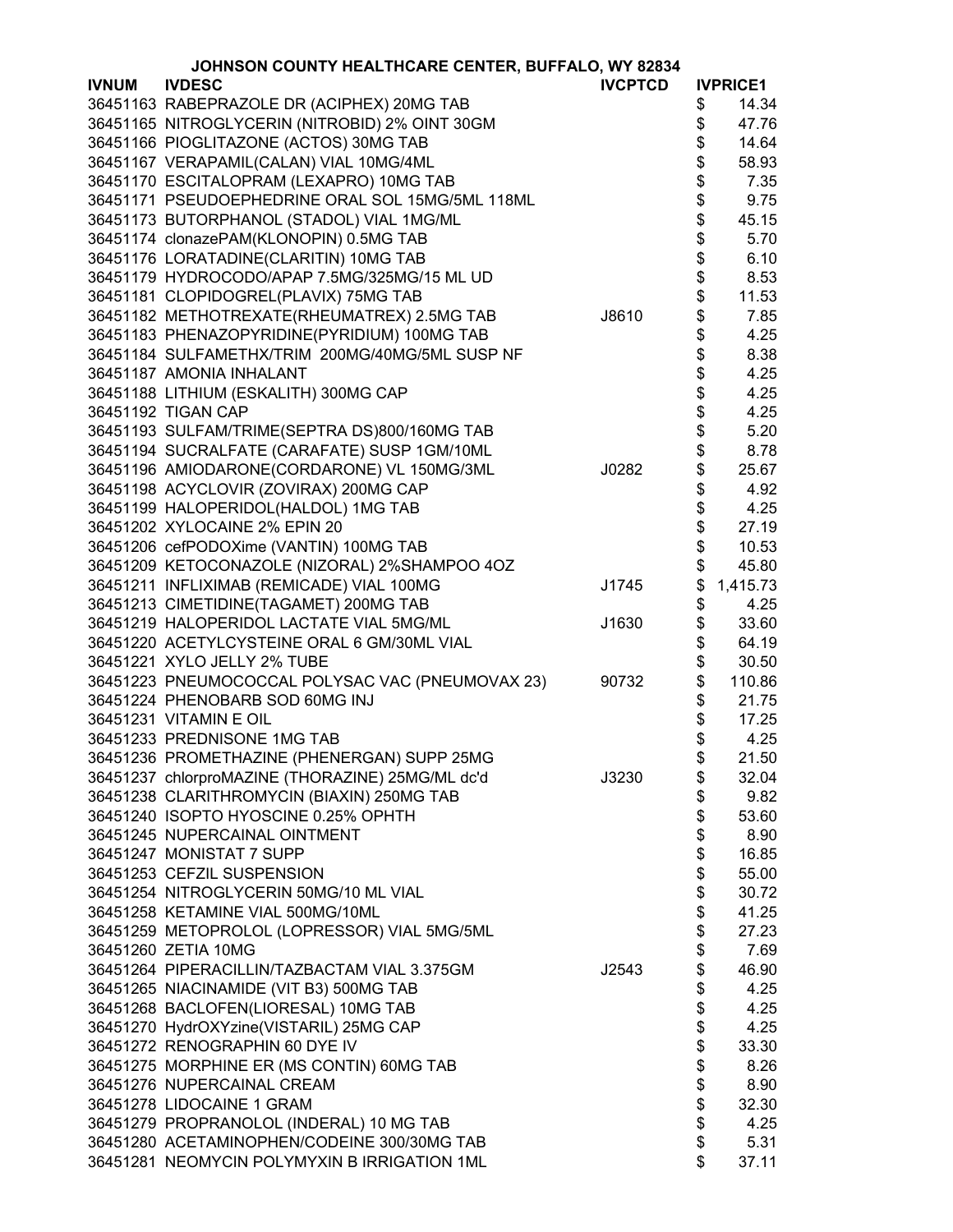|              | JOHNSON COUNTY HEALTHCARE CENTER, BUFFALO, WY 82834 |                |          |                 |
|--------------|-----------------------------------------------------|----------------|----------|-----------------|
| <b>IVNUM</b> | <b>IVDESC</b>                                       | <b>IVCPTCD</b> |          | <b>IVPRICE1</b> |
|              | 36451287 CISATRACURIUM (NIMBEX)SD 2MG/ML 5ML        |                | \$       | 42.81           |
|              | 36451291 ACETAMIN/CODEINE 120MG/12MG/5ML UD         |                | \$       | 4.25            |
|              | 36451296 METHYLERGONOVINE(METHERGINE)0.2MG NF       |                | \$       | 68.70           |
|              | 36451306 NEO/POLY/BACT OPTH OINT 3.5GM              |                | \$       | 76.95           |
|              | 36451308 CEPHALEXIN (KEFLEX) 250MG CAP              |                | \$       | 4.49            |
|              |                                                     |                |          |                 |
|              | 36451309 FOSAMAX TAB 70MG                           |                | \$       | 24.28           |
|              | 36451310 DIAZEPAM (VALIUM)CARPUJECT 10MG/2ML        | J3360          | \$       | 56.82           |
|              | 36451311 carBAMazepine SR(TEGRETOL)100MG TAB        |                | \$       | 4.25            |
|              | 36451312 CARBAMAZEPINE 200MG-NF                     |                | \$<br>\$ | 0.82            |
|              | 36451313 XYLOCAINE 2% 10CCMPP                       |                |          | 26.10           |
|              | 36451316 MIDAZOLAM (VERSED) ORAL SYR 2MG/ML         |                | \$       | 13.68           |
|              | 36451317 RITALIN 10MG TAB                           |                | \$       | 5.65            |
|              | 36451319 INDOMETHACIN(INDOCIN) 25MG CAP             |                | \$       | 4.25            |
|              | 36451320 ERTAPENEM (INVANZ) 1 GM                    | J1335          | \$       | 179.40          |
|              | 36451322 ZINC GLUCONATE 50MG TABS                   |                | \$       | 4.25            |
|              | 36451325 PRIMIDONE(MYSOLINE) 50MG TAB (NF)          |                | \$       | 4.25            |
|              | 36451326 OXYTROL PATCH                              |                | \$       | 15.40           |
|              | 36451328 LEVETIRACETAM (KEPPRA) 500MG TAB           |                | \$       | 5.89            |
|              | 36451334 VECURONIUM (NOCURON)VIAL 10 MG/10ML        |                | \$       | 69.30           |
|              | 36451336 PROPARACAINE(OPTHAINE)SOL 0.5% 15ML        |                | \$       | 63.88           |
|              | 36451338 FUROSEMIDE (LASIX) VIAL 40MG/4ML           | J1940          | \$       | 28.42           |
|              | 36451344 MONTELUKAST (SINGULAIR) 5MG TAB            |                | \$       | 10.09           |
|              | 36451346 cefOTAXime (CLAFORAN) VIAL 1 GM            | J0698          | \$       | 45.23           |
|              |                                                     |                |          |                 |
|              | 36451348 LANOXIN TABLET                             |                | \$       | 5.00            |
|              | 36451349 ORAPRED TABLETS                            |                | \$       | 5.50            |
|              | 36451350 SOLU MEDROL DRIP                           |                | \$       | 158.05          |
|              | 36451352 MORPHINE PCA 30 MG/30 ML                   | J2270          |          | 127.50          |
|              | 36451354 CELECOXIB(CELEBREX) 100MG CAP              |                | \$       | 8.93            |
|              | 36451356 ceFOXitin (MEFOXIN) 1 GM PREMIX            | J0694          | \$       | 37.39           |
|              | 36451358 DIGOXIN (LANOXIN) AMP 0.5 MG/2 ML          | J1160          | \$       | 31.80           |
|              | 36451364 SILVER SULFADIAZINE1% 50GM CREAM           |                | \$       | 32.98           |
|              | 36451372 DIPYRIDAMOLE(PERSANTINE) 25MG TAB          |                | \$       | 4.25            |
|              | 36451373 ACYCLOVIR(ZOVIRAX) VIAL 1000MG/20ML        | J0133          | \$       | 66.00           |
|              | 36451374 NORPACE CAP                                |                | \$       | 4.25            |
|              | 36451375 NAFCILLIN (UNIPEN) VIAL 2 GM               |                | \$       | 52.32           |
|              | 36451377 PRAMIPEXOLE (MIRAPEX) 0.125MG TAB          |                | \$       | 7.04            |
|              | 36451378 DIPHEN/ATROP(LOMOTIL)2.5/0.025MG TAB       |                | \$       | 5.43            |
|              | 36451379 FEXOFEN/PSEUDOEP(ALLEGRA D)60/120MG        |                | \$       | 5.25            |
|              | 36451383 OXYTOCIN (PITOCIN) VIAL 10 UNIT/ML         | J2590          | \$       | 28.50           |
|              | 36451386 MORPHINE CARPUJECT 10 MG/ML                | J2270          | \$       | 42.50           |
|              | 36451387 MEPERIDINE PCA 300 MG/30ML                 | J2175          | \$       | 135.00          |
|              | 36451390 HIBICLENS                                  |                | \$       | 6.35            |
|              | 36451391 BCG INTRAVESICLE/INSTILLATION              | J9031          | \$       | 308.95          |
|              | 36451394 METHOCARBAMOL (ROBAXIN) 500MG TAB          |                | \$       | 4.25            |
|              | 36451397 ETOMIDATE (AMIDATE) SDV 2MG/ML 20ML        |                | \$       | 36.00           |
|              | 36451401 IRON SUCROSE(VENOFER) 100MG/5 ML           | J1756          | \$       | 84.00           |
|              | 36451403 PHENOBARB 32.4 MG( 1/2 GR) TAB             |                |          | 4.95            |
|              | 36451404 HEPATITIS A VACC (HAVRIX) ADULT 1ML        |                | \$       |                 |
|              |                                                     | 90632          | \$       | 100.32          |
|              | 36451407 PROPOFOL(DIPRIVAN)SDV 10MG/ML 20 ML        | J2704          | \$       | 26.88           |
|              | 36451409 HEPARIN SOD VIAL 10,000 UNIT/ML            | J1644          | \$       | 32.75           |
|              | 36451411 CHLORHEXIDINE GLUC 0.12% ORAL RINSE 1pt    |                | \$       | 18.40           |
|              | 36451412 TETANUS HYPER-TET IM                       |                | \$       | 149.00          |
|              | 36451414 LABETOLOL(NORMODYNE)INJ 100MG/20 ML        | J3490          | \$       | 26.80           |
|              | 36451416 PSEUDOEPHEDRINE(SUDAFED) 30MG TAB          |                | \$       | 4.25            |
|              | 36451421 CARBOPROST (HEMABATE)AMP 250 MCG/ML        |                | \$       | 321.12          |
|              | 36451427 AMLODIPINE(NORVASC) 2.5MG TAB              |                | \$       | 6.25            |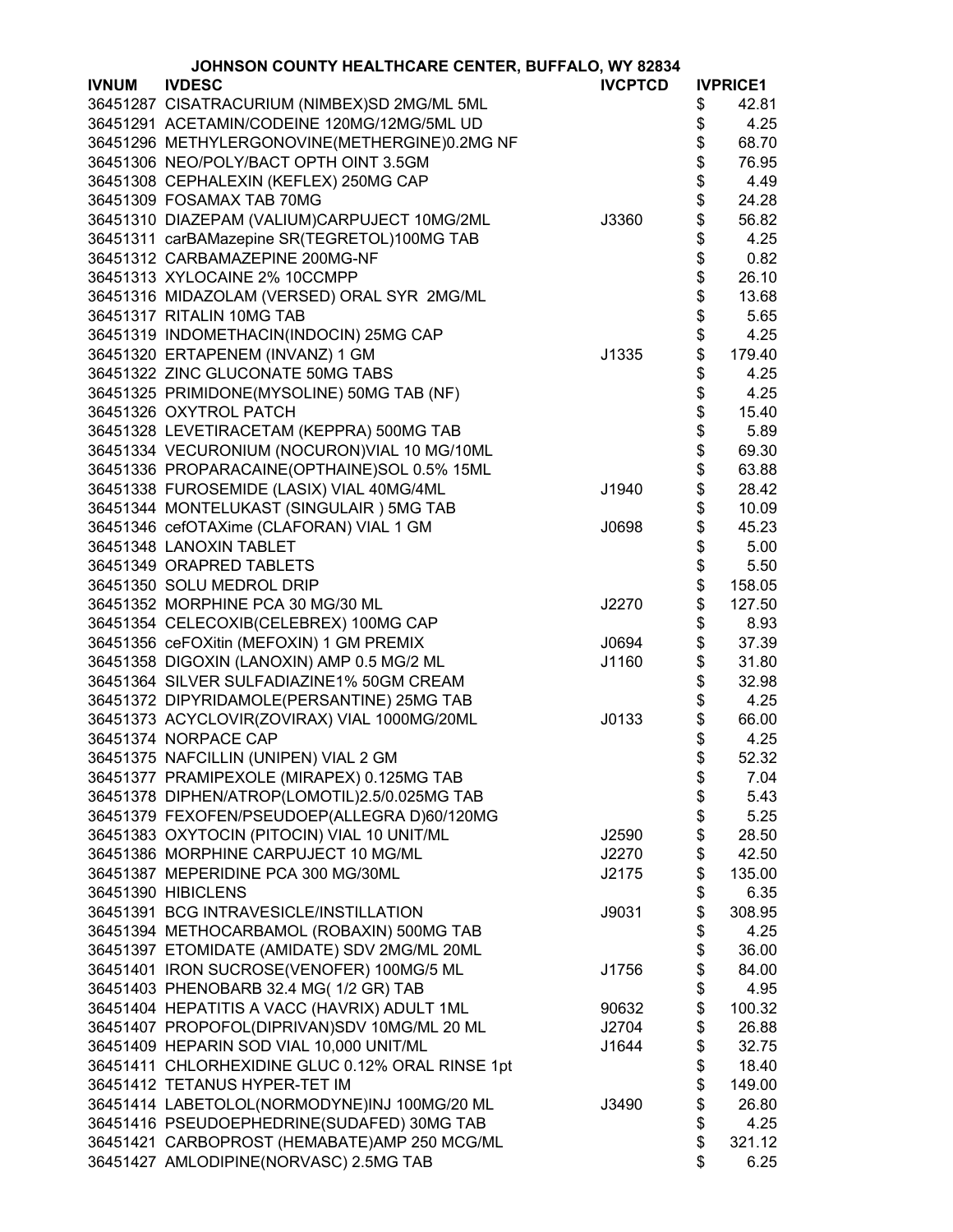|                  | JOHNSON COUNTY HEALTHCARE CENTER, BUFFALO, WY 82834 |                |      |                 |
|------------------|-----------------------------------------------------|----------------|------|-----------------|
| <b>IVNUM</b>     | <b>IVDESC</b>                                       | <b>IVCPTCD</b> |      | <b>IVPRICE1</b> |
|                  | 36451430 DIAZEPAM(VALIUM) 2MG TAB                   |                | \$   | 5.15            |
|                  | 36451431 METHADONE 5 MG TAB                         |                | \$   | 4.25            |
|                  | 36451433 FAMOTIDINE (PEPCID) SDV 20MG/2ML           |                | \$   | 24.95           |
|                  | 36451441 CANDESARTAN(ATACAND) 8MG TAB (NF)          |                | \$   | 6.85            |
|                  | 36451444 MOXIFLOXACIN (AVELOX) 400MG TAB            |                | \$   | 34.05           |
|                  | 36451446 MULTIVITAMINS 10ML IV                      |                |      | 45.11           |
|                  | 36451448 LACTOBACILLUS HIGH POT CAP 20 BILL         |                |      | 4.25            |
|                  | 36451449 INDIGO CARMINE                             |                | \$\$ | 89.15           |
|                  | 36451450 DOXYCYCLINE 100MG CAP                      |                | \$   | 9.95            |
|                  | 36451452 HYDROCORTISONE(Solu-CORTEF)VL 100MG        | J1720          | \$   | 29.76           |
|                  | 36451454 ALTEPLASE (CATHFLO ACTIVASE) 2 MG          | J2997          | \$   | 207.67          |
|                  | 36451460 HydrOXYzine(VISTARIL) VIAL 50MG/ML         | J3410          | \$   | 28.12           |
|                  | 36451462 SULFACETAMIDE SOD 10%OPTH SOL 15 ML        |                | \$   | 84.96           |
|                  | 36451465 IRON SUCROSE(VENOFER) 500MG/NS 250ML       |                | \$   | 324.00          |
|                  | 36451467 PROMETHAZINE(PHENERGAN) 25MG TAB           |                | \$   | 4.25            |
|                  | 36451468 ATROPINE/DIPHENOX (LOMOTIL) LIQUID         |                | \$   | 6.49            |
|                  | 36451469 HYDROCORTISONE 1% CREAM 28 GM              |                | \$   | 20.24           |
|                  | 36451471 VERAPAMIL (CALAN) 80MG TAB                 |                | \$   | 4.55            |
|                  | 36451474 FENTANYL CITRATE AMP 250 MCG/5ML           | J3010          | \$   | 27.41           |
|                  | 36451475 PRIMIDONE (MYSOLINE) 250MG TAB             |                | \$   | 4.25            |
|                  | 36451476 CIPROFLOXACIN(CIPRO) PM 400MG/200ML        | J0744          | \$   | 39.90           |
|                  | 36451478 N HYDROCODO/APAP 7.5MG/325MG/15 ML 4 OZ    |                | \$   | 12.86           |
|                  | 36451480 VALISON CREAM .1%                          |                | \$   | 18.40           |
|                  | 36451481 PROMETHAZINE PLAIN 6.25MG/5ML 4OZ          |                | \$   | 11.15           |
|                  |                                                     |                | \$   |                 |
|                  | 36451482 BRIMONIDINE(ALPHAGAN P) OPHTH 0.1% SOL     |                |      | 178.09          |
|                  | 36451483 AMPHOTERICIN                               |                | \$   | 60.65           |
|                  | 36451487 MICONAZOLE VAG(MONISTAT 7)2%CR 45GM        |                | \$   | 30.00           |
|                  | 36451490 METOLAZONE (ZAROXOLYN) 2.5MG TAB           |                | \$   | 6.17            |
|                  | 36451492 CYANOCOBALAMIN (VIT B-12)1000MCG/ML        | J3420          | \$   | 35.98           |
|                  | 36451497 COLCHICINE 0.6MG ORAL TAB                  |                | \$   | 11.70           |
|                  | 36451498 LIDOCAINE 2GM/D5W 250ML DRIP PREMIX        |                | \$   | 48.65           |
|                  | 36451499 ACETAMIN/CODEINE 120MG/12MG/5ML 4OZ        |                | \$   | 15.34           |
|                  | 36451505 PHENOBARBITAL SODIUM VIAL 65MG/ML          | J2560          | \$   | 43.20           |
|                  | 36451507 SODIUM CHLORIDE 0.9% SDV 10 ML             |                | \$   | 24.93           |
|                  | 36451508 CEFAZOLIN 1GM IM INJECTION                 | J0690          | \$   | 37.00           |
|                  | 36451511 QUINAPRIL (ACCUPRIL) 20MG TAB              |                | \$   | 5.45            |
|                  | 36451512 HYDROCODO/APAP 7.5MG/325MG/15 ML 4OZ       |                | \$   | 26.95           |
|                  | 36451514 METHYLPREDNISOLONE(Solu-MEDROL) 40 MG      | J2920          | \$   | 29.90           |
|                  | 36451515 AMOXI/CLAV(AUGMENTIN)500/125MG TAB         |                | \$   | 7.59            |
|                  | 36451516 NITROGLYCERIN ER(NITRO-BID) 2.5MG CAP      |                | \$   | 4.50            |
|                  | 36451517 ENALAPRIL (VASOTEC) 5MG TAB                |                | \$   | 4.25            |
|                  | 36451518 METOPROLOL TART(LOPRESSOR) 25MG TAB        |                | \$   | 4.25            |
|                  | 36451519 HEPARIN FLUSH 5ML SYR 100 UNIT/ML          | J1642          | \$   | 27.71           |
|                  | 36451521 SILVER SULFADIAZINE1% 400 GM CRM           |                | \$   | 81.59           |
|                  | 36451527 TRIAMTERENE/HCTZ (MAXZIDE) 75/50MG         |                | \$   | 4.95            |
|                  | 36451529 DIMENTIYDRINATE 50 MG                      | J1240          | \$   | 29.75           |
|                  | 36451533 MISOPROSTOL (CYTOTEC) 200MCG TAB           |                | \$   | 6.20            |
|                  | 36451534 THYROID(ARMOUR) 60MG TAB                   |                | \$   | 4.54            |
|                  | 36451535 PHENYLEPHRINE 1.0%(NEOSYN) NASAL SP        |                | \$   | 16.75           |
|                  | 36451538 LIDOCAINE SYRINGE 2% 100MG/5ML             |                | \$   | 32.06           |
| 36451539 BAY-TET |                                                     |                | \$   | 130.00          |
|                  | 36451542 PROMETHAZINE(PHENERGAN) VIAL 25MG/ML       | J2550          | \$   | 25.00           |
|                  | 36451543 OMEGA 3 (FISH OIL) 1000MG CAPS             |                | \$   | 4.25            |
|                  | 36451544 NITROGLYCERN(NITROSTAT)0.4MG SL TAB        |                | \$   | 4.25            |
|                  | 36451545 FLUMAZENIL(ROMAZICON)VIAL 0.5MG/5ML        |                | \$   | 44.63           |
|                  | 36451546 METHYLPREDNISOLONE 4MG TAB(NF)             |                | \$   | 5.23            |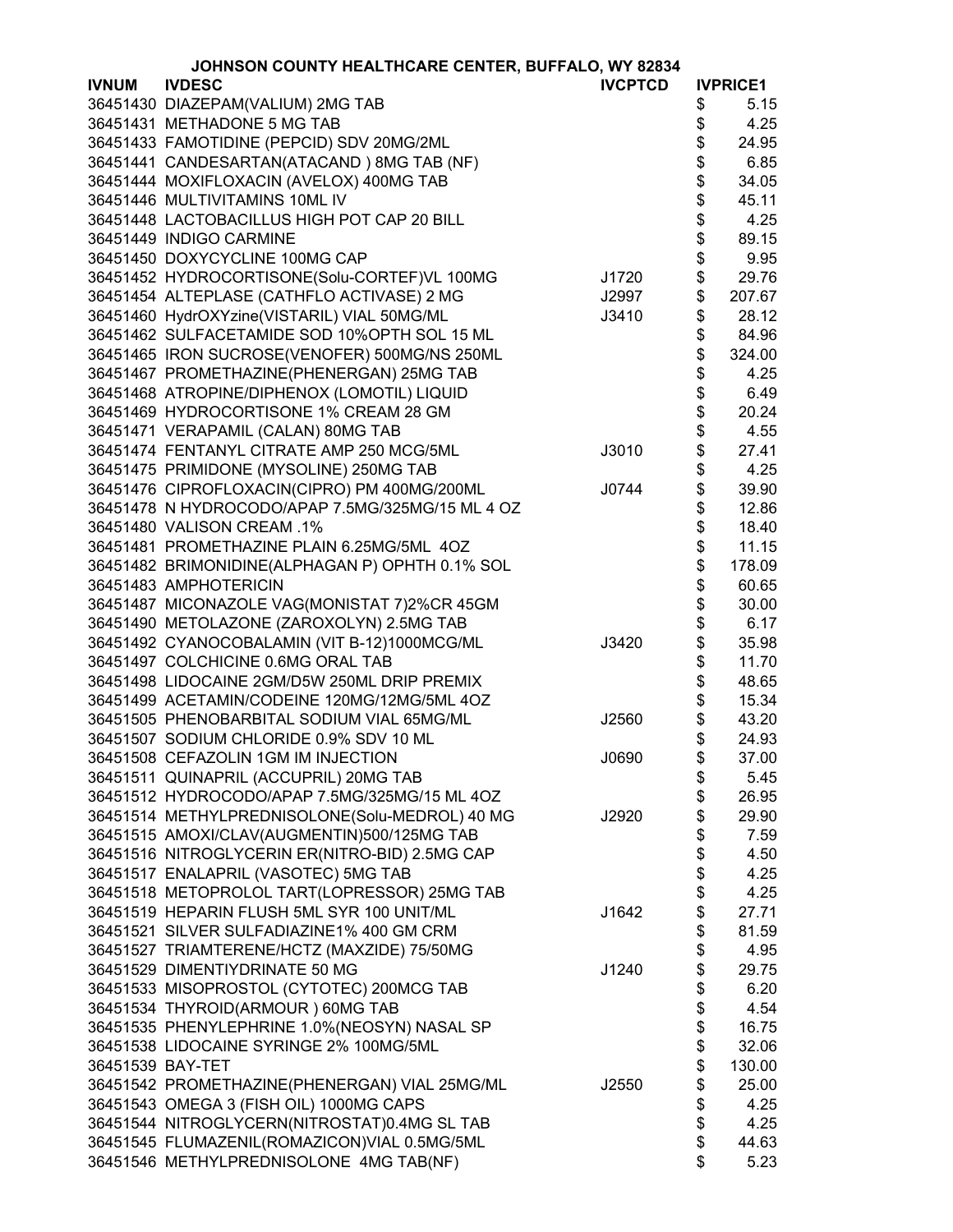| JOHNSON COUNTY HEALTHCARE CENTER, BUFFALO, WY 82834 |                                                   |                |          |                 |
|-----------------------------------------------------|---------------------------------------------------|----------------|----------|-----------------|
| <b>IVNUM</b>                                        | <b>IVDESC</b>                                     | <b>IVCPTCD</b> |          | <b>IVPRICE1</b> |
|                                                     | 36451554 GUAIFENESIN LIQUID 100MG/5ML 4 OZ        |                | \$       | 13.29           |
|                                                     | 36451556 METHYLERGONOVINE 0.2MG/ML AMPULE         | J2210          | \$       | 54.87           |
|                                                     | 36451557 MANNITOL (25%) VIAL 12.5 GM/50ML         | J2150          | \$       | 25.37           |
|                                                     | 36451558 PREGABALIN (LYRICA) 25MG CAP             |                | \$       | 12.06           |
|                                                     | 36451561 CHOLESTYRAMINE(QUESTRAN) 4GM PKT         |                | \$       | 8.91            |
|                                                     | 36451562 CETIRIZINE (ZyrTEC) 10MG TAB             |                |          | 4.25            |
|                                                     | 36451566 MORPHINE IR 15MG TAB                     |                | \$<br>\$ | 5.20            |
|                                                     | 36451567 ZIPRASIDONE (GEODON) VIAL 20MG/ML        | J3486          | \$       | 69.48           |
|                                                     | 36451571 METOCLOPRAMIDE(REGLAN) INJ 10MG/2ML      | J2765          | \$       | 25.99           |
|                                                     | 36451572 LIDOCAINE TOPICAL 4% SOL 50ML            |                | \$       | 19.55           |
|                                                     | 36451573 N ISOSORBIDE MONO 10MG TAB               |                | \$       | 4.25            |
|                                                     | 36451576 BANANA BAG IN NACL 0.9% 1000ML           |                | \$       | 88.70           |
|                                                     |                                                   |                |          |                 |
|                                                     | 36451577 RABIES IM GLOB(IMOGAM)150IU/ML 10 ML     | 90375          | \$       | 3,360.50        |
|                                                     | 36451580 DEMECLOCYCLINE (DECLOMYCIN)150MG TAB     |                | \$       | 13.22           |
|                                                     | 36451581 METOCLOPRAMIDE (REGLAN) 5MG TAB          |                | \$       | 4.25            |
|                                                     | 36451582 ESTROGENS CONJUGAT(PREMARIN) VAG CR      |                | \$       | 444.92          |
|                                                     | 36451583 POTASSIUM CHL ORAL SOL 40mEq/30ML        |                | \$       | 4.25            |
|                                                     | 36451584 POTASSIUM CHLORIDE 40 MEQ/20ML VIAL      | J3480          | \$       | 35.00           |
|                                                     | 36451587 PENCILLIN G POT VIAL 5 MILLION UNIT      | J2540          | \$       | 35.89           |
|                                                     | 36451588 SOD HYPOCHLORITE (DAKINS) 1/4% 1L        |                | \$       | 29.60           |
|                                                     | 36451593 ZINC OXIDE OINTMENT 30 GM                |                | \$       | 6.60            |
|                                                     | 36451597 AMIODARONE (CORDORONE)200MG TAB          |                | \$<br>\$ | 7.18            |
|                                                     | 36451598 BISMUTH SUBSALICYLATE 525 MG/30ML        |                |          | 4.48            |
|                                                     | 36451599 PROPRANOLOL (INDERAL) VIAL 1MG/ML        | J1800          | \$       | 42.58           |
|                                                     | 36451603 RANITIDINE (ZANTAC) 150MG TAB            |                | \$       | 5.53            |
|                                                     | 36451607 LEVOTHYROXINE(SYNTHROID) 0.025MG T       |                | \$<br>\$ | 5.02            |
|                                                     | 36451610 XYLOCAINE INJ                            |                |          | 24.40           |
|                                                     | 36451612 TETANUS DIPTHERIA TOXOID SYRINGE         | 90718          | \$       | 49.08           |
|                                                     | 36451615 PHENYLEPHRINE(NEOSYNEPHRINE)10MG/ML      | J2370          | \$       | 26.97           |
|                                                     | 36451616 BENEFIBER TAB DELETE 11/19/13            |                | \$       | 2.80            |
|                                                     | 36451617 BUPIVACAINE 0.25% INJ                    |                | \$       | 26.70           |
|                                                     | 36451619 LOPERAMIDE (IMODIUM) 2MG CAP             |                | \$       | 4.25            |
|                                                     | 36451621 PROMETH/CODEINE 6.25MG/10MG/5ML 4 0Z     |                | \$       | 18.12           |
|                                                     | 36451625 NEO/POLY/GRAMICIDIN OPHTH SOL 10ML       |                | \$       | 81.94           |
|                                                     | 36451626 DO NOT USE 4/30/18                       |                | Φ        | 40.72           |
|                                                     | 36451627 MANNITOL DRIP                            |                | \$       | 104.75          |
|                                                     | 36451628 BUTALBITAL/APAP/CAFF (FIORCET) TAB       |                | \$       | 4.25            |
|                                                     | 36451630 RIVAROXABAN (XARELTO) 10MG TAB           |                | \$       | 20.56           |
|                                                     | 36451631 LISINOPR HCTZ (PRINIZIDE) 10/12.5 MG TAB |                | \$       | 4.25            |
|                                                     | 36451633 OLMESARTAN (BENICAR) 5MG TAB(NF)         |                | \$       | 9.45            |
|                                                     | 36451635 NEO/POLY/BAC (NEOSPORIN) 1 OZ OINT       |                | \$       | 31.08           |
|                                                     | 36451638 KAYEXATLATE W/ SORBITAL 15GM/60ML        |                | \$       | 20.60           |
|                                                     | 36451648 CHLORDIAZEPOXIDE(LIBRIUM) 25MG CAP       |                | \$       | 5.38            |
|                                                     | 36451650 TEMAZEPAM (RESTORIL) 15MG CAP            |                | \$       | 5.68            |
|                                                     | 36451651 SIMETHICONE (GAS X) 80 MG CHEW TAB       |                | \$       | 4.25            |
|                                                     | 36451653 GLUCAGON 1 MG VIAL                       | J1610          | \$       | 229.92          |
|                                                     | 36451655 TERBUTALINEBRETHINE)5MG DO NOT USE6/1/17 |                | \$       | 4.42            |
|                                                     | 36451658 TOBRADEX OPHTH SOL                       |                | \$       | 39.20           |
|                                                     | 36451667 GLYCERINE SUPP ADULT 2.1GM               |                | \$       | 4.25            |
|                                                     | 36451671 SALINE(AYR) NASAL GEL 0.5 OZ             |                | \$       | 11.55           |
|                                                     | 36451673 DOPAMINE VIAL 400 MG/10ML                | J1265          | \$       | 25.07           |
|                                                     | 36451674 BETAMETHASONE(DIPROLENE)0.05% OINT 15GM  |                | \$       | 61.22           |
|                                                     | 36451676 RAMIPRIL (ALTACE) 5MG CAP                |                | \$       | 5.69            |
|                                                     | 36451677 ROCURONIUM (ZEMURON) MDV 50MG/5ML        |                | \$       | 88.67           |
|                                                     | 36451680 DEXAMETHASONE (DECADRON) 4MG/ML INJ      | J1100          | \$       | 30.34           |
|                                                     | 36451681 DERMOPLAST                               |                | \$       | 16.80           |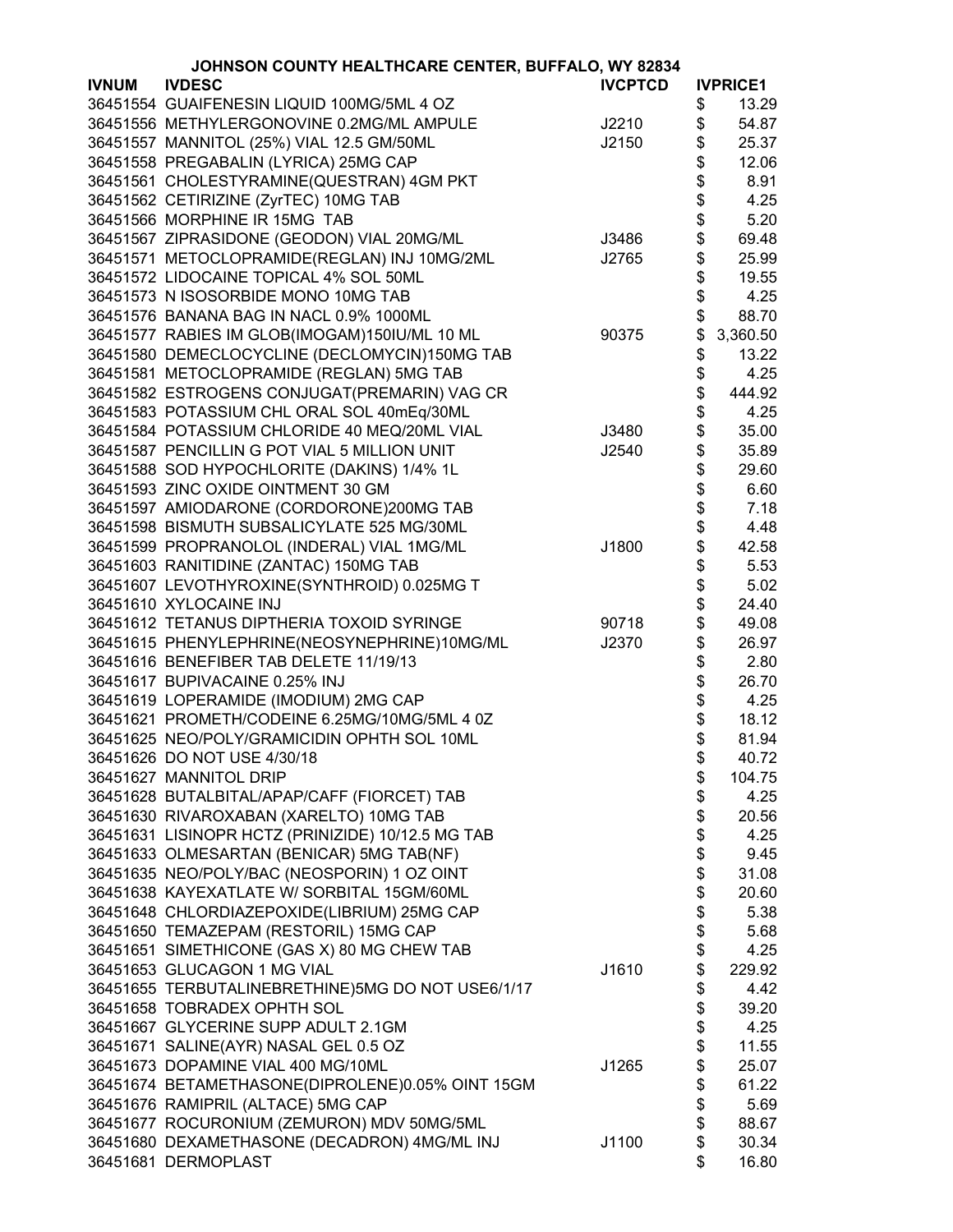| <b>IVDESC</b><br><b>IVCPTCD</b><br><b>IVNUM</b><br><b>IVPRICE1</b><br>36451684 SODIUM CITRATE CITRIC ACID ORAL SOL<br>\$<br>6.49<br>36451685 ZYVOX<br>\$<br>95.77<br>\$<br>36451689 ATROPINE SYR 1 MG/10 ML<br>34.80<br>36451693 MODAFINIL(PROVIGIL) 100MG TAB<br>27.02<br>\$<br>36451694 PEN G BENZATHINE 1,200,000 UNIT<br>138.47<br>J0561<br>\$<br>36451696 RABIES IMMU GLOB (IMOGAM) 300IU/2ML<br>90375<br>928.69<br>\$<br>36451697 ANTIPYRINE/BENZO EAR DROPS 10 MLdo not u<br>29.95<br>\$<br>36451698 TERBUTALINE (BRETHINE) VIAL 1MG/ML<br>45.58<br>J3105<br>\$<br>36451699 SUFENTANIL (SUFENTA) AMP 50 MCG/ML<br>31.87<br>\$<br>36451700 CYCLOBENZAPRINE(FLEXERIL) 10MG TAB<br>4.77<br>\$<br>36451701 METRONIDAZOLE (FLAGYL) 500MG/100 ML PM<br>55.97<br>36451702 MedroxyPROGERSTERone VIAL 150MG/ML<br>121.75<br>J1050<br>\$<br>36451704 ANUSOL (PROCTOSOL) HC 2.5% CREAM<br>47.35<br>\$<br>36451706 ANUSOL HC(HYDROCORTISONE) SUPP 25MG<br>26.45<br>\$<br>36451708 ANAPROX<br>4.25<br>\$<br>36451709 ANTURANE 100 MG TAB<br>4.25<br>\$\$\$\$\$<br>36451712 oxyCODONE CR (OxyCONTIN CR) 10MG TAB<br>8.26<br>36451714 DOXAPRAM (DOPRAM) 400MG/20ML VIAL<br>74.40<br>36451715 DULoxetine(CYMBALTA) 30MG CAP<br>8.97<br>36451717 ELASE DO NOT USE<br>46.20<br>36451720 FLUOCINONIDE(LIDEX)0.05%OINT 15GM<br>41.13<br>\$<br>36451722 DOMEBORO PKTS<br>4.25<br>\$<br>36451724 AZITHROMYCIN (ZITHROMAX) 250MG TAB<br>11.58<br>\$<br>36451726 SPIRONLAC HCTZ(ALDACTAZIDE) 25/25MG<br>4.30<br>\$<br>33.50<br>36451731 DPT VACCINE<br>\$<br>240.92<br>36451737 SANTYL COLLAGENASE OINTMENT 30GM (NF)<br>\$<br>36451740 DICYCLOMINE(BENTYL) 10MG CAP<br>4.25<br>\$<br>36451744 FENTANYL (DURAGESIC) PATCH 75MCG<br>61.21<br>\$<br>36451747 ASENDIN 50 MG TAB<br>4.25<br>\$<br>36451748 DIPHENHYDRAMINE (BENADRYL)1% CRM 28GM<br>7.80<br>\$<br>36451753 MISOPROSTOL 50mcg OB USE<br>4.25<br>\$<br>36451761 FLUTICASONE(FLOVENT)HFA 220 MCG INH<br>473.47<br>\$<br>36451766 NICOTINE (NICODERM) 7MG TRANS PATCH<br>6.73<br>\$<br>36451768 AMPICILIN ORAL SUSP 125MG/5ML 100ML<br>22.58<br>36451769 AMPICILLIN INJ 1 GM<br>J0290<br>\$<br>32.64<br>\$<br>36451770 DEXTROSE INJ (50%) 25GM/50 ML<br>31.20<br>\$<br>36451771 DESITIN OINT<br>14.10<br>\$<br>36451774 CYANIDE ANTIDOTE PACKAGE<br>334.79<br>\$<br>36451778 LACTULOSE SOL 10 GM/15ML<br>5.16<br>\$<br>36451779 NEO/POLY/BAC/HC OPHTH OINT 3.5GM<br>85.05<br>\$<br>36451783 BRETHYLIUM DRIP<br>62.80<br>\$<br>36451785 FILGRASTIM (NEUPOGEN) SDV 300 MCG(NF)<br>341.34<br>J1442<br>\$<br>36451789 AMIKIN 100 MG INJ<br>35.00<br>J0278<br>\$<br>36451793 DEXAMETHASONE ORAL SOL 0.5MG/5ML UD<br>4.25<br>\$<br>36451794 TRIAMTERENE/HCTZ(DYAZIDE) 37.5/25mg<br>4.25<br>\$<br>36451796 MISOPROSTOL (CYTOTEC) 100 MCG TAB<br>4.78<br>\$<br>36451802 EPOETIN (EPOGEN) SDV 2000 UNIT/ML<br>55.50<br>J0885<br>\$<br>36451804 PHYSOSTIGMINE(ANTILIRIUM)AMP 1MG/ML<br>32.54<br>\$<br>36451805 DICLOXACILLIN (DYNAPEN) 250MG CAP<br>5.17<br>\$<br>36451808 hydrALAZINE(APRESOLINE)VIAL 20MG/ML<br>42.20<br>J0360<br>\$<br>36451809 HydrALAZINE(APRESOLINE) 10MG TAB<br>4.25<br>\$<br>36451810 EES LIQUID 200MG DO NOT USE<br>31.03<br>\$<br>36451812 VALSARTAN (DIOVAN) 80MG TAB<br>6.75<br>36451813 ERYTHROMYCIN BASE (E-MYCIN) 250MG TAB NF<br>9.75<br>\$<br>36451814 PARoxetine (PAXIL) 10MG TAB<br>7.25<br>36451821 TPN BAG 20% DEXTROSE | JOHNSON COUNTY HEALTHCARE CENTER, BUFFALO, WY 82834 |  |  |    |       |
|-------------------------------------------------------------------------------------------------------------------------------------------------------------------------------------------------------------------------------------------------------------------------------------------------------------------------------------------------------------------------------------------------------------------------------------------------------------------------------------------------------------------------------------------------------------------------------------------------------------------------------------------------------------------------------------------------------------------------------------------------------------------------------------------------------------------------------------------------------------------------------------------------------------------------------------------------------------------------------------------------------------------------------------------------------------------------------------------------------------------------------------------------------------------------------------------------------------------------------------------------------------------------------------------------------------------------------------------------------------------------------------------------------------------------------------------------------------------------------------------------------------------------------------------------------------------------------------------------------------------------------------------------------------------------------------------------------------------------------------------------------------------------------------------------------------------------------------------------------------------------------------------------------------------------------------------------------------------------------------------------------------------------------------------------------------------------------------------------------------------------------------------------------------------------------------------------------------------------------------------------------------------------------------------------------------------------------------------------------------------------------------------------------------------------------------------------------------------------------------------------------------------------------------------------------------------------------------------------------------------------------------------------------------------------------------------------------------------------------------------------------------------------------------------------------------------------------------------------------------------------------------------------------------------------------------------------------------------------------------------------------------------------------------------------------------------------------------------------------------------------------------------------------------------------------------------------------------------------------------------------------------------------------------------------------------------------------------------------------------------------------------------|-----------------------------------------------------|--|--|----|-------|
|                                                                                                                                                                                                                                                                                                                                                                                                                                                                                                                                                                                                                                                                                                                                                                                                                                                                                                                                                                                                                                                                                                                                                                                                                                                                                                                                                                                                                                                                                                                                                                                                                                                                                                                                                                                                                                                                                                                                                                                                                                                                                                                                                                                                                                                                                                                                                                                                                                                                                                                                                                                                                                                                                                                                                                                                                                                                                                                                                                                                                                                                                                                                                                                                                                                                                                                                                                                           |                                                     |  |  |    |       |
|                                                                                                                                                                                                                                                                                                                                                                                                                                                                                                                                                                                                                                                                                                                                                                                                                                                                                                                                                                                                                                                                                                                                                                                                                                                                                                                                                                                                                                                                                                                                                                                                                                                                                                                                                                                                                                                                                                                                                                                                                                                                                                                                                                                                                                                                                                                                                                                                                                                                                                                                                                                                                                                                                                                                                                                                                                                                                                                                                                                                                                                                                                                                                                                                                                                                                                                                                                                           |                                                     |  |  |    |       |
|                                                                                                                                                                                                                                                                                                                                                                                                                                                                                                                                                                                                                                                                                                                                                                                                                                                                                                                                                                                                                                                                                                                                                                                                                                                                                                                                                                                                                                                                                                                                                                                                                                                                                                                                                                                                                                                                                                                                                                                                                                                                                                                                                                                                                                                                                                                                                                                                                                                                                                                                                                                                                                                                                                                                                                                                                                                                                                                                                                                                                                                                                                                                                                                                                                                                                                                                                                                           |                                                     |  |  |    |       |
|                                                                                                                                                                                                                                                                                                                                                                                                                                                                                                                                                                                                                                                                                                                                                                                                                                                                                                                                                                                                                                                                                                                                                                                                                                                                                                                                                                                                                                                                                                                                                                                                                                                                                                                                                                                                                                                                                                                                                                                                                                                                                                                                                                                                                                                                                                                                                                                                                                                                                                                                                                                                                                                                                                                                                                                                                                                                                                                                                                                                                                                                                                                                                                                                                                                                                                                                                                                           |                                                     |  |  |    |       |
|                                                                                                                                                                                                                                                                                                                                                                                                                                                                                                                                                                                                                                                                                                                                                                                                                                                                                                                                                                                                                                                                                                                                                                                                                                                                                                                                                                                                                                                                                                                                                                                                                                                                                                                                                                                                                                                                                                                                                                                                                                                                                                                                                                                                                                                                                                                                                                                                                                                                                                                                                                                                                                                                                                                                                                                                                                                                                                                                                                                                                                                                                                                                                                                                                                                                                                                                                                                           |                                                     |  |  |    |       |
|                                                                                                                                                                                                                                                                                                                                                                                                                                                                                                                                                                                                                                                                                                                                                                                                                                                                                                                                                                                                                                                                                                                                                                                                                                                                                                                                                                                                                                                                                                                                                                                                                                                                                                                                                                                                                                                                                                                                                                                                                                                                                                                                                                                                                                                                                                                                                                                                                                                                                                                                                                                                                                                                                                                                                                                                                                                                                                                                                                                                                                                                                                                                                                                                                                                                                                                                                                                           |                                                     |  |  |    |       |
|                                                                                                                                                                                                                                                                                                                                                                                                                                                                                                                                                                                                                                                                                                                                                                                                                                                                                                                                                                                                                                                                                                                                                                                                                                                                                                                                                                                                                                                                                                                                                                                                                                                                                                                                                                                                                                                                                                                                                                                                                                                                                                                                                                                                                                                                                                                                                                                                                                                                                                                                                                                                                                                                                                                                                                                                                                                                                                                                                                                                                                                                                                                                                                                                                                                                                                                                                                                           |                                                     |  |  |    |       |
|                                                                                                                                                                                                                                                                                                                                                                                                                                                                                                                                                                                                                                                                                                                                                                                                                                                                                                                                                                                                                                                                                                                                                                                                                                                                                                                                                                                                                                                                                                                                                                                                                                                                                                                                                                                                                                                                                                                                                                                                                                                                                                                                                                                                                                                                                                                                                                                                                                                                                                                                                                                                                                                                                                                                                                                                                                                                                                                                                                                                                                                                                                                                                                                                                                                                                                                                                                                           |                                                     |  |  |    |       |
|                                                                                                                                                                                                                                                                                                                                                                                                                                                                                                                                                                                                                                                                                                                                                                                                                                                                                                                                                                                                                                                                                                                                                                                                                                                                                                                                                                                                                                                                                                                                                                                                                                                                                                                                                                                                                                                                                                                                                                                                                                                                                                                                                                                                                                                                                                                                                                                                                                                                                                                                                                                                                                                                                                                                                                                                                                                                                                                                                                                                                                                                                                                                                                                                                                                                                                                                                                                           |                                                     |  |  |    |       |
|                                                                                                                                                                                                                                                                                                                                                                                                                                                                                                                                                                                                                                                                                                                                                                                                                                                                                                                                                                                                                                                                                                                                                                                                                                                                                                                                                                                                                                                                                                                                                                                                                                                                                                                                                                                                                                                                                                                                                                                                                                                                                                                                                                                                                                                                                                                                                                                                                                                                                                                                                                                                                                                                                                                                                                                                                                                                                                                                                                                                                                                                                                                                                                                                                                                                                                                                                                                           |                                                     |  |  |    |       |
|                                                                                                                                                                                                                                                                                                                                                                                                                                                                                                                                                                                                                                                                                                                                                                                                                                                                                                                                                                                                                                                                                                                                                                                                                                                                                                                                                                                                                                                                                                                                                                                                                                                                                                                                                                                                                                                                                                                                                                                                                                                                                                                                                                                                                                                                                                                                                                                                                                                                                                                                                                                                                                                                                                                                                                                                                                                                                                                                                                                                                                                                                                                                                                                                                                                                                                                                                                                           |                                                     |  |  |    |       |
|                                                                                                                                                                                                                                                                                                                                                                                                                                                                                                                                                                                                                                                                                                                                                                                                                                                                                                                                                                                                                                                                                                                                                                                                                                                                                                                                                                                                                                                                                                                                                                                                                                                                                                                                                                                                                                                                                                                                                                                                                                                                                                                                                                                                                                                                                                                                                                                                                                                                                                                                                                                                                                                                                                                                                                                                                                                                                                                                                                                                                                                                                                                                                                                                                                                                                                                                                                                           |                                                     |  |  |    |       |
|                                                                                                                                                                                                                                                                                                                                                                                                                                                                                                                                                                                                                                                                                                                                                                                                                                                                                                                                                                                                                                                                                                                                                                                                                                                                                                                                                                                                                                                                                                                                                                                                                                                                                                                                                                                                                                                                                                                                                                                                                                                                                                                                                                                                                                                                                                                                                                                                                                                                                                                                                                                                                                                                                                                                                                                                                                                                                                                                                                                                                                                                                                                                                                                                                                                                                                                                                                                           |                                                     |  |  |    |       |
|                                                                                                                                                                                                                                                                                                                                                                                                                                                                                                                                                                                                                                                                                                                                                                                                                                                                                                                                                                                                                                                                                                                                                                                                                                                                                                                                                                                                                                                                                                                                                                                                                                                                                                                                                                                                                                                                                                                                                                                                                                                                                                                                                                                                                                                                                                                                                                                                                                                                                                                                                                                                                                                                                                                                                                                                                                                                                                                                                                                                                                                                                                                                                                                                                                                                                                                                                                                           |                                                     |  |  |    |       |
|                                                                                                                                                                                                                                                                                                                                                                                                                                                                                                                                                                                                                                                                                                                                                                                                                                                                                                                                                                                                                                                                                                                                                                                                                                                                                                                                                                                                                                                                                                                                                                                                                                                                                                                                                                                                                                                                                                                                                                                                                                                                                                                                                                                                                                                                                                                                                                                                                                                                                                                                                                                                                                                                                                                                                                                                                                                                                                                                                                                                                                                                                                                                                                                                                                                                                                                                                                                           |                                                     |  |  |    |       |
|                                                                                                                                                                                                                                                                                                                                                                                                                                                                                                                                                                                                                                                                                                                                                                                                                                                                                                                                                                                                                                                                                                                                                                                                                                                                                                                                                                                                                                                                                                                                                                                                                                                                                                                                                                                                                                                                                                                                                                                                                                                                                                                                                                                                                                                                                                                                                                                                                                                                                                                                                                                                                                                                                                                                                                                                                                                                                                                                                                                                                                                                                                                                                                                                                                                                                                                                                                                           |                                                     |  |  |    |       |
|                                                                                                                                                                                                                                                                                                                                                                                                                                                                                                                                                                                                                                                                                                                                                                                                                                                                                                                                                                                                                                                                                                                                                                                                                                                                                                                                                                                                                                                                                                                                                                                                                                                                                                                                                                                                                                                                                                                                                                                                                                                                                                                                                                                                                                                                                                                                                                                                                                                                                                                                                                                                                                                                                                                                                                                                                                                                                                                                                                                                                                                                                                                                                                                                                                                                                                                                                                                           |                                                     |  |  |    |       |
|                                                                                                                                                                                                                                                                                                                                                                                                                                                                                                                                                                                                                                                                                                                                                                                                                                                                                                                                                                                                                                                                                                                                                                                                                                                                                                                                                                                                                                                                                                                                                                                                                                                                                                                                                                                                                                                                                                                                                                                                                                                                                                                                                                                                                                                                                                                                                                                                                                                                                                                                                                                                                                                                                                                                                                                                                                                                                                                                                                                                                                                                                                                                                                                                                                                                                                                                                                                           |                                                     |  |  |    |       |
|                                                                                                                                                                                                                                                                                                                                                                                                                                                                                                                                                                                                                                                                                                                                                                                                                                                                                                                                                                                                                                                                                                                                                                                                                                                                                                                                                                                                                                                                                                                                                                                                                                                                                                                                                                                                                                                                                                                                                                                                                                                                                                                                                                                                                                                                                                                                                                                                                                                                                                                                                                                                                                                                                                                                                                                                                                                                                                                                                                                                                                                                                                                                                                                                                                                                                                                                                                                           |                                                     |  |  |    |       |
|                                                                                                                                                                                                                                                                                                                                                                                                                                                                                                                                                                                                                                                                                                                                                                                                                                                                                                                                                                                                                                                                                                                                                                                                                                                                                                                                                                                                                                                                                                                                                                                                                                                                                                                                                                                                                                                                                                                                                                                                                                                                                                                                                                                                                                                                                                                                                                                                                                                                                                                                                                                                                                                                                                                                                                                                                                                                                                                                                                                                                                                                                                                                                                                                                                                                                                                                                                                           |                                                     |  |  |    |       |
|                                                                                                                                                                                                                                                                                                                                                                                                                                                                                                                                                                                                                                                                                                                                                                                                                                                                                                                                                                                                                                                                                                                                                                                                                                                                                                                                                                                                                                                                                                                                                                                                                                                                                                                                                                                                                                                                                                                                                                                                                                                                                                                                                                                                                                                                                                                                                                                                                                                                                                                                                                                                                                                                                                                                                                                                                                                                                                                                                                                                                                                                                                                                                                                                                                                                                                                                                                                           |                                                     |  |  |    |       |
|                                                                                                                                                                                                                                                                                                                                                                                                                                                                                                                                                                                                                                                                                                                                                                                                                                                                                                                                                                                                                                                                                                                                                                                                                                                                                                                                                                                                                                                                                                                                                                                                                                                                                                                                                                                                                                                                                                                                                                                                                                                                                                                                                                                                                                                                                                                                                                                                                                                                                                                                                                                                                                                                                                                                                                                                                                                                                                                                                                                                                                                                                                                                                                                                                                                                                                                                                                                           |                                                     |  |  |    |       |
|                                                                                                                                                                                                                                                                                                                                                                                                                                                                                                                                                                                                                                                                                                                                                                                                                                                                                                                                                                                                                                                                                                                                                                                                                                                                                                                                                                                                                                                                                                                                                                                                                                                                                                                                                                                                                                                                                                                                                                                                                                                                                                                                                                                                                                                                                                                                                                                                                                                                                                                                                                                                                                                                                                                                                                                                                                                                                                                                                                                                                                                                                                                                                                                                                                                                                                                                                                                           |                                                     |  |  |    |       |
|                                                                                                                                                                                                                                                                                                                                                                                                                                                                                                                                                                                                                                                                                                                                                                                                                                                                                                                                                                                                                                                                                                                                                                                                                                                                                                                                                                                                                                                                                                                                                                                                                                                                                                                                                                                                                                                                                                                                                                                                                                                                                                                                                                                                                                                                                                                                                                                                                                                                                                                                                                                                                                                                                                                                                                                                                                                                                                                                                                                                                                                                                                                                                                                                                                                                                                                                                                                           |                                                     |  |  |    |       |
|                                                                                                                                                                                                                                                                                                                                                                                                                                                                                                                                                                                                                                                                                                                                                                                                                                                                                                                                                                                                                                                                                                                                                                                                                                                                                                                                                                                                                                                                                                                                                                                                                                                                                                                                                                                                                                                                                                                                                                                                                                                                                                                                                                                                                                                                                                                                                                                                                                                                                                                                                                                                                                                                                                                                                                                                                                                                                                                                                                                                                                                                                                                                                                                                                                                                                                                                                                                           |                                                     |  |  |    |       |
|                                                                                                                                                                                                                                                                                                                                                                                                                                                                                                                                                                                                                                                                                                                                                                                                                                                                                                                                                                                                                                                                                                                                                                                                                                                                                                                                                                                                                                                                                                                                                                                                                                                                                                                                                                                                                                                                                                                                                                                                                                                                                                                                                                                                                                                                                                                                                                                                                                                                                                                                                                                                                                                                                                                                                                                                                                                                                                                                                                                                                                                                                                                                                                                                                                                                                                                                                                                           |                                                     |  |  |    |       |
|                                                                                                                                                                                                                                                                                                                                                                                                                                                                                                                                                                                                                                                                                                                                                                                                                                                                                                                                                                                                                                                                                                                                                                                                                                                                                                                                                                                                                                                                                                                                                                                                                                                                                                                                                                                                                                                                                                                                                                                                                                                                                                                                                                                                                                                                                                                                                                                                                                                                                                                                                                                                                                                                                                                                                                                                                                                                                                                                                                                                                                                                                                                                                                                                                                                                                                                                                                                           |                                                     |  |  |    |       |
|                                                                                                                                                                                                                                                                                                                                                                                                                                                                                                                                                                                                                                                                                                                                                                                                                                                                                                                                                                                                                                                                                                                                                                                                                                                                                                                                                                                                                                                                                                                                                                                                                                                                                                                                                                                                                                                                                                                                                                                                                                                                                                                                                                                                                                                                                                                                                                                                                                                                                                                                                                                                                                                                                                                                                                                                                                                                                                                                                                                                                                                                                                                                                                                                                                                                                                                                                                                           |                                                     |  |  |    |       |
|                                                                                                                                                                                                                                                                                                                                                                                                                                                                                                                                                                                                                                                                                                                                                                                                                                                                                                                                                                                                                                                                                                                                                                                                                                                                                                                                                                                                                                                                                                                                                                                                                                                                                                                                                                                                                                                                                                                                                                                                                                                                                                                                                                                                                                                                                                                                                                                                                                                                                                                                                                                                                                                                                                                                                                                                                                                                                                                                                                                                                                                                                                                                                                                                                                                                                                                                                                                           |                                                     |  |  |    |       |
|                                                                                                                                                                                                                                                                                                                                                                                                                                                                                                                                                                                                                                                                                                                                                                                                                                                                                                                                                                                                                                                                                                                                                                                                                                                                                                                                                                                                                                                                                                                                                                                                                                                                                                                                                                                                                                                                                                                                                                                                                                                                                                                                                                                                                                                                                                                                                                                                                                                                                                                                                                                                                                                                                                                                                                                                                                                                                                                                                                                                                                                                                                                                                                                                                                                                                                                                                                                           |                                                     |  |  |    |       |
|                                                                                                                                                                                                                                                                                                                                                                                                                                                                                                                                                                                                                                                                                                                                                                                                                                                                                                                                                                                                                                                                                                                                                                                                                                                                                                                                                                                                                                                                                                                                                                                                                                                                                                                                                                                                                                                                                                                                                                                                                                                                                                                                                                                                                                                                                                                                                                                                                                                                                                                                                                                                                                                                                                                                                                                                                                                                                                                                                                                                                                                                                                                                                                                                                                                                                                                                                                                           |                                                     |  |  |    |       |
|                                                                                                                                                                                                                                                                                                                                                                                                                                                                                                                                                                                                                                                                                                                                                                                                                                                                                                                                                                                                                                                                                                                                                                                                                                                                                                                                                                                                                                                                                                                                                                                                                                                                                                                                                                                                                                                                                                                                                                                                                                                                                                                                                                                                                                                                                                                                                                                                                                                                                                                                                                                                                                                                                                                                                                                                                                                                                                                                                                                                                                                                                                                                                                                                                                                                                                                                                                                           |                                                     |  |  |    |       |
|                                                                                                                                                                                                                                                                                                                                                                                                                                                                                                                                                                                                                                                                                                                                                                                                                                                                                                                                                                                                                                                                                                                                                                                                                                                                                                                                                                                                                                                                                                                                                                                                                                                                                                                                                                                                                                                                                                                                                                                                                                                                                                                                                                                                                                                                                                                                                                                                                                                                                                                                                                                                                                                                                                                                                                                                                                                                                                                                                                                                                                                                                                                                                                                                                                                                                                                                                                                           |                                                     |  |  |    |       |
|                                                                                                                                                                                                                                                                                                                                                                                                                                                                                                                                                                                                                                                                                                                                                                                                                                                                                                                                                                                                                                                                                                                                                                                                                                                                                                                                                                                                                                                                                                                                                                                                                                                                                                                                                                                                                                                                                                                                                                                                                                                                                                                                                                                                                                                                                                                                                                                                                                                                                                                                                                                                                                                                                                                                                                                                                                                                                                                                                                                                                                                                                                                                                                                                                                                                                                                                                                                           |                                                     |  |  |    |       |
|                                                                                                                                                                                                                                                                                                                                                                                                                                                                                                                                                                                                                                                                                                                                                                                                                                                                                                                                                                                                                                                                                                                                                                                                                                                                                                                                                                                                                                                                                                                                                                                                                                                                                                                                                                                                                                                                                                                                                                                                                                                                                                                                                                                                                                                                                                                                                                                                                                                                                                                                                                                                                                                                                                                                                                                                                                                                                                                                                                                                                                                                                                                                                                                                                                                                                                                                                                                           |                                                     |  |  |    |       |
|                                                                                                                                                                                                                                                                                                                                                                                                                                                                                                                                                                                                                                                                                                                                                                                                                                                                                                                                                                                                                                                                                                                                                                                                                                                                                                                                                                                                                                                                                                                                                                                                                                                                                                                                                                                                                                                                                                                                                                                                                                                                                                                                                                                                                                                                                                                                                                                                                                                                                                                                                                                                                                                                                                                                                                                                                                                                                                                                                                                                                                                                                                                                                                                                                                                                                                                                                                                           |                                                     |  |  |    |       |
|                                                                                                                                                                                                                                                                                                                                                                                                                                                                                                                                                                                                                                                                                                                                                                                                                                                                                                                                                                                                                                                                                                                                                                                                                                                                                                                                                                                                                                                                                                                                                                                                                                                                                                                                                                                                                                                                                                                                                                                                                                                                                                                                                                                                                                                                                                                                                                                                                                                                                                                                                                                                                                                                                                                                                                                                                                                                                                                                                                                                                                                                                                                                                                                                                                                                                                                                                                                           |                                                     |  |  |    |       |
|                                                                                                                                                                                                                                                                                                                                                                                                                                                                                                                                                                                                                                                                                                                                                                                                                                                                                                                                                                                                                                                                                                                                                                                                                                                                                                                                                                                                                                                                                                                                                                                                                                                                                                                                                                                                                                                                                                                                                                                                                                                                                                                                                                                                                                                                                                                                                                                                                                                                                                                                                                                                                                                                                                                                                                                                                                                                                                                                                                                                                                                                                                                                                                                                                                                                                                                                                                                           |                                                     |  |  |    |       |
|                                                                                                                                                                                                                                                                                                                                                                                                                                                                                                                                                                                                                                                                                                                                                                                                                                                                                                                                                                                                                                                                                                                                                                                                                                                                                                                                                                                                                                                                                                                                                                                                                                                                                                                                                                                                                                                                                                                                                                                                                                                                                                                                                                                                                                                                                                                                                                                                                                                                                                                                                                                                                                                                                                                                                                                                                                                                                                                                                                                                                                                                                                                                                                                                                                                                                                                                                                                           |                                                     |  |  |    |       |
|                                                                                                                                                                                                                                                                                                                                                                                                                                                                                                                                                                                                                                                                                                                                                                                                                                                                                                                                                                                                                                                                                                                                                                                                                                                                                                                                                                                                                                                                                                                                                                                                                                                                                                                                                                                                                                                                                                                                                                                                                                                                                                                                                                                                                                                                                                                                                                                                                                                                                                                                                                                                                                                                                                                                                                                                                                                                                                                                                                                                                                                                                                                                                                                                                                                                                                                                                                                           |                                                     |  |  |    |       |
|                                                                                                                                                                                                                                                                                                                                                                                                                                                                                                                                                                                                                                                                                                                                                                                                                                                                                                                                                                                                                                                                                                                                                                                                                                                                                                                                                                                                                                                                                                                                                                                                                                                                                                                                                                                                                                                                                                                                                                                                                                                                                                                                                                                                                                                                                                                                                                                                                                                                                                                                                                                                                                                                                                                                                                                                                                                                                                                                                                                                                                                                                                                                                                                                                                                                                                                                                                                           |                                                     |  |  |    |       |
|                                                                                                                                                                                                                                                                                                                                                                                                                                                                                                                                                                                                                                                                                                                                                                                                                                                                                                                                                                                                                                                                                                                                                                                                                                                                                                                                                                                                                                                                                                                                                                                                                                                                                                                                                                                                                                                                                                                                                                                                                                                                                                                                                                                                                                                                                                                                                                                                                                                                                                                                                                                                                                                                                                                                                                                                                                                                                                                                                                                                                                                                                                                                                                                                                                                                                                                                                                                           |                                                     |  |  |    |       |
|                                                                                                                                                                                                                                                                                                                                                                                                                                                                                                                                                                                                                                                                                                                                                                                                                                                                                                                                                                                                                                                                                                                                                                                                                                                                                                                                                                                                                                                                                                                                                                                                                                                                                                                                                                                                                                                                                                                                                                                                                                                                                                                                                                                                                                                                                                                                                                                                                                                                                                                                                                                                                                                                                                                                                                                                                                                                                                                                                                                                                                                                                                                                                                                                                                                                                                                                                                                           |                                                     |  |  |    |       |
|                                                                                                                                                                                                                                                                                                                                                                                                                                                                                                                                                                                                                                                                                                                                                                                                                                                                                                                                                                                                                                                                                                                                                                                                                                                                                                                                                                                                                                                                                                                                                                                                                                                                                                                                                                                                                                                                                                                                                                                                                                                                                                                                                                                                                                                                                                                                                                                                                                                                                                                                                                                                                                                                                                                                                                                                                                                                                                                                                                                                                                                                                                                                                                                                                                                                                                                                                                                           |                                                     |  |  |    |       |
|                                                                                                                                                                                                                                                                                                                                                                                                                                                                                                                                                                                                                                                                                                                                                                                                                                                                                                                                                                                                                                                                                                                                                                                                                                                                                                                                                                                                                                                                                                                                                                                                                                                                                                                                                                                                                                                                                                                                                                                                                                                                                                                                                                                                                                                                                                                                                                                                                                                                                                                                                                                                                                                                                                                                                                                                                                                                                                                                                                                                                                                                                                                                                                                                                                                                                                                                                                                           |                                                     |  |  |    |       |
|                                                                                                                                                                                                                                                                                                                                                                                                                                                                                                                                                                                                                                                                                                                                                                                                                                                                                                                                                                                                                                                                                                                                                                                                                                                                                                                                                                                                                                                                                                                                                                                                                                                                                                                                                                                                                                                                                                                                                                                                                                                                                                                                                                                                                                                                                                                                                                                                                                                                                                                                                                                                                                                                                                                                                                                                                                                                                                                                                                                                                                                                                                                                                                                                                                                                                                                                                                                           |                                                     |  |  |    |       |
|                                                                                                                                                                                                                                                                                                                                                                                                                                                                                                                                                                                                                                                                                                                                                                                                                                                                                                                                                                                                                                                                                                                                                                                                                                                                                                                                                                                                                                                                                                                                                                                                                                                                                                                                                                                                                                                                                                                                                                                                                                                                                                                                                                                                                                                                                                                                                                                                                                                                                                                                                                                                                                                                                                                                                                                                                                                                                                                                                                                                                                                                                                                                                                                                                                                                                                                                                                                           |                                                     |  |  |    |       |
|                                                                                                                                                                                                                                                                                                                                                                                                                                                                                                                                                                                                                                                                                                                                                                                                                                                                                                                                                                                                                                                                                                                                                                                                                                                                                                                                                                                                                                                                                                                                                                                                                                                                                                                                                                                                                                                                                                                                                                                                                                                                                                                                                                                                                                                                                                                                                                                                                                                                                                                                                                                                                                                                                                                                                                                                                                                                                                                                                                                                                                                                                                                                                                                                                                                                                                                                                                                           |                                                     |  |  |    |       |
|                                                                                                                                                                                                                                                                                                                                                                                                                                                                                                                                                                                                                                                                                                                                                                                                                                                                                                                                                                                                                                                                                                                                                                                                                                                                                                                                                                                                                                                                                                                                                                                                                                                                                                                                                                                                                                                                                                                                                                                                                                                                                                                                                                                                                                                                                                                                                                                                                                                                                                                                                                                                                                                                                                                                                                                                                                                                                                                                                                                                                                                                                                                                                                                                                                                                                                                                                                                           |                                                     |  |  |    |       |
|                                                                                                                                                                                                                                                                                                                                                                                                                                                                                                                                                                                                                                                                                                                                                                                                                                                                                                                                                                                                                                                                                                                                                                                                                                                                                                                                                                                                                                                                                                                                                                                                                                                                                                                                                                                                                                                                                                                                                                                                                                                                                                                                                                                                                                                                                                                                                                                                                                                                                                                                                                                                                                                                                                                                                                                                                                                                                                                                                                                                                                                                                                                                                                                                                                                                                                                                                                                           |                                                     |  |  |    |       |
|                                                                                                                                                                                                                                                                                                                                                                                                                                                                                                                                                                                                                                                                                                                                                                                                                                                                                                                                                                                                                                                                                                                                                                                                                                                                                                                                                                                                                                                                                                                                                                                                                                                                                                                                                                                                                                                                                                                                                                                                                                                                                                                                                                                                                                                                                                                                                                                                                                                                                                                                                                                                                                                                                                                                                                                                                                                                                                                                                                                                                                                                                                                                                                                                                                                                                                                                                                                           |                                                     |  |  |    |       |
|                                                                                                                                                                                                                                                                                                                                                                                                                                                                                                                                                                                                                                                                                                                                                                                                                                                                                                                                                                                                                                                                                                                                                                                                                                                                                                                                                                                                                                                                                                                                                                                                                                                                                                                                                                                                                                                                                                                                                                                                                                                                                                                                                                                                                                                                                                                                                                                                                                                                                                                                                                                                                                                                                                                                                                                                                                                                                                                                                                                                                                                                                                                                                                                                                                                                                                                                                                                           |                                                     |  |  |    |       |
|                                                                                                                                                                                                                                                                                                                                                                                                                                                                                                                                                                                                                                                                                                                                                                                                                                                                                                                                                                                                                                                                                                                                                                                                                                                                                                                                                                                                                                                                                                                                                                                                                                                                                                                                                                                                                                                                                                                                                                                                                                                                                                                                                                                                                                                                                                                                                                                                                                                                                                                                                                                                                                                                                                                                                                                                                                                                                                                                                                                                                                                                                                                                                                                                                                                                                                                                                                                           |                                                     |  |  |    |       |
|                                                                                                                                                                                                                                                                                                                                                                                                                                                                                                                                                                                                                                                                                                                                                                                                                                                                                                                                                                                                                                                                                                                                                                                                                                                                                                                                                                                                                                                                                                                                                                                                                                                                                                                                                                                                                                                                                                                                                                                                                                                                                                                                                                                                                                                                                                                                                                                                                                                                                                                                                                                                                                                                                                                                                                                                                                                                                                                                                                                                                                                                                                                                                                                                                                                                                                                                                                                           |                                                     |  |  |    |       |
|                                                                                                                                                                                                                                                                                                                                                                                                                                                                                                                                                                                                                                                                                                                                                                                                                                                                                                                                                                                                                                                                                                                                                                                                                                                                                                                                                                                                                                                                                                                                                                                                                                                                                                                                                                                                                                                                                                                                                                                                                                                                                                                                                                                                                                                                                                                                                                                                                                                                                                                                                                                                                                                                                                                                                                                                                                                                                                                                                                                                                                                                                                                                                                                                                                                                                                                                                                                           |                                                     |  |  |    |       |
|                                                                                                                                                                                                                                                                                                                                                                                                                                                                                                                                                                                                                                                                                                                                                                                                                                                                                                                                                                                                                                                                                                                                                                                                                                                                                                                                                                                                                                                                                                                                                                                                                                                                                                                                                                                                                                                                                                                                                                                                                                                                                                                                                                                                                                                                                                                                                                                                                                                                                                                                                                                                                                                                                                                                                                                                                                                                                                                                                                                                                                                                                                                                                                                                                                                                                                                                                                                           |                                                     |  |  |    |       |
|                                                                                                                                                                                                                                                                                                                                                                                                                                                                                                                                                                                                                                                                                                                                                                                                                                                                                                                                                                                                                                                                                                                                                                                                                                                                                                                                                                                                                                                                                                                                                                                                                                                                                                                                                                                                                                                                                                                                                                                                                                                                                                                                                                                                                                                                                                                                                                                                                                                                                                                                                                                                                                                                                                                                                                                                                                                                                                                                                                                                                                                                                                                                                                                                                                                                                                                                                                                           |                                                     |  |  | \$ | 49.70 |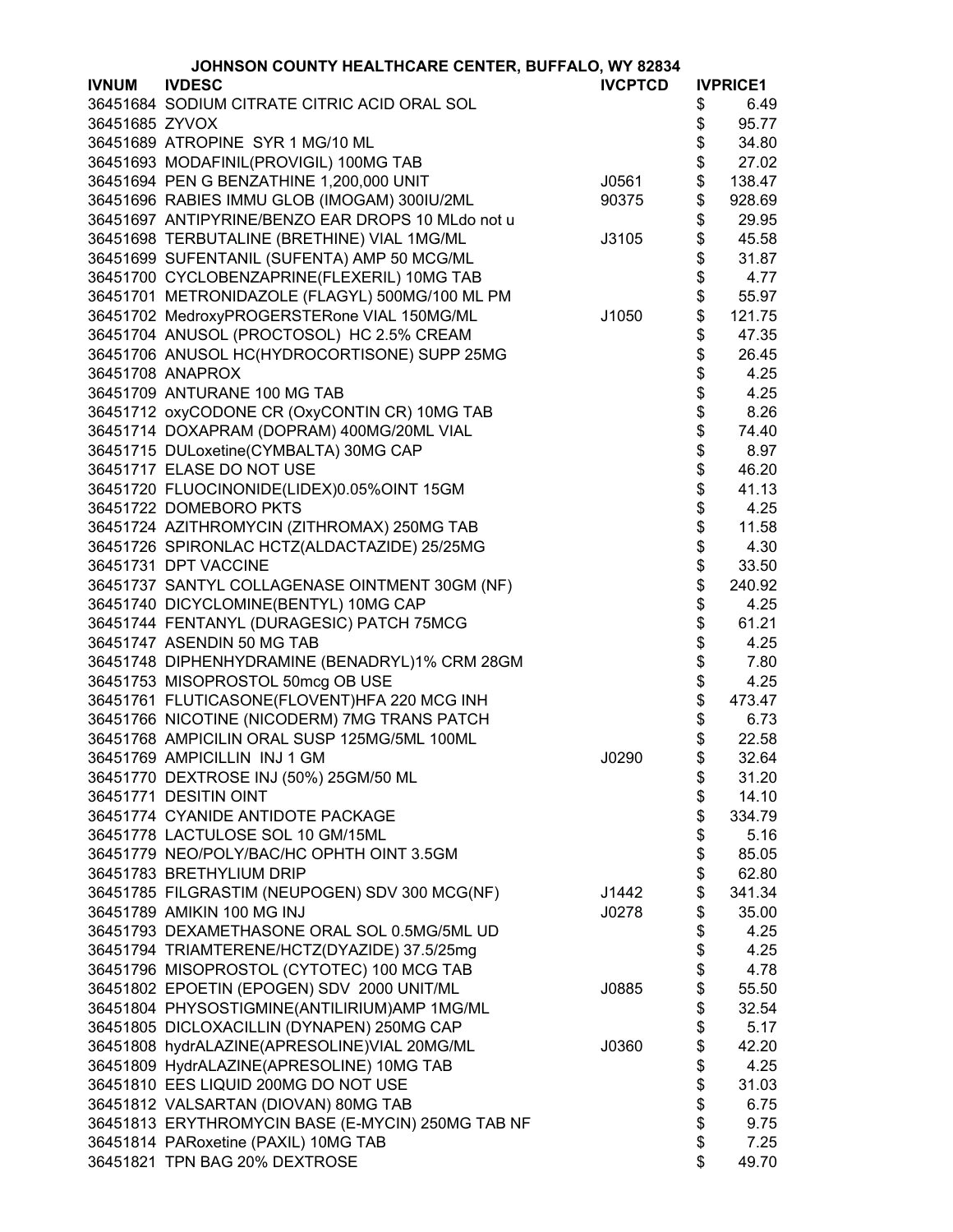| JOHNSON COUNTY HEALTHCARE CENTER, BUFFALO, WY 82834 |                                                   |                |                  |                 |
|-----------------------------------------------------|---------------------------------------------------|----------------|------------------|-----------------|
| <b>IVNUM</b>                                        | <b>IVDESC</b>                                     | <b>IVCPTCD</b> |                  | <b>IVPRICE1</b> |
|                                                     | 36451823 HYDROmorphone (DILAUDID)CARP 2MG/ML      | J1170          | \$               | 29.47           |
|                                                     | 36451824 ANACIN TAB                               |                | \$               | 4.25            |
|                                                     | 36451825 NITROGLYCERIN (NITRO-DUR) 0.1MG/HR PATCH |                | \$               | 5.65            |
|                                                     | 36451829 AMPICILIN ORAL SUSP 250MG/5ML 100ML      |                |                  | 34.08           |
|                                                     | 36451830 DOLOBID 500MG TAB                        |                | \$\$\$           | 4.25            |
|                                                     | 36451831 MORPHINE (DURAMORPH) AMP 5MG/10ML        | J2274          |                  | 61.40           |
|                                                     | 36451832 BISACODYL (DULCOLAX) 5MG TAB             |                |                  | 4.25            |
|                                                     | 36451833 metroNIDAZOLE (FLAGYL) 250MG TAB         |                |                  | 4.38            |
|                                                     | 36451835 BACITRACIN OINTMENT 28.4GM               |                |                  | 5.45            |
|                                                     |                                                   |                | \$\$\$           |                 |
|                                                     | 36451840 ePHEDrine VIAL 50MG/ML                   |                |                  | 76.78           |
|                                                     | 36451850 METRONIDAZOLE(METROGEL) 0.75% GEL 45GM   |                |                  | 190.85          |
|                                                     | 36451851 TPN BAG DEX 30% 2000                     |                | \$               | 662.50          |
|                                                     | 36451854 DESFLURANE (SUPRANE) 240 ML ANES         |                | \$               | 216.26          |
|                                                     | 36451855 CEFTIN SUSP                              |                | \$               | 60.00           |
|                                                     | 36451859 N ISOSORBIDE MONO 20MG TAB               |                | \$               | 4.25            |
|                                                     | 36451862 ATROVENT NEB TREATMENT                   |                | \$               | 35.00           |
|                                                     | 36451864 FERROUS SULFATE ELIXIR 220MG/5ML UD      |                | \$               | 4.25            |
|                                                     | 36451866 ROPINIROLE(REQUIP) 1MG TAB               |                | \$<br>\$         | 6.50            |
|                                                     | 36451872 VANCOMYCIN VIAL 1 GM                     | J3370          |                  | 36.72           |
|                                                     | 36451875 GYNE LOTRIMIN VAG CR                     |                | \$               | 20.80           |
|                                                     | 36451879 DIAMOX 250MG TABS                        |                |                  | 7.35            |
|                                                     | 36451883 SITAGLIPTIN (JANUVIA) 50MG TAB           |                |                  | 15.15           |
|                                                     | 36451887 DIGOXIN (LANOXIN) 0.125MG TAB            |                |                  | 6.10            |
| 36451888 ALBUMIN                                    |                                                   |                |                  | 90.00           |
|                                                     | 36451890 CITRATE OF MAGNESIA (CITROMA) 10 OZ      |                |                  | 10.39           |
|                                                     | 36451892 PROCHLORPERAZINE TAB                     |                |                  | 4.25            |
|                                                     | 36451893 PROCHLORPERAZINE(COMPAZINE) 10MG TA      |                |                  | 4.25            |
|                                                     | 36451896 A&D OINTMENT 2 OZ                        |                | \$\$\$\$\$\$\$\$ | 8.65            |
|                                                     | 36451900 LAMOTRIGINE(LAMICTAL) 100MG TAB          |                | \$               | 8.94            |
|                                                     | 36451902 PHENYTOIN (DILANTIN) 100MG CAP           |                | \$               | 4.93            |
|                                                     | 36451905 FOLIC ACID (FOLATE) 400MCG TAB           |                |                  | 4.25            |
|                                                     | 36451906 SIMVASTATIN (ZOCOR) 10MG TAB             |                | \$<br>\$         | 4.25            |
|                                                     | 36451907 GENTAMICIN 80MG VIAL                     | J1580          | \$               | 26.47           |
|                                                     | 36451910 CARVEDILOL (COREG) 3.125MG TAB           |                | \$               | 5.93            |
|                                                     | 36451911 OCUVITE (OPTI VITAMIN) TAB               |                | Φ                | 4.25            |
|                                                     | 36451912 IPRATROPIUM/ALBUTERIOL INHALER 14.7 GM   |                | \$               | 354.76          |
|                                                     | 36451917 DONEPEZIL (ARICEPT)ODT 5MG TAB           |                | \$               | 9.95            |
|                                                     | 36451918 MECLIZINE (ANTIVERT) 12.5MG TAB          |                | \$               | 4.55            |
|                                                     | 36451920 XYLOCAINE 1.5% DEX                       |                | \$               | 31.10           |
|                                                     | 36451924 SUCRALFATE(CARAFATE) 1 GM TAB            |                | \$               | 4.25            |
|                                                     | 36451926 HYDROCHLOROTHIAZIDE(HCTZ) 25MG TAB       |                | \$               | 4.25            |
|                                                     | 36451927 PEN G BENZ/ PROCAINE 1,200,00 UNIT       | J0558          | \$               | 115.25          |
|                                                     | 36451928 DILTIAZEM(CARDIZEM) 30MG TAB             |                | \$               | 4.25            |
|                                                     | 36451931 CLINDAMYCIN (CLEOCIN) 150MG CAP          |                | \$               | 4.45            |
|                                                     | 36451932 TraZODone (DESYREL) 50MG TAB             |                | \$               | 4.25            |
|                                                     | 36451934 GABAPENTIN(NEURONTIN) 100MG CAP          |                | \$               | 6.25            |
|                                                     | 36451936 KETOCONAZOLE (NIZORAL) 2% CR 30GM        |                |                  | 70.11           |
|                                                     | 36451939 COLCHICINE TAB                           |                | \$<br>\$         | 9.62            |
|                                                     |                                                   |                |                  |                 |
|                                                     | 36451942 DiphenhyDRAMINE(BENADRYL)INJ 50MG/ML     | J1200          | \$               | 27.30           |
|                                                     | 36451943 ISMO TAB                                 |                | \$               | 4.25            |
|                                                     | 36451944 SPIRONOLACTONE (ALDACTONE) 25MGTAB       |                | \$               | 4.25            |
|                                                     | 36451950 DIURIL 500MG TAB                         |                | \$               | 3.05            |
|                                                     | 36451951 OXYBUTYNIN (DITROPAN) 5MG TAB            |                | \$               | 4.25            |
|                                                     | 36451952 DEBROX EAR WAX                           |                | \$               | 15.60           |
|                                                     | 36451954 ISOSORBIDE MONO (IMDUR) 30MG ER TAB      |                | \$               | 4.90            |
|                                                     | 36451955 SEVOFLURANE (ULTANE) ANES 250ML          |                | \$               | 250.00          |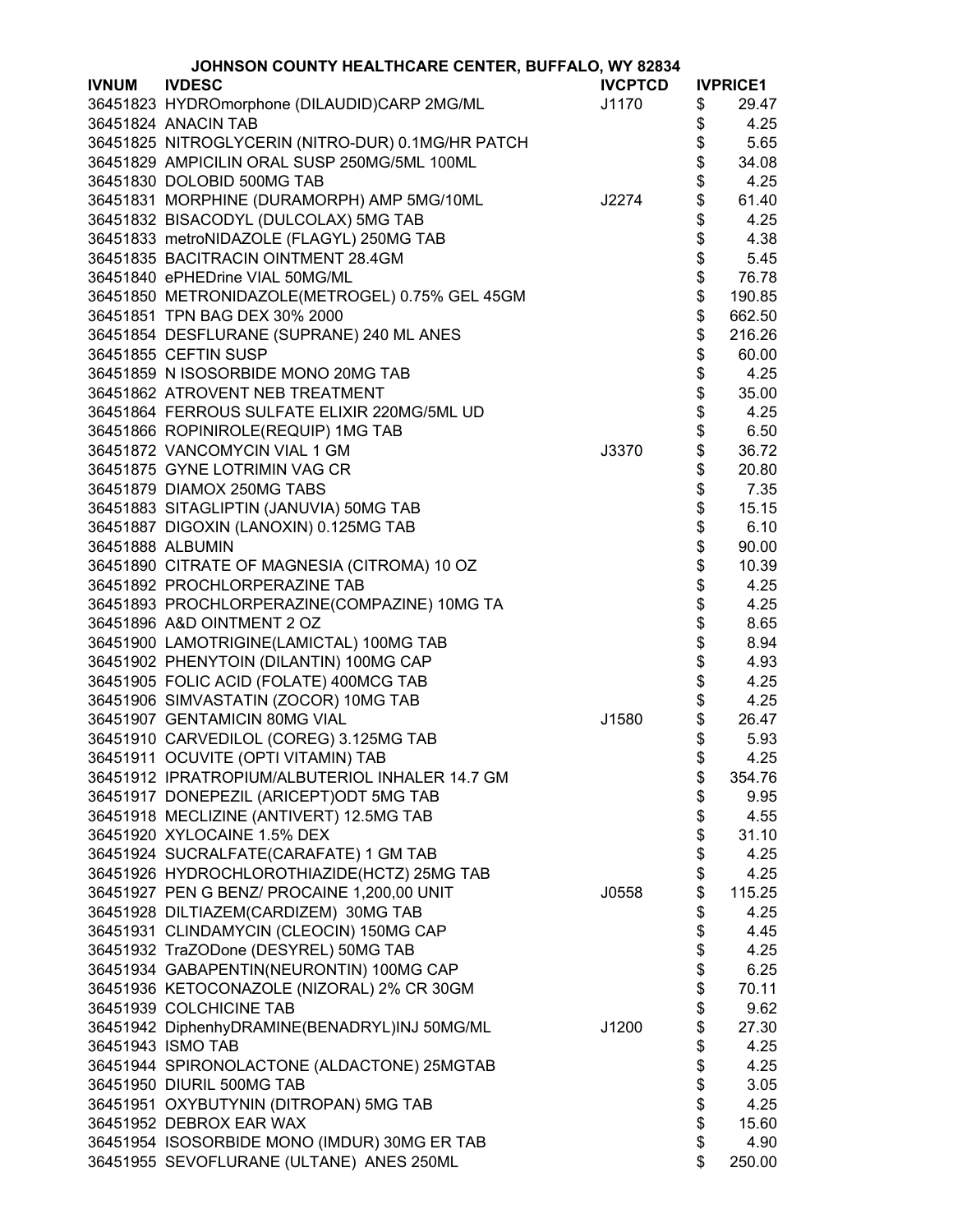|              | JOHNSON COUNTY HEALTHCARE CENTER, BUFFALO, WY 82834 |                |                |                 |
|--------------|-----------------------------------------------------|----------------|----------------|-----------------|
| <b>IVNUM</b> | <b>IVDESC</b>                                       | <b>IVCPTCD</b> |                | <b>IVPRICE1</b> |
|              | 36451956 DO NOT USE 04/30/18                        |                | \$             | 49.12           |
|              | 36451958 AMOX SUSP (AMOXIL) 125MG/5ML 100ML         |                | \$             | 23.56           |
|              | 36451960 MEPERIDINE CARPUJECT 50 MG/ML              | J2175          | \$             | 45.00           |
|              | 36451962 MEPERIDINE 50MG TAB(NF)                    |                | \$             | 5.10            |
|              | 36451965 GENTAMICIN 0.3% OPTH SOL 5ML               |                | \$             | 41.27           |
|              | 36451966 TETANUS IMMUNE GLOBULIN HUM 250UNIT        | J1670          | \$             | 621.64          |
|              | 36451967 GENTAMICIN 0.3% OPHT OINT 3.5GM            |                | \$             | 37.67           |
|              | 36451970 METHYLPRED ACET (DEPO-MEDROL) 40MG         | J1030          | \$             | 36.68           |
|              |                                                     |                |                |                 |
|              | 36451972 N NAPROXEN (NAPROSYN) 375MG TAB            |                | \$             | 4.25            |
|              | 36451974 SULINDAC(CLINORIL) 150MG TAB               |                |                | 4.25            |
|              | 36451977 PHENOL (CHLORASEPTIC) 1.4% SPRAY 6 OZ      |                | \$\$           | 14.12           |
|              | 36451979 ONDANSETRON TAB                            |                |                | 5.25            |
|              | 36451980 DIPHENYDRAMINE ELIX 12.5MG/5ML 4 OZ        |                | \$             | 7.85            |
|              | 36451983 CALCIUM CHLORIDE SYR 1GM/10ML              |                | \$<br>\$       | 28.50           |
|              | 36451984 BISACODYL (DULCOLAX) SUPP 10 MG            |                |                | 4.25            |
|              | 36451986 EPINEPHrine SYR(1:10,000) 1MG/10ML         | J0171          | \$             | 31.20           |
|              | 36451989 ABSORBASE (EUCERIN) CREAM 454GM            |                | \$             | 31.05           |
|              | 36451990 CLINDAMYCIN(CLEOCIN) VIAL 900MG/6ML        |                | \$<br>\$       | 42.12           |
|              | 36451991 EPINEPHrine AMP (1:1,000) 1MG/ML           | J0171          |                | 42.50           |
|              | 36451993 REMIFENTANIL (ULTIVA) VIAL 1MG             |                | \$             | 71.93           |
|              | 36451994 ATORVASTATIN (LIPITOR) 40MG                |                | \$             | 10.71           |
|              | 36451995 CORTISPORIN OTIC                           |                | \$             | 22.20           |
|              | 36451996 COGENTIN TAB                               |                | \$             | 4.25            |
|              | 36451998 TPN ADDILIVE DRUGS                         |                |                | 48.55           |
|              | 36452013 N FLUTICASONE/SALMETEROL 500/50 60DSE      |                |                | 9.51            |
|              | 36452037 N CEPHALEXIN (KEFLEX) 500MG CAP            |                | <b>8888888</b> | 5.18            |
|              | 36452059 REFRESH PLUS EYE DROPS 50 X 0.4ML          |                |                | 20.89           |
|              | 36452061 FUROSEMIDE(LASIX) 80MG TAB                 |                |                | 5.37            |
|              | 36452071 N FENTANYL (DURAGESIC) PATCH 12MCG         |                |                | 37.34           |
|              | 36452074 N FENTANYL (DURAGESIC) PATCH 75MCG         |                |                | 61.21           |
|              | 36452075 N FENTANYL (DURAGESIC) PATCH 100MCG        |                |                | 80.50           |
|              | 36452077 N MORPHINE CARPUJECT 2 MG/ML               | J2270          | \$             | 25.46           |
|              | 36452078 N MORPHINE CARPUJECT 4 MG/ML               | J2270          | \$             | 33.98           |
|              | 36452081 PROMETH/CODEINE 6.25MG/10MG/5ML 2 0Z       |                | \$             | 11.79           |
|              | 36452107 SOD FERRIC GLUC CMPLX/SUCROSE 62.5MG/5ML   | J1756          | \$             | 44.41           |
|              | 36452113 ceFAZolin (ANCEF)/NS IVPB 0.5GM/50ML       | J0690          | \$             | 37.00           |
|              | 36452122 PANTOPRAZOLE ORAL SUSP 40MG                |                | \$             | 11.77           |
|              | 36452126 MAGNESIUM SULFATE VIAL 1GM/2ML             | J3475          | \$             | 28.37           |
|              | 36452129 oxyCODONE CR(OxyCONTIN CR) 15MG TAB        |                | \$             | 8.41            |
|              | 36452130 LIDOCAINE 5%/DEXTROSE 7.5% 2ML AMP         |                | \$             | 31.52           |
|              | 36452135 IRON DEXTRAN (INFED) 100MG/2 ML VIAL       | J1750          | \$             | 42.50           |
|              | 36452138 N HYDROCODONE/ACETAMIN 7.5/325MG TAB       |                | \$             | 5.57            |
|              | 36452141 N PRAMIPEXOLE (MIRAPEX) 0.125MG TAB        |                |                | 7.04            |
|              | 36452145 PROMETHAZINE PLAIN 6.25MG/5ML 10ML UD      |                | \$<br>\$       | 4.25            |
|              |                                                     |                | \$             | 201.74          |
|              | 36452146 N BUDESONIDE 180MCG(PULMICORT) INH         |                | \$             |                 |
|              | 36452147 N LORazepam (ATIVAN) 1 MG TAB              |                |                | 5.83            |
|              | 36452153 N OXYCODONE CR(OxyCONTIN CR) 20 MG TAB     |                | \$             | 9.70            |
|              | 36452154 N DIAZEPAM (VALIUM) 5MG TAB                |                | \$             | 5.27            |
|              | 36452163 DEXAMETHASONE(DECADRON) 4MG TAB            |                | \$             | 5.00            |
|              | 36452175 N PROMETHAZINE(PHENERGAN) 25MG TAB         |                | \$             | 4.25            |
|              | 36452177 N GUAIFENESIN LIQUID 100MG/5ML 473ML       |                | \$             | 13.29           |
|              | 36452182 DEXAMETHASONE/NS IVPB: 10MG/50ML           | J1100          | \$             | 25.62           |
|              | 36452183 DOPAMINE PREMIX 400MG/D5W 250ML            |                | \$             | 39.54           |
|              | 36452188 N GABAPENTIN(NEURONTIN) 400MG CAP          |                | \$             | 5.40            |
|              | 36452189 N CLOTRIM/BETAMETH(LOTRISONE) CR 15G       |                | \$             | 48.72           |
|              | 36452192 N NITROGLYCERIN ER(NITRO BID) 2.5MG C      |                | \$             | 4.25            |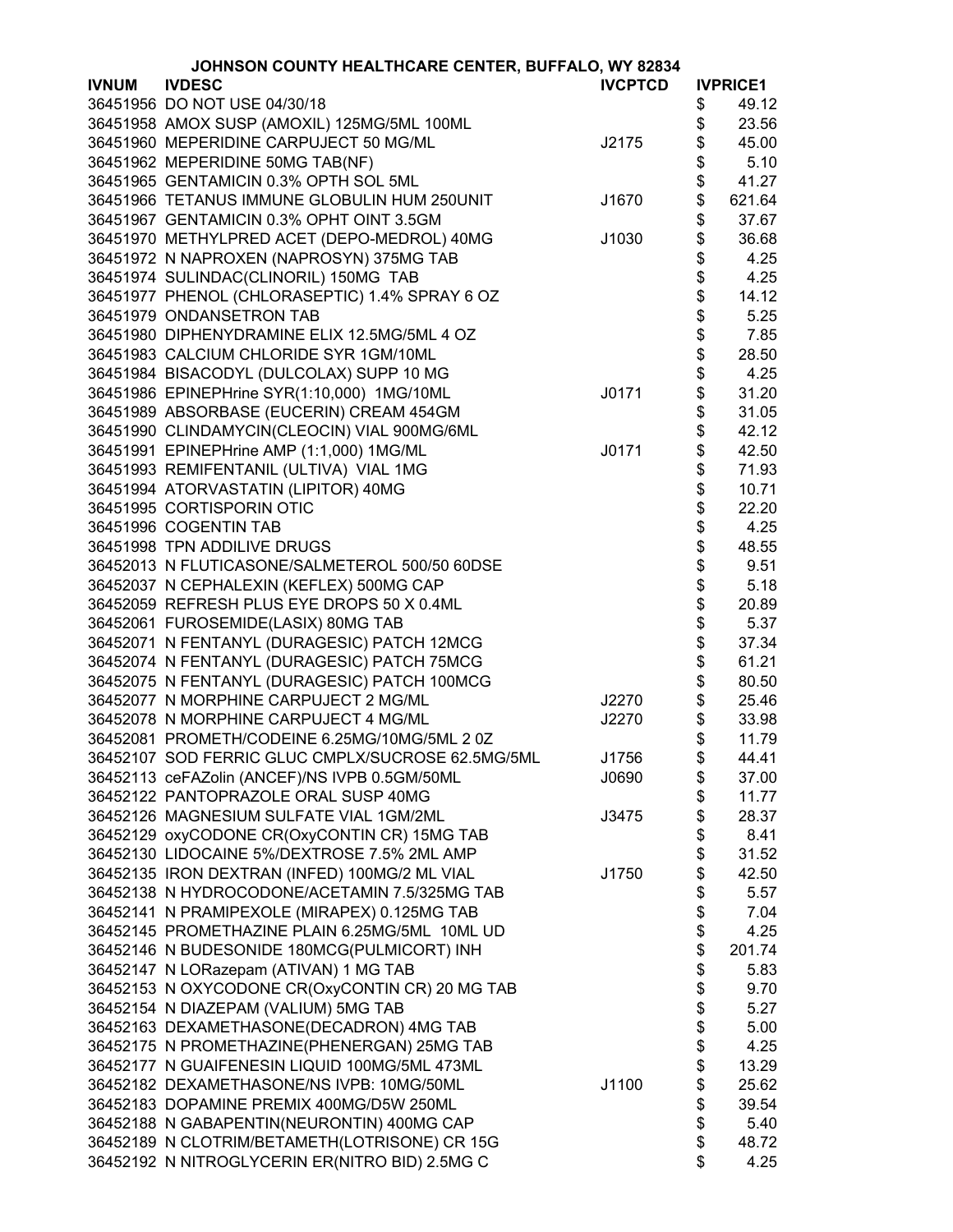|              | JOHNSON COUNTY HEALTHCARE CENTER, BUFFALO, WY 82834 |                |                 |
|--------------|-----------------------------------------------------|----------------|-----------------|
| <b>IVNUM</b> | <b>IVDESC</b>                                       | <b>IVCPTCD</b> | <b>IVPRICE1</b> |
|              | 36452193 N TERAZOSIN (HYTRIN) 5MG CAP               |                | \$<br>5.40      |
|              | 36452198 N ASACOL HD 800MG TAB                      |                | \$<br>10.75     |
|              | 36452201 N NovoLOG 100 UNIT/ML MDV 10ML             | J1815          | \$<br>7.25      |
|              | 36452203 N NovoLIN 70/30 INSULIN 100 UNIT/ML        | J1815          | \$<br>7.25      |
|              | 36452204 N ACETAMIN/CODEINE 120MG/12MG/5ML 4OZ      |                | \$<br>15.34     |
|              | 36452210 N ALPRAZOlam (XANAX) 0.5 MG TAB            |                | \$<br>5.82      |
|              |                                                     |                |                 |
|              | 36452211 N ALPRAZolam (XANAX) 0.25MG TAB            |                | \$<br>5.75      |
|              | 36452212 N ALPRAZOlam XR(XANAX XR) 1MG TAB          |                | \$<br>7.62      |
|              | 36452213 N AMIODARONE (CORDORONE)200MG TAB          |                | \$<br>7.14      |
|              | 36452214 N ANUSOL (PROCTOSOL) HC 2.5% CREAM         |                | \$<br>105.33    |
|              | 36452218 N ATROPINE 1% OPHTH DROPS 2ML              |                | \$<br>22.94     |
|              | 36452219 N ATENOLOL (TENORMIN)100MG TAB             |                | \$<br>5.05      |
|              | 36452220 N PHYTONADIONE(VIT K) 10MG/ML IM/ORAL      |                | \$<br>19.97     |
|              | 36452221 N AZITHROMYCIN ORAL SUSP 200/5ML 30ML      |                | \$<br>52.93     |
|              | 36452222 N BACITRACIN OINTMENT 28.4GM               |                | \$<br>5.45      |
|              | 36452223 N BENZONATATE(TESSALON) 100MG CAP          |                | \$<br>4.25      |
|              | 36452224 N BRIMON/TIMOLOL OPTH SOL 5ML(NF)          |                | \$<br>132.51    |
|              | 36452225 N BRIMONIDINE(ALPHAGAN P) OPHTH 0.1% SOL   |                | \$<br>120.07    |
|              | 36452227 N BACITRACIN OPTH OINT 3.5GM               |                | \$<br>77.85     |
|              | 36452229 N TRAMADol (ULTRAM) 50MG TAB               |                | \$<br>5.78      |
|              | 36452231 N STANFORDS MOUTH WASH SUSP 120ML          |                | \$<br>41.19     |
|              |                                                     |                |                 |
|              | 36452233 N MODAFINIL(PROVIGIL) 100MG TAB            |                | \$<br>27.02     |
|              | 36452235 N STANFORDS MOD MOUTH WASH 120ML           |                | \$<br>41.19     |
|              | 36452239 N CYANOCOBALAMIN (VIT B-12)1000MCG/ML      | J3420          | \$<br>27.76     |
|              | 36452240 N DIAZEPAM(VALIUM) 2MG TAB                 |                | \$<br>5.15      |
|              | 36452242 N ONDANSETRON (ZOFRAN) ODT 8MG TAB         |                | \$<br>5.25      |
|              | 36452244 N PREGABALIN (LYRICA) 25MG CAP             |                | \$<br>12.18     |
|              | 36452245 N PREGABALIN (LYRICA) 100MG CAP            |                | \$<br>8.62      |
|              | 36452248 N NITROGLYCERN(NITROSTAT)0.4MG SL BOT      |                | \$<br>27.42     |
|              | 36452252 ANASTROZOLE(ARIMIDEX)1MG TAB               |                | \$<br>4.25      |
|              | 36452253 ROPINIROLE(REQUIP) 3MG TAB                 |                | \$<br>6.50      |
|              | 36452256 N PROMETHAZINE(PHENERGAN) VIAL 25MG/ML     | J2550          | \$<br>25.00     |
|              | 36452260 N VERAPAMIL (CALAN) 80MG TAB               |                | \$<br>4.55      |
|              | 36452261 IRREGULARITY OTHER                         |                | \$<br>2.43      |
|              | 36452267 MEROPENEM 1GM INJ                          | J2185          | \$<br>42.48     |
|              | 36452274 N ALENDRONATE (FOSAMAX) 70MG TAB           |                | \$<br>24.30     |
|              | 36452280 HYDROmorphone (ANES ONLY) AMP 1MG/ML       | J1170          | \$<br>25.28     |
|              | 36452288 DO NOT USE 051518                          |                | \$<br>0.82      |
|              | 36452296 GOSERELIN (ZOLADEX) 10.8 MG SYR            | J9202          | \$<br>1,516.29  |
|              | 36452301 N CAPTOPRIL(CAPOTEN) 25MG TAB              |                |                 |
|              |                                                     |                | \$<br>5.47      |
|              | 36452311 N DULoxetine (CYMBALTA)30MG CAP            |                | \$<br>12.52     |
|              | 36452314 N CHOLESTYRAMINE(QUESTRAN) 4GM PKT         |                | \$<br>5.40      |
|              | 36452315 N CARVEDILOL (COREG)25MG TAB               |                | \$<br>5.93      |
|              | 36452317 N DIPHENHYDRAMINE (BENADRYL)1% CRM 28GM    |                | \$<br>7.80      |
|              | 36452318 N DIPHENHYDRAMINE(BENADRYL) 2% CR 28GM     |                | \$<br>7.80      |
|              | 36452320 N FLUOCINONIDE(LIDEX)0.05%CR 15GM          |                | \$<br>33.94     |
|              | 36452321 N FLUOCINONIDE(LIDEX)0.05%OINT 15GM        |                | \$<br>41.13     |
|              | 36452322 N GENTAMICIN 0.1% CR 15GM                  |                | \$<br>33.59     |
|              | 36452323 N GENTAMICIN 0.3% OPHT OINT 3.5GM          |                | \$<br>37.67     |
|              | 36452324 N GENTAMICIN 0.3% OPTH SOL 5ML             |                | \$<br>41.27     |
|              | 36452325 N HYDROCORTISONE 2.5% OINT 20GM            |                | \$<br>22.96     |
|              | 36452328 N KETOROLAC 0.5% (ACULAR) OPTH SOL 5ML     |                | \$<br>63.50     |
|              | 36452329 N METRONIDAZOLE(METROGEL) 0.75% GEL 45GM   |                | \$<br>337.38    |
|              | 36452330 N METRONIDAZOLE VAGINAL 0.75% GEL 70GM     |                | \$<br>83.90     |
|              | 36452331 N MICONAZOLE VAG(MONISTAT 7)2%CR 45GM      |                | \$<br>30.00     |
|              | 36452332 DO NOT USE 043018                          |                | \$<br>49.12     |
|              |                                                     |                |                 |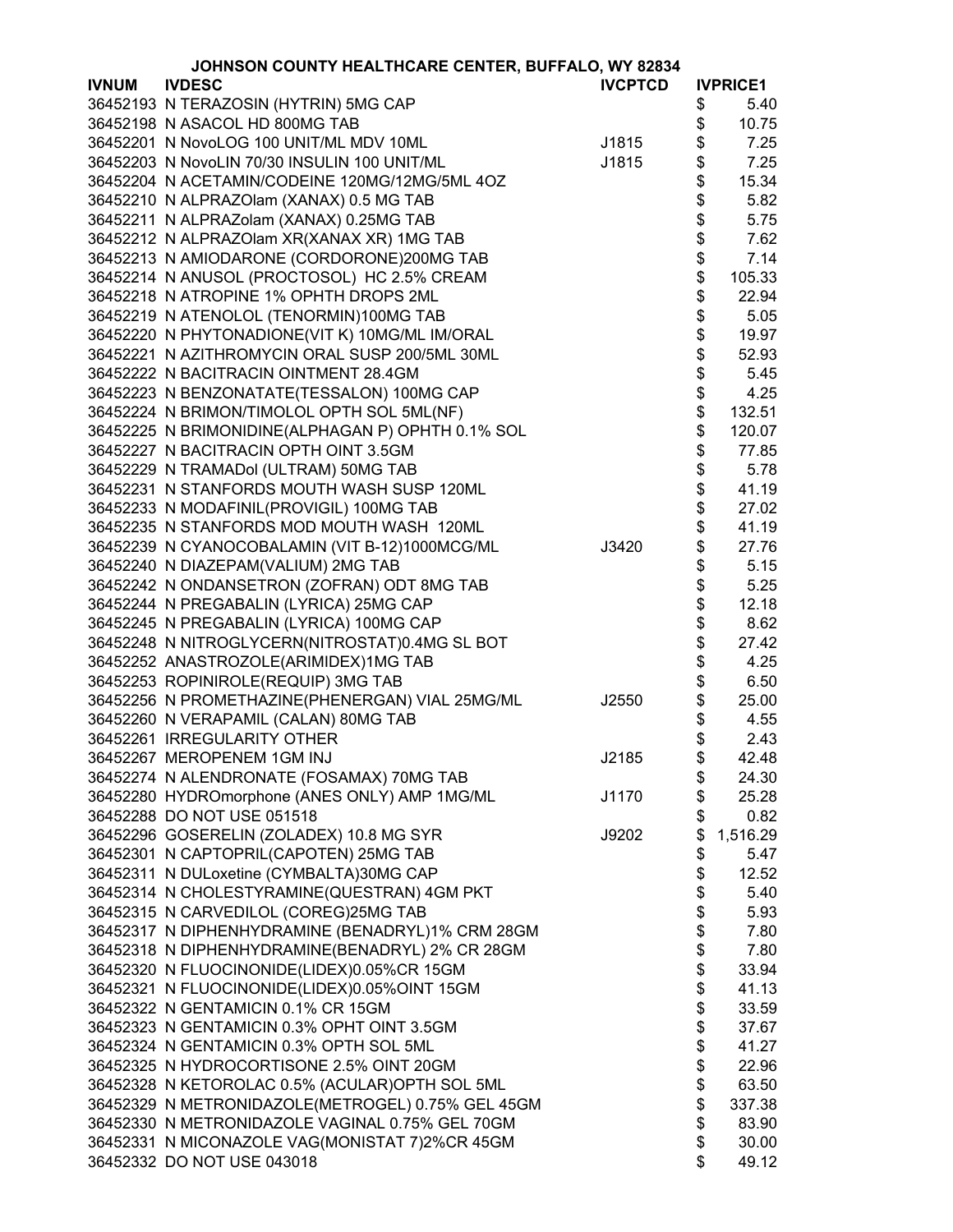|              | JOHNSON COUNTY HEALTHCARE CENTER, BUFFALO, WY 82834                                                |                |          |                 |
|--------------|----------------------------------------------------------------------------------------------------|----------------|----------|-----------------|
| <b>IVNUM</b> | <b>IVDESC</b>                                                                                      | <b>IVCPTCD</b> |          | <b>IVPRICE1</b> |
|              | 36452333 N NYSTATIN 100,000 UNITS CREAM 30GM                                                       |                | \$       | 44.33           |
|              | 36452334 N NYSTATIN/TRIAMCINOLONE CRM 15GM                                                         |                | \$       | 52.20           |
|              | 36452335 N MUPIROCIN(BACTOBAN) 2% OINT 22GM                                                        |                | \$       | 62.85           |
|              | 36452341 MELOXICAM 15 MG TABLET                                                                    |                | \$       | 8.05            |
|              | 36452344 N SOLIFENACIN (VESICARE) 5 MG TAB                                                         |                | \$       | 17.52           |
|              | 36452359 IMMUNE GLOBULIN (IGIV) 40GM/400ML                                                         | J1459          | \$       | 4,212.00        |
|              | 36452360 IMMUNE GLOBULIN (IGIV) 5% 1 GM/20 ML                                                      | J1568          | \$       | 81.57           |
|              | 36452364 CLOTRIMAZOLE(LOTRIMIN) 1% CR 28GM                                                         |                | \$       | 21.75           |
|              | 36452369 PREDNISOLONE ACE 1% OPHTH SUSP 5ML                                                        |                | \$       | 75.32           |
|              | 36452372 SERTRALINE (ZOLOFT) 25MG TAB (NF)                                                         |                | \$       | 4.25            |
|              | 36452378 DENOSUMAB (XGEVA) 120 MG/1.7ML SDV                                                        | J0897          | \$       | 2,611.95        |
|              | 36452381 N BISMUTH SUB SUSP 262MG/15 ML 120ML                                                      |                | \$       | 4.25            |
|              | 36452382 IMMUNE GLOB (OCTAGAM) 20GM/200ML                                                          | J1568          | \$       | 1,910.83        |
|              | 36452388 DIHYDROERGOTAMINE (DHE) AMP 1MG/ML(NF)                                                    | J1110          | \$       | 181.00          |
|              | 36452391 NITROGLYCERIN DRIP PREMIX 25MG/D5W 250ML                                                  |                | \$       | 43.16           |
|              | 36452392 TELMISARTAN (MICARDIS) 40MG TAB                                                           |                | \$       | 10.91           |
|              | 36452396 DEX/LID V/NYS/2MG/60ML/60ML SUSP 120ML                                                    |                | \$       | 41.19           |
|              | 36452411 RALTEGRAVIR (ISENTRESS) 400MG TAB                                                         |                | \$       | 29.55           |
|              | 36452412 EMTRIC/TENOFOVIR(TRUVADA) 200/300MG TAB                                                   |                | \$       | 1,832.40        |
|              | 36452416 ISONIAZID 300MG TABLET (NF)                                                               |                | \$       | 4.25            |
|              | 36452418 BUPIVACAINE LIPOSOMAL 1.3% 266MG/20ML VL                                                  |                | \$       | 409.49          |
|              | 36452419 N LIDOCAINE(LIDODERM) 5% PATCH                                                            |                | \$       | 26.53           |
|              | 36452422 CHLORTHALIDONE 25 MG TAB                                                                  |                | \$       | 4.77            |
|              | 36452428 APIXABAN (ELIQUIS) 5 MG TAB                                                               |                | \$       | 12.18           |
|              | 36452430 PROTRIPTYLINE (VIVACTIL) 5MG TAB (NF)                                                     |                |          | 7.88            |
|              | 36452433 FLUTICASONE VILANTEROL INH 100MCG-25MCG                                                   |                | \$<br>\$ | 177.66          |
|              | 36452434 PNEUMOCCOCAL CONJ VAC 13 (PREVNAR13)                                                      | 90670          | \$       | 226.77          |
|              | 36452439 ESTRADIOL 0.5MG ORAL TAB (NF)                                                             |                |          | 4.35            |
|              |                                                                                                    |                | \$       | 25.38           |
|              | 36452441 PHENYTOIN (DILANTIN) 100MG/2 ML INJ(NF)                                                   |                | \$       |                 |
|              | 36452444 VITAMIN D3(CHOLECALCIFEROL)5000IU CAP<br>36452448 ANORO ELLIPTA 62.5MCG-25MCG/1ACT INH NF |                | \$       | 4.25            |
|              |                                                                                                    |                | \$       | 126.20          |
|              | 36452452 TPN 3 IN 1 SOLUTION                                                                       |                | \$       | 396.59          |
|              | 36452453 PROPRANOLOL (INDERAL) 20 MG TAB                                                           |                | \$       | 4.25            |
|              | 36452456 POTASSIUM CHL ORAL SOL 40mEq/30ML UD                                                      |                | \$       | 4.25            |
|              | 36452463 MEROPENEM (MERREM) VL 1GM                                                                 | J2185          | \$       | 38.40           |
|              | 36452467 IMMUNE GLOB (OCTAGAM) 20GM/200ML                                                          | J1568          | \$       | 1,910.83        |
|              | 36452469 MESALAMINE DR (ASACOL HD) 800MG                                                           |                | \$       | 11.56           |
|              | 36452472 TraMADol /APAP 37.5/325 MG(NF)                                                            |                | \$       | 5.52            |
|              | 36452473 BELLADONNA OPIUM SUPP 60/16.2MG(NF)                                                       |                | \$       | 37.25           |
|              | 36452477 PHENAZOPYRIDINE(AZO TAB) 95 MG TAB                                                        |                | \$       | 4.25            |
|              | 36452485 TROSPIUM (SANCTURA) 20MG TAB                                                              |                | \$       | 6.63            |
|              | 36452489 DORZOLAM/TIMOLOL 22.3/6.8 OP SOL 10ML                                                     |                | \$       | 142.60          |
|              | 36452492 AREDIA IV 90MG/10ML VIAL                                                                  | J2430          | \$       | 87.76           |
|              | 36452499 HYDROCORTISONE 20MG ORAL TAB (NF)                                                         |                | \$       | 4.89            |
|              | 36452506 CARFILZOMIB (KYPROLIS) 60MG VIAL                                                          | J9047          | \$       | 2,929.95        |
|              | 36452511 AMPICILLIN INJ 2 GM                                                                       | J0290          | \$       | 40.75           |
|              | 36452512 VEDOLIZUMAB (ENTYVIO) IV 300MG                                                            |                | \$       | 6,264.70        |
|              | 36452516 LIDOCAINE 2GM/D5W 500ML DRIP PREMIX                                                       |                | \$       | 48.65           |
|              | 36452523 carBAMazepine (TEGRETOL)100MG CHEW TAB                                                    |                | \$       | 4.45            |
|              | 36452524 ZOLEDRONIC ACID (ZOMETA/GENERIC) 4MG/5ML                                                  | J3489          | \$       | 131.95          |
|              | 36452527 NUVIGIL ORAL TABLET 150MG NF                                                              |                | \$       | 27.72           |
|              | 36452530 MISOPROSTOL 25mcg OB USE                                                                  |                | \$       | 4.25            |
|              | 36452541 PORACTANT(CUROSURF) 80MG/ML 3ML SDV                                                       |                | \$       | 953.47          |
|              | 36452542 PORACTANT(CUROSURF) 80MG/ML 1.5ML                                                         |                | \$       | 483.55          |
|              | 36452545 AMOX/CLAV SUSP 400MG/57MG/5ML 100 ML                                                      |                | \$       | 37.56           |
|              | 36452556 PHENYLEPHRINE/COCOA BUTTER 0.25/89%SUP                                                    |                | \$       | 4.25            |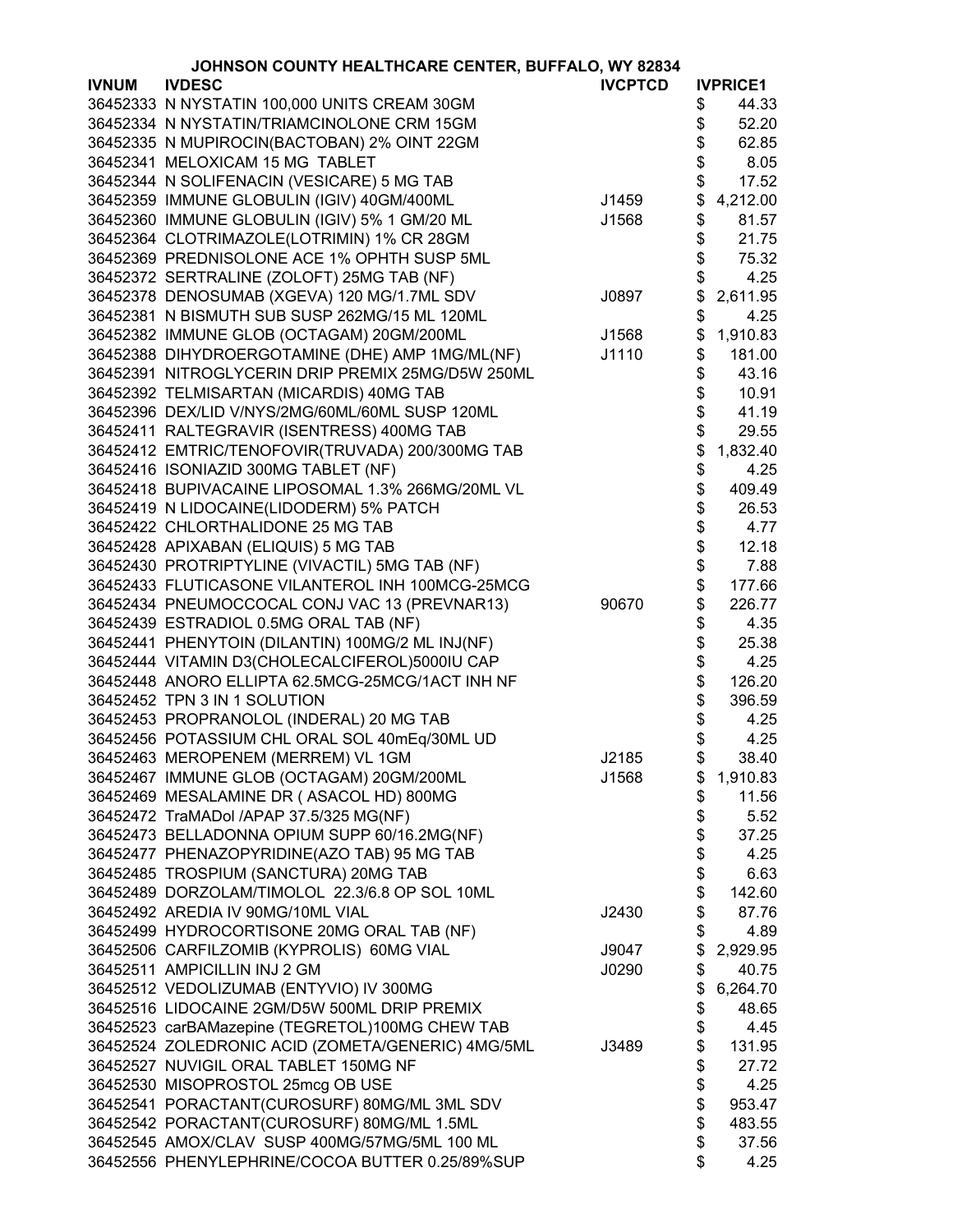|              | JOHNSON COUNTY HEALTHCARE CENTER, BUFFALO, WY 82834 |                |          |                 |
|--------------|-----------------------------------------------------|----------------|----------|-----------------|
| <b>IVNUM</b> | <b>IVDESC</b>                                       | <b>IVCPTCD</b> |          | <b>IVPRICE1</b> |
|              | 36452562 METOPROLOL TART(LOPRESSOR) 100MG TAB       |                | \$       | 4.25            |
|              | 36452563 OXcarbazepine (TRILEPTAL) 150 MG Tab       |                | \$       | 5.35            |
|              | 36452564 CEFTRIAXONE INJ 1GM                        | J0696          | \$       | 37.00           |
|              | 36452565 X PANTOPRAZOLE (PROTONIX) 20MG TAB         |                | \$       | 9.07            |
|              | 36452577 PSYLLIUM (METAMUCIL) SF/PKG 5.8GM          |                |          | 4.25            |
|              | 36452580 N PHYTONADIONE (VIT K) AMP 10MG/1ML        | J3430          | \$<br>\$ | 59.05           |
|              | 36452584 DUTASTERIDE(AVODART) 0.5MG TAB             |                | \$       | 9.91            |
|              | 36452585 DAPAGLIFLOZIN (FARXIGA) 5MG TAB(NF)        |                | \$       | 18.32           |
|              | 36452603 CEPHALEXIN SUSP 125MG/5ML 200ML            |                | \$       | 48.00           |
|              | 36452609 ANTIHEMOPHILIC FACTOR 1 UNIT               | J7186          | \$       | 0.96            |
|              | 36452612 LINEZOLID (ZYVOX) 600MG TABLET (NF)        |                | \$       | 22.33           |
|              | 36452630 RISPERIDONE (RISPERDAL) 2 MG TAB           |                | \$       | 7.25            |
|              |                                                     |                |          |                 |
|              | 36452633 FLUTICASONE VILANTEROL INH 200MCG/25MCG    |                | \$       | 168.73          |
|              | 36452638 RIVAROXABAN (XARELTO) 15MG TAB             |                | \$       | 17.13           |
|              | 36452639 LEVOTHYROX(SYNTHROID) 0.175MGTAB           |                | \$       | 4.25            |
|              | 36452640 LEVETIRACETAM (KEPPRA) TAB 250MG           |                | \$       | 6.68            |
|              | 36452649 ETODOLAC (LODINE) 400MG TAB                |                | \$       | 4.25            |
|              | 36452655 SUGAMMADEX (BRIDION) 200MG/2ML SDV         |                | \$       | 138.00          |
|              | 36452657 DIGIFAB SOLUTION 40MG VIAL (NF)            | J1162          | \$       | 3,651.27        |
|              | 36452659 TORSEMIDE 20MG ORAL TAB (NF)               |                | \$       | 4.62            |
|              | 36452664 ARIPiprazole (ABILIFY) 30MG TAB (NF)       |                | \$       | 27.38           |
|              | 36452670 DO NOT USE 051518                          |                | \$       | 3.38            |
|              | 36452672 ACETAMINOPHEN INFANT 160MG/5MLDC11/14/16   |                | \$<br>\$ | 5.79            |
|              | 36452673 APIXIBAN (ELIQUIS) 2.5MG TAB               |                |          | 12.18           |
|              | 36452676 TORSEMIDE TAB 100MG (NF)                   |                | \$       | 5.69            |
|              | 36452677 RAMIPRIL ORAL CAP 1.25MG (NF)              |                | \$<br>\$ | 5.33            |
|              | 36452681 B6/FOLIC/B12(FOLBIC) 25/2.5/2 MG           |                |          | 4.25            |
|              | 36452688 INCRUSE ELLIPTA INH PWD 62.5MCG 7 DAY      |                | \$       | 100.42          |
|              | 36452691 CLINDAMYCIN/D5W 135MG/11.25 ML SYRINGE     |                | \$       | 27.50           |
|              | 36452694 ROSUVASTATIN (CRESTOR) 10MG TAB (NF)       |                | \$       | 4.25            |
|              | 36452698 DIGIFAB IV POWDER FOR SOLUTION 40MG (NF)   |                | \$       | 3,929.86        |
|              | 36452699 MAGIC MOUTHWASH 120ML                      |                | \$       | 24.79           |
|              | 36452726 LEVOFLOXACIN(LEVAQUIN) PM 250MG/50 ML      | J1956          | \$       | 24.20           |
|              | 36452742 PRAVASTATIN (PRAVACHOL) 40MG TAB           |                | \$       | 7.25            |
|              | 36452746 N ULORIC 40MG TAB                          |                | \$       | 11.00           |
|              | 36452756 N NORTRIPTYLINE (PAMELOR) 10MG CAP         |                | \$       | 4.53            |
|              | 36452782 HEPATITIS B VAC (PEDIATRIC) 0.5 ML         | 90744          | \$       | 51.70           |
|              | 36452786 MMR II SUBQ 0.5 ML VIAL                    | 90707          | \$       | 103.98          |
|              | 36452795 buPROPion XL (WELLBUTRINXL)150MG TB        |                | \$       | 9.02            |
|              | 36452798 MEROPENEM IV 1GM PREMIX                    | J2185          | \$       | 50.40           |
|              | 36452799 FILGRASTIM-SND (ZARXIO) 480MCG/0.8ML SYR   | J1442          | \$       | 551.78          |
|              | 36452800 FILGRASTIM (ZARXIO) 300 MCG/0.5ML(NF)      | J1442          | \$       | 575.00          |
|              | 36452809 ZONISAMIDE (ZONEGRAN) 25MG CAP-NF          |                | \$       | 4.25            |
|              | 36452811 DESVENLAFAXINE(PRISTIQ) ER 50MG TAB        |                | \$       | 13.94           |
|              | 36452815 ACYCLOVIR 500MG/10ML VIAL                  | J0133          | \$       | 46.56           |
|              | 36452816 NITROGLYCERIN (NITRO-DUR) 0.2MG/HR PATCH   |                | \$       | 5.65            |
|              | 36452831 FABRAZYME IV 35MG                          | J0180          | \$       | 7,361.90        |
|              | 36452838 BENZTROPINE mesylate TAB 0.5Mg (NF)        |                | \$       | 4.25            |
|              | 36452843 URSODIOXYCHOLIC ACID(URSODIOL) 500MG TAB   |                | \$       | 8.55            |
|              | 36452849 GABAPENTIN(NEURONTIN) 600MG TAB (NF)       |                | \$       | 6.33            |
|              | 36452868 RISPERIDONE (RISPERDAL) 1 MG TAB           |                | \$       | 8.36            |
|              | 36452875 EPTIFIBATIDE(INTEGRILIN)DRIP 75MG/100ML    | J1327          | \$       | 271.30          |
|              | 36452882 HumaLOG 100 UNIT/ML MDV 3ML                | J1815          | \$       | 27.91           |
|              | 36452883 MYCAMINE INJ 100MG VIAL                    | J2248          | \$       | 248.40          |
|              | 36452896 N buPROPionSR(WELLBUTRIN SR)150MG TAB      |                | \$       | 5.74            |
|              | 36452897 DILTIAZEM HCL CAP ER 60MG                  |                | \$       | 6.20            |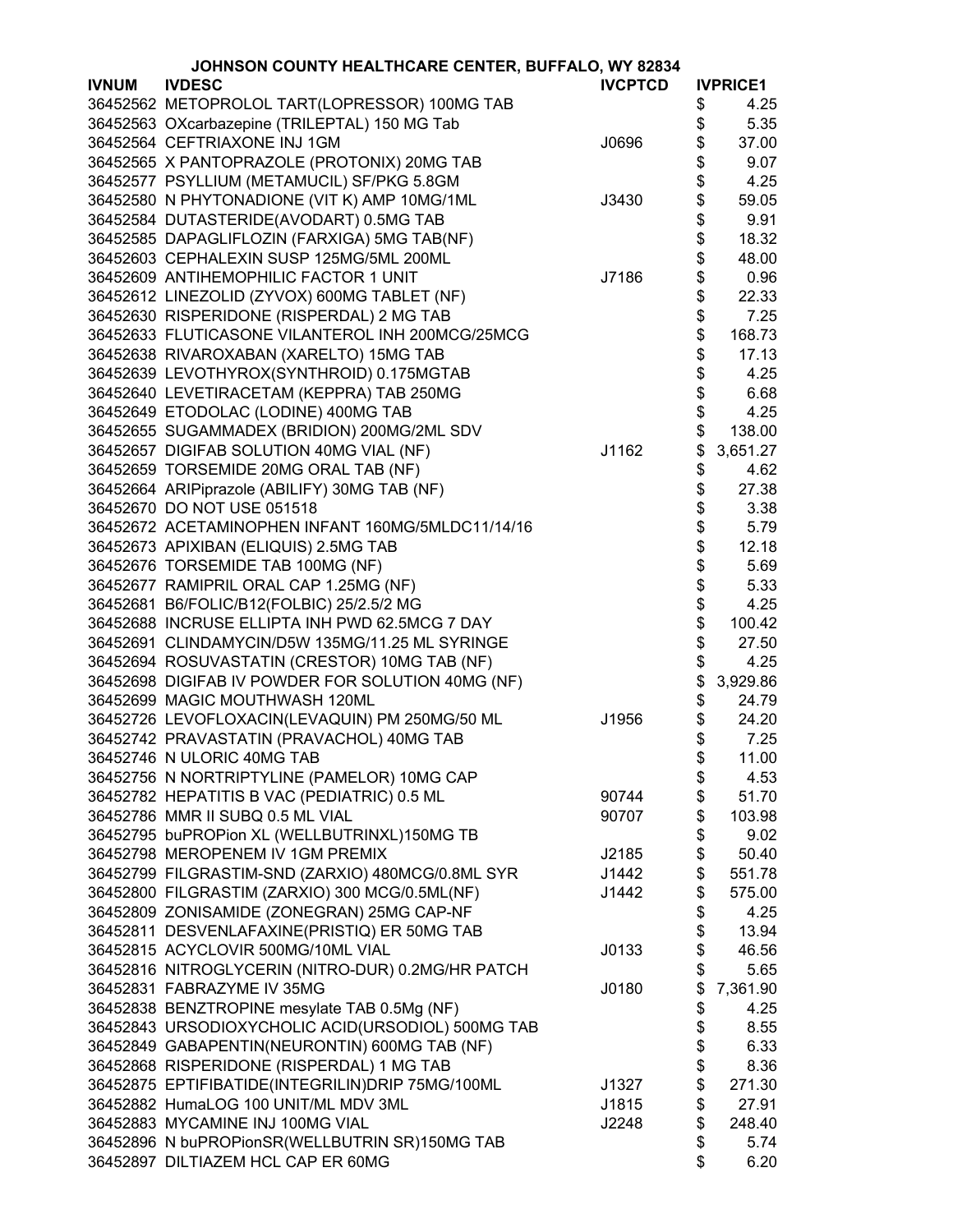| JOHNSON COUNTY HEALTHCARE CENTER, BUFFALO, WY 82834 |                                                   |                |          |                 |
|-----------------------------------------------------|---------------------------------------------------|----------------|----------|-----------------|
| <b>IVNUM</b>                                        | <b>IVDESC</b>                                     | <b>IVCPTCD</b> |          | <b>IVPRICE1</b> |
|                                                     | 36452899 STIOLTO RESPIMAT INH 2.5-2.5MCG/1ACT     |                | \$       | 343.47          |
|                                                     | 36452908 ERAXIS 100MG VIAL                        | J0348          | \$       | 240.00          |
|                                                     | 36452914 Benztropine Mesylate Tablet 2MG (NF      |                | \$       | 5.32            |
|                                                     | 36452917 ARIPIPRAZOLE (ABILIFY) 15MG TAB (NF)     |                | \$       | 35.91           |
|                                                     | 36452923 N ARIPIPRAZOLE(ABILIFY) 10MG TAB         |                | \$       | 16.00           |
|                                                     | 36452928 Vimpat Oral Tablet 50MG                  |                | \$       | 16.00           |
|                                                     | 36452929 DEXAMETHASONE(DECADRON) 2MG TAB          |                | \$       | 4.25            |
|                                                     | 36452940 POTASSIUM CHL ORAL SOL 20mEq/15ML UD     |                | \$       | 19.40           |
|                                                     | 36452943 VANCOMYCIN IVPB: 2GM/500ML               | J3370          | \$       | 36.72           |
|                                                     | 36452957 BENZTROPINE Mesylate 1MG TAB (NF)        |                | \$       | 4.25            |
|                                                     | 36452958 DEGLUDEC(TRESIBA) 100 UNIT/ML PEN 3ML NF |                | \$       | 59.50           |
|                                                     | 36452963 PROCHLORPERAZINE(COMPAZINE) TAB 5MG      |                | \$       | 4.25            |
|                                                     | 36452964 STELARA/NS IVPB: 130 MG/26 ML            | J3357          | \$       | 2,080.00        |
|                                                     | 36452965 USTEKINUMAB/NS IVPB: 520 MG/250 ML       | J3357          | \$       | 2,080.00        |
|                                                     | 36452969 EDARAVONE(RADICAVA)PREMIX 60MG/200ML     | C9493          | \$       | 1,411.80        |
|                                                     | 36452985 N DIAZEPAM ORAL SOL 5MG/1ML 30ML(NF)     |                |          | 48.59           |
|                                                     | 36452994 INSULIN GLAR(TOUJEO) 300U/ML 1.5 ML (NF) |                | \$<br>\$ | 165.44          |
|                                                     | 36452995 RIXUBIS IV 1 IU                          | J1815          |          |                 |
|                                                     |                                                   | J7200          | \$       | 1.37            |
|                                                     | 36452996 DONEPEZILTAB 10MG (NF)                   |                | \$       | 4.25            |
|                                                     | 36452998 SUMATRIPTAN (IMITREX) 25MG TAB           |                | \$       | 5.78            |
|                                                     | 36453000 Toujeo Subcut Solution 300U/1ML (NF)     |                | \$       | 94.00           |
|                                                     | 36453006 N QUINAPRIL (ACCUPRIL) 40MG TAB          |                | \$       | 5.02            |
|                                                     | 36453021 N TRIAMCINOLONE/EUCERIN 0.0625% 0GM      |                | \$       | 31.94           |
|                                                     | 36453025 FAT EMULSION IV EMULSION 20% 250 ML      |                | \$       | 42.89           |
|                                                     | 36453039 OMEPRAZOLE(PRILOSEC) 40MG DR CAP         |                | \$       | 4.35            |
|                                                     | 36453041 DEGLUDEC (TRESIBA) 100U/1ML 3ML PEN      |                | \$       | 66.86           |
|                                                     | 36453047 KCL 40MEQ/D5/NACL 0.9% PM 1000 ML        | J3480          | \$       | 43.60           |
|                                                     | 36453049 KCL 10MEQ/D5/NACL 0.45% PREMIX 1000 ML   | J3480          | \$       | 43.60           |
|                                                     | 36453055 KCL 40MEQ/NACL 0.9% (PREMIX)1000 ML      | J3480          | \$       | 43.60           |
|                                                     | 36453060 LORazepam (ATIVAN) INJ 20MG/10ML VIAL    | J2060          | \$       | 32.14           |
|                                                     | 36453061 KCL 10 MEQ/ WATER 100ML PREMIX           | J3480          | \$       | 27.46           |
|                                                     | 36453063 HYDROMORPHONE (DILAUDID) CARP 1MG/ 1ML   | J1170          | \$       | 27.07           |
|                                                     | 36453067 Trelegy Ellipta Inh100-62.5-25 28DAY(NF) |                | \$       | 320.40          |
|                                                     | 36453068 POTASSIUM CHLORIDE INJECTION 20MEQ/50ML  | J3480          | \$       | 27.46           |
|                                                     | 36453070 MEROPENEM/NS 500MG/50ML (NF)             | J2185          | \$       | 49.98           |
|                                                     | 36453074 FENOBIBRATE (TRICOR) 145 MG TAB (NF)     |                | \$       | 5.24            |
|                                                     | 36453075 AMYL-LIPASE-PROT(CREON)DR 180-360-114CAP |                | \$       | 14.38           |
|                                                     | 36453089 PREPARATION H OINTMENT 57 GM (NF)        |                | \$       | 15.38           |
|                                                     | 36453092 BUPIVACAINE LIPOSOMAL 1.3% 133MG/10ML VL |                | \$       | 221.00          |
|                                                     | 36453096 PRAMIPEXOLE (MIRAPEX) 1MG TAB (NF)       |                | \$       | 7.04            |
|                                                     | 36453099 Calcitriol Capsule 0.25MCG NF            |                | \$       | 4.25            |
|                                                     | 36453104 N PRAMIPEXOLE (MIRAPEX) 1 MG TAB         |                | \$       | 6.25            |
|                                                     | 36453124 N INCRUSE ELLIPTA INH PWD 62.5MCG 30DAY  |                | \$       | 406.87          |
|                                                     | 36453127 ZOLEDRONIC(ZOMETA) /NS IVPB: 4MG/100ML   | J3489          | \$       | 131.95          |
|                                                     | 36453132 DOPAMINE PREMIX 800MG/D5W 250ML          |                | \$       | 47.18           |
|                                                     | 36453145 INFLECTRA VIAL 100MG                     | J1745          | \$       | 697.13          |
|                                                     | 36453148 EMEND 150 MG VIAL                        | J1453          |          | 425.56          |
|                                                     |                                                   |                | \$       |                 |
|                                                     | 36453152 BCG(TICE) 800 MILLION CFU/NACL 50ML SUSP | J9031          | \$       | 212.48          |
|                                                     | 36453158 DARBEPOETIN(ARANESP)100MCG/0.5ML SYR     | J0881          | \$       | 952.80          |
|                                                     | 36453159 BOTOX THERA 100UNITS/VIAL                |                | \$       | 745.20          |
|                                                     | 36453166 busPIRone (BUSPAR) 5MG TAB               |                | \$       | 4.25            |
|                                                     | 36453169 KCL 20MEQ/NACL 0.45% PREMIX 1000 ML      | J3480          | \$       | 43.60           |
|                                                     | 36453171 RITUXIMAB 100MG VIAL                     | J9310          | \$       | 1,221.38        |
|                                                     | 36455102 RISPERIDONE SOLUTION 1MG/ML 30ML         |                | \$       | 268.60          |
|                                                     | 36455106 NIFEDIPINE (PROCARDIA) 10MG CAP          |                | \$       | 4.25            |
|                                                     | 36455107 ALPRAZolam (XANAX) 0.25MG TAB            |                | \$       | 5.75            |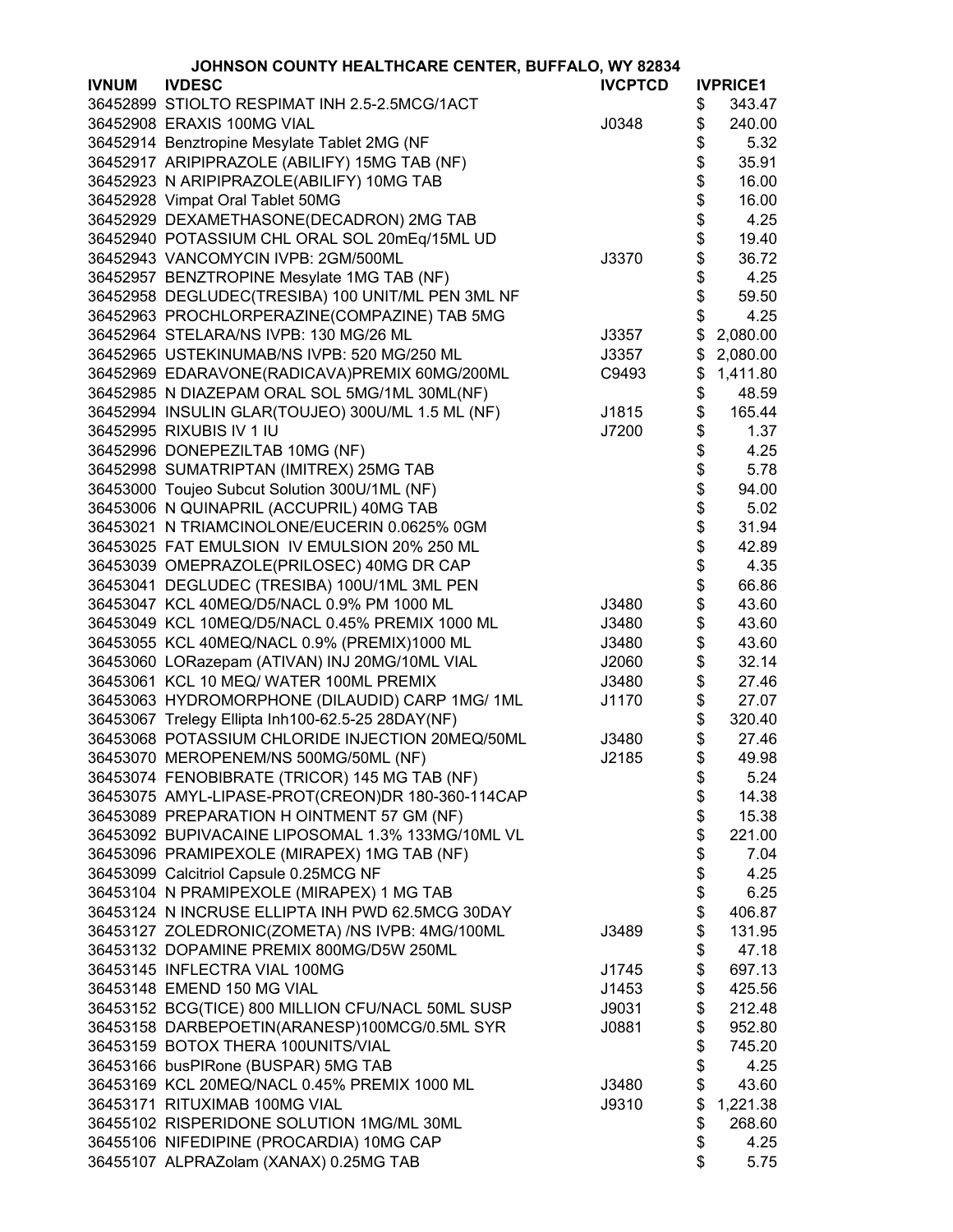| JOHNSON COUNTY HEALTHCARE CENTER, BUFFALO, WY 82834 |                                                   |                |    |                 |
|-----------------------------------------------------|---------------------------------------------------|----------------|----|-----------------|
| <b>IVNUM</b>                                        | <b>IVDESC</b>                                     | <b>IVCPTCD</b> |    | <b>IVPRICE1</b> |
|                                                     | 36455108 VITAMIN C (ASCORBIC ACID) 500MG TAB      |                | \$ | 4.25            |
|                                                     | 36455110 DESYREL 50 MG                            |                | \$ | 4.25            |
|                                                     | 36455112 POTASSIUM CHL(KLOR CON) 10MEQ TAB        |                | \$ | 4.25            |
|                                                     | 36455113 ROPIVACAINE(NAROPIN) 5MG/ML 30ML         | J2795          | \$ | 50.05           |
|                                                     | 36455116 LIDOCAINE(LIDODERM) 5% PATCH             |                | \$ | 26.53           |
|                                                     | 36455119 PANTOPRAZOLE (PROTONIX) VIAL 40MG        |                | \$ | 32.50           |
|                                                     |                                                   |                | \$ | 14.10           |
|                                                     | 36455120 NASAL MOIST SPRAY (DEEP SEA) 44ML        |                |    |                 |
|                                                     | 36455121 METHYLPREDNISOLONE(Solu-MEDROL) 500MG    | J2930          | \$ | 37.55           |
| 36455123 LITHIUM                                    |                                                   |                | \$ | 4.25            |
|                                                     | 36455124 RAMELTEON (ROZEREM) 8MG TAB (NF)         |                | \$ | 8.38            |
|                                                     | 36455126 oxyCODONE IR 5 MG TAB                    |                | \$ | 5.49            |
|                                                     | 36455130 HYDROMORPHONE(DILAUDID) 2MG TAB          |                | \$ | 5.59            |
|                                                     | 36455132 ARISTOPAN IV                             |                | \$ | 19.50           |
|                                                     | 36455136 AMITRIPTYLINE (ELAVIL) 10MG TAB          |                | \$ | 4.25            |
|                                                     | 36455138 LOCM 300-399 MGI 125ml                   | A4641          | \$ | 100.00          |
|                                                     | 36455145 SODIUM CHLORIDE 0.9% 10ML FLUSH          |                | \$ | 21.75           |
|                                                     | 36455147 NATALIZUMAB (TYSABRI) VL 300MG/15ML      | J2323          | \$ | 8,034.00        |
|                                                     | 36455149 HYDROmorphone PCA 0.2 MG/ML 30ML         | J1170          | \$ | 43.80           |
|                                                     | 36455150 LANSOPRAZOLE (PREVACID) 15MG CAP         |                | \$ | 5.25            |
|                                                     | 36455153 CLOTRIM/BETAMETH(LOTRISONE) CR 15G       |                | \$ | 52.20           |
|                                                     | 36455155 TRIAMCINOLONE(KENALOG) 0.1%CRM 454GM     |                | \$ | 67.20           |
|                                                     | 36455156 CEPHALEXIN (KEFLEX) SUSP 125MG/5ML 100ML |                | \$ | 38.00           |
|                                                     |                                                   |                | \$ |                 |
|                                                     | 36455163 NORPRAMIN 50 MG                          |                |    | 4.25            |
|                                                     | 36455165 metFORMIN (GLUCOPHAGE) 850MG TAB         |                | \$ | 5.27            |
|                                                     | 36455166 PHENYTOIN (DILANTIN) SUSP 125MG/5ML      |                | \$ | 10.20           |
|                                                     | 36455170 SALMETEROL(SEREVENT) 50MCG INHALER(NF)   |                | \$ | 248.54          |
|                                                     | 36455176 LIDOCAINE JELLY 2% 30 ML                 |                | \$ | 34.67           |
|                                                     | 36455180 DO NOT USE 04/30/18                      |                | \$ | 304.72          |
|                                                     | 36455181 cefTRIAXone(ROCEPHIN) IM 1GM INJ         | J0696          | \$ | 36.50           |
|                                                     | 36455182 THIAMINE (VIT B1) 100 MG TAB             |                | \$ | 4.25            |
|                                                     | 36455184 RHO GAM SINGLE DOSE SYRINGE 300MCG       | J2790          | \$ | 171.50          |
|                                                     | 36455185 IBANDRONATE (BONIVA) SYR 3MG/3 ML        | J1740          | \$ | 390.56          |
|                                                     | 36455190 ATEN/CHLORTHAL (TENORETIC) 50/25MG NF    |                | \$ | 4.25            |
|                                                     | 36455193 ALENDRONATE (FOSAMAX) 10MG TAB           |                | \$ | 6.72            |
|                                                     | 36455194 X DROPERIDOL (INAPSINE) VIAL 5MG/2ML     |                | \$ | 28.08           |
|                                                     | 36455201 IBUPROFEN (MOTRIN) 400MG TABLET          |                | \$ | 4.25            |
|                                                     | 36455202 GLIPIZIDE(GLUCOTROL) 5 MG TAB            |                | \$ | 4.25            |
|                                                     | 36455204 ASPERCREAM (NF) 5 OZ                     |                | \$ | 17.15           |
|                                                     | 36455205 ATROVENT INHALER 12.9 GM                 |                | \$ | 362.74          |
|                                                     | 36455211 HALOPERIDOL(HALDOL) CONC 2MG/ML UD       |                | \$ | 4.25            |
|                                                     | 36455217 STANFORDS MOUTH WASH SUSP 120ML          |                | \$ | 41.19           |
|                                                     | 36455222 TENECTEPLASE (TNKase) 50MG VIAL          | J3101          | \$ | 7,109.86        |
|                                                     |                                                   |                |    |                 |
|                                                     | 36455223 metFORMIN (GLUCOPHAGE) 500MG TAB         |                | \$ | 4.99            |
|                                                     | 36455224 HYDROCODONE/ACETAMIN 5/325MG TAB         |                | \$ | 5.26            |
|                                                     | 36455232 FERROUS SULFATE(FEOSOL) 325MG TAB        |                | \$ | 4.25            |
|                                                     | 36455234 CEFAZOLIN IRR 2.5                        |                | \$ | 54.50           |
|                                                     | 36455237 CENTRAL TPN 1100 CC                      |                | \$ | 41.10           |
|                                                     | 36455240 BETAMETHASONE(DIPROLENE)0.05% CR 15GM    |                | \$ | 70.00           |
|                                                     | 36455244 LATANOP(XALATAN)OPTH SOL 0.005% 2.5ML    |                | \$ | 116.52          |
|                                                     | 36455245 SYNVISC SYR 16MG/2ML DO NOT USE 6/1/17   | J7325          | \$ | 403.26          |
|                                                     | 36455247 QUEtiapine (SEROQUEL) 25MG TAB           |                | \$ | 7.66            |
|                                                     | 36455248 ALBUTEROL (PROVENTIL)SYR 2MG/5ML UD      |                | \$ | 4.25            |
|                                                     | 36455251 SLOW FE (SLO IRON) 45MG TAB              |                | \$ | 4.25            |
|                                                     | 36455257 GOLYTELLY SOL 4800 CC                    |                | \$ | 33.60           |
|                                                     | 36455258 HOMATROPINE HYDROBROM 5% OPTH SOL (NF)   |                | \$ | 60.02           |
|                                                     | 36455264 FLUDROCORTISONE(FLORINEF) 0.1 MG TAB     |                | \$ | 4.25            |
|                                                     |                                                   |                |    |                 |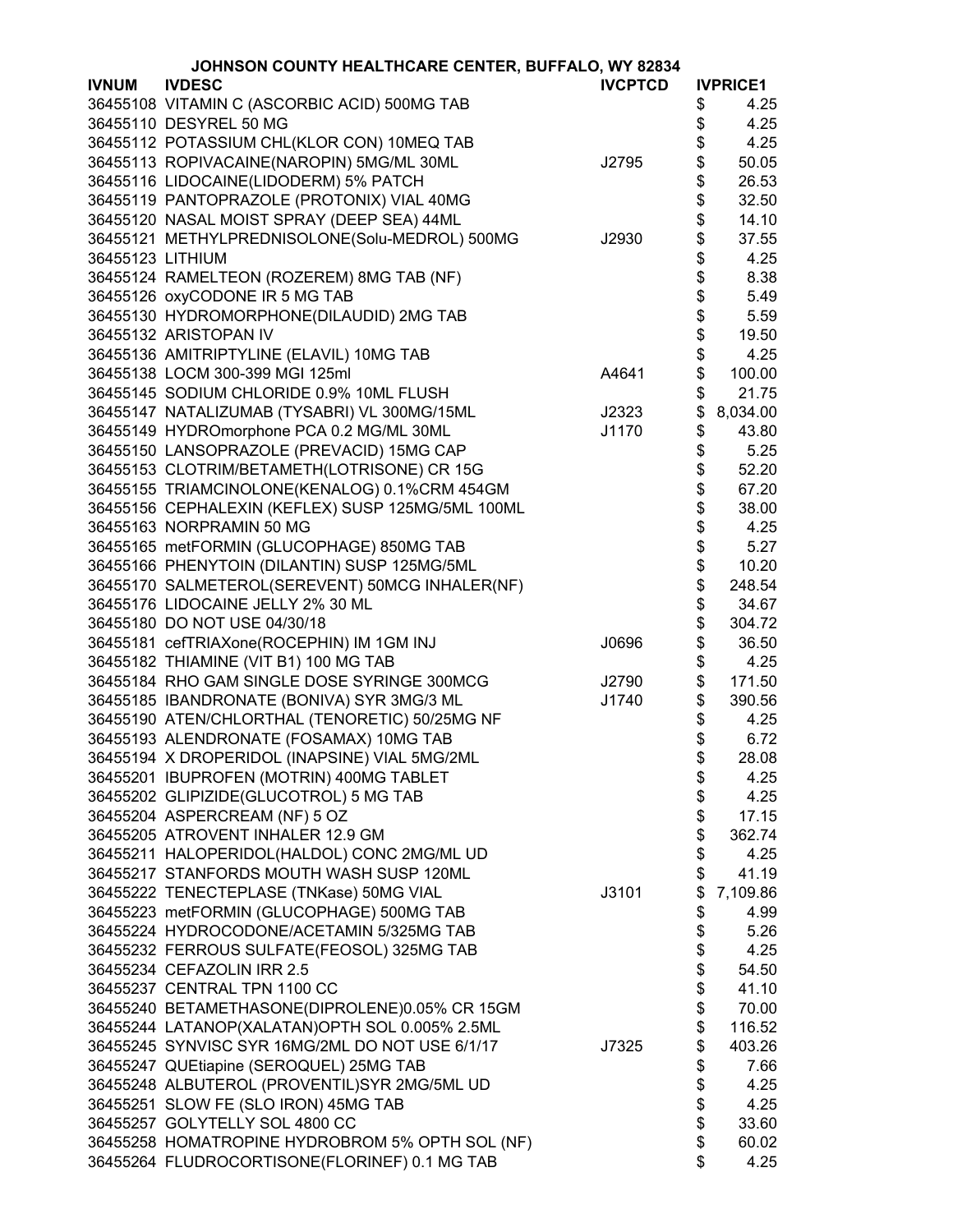|              | JOHNSON COUNTY HEALTHCARE CENTER, BUFFALO, WY 82834                        |                |            |                 |
|--------------|----------------------------------------------------------------------------|----------------|------------|-----------------|
| <b>IVNUM</b> | <b>IVDESC</b>                                                              | <b>IVCPTCD</b> |            | <b>IVPRICE1</b> |
|              | 36455265 METHYLPREDNISOLONE DOSEPAK 4 MG                                   |                | \$         | 45.02           |
|              | 36455266 DICYCLOMINE (BENTYL) VIAL 20 MG/2ML                               | J0500          | \$         | 104.57          |
|              | 36455272 DYNAPEN CAP                                                       |                | \$         | 4.25            |
|              | 36455273 SALIVA SUBSTITUTE(MOUTHKOTE) 2 OZ                                 |                | \$         | 15.86           |
|              | 36455274 TRIAMCINOLONE (KENALOG) 0.1% ORABASE 5GM                          |                | \$         | 89.10           |
|              | 36455275 AVEENO BATH 16 OZ (NF)                                            |                | \$         | 20.25           |
|              | 36455277 FAMCICLOVIR (FAMVIR) 250MG TAB                                    |                | \$         | 10.21           |
|              | 36455278 SKELAXIN TAB                                                      |                |            | 6.25            |
|              | 36455279 HYSCON VIAL INJ                                                   |                |            | 52.50           |
|              | 36455282 ADSORBOTEAR 15CC                                                  |                |            | 19.60           |
|              | 36455284 MORPHINE DRIP 100MG/D5W 100ML                                     |                |            | 69.35           |
|              | 36455286 ISOSORBIDE DIN (ISORDIL) 5MG TAB                                  |                | \$\$\$\$\$ | 4.25            |
|              | 36455287 LORazepam (ATIVAN) CARPUJECT 2MG/ML                               | J2060          | \$         | 26.63           |
|              | 36455292 TICARCILLIN/CLAV(TIMENTIN)ADV 3.1GM                               |                | \$         | 40.31           |
|              | 36455298 LOVASTATIN (MEVACOR) 10MG TAB                                     |                | \$         | 4.60            |
|              | 36455299 ZPROVENTIL 2MG TAB                                                |                |            | 2.35            |
|              | 36455300 VITAM B12 500MCG(CYANOCOBALAMIN)TAB                               |                | \$\$\$     | 4.25            |
|              | 36455302 OXYMETAZOLINE(AFRIN) NASAL SPRAY 30ML                             |                |            | 12.39           |
|              | 36455305 AZTREONAM (AZACTAM) VIAL 1 GM NF                                  |                |            | 63.54           |
|              | 36455311 TRIHEXYPHENIDYL (ARTANE) 2MG TAB                                  |                | \$         | 4.25            |
|              | 36455312 GLIPIZIDE XL(GLUCOTROL XL) 5 MG TAB                               |                | \$         | 4.25            |
|              | 36455320 IRBESARTAN(AVAPRO) 150MG TAB                                      |                | \$         | 6.87            |
|              | 36455321 TRANSDERM NITRO PATCH                                             |                | \$         | 6.90            |
|              | 36455322 VITAMIN E 400 IU TABS                                             |                |            | 4.25            |
|              | 36455324 ESZOPICLONE(LUNESTA) 1MG TAB (NF)                                 |                | \$\$       | 12.80           |
|              | 36455325 TIOTROPIUM (SPIRIVA) HANDIHALER 5 DOSE                            |                |            | 114.51          |
|              | 36455329 AROMATIC AMMONIA                                                  |                | \$         | 4.25            |
|              | 36455330 AMYL NITRATE                                                      |                | \$         | 4.25            |
|              | 36455332 LORazepam (ATIVAN) 0.5MG TAB                                      |                | \$         | 5.75            |
|              | 36455338 PEDIA CARE LIQUID                                                 |                | \$         | 13.20           |
|              | 36455339 TRANDOLAPRIL (MAVIK) 4MG TAB (NF)                                 |                | \$         | 5.00            |
|              | 36455340 FLUTICASONE(FLONASE)50MCG NASAL SPR                               |                | \$         | 105.26          |
|              | 36455341 OSELTAMIVIR (TAMIFLU) 45MG CAP                                    |                | \$         | 18.27           |
|              | 36455343 STERILE TALC 1 VIAL                                               |                | \$         | 160.00          |
|              | 36455344 POTASSIUM CHL(K-LYTE CL)20MEQ POWDER DC                           |                |            | 4.25            |
|              | 36455347 NEPHROCAPS                                                        |                | \$         | 4.25            |
|              | 36455348 LOCM 100-199 MGI 20ml                                             | A4644          | \$<br>\$   |                 |
|              |                                                                            |                | \$         | 45.00           |
|              | 36455350 SULFAM/TRIMETHO (SEPTRA)400/80MG TAB                              |                |            | 4.47            |
|              | 36455351 CARBI/LEVOD(SINEMET) 10MG/100MG TAB<br>36455355 N VITAMIN B-1 TAB |                | \$<br>\$   | 5.25            |
|              |                                                                            |                |            | 4.25            |
|              | 36455356 VITAMIN B-6 (PYRIDOXINE)100 MG TAB                                |                | \$         | 4.25            |
|              | 36455357 LINEZOLID ZYVOX PM 600MG/300ML (NF)                               | J2020          | \$         | 96.00           |
|              | 36455360 PEN VK ORAL SUSP 125MG/5ML 100ML                                  |                | \$         | 18.26           |
|              | 36455363 LEVOFLOXACIN(LEVAQUIN) PM 500MG/100 ML                            | J1956          | \$         | 37.20           |
|              | 36455365 ERYTHROMYCIN OPHTH OINT 0.5%(BABY)1GM                             |                | \$         | 26.70           |
|              | 36455367 BACITRACIN OPTH OINT 3.5GM                                        |                | \$         | 130.80          |
|              | 36455369 BECLOMETH DIP AQ 42MCG NASAL SPRAY NF                             |                | \$         | 285.47          |
|              | 36455370 NEOSYNEPHRINE 1/8%                                                |                | \$         | 15.90           |
|              | 36455377 RISPERIDONE (RISPERDAL) 0.25MG TAB                                |                | \$         | 7.25            |
|              | 36455388 DOCUSATE(COLACE) LIQUID 100MG/10ML UD                             |                | \$         | 4.25            |
|              | 36455392 NITROFURANTOIN (MACROBID) 100MG CAP                               |                | \$         | 7.61            |
|              | 36455394 RABIES VACCINE (RABAVERT) 1ML                                     | 90675          | \$         | 428.20          |
|              | 36455398 DEXTROMETHORPHAN CHLD 30MG/5ML 3OZ                                |                | \$         | 15.32           |
|              | 36455399 DEXTROMETHORPHAN ADULT 30MG/5ML 3OZ                               |                | \$         | 15.32           |
|              | 36455405 HURICAINE GEL                                                     |                | \$         | 31.20           |
|              | 36455407 DIVALPROEX (DEPAKOTE) DR 500MG TAB                                |                | \$         | 7.00            |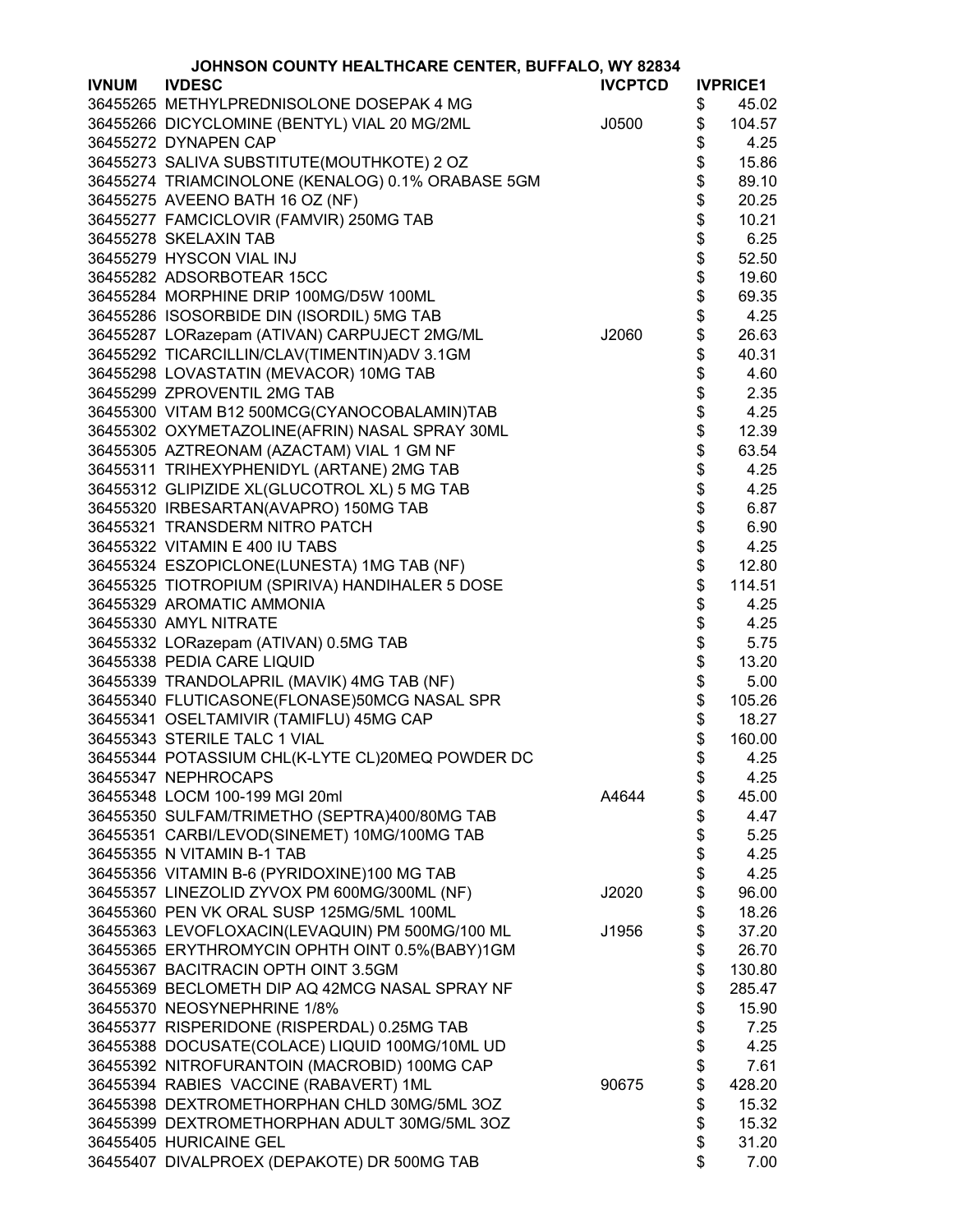|                | JOHNSON COUNTY HEALTHCARE CENTER, BUFFALO, WY 82834 |                |        |                 |
|----------------|-----------------------------------------------------|----------------|--------|-----------------|
| <b>IVNUM</b>   | <b>IVDESC</b>                                       | <b>IVCPTCD</b> |        | <b>IVPRICE1</b> |
|                | 36455409 TraMADol (ULTRAM) 50MG TAB                 |                | \$     | 5.78            |
|                | 36455411 GLYBURIDE (GLYNASE) 3MG TAB                |                | \$     | 4.25            |
|                | 36455414 LABETOLOL (NORMODYNE) 100MG TAB            |                | \$     | 6.08            |
|                | 36455416 PEGFILGRASTIM (NEULASTA) SYR 6MG (NF)      | J2505          | \$     | 7,152.00        |
|                | 36455422 BUMETANIDE (BUMEX) VIAL 0.25 MG/ML         |                | \$     | 25.82           |
|                | 36455428 DEPO-ESTRADIOL VIAL 5 MG/ML                | J1000          | \$     | 70.86           |
|                | 36455429 METHYLPRED ACET (DEPO-MEDROL) 80MG         | J1040          | \$     | 42.62           |
|                | 36455431 HEP-LOCK 100units/ml                       |                | \$     | 18.10           |
|                | 36455435 REGLAN SYRUP                               |                | \$     | 6.35            |
|                | 36455437 TRIAMCINOLONE (KENALOG) MDV 40MG/ML        | J3301          | \$     | 76.07           |
| 36455438 MTE-6 |                                                     |                | \$     | 19.60           |
|                | 36455439 MORPHINE ER (MS CONTIN) 30MG TAB           |                |        | 6.65            |
|                |                                                     |                | \$     |                 |
|                | 36455445 NEO/POLY/BAC (NEOSPORIN)OINT PACKET        |                | \$     | 38.59           |
|                | 36455446 NACL INHALATION 0.9% 3ML                   |                | \$     | 14.10           |
|                | 36455450 PROTAMINE SULF(250MG/25ML) 10MG/ML         | J2720          | \$     | 51.00           |
|                | 36455452 SURGILUBE                                  |                | \$     | 5.30            |
|                | 36455453 GLYCERINE SUPP PEDIATRIC 1.2GM             |                | \$     | 4.25            |
|                | 36455454 CARISOPRODOL(SOMA) 350MG TAB               |                | \$     | 5.55            |
|                | 36455456 PHENOBARB 130MG INJ                        | J2560          | \$     | 18.40           |
|                | 36455457 METHYLPHENIDATE (RITALIN) 5MG TAB          |                | \$     | 5.65            |
|                | 36455459 TESTOSTERONE (DEPO) VIAL 200 MG/ML         | J1071          | \$     | 53.83           |
|                | 36455464 BACTERIOSTATIC WATER                       |                | \$     | 8.05            |
|                | 36455466 NABUMETONE (RELAFEN) 500MG TAB             |                | \$     | 5.25            |
|                | 36455467 NICOTINIC ACID 250MG                       |                |        | 4.25            |
|                | 36455470 WATER FOR INJ 50CC                         |                | \$\$\$ | 4.25            |
|                | 36455471 TAMSULOSIN (FLOMAX) 0.4MG CAP              |                |        | 4.27            |
|                | 36455473 SUCCINYLCHOLINE(ANECTINE) 20MG/ML          | J0330          |        | 57.42           |
|                | 36455475 TAMIFLU O/S 6mg/ml 60ml                    |                | \$     | 180.47          |
|                | 36455482 ETHYL CHLORIDE 4OZ                         |                | \$     | 20.70           |
|                | 36455484 MEPIVACAINE (CARBOCAINE) PF 1% 30ML        |                | \$     | 29.48           |
|                | 36455485 MEPIVACAINE (CARBOCAINE) PF 2% 20ML        |                | \$     | 33.06           |
|                | 36455486 CETACINE SPRAY 56GM                        |                | \$     | 6.35            |
|                | 36455489 BUPIVACAINE 0.5% INJ                       |                | \$     | 26.81           |
|                | 36455490 XYLOCAINE 1% PLAIN 20                      |                | \$     | 26.61           |
|                | 36455491 XYLOCAINE 1% PL 30CC                       |                | \$     | 23.25           |
|                | 36455492 XYLOCAINE 1% PL 50CC                       |                | \$     | 28.52           |
|                | 36455493 XYLOCAINE 1% C EPI 20                      |                | \$     | 27.31           |
|                | 36455494 XYLOCAINE 2% PL 20CC                       |                | \$     | 26.80           |
|                | 36455495 XYLOCAINE 0.5%                             |                | \$     | 26.50           |
|                | 36455496 METHYLPREDNILONE(Solu-MEDROL) 1 GM         | J2930          | \$     | 74.27           |
|                | 36455498 FLUOCINONIDE(LIDEX)0.05%CR 15GM            |                | \$     | 63.55           |
|                | 36455502 FLUTICASONE/SALMETEROL 100/50 60DSE        |                | \$     | 278.74          |
|                | 36455504 SODIUM CHLORIDE 0.9% SDV 20 ML             |                | \$     | 4.25            |
|                | 36455505 PROCAINAMIDE (PRONESTYL) 1GM/10ML(DSC)     | J2690          | \$     | 58.00           |
|                | 36455508 XYLOCAINE 4% 50CC                          |                | \$     | 31.04           |
|                | 36455510 MILK OF MAG 12OZ BOTTLE                    |                | \$     | 11.89           |
|                | 36455517 EYE WASH SOL B & L 4OZ                     |                | \$     | 15.70           |
|                | 36455518 TYPHOID 5CC INJ                            |                | \$     | 26.50           |
|                | 36455521 HYDROCORT VALERATE 0.2% CREAM 45GM         |                | \$     | 198.50          |
|                | 36455522 cefTAZidime (FORTAZ) VIAL 1 GM             | J0713          | \$     | 34.50           |
|                | 36455524 ACTIDOSE 25GM                              |                | \$     | 19.85           |
|                | 36455525 LEVSIN TAB                                 |                | \$     | 4.25            |
|                |                                                     |                |        |                 |
|                | 36455535 SCOPOLAMINE 1.5MG TD (SCOP) PATCH          |                | \$     | 31.50           |
|                | 36455538 BUPIVACAINE/ EPI 30ML 0.5%                 |                | \$     | 37.21           |
|                | 36455543 PILOCARPINE 1% OPTH SOL 15ML               |                | \$     | 113.00          |
|                | 36455548 cefPODOXime SUSP 50MG/5ML 50ml             |                | \$     | 65.10           |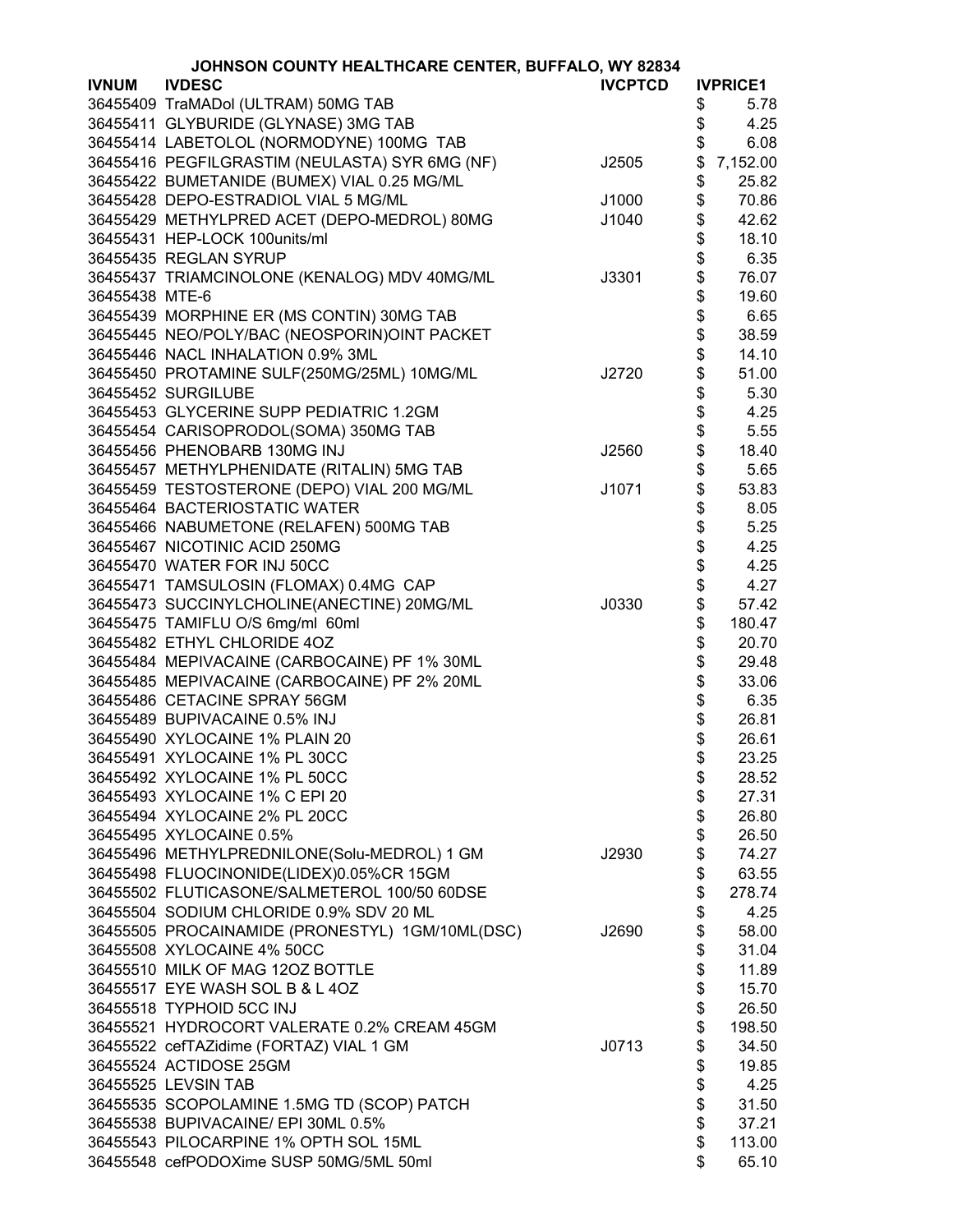| <b>IVDESC</b><br><b>IVCPTCD</b><br><b>IVNUM</b><br><b>IVPRICE1</b><br>36455552 CIPROFLOXACIN (CIPRO) 250MG TAB<br>\$<br>8.39<br>36455553 IPRATROPIUM(ATROVENT)0.03% NASAL SP<br>\$<br>32.90<br>\$<br>36455554 DICLOFENAC POT(CATAFLAM) 50MG TAB<br>4.57<br>\$<br>36455561 NYSTATIN 100,000 UNITS CREAM 30GM<br>44.33<br>\$<br>36455562 AMPICILLIN/SULB (UNASYN)1.5GM VIAL<br>J0295<br>32.66<br>\$<br>36455568 FLUoxetine (PROZAC) 10MG CAP<br>6.39<br>36455569 ALTEPLASE(ACTIVASE)VIAL 100MG/100ML<br>\$11,067.30<br>J2997<br>36455570 K-Y JELLY<br>\$<br>5.45<br>\$<br>36455573 XYLOCAINE/GLU 5%<br>30.75<br>\$<br>36455574 DANTROLENE (REVONTO) 20MG INJ<br>121.20<br>\$<br>36455579 TIMOLOL (TIMOPTIC) 0.5% OPTH SOL 15ML<br>66.75<br>\$<br>36455580 FLUOTHANE 250CC ML<br>110.70<br>\$<br>36455581 CAPTOPRIL(CAPOTEN) 25MG TAB<br>5.47<br>\$<br>36455583 FILGRASTIM (NEUPOGEN) SDV 480 MCG(NF)<br>607.40<br>J1442<br>\$<br>36455584 MOBIC MELOXICAM TAB<br>4.25<br>\$<br>36455587 FEXOFENADINE (ALLEGRA) 180MG TAB<br>6.32<br>\$<br>\$<br>36455589 SOTALOL (BETAPACE) 80MG TAB<br>6.00<br>36455591 ENOXAPARIN (LOVENOX) SYR 40MG/0.4ML<br>J1650<br>33.53<br>\$<br>\$<br>36455595 cloNIDine(CATAPRESS) 0.1MG TAB<br>4.25<br>36455599 CLOTRIMAZOLE (MYCELEX) 10MG LOZENGE<br>5.41<br>$\ddot{\$}$<br>36455600 BUMETANIDE (BUMEX) 0.5MG TAB<br>4.25<br>\$<br>36455604 CERUMENEX DROPS 12CC<br>25.60<br>\$<br>\$<br>36455606 POLYCARBOPHIL (FIBERCON) 625 MG TAB<br>4.25<br>36455611 MORPHINE ORAL CONC 20 MG/ML 30ML<br>46.55<br>\$<br>36455613 EUCERIN/TRIAC 1:1<br>18.70<br>\$<br>78.38<br>36455616 ATROPINE 1% OPHTH DROPS 5ML<br>\$<br>36455627 TRIPLE DYE APPLICATOR<br>14.95<br>\$<br>36455629 PPD TUBERCULIN (APLISOL) 5TU/0.1ML<br>33.73<br>90715<br>\$<br>36455632 AVANDIA TAB<br>7.25<br>\$<br>36455637 DIABETA 5MG TAB<br>4.25<br>\$<br>36455640 PRAVASTATIN (PRAVACHOL) 20MG TAB<br>7.25<br>\$<br>36455642 DOXORUBICIN/10MG INJ<br>36.00<br>J9000<br>\$<br>36455643 PENICILLIN VK (PEN VK) 250MG TAB<br>4.26<br>\$<br>36455644 EUCERIN CREAM 1OZ<br>4.65<br>36455645 DOBUTAMINE(DOBUTREX)VIAL 250MG/20ML<br>J1250<br>42.80<br>\$<br>36455646 INSULIN DRIP<br>\$<br>39.75<br>\$<br>36455652 SUCRALFATE (CARAFATE) MOUTH WASH<br>27.05<br>\$<br>36455655 SODIUM CHLORIDE INH 0.9%<br>1.00<br>\$<br>36455657 FAMOTIDINE(PEPCID) 20 MG TAB<br>5.54<br>\$<br>36455658 LACTOBACILLUS GRANULES(FLORANEX) 1GM<br>4.25<br>\$<br>36455659 LISINOPRIL (PRINIVIL) 5MG TAB<br>4.25<br>\$<br>15.70<br>36455661 GLUCOSE ORAL GEL 37.5 GM<br>\$<br>36455662 EUCERIN 80GM<br>14.35<br>\$<br>22.90<br>36455664 BUPRENORPHINE<br>J0592<br>\$<br>36455667 STERILE WATER SDV 10 ML<br>4.25<br>\$<br>36455668 TERAZOSIN (HYTRIN) 1MG CAP<br>5.10<br>\$<br>36455673 DIULO TAB<br>5.10<br>\$<br>36455674 AMOXICILLIN (AMOXIL) 250MG CAP<br>4.25<br>\$<br>36455675 TPN BAG 50%D 8.4AMIN<br>34.55<br>\$<br>36455676 PREDNISOLONE ACE 1% OPHTH SOL 15ML<br>176.40<br>\$<br>36455681 ENALAPRILAT(VASOTEC)VIAL 2.5MG/2 ML<br>38.20<br>\$<br>36455686 AZITHROMYCIN (ZITHROMAX) VIAL 500 MG<br>53.94<br>J0456<br>\$<br>36455689 NITROGLYCERN(NITROSTAT)0.4MG SL BOT<br>44.87<br>\$<br>36455691 DICLOFENAC SOD XR(VOLTAREN)50MG TAB<br>4.95<br>\$<br>36455692 TRIAMCINOLONE (KENALOG) 0.1% LOTION 60ML<br>108.00<br>\$<br>36455693 GUAIFENESIN IR(MUCINEX) 400MG TAB<br>4.25 | JOHNSON COUNTY HEALTHCARE CENTER, BUFFALO, WY 82834 |  |  |
|----------------------------------------------------------------------------------------------------------------------------------------------------------------------------------------------------------------------------------------------------------------------------------------------------------------------------------------------------------------------------------------------------------------------------------------------------------------------------------------------------------------------------------------------------------------------------------------------------------------------------------------------------------------------------------------------------------------------------------------------------------------------------------------------------------------------------------------------------------------------------------------------------------------------------------------------------------------------------------------------------------------------------------------------------------------------------------------------------------------------------------------------------------------------------------------------------------------------------------------------------------------------------------------------------------------------------------------------------------------------------------------------------------------------------------------------------------------------------------------------------------------------------------------------------------------------------------------------------------------------------------------------------------------------------------------------------------------------------------------------------------------------------------------------------------------------------------------------------------------------------------------------------------------------------------------------------------------------------------------------------------------------------------------------------------------------------------------------------------------------------------------------------------------------------------------------------------------------------------------------------------------------------------------------------------------------------------------------------------------------------------------------------------------------------------------------------------------------------------------------------------------------------------------------------------------------------------------------------------------------------------------------------------------------------------------------------------------------------------------------------------------------------------------------------------------------------------------------------------------------------------------------------------------------------------------------------------------------------------------------------------------------------------------------------------------------------------------------------------------------------------------------------------------------------------------------------------------------------------------------------------------------------------------------------------------------------------------------------------|-----------------------------------------------------|--|--|
|                                                                                                                                                                                                                                                                                                                                                                                                                                                                                                                                                                                                                                                                                                                                                                                                                                                                                                                                                                                                                                                                                                                                                                                                                                                                                                                                                                                                                                                                                                                                                                                                                                                                                                                                                                                                                                                                                                                                                                                                                                                                                                                                                                                                                                                                                                                                                                                                                                                                                                                                                                                                                                                                                                                                                                                                                                                                                                                                                                                                                                                                                                                                                                                                                                                                                                                                                          |                                                     |  |  |
|                                                                                                                                                                                                                                                                                                                                                                                                                                                                                                                                                                                                                                                                                                                                                                                                                                                                                                                                                                                                                                                                                                                                                                                                                                                                                                                                                                                                                                                                                                                                                                                                                                                                                                                                                                                                                                                                                                                                                                                                                                                                                                                                                                                                                                                                                                                                                                                                                                                                                                                                                                                                                                                                                                                                                                                                                                                                                                                                                                                                                                                                                                                                                                                                                                                                                                                                                          |                                                     |  |  |
|                                                                                                                                                                                                                                                                                                                                                                                                                                                                                                                                                                                                                                                                                                                                                                                                                                                                                                                                                                                                                                                                                                                                                                                                                                                                                                                                                                                                                                                                                                                                                                                                                                                                                                                                                                                                                                                                                                                                                                                                                                                                                                                                                                                                                                                                                                                                                                                                                                                                                                                                                                                                                                                                                                                                                                                                                                                                                                                                                                                                                                                                                                                                                                                                                                                                                                                                                          |                                                     |  |  |
|                                                                                                                                                                                                                                                                                                                                                                                                                                                                                                                                                                                                                                                                                                                                                                                                                                                                                                                                                                                                                                                                                                                                                                                                                                                                                                                                                                                                                                                                                                                                                                                                                                                                                                                                                                                                                                                                                                                                                                                                                                                                                                                                                                                                                                                                                                                                                                                                                                                                                                                                                                                                                                                                                                                                                                                                                                                                                                                                                                                                                                                                                                                                                                                                                                                                                                                                                          |                                                     |  |  |
|                                                                                                                                                                                                                                                                                                                                                                                                                                                                                                                                                                                                                                                                                                                                                                                                                                                                                                                                                                                                                                                                                                                                                                                                                                                                                                                                                                                                                                                                                                                                                                                                                                                                                                                                                                                                                                                                                                                                                                                                                                                                                                                                                                                                                                                                                                                                                                                                                                                                                                                                                                                                                                                                                                                                                                                                                                                                                                                                                                                                                                                                                                                                                                                                                                                                                                                                                          |                                                     |  |  |
|                                                                                                                                                                                                                                                                                                                                                                                                                                                                                                                                                                                                                                                                                                                                                                                                                                                                                                                                                                                                                                                                                                                                                                                                                                                                                                                                                                                                                                                                                                                                                                                                                                                                                                                                                                                                                                                                                                                                                                                                                                                                                                                                                                                                                                                                                                                                                                                                                                                                                                                                                                                                                                                                                                                                                                                                                                                                                                                                                                                                                                                                                                                                                                                                                                                                                                                                                          |                                                     |  |  |
|                                                                                                                                                                                                                                                                                                                                                                                                                                                                                                                                                                                                                                                                                                                                                                                                                                                                                                                                                                                                                                                                                                                                                                                                                                                                                                                                                                                                                                                                                                                                                                                                                                                                                                                                                                                                                                                                                                                                                                                                                                                                                                                                                                                                                                                                                                                                                                                                                                                                                                                                                                                                                                                                                                                                                                                                                                                                                                                                                                                                                                                                                                                                                                                                                                                                                                                                                          |                                                     |  |  |
|                                                                                                                                                                                                                                                                                                                                                                                                                                                                                                                                                                                                                                                                                                                                                                                                                                                                                                                                                                                                                                                                                                                                                                                                                                                                                                                                                                                                                                                                                                                                                                                                                                                                                                                                                                                                                                                                                                                                                                                                                                                                                                                                                                                                                                                                                                                                                                                                                                                                                                                                                                                                                                                                                                                                                                                                                                                                                                                                                                                                                                                                                                                                                                                                                                                                                                                                                          |                                                     |  |  |
|                                                                                                                                                                                                                                                                                                                                                                                                                                                                                                                                                                                                                                                                                                                                                                                                                                                                                                                                                                                                                                                                                                                                                                                                                                                                                                                                                                                                                                                                                                                                                                                                                                                                                                                                                                                                                                                                                                                                                                                                                                                                                                                                                                                                                                                                                                                                                                                                                                                                                                                                                                                                                                                                                                                                                                                                                                                                                                                                                                                                                                                                                                                                                                                                                                                                                                                                                          |                                                     |  |  |
|                                                                                                                                                                                                                                                                                                                                                                                                                                                                                                                                                                                                                                                                                                                                                                                                                                                                                                                                                                                                                                                                                                                                                                                                                                                                                                                                                                                                                                                                                                                                                                                                                                                                                                                                                                                                                                                                                                                                                                                                                                                                                                                                                                                                                                                                                                                                                                                                                                                                                                                                                                                                                                                                                                                                                                                                                                                                                                                                                                                                                                                                                                                                                                                                                                                                                                                                                          |                                                     |  |  |
|                                                                                                                                                                                                                                                                                                                                                                                                                                                                                                                                                                                                                                                                                                                                                                                                                                                                                                                                                                                                                                                                                                                                                                                                                                                                                                                                                                                                                                                                                                                                                                                                                                                                                                                                                                                                                                                                                                                                                                                                                                                                                                                                                                                                                                                                                                                                                                                                                                                                                                                                                                                                                                                                                                                                                                                                                                                                                                                                                                                                                                                                                                                                                                                                                                                                                                                                                          |                                                     |  |  |
|                                                                                                                                                                                                                                                                                                                                                                                                                                                                                                                                                                                                                                                                                                                                                                                                                                                                                                                                                                                                                                                                                                                                                                                                                                                                                                                                                                                                                                                                                                                                                                                                                                                                                                                                                                                                                                                                                                                                                                                                                                                                                                                                                                                                                                                                                                                                                                                                                                                                                                                                                                                                                                                                                                                                                                                                                                                                                                                                                                                                                                                                                                                                                                                                                                                                                                                                                          |                                                     |  |  |
|                                                                                                                                                                                                                                                                                                                                                                                                                                                                                                                                                                                                                                                                                                                                                                                                                                                                                                                                                                                                                                                                                                                                                                                                                                                                                                                                                                                                                                                                                                                                                                                                                                                                                                                                                                                                                                                                                                                                                                                                                                                                                                                                                                                                                                                                                                                                                                                                                                                                                                                                                                                                                                                                                                                                                                                                                                                                                                                                                                                                                                                                                                                                                                                                                                                                                                                                                          |                                                     |  |  |
|                                                                                                                                                                                                                                                                                                                                                                                                                                                                                                                                                                                                                                                                                                                                                                                                                                                                                                                                                                                                                                                                                                                                                                                                                                                                                                                                                                                                                                                                                                                                                                                                                                                                                                                                                                                                                                                                                                                                                                                                                                                                                                                                                                                                                                                                                                                                                                                                                                                                                                                                                                                                                                                                                                                                                                                                                                                                                                                                                                                                                                                                                                                                                                                                                                                                                                                                                          |                                                     |  |  |
|                                                                                                                                                                                                                                                                                                                                                                                                                                                                                                                                                                                                                                                                                                                                                                                                                                                                                                                                                                                                                                                                                                                                                                                                                                                                                                                                                                                                                                                                                                                                                                                                                                                                                                                                                                                                                                                                                                                                                                                                                                                                                                                                                                                                                                                                                                                                                                                                                                                                                                                                                                                                                                                                                                                                                                                                                                                                                                                                                                                                                                                                                                                                                                                                                                                                                                                                                          |                                                     |  |  |
|                                                                                                                                                                                                                                                                                                                                                                                                                                                                                                                                                                                                                                                                                                                                                                                                                                                                                                                                                                                                                                                                                                                                                                                                                                                                                                                                                                                                                                                                                                                                                                                                                                                                                                                                                                                                                                                                                                                                                                                                                                                                                                                                                                                                                                                                                                                                                                                                                                                                                                                                                                                                                                                                                                                                                                                                                                                                                                                                                                                                                                                                                                                                                                                                                                                                                                                                                          |                                                     |  |  |
|                                                                                                                                                                                                                                                                                                                                                                                                                                                                                                                                                                                                                                                                                                                                                                                                                                                                                                                                                                                                                                                                                                                                                                                                                                                                                                                                                                                                                                                                                                                                                                                                                                                                                                                                                                                                                                                                                                                                                                                                                                                                                                                                                                                                                                                                                                                                                                                                                                                                                                                                                                                                                                                                                                                                                                                                                                                                                                                                                                                                                                                                                                                                                                                                                                                                                                                                                          |                                                     |  |  |
|                                                                                                                                                                                                                                                                                                                                                                                                                                                                                                                                                                                                                                                                                                                                                                                                                                                                                                                                                                                                                                                                                                                                                                                                                                                                                                                                                                                                                                                                                                                                                                                                                                                                                                                                                                                                                                                                                                                                                                                                                                                                                                                                                                                                                                                                                                                                                                                                                                                                                                                                                                                                                                                                                                                                                                                                                                                                                                                                                                                                                                                                                                                                                                                                                                                                                                                                                          |                                                     |  |  |
|                                                                                                                                                                                                                                                                                                                                                                                                                                                                                                                                                                                                                                                                                                                                                                                                                                                                                                                                                                                                                                                                                                                                                                                                                                                                                                                                                                                                                                                                                                                                                                                                                                                                                                                                                                                                                                                                                                                                                                                                                                                                                                                                                                                                                                                                                                                                                                                                                                                                                                                                                                                                                                                                                                                                                                                                                                                                                                                                                                                                                                                                                                                                                                                                                                                                                                                                                          |                                                     |  |  |
|                                                                                                                                                                                                                                                                                                                                                                                                                                                                                                                                                                                                                                                                                                                                                                                                                                                                                                                                                                                                                                                                                                                                                                                                                                                                                                                                                                                                                                                                                                                                                                                                                                                                                                                                                                                                                                                                                                                                                                                                                                                                                                                                                                                                                                                                                                                                                                                                                                                                                                                                                                                                                                                                                                                                                                                                                                                                                                                                                                                                                                                                                                                                                                                                                                                                                                                                                          |                                                     |  |  |
|                                                                                                                                                                                                                                                                                                                                                                                                                                                                                                                                                                                                                                                                                                                                                                                                                                                                                                                                                                                                                                                                                                                                                                                                                                                                                                                                                                                                                                                                                                                                                                                                                                                                                                                                                                                                                                                                                                                                                                                                                                                                                                                                                                                                                                                                                                                                                                                                                                                                                                                                                                                                                                                                                                                                                                                                                                                                                                                                                                                                                                                                                                                                                                                                                                                                                                                                                          |                                                     |  |  |
|                                                                                                                                                                                                                                                                                                                                                                                                                                                                                                                                                                                                                                                                                                                                                                                                                                                                                                                                                                                                                                                                                                                                                                                                                                                                                                                                                                                                                                                                                                                                                                                                                                                                                                                                                                                                                                                                                                                                                                                                                                                                                                                                                                                                                                                                                                                                                                                                                                                                                                                                                                                                                                                                                                                                                                                                                                                                                                                                                                                                                                                                                                                                                                                                                                                                                                                                                          |                                                     |  |  |
|                                                                                                                                                                                                                                                                                                                                                                                                                                                                                                                                                                                                                                                                                                                                                                                                                                                                                                                                                                                                                                                                                                                                                                                                                                                                                                                                                                                                                                                                                                                                                                                                                                                                                                                                                                                                                                                                                                                                                                                                                                                                                                                                                                                                                                                                                                                                                                                                                                                                                                                                                                                                                                                                                                                                                                                                                                                                                                                                                                                                                                                                                                                                                                                                                                                                                                                                                          |                                                     |  |  |
|                                                                                                                                                                                                                                                                                                                                                                                                                                                                                                                                                                                                                                                                                                                                                                                                                                                                                                                                                                                                                                                                                                                                                                                                                                                                                                                                                                                                                                                                                                                                                                                                                                                                                                                                                                                                                                                                                                                                                                                                                                                                                                                                                                                                                                                                                                                                                                                                                                                                                                                                                                                                                                                                                                                                                                                                                                                                                                                                                                                                                                                                                                                                                                                                                                                                                                                                                          |                                                     |  |  |
|                                                                                                                                                                                                                                                                                                                                                                                                                                                                                                                                                                                                                                                                                                                                                                                                                                                                                                                                                                                                                                                                                                                                                                                                                                                                                                                                                                                                                                                                                                                                                                                                                                                                                                                                                                                                                                                                                                                                                                                                                                                                                                                                                                                                                                                                                                                                                                                                                                                                                                                                                                                                                                                                                                                                                                                                                                                                                                                                                                                                                                                                                                                                                                                                                                                                                                                                                          |                                                     |  |  |
|                                                                                                                                                                                                                                                                                                                                                                                                                                                                                                                                                                                                                                                                                                                                                                                                                                                                                                                                                                                                                                                                                                                                                                                                                                                                                                                                                                                                                                                                                                                                                                                                                                                                                                                                                                                                                                                                                                                                                                                                                                                                                                                                                                                                                                                                                                                                                                                                                                                                                                                                                                                                                                                                                                                                                                                                                                                                                                                                                                                                                                                                                                                                                                                                                                                                                                                                                          |                                                     |  |  |
|                                                                                                                                                                                                                                                                                                                                                                                                                                                                                                                                                                                                                                                                                                                                                                                                                                                                                                                                                                                                                                                                                                                                                                                                                                                                                                                                                                                                                                                                                                                                                                                                                                                                                                                                                                                                                                                                                                                                                                                                                                                                                                                                                                                                                                                                                                                                                                                                                                                                                                                                                                                                                                                                                                                                                                                                                                                                                                                                                                                                                                                                                                                                                                                                                                                                                                                                                          |                                                     |  |  |
|                                                                                                                                                                                                                                                                                                                                                                                                                                                                                                                                                                                                                                                                                                                                                                                                                                                                                                                                                                                                                                                                                                                                                                                                                                                                                                                                                                                                                                                                                                                                                                                                                                                                                                                                                                                                                                                                                                                                                                                                                                                                                                                                                                                                                                                                                                                                                                                                                                                                                                                                                                                                                                                                                                                                                                                                                                                                                                                                                                                                                                                                                                                                                                                                                                                                                                                                                          |                                                     |  |  |
|                                                                                                                                                                                                                                                                                                                                                                                                                                                                                                                                                                                                                                                                                                                                                                                                                                                                                                                                                                                                                                                                                                                                                                                                                                                                                                                                                                                                                                                                                                                                                                                                                                                                                                                                                                                                                                                                                                                                                                                                                                                                                                                                                                                                                                                                                                                                                                                                                                                                                                                                                                                                                                                                                                                                                                                                                                                                                                                                                                                                                                                                                                                                                                                                                                                                                                                                                          |                                                     |  |  |
|                                                                                                                                                                                                                                                                                                                                                                                                                                                                                                                                                                                                                                                                                                                                                                                                                                                                                                                                                                                                                                                                                                                                                                                                                                                                                                                                                                                                                                                                                                                                                                                                                                                                                                                                                                                                                                                                                                                                                                                                                                                                                                                                                                                                                                                                                                                                                                                                                                                                                                                                                                                                                                                                                                                                                                                                                                                                                                                                                                                                                                                                                                                                                                                                                                                                                                                                                          |                                                     |  |  |
|                                                                                                                                                                                                                                                                                                                                                                                                                                                                                                                                                                                                                                                                                                                                                                                                                                                                                                                                                                                                                                                                                                                                                                                                                                                                                                                                                                                                                                                                                                                                                                                                                                                                                                                                                                                                                                                                                                                                                                                                                                                                                                                                                                                                                                                                                                                                                                                                                                                                                                                                                                                                                                                                                                                                                                                                                                                                                                                                                                                                                                                                                                                                                                                                                                                                                                                                                          |                                                     |  |  |
|                                                                                                                                                                                                                                                                                                                                                                                                                                                                                                                                                                                                                                                                                                                                                                                                                                                                                                                                                                                                                                                                                                                                                                                                                                                                                                                                                                                                                                                                                                                                                                                                                                                                                                                                                                                                                                                                                                                                                                                                                                                                                                                                                                                                                                                                                                                                                                                                                                                                                                                                                                                                                                                                                                                                                                                                                                                                                                                                                                                                                                                                                                                                                                                                                                                                                                                                                          |                                                     |  |  |
|                                                                                                                                                                                                                                                                                                                                                                                                                                                                                                                                                                                                                                                                                                                                                                                                                                                                                                                                                                                                                                                                                                                                                                                                                                                                                                                                                                                                                                                                                                                                                                                                                                                                                                                                                                                                                                                                                                                                                                                                                                                                                                                                                                                                                                                                                                                                                                                                                                                                                                                                                                                                                                                                                                                                                                                                                                                                                                                                                                                                                                                                                                                                                                                                                                                                                                                                                          |                                                     |  |  |
|                                                                                                                                                                                                                                                                                                                                                                                                                                                                                                                                                                                                                                                                                                                                                                                                                                                                                                                                                                                                                                                                                                                                                                                                                                                                                                                                                                                                                                                                                                                                                                                                                                                                                                                                                                                                                                                                                                                                                                                                                                                                                                                                                                                                                                                                                                                                                                                                                                                                                                                                                                                                                                                                                                                                                                                                                                                                                                                                                                                                                                                                                                                                                                                                                                                                                                                                                          |                                                     |  |  |
|                                                                                                                                                                                                                                                                                                                                                                                                                                                                                                                                                                                                                                                                                                                                                                                                                                                                                                                                                                                                                                                                                                                                                                                                                                                                                                                                                                                                                                                                                                                                                                                                                                                                                                                                                                                                                                                                                                                                                                                                                                                                                                                                                                                                                                                                                                                                                                                                                                                                                                                                                                                                                                                                                                                                                                                                                                                                                                                                                                                                                                                                                                                                                                                                                                                                                                                                                          |                                                     |  |  |
|                                                                                                                                                                                                                                                                                                                                                                                                                                                                                                                                                                                                                                                                                                                                                                                                                                                                                                                                                                                                                                                                                                                                                                                                                                                                                                                                                                                                                                                                                                                                                                                                                                                                                                                                                                                                                                                                                                                                                                                                                                                                                                                                                                                                                                                                                                                                                                                                                                                                                                                                                                                                                                                                                                                                                                                                                                                                                                                                                                                                                                                                                                                                                                                                                                                                                                                                                          |                                                     |  |  |
|                                                                                                                                                                                                                                                                                                                                                                                                                                                                                                                                                                                                                                                                                                                                                                                                                                                                                                                                                                                                                                                                                                                                                                                                                                                                                                                                                                                                                                                                                                                                                                                                                                                                                                                                                                                                                                                                                                                                                                                                                                                                                                                                                                                                                                                                                                                                                                                                                                                                                                                                                                                                                                                                                                                                                                                                                                                                                                                                                                                                                                                                                                                                                                                                                                                                                                                                                          |                                                     |  |  |
|                                                                                                                                                                                                                                                                                                                                                                                                                                                                                                                                                                                                                                                                                                                                                                                                                                                                                                                                                                                                                                                                                                                                                                                                                                                                                                                                                                                                                                                                                                                                                                                                                                                                                                                                                                                                                                                                                                                                                                                                                                                                                                                                                                                                                                                                                                                                                                                                                                                                                                                                                                                                                                                                                                                                                                                                                                                                                                                                                                                                                                                                                                                                                                                                                                                                                                                                                          |                                                     |  |  |
|                                                                                                                                                                                                                                                                                                                                                                                                                                                                                                                                                                                                                                                                                                                                                                                                                                                                                                                                                                                                                                                                                                                                                                                                                                                                                                                                                                                                                                                                                                                                                                                                                                                                                                                                                                                                                                                                                                                                                                                                                                                                                                                                                                                                                                                                                                                                                                                                                                                                                                                                                                                                                                                                                                                                                                                                                                                                                                                                                                                                                                                                                                                                                                                                                                                                                                                                                          |                                                     |  |  |
|                                                                                                                                                                                                                                                                                                                                                                                                                                                                                                                                                                                                                                                                                                                                                                                                                                                                                                                                                                                                                                                                                                                                                                                                                                                                                                                                                                                                                                                                                                                                                                                                                                                                                                                                                                                                                                                                                                                                                                                                                                                                                                                                                                                                                                                                                                                                                                                                                                                                                                                                                                                                                                                                                                                                                                                                                                                                                                                                                                                                                                                                                                                                                                                                                                                                                                                                                          |                                                     |  |  |
|                                                                                                                                                                                                                                                                                                                                                                                                                                                                                                                                                                                                                                                                                                                                                                                                                                                                                                                                                                                                                                                                                                                                                                                                                                                                                                                                                                                                                                                                                                                                                                                                                                                                                                                                                                                                                                                                                                                                                                                                                                                                                                                                                                                                                                                                                                                                                                                                                                                                                                                                                                                                                                                                                                                                                                                                                                                                                                                                                                                                                                                                                                                                                                                                                                                                                                                                                          |                                                     |  |  |
|                                                                                                                                                                                                                                                                                                                                                                                                                                                                                                                                                                                                                                                                                                                                                                                                                                                                                                                                                                                                                                                                                                                                                                                                                                                                                                                                                                                                                                                                                                                                                                                                                                                                                                                                                                                                                                                                                                                                                                                                                                                                                                                                                                                                                                                                                                                                                                                                                                                                                                                                                                                                                                                                                                                                                                                                                                                                                                                                                                                                                                                                                                                                                                                                                                                                                                                                                          |                                                     |  |  |
|                                                                                                                                                                                                                                                                                                                                                                                                                                                                                                                                                                                                                                                                                                                                                                                                                                                                                                                                                                                                                                                                                                                                                                                                                                                                                                                                                                                                                                                                                                                                                                                                                                                                                                                                                                                                                                                                                                                                                                                                                                                                                                                                                                                                                                                                                                                                                                                                                                                                                                                                                                                                                                                                                                                                                                                                                                                                                                                                                                                                                                                                                                                                                                                                                                                                                                                                                          |                                                     |  |  |
|                                                                                                                                                                                                                                                                                                                                                                                                                                                                                                                                                                                                                                                                                                                                                                                                                                                                                                                                                                                                                                                                                                                                                                                                                                                                                                                                                                                                                                                                                                                                                                                                                                                                                                                                                                                                                                                                                                                                                                                                                                                                                                                                                                                                                                                                                                                                                                                                                                                                                                                                                                                                                                                                                                                                                                                                                                                                                                                                                                                                                                                                                                                                                                                                                                                                                                                                                          |                                                     |  |  |
|                                                                                                                                                                                                                                                                                                                                                                                                                                                                                                                                                                                                                                                                                                                                                                                                                                                                                                                                                                                                                                                                                                                                                                                                                                                                                                                                                                                                                                                                                                                                                                                                                                                                                                                                                                                                                                                                                                                                                                                                                                                                                                                                                                                                                                                                                                                                                                                                                                                                                                                                                                                                                                                                                                                                                                                                                                                                                                                                                                                                                                                                                                                                                                                                                                                                                                                                                          |                                                     |  |  |
|                                                                                                                                                                                                                                                                                                                                                                                                                                                                                                                                                                                                                                                                                                                                                                                                                                                                                                                                                                                                                                                                                                                                                                                                                                                                                                                                                                                                                                                                                                                                                                                                                                                                                                                                                                                                                                                                                                                                                                                                                                                                                                                                                                                                                                                                                                                                                                                                                                                                                                                                                                                                                                                                                                                                                                                                                                                                                                                                                                                                                                                                                                                                                                                                                                                                                                                                                          |                                                     |  |  |
|                                                                                                                                                                                                                                                                                                                                                                                                                                                                                                                                                                                                                                                                                                                                                                                                                                                                                                                                                                                                                                                                                                                                                                                                                                                                                                                                                                                                                                                                                                                                                                                                                                                                                                                                                                                                                                                                                                                                                                                                                                                                                                                                                                                                                                                                                                                                                                                                                                                                                                                                                                                                                                                                                                                                                                                                                                                                                                                                                                                                                                                                                                                                                                                                                                                                                                                                                          |                                                     |  |  |
|                                                                                                                                                                                                                                                                                                                                                                                                                                                                                                                                                                                                                                                                                                                                                                                                                                                                                                                                                                                                                                                                                                                                                                                                                                                                                                                                                                                                                                                                                                                                                                                                                                                                                                                                                                                                                                                                                                                                                                                                                                                                                                                                                                                                                                                                                                                                                                                                                                                                                                                                                                                                                                                                                                                                                                                                                                                                                                                                                                                                                                                                                                                                                                                                                                                                                                                                                          |                                                     |  |  |
|                                                                                                                                                                                                                                                                                                                                                                                                                                                                                                                                                                                                                                                                                                                                                                                                                                                                                                                                                                                                                                                                                                                                                                                                                                                                                                                                                                                                                                                                                                                                                                                                                                                                                                                                                                                                                                                                                                                                                                                                                                                                                                                                                                                                                                                                                                                                                                                                                                                                                                                                                                                                                                                                                                                                                                                                                                                                                                                                                                                                                                                                                                                                                                                                                                                                                                                                                          |                                                     |  |  |
|                                                                                                                                                                                                                                                                                                                                                                                                                                                                                                                                                                                                                                                                                                                                                                                                                                                                                                                                                                                                                                                                                                                                                                                                                                                                                                                                                                                                                                                                                                                                                                                                                                                                                                                                                                                                                                                                                                                                                                                                                                                                                                                                                                                                                                                                                                                                                                                                                                                                                                                                                                                                                                                                                                                                                                                                                                                                                                                                                                                                                                                                                                                                                                                                                                                                                                                                                          |                                                     |  |  |
|                                                                                                                                                                                                                                                                                                                                                                                                                                                                                                                                                                                                                                                                                                                                                                                                                                                                                                                                                                                                                                                                                                                                                                                                                                                                                                                                                                                                                                                                                                                                                                                                                                                                                                                                                                                                                                                                                                                                                                                                                                                                                                                                                                                                                                                                                                                                                                                                                                                                                                                                                                                                                                                                                                                                                                                                                                                                                                                                                                                                                                                                                                                                                                                                                                                                                                                                                          |                                                     |  |  |
|                                                                                                                                                                                                                                                                                                                                                                                                                                                                                                                                                                                                                                                                                                                                                                                                                                                                                                                                                                                                                                                                                                                                                                                                                                                                                                                                                                                                                                                                                                                                                                                                                                                                                                                                                                                                                                                                                                                                                                                                                                                                                                                                                                                                                                                                                                                                                                                                                                                                                                                                                                                                                                                                                                                                                                                                                                                                                                                                                                                                                                                                                                                                                                                                                                                                                                                                                          |                                                     |  |  |
|                                                                                                                                                                                                                                                                                                                                                                                                                                                                                                                                                                                                                                                                                                                                                                                                                                                                                                                                                                                                                                                                                                                                                                                                                                                                                                                                                                                                                                                                                                                                                                                                                                                                                                                                                                                                                                                                                                                                                                                                                                                                                                                                                                                                                                                                                                                                                                                                                                                                                                                                                                                                                                                                                                                                                                                                                                                                                                                                                                                                                                                                                                                                                                                                                                                                                                                                                          |                                                     |  |  |
|                                                                                                                                                                                                                                                                                                                                                                                                                                                                                                                                                                                                                                                                                                                                                                                                                                                                                                                                                                                                                                                                                                                                                                                                                                                                                                                                                                                                                                                                                                                                                                                                                                                                                                                                                                                                                                                                                                                                                                                                                                                                                                                                                                                                                                                                                                                                                                                                                                                                                                                                                                                                                                                                                                                                                                                                                                                                                                                                                                                                                                                                                                                                                                                                                                                                                                                                                          |                                                     |  |  |
|                                                                                                                                                                                                                                                                                                                                                                                                                                                                                                                                                                                                                                                                                                                                                                                                                                                                                                                                                                                                                                                                                                                                                                                                                                                                                                                                                                                                                                                                                                                                                                                                                                                                                                                                                                                                                                                                                                                                                                                                                                                                                                                                                                                                                                                                                                                                                                                                                                                                                                                                                                                                                                                                                                                                                                                                                                                                                                                                                                                                                                                                                                                                                                                                                                                                                                                                                          |                                                     |  |  |
|                                                                                                                                                                                                                                                                                                                                                                                                                                                                                                                                                                                                                                                                                                                                                                                                                                                                                                                                                                                                                                                                                                                                                                                                                                                                                                                                                                                                                                                                                                                                                                                                                                                                                                                                                                                                                                                                                                                                                                                                                                                                                                                                                                                                                                                                                                                                                                                                                                                                                                                                                                                                                                                                                                                                                                                                                                                                                                                                                                                                                                                                                                                                                                                                                                                                                                                                                          |                                                     |  |  |
|                                                                                                                                                                                                                                                                                                                                                                                                                                                                                                                                                                                                                                                                                                                                                                                                                                                                                                                                                                                                                                                                                                                                                                                                                                                                                                                                                                                                                                                                                                                                                                                                                                                                                                                                                                                                                                                                                                                                                                                                                                                                                                                                                                                                                                                                                                                                                                                                                                                                                                                                                                                                                                                                                                                                                                                                                                                                                                                                                                                                                                                                                                                                                                                                                                                                                                                                                          |                                                     |  |  |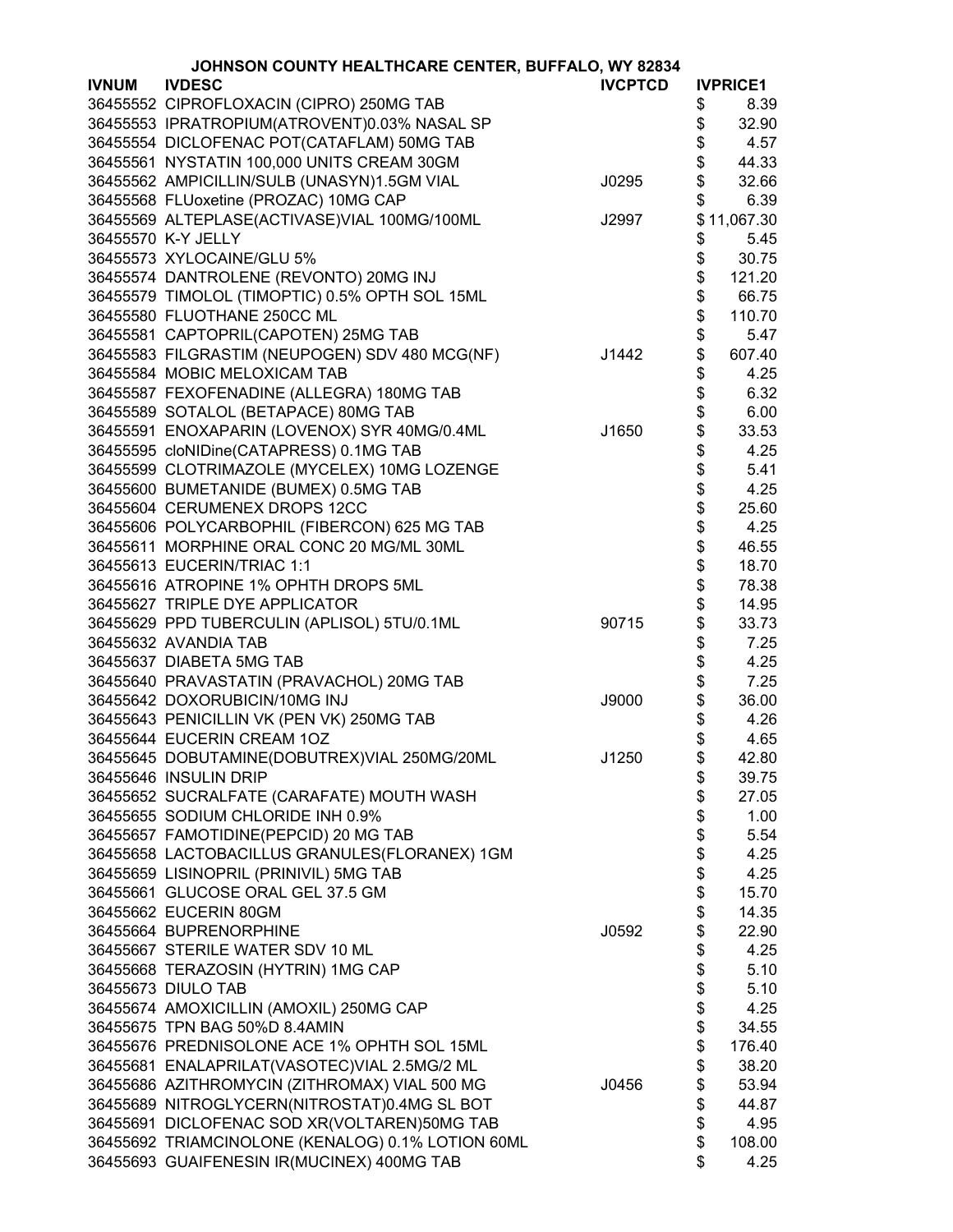|              | JOHNSON COUNTY HEALTHCARE CENTER, BUFFALO, WY 82834 |                |          |                 |
|--------------|-----------------------------------------------------|----------------|----------|-----------------|
| <b>IVNUM</b> | <b>IVDESC</b>                                       | <b>IVCPTCD</b> |          | <b>IVPRICE1</b> |
|              | 36455696 ISOFLURANE (FORANE) 100 ML                 |                | \$       | 181.95          |
|              | 36455699 INDAPAMIDE(LOZOL) 2.5MG TAB                |                | \$       | 4.25            |
|              | 36455702 ZOSTRIX CREAM                              |                | \$       | 19.55           |
|              | 36455704 DOMOBORO SOLUTION                          |                | \$       | 21.30           |
|              | 36455705 MAGNESIUM OX 400MG TAB                     |                | \$       | 4.25            |
|              | 36455708 MUPIROCIN(BACTOBAN) 2% OINT 22GM           |                |          | 62.85           |
|              | 36455710 AMINOSYN 8.5%                              |                | \$<br>\$ | 42.40           |
|              | 36455712 buPROPion (WELLBUTRIN)75MG TAB             |                | \$       | 6.25            |
|              | 36455715 CALCITONIN-SALMON NASAL SPRAY 200IU        |                | \$       | 138.54          |
|              | 36455720 LIDOCAINE 4% (EMLA) (LMX)CR 5GM            |                | \$       | 26.25           |
|              | 36455722 NIFEDIPINE XL(NIFEDICAL XL) 30MG TAB       |                |          | 5.60            |
|              |                                                     |                | \$       |                 |
|              | 36455727 SODIUM BICARB SYR 8.4% 50mEq/50 ML         |                | \$       | 34.39           |
|              | 36455732 HEPATITIS B VAC (ADULT) 20 MCG/ML          | 90746          | \$       | 86.85           |
|              | 36455734 DICLOFENAC SODIUM DR 75 MG TAB             |                | \$       | 4.25            |
|              | 36455735 DESMOPRESSIN NASAL SOL 0.01% 5ML           |                | \$       | 270.26          |
|              | 36455738 LOSARTAN (COZAAR) 50 MG                    |                | \$       | 5.81            |
|              | 36455748 KETOROLAC (TORADOL) VIAL 30 MG/ML          | J1885          | \$       | 28.40           |
|              | 36455751 ECONAZOLE(SPECTAZOLE) 1% CR 15GM           |                | \$       | 126.75          |
|              | 36455753 SODIUM PHOSPHATE VIAL 60MEQ (NF)           |                | \$       | 25.24           |
|              | 36455761 PROPAFENONE (RYTHMOL) 150MG TAB            |                | \$<br>\$ | 5.25            |
|              | 36455765 TOBRAMYCIN(TOBREX) OPHTH SOL 5ML           |                |          | 32.69           |
|              | 36455767 RANITIDINE(ZANTAC) 50MG/2ML VIAL           | J2780          | \$       | 39.57           |
|              | 36455771 INAPSINE DRIP                              |                | \$       | 71.95           |
|              | 36455774 HEPATITIS IMMU GLOB IM                     |                | \$       | 261.95          |
|              | 36455775 OMEPRAZOLE(PRILOSEC) 20MG DR CAP           |                | \$       | 4.35            |
|              | 36455777 predniSONE ORAL SOL 5MG/5ML                |                |          | 5.15            |
|              | 36455783 NAPROXEN (NAPROSYN) 375MG TAB              |                |          | 4.86            |
|              | 36455786 RANITIDINE (ZANTAC) SYRUP 15MG/ML          |                | \$\$     | 4.25            |
|              | 36455788 FLUTICASONE/SALMETEROL 250/50 60DSE        |                | \$       | 453.68          |
|              | 36455793 CLOTRIMAZOLE CRM 90 GM                     |                | \$       | 41.95           |
|              | 36455804 MICONAZOLE (BAZA) 2% CR 28GM               |                | \$       | 22.76           |
|              | 36455810 MORPHINE ER (MS CONTIN) 15 MG TAB          |                | \$       | 6.85            |
|              | 36455811 busPIRone (BUSPAR) 10 MG TAB               |                | \$       | 4.25            |
|              | 36455812 AVITENE 10MG JAR (NF)                      |                | \$       | 147.15          |
|              | 36455813 NEOSTIGMINE (1:1000) MDV 1MG/ML            | J2710          | \$       | 99.95           |
|              | 36455814 TPN DEXTROSE 50%                           |                | \$       | 66.05           |
|              | 36455817 FLUTICASONE(FLOVENT)HFA 110 MCG INH        |                | \$       | 295.42          |
|              | 36455820 VASOPRESSIN (PITRESSIN) 20 UNIT/ML         |                | \$       | 190.18          |
|              | 36455822 LOPID 600MG TAB                            |                | \$       | 4.25            |
|              | 36455826 cefUROXime (CEFTIN) 500MG TAB              |                | \$       | 12.74           |
|              | 36455827 ADENOSINE (ADENOCARD) VIAL 6MG/2ML         | J0153          | \$       | 36.20           |
|              | 36455828 MAGNESIUM SULFATE VIAL 5GM/10ML            | J3475          | \$       | 28.36           |
|              | 36455831 ERYTHROMYCIN (ERYHTROCIN)VIAL 500 MG(NF)   | J1364          | \$       | 99.04           |
|              | 36455832 AXID CAP                                   |                | \$       | 5.06            |
|              | 36455835 FENTANYL (DURAGESIC) PATCH 50MCG           |                | \$       | 46.35           |
|              | 36455837 DOXAZOSIN(CARDURA) 1MG TAB                 |                | \$       | 5.15            |
|              | 36455843 SULFA/TRIM(SEPTRA) IV 800/160 MG/10ML NF   |                | \$       | 35.14           |
|              | 36455845 SODIUM CHLORIDE 50CC                       |                | \$       | 6.35            |
|              | 36455846 NEO/POLY/HC (CORTISPORIN) CR 7.5GM         |                | \$       | 121.89          |
|              | 36455849 AZITHROMYCIN ORAL SUSP 200/5ML 30ML        |                | \$       | 38.68           |
|              | 36455853 IBUPROFEN ORAL SUSP 100MG/5ML 4OZ          |                | \$       | 7.85            |
|              | 36455855 DIPYRIDAMOLE/ASA(AGGRENOX) 25/200 MG CAP   |                | \$       | 6.32            |
|              | 36455858 MORPHINE DRIP 250MG/D5W 250ML              |                | \$       | 138.72          |
|              | 36455862 FENTANYL (DURAGESIC) PATCH 100MCG          |                | \$       | 80.50           |
|              | 36455864 prednisoLONE (ORAPRED) SOL 15MG/5ML        |                | \$       | 6.90            |
|              | 36455865 PROPOFOL(DIPRIVAN)SDV 10MG/ML 50 ML        | J2704          | \$       | 74.15           |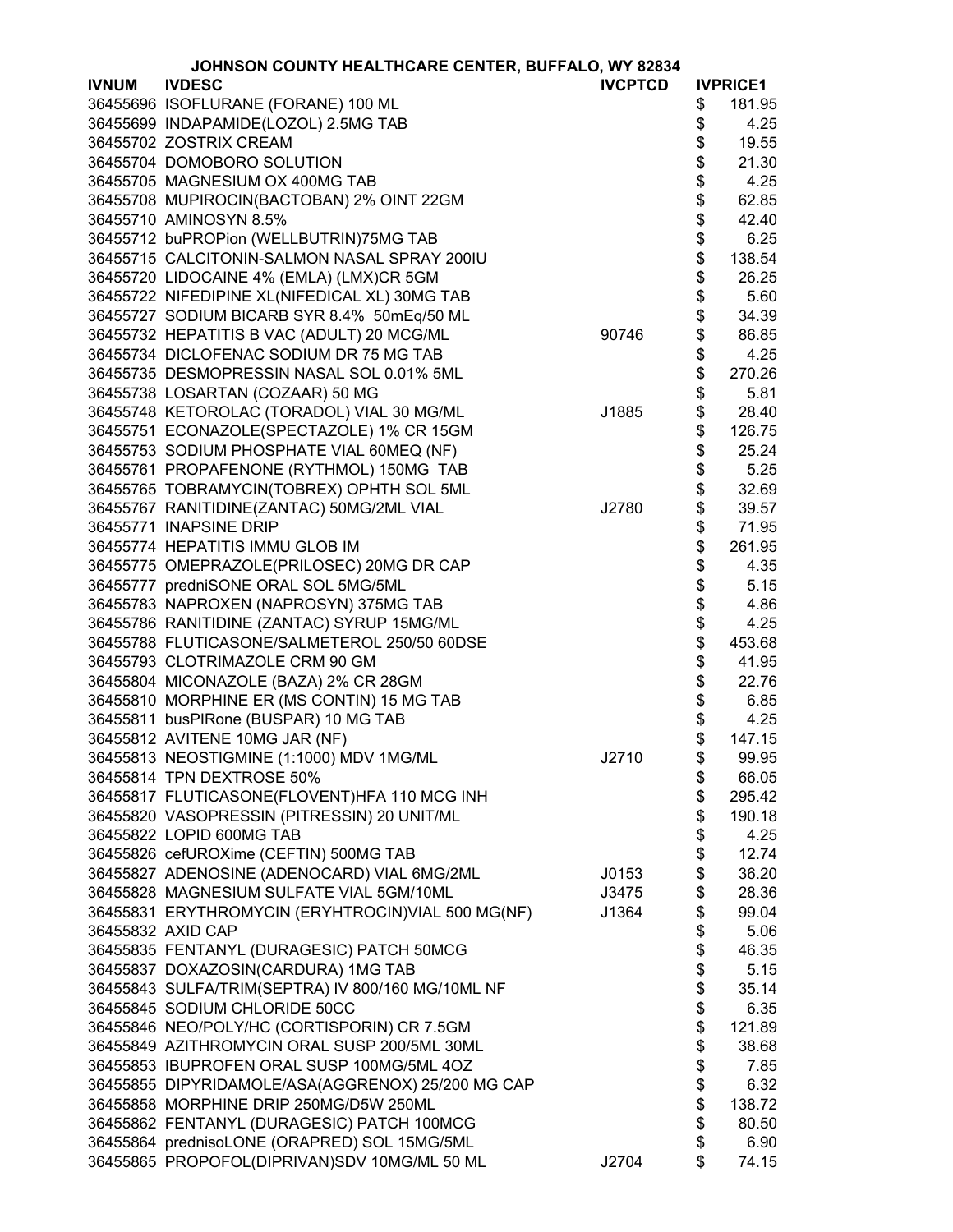|              | JOHNSON COUNTY HEALTHCARE CENTER, BUFFALO, WY 82834 |                |                                |                 |
|--------------|-----------------------------------------------------|----------------|--------------------------------|-----------------|
| <b>IVNUM</b> | <b>IVDESC</b>                                       | <b>IVCPTCD</b> |                                | <b>IVPRICE1</b> |
|              | 36455866 BRETYLIUM AMP                              |                | \$                             | 63.25           |
|              | 36455868 NAPHAZOL/PHENIRAMINE OPHTH SOL 15ML        |                | \$                             | 28.56           |
|              | 36455873 NESCAINE 3% INJ                            |                | \$                             | 35.60           |
|              | 36455874 EDROPHONIUM (ENLON)10MG/ML DO NOT USE      |                | \$                             | 48.00           |
|              | 36455875 TOLTERODINE(DETROL) 1MG TAB (NF)           |                | \$                             | 8.16            |
|              | 36455878 CLONIDINE TTS 1 (CATAPRESS) PATCH          |                |                                | 51.16           |
|              | 36455879 FLUCONAZOLE (DIFLUCAN) 100MG TAB           |                | \$\$\$\$\$\$\$\$\$\$\$\$\$\$\$ | 12.55           |
|              | 36455882 FINASTERIDE (PROSCAR) 5MG TAB              |                |                                | 6.61            |
|              | 36455883 ZOLPIDEM (AMBIEN) 5MG TAB                  |                |                                | 5.95            |
|              | 36455884 ACT CHARCOAL(ACTIDOSE) W/SORBITOL 50GM     |                |                                | 54.08           |
|              | 36455886 MELATONIN 3MG TAB                          |                |                                | 4.25            |
|              | 36455888 SERTRALINE (ZOLOFT) 50MG TAB               |                |                                | 4.25            |
|              | 36455894 RIFAMPIN (RIFADIN) 300MG CAP               |                |                                | 8.39            |
|              | 36455897 LEVOFLOXACIN (LEVAQUIN) 250MG TAB          |                |                                | 20.61           |
|              | 36455898 KETOROLAC (TORADOL) 10 MG TAB              |                |                                | 5.96            |
|              | 36455901 WARFARIN (COUMADIN) 1MG TAB                |                |                                | 4.99            |
|              | 36455902 BETAMETHASONE(CELESTONE)MDV 30 MG/5ML      | J0702          |                                | 66.36           |
|              |                                                     |                |                                |                 |
|              | 36455906 LTA II KIT                                 |                |                                | 40.20           |
|              | 36455907 BENAZEPRIL(LOTENSIN)5MG TAB                |                |                                | 4.85            |
|              | 36455909 FENTANYL (DURAGESIC) PATCH 25MCG           |                | \$                             | 41.45           |
|              | 36455911 FLUOR-1-STRIP                              |                | \$                             | 6.35            |
|              | 36455915 DILTIAZEM (CARDIZEM)VIAL 125MG/25ML        |                | \$                             | 35.13           |
|              | 36459000 KENALOG INJ /10MG CLINIC                   | J3301          | \$                             | 2.75            |
|              | 36459001 RHOGAM CLINIC                              | J2790          | \$                             | 134.50          |
|              | 36459002 CEFTRIOXONE IV/IM 250 MG CLINIC            | J0696          | \$                             | 7.50            |
|              | 36459003 KETOROLAC INJ 15 MG CLINIC                 | J1885          | \$                             | 8.00            |
|              | 36459004 SYNVISC CLINIC                             | J7325          |                                | 273.69          |
|              | 36459005 PROMETHAZINE INJ 50 MG CLINIC              | J2550          | \$                             | 8.25            |
|              | 36459006 MEPERIDINE INJ CLINIC                      | J2175          | \$                             | 8.25            |
|              | 36459007 CELESTONE INJ/ 60 MG CLINIC                | J0702          | \$                             | 11.52           |
|              | 36630115 N20 AND O2                                 |                | \$                             | 19.75           |
|              | 36741193 RADICAL RESECTION LOWER LEG                | 01482          | \$                             | 68.04           |
|              | 36750237 OMNIPAQUE                                  |                | \$                             | 101.45          |
|              | 36820045 POTASSIUM CHL(KLOR CON) 20MEQ TAB          |                | \$                             | 4.48            |
|              | 37459000 GEMCITABINE 1000MG/10 ML VIAL              | J9201          | \$                             | 114.00          |
|              | 37459003 DARATUMUMAB(DARZALEX) 400MG/20ML VIAL      | J9145          | \$                             | 2,637.91        |
|              | 37459005 DOXORUBICIN 50MG/25ML INJ                  | J9000          | \$                             | 66.00           |
|              | 37459006 CARFILZOMIB (KYPROLIS) 30MG VIAL           | J9047          | \$                             | 1,464.98        |
|              | 37459009 CARFILZOMIB (KYPROLIS) 60MG VIAL           | J9047          | \$                             | 2,929.95        |
|              | 37459011 KEYTRUDA 100MG VIAL                        | J9271          | \$                             | 6,135.22        |
|              | 37459013 PALONOSETRON (ALOXI) 0.25 MG/5ML VL        | J2469          | \$                             | 383.04          |
|              | 37459015 BENDAMUSTINE 100MG/4 ML                    | J9034          | \$                             | 6,359.21        |
|              | 37610037 IV INFUSION OTHER THAN CHEMO 1ST HOUR      | 96365          |                                | 460.00          |
|              | 37610068 IV INFUSION EACH ADDITONAL HR              |                | \$                             |                 |
|              |                                                     | 96366          | \$                             | 100.00          |
|              | 37610071 TREATMENT ROOM                             |                | \$                             | 364.00          |
|              | 37610073 IV SEQUENTIAL INFUSION UP TO 1 HR          | 96367          | \$                             | 273.00          |
|              | 37610074 IV CONCURRENT INFUSION 1X / ENCOUNTER      | 96368          | \$                             | 156.00          |
|              | 37610075 BLOOD TRANSFUSION 1 UNIT                   | 36430          | \$                             | 337.00          |
|              | 37610076 BLOOD TRANSFUSION 2 UNITS                  | 36430          | \$                             | 673.00          |
|              | 37610077 BLOOD TRANSFUSION 3 UNITS                  | 36430          | \$                             | 1,011.00        |
|              | 37610078 BLOOD TRANSFUSION UNITS                    | 36430          | \$                             | 337.00          |
|              | 37610079 CENTRAL LINE DRESSING CHANGE BY NURSING    | 99281          | \$                             | 156.00          |
|              | 37610080 IV PUSH EACH NEW DRUG                      | 96375          | \$                             | 92.00           |
|              | 37610081 IV PUSH INJECTION FIRST ONE                | 96374          | \$                             | 92.00           |
|              | 37610082 IV PUSH EACH ADDITIONAL SAME DRUG          | 96376          | \$                             | 92.00           |
|              | 37610083 SCHEDULED IM/SQ INJECTION FEE              | 96372          | \$                             | 79.00           |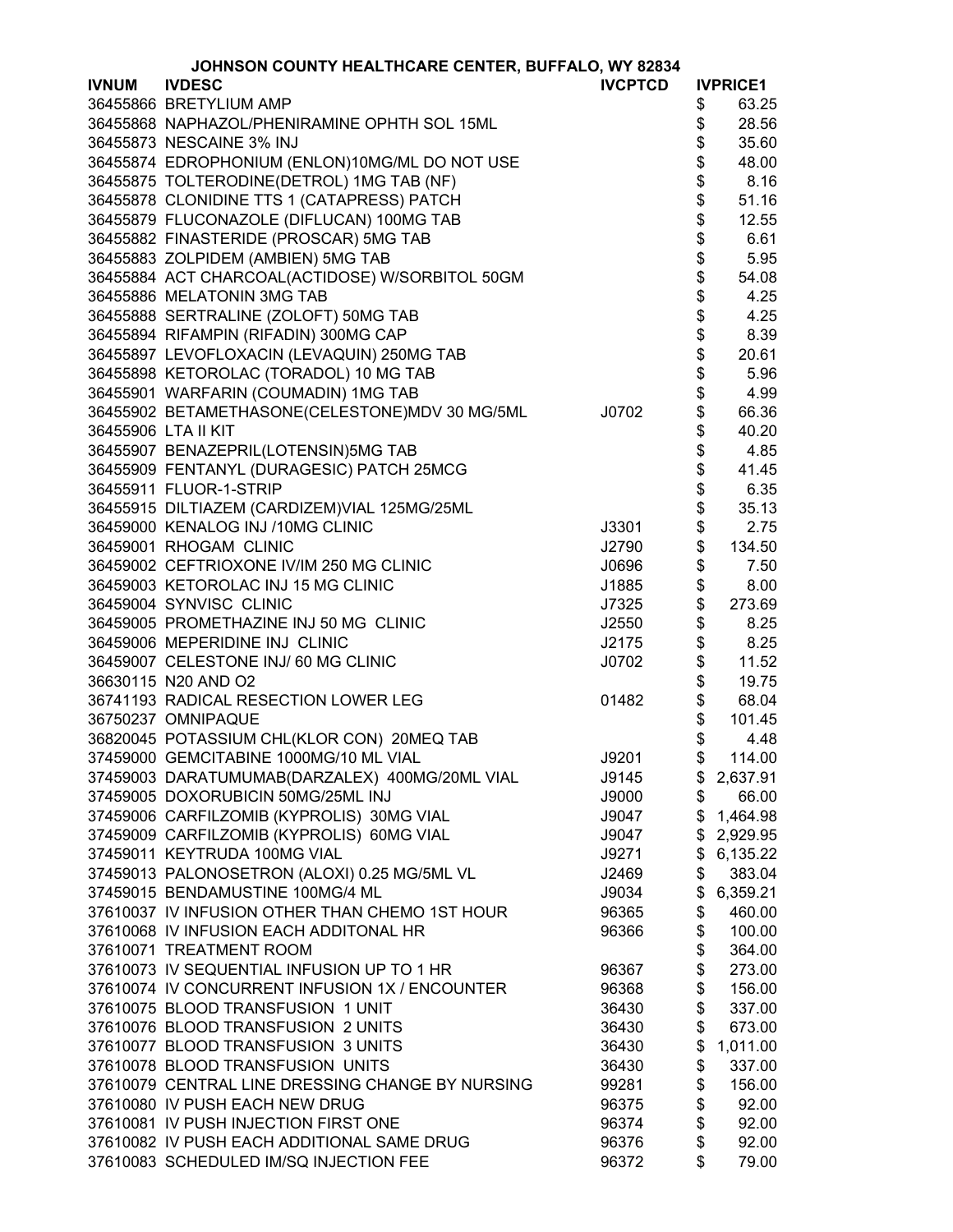|              | JOHNSON COUNTY HEALTHCARE CENTER, BUFFALO, WY 82834 |                |               |                 |
|--------------|-----------------------------------------------------|----------------|---------------|-----------------|
| <b>IVNUM</b> | <b>IVDESC</b>                                       | <b>IVCPTCD</b> |               | <b>IVPRICE1</b> |
|              | 37610084 SCHEDULED IV THRPY HYDRATION 1ST HOUR      | 96360          | \$            | 350.00          |
|              | 37610085 SCHEDULED IV THRPY HYDRATION ADD HOUR      | 96361          | \$            | 95.00           |
|              | 37610086 CHEMO INFUSION FIRST HOUR                  | 96413          | \$            | 718.00          |
|              | 37610087 CHEMO ADDITIONAL HOUR SAME DRUG            | 96415          | \$            | 153.00          |
|              | 37610088 CHEMO SEQUENTIAL INFUSION DIFFERENT DRUG   | 96417          | \$            | 357.00          |
|              | 37610089 CHEMO INJECTION SUBQ OR IM                 | 96401          | \$            | 75.00           |
|              | 37610090 CHEMO IV PUSH SINGLE OR INITAL DRUG        | 96409          | \$            | 369.00          |
|              | 37610091 CHEMO IV PUSH ADDITIONAL / OR SAME DRUG    | 96411          | \$            | 314.00          |
|              | 38744000 ANESTHESIA PROCEDURE                       |                | \$            | 9.00            |
|              |                                                     |                |               |                 |
|              | 38744001 IV START 3 YRS OF AGE & UNDER              | 36400          | \$            | 240.00          |
|              | 38744003 ANESTHESIA AXILLARY NERVE BLOCK            | 64417          | \$            | 966.00          |
|              | 38744004 ANESTHESIA BRACHIAL PLEXUS BLOCK           | 6441559        | \$            | 966.00          |
|              | 38744005 ANESTHESIA ARTERIAL LINE                   | 36620          | \$            | 362.00          |
|              | 38744006 ANESTHESIA CVP> AGE 5                      | 36556          | \$            | 483.00          |
|              | 38744007 ANESTHESIA LESI                            | 62311          | \$            | 966.00          |
|              | 38744008 ANESTHESIA PICC LINE INSERTION             | 36569          | \$            | 483.00          |
|              | 38744009 ANESTHESIA EMERGENCY INTUBATION            | 31500          | \$            | 723.00          |
|              | 38744010 ANESTHESIA UMBILICAL CATHETERIZATION       | 36660          | \$            | 604.00          |
|              | 38744011 ANESTHESIA EMERGENCY                       | 99140          | \$            | 240.00          |
|              | 38744012 ANESTHESIA HYPOTENSION                     | 99135          | \$            | 604.00          |
|              | 38744013 ANESTHESIA AGE (<1 OR >70)                 | 99100          | \$            | 122.00          |
|              | 38744014 ANESTHESIA NEWBORN RESUSCITATION           | 99465          | \$            | 966.00          |
|              | 38744015 ANESTHESIA E&M CRITICAL PT 30-74 MIN       | 99291          | \$            | 966.00          |
|              | 38744016 ANESTHESIA E&M CRITICAL PT ADD 30 MIN      | 99292          | \$            | 483.00          |
|              | 38744017 ANESTHESIA VENT MGMT INITIAL DAY           | 94002          | \$            | 966.00          |
|              | 38744018 ANESTHESIA VENT MGMT SUBS DAY              | 94003          | \$            | 604.00          |
|              | 38744019 ANESTHESIA IV START > AGE 3                | 36410          | \$            |                 |
|              |                                                     |                |               | 122.00          |
|              | 38744020 ANESTHESIA FEMORAL NERVE BLOCK             | 64447          | \$            | 805.00          |
|              | 38744021 ANESTHESIA OTHER PERIPHERAL NERVE BLOCK    | 64450          | \$            | 604.00          |
|              | 38744022 ANESTHESIA ARTERIAL PUNCTURE               | 36600          | \$            | 122.00          |
|              | 38744023 ANESTHESIA PICC LINE PLACEMENT             | 36481          | \$<br>\$      | 483.00          |
|              | 38744024 MOD SEDATION > 5YRS 1ST 30 MIN             | 99149          |               | 122.00          |
|              | 38744025 MOD SEDATION + 15 MIN                      | 99150          | \$            | 60.00           |
|              | 38744026 ANESTHESIA SPIN PUNCT LUMB DIAGNOSTIC      | 62270          | \$            | 548.00          |
|              | 38744027 ANESTHESIA EPIDURAL BLOOD PATCH            | 62273          | $\frac{1}{2}$ | 966.00          |
|              | 38744028 ANESTHESIA CENTRAL LINE PLACEMENT          | 36556          | \$            | 483.00          |
|              | 38744029 ANESTHESIA U/S GUIDED VASCULAR ACCESS      | 76937          | \$            | 122.00          |
|              | 38744030 ANESTHESIA CPR                             | 92950          | \$            | 604.00          |
|              | 38744031 ANESTHESIA SCIATIC NERVE BLOCK SINGLE      | 64445          | \$            | 805.00          |
|              | 38744032 ANESTHESIA ULTRA SOUND GUIDANCE PRO FEE    | 76942          | \$            | 179.00          |
|              | 39000021 WOUND CARE W/ DEBRIDEMENT SELECT           | 97597GP        | \$            | 242.00          |
|              | 39000022 WOUND CARE /DEBRIDEMENT ADDITIONAL         | 97598GP        | \$            | 69.00           |
|              | 39500100 KNEE SUPPORT RED                           |                | \$            | 110.00          |
|              | 39500102 BUTTRESS PADS                              |                | \$            | 27.00           |
|              | 39500103 RELEASE PAD/KNEE SUP                       |                | \$            | 53.00           |
|              | 39500104 KNEE SUPPORT SPLIT                         |                | \$            | 163.00          |
|              | 39500105 FELT PAD, HORSE SHOE                       |                | \$            | 57.00           |
|              | 39500191 HAND CONTROL SET                           |                | \$            | 59.00           |
|              | 39500193 FAN SPRAY                                  |                | \$            | 32.00           |
|              | 39540034 SPANDAGE PER FOOT                          |                | \$            | 9.00            |
|              | 39540035 SPANDAGE SIZE 9 PER FT                     |                |               |                 |
|              | 39540075 NUGAUZE                                    |                | \$            | 21.00<br>11.70  |
|              | 39740001 PT EVALUATION 20 MINUTES                   |                | \$            |                 |
|              |                                                     | 97161          | \$            | 188.00          |
|              | 39740002 PT EVALUATION 30 MINUTES                   | 97162          | \$            | 188.00          |
|              | 39740003 PT EVALUATION 45 MINUTES                   | 97163          | \$            | 188.00          |
|              | 39740004 PT RE- EVALUATION 20 MINUTES               | 97164          | \$            | 110.00          |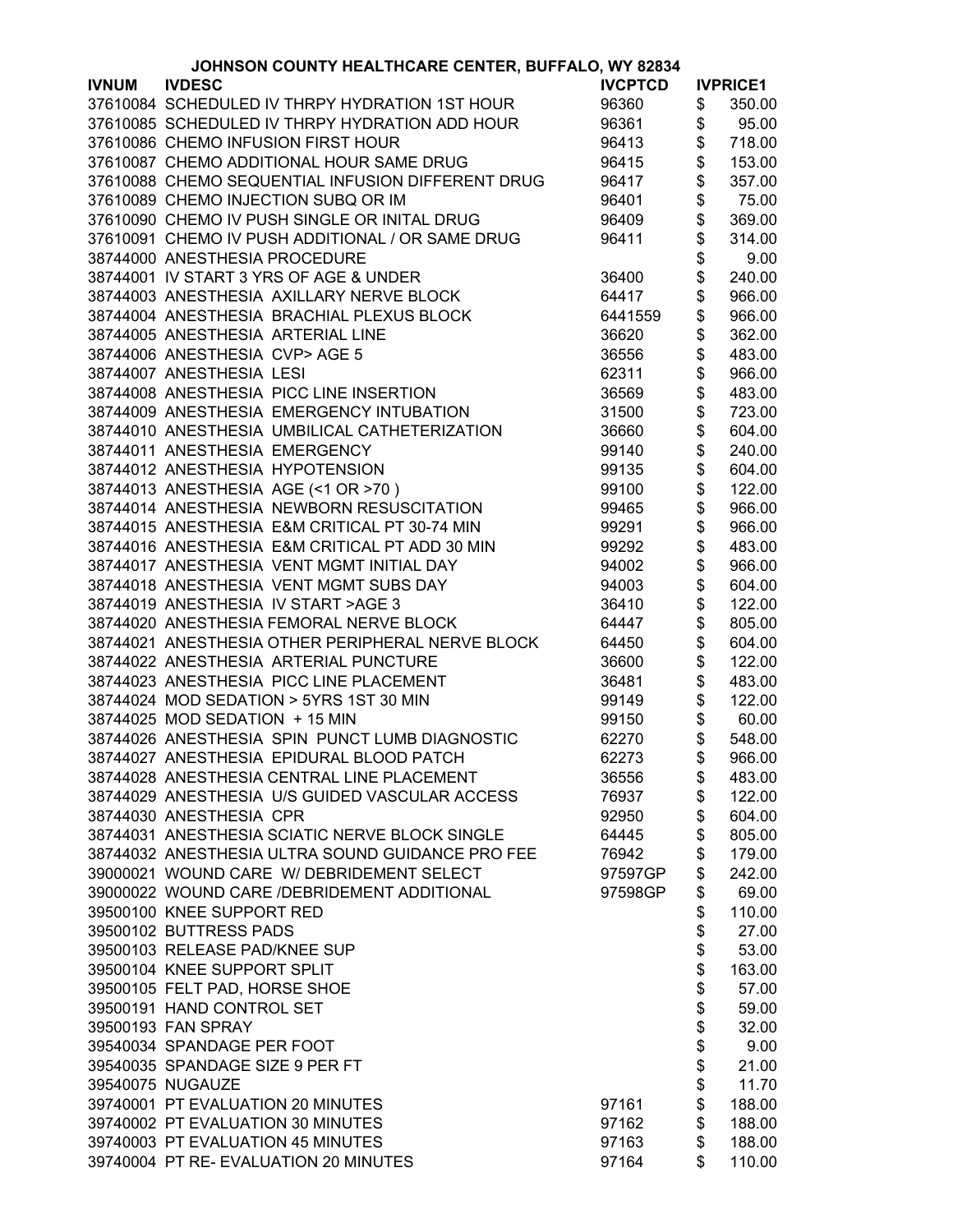|              | JOHNSON COUNTY HEALTHCARE CENTER, BUFFALO, WY 82834 |                |        |                 |
|--------------|-----------------------------------------------------|----------------|--------|-----------------|
| <b>IVNUM</b> | <b>IVDESC</b>                                       | <b>IVCPTCD</b> |        | <b>IVPRICE1</b> |
|              | 39740006 THERAPEUTIC EXERCISE (INCLUDE ROM)         | 97110          | \$     | 79.00           |
|              | 39740008 BLEDSOE KNEE BRACE                         | L2116          | \$     | 691.00          |
|              | 39740009 HEEL CUP                                   | L3485          | \$     | 36.00           |
|              | 39740011 AQUATIC THERAPY W/ EXERCISE                | 97113          | \$     | 86.00           |
|              | 39740012 RANGE OF MOTION                            | 97110          | \$     | 53.00           |
|              | 39740016 PT NEUROMUSCULAR RE-EDUCATION              | 97112          | \$     | 79.00           |
|              | 39740018 PATELLA STRAP                              |                | \$     | 54.00           |
|              | 39740021 VASOPNEUMATIC DEVICES                      | 97016          | \$     | 63.00           |
|              | 39740023 WOUND CARE NON SPECIFIC                    | 97602          | \$     | 180.00          |
|              | 39740025 PT ELECTRICAL STIMULATION(MANUAL)          | 97032          | \$     | 95.00           |
|              |                                                     |                | \$     |                 |
|              | 39740026 PT TESTS AND MEASURE (ADL ASSESSMENT)      | 97750          |        | 79.00           |
|              | 39740029 SELF CARE/HOME MAN./ADL                    | 97535          | \$     | 79.00           |
|              | 39740031 WHIRLPOOL                                  | 97022          | \$     | 79.00           |
|              | 39740032 GAIT TRAINING                              | 97116          | \$     | 79.00           |
|              | 39740035 IONTOPHORESIS                              | 97033          | \$     | 95.00           |
|              | 39740041 CHO PAT KNEE STRAPL                        |                |        | 50.00           |
|              | 39740042 WHEELCHAIR MOBILITY/ PROPULSION            | 97542          | \$\$   | 79.00           |
|              | 39740045 DRESSING CHANGE                            | 97799          |        | 83.00           |
|              | 39740047 PT CONTRAST BATH                           | 97034          | \$     | 63.00           |
|              | 39740048 NEGATIVE PRESSURE WOUND THERAPY SMALL      | 97605          | \$     | 242.00          |
|              | 39740049 NEGATIVE PRESS. WOUND THERAPY LRG          | 97606          | \$     | 281.00          |
|              | 39740050 PT ULTRASOUND (W or W/O CORTISONE)         | 97035          | \$     | 86.00           |
|              | 39740052 TRACTION, MECHANICAL                       | 97012          | \$     | 79.00           |
|              | 39740055 HEEL PAD REMOVE/SPUR                       | L3485          | \$     | 49.00           |
|              | 39740058 PT ELECTRICAL STIM (UNATTENDED)MEDICARE    | G0283          |        | 79.00           |
|              | 39740059 STAX SPLINT W/STRAP                        |                |        | 21.00           |
|              | 39740064 META BAR-PAD/PR SALE                       |                |        | 23.00           |
|              | 39740065 MANUAL THERAPY                             | 97140          | \$\$\$ | 95.00           |
|              | 39740070 PT ELECTRICAL STIMULATION(NON ATTENDED)    | 97014          | \$     | 79.00           |
|              | 39740076 THERAPEUTIC/FUNCTIONAL ACTIVITY            | 97530          | \$     | 79.00           |
|              | 39740078 JOINT JACK SPLINT                          |                | \$     | 78.00           |
|              | 39740079 LEG LENGTH DISC PAD                        |                | \$     | 26.00           |
|              | 39740082 EXERCISE BALL GREEN                        |                | \$     | 78.00           |
|              | 39740088 EXERCISE BALL RED                          |                | \$     | 86.00           |
|              | 39740089 LENG MED LAT WED                           | L3332          | \$     | 32.00           |
|              | 39740090 PT PARAFFIN BATH                           | 97018          | \$     | 63.00           |
|              | 39740093 CUSTOM SPLINT OT & PT                      | 29125          | \$     | 110.00          |
|              | 39740095 PT PROSTHETIC TRAINING                     | 97761          | \$     | 79.00           |
|              | 39740097 PLANTAR FLEX WEDGE                         |                | \$     | 21.00           |
|              | 39740100 PT APPLICATION OF RIDGID TCC               | 29445          | \$     | 193.00          |
|              | 39740108 KNEE BRACE/PATL PADS                       | L1815          | \$     | 177.00          |
|              | 39740111 KNEE THRUSTER BRACE                        | L1885          | \$     | 1,195.00        |
|              | 39740112 GAIT BELT                                  | E0700          | \$     | 26.00           |
|              | 39740113 TAPING (UPPER ARM, FOREARM, HAND, FINGERS) | 29584          | \$     | 63.00           |
|              | 39740114 UNNA BOOT PROCEDURE                        | 29580          | \$     | 116.00          |
|              | 39740115 TAPING (ANKLE/FOOT)                        | 29540          | \$     | 63.00           |
|              | 39740116 TAPING (KNEE)                              | 29530          | \$     | 63.00           |
|              | 39740117 JOHNSON COUNTY SCHOOL DIST CHRG/15 MIN     |                | \$     | 27.00           |
|              | 39740118 CPM DAILY CHRG                             |                | \$     | 79.00           |
|              | 39740119 TAPING SHOULDER                            | 29240          | \$     | 63.00           |
|              | 39740120 EPLEY/CANALITH REPOSITIONING               | 95992          | \$     | 79.00           |
|              | 39740121 MULTI LAYER WOUND COMPRESSION SYSTEM       | 29581          | \$     | 110.00          |
|              | 39740200 OT INITIAL EVALUATION                      | 97003          | \$     | 179.00          |
|              | 39740201 OT RE- EVALUATION                          | 97004          | \$     | 105.00          |
|              | 39740202 OT SELF CARE /ADLs/ HOME MGMT              | 97535          | \$     | 79.00           |
|              | 39740203 OT THERAPEUTIC EXERCISE 1 OR MORE          | 97110          | \$     | 79.00           |
|              |                                                     |                |        |                 |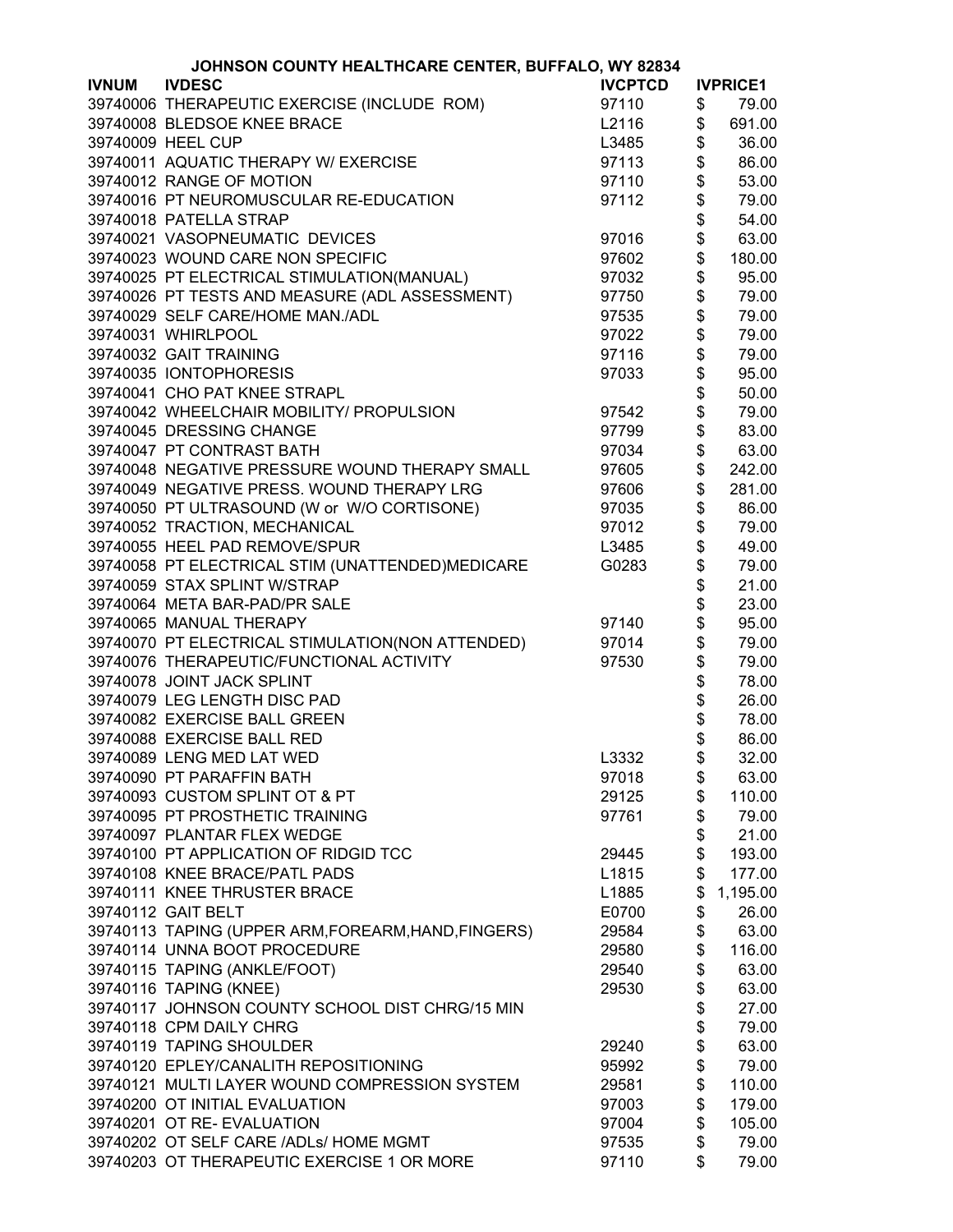|              | JOHNSON COUNTY HEALTHCARE CENTER, BUFFALO, WY 82834 |                |          |                 |
|--------------|-----------------------------------------------------|----------------|----------|-----------------|
| <b>IVNUM</b> | <b>IVDESC</b>                                       | <b>IVCPTCD</b> |          | <b>IVPRICE1</b> |
|              | 39740204 OT THERAPEUTIC ACTIVITIES (ONE ON ONE)     | 97530          | \$       | 79.00           |
|              | 39740621 ST EVALUATION OF ORAL & PHARYNGEAL SWALL   | 92610          | \$       | 246.00          |
|              | 39740622 ST TREATMENT OF SPEECH LANGUAGE VOICE      | 92507          | \$       | 181.00          |
|              | 39740623 ST TREATMENT OF SWALLOWING DYSFUNCTION     | 92526          | \$       | 108.00          |
|              | 39740764 ST EVALUATION OF DYSARTHRIA                | 92522          | \$       | 205.00          |
|              | 39740765 ST EVALUATION OF SPEECH LANGUAGE           | 92523          | \$       | 431.00          |
|              | 39740766 ST EVALUATION OF VOICE                     | 92524          | \$       | 214.00          |
|              | 39740769 OT NEUROMUSCULAR RE-EDUCATION              | 97112          | \$       | 105.00          |
|              | 39740770 OT GAIT TRAINING                           | 97116          | \$       | 75.00           |
|              |                                                     |                |          |                 |
|              | 39740771 OT MASSAGE                                 | 97124          | \$       | 105.00          |
|              | 39740772 OT MANUAL THERAPY                          | 97140          | \$       | 90.00           |
|              | 39740773 OT GROUP THERAPY EXERCISE                  | 97150          | \$       | 75.00           |
|              | 39740774 OT COGNITIVE DEVELOPMENT                   | 97532          | \$       | 105.00          |
|              | 39740775 OT SENSORY INTEGRATION                     | 97533          | \$       | 105.00          |
|              | 39740776 OT COMMUNITY WORK RE-INTEGRATION           | 97537          | \$       | 105.00          |
|              | 39740777 OT WHEELCHAIR MOBILITY / PROPULSION        | 97542          | \$       | 79.00           |
|              | 39740778 OT ULTRASOUND (W or W/O CORTISONE)         | 97035          | \$       | 86.00           |
|              | 39740779 OT ELECTRICAL STIMULATION(MANUAL)          | 97032          | \$       | 95.00           |
|              | 39740780 OT ELECTRICAL STIMULATION(NON ATTENDED)    | 97014          | \$       | 79.00           |
|              | 39740781 OT ELECTRICAL STIM (UNATTENDED)MEDICARE    | G0283          | \$       | 79.00           |
|              | 39740782 OT CONTRAST BATH                           | 97034          | \$       | 63.00           |
|              | 39740783 OT PARAFFIN BATH                           | 97018          | \$       | 63.00           |
|              | 39740784 OT ORTHOTIC TRAINING                       | 97760          | \$       | 79.00           |
|              | 39740785 OT PROSTHETIC TRAINING                     | 97761          | \$       | 79.00           |
|              | 39740786 OT EVALUATION 30 MINUTES                   | 97165          | \$       | 188.00          |
|              | 39740787 OT EVALUATION 45 MINUTES                   | 97166          | \$       | 188.00          |
|              | 39740788 OT EVALUATION 60 MINUTES                   | 97167          | \$       | 188.00          |
|              | 39740789 OT RE-EVALUATION 30 MINUTES                | 97168          | \$       | 110.00          |
|              | 39740790 TAPING (ELBOW / WRIST)                     | 29260          | \$       | 63.00           |
|              | 39740791 TAPING (HAND / FINGER)                     | 29280          | \$       | 63.00           |
|              | 39740792 BURN CARE SMALL <5% TOTAL BODY             | 16020          | \$       | 242.00          |
|              | 39740793 BURN CARE MEDIUM <10% TOTAL BODY           | 16025          | \$       | 242.00          |
|              | 39740794 BURN CARE LARGE >10% TOTAL BODY            | 16030          | \$       | 242.00          |
|              | 39740795 DISPOSABLE NPWT                            | 97607          | \$       | 375.00          |
|              | 40740001 OT COGNITIVE DEVELOPMENT                   | 97532          | \$       | 100.00          |
|              | 40740002 OT COMMUNITY WORK RE-INTEGRATION           |                |          |                 |
|              | 40740003 OT CONTRAST BATH                           | 97537          | \$<br>\$ | 100.00          |
|              |                                                     | 97034          |          | 60.00           |
|              | 40740004 OT ELECTRICAL STIM (UNATTENDED)MEDICARE    | G0283          | \$       | 75.00           |
|              | 40740005 OT ELECTRICAL STIMULATION(MANUAL)          | 97032          | \$       | 90.00           |
|              | 40740006 OT ELECTRICAL STIMULATION(NON ATTENDED)    | 97014          | \$       | 75.00           |
|              | 40740007 OT EVALUATION 30 MINUTES                   | 97165          | \$       | 179.00          |
|              | 40740008 OT EVALUATION 45 MINUTES                   | 97166          | \$       | 179.00          |
|              | 40740009 OT EVALUATION 60 MINUTES                   | 97167          | \$       | 179.00          |
|              | 40740010 OT GAIT TRAINING                           | 97116          | \$       | 71.00           |
|              | 40740011 OT GROUP THERAPY EXERCISE                  | 97150          | \$       | 71.00           |
|              | 40740012 OT INITIAL EVALUATION                      | 97003          | \$       | 179.00          |
|              | 40740013 OT MANUAL THERAPY                          | 97140          | \$       | 86.00           |
|              | 40740014 OT MASSAGE                                 | 97124          | \$       | 100.00          |
|              | 40740015 OT NEUROMUSCULAR RE-EDUCATION              | 97112          | \$       | 100.00          |
|              | 40740016 OT ORTHOTIC TRAINING                       | 97760          | \$       | 75.00           |
|              | 40740017 OT PARAFFIN BATH                           | 97018          | \$       | 60.00           |
|              | 40740018 OT PROSTHETIC TRAINING                     | 97761          | \$       | 75.00           |
|              | 40740019 OT RE- EVALUATION                          | 97004          | \$       | 105.00          |
|              | 40740020 OT RE-EVALUATION 30 MINUTES                | 97168          | \$       | 105.00          |
|              | 40740021 OT SELF CARE /ADLs/ HOME MGMT              | 97535          | \$       | 75.00           |
|              | 40740022 OT SENSORY INTEGRATION                     | 97533          | \$       | 100.00          |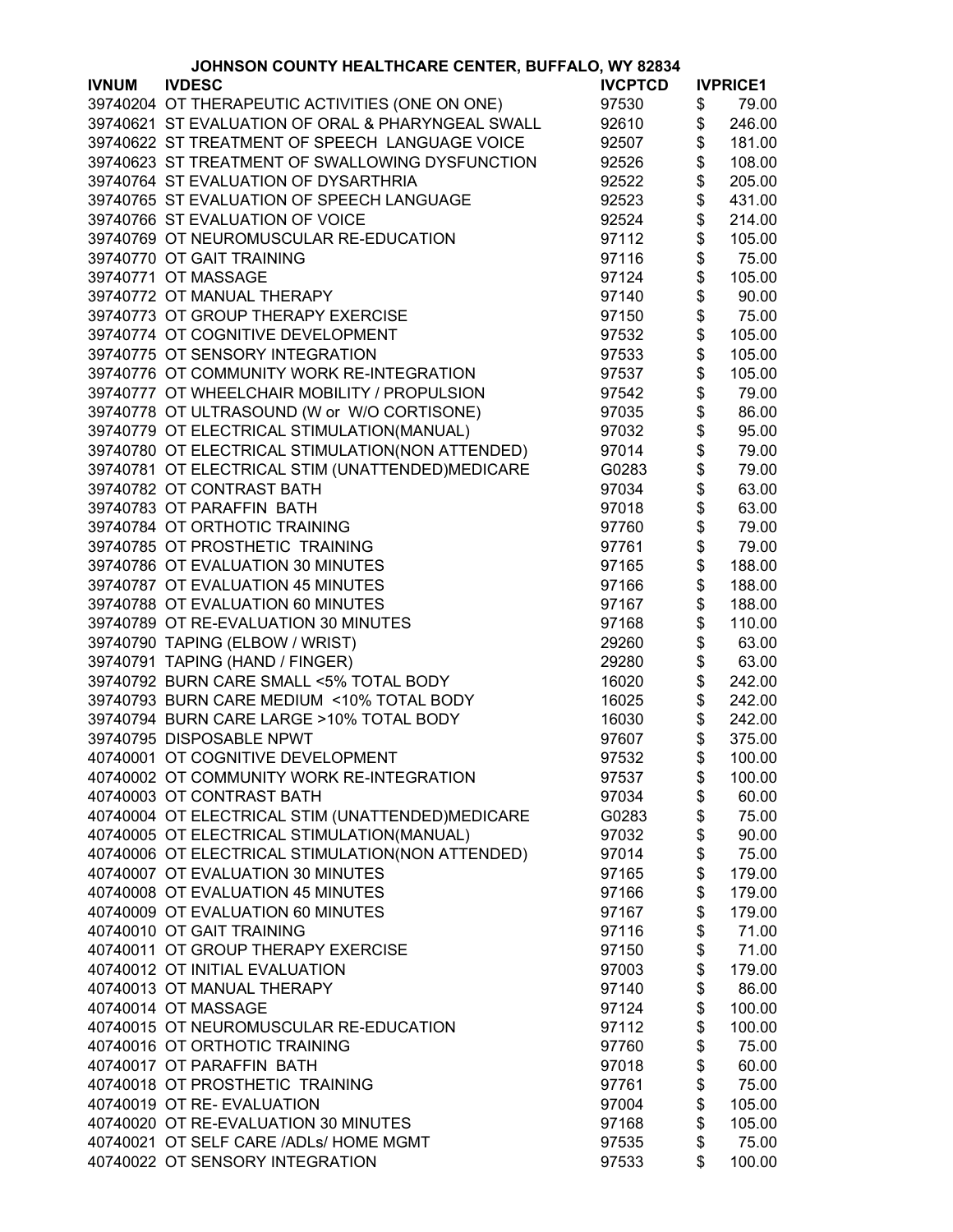|              | JOHNSON COUNTY HEALTHCARE CENTER, BUFFALO, WY 82834 |                |                  |                 |
|--------------|-----------------------------------------------------|----------------|------------------|-----------------|
| <b>IVNUM</b> | <b>IVDESC</b>                                       | <b>IVCPTCD</b> |                  | <b>IVPRICE1</b> |
|              | 40740023 OT THERAPEUTIC ACTIVITIES (ONE ON ONE)     | 97530          | \$               | 75.00           |
|              | 40740024 OT THERAPEUTIC EXERCISE 1 OR MORE          | 97110          | \$               | 75.00           |
|              | 40740025 OT ULTRASOUND (W or W/O CORTISONE)         | 97035          | \$               | 82.00           |
|              | 40740026 OT WHEELCHAIR MOBILITY / PROPULSION        | 97542          | \$               | 75.00           |
|              | 40740199 OT COGNITIVE FUNCTION INTERVENTION /VST    | 97127          | \$               | 200.00          |
|              | 40740200 OT COGNITIVE FUNCTION INTERVENTION 15MIN   | G0515          | \$               | 75.00           |
|              | 40740260 COMPREHENSIVE AUDIOMETRY EVAL              | 92557          |                  | 152.00          |
|              |                                                     |                |                  |                 |
|              | 40740261 PURE TONE AUDIOMETRY AIR & BONE            | 92553          |                  | 88.00           |
|              | 40740262 PURE TONE AUDIOMETRY; AIR ONLY             | 92552          |                  | 62.00           |
|              | 40740263 SCREENING TEST, PURE TONE, AIR ONLY        | 92551          | <b>888888888</b> | 39.00           |
|              | 40740265 SPEECH AUDIOMETRY THRESHOLD                | 92555          |                  | 38.00           |
|              | 40740266 SPEECH DISCRIM SCORE                       | 92556          |                  | 39.00           |
|              | 40740267 SCHOOL CONTRACT 6 MO BASIC FOLLOW UP       |                |                  | 97.00           |
|              | 40740269 TYMPANOMETRY (IMPEDANCE TESTING)           | 92567          |                  | 38.00           |
|              | 40740272 SCHOOL CONTRACT BASIC HEARING EVAL         |                |                  | 131.00          |
|              | 40740273 SCHOOL CONTRACT AUDIOLOGY FOLLOW UP        |                | \$               | 65.00           |
|              | 40740276 TONE DECAY TEST                            | 92563          | \$               | 61.00           |
|              | 40740280 VISUAL REINFORCEMENT AUDIOMETRY (VRA)      | 92579          | \$               | 139.00          |
|              | 40740281 CONDITIONING PLAY AUDIOMETRY               | 92582          | \$               | 153.00          |
|              | 40740286 STENGER TEST, PURE TONE                    | 92565          | \$               | 39.00           |
|              | 40740287 STENGER TEST, SPEECH                       | 92577          | \$               | 39.00           |
|              | 40740291 H.A. EXAM/SELECTION                        | 92590          | \$               | 254.00          |
|              |                                                     |                | \$               |                 |
|              | 40740292 H.A. EXAM/SELECTION                        | 92591          |                  | 287.00          |
|              | 40740293 HEARING AID CHECK MO                       | 92592          | \$               | 36.00           |
|              | 40740294 HEARING AID CHECK BI                       | 92593          | \$               | 60.00           |
|              | 40740298 SWIM PLUGS CUSTOM                          |                | \$               | 113.00          |
|              | 40740303 HG AID FITTING/COUNS                       | V5011          | \$               | 308.00          |
|              | 40740304 EARMOLD IMPRESSION                         | V5275          | \$               | 71.00           |
|              | 40740305 DISPENSING FEE HG AID                      | V5110          | \$               | 560.00          |
|              | 40740308 HANDLING CHG-REPAIR                        |                | \$               | 87.00           |
|              | 40740342 TYMPANOMETRY & REFLEX THRESHOLD MEASURE    | 92550          | \$               | 110.00          |
|              | 40740344 ACOUSTIC IMMITTANCE TESTING                | 92570          | \$               | 123.00          |
|              | 40740354 ASSESSMENT OF TINNITUS                     | 92625          | \$               | 87.00           |
|              | 42740001 DIAGNOSTIC INTERVIEW EXAMINATION           | 90801          | \$               | 292.00          |
|              | 42740009 OCCUPATIONA THERAPY VST MEDICARE HH ONLY   | G0152          | \$               | 147.95          |
|              | 42740010 RN CHRG PER VISIT ONLY PP HH PATIENTS      |                | \$               | 60.00           |
|              | 42740011 CNA CHRG PER VISIT ONLY PP HH PATIENTS     |                | \$               | 25.00           |
|              | 42740014 COMPREHENSIVE ASSESSMENT FOR LTC INSU      |                | \$               | 103.00          |
|              | 42740015 ASSESSMENT FOR LTC INSU                    |                | \$               | 103.79          |
|              | 42740100 RN VISIT W/C & COMM INSU PATIENTS          | 99348          | \$               | 120.00          |
|              | 42740110 RN VISIT MEDICARE HH PATIENTS ONLY         | G0299          | \$               | 134.42          |
|              | 42740111 PHYSICAL THERAPY VST MEDICARE HH ONLY      | G0151          | \$               | 146.95          |
|              | 42740112 SOCIAL SERVICE VISIT MEDICARE HH PT ONLY   | G0155          | \$               | 215.47          |
|              | 42740113 SPEECH THERAPY VISIT MEDICARE HH PT ONL    | G0153          | \$               | 159.71          |
|              | 42740115 RN CATH CHANGE WORKERS COMP PATIENT ONL    | 99348          | \$               | 103.79          |
|              |                                                     |                |                  |                 |
|              | 42740116 CNA VISIT MEDICARE HH PATIENT ONLY         | G0156          | \$               | 60.87           |
|              | 42740120 OCCUPATIONAL TRPY HH VA PATIENTS ONLY      | G0152GO        | \$               | 120.17          |
|              | 42740122 RN VISIT LTC WAIVER PATIENT ONLY           | S9123          | \$               | 66.61           |
|              | 42740123 CASE MGMT LTC WAIVER PATIENTS ONLY         | T2024          | \$               | 8.81            |
|              | 42740124 CNA VISIT LTC WAIVER PATIENTS ONLY         | T1019          | \$               | 7.06            |
|              | 42740125 RN VISIT MEDICAID PATIENT ONLY             | G0299          | \$               | 85.00           |
|              | 42740126 CNA VISIT MEDICAID ONLY PATIENTS           | G0156          | \$               | 35.00           |
|              | 42740127 CASE MGMT ALF WAIVER PATIENTS ONLY         | T2024          | \$               | 4.00            |
|              | 42740142 RN/SKILLED MILEAGE REIMBURSE HH PP         |                | \$               | 0.54            |
|              | 42740143 RN/SKILLED/CNA MILEAGE REIMBURSE HH PP     |                | \$               | 0.54            |
|              | 42740144 PHYSICAL THERAPY W/C & COMM INSURANCE      | 97110          | \$               | 31.95           |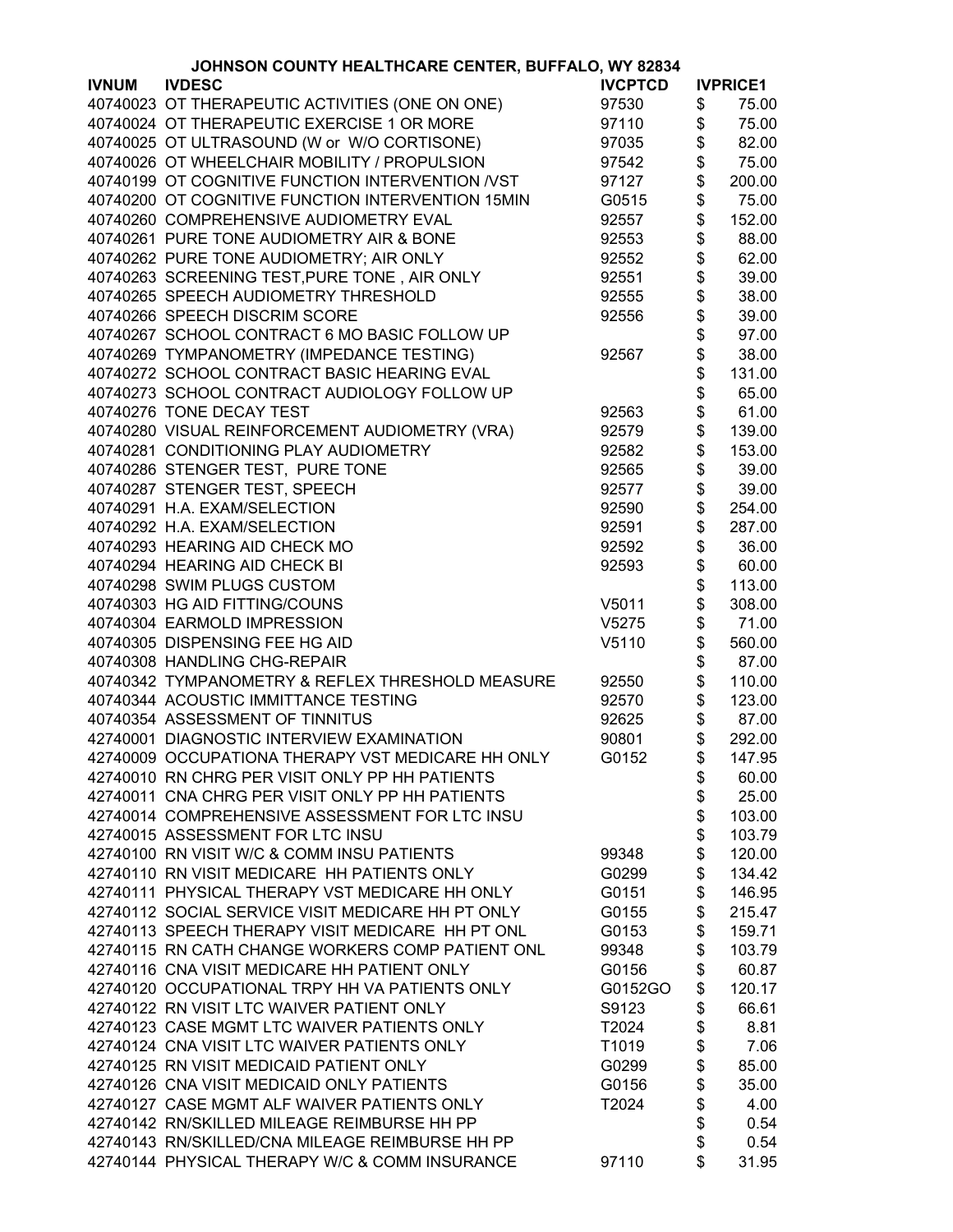| JOHNSON COUNTY HEALTHCARE CENTER, BUFFALO, WY 82834 |                                                   |                |          |                 |
|-----------------------------------------------------|---------------------------------------------------|----------------|----------|-----------------|
| <b>IVNUM</b>                                        | <b>IVDESC</b>                                     | <b>IVCPTCD</b> |          | <b>IVPRICE1</b> |
|                                                     | 42740145 SPEECH THERAPY VISIT HH VA PATIENTS ONLY | G0153GN        | \$       | 121.67          |
|                                                     | 42740146 SOCIAL SERVICES HH VA PATIENTS ONLY      | G0155          | \$       | 164.08          |
|                                                     | 42740147 OCCUPATIONA THERAPY W/C & COMM INSURANCE | 97799          | \$       | 99.00           |
|                                                     | 42740148 SPEECH THERAPY W/C & COMM INSURANCE      | 92507          | \$       | 123.31          |
|                                                     | 42741133 CNA VISIT W/C & COMM INSU PATIENTS ONLY  | 99347          | \$       | 66.72           |
|                                                     | 42741135 RN VISIT HH VA PATIENT ONLY              | G0299          | \$       | 25.60           |
|                                                     | 42741136 CNA VISIT HH VA PATIENTS ONLY            | G0156          |          | 5.84            |
|                                                     | 42741138 PHYSICAL THERAPY HH VA PATIENTS ONLY     | G0151          | \$<br>\$ | 28.00           |
|                                                     | 42741139 TRAVEL FOR CNA TO VISIT VA HH PATIENT    | A0160          |          | 0.54            |
|                                                     |                                                   |                | \$\$\$   |                 |
|                                                     | 42741140 TRAVEL FOR RN/SKILLED TO VISIT VA PATIEN | A0160          |          | 0.54            |
|                                                     | 42741141 RN CHRG ADMIT & DISCHARGE PLANNING HH PP |                |          | 20.00           |
|                                                     | 43740001 INTAKE/PSYCHIATRIC DIAGNOSTIC EVAL       | 90791          |          | 309.00          |
|                                                     | 43740002 PSYCHOTHERAPY,30 MIN W/PT & /OR FAMILY   | 90832          | \$       | 132.00          |
|                                                     | 43740003 PSYCO TRPY 45 MIN W/PT & OR FAMILY       | 90834          | \$       | 204.00          |
|                                                     | 43740006 FAMILY TREATMENT WITH PATIENT            | 90847          | \$       | 247.00          |
|                                                     | 43740007 FAMILY TREATMENT WITHOUT PATIENT         | 90846          | \$       | 205.00          |
|                                                     | 43740009 HEALTH & BEHVR ASSESS(PER 15 MINS UNITS  | 96150          | \$       | 146.00          |
|                                                     | 43740010 PSYCO TRPY 60MIN W/PT &/OR FAMILY MEMBER | 90837          | \$       | 273.00          |
|                                                     | 43740011 PSYCO TRPY FOR CRISIS, FIRST 60 MIN      | 90839          | \$       | 383.00          |
|                                                     | 43740012 PSYCO TRPY ADD 30 MIN FOR CRISIS         | 90840          | \$       | 69.00           |
|                                                     | 43740013 INTERACIVE COMPLEXITY ADD ON CODE        | 90785          | \$       | 69.00           |
|                                                     | 45742180 EDUC/TRNG BRIEF 1/2 HOUR                 | 98960          |          | 76.00           |
|                                                     | 45742181 EDUC/TRNG INTERMEDIATE                   | 99213          | \$<br>\$ | 112.00          |
|                                                     | 45742182 EDUC/TRNG COMPREHENSIVE                  | 99214          | \$       | 145.00          |
|                                                     | 45742183 EDUC/TRNG GROUP EDUCATION                | 99078          | \$       | 42.00           |
|                                                     | 45742184 EDUC/TRNG EXTENSIVE                      |                |          |                 |
|                                                     |                                                   | 99215          | \$       | 217.00          |
|                                                     | 45742185 PRE DIABETES MGMT 1 HR                   |                | \$<br>\$ | 62.00           |
|                                                     | 45742186 NEW PT-DIABETES SLF MGMT EXPANDED EXAM   | 99202          |          | 113.00          |
|                                                     | 45742187 NEW PT-DIABETES SLF MGMT DETAILED EXAM   | 99203          | \$       | 137.00          |
|                                                     | 45742188 NEW PT-DIABETES COMPREHENSIVE EXAM       | 99204          | \$       | 190.00          |
|                                                     | 45742190 DIABETES SELF MGT INTERMEDIATE           | 99212          | \$       | 102.00          |
|                                                     | 45742191 INITIAL IN-PT CONSULTATION               | 99252          | \$       | 145.00          |
|                                                     | 45742192 NEW PT-DIAB SLF MGMT CMPREHSV EXM HI COM | 99205          | \$       | 229.00          |
|                                                     | 45742193 EST PT-DIABETES SLF MGMT BRIEF EXAM MINI | 99211          | \$       | 112.00          |
|                                                     | 45742194 DIABETES SELF MGT BRIEF                  | 99211          | \$       | 69.00           |
|                                                     | 45742195 DIABETES SELF MGT COMPREHEN              | 99213          | \$       | 131.00          |
|                                                     | 45742197 EST PT-DIABETES SLF MGMT BRIEF EXAM      | 99212          | \$       | 112.00          |
|                                                     | 45742198 EST PT-DIABETES SLF MGMT EXPANDED EXAM   | 99213          | \$       | 132.00          |
|                                                     | 45742199 EST PT-DIABETES SLF MGMT DETAILED EXAM   | 99214          | \$       | 200.00          |
|                                                     | 45742200 EST PT-DIABETES SLF MGMT COMPREH EXAM    | 99215          | \$       | 200.00          |
|                                                     | 45742201 EST PT-DIAB SLF MGMT OUTPT 30 minutes    | G0108          | \$       | 59.00           |
|                                                     | 45742202 EST PT-DIAB OUTPT-GROUP 1/2 HOUR         | G0109          | \$       | 76.00           |
|                                                     | 45742203 GLUCOSE MONITORING UP TO 72 HOURS        | 95250          | \$       | 299.00          |
|                                                     | 45742204 PATIENT EDUCATION BRIEF EXAMINATION      | 99201          | \$       | 103.00          |
|                                                     | 45742213 JW MEDICAL NUTRI THER BRIEF              | 99203          | \$       | 130.00          |
|                                                     | 45742214 JW MEDICAL NUTRI THER COMPR              | 99205          | \$       | 229.00          |
|                                                     | 45742215 JW MEDICAL NUTRI THER INTER              | 97802          | \$       | 56.00           |
|                                                     | 45742216 JW MEDICAL NUTRITION THERAPY, UNLISTED   | 99499          | \$       | 70.00           |
|                                                     | 45742925 CHRONIC PAIN SUPPORT GRP                 | 90857          | \$       | 40.00           |
|                                                     | 65451012 ABRAXANE 100MG VIAL                      |                | \$       | 1,269.60        |
|                                                     |                                                   | J9264          |          |                 |
|                                                     | 65451023 MECHLORETHAMINE 10 MG VIAL               | J9230          | \$       | 381.70          |
|                                                     | 65451024 ERBITUX 200MG/100ML                      | J9055          | \$       | 89.32           |
|                                                     | 65451025 ERBITUX 100 MG/50ML                      | J9055          | \$       | 89.32           |
|                                                     | 65451029 PREPARATION FEE CHEMO                    |                | \$       | 45.00           |
|                                                     | 65451030 ANZEMET 100MG TAB                        |                | \$       | 83.22           |
|                                                     | 65451031 TORISEL 25 MG                            |                | \$       | 2,161.29        |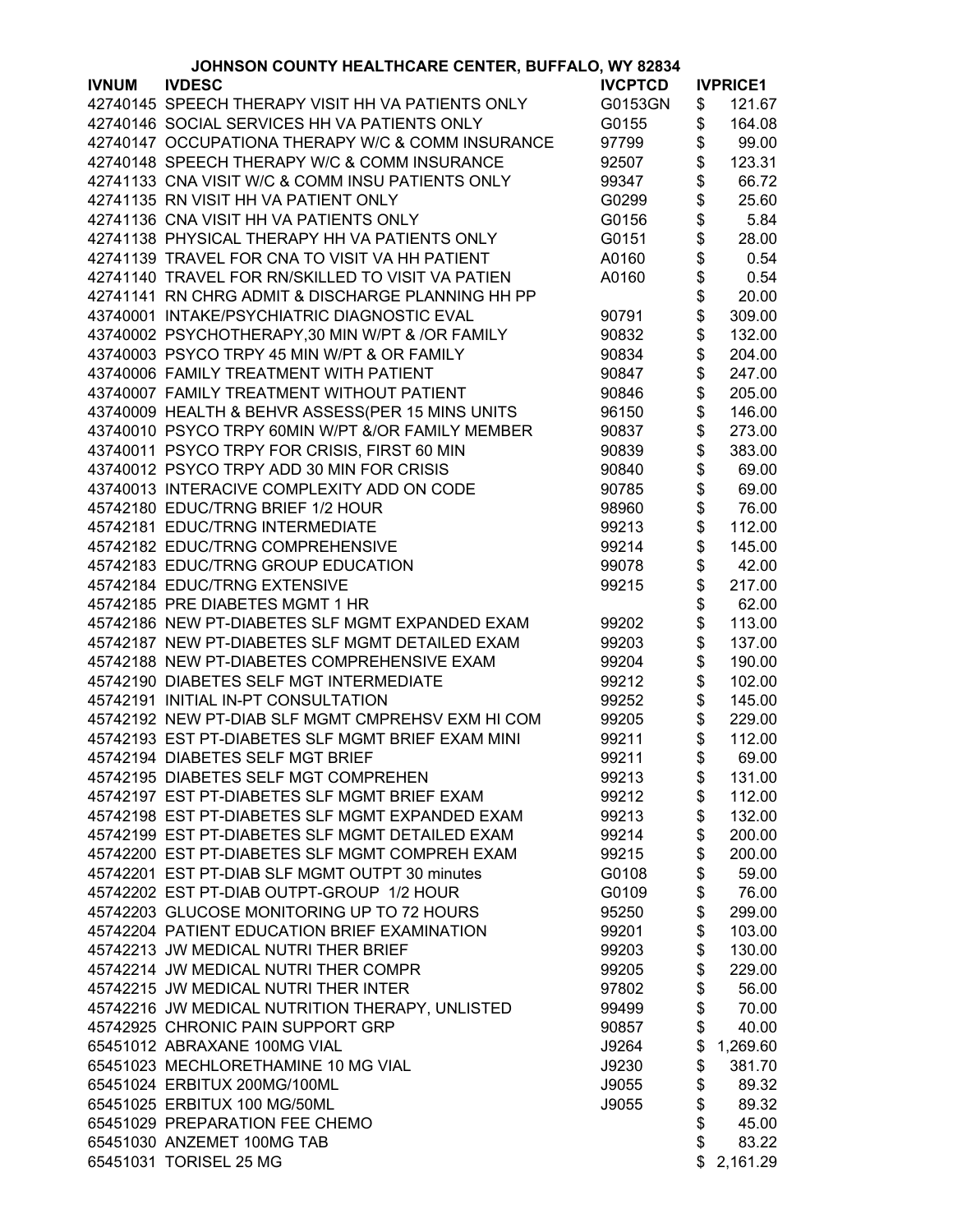| JOHNSON COUNTY HEALTHCARE CENTER, BUFFALO, WY 82834 |                                                |                |    |                 |
|-----------------------------------------------------|------------------------------------------------|----------------|----|-----------------|
| <b>IVNUM</b>                                        | <b>IVDESC</b>                                  | <b>IVCPTCD</b> |    | <b>IVPRICE1</b> |
|                                                     | 65451033 IXEMPRA IV 1MG                        | J9207          | \$ | 115.24          |
|                                                     | 65451034 DACARBAZINE 200 MG                    | J9140          | \$ | 55.35           |
|                                                     | 65451035 ARANESP 1 MCG                         | J0881          | \$ | 6.85            |
|                                                     | 65451036 NEULASTA 6 MG                         | J2505          | \$ | 4,533.60        |
|                                                     | 65451037 NEUPOGEN 480 MCG                      | J1441          | \$ | 461.94          |
|                                                     | 65451038 NEUPOGEN 300 MCG                      | J1440          | \$ | 294.50          |
|                                                     | 65451039 HALAVEN 1MG                           |                | \$ | 1,542.50        |
|                                                     | 65451040 EMEND 150 MG VIAL                     | J1453          | \$ | 425.56          |
|                                                     | 65451100 VERSED 1MG                            | J2250          | \$ | 18.00           |
|                                                     | 65451103 CYTOSAR-U                             | J9110          | \$ | 65.64           |
|                                                     |                                                |                |    |                 |
|                                                     | 65451125 IRINOTECAN 100MG VIAL                 | J9206          | \$ | 57.83           |
|                                                     | 65451137 ONDANSETRON 1MG INJ                   | J2405          | \$ | 6.75            |
|                                                     | 65451170 ETOPOSIDE IV                          | J9181          | \$ | 13.25           |
|                                                     | 65451271 AREDIA IV 30MG/10ML VIAL              | J2430          | \$ | 67.20           |
|                                                     | 65451288 ZOLEDRONIC ACID 20 MG/5 ML VIAL       | J3489          | \$ | 95.96           |
|                                                     | 65451292 BLEOMYCIN 15 UNIT INJ                 | J9040          | \$ | 114.42          |
|                                                     | 65451395 RITUXIMAB 500MG VIAL                  | J9310          | \$ | 4,861.28        |
|                                                     | 65451433 PALONOSETRON (ALOXI) 0.25 MG/5ML VL   | J2469          | \$ | 500.18          |
|                                                     | 65451519 HEPARIN FLUSH IV                      | J1642          | \$ | 21.00           |
|                                                     | 65451632 EPIRUBICIN 2MG                        |                | \$ | 8.15            |
|                                                     | 65451647 CARBOPLATIN 150MG/15ML VIAL           | J9045          | \$ | 43.02           |
|                                                     | 65451662 DEXAMETHASONE(DECADRON) 4MG TAB       |                | \$ | 4.25            |
|                                                     | 65451672 EMEND 125MG/80MG PER 5 MG             | J8501          | \$ | 6.89            |
|                                                     | 65451680 DEXAMETHASONE IV/MG                   | J1100          | \$ | 2.60            |
|                                                     | 65451703 NAVELBINE IV                          | J9390          | \$ | 128.78          |
|                                                     | 65451742 OXALIPLATIN 100MG/20ML VIAL           | J9263          | \$ | 261.20          |
|                                                     | 65451763 INTRON 2B                             | J3590          | \$ | 28.50           |
|                                                     | 65451773 TOPOSAR/100MG                         | J9181          | \$ | 248.00          |
|                                                     | 65451807 ANZEMET                               | J1260          | \$ | 15.00           |
|                                                     | 65451811 CISPLATIN INJ                         | J9060          | \$ | 62.40           |
|                                                     | 65451841 FLUROURACIL IV                        | J9190          | \$ | 38.25           |
|                                                     | 65451903 PACLITAXEL(TAXOL) 30MG/5ML VIAL       | J9265          | \$ | 27.25           |
| 65451904 IFEX IV                                    |                                                | J9208          | \$ | 150.00          |
|                                                     | 65451942 BENADRYL INJ                          | J1200          | \$ | 25.45           |
|                                                     | 65451964 HYCAMTIN IV                           |                |    |                 |
|                                                     | 65451976 CYTOXAN INJ / 100 MG                  | J9350          |    | \$1,971.65      |
|                                                     |                                                | J9070          | \$ | 26.30           |
|                                                     | 65451993 BEVACIZUMAB (AVASTIN) 400MG/16ML VIAL | J9035          | \$ | 4,673.81        |
|                                                     | 65454265 METHOTREXATE IV                       | J9260          | \$ | 38.00           |
|                                                     | 65455145 SALINE FLUSH IV                       | J2912          | \$ | 21.75           |
|                                                     | 65455268 VINCRISTINE 1MG                       | J9370          | \$ | 31.60           |
|                                                     | 65455271 VINBLASTINE IV/ 1 MG                  | J9360          | \$ | 7.95            |
|                                                     | 65455287 VELCADE 3.5 MG VIAL                   | J9041          | \$ | 2,095.60        |
|                                                     | 65455338 FLUDARA IV                            | J9185          | \$ | 485.00          |
|                                                     | 65455339 MANNITOL 12.5 GMS                     |                | \$ | 35.00           |
|                                                     | 65455340 ZOFRAN TAB                            |                | \$ | 45.00           |
|                                                     | 65455341 ATIVAN INJ                            | J2060          | \$ | 25.50           |
|                                                     | 65455366 DEXAMETHASONE INJ                     | J1100          | \$ | 10.50           |
|                                                     | 65455424 HERCEPTIN IV                          | J9355          | \$ | 70.00           |
|                                                     | 65455426 GRANISETRON IV                        | J1626          | \$ | 267.20          |
|                                                     | 65455468 MESNA IV / 200 MG                     | J9209          | \$ | 23.50           |
|                                                     | 65455481 HEPARIN 20CC IV                       |                | \$ | 21.00           |
|                                                     | 65455488 SODIUM CHLORIDE                       |                | \$ | 21.75           |
|                                                     | 65455642 DOXORUBICIN/10MG INJ                  | J9000          | \$ | 36.00           |
|                                                     | 65455682 LEUCOVORIN CALC 350MG VIAL            | J0640          | \$ | 41.27           |
|                                                     | 65455727 DOXIL IV 10MG                         | J9001          | \$ | 976.39          |
|                                                     | 65455752 TAXOTERE IV / 1MG                     | J9171          | \$ | 35.67           |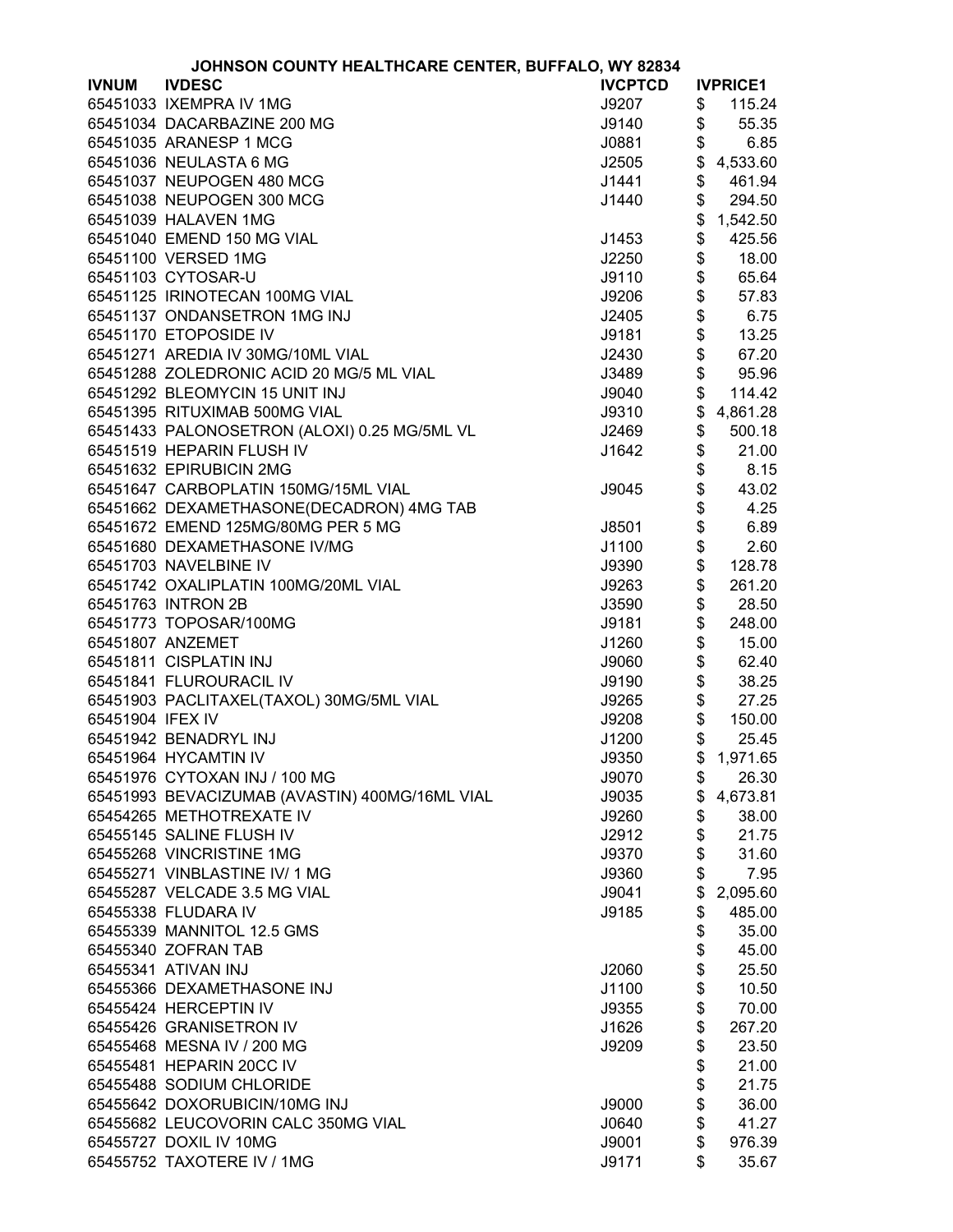|              | <b>JOHNSON COUNTY HEALTHCARE CENTER, BUFFALO, WY 82834</b> |                |        |                 |
|--------------|------------------------------------------------------------|----------------|--------|-----------------|
| <b>IVNUM</b> | <b>IVDESC</b>                                              | <b>IVCPTCD</b> |        | <b>IVPRICE1</b> |
|              | 65455767 ZANTAC IV                                         | J2780          | \$     | 20.00           |
|              | 65455769 NOVANTRONE 5 MG                                   | J9293          | \$     | 400.00          |
|              | 65455877 LUPRON DEPOT 7.5 MG                               | J9217          | \$     | 1,750.00        |
|              | 65740551 CHEMO ADDITIONAL HOUR SAME DRUG                   | 96415          | \$     | 74.00           |
|              | 65745290 CHEMO INFUSION FIRST HOUR                         | 96413          | \$     | 333.00          |
|              | 65745291 CHEMO SEQUENTIAL INFUSION DIFFERENT DRUG          | 96417          | \$     | 225.00          |
|              | 65745292 CHEMO INJECTION SUBQ OR IM                        | 96401          | \$     | 65.00           |
|              | 65745293 CHEMO IV PUSH SINGLE OR INITAL SUBSTANCE          | 96409          | \$     | 80.00           |
|              | 65745294 CHEMO IV PUSH ADDITIONAL / OR SAME SUB            | 96411          | \$     | 80.00           |
|              | 70000014 UA DIP AUTOMATED W/O MICROSCOPY                   | 81003          | \$     | 9.00            |
|              | 70000016 HEMOCCULT BY PERO ACTIV FOR NEOPLASM SCR          | 82270          | \$     | 6.00            |
|              | 70000018 TETANUS/DIPHTERIA TOXOIDS                         | 90718          | \$     | 30.00           |
|              | 70000020 POLIOVIRUS VACCINE, INACTIVE, IM OR SUBQ          | 90713          | \$     | 37.00           |
|              | 70000021 MMR, LIVE, FOR SUBQ USE                           | 90707          |        | 76.00           |
|              | 70000022 HEMOPHILUS INFLUENZA-B 3-DOSE SCHED               | 90647          | \$\$\$ | 37.00           |
|              |                                                            |                |        |                 |
|              | 70000023 HEP A VACCINE ADULT DOSE FOR IM USE               | 90632          |        | 61.00           |
|              | 70000024 HEP B VACCINE ADULT DOSE FOR IM USE               | 90746          |        | 61.00           |
|              | 70000025 TB TEST, TRANSDERMAL                              | 86580          | \$     | 18.00           |
|              | 70000026 INFLUENZA VACCINE, SPLIT VIRUS, 3+ YEARS          | Q2038          | \$\$   | 17.68           |
|              | 70000027 PNEUMOVAX VACCINE POLYSACCHARI 23 VALENT          | 90732          |        | 77.85           |
|              | 70000028 PNEUMOCOCCAL CONJUGATE VACCINE 7 VALENT           | 90669          |        | 84.00           |
|              | 70000029 VARICELLA VACCINE, LIVE FOR SUBQ                  | 90716          | \$     | 154.00          |
|              | 70000030 ALLERGY SINGLE INJECTION                          | 95115          | \$     | 20.00           |
|              | 70000031 ALLERGY 2 OR MORE INJECTIONS                      | 95117          | \$     | 24.00           |
|              | 70000033 DEPO ESTRADIOL UP TO 55 MG                        | J1000          | \$     | 24.00           |
|              | 70000034 DEPO-PROVERA 150 MG INJ                           | J1050          | \$     | 106.00          |
|              | 70000035 DEPO TESTOSTERONE 1 mg                            | J1071          | \$     | 0.08            |
|              | 70000036 VITAMIN B 12 1000 MCG INJ                         | J3420          | \$     | 9.00            |
|              | 70000037 DEPO MEDROL 40MG INJ                              | J1030          | \$     | 9.00            |
|              | 70000038 DEPO MEDROL 80MG INJ                              | J1040          | \$     | 20.00           |
|              | 70000039 KENALOG 40 MG/ ML INJ                             | J3301          | \$     | 16.00           |
|              | 70000040 TORADOL / KETORALAC 30 OR 60MG INJ                | J1885          | \$     | 16.00           |
|              | 70000041 SYNVISC (OLD VERSION) 1 ML INJ                    | J7325          | \$     | 260.00          |
|              | 70000042 PHENERGAN / PROMETHAZINE 50MG/ML INJ              | J2550          | \$     | 8.25            |
|              | 70000043 DEMEROL 50 MG/ML INJ                              | J2175          | \$     | 9.00            |
|              | 70000044 BETAMETHASONE (CELESTONE) 6MG INJ                 | J0702          | \$     | 10.00           |
|              | 70000045 INCISION AND DRAINAGE ABCESS                      | 10060          | \$     | 132.97          |
|              | 70000046 THERAPEUTIC, PROPHYLACTIC/DIAG INJECTION          | 96372          | \$     | 23.00           |
|              | 70000047 DESTRUCTION PREMALIGNANT LESION                   | 17000          |        | 31.92           |
|              |                                                            |                | \$     |                 |
|              | 70000048 INJECTION SMALL JT/BURSA                          | 20600          | \$     | 83.67           |
|              | 70000049 INJECTION INTERMED JT/BURSA                       | 20605          | \$     | 92.31           |
|              | 70000050 INJECTION MAJOR JT/BURSA                          | 20610          | \$     | 124.49          |
|              | 70000051 CONTROL HEMORRHAGE (NOSE)                         | 30901          | \$     | 178.22          |
|              | 70000052 PESSARY PLACEMENT                                 | 57160          | \$     | 130.47          |
|              | 70000054 PHLEBOTOMY, THERAPEUTIC                           | 99195          | \$     | 49.00           |
|              | 70000055 SHORT ARM CAST                                    | 29075          | \$     | 126.98          |
|              | 70000056 SHORT LEG CAST                                    | 29705          | \$     | 130.98          |
|              | 70000057 ESTABLISHED PATIENT-OP/OFFICE VISIT               | 99211          | \$     | 43.68           |
|              | 70000058 NURSE REMOV IMPACTED CEREUM WASH UNILATE          | 69209          | \$     | 30.00           |
|              | 70000059 MC PROSTATE EXAM                                  | G0102          | \$     | 11.65           |
|              | 70000060 MANUAL REMOVAL IMPACTED CERUMEN UNILATER          | 69210          |        | 30.08           |
|              | 70000061 MC CERVICAL SCREEN                                | G0101          | \$     | 7.36            |
|              | 70000062 PLANTAR FASCIITIS INJECT                          | 20550          | \$     | 88.39           |
|              | 70000063 TRIGGER PT INJECTION 1-2 MUSCLES                  | 20552          | \$     | 85.31           |
|              | 70000064 TRIGGER PT INJECTION 3+ MUSCLES                   | 20553          | \$     | 88.91           |
|              | 70000065 I&D PILONIDALCYST                                 | 10080          | \$     | 321.46          |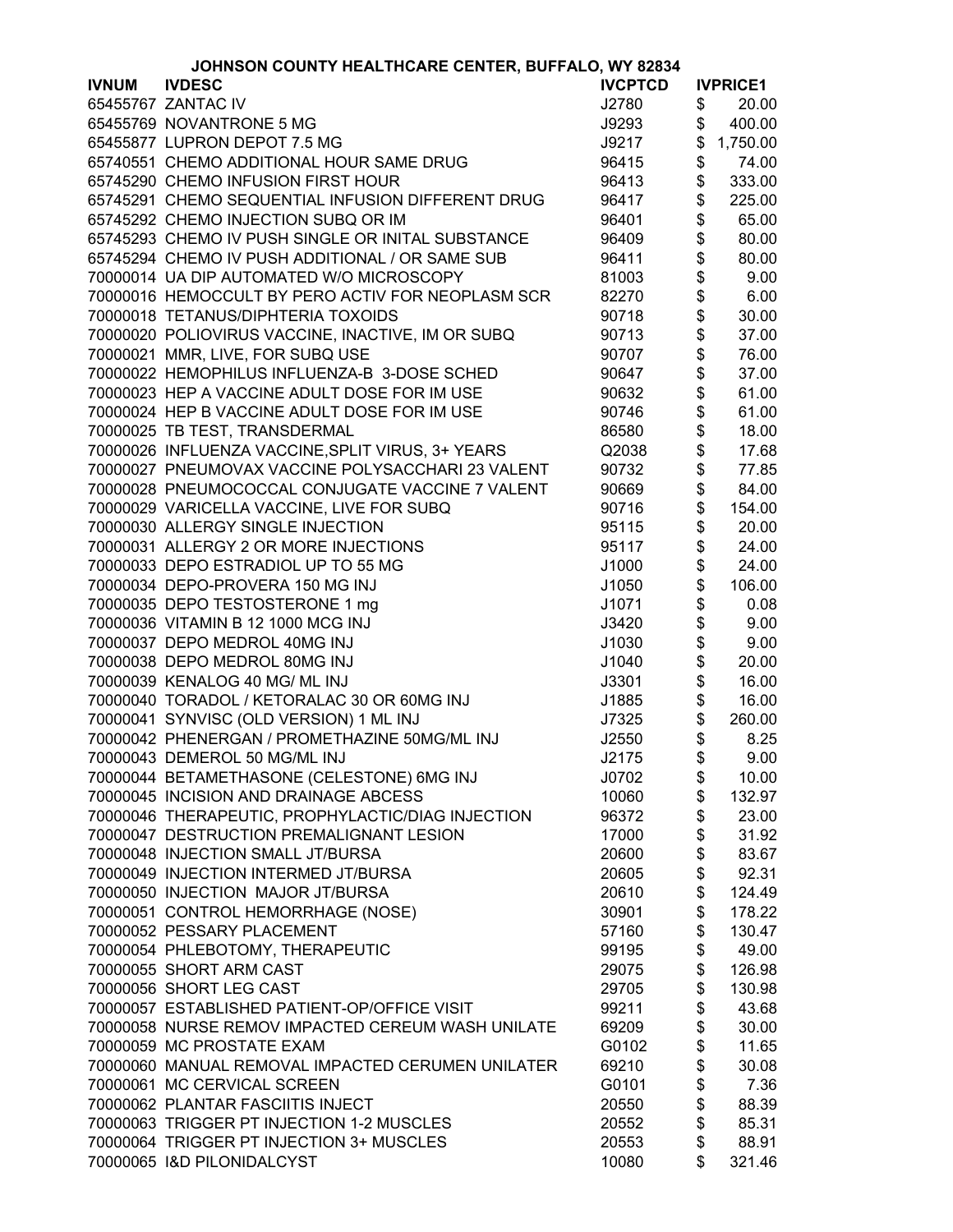| JOHNSON COUNTY HEALTHCARE CENTER, BUFFALO, WY 82834 |                                                     |                |               |                 |
|-----------------------------------------------------|-----------------------------------------------------|----------------|---------------|-----------------|
| <b>IVNUM</b>                                        | <b>IVDESC</b>                                       | <b>IVCPTCD</b> |               | <b>IVPRICE1</b> |
|                                                     | 70000066 OSTEOPATHIC MANIP TRTMNT 1-2 REGIONS       | 98925          | \$            | 50.04           |
|                                                     | 70000067 OSTEOPATH MANIP TRTMNT, 3-4 REGIONS        | 98926          | \$            | 64.56           |
|                                                     | 70000068 OSTEOPATH MANIP TRTMNT, 5-6 REGIONS        | 98927          | \$            | 76.46           |
|                                                     | 70000071 OSTEOPATH MANIP TRTMNT, 9-10 REGIONS       | 98929          | \$            | 95.69           |
|                                                     | 70000079 OSTEOPATH MANIPTRTMNT, 7-8 REGIONS         | 98928          | \$            | 86.98           |
|                                                     | 70000080 LARYNGOSCOPY INDIRECT DIAGNOSTIC           | 31505          | \$            | 286.76          |
|                                                     | 70000081 WELCOME TO MEDICARE                        | G0402          | \$            | 26.51           |
|                                                     | 70000082 METHOTREXATE                               | J9250          | \$            | 28.00           |
|                                                     | 70000084 DESTRUCTION 15 OR MORE LESIONS             | 17004          | \$            | 184.95          |
|                                                     | 70000085 DESTRUCT15+ BENIGN LESIONS                 | 17111          | \$            | 191.11          |
|                                                     | 70000086 PARE OR CUT SINGLE LESION                  |                | \$            | 87.79           |
|                                                     |                                                     | 11055          |               |                 |
|                                                     | 70000087 PARING OF 2-4 LESIONS                      | 11056          | \$            | 103.28          |
|                                                     | 70000088 PARING OF 4+ LESIONS                       | 11057          | \$            | 125.01          |
|                                                     | 70000089 REMOVAL SKIN TAGS UP TO 15                 | 11200          | \$            | 108.02          |
|                                                     | 70000090 REMOV SKIN TAGS EA ADDITIONAL 10 LESIONS   | 11201          | \$            | 25.64           |
|                                                     | 70000091 INJECTION MULTIPLE VEINS, SAME LEG         | 36471          | \$            | 626.18          |
|                                                     | 70000092 SIMPL REPAIR SUPERFIC WOUND 2.5CM OR LES   | 12001          | \$            | 293.90          |
|                                                     | 70000093 SIMPLE REPAIR SCALP, NECK, TRUNK 2.6-7.5CM | 12002          | \$            | 300.77          |
|                                                     | 70000094 SIMPLE REPAIR SCALP, NECK, TRUNK7.6-12.5CM | 12004          | \$            | 349.64          |
|                                                     | 70000095 SIMPL REPAIR FACIAL WOUND 2.5CM OR <       | 12011          | \$            | 304.71          |
|                                                     | 70000096 SIMPLE REPAIR FACE, EARS 2.6-5.0 cm        | 12013          | \$            | 338.73          |
|                                                     | 70000097 SIMPLE REPAIR FACE, EARS 5.1-7.5CM         | 12014          | \$            | 374.54          |
|                                                     | 70000098 TRTMT OF SUPERF WOUND DEHISCENCE, SIMPLE   | 12020          | \$            | 395.63          |
|                                                     | 70000099 REPAIR INTERMEDIATE WOUND 2.5 CM OR <      | 12031          | \$            | 358.01          |
|                                                     | 70000100 REPAIR INTERMEDIATE 2.6 - 7.5 CM           | 12032          | \$            | 453.32          |
|                                                     | 70000101 REPAIR INTERMEDIATE WOUND 7.6 - 12.5 CM    | 12034          | \$            | 515.13          |
|                                                     | 70000102 REPAIR INTERMEDIATE WOUND 2.5 CM OR <      | 12041          | \$            | 403.30          |
|                                                     | 70000103 REPAIR INTERMEDIATE WOUND 2.6-7.5 CM       | 12042          | \$            | 415.25          |
|                                                     | 70000104 REPAIR INTERMEDIATE WOUND 2.5 CM OR <      | 12051          | \$            | 415.11          |
|                                                     | 70000105 REPAIR INTERMEDIATE WOUND 2.6 - 5.0 CM     | 12052          | \$            | 442.97          |
|                                                     | 70000106 SHAVE LESION, TRUNK/EXT .5 CM OR LESS      | 11300          | \$            | 113.67          |
|                                                     | 70000107 SHAVE LESION, TRUNK/ EXT .6 -1.0 CM        | 11301          | \$            | 151.11          |
|                                                     | 70000108 SHV LESION TRUNK, EXT > 2.0 CM             | 11303          | \$            | 213.44          |
|                                                     | 70000109 SHV LESION TRUNK, EXT 1.1-2.0 CM           | 11302          | \$            | 182.06          |
|                                                     | 70000110 SHV SINGL LES, .5 OR <                     | 11305          | $\frac{1}{2}$ | 113.73          |
|                                                     | 70000111 SHV LESION .6-1.0 CM                       | 11306          | \$            | 159.71          |
|                                                     | 70000112 SHV LESION 1.1-2.0 CM                      | 11307          | \$            | 182.73          |
|                                                     | 70000113 SHV LESION 2.0 CM OR >                     | 11308          | \$            | 201.80          |
|                                                     | 70000114 SHV LESION FACE, EARS .5 CM OR <           | 11310          | \$            | 138.85          |
|                                                     | 70000115 SHV LESION FACE, EAR .6-1.0 CM             | 11311          | \$            | 169.27          |
|                                                     | 70000116 SHV LESION FACE, EAR 1.1-2.0 CM            | 11312          | \$            | 194.09          |
|                                                     | 70000117 SHV LESION FACE, EAR > 2.0 CM              | 11313          | \$            | 240.44          |
|                                                     | 70000118 EXCISE MALIG LESION, DIAM .5 CM OR <       | 11600          | \$            | 280.58          |
|                                                     | 70000119 EXCISE MALIG LESION , DIAM .6-1.0 CM       | 11601          | \$            | 322.30          |
|                                                     | 70000120 INJECTION SINGLE TENDON ORIGIN             | 20551          | \$            | 85.31           |
|                                                     | 70000122 INJECTION FEMORAL NERVE SINGLE             | 64447          | \$            | 645.60          |
|                                                     | 70000124 AVULSION OF NAIL PLATE, SINGLE             | 11730          | \$            | 158.00          |
|                                                     | 70000125 NAIL SURGERY EA ADDITIONAL NAIL            |                |               |                 |
|                                                     |                                                     | 11732          | \$            | 81.84           |
|                                                     | 70000126 EVACUATION OF SUBUNGAL HEMATOMA            | 11740          | \$            | 64.50           |
|                                                     | 70000127 EXCISION NAIL & NAIL MATRIX                | 11750          | \$            | 379.34          |
|                                                     | 70000128 REMOVE EMBEDD CONJUCTIV FOREIGN BODY       | 65210          | \$            | 93.93           |
|                                                     | 70000129 REMOVAL OF FOREIGN BODY EYE EXTERNAL       | 65205          | \$            | 77.88           |
|                                                     | 70000130 INCISION & REMOVAL OF FOREIGN BODY         | 10120          | \$            | 105.84          |
|                                                     | 70000131 REMOVAL OF FB EXT AUD CANAL                | 69200          | \$            | 225.58          |
|                                                     | 70000132 FB REMOVAL NOSE                            | 30300          | \$            | 389.46          |
|                                                     | 70000134 PUNCTURE ASPIRATION                        | 10160          | \$            | 179.56          |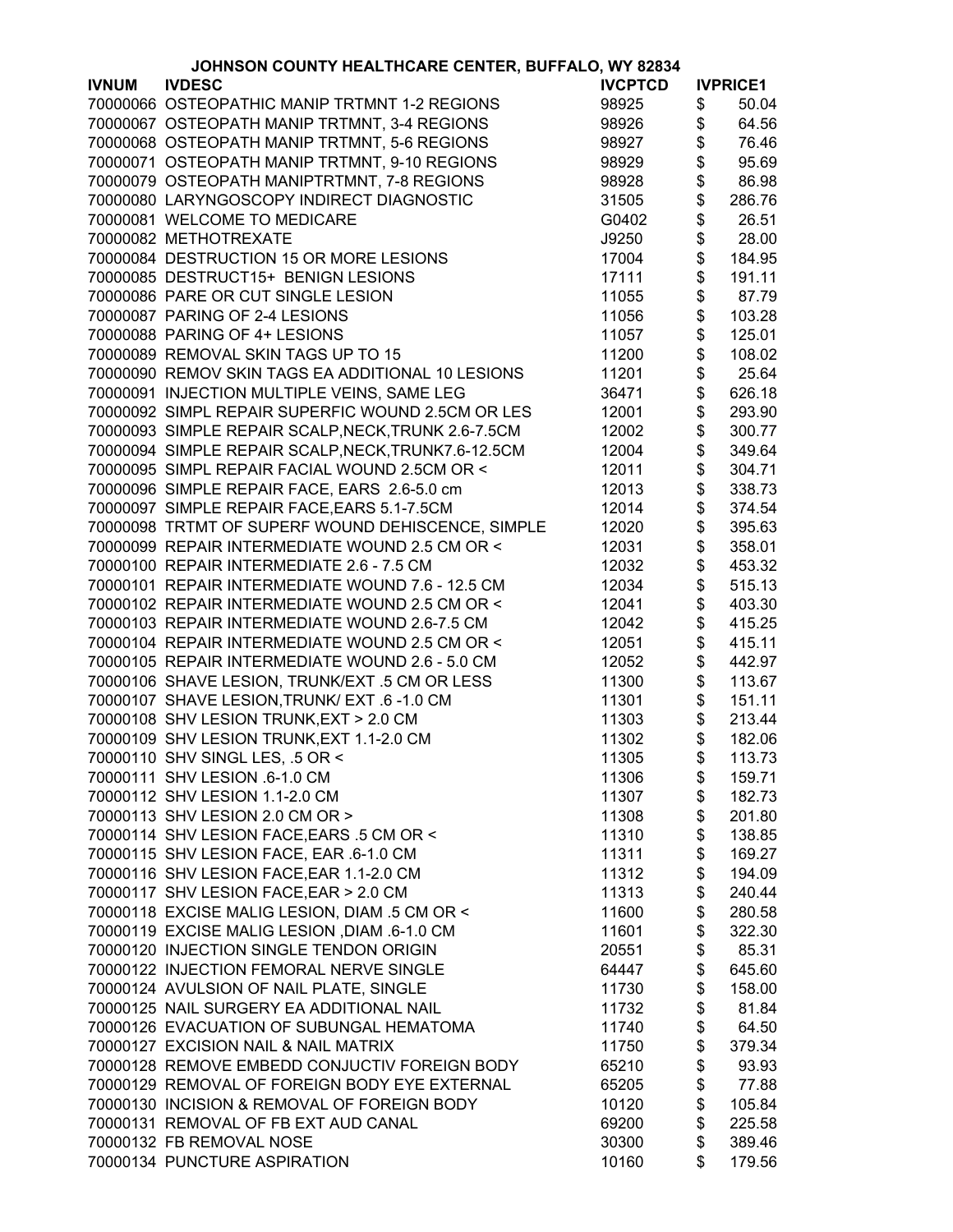| JOHNSON COUNTY HEALTHCARE CENTER, BUFFALO, WY 82834 |                                                    |                |          |                        |
|-----------------------------------------------------|----------------------------------------------------|----------------|----------|------------------------|
| <b>IVNUM</b>                                        | <b>IVDESC</b>                                      | <b>IVCPTCD</b> |          | <b>IVPRICE1</b>        |
|                                                     | 70000135 ASPIRATION GANGLION CYST                  | 20612          | \$       | 87.13                  |
|                                                     | 70000136 BX SKIN OR SUBQ TISSUE, SINGLE LESION     | 11100          | \$       | 173.24                 |
|                                                     | 70000137 BX SKIN LESION EACH ADDITIONAL            | 11101          | \$       | 48.54                  |
|                                                     | 70000138 EXCISION BENIGN LESION 0.5 CM OR <        | 11400          | \$       | 166.70                 |
|                                                     | 70000139 EXCISION BENIGN LESION 0.6-1.0 CM         | 11401          | \$       | 199.65                 |
|                                                     | 70000140 EXCISION BENIGN LESION 1.1-2.0 CM         | 11402          | \$       | 224.45                 |
|                                                     | 70000141 EXCISION BENIGN LESIONS 2.1-3.0 CM        | 11403          | \$       | 254.81                 |
|                                                     | 70000142 EXCISION BENIGN LESION 3.1-4.0 CM         | 11404          | \$       | 294.39                 |
|                                                     |                                                    |                |          |                        |
|                                                     | 70000143 EXCISION BENIGN LESION OVER 4.0 CM        | 11406          | \$<br>\$ | 388.13                 |
|                                                     | 70000144 EXCISE BENIGN LESION 0.5 CM OR LESS       | 11420          |          | 167.34                 |
|                                                     | 70000145 EXCISE BENIGN LESION 0.6 - 1.0 CM         | 11421          | \$       | 213.96                 |
|                                                     | 70000146 EXCISE BENIGN LESION 1.1 - 2.0 CM         | 11422          | \$       | 233.35                 |
|                                                     | 70000147 EXCISE BENIGN LESION 2.1 - 3.0 CM         | 11423          | \$       | 260.92                 |
|                                                     | 70000148 EXCISION BENIGN LESION FACE, EAR .5 OR <  | 11440          | \$       | 178.01                 |
|                                                     | 70000149 EXCISE BENIGN LESION FACE, EARS .6-1.0 CM | 11441          | \$       | 224.11                 |
|                                                     | 70000150 EXCISE BENIGN LESION FACE, EARS 1.1-2.0CM | 11442          | \$       | 256.79                 |
|                                                     | 70000151 EXCISE BENIGN LESION FACE, EARS 2.1-3.0CM | 11443          | \$       | 301.72                 |
|                                                     | 70000152 DEBRIDEMENT EXTENSIVE ECZEMATOUS SKIN     | 11000          | \$       | 163.59                 |
|                                                     | 70000153 EXCISION LESION MUCOSA W/SIMPLE REPAIR    | 40812          | \$       | 726.64                 |
|                                                     | 70000156 I&D COMPLEX POST OP WOUND INFEC           | 10180          | \$       | 324.16                 |
|                                                     | 70000158 ASPIRATION OF CYST OF BREAST              | 19000          | \$       | 247.13                 |
|                                                     | 70000159 ANNUAL WELLNESS VISIT SUBSEQUENT          | G0439          | \$       | 44.00                  |
|                                                     | 70000160 ANNUAL WELLNESS VISIT FIRST               | G0438          | \$       | 52.00                  |
|                                                     | 70000161 PROLONGED PHY SERVICE IN OFFICE           | 99354          | \$       | 249.27                 |
|                                                     | 70000162 PROLONGED PHY SERV IN OFFICE ADD 30 MINU  | 99355          |          | 87.36                  |
|                                                     | 70000163 I&D HEMATOMA, SEROMA OR FLUID             | 10140          | \$<br>\$ | 393.96                 |
|                                                     | 70000165 INJECTION ANESTHETIC AGENT                | 64455          | \$       | 82.49                  |
|                                                     | 70000166 V-EXCISION W/PRIMRY DIRECT LINEAR CLOSUR  | 40520          | \$       | 1,673.12               |
|                                                     | 70000167 LIGATION OR BX, TEMPORAL ARTERY           | 37609          | \$       | 1,165.33               |
|                                                     | 70000168 EXCISION, TUMOR, SOFT TISSUE OF SHOULDER  | 23071          | \$       | 1,663.22               |
|                                                     | 70000170 BIOPSY OF ANORECTAL WALL, ANAL APPROACH   | 45100          | \$       | 1,021.48               |
|                                                     | 70000171 DESTRUCT CUTANEOUS VAS PROLIFERATIVE LES  | 17106          | \$       | 999.45                 |
|                                                     | 70000173 BIOPSY OF TONGUE POSTERIOR 1/3            | 41105          | \$       | 581.29                 |
|                                                     | 70000174 EXCISION, TUMOR, SOFT TISSUE NECK         | 21556          | \$       | 1,806.23               |
|                                                     | 70000175 REMOV IMPACTED CERUM WASH UNILATERAL      | 69209          |          | $\frac{1}{2}$<br>30.00 |
|                                                     | 70000176 ACNE SURGERY / MARSUPIALIZATION           | 10040          | \$       | 156.60                 |
|                                                     | 70000178 EXCISE BENIGN LESION 3.1 TO 4.0 CM        | 11424          | \$       | 698.63                 |
|                                                     | 70000180 BIOPSY OF TONGUE, ANTERIOR 2/3            | 41100          | \$       | 247.41                 |
|                                                     | 70000181 REMOV IMPACTED CERUM WASH BILATERAL       | 6920950        |          | 40.00                  |
|                                                     | 70000182 MANUAL REMOV IMPACTED CERUMEN BILATERAL   |                | \$       |                        |
|                                                     |                                                    | 6921050        | \$       | 40.86                  |
|                                                     | 70000184 NURSE MANUAL REMV IMPAC CERUMEN UNIL W/I  | 69210          | \$       | 68.00                  |
|                                                     | 70000185 NURSE MANUAL REMV IMPAC CERUMEN BILA W/I  | 6921050        | \$       | 78.00                  |
| 70000196 PROLIA                                     |                                                    |                | \$       | 1,438.00               |
|                                                     | 70000197 CIMZIA 400MG                              | J0717          | \$       | 3,503.20               |
|                                                     | 70000198 ONDANSETRON 4MG ORAL                      |                | \$       | 4.00                   |
|                                                     | 70000199 DEBRIDEMENT TC SUBQ TISSUE 20 CM 2        | 11042          | \$       | 335.51                 |
|                                                     | 70000200 EXCISION MALIGNANT LESION 1.1 - 2.0 CM    | 11602          | \$       | 186.75                 |
|                                                     | 70000201 I&D OF ABSCESS, COMPLICATED               | 10061          | \$       | 793.19                 |
|                                                     | 70000202 I&D OF VULVA OR PERINEAL ABSCESS          | 56405          | \$       | 449.75                 |
|                                                     | 70000203 I&D OF OF ABSCESS, EYELID                 | 67700          | \$       | 923.22                 |
|                                                     | 70000205 BUPIVACAINE 23.5 MG/ML                    |                | \$       | 160.00                 |
|                                                     | 70000206 SYNVISC (NEW VERSION) 6ML INJ             | J7325          | \$       | 571.00                 |
|                                                     | 70000207 ZOFRAN 4MG ORAL                           |                | \$       | 2.00                   |
|                                                     | 70000208 LASIX 20 MG                               | J1940          | \$       | 1.50                   |
|                                                     | 70000209 GARDASIL HPV VACCINATION                  | 90649GY        | \$       | 223.00                 |
|                                                     | 70000212 KENALOG 60 MG INJ                         | J3301          | \$       | 24.00                  |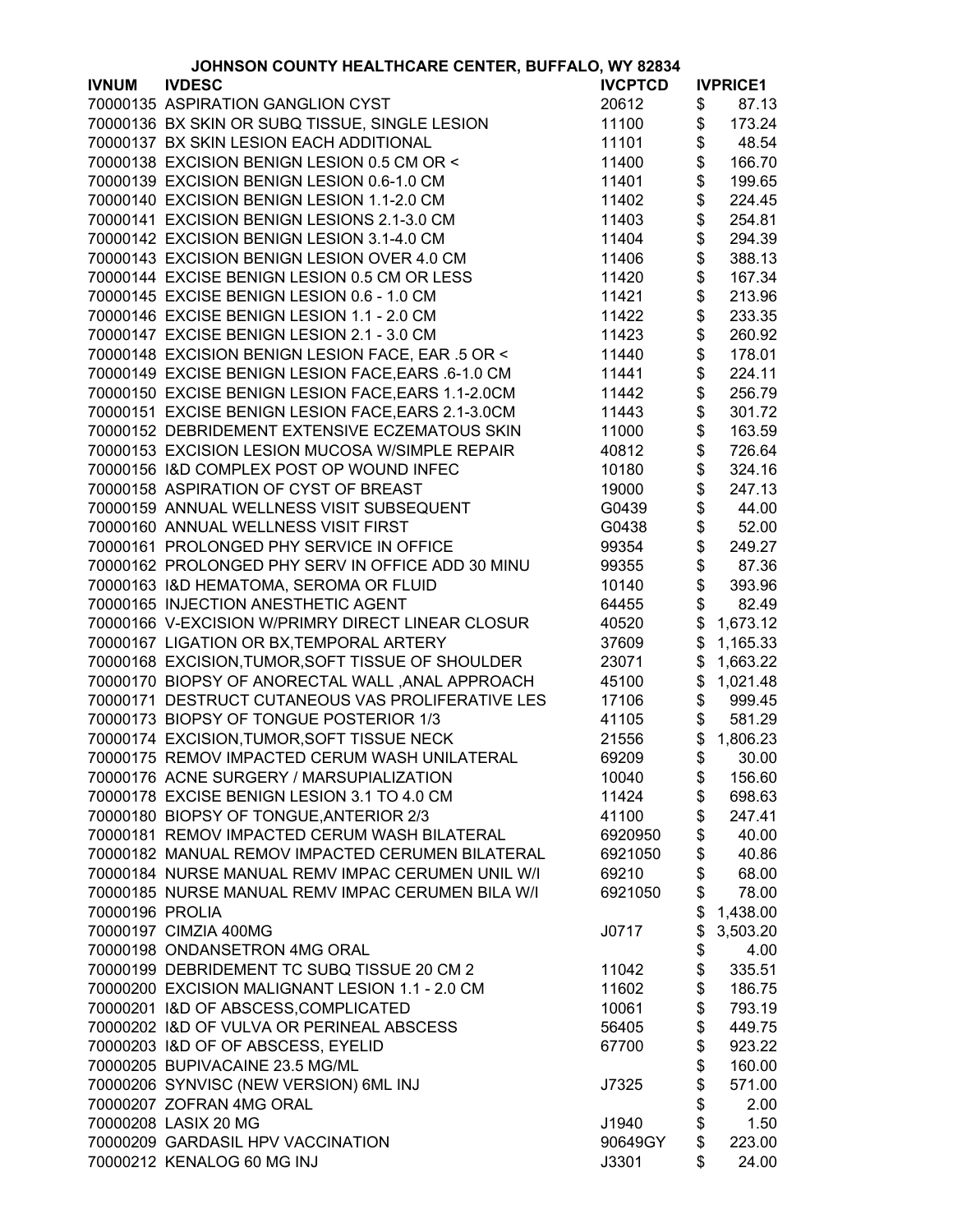|                | JOHNSON COUNTY HEALTHCARE CENTER, BUFFALO, WY 82834 |                |                 |
|----------------|-----------------------------------------------------|----------------|-----------------|
| <b>IVNUM</b>   | <b>IVDESC</b>                                       | <b>IVCPTCD</b> | <b>IVPRICE1</b> |
|                | 70000213 KENALOG 80 MG / 2CC INJ                    | J3301          | \$<br>32.00     |
|                | 70000214 ROCEPHIN/ CEFTRIAXONE (2g) PER 250 MG IN   | J0696          | \$<br>40.00     |
|                | 70000215 ZOFRAN 8 MG ORAL                           | A9270GY        | \$<br>8.00      |
|                | 70000216 ZOFRAN 1 MG / ML INJ                       | J2405          | \$<br>4.00      |
|                | 70000217 DILAUDID UP TO 4MG IM                      | J1170          | \$<br>8.00      |
|                | 70000221 EXCISION MALIGNANT LESION 2.1 - 3.0 CM     | 11603          | \$<br>223.74    |
|                | 70000222 EXCISION MALIGNANT LESION 3.1-4.0 CM       | 11604          | \$<br>245.74    |
|                | 70000223 EXCISION MALIGNANT LESION .5 CM OR <       | 11620          | \$<br>286.03    |
|                | 70000224 EXCISION MALIGNANT LESION 0.6 - 1.0 CM     | 11621          | \$<br>345.14    |
|                | 70000225 EXCISION MALIGNANT LESION 1.1 - 2.0 CM     | 11622          | \$<br>385.62    |
|                | 70000226 EXCISION MALIGNANT LESION .5 CM OR <       | 11640          | \$<br>300.20    |
|                | 70000227 EXCISION MALIGNANT LESION 0.6 - 1.0 CM     | 11641          | \$<br>358.00    |
|                | 70000228 EXCISION MALIGNANT LESION 1.1 - 2.0 CM     | 11642          | \$<br>409.44    |
|                | 70000229 EXCISION MALIGNANT LESION 2.1 - 3.0 CM     | 11643          | \$<br>468.60    |
|                | 70000230 EXCISION MALIGNANT LESION 2.1 - 3.0 CM     | 11623          | \$<br>744.74    |
|                | 70000231 EXCISION MALIGNANT LESION OVER 4 CM        | 11606          | \$<br>949.19    |
|                | 70000232 EXCISION MALG LES SCALP NECK HANDS >4CM    | 11626          | \$<br>1,133.52  |
|                | 70000233 EXCISION MALIGNANT LESION 3.1-4.0 CM       | 11624          | \$<br>875.92    |
|                | 70000234 EXCISION SUBMANDIBULAR GLAND               | 42440          | \$<br>2,143.21  |
|                | 70000298 COMPLEX REPAIR SCALP ARM LEG 1.1-2.5       | 13120          | \$<br>447.61    |
|                |                                                     |                |                 |
|                | 70000301 BIOPSY VAGINAL MUCOSA SIMPLE               | 57100          | \$<br>348.33    |
|                | 70000302 ENDOMETRIAL BX                             | 58100          | \$<br>179.98    |
|                | 70000303 CAUTERY OF CERVIX                          | 57510          | \$<br>187.57    |
|                | 70000304 COLPOSCOPY CERVIX                          | 57452          | \$<br>155.95    |
|                | 70000305 COLPOSCOPY WITH BIOPSY                     | 57454          | \$<br>218.07    |
|                | 70000306 INSERT NON-INDWELLING CATH                 | 51701          | \$<br>117.80    |
|                | 70000307 TEMPORARY INDWELLING CATHETER              | 51702          | \$<br>160.40    |
|                | 70000308 PESSARY SUPPLY                             |                | \$<br>121.00    |
|                | 70000309 DIAGNOSTIC UPPER GI ENDOSCOPY              | 43235          | \$<br>984.28    |
|                | 70000310 EGD W/ BX SINGLE OR MULTIPLE               | 43239          | \$<br>1,183.44  |
|                | 70000312 MEDICARE SCREENING                         | G0104          | \$<br>107.67    |
| 70000314 D & C |                                                     | 58120          | \$<br>361.05    |
|                | 70000315 DILATION OF CERVICAL CANAL                 | 57800          | \$<br>71.46     |
|                | 70000316 ADMINISTRATION OF PNEUMO VACCINE           | G0009          | \$<br>19.33     |
|                | 70000317 ADMINISTRATION OF FLU VACCINE              | G0008          | \$<br>17.96     |
|                | 70000318 VIVITROL                                   | J2315          | \$<br>785.82    |
|                | 70000320 ROCEPHIN/ CEFTRIAXONE (1g) PER 250 MG IN   | J0696          | \$<br>30.00     |
|                | 70000322 CLOSE TR DISTAL RADIAL FX W/O MANIP        | 25600          | \$<br>595.28    |
|                | 70000323 IMMUNIZATION ADMINISTRATION 1 VACCINE      | 90471          | \$<br>21.72     |
|                | 70000324 CLOSED TRTMNT OF DISTAL FIB FX             | 27786          | \$<br>775.48    |
|                | 70000326 CLOSED TREATMENT OF VERTEBRAL FRACTURE     | 22305          | \$<br>244.58    |
|                | 70000327 CLOSED TREAT METATARS FX W/O MANIPULATIO   | 28470          | \$<br>375.93    |
|                | 70000328 CLOSED TRMT BIMALLEOLAS ANKLE FRAC W/M     | 27810          | \$<br>1,810.99  |
|                | 70000330 BIOPSY OF VULVA/PERINEUM                   | 56605          | \$<br>139.08    |
|                | 70000331 IMMUNIZ ADMIN EACH ADDITIONAL VACC         | 90472          | \$<br>21.72     |
|                | 70000332 ADMINISTRATION OF HEPATITIS B VACCINE      | G0010          | \$<br>22.00     |
|                | 70000335 LARYNGOSCOPY, DIRECT                       | 31515          | \$<br>941.39    |
|                | 70000336 EXCISION SACRAL PRESSURE ULCER             | 15936          | \$<br>3,347.41  |
|                | 70000337 ANCEF 500 MG IM                            | J0690          | \$<br>40.00     |
|                | 70000338 DESTRUCTION BENIGN LESIONS UP TO 14        | 17110          | \$<br>12.28     |
|                | 70000340 INJECTION AMPICILLIN PER 1.5 G             | J0295          | \$<br>7.00      |
|                | 70000342 OPEN TRMT DISTAL PHALANGEAL FRACTURE       | 26765          | \$<br>2,073.75  |
|                | 70000343 CLOSED TRMT DISTAL PHALANGEAL FRACTURE     | 26750          | \$<br>941.41    |
|                | 70000344 CLOSED TRMT ULNAR FRACTURE                 | 25650          | \$<br>1,105.64  |
|                | 70000345 CLSD TRMT PROXIMAL HUMERAL FX W/O MANIPU   | 23600          | \$<br>640.31    |
|                | 70000346 CLSD TRMT PHALANGE FX W/MANIPULATION       | 26725          | \$<br>1,100.07  |
|                |                                                     |                |                 |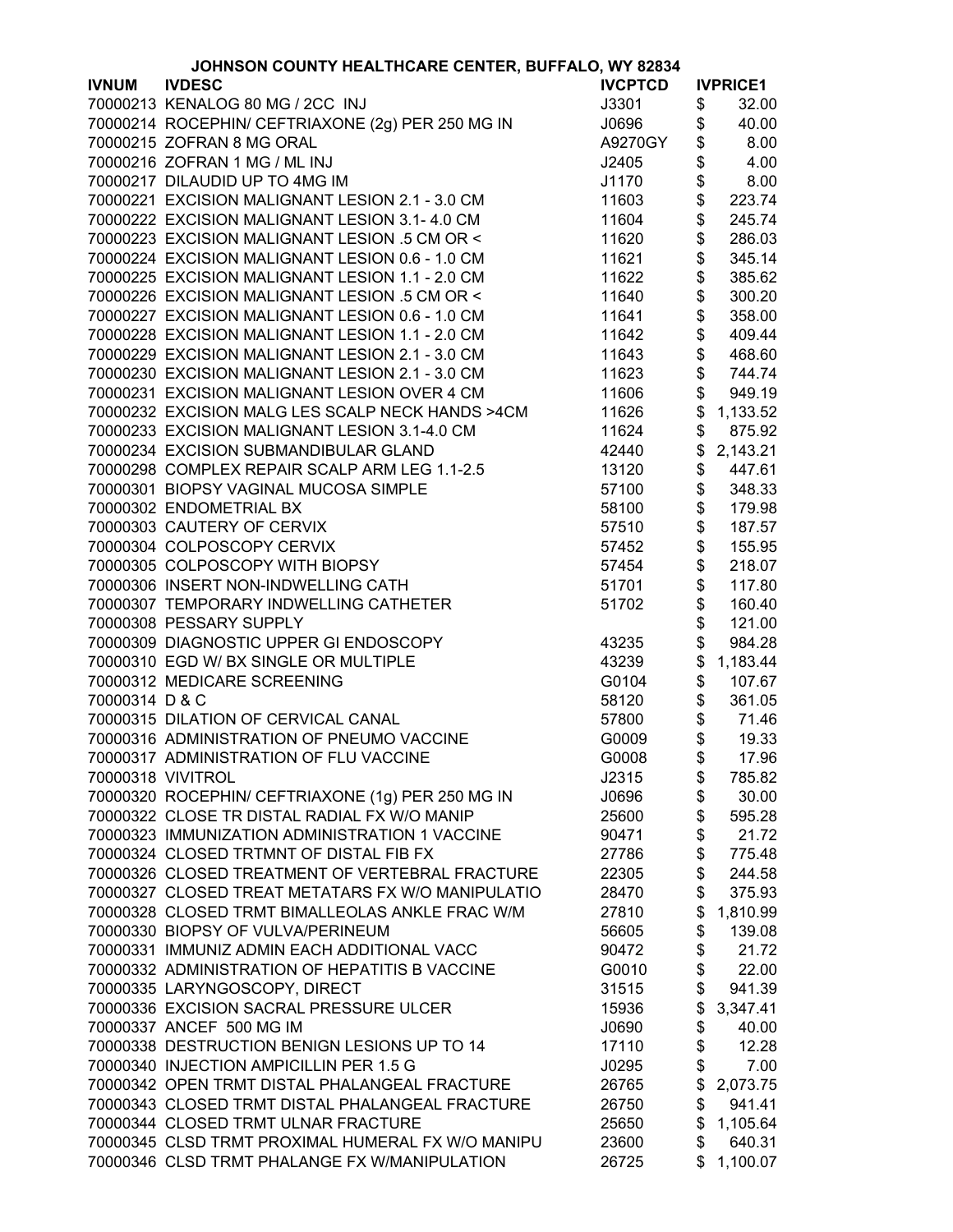| JOHNSON COUNTY HEALTHCARE CENTER, BUFFALO, WY 82834 |                                                     |                |    |                 |
|-----------------------------------------------------|-----------------------------------------------------|----------------|----|-----------------|
| <b>IVNUM</b>                                        | <b>IVDESC</b>                                       | <b>IVCPTCD</b> |    | <b>IVPRICE1</b> |
|                                                     | 70000347 CLSD TRMT PHALANGE FX W/O MANIPULATION     | 26720          | \$ | 889.44          |
|                                                     | 70000348 CLSD TRMT ARTICULAR FRAC, INVOL, METARCARO | 26740          | \$ | 818.38          |
|                                                     | 70000349 CLSD TRMT METACARPAL SINGLE                | 26600          | \$ | 1,414.99        |
|                                                     | 70000350 CLSD TRMT GRTR HUMERAL TUBEROSITY FRAC     | 23620          | \$ | 889.88          |
|                                                     | 70000351 CLSD TRMT CARPAL SCAPHOID W/O MANIPULATI   | 25622          | \$ | 1,023.29        |
|                                                     | 70000352 CLSD TRMT PHALANGES NOT GREAT TOE          | 28510          | \$ | 578.73          |
|                                                     | 70000353 CLOSED TRMT ULNAR FRACTURE PROXIMAL        | 24670          | \$ | 923.77          |
|                                                     | 70000355 APPLICATION OF LONG ARM CAST               | 29065          | \$ | 145.29          |
|                                                     | 70000365 TRANSITIONAL CARE MGMT W/IN 14 DAYS        | 99495          | \$ | 193.27          |
|                                                     | 70000366 TRANSITIONAL CARE MGMT W/IN 7 DAYS         | 99496          | \$ | 273.41          |
|                                                     | 70000400 CARPAL TUNNEL INJECTION                    | 20526          | \$ | 110.49          |
|                                                     | 70000401 MENINGOCOCCAL VACCINE SUB Q                | 90733          | \$ | 126.00          |
|                                                     | 70000403 LORAZEPAM / ATIVAN 2 MG IM                 | J2060          | \$ | 7.00            |
|                                                     | 70000404 CLOSE FIBULA FRACTURE                      | 27780          | \$ | 695.02          |
|                                                     | 70000405 GENTAMICIN INJECTION 80 MG INJ             |                |    |                 |
|                                                     | 70000408 CLEOCIN 300MG TAB ORAL ANTIBIOTIC          | J1580          | \$ | 4.00            |
|                                                     |                                                     | A9270GY        | \$ | 16.00           |
|                                                     | 70000418 TOBACCO CESSATION >3 MIN UP TO 10MIN       | 99406          | \$ | 24.73           |
|                                                     | 70000419 TOBACCO CESSATION >10 MINUTES              | 99407          | \$ | 52.10           |
|                                                     | 70000421 NERVE BLOCK GREATER OCCIPITAL NERVE        | 64405          | \$ | 227.83          |
|                                                     | 70000422 SOLUMEDROL 125MG INJ                       | J2930          | \$ | 9.00            |
|                                                     | 70000423 TDAP IMMUNIZATION                          | 90715GY        | \$ | 40.00           |
|                                                     | 70000424 TD TETANUS & DIPTHERIA TOXOIDS >7YRS OLD   | 90714GY        | \$ | 30.00           |
|                                                     | 70000425 DIAZAPAM /VALIUM 5 MG inj                  | J3360          | \$ | 27.00           |
|                                                     | 70000427 INCISION OF THROMBOSED HEMORRHOID, EXT     | 46083          | \$ | 271.98          |
|                                                     | 70000428 MORPHINE 10 MG INJ                         | J2270          | \$ | 9.00            |
|                                                     | 70000429 ZOFRAN 4 MG ORAL                           | A9270GY        | \$ | 4.00            |
|                                                     | 70000430 LARYNGOSCOPY DIRECT DIAG EXCEPT NEWBORN    | 31525          | \$ | 949.74          |
|                                                     | 70000431 INTRALESIONAL INJ UP TO & INCLUD 7 LESIO   | 11900          | \$ | 94.41           |
|                                                     | 70000432 DEBRIDEMENT NAIL(S) ANY METHOD 1-5         | 11720          | \$ | 55.38           |
|                                                     | 70000434 NERVE BLOCK OTHER PERIPHERAL NERVE         | 64450          | \$ | 248.44          |
|                                                     | 70000493 REMOVAL FB CORNEAL W/O SLIT LAMP           | 65220          | \$ | 277.09          |
|                                                     | 70000494 INFLUENZA VACC, QUAD, SPLIT INTRAMUSCLE 3+ | 90688          | \$ | 17.84           |
|                                                     | 70000495 INFLUENZA VACCINE QUADRIVALEN INTRANASAL   | 90672          | \$ | 25.73           |
|                                                     | 70000496 PNEUMOCOCCAL CONJUGATE VACCINE 13 VALENT   | 90670          | \$ | 153.96          |
|                                                     | 70000497 INFLUENZA VACC QUAD SPLIT, PRESER FREE 3+  | 90686          | \$ | 19.00           |
|                                                     | 70000498 INFLUENZA VACCINE, SPLIT VIRUS, HIGH DOSE  | 90662          | \$ | 53.37           |
|                                                     | 70000499 IMITREX 6 MG INJ                           | J3030          | \$ | 56.00           |
|                                                     | 70000500 SOLUMEDROL 40 MG INJ                       | J2920          | \$ | 8.00            |
|                                                     | 70000501 TYPHOID VACCINE, IM                        | 90691          | \$ | 107.00          |
|                                                     | 70000502 CLOSED TRTMT DISTAL RAD FX W/MANIP         | 25605          | \$ | 1,005.74        |
|                                                     | 70000503 BIOPSY OF CERVIX                           | 57500          | \$ | 432.86          |
|                                                     | 70000504 EXCISION EXTERNAL EAR, PARTIAL             | 69110          | \$ | 1,925.33        |
|                                                     | 70000505 DESTRUCTION MALIGNANT LESION               | 17280          | \$ | 215.48          |
|                                                     | 70000506 DESTRUCTION PREMALIGNANT LESION 2-14 EA    | 17003          | \$ | 3.26            |
|                                                     | 70000527 ANOSCOPY                                   | 46600          | \$ | 161.84          |
|                                                     | 70000528 INJECTION VITAMIN K PER 1 MG               | J3430          | \$ | 7.00            |
|                                                     | 70000901 REPAIR FINGER EXTENSOR TENDON              |                |    |                 |
|                                                     |                                                     | 26418          | \$ | 1,446.16        |
|                                                     | 70000902 REMOVAL OF PORTACATH                       | 36590          | \$ | 1,000.63        |
|                                                     | 70300009 25 OFFICE VISIT NEW PATIENT                | G046325        | \$ | 61.00           |
|                                                     | 70300010 25 OFFICE VISIT ESTABLISHED PATIENT        | G046325        | \$ | 49.00           |
|                                                     | 70800000 DIAGNOSTIC BONE MARROW BIOPSY/ASPIRATION   | 38222          | \$ | 754.15          |
|                                                     | 70999997 OFFICE VISIT NEW PATIENT                   | G0463          | \$ | 61.00           |
|                                                     | 70999998 OFFICE VISIT ESTABLISHED PATIENT           | G0463          | \$ | 49.00           |
|                                                     | 71000000 PROF FEE NEW PATIENT BRIEF                 | 99202          | \$ | 56.63           |
|                                                     | 71000001 PROF FEE NEW PATIENT LIMITED               | 99203          | \$ | 85.79           |
|                                                     | 71000002 PROF FEE NEW PATIENT INTERMEDIATE          | 99204          | \$ | 144.84          |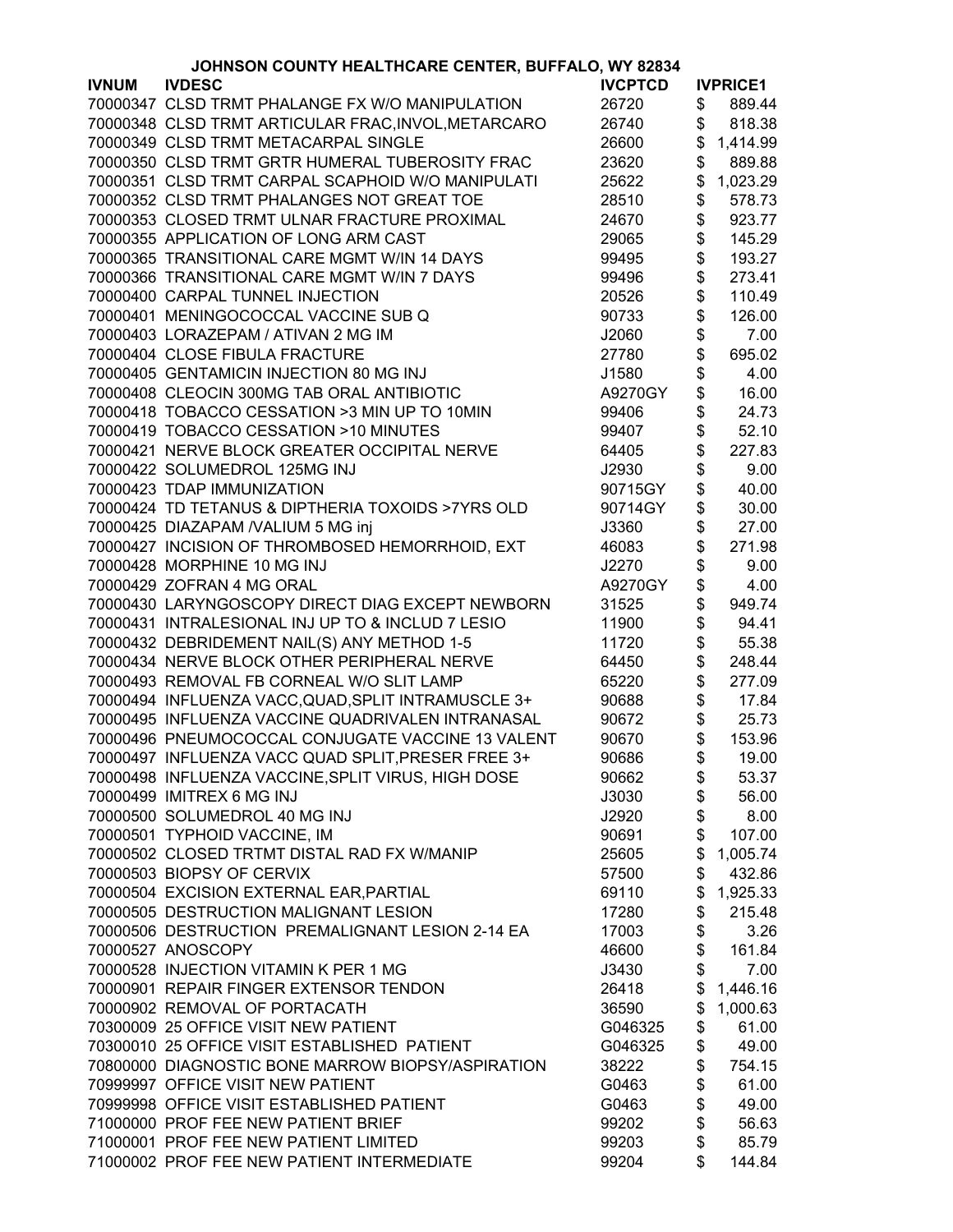| JOHNSON COUNTY HEALTHCARE CENTER, BUFFALO, WY 82834 |                                                    |                |      |                 |
|-----------------------------------------------------|----------------------------------------------------|----------------|------|-----------------|
| <b>IVNUM</b>                                        | <b>IVDESC</b>                                      | <b>IVCPTCD</b> |      | <b>IVPRICE1</b> |
|                                                     | 71000003 PROF FEE NEW PATIENT COMPREHENSIVE        | 99205          | \$   | 189.16          |
|                                                     | 71000004 PROF FEE EST PATIENT MINIMAL              | 99211          | \$   | 10.32           |
|                                                     | 71000005 PROF FEE EST PATIENT BRIEF                | 99212          | \$   | 28.50           |
|                                                     | 71000006 PROF FEE EST PATIENT LIMITED              | 99213          | \$   | 57.46           |
|                                                     | 71000007 PROF FEE EST PATIENT EXTENDED             | 99214          | \$   | 88.00           |
|                                                     | 71000008 PROF FEE EST PATIENT COMPREHENSIVE        | 99215          | \$   | 124.43          |
|                                                     | 71000045 PROF FEE I & D ABCESS                     | 10060          | \$   | 111.03          |
|                                                     | 71000046 PROF FEE MC INJ ONLY                      | 96372          | \$   | 23.22           |
|                                                     |                                                    |                |      |                 |
|                                                     | 71000047 PROF FEE DESTRUCT 1ST PREMALIG LESION     | 17000          | \$   | 60.08           |
|                                                     | 71000048 PROF FEE ABS INJ MIN JT/BURSA             | 20600          | \$\$ | 40.33           |
|                                                     | 71000049 PROF FEE ABS INJ INTERMED JT/BURSA        | 20605          |      | 42.69           |
|                                                     | 71000050 PROF FEE ABS INJ MAJ JT/BURSA             | 20610          |      | 52.51           |
|                                                     | 71000051 PROF FEE CONTROL HEMORRHAGE (NOSE)        | 30901          | \$   | 63.78           |
|                                                     | 71000052 PROF FEE PESSARY PLACEMENT                | 57160          | \$   | 52.53           |
|                                                     | 71000054 PROF FEE PHLEBOTOMY                       | 99195          | \$   | 136.73          |
|                                                     | 71000055 PROF FEE SHORT ARM CAST                   | 29075          | \$   | 71.02           |
|                                                     | 71000056 PROF FEE SHORT LEG CAST                   | 29405          | \$   | 71.02           |
|                                                     | 71000059 PROF FEE PROSTATE DIGITAL RECTAL EXAM     | G0102          | \$   | 9.91            |
|                                                     | 71000060 PROF FEE MANUAL REMOVAL IMPACTED CERUM    | 69210          | \$   | 37.14           |
|                                                     | 71000061 PROF FEE MC CERVICAL SCREEN               | G0101          | \$   | 31.30           |
|                                                     | 71000062 PROF FEE PLANTAR FASCILITIS INJECT        | 20550          | \$   | 44.61           |
|                                                     | 71000063 PROF FEE TRIGGER PT 1-2 MUSCLES           | 20552          | \$   | 43.15           |
|                                                     | 71000064 PROF FEE TRIGGER PT 3+ MUSCLES            | 20553          | \$   | 49.09           |
|                                                     | 71000065 PROF FEE I&D PILONIDALCYST                | 10080          | \$   | 118.54          |
|                                                     | 71000066 PROF FEE OSTEOPATHIC MANIPULATIVE TREAT   | 98925          | \$   | 26.96           |
|                                                     | 71000067 PROF FEE OSTEOPATHIC MANIPULATIVE TREA    | 98926          |      | 40.44           |
|                                                     | 71000068 PROF FEE OSTEOPATHIC MANIPULATIVE TREAT   | 98927          |      | 53.54           |
|                                                     |                                                    |                | \$\$ |                 |
|                                                     | 71000071 PROF FEE OSTEOPATHIC MANIPULATIVE TREAT   | 98929          |      | 81.31           |
|                                                     | 71000079 PROF FEE OSTEOPATHIC MANIPULATIVE TREAT   | 98928          | \$   | 67.02           |
|                                                     | 71000080 PROF FEE LARYNGOSCOPY                     | 31505          | \$   | 55.24           |
|                                                     | 71000081 PROF FEE WELCOME TO MEDICARE              | G0402          | \$   | 142.76          |
|                                                     | 71000082 PROF FEE WELCOME TO MEDICARE EKG INTERP   | G0405          | \$   | 9.51            |
|                                                     | 71000084 PROF FEE DESTRUCT PREMALIG LESION 15 +    | 17004          | \$   | 113.05          |
|                                                     | 71000085 PROF FEE DESTRUCTION 15+ WARTS            | 17111          | \$   | 97.89           |
|                                                     | 71000086 PROF FEE PAIRING OF WART                  | 11055          | \$   | 18.21           |
|                                                     | 71000087 PROF FEE PAIRING OF 2-4 WARTS             | 11056          | \$   | 25.72           |
|                                                     | 71000088 PROF FEE PAIRING OF 4+                    | 11057          | \$   | 33.99           |
|                                                     | 71000089 PROF FEE REMOVAL SKIN TAGS UP TO 15       | 11200          | \$   | 83.98           |
|                                                     | 71000090 PROF FEE REMOVAL EA ADDL 10 SKIN TAGS     | 11201          | \$   | 19.36           |
|                                                     | 71000091 PROF FEE INJ MULTIPLE VEINS SAME LEG      | 36471          | \$   | 86.82           |
|                                                     | 71000092 PROF FEE SIMPLE REPAIR 2.5CM OR LESS      | 12001          | \$   | 50.10           |
|                                                     | 71000093 PROF FEE SIMPLE REPAIR 2.6 TO 7.5CM       | 12002          | \$   | 66.23           |
|                                                     | 71000094 PROF FEE 7.6 12.5 CM                      | 12004          | \$   | 82.36           |
|                                                     | 71000095 PROF FEE SIMPLE REPAIR WOUND FACE EARS    | 12011          | \$   | 62.29           |
|                                                     | 71000096 PROF FEE 2.6 - 5.0CM                      | 12013          | \$   | 65.27           |
|                                                     | 71000097 PROF FEE 5.1 7.5CM                        | 12014          | \$   | 84.15           |
|                                                     | 71000098 PROF FEE TREATMENT OF SUPERFICIAL WOUND   | 12020          | \$   | 214.37          |
|                                                     | 71000099 PROF FEE REPAIR INTERMED WOUND 2.5 OR <   | 12031          | \$   | 174.99          |
|                                                     |                                                    |                |      |                 |
|                                                     | 71000100 PROF FEE REPAIR INTERMED WOUND 2.6-7.5CM  | 12032          | \$   | 222.68          |
|                                                     | 71000101 PROF FEE REPAIR INTERMED WOUND7.6-12.5CM  | 12034          | \$   | 256.87          |
|                                                     | 71000102 PROF FEE REPAIR INTERMED WOUND 2.5 <      | 12041          | \$   | 171.70          |
|                                                     | 71000103 PROF FEE REPAIR INTERMED WOUND 2.6-7.5CM  | 12042          | \$   | 228.75          |
|                                                     | 71000104 PROF FEE REPAIR INTERMED WOUND 2.5 OR <   | 12051          | \$   | 195.89          |
|                                                     | 71000105 PROF FEE REPAIR INTERMED WOUND 2.6-5.0CM  | 12052          | \$   | 233.03          |
|                                                     | 71000106 PROF FEE SHV LESION TRUNK, EXT .5 OR LESS | 11300          | \$   | 40.33           |
|                                                     | 71000107 PROF FEE SHV LESION TRUNK, EXT .6-1.0 CM  | 11301          | \$   | 60.89           |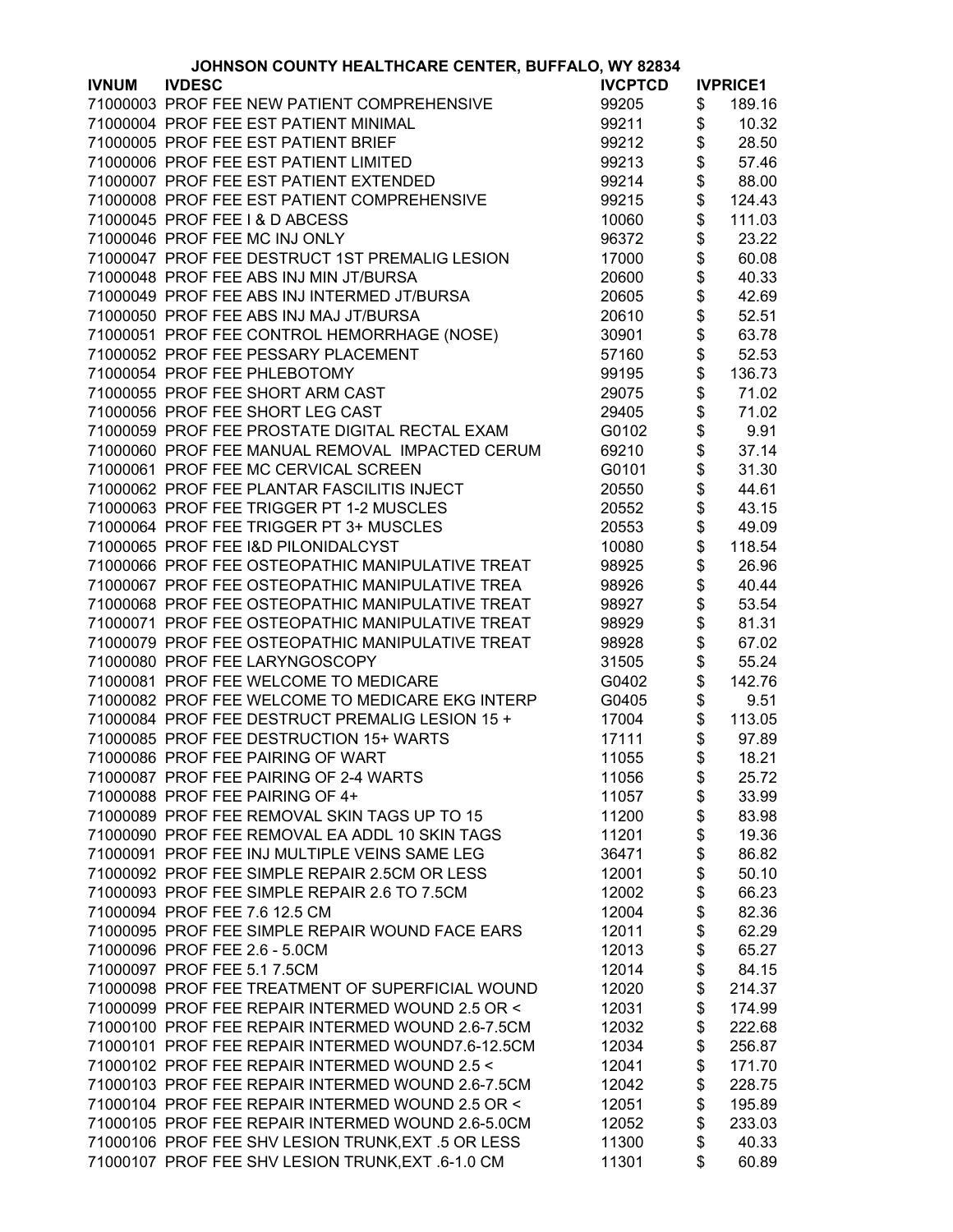| JOHNSON COUNTY HEALTHCARE CENTER, BUFFALO, WY 82834 |                                                    |                |          |                 |
|-----------------------------------------------------|----------------------------------------------------|----------------|----------|-----------------|
| <b>IVNUM</b>                                        | <b>IVDESC</b>                                      | <b>IVCPTCD</b> |          | <b>IVPRICE1</b> |
|                                                     | 71000108 PROF FEE SHV LESION TRUNK EXT > 2.0 CM    | 11303          | \$       | 84.56           |
|                                                     | 71000109 PROF FEE SHV LESION TRUNK, EXT 1.1-2.0 CM | 11302          | \$       | 71.94           |
|                                                     | 71000110 PROF FEE SHV LESION .5 CM OR <            | 11305          | \$       | 44.27           |
|                                                     | 71000111 PROF FEE SHV LESION .6-1.0 CM             | 11306          | \$       | 59.29           |
|                                                     | 71000112 PROF FEE SHV LESION 1.1-2.0 CM            | 11307          |          | 76.27           |
|                                                     | 71000113 PROF FEE SHV LESION 2.0 CM OR >           |                |          |                 |
|                                                     |                                                    | 11308          |          | 84.20           |
|                                                     | 71000114 PROF FEE SHV LESION FACE, EARS .5 CM OR<  | 11310          | \$\$\$\$ | 54.15           |
|                                                     | 71000115 PROF FEE SHV LESION FACE, EAR .6-1.0 CM   | 11311          |          | 74.73           |
|                                                     | 71000116 PROF FEE SHV LESION FACE, EAR 1.1-2.0 CM  | 11312          | \$       | 88.91           |
|                                                     | 71000117 PROF FEE SHV LESION FACE, EAR > 2.0 CM    | 11313          | \$       | 114.56          |
|                                                     | 71000118 PROF FEE EXICSE MALIG LESION .5 CM OR <   | 11600          | \$       | 280.58          |
|                                                     | 71000119 PROF FEE EXCISE MALIG LESION .6-1.0 CM    | 11601          | \$       | 169.70          |
|                                                     | 71000120 PROF FEE INJECTION SINGLE TENDON          | 20551          | \$       | 48.69           |
|                                                     | 71000121 PROF FEE REPAIR INTERMED WOUND 12.6-20.0  | 12035          | \$       | 273.76          |
|                                                     | 71000122 PROF FEE INJ FEMORAL NERVE SINGLE         | 64447          | \$       | 75.40           |
|                                                     | 71000124 PROF FEE NAIL SURG SING NAIL (PARTIAL)    | 11730          | \$       | 63.00           |
|                                                     | 71000125 PROF FEE NAIL SURGERY SECOND NAIL         | 11732          | \$       | 20.16           |
|                                                     | 71000126 PROF FEE EVACUATION OF SUBUNGAL HEMATOMA  | 11740          | \$       | 37.50           |
|                                                     | 71000127 PROF FEE EXCISION NAIL & NAIL MATRIX      | 11750          | \$       | 115.66          |
|                                                     | 71000128 PROF FEE REMOV FOREIGN BODY EYE EMBEDDED  | 65210          | \$       | 60.07           |
|                                                     |                                                    | 65205          |          |                 |
|                                                     | 71000129 PROF FEE REMOVE FB EYE SUPERFICIAL        |                | \$       | 50.12           |
|                                                     | 71000130 PROF FEE I&R OF FOREIGN BODY              | 10120          | \$       | 204.16          |
|                                                     | 71000131 PROF FEE FB REMOVAL EAR                   | 69200          | \$       | 53.42           |
|                                                     | 71000132 PROF FEE FB REMOVAL NOSE                  | 30300          | \$       | 119.54          |
|                                                     | 71000134 PROF FEE HEMATOMA SIMPLE                  | 10160          | \$       | 108.44          |
|                                                     | 71000135 PROF FEE ASPIRATION GANGLION CYST         | 20612          |          | 47.87           |
|                                                     | 71000136 PROF FEE PUNCH BIOPSY (ALWAYS PATH FEE)   | 11100          | \$\$     | 55.76           |
|                                                     | 71000137 PROF FEE EACH ADDITIONAL LESION           | 11101          |          | 28.46           |
|                                                     | 71000138 PROF FEE EXCISE BENIGN LESION .5CM OR<    | 11400          | \$       | 92.30           |
|                                                     | 71000139 PROF FEE EXCISE BENIGN LESION 0.6-1.0 CM  | 11401          | \$       | 118.35          |
|                                                     | 71000140 PROF FEE BENIGN LESION DIAMETER UP TO .5  | 11402          | \$       | 130.55          |
|                                                     | 71000141 PROF FEE EXCISE BENIGN LESION 2.1-3.0 CM  | 11403          | \$       | 168.19          |
|                                                     | 71000142 PROF FEE EXCISE BENIGN LESION 3.1-4.0 CM  | 11404          | \$       | 184.61          |
|                                                     | 71000143 PROF FEE BENIGN LESIONS DIAMETER .5CM     | 11406          | \$       | 280.87          |
|                                                     | 71000144 PROF FEE EXCISE BENIGN LESION .5 CM OR <  | 11420          | \$       | 92.66           |
|                                                     | 71000145 PROF FEE EXCISE BENIGN LESION .6-1.0 CM   | 11421          | \$       | 125.04          |
|                                                     | 71000146 PROF FEE EXCISE BENIGN LESION 1.1-2.0CM   | 11422          | \$       | 155.65          |
|                                                     | 71000147 PROF FEE EXCISE BENIGN LESION 2.1-3.0 CM  |                |          |                 |
|                                                     |                                                    | 11423          | \$       | 178.08          |
|                                                     | 71000148 PROF FEE BENIGN LESION FACEEAREYELIDNOSE  | 11440          | \$       | 117.99          |
|                                                     | 71000149 PROF FEE BENIGN LESION 0.6 - 1.0 CM       | 11441          | \$       | 149.89          |
|                                                     | 71000150 PROF FEE EXCISE BENIGN LESION 1.1-2.0CM   | 11442          | \$       | 165.21          |
|                                                     | 71000151 PROF FEE EXCISE BENIGN LESION 2.1-3.0 CM  | 11443          | \$       | 202.28          |
|                                                     | 71000152 PROF FEE DEBRID EXTENSIVE ECZEMATOUS      | 11000          | \$       | 32.41           |
|                                                     | 71000153 PROF FEE DEBRID SKIN & SUBQ TISSUE        | 11042          | \$       | 70.49           |
|                                                     | 71000154 PROF FEE EXCI LESION MUCOSA W/SIMPLE REP  | 40812          | \$       | 226.36          |
|                                                     | 71000155 PROF FEE EXCISION TUMOR, SOFT TISSUE FACE | 21011          | \$       | 260.71          |
|                                                     | 71000156 PROF FEE INC/DRA COMP POST OP WOUND INFE  | 10180          | \$       | 202.84          |
|                                                     | 71000157 PROF EXC BREAST LESION ID BY PREOPERATIV  | 19125          | \$       | 519.94          |
|                                                     | 71000158 PROF FEE PUNCTURE ASPIRATION CYST OF BRS  | 19000          | \$       | 50.87           |
|                                                     | 71000159 PROF FEE ANNUAL WELLNESS VISIT SUBSEQUEN  | G0439          | \$       | 131.95          |
|                                                     | 71000160 PROF FEE ANNUAL WELLNESS VISIT FIRST      | G0438          | \$       | 193.92          |
|                                                     | 71000161 PROF FEE PROLONGED PHY SERV IN OFFICE     | 99354          | \$       | 136.73          |
|                                                     | 71000162 PROF FEE PROLONGED PHY SERV + 30 MIN OV   | 99355          | \$       | 102.64          |
|                                                     | 71000163 PROF FEE I&D HEMATOMA, SEROMA/FLUID       | 10140          | \$       | 135.04          |
|                                                     |                                                    |                | \$       |                 |
|                                                     | 71000164 PROF FEE EXCISE MALIG LESION 3.1 TO 4.0   | 11644          |          | 325.07          |
|                                                     | 71000165 PROF FEE INJ ANESTHETIC AGENT             | 64455          | \$       | 39.51           |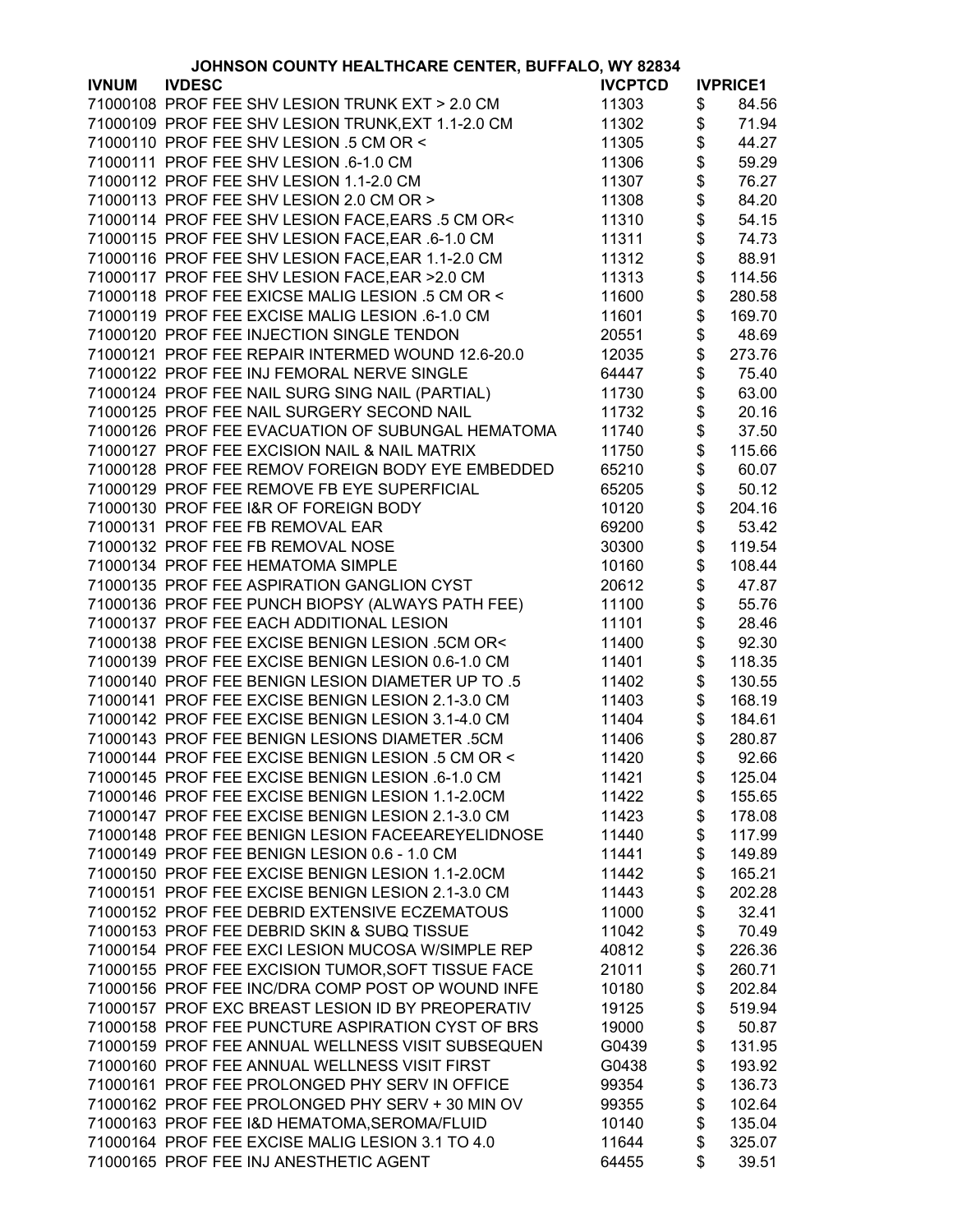|              | JOHNSON COUNTY HEALTHCARE CENTER, BUFFALO, WY 82834 |                |                 |
|--------------|-----------------------------------------------------|----------------|-----------------|
| <b>IVNUM</b> | <b>IVDESC</b>                                       | <b>IVCPTCD</b> | <b>IVPRICE1</b> |
|              | 71000166 PROF FEE V EXCIS W/PRIMARY DIRECT LINEAR   | 40520          | \$<br>407.88    |
|              | 71000167 PROF FEE EXCIS TUMOR, SOFT TISSUE, SHOULDE | 23071          | \$<br>477.78    |
|              | 71000170 PROF FEE BIOPSY OF ANORECTAL WALL          | 45100          | \$<br>342.68    |
|              | 71000171 PROF FEE DESTRUCT CUTANEOUS VAS LESION     | 17106          | \$<br>315.55    |
|              | 71000173 PROF FEE BIOPSY OF TONGUE POSTERIOR 1/3    | 41105          | \$<br>127.71    |
|              | 71000174 PROF FEE EXCIS TUMOR, SOFT TISSUE, NECK    | 21556          | \$<br>597.77    |
|              | 71000175 PROF FEE REMOV IMPACTED CERUM WASH UNILA   | 69209          | \$<br>16.08     |
|              | 71000176 PROF FEE ACNE SURGERY                      | 10040          | 81.40           |
|              |                                                     |                | \$              |
|              | 71000177 PROF FEE EXPLORE PENETRATING WOUND NECK    | 20100          | \$<br>686.52    |
|              | 71000178 PROF FEE EXCISE BENIGN LESION 3.1 TO 4.0   | 11424          | \$<br>204.37    |
|              | 71000179 PROF FEE EXCISE TUMOR SOFT TISSUE<5CM      | 21933          | \$<br>838.38    |
|              | 71000180 PROF FEE BIOPSY OF TONGUE, ANTERIOR 2/3    | 41100          | \$<br>122.60    |
|              | 71000181 PROF FEE REMOV IMPACTD CERUM WASH BILATE   | 6920950        | \$<br>21.74     |
|              | 71000182 PRO FEE MANUAL REMV IMPCT CERUM BILAT      | 6921050        | \$<br>37.14     |
|              | 71000195 PROF FEE REPLACEMENT GASTROSTOMY TUBE      | 49450          | \$<br>76.26     |
|              | 71000196 PROF EXC CYST/TUMOR BREAST 1+ LESIONS      | 19120          | \$<br>469.02    |
|              | 71000197 PROF FEE CATHE PLCMNT SUPERVISION/INTER    | 75989          | \$<br>137.45    |
|              | 71000198 PROF FEE US GUIDE VASCULAR ACCESS          | 76937          | \$<br>35.58     |
|              | 71000199 PROF FEE NEG PRESSURE WOND TRPY LRG        | 97606          | \$<br>31.75     |
|              | 71000200 PROF FEE EXCISE MALIG LESION 1.1-2.0 CM    | 11602          | \$<br>186.75    |
|              | 71000201 PROF FEE I&D OF ABSCESS, COMPLICATED       | 10061          | \$<br>206.81    |
|              | 71000202 PROF FEE I&D OF VULVA OR PERINEAL ABSCES   | 56405          | \$<br>122.25    |
|              | 71000221 PROF FEE EXCISE MALIG LESION 2.1-3.0 CM    | 11603          | \$<br>223.74    |
|              | 71000222 PROF FEE EXCISE MALIG LESION 3.1-4.0 CM    | 11604          | \$<br>245.74    |
|              | 71000223 PROF FEE EXCISE MALIG LESION .5 CM OR <    |                | \$<br>137.97    |
|              |                                                     | 11620          |                 |
|              | 71000224 PROF FEE EXCISE MALIG LESION .6-1.0 CM     | 11621          | \$<br>170.86    |
|              | 71000225 PROF FEE EXCISE MALIG LESION 1.1-2.0 CM    | 11622          | \$<br>195.38    |
|              | 71000226 PROF FEE EXCISE MALIG LESION .5 OR <       | 11640          | \$<br>142.80    |
|              | 71000227 PROF FEE EXCISE MALIG LESION .6-1.0 CM     | 11641          | \$<br>178.00    |
|              | 71000228 PROF FEE EXCISE MALIG LESION 1.1-2.0CM     | 11642          | \$<br>209.56    |
|              | 71000229 PROF FEE EXCISE MALIG LESION 2.1-3.0 CM    | 11643          | \$<br>262.40    |
|              | 71000230 PROF FEE EXCISE MALIG LESION 2.1-3.0 CM    | 11623          | \$<br>242.26    |
|              | 71000231 PROF FEE EXCISE MALIG LESION OVER 4 CM     | 11606          | \$<br>364.81    |
|              | 71000232 PROF FEE EXCISE MALG LES SCALP NECK >4CM   | 11626          | \$<br>334.48    |
|              | 71000233 PROF FEE EXCISE MALIG LESION 3.1 TO 4.0    | 11624          | \$<br>274.08    |
|              | 71000234 PROF FEE EXCISE SUBMANDIBULAR GLAND        | 42440          | \$<br>464.79    |
|              | 71000297 PROF FEE CMPLX RPR SCALP ARM LEG +5CM <    | 13122          | \$<br>97.84     |
|              | 71000298 PROF FEE CMPLX RPR SCALP ARM LEG 1.1-2.5   | 13120          | \$<br>270.39    |
|              | 71000299 PROF FEE REPAIR INTERMED WOUND OVER 30.0   | 12037          | \$<br>373.35    |
|              | 71000302 PROF FEE ENDOMETRIAL BX                    | 58100          | \$<br>98.02     |
|              | 71000303 PROF FEE CRYO CERVIX                       | 57510          | \$<br>129.43    |
|              | 71000304 PROF FEE COLPOSCOPY                        | 57452          | \$<br>104.05    |
|              | 71000305 PROF FEE COLPOSCOPY WITH BIOPSY            | 57454          | \$<br>151.93    |
|              | 71000306 PROF FEE CATH SIMPLE                       | 51701          | \$<br>29.20     |
|              | 71000307 PROF FEE FOLEY CATH                        | 51702          | \$<br>29.60     |
|              | 71000308 PROF FEE COLONOSCOPY SCREEN HIGH RISK      | G0105          | \$<br>214.48    |
|              | 71000309 PROF FEE GASTROSCOPE (EGD)                 | 43235          | \$<br>142.72    |
|              |                                                     |                |                 |
|              | 71000310 PROF FEE EGD W/ BIOPSY                     | 43239          | \$<br>160.56    |
|              | 71000311 PROF FEE FLEX SIG DIAG W/OR W/O SPECIMEN   | 45330          | \$<br>64.97     |
|              | 71000312 PROF FEE MEDICARE SCREENING                | G0104          | \$<br>64.97     |
|              | 71000313 PROF FEE FLEX SIG WITH BX                  | 45331          | \$<br>83.16     |
|              | 71000314 PROF FEE D & C                             | 58120          | \$<br>245.95    |
|              | 71000315 PROF FEE DILATION CERVICAL CANAL           | 57800          | \$<br>67.54     |
|              | 71000316 PROF FEE BIOPSY VAGINAL MUCOSA SIMPLE      | 57100          | \$<br>75.67     |
|              | 71000317 PROF FEE BIOPSY/ EXCISION LYMP NODE SUPE   | 38500          | \$<br>289.14    |
|              | 71000318 PROF FEE INTRAOPERATIN MAPPING LYMPH NOD   | 38900          | \$<br>156.31    |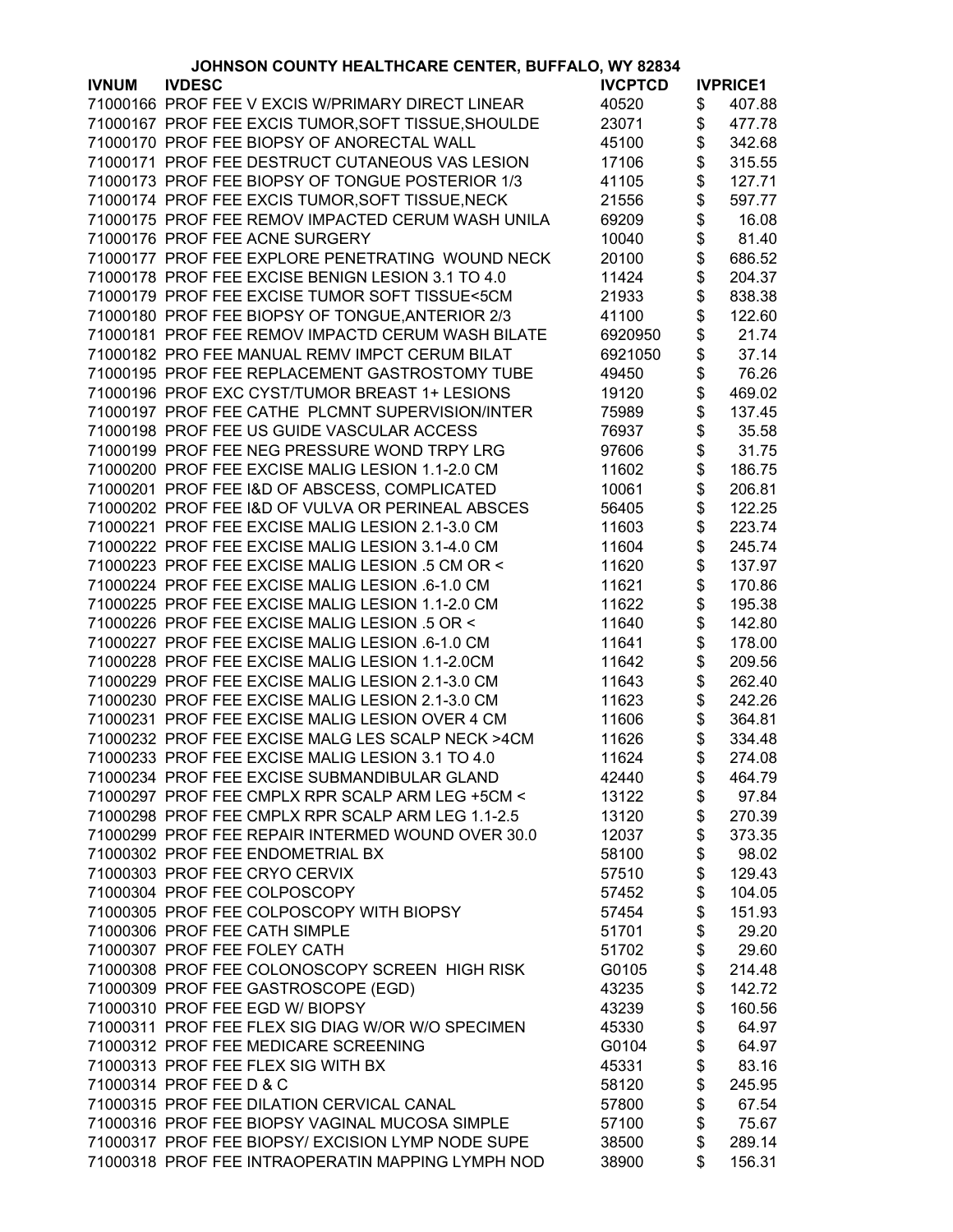|              | JOHNSON COUNTY HEALTHCARE CENTER, BUFFALO, WY 82834 |                |      |                 |
|--------------|-----------------------------------------------------|----------------|------|-----------------|
| <b>IVNUM</b> | <b>IVDESC</b>                                       | <b>IVCPTCD</b> |      | <b>IVPRICE1</b> |
|              | 71000322 PROF FEE CLOSE FRAC DISTAL END OF ULNA     | 25600          | \$   | 353.72          |
|              | 71000324 PROF FEE TRMT ANKLE FRACTURE DISTAL FIBU   | 27786          | \$   | 324.52          |
|              | 71000327 PROF FEE FRAC METATARSAL W/O MANIPULATIO   | 28470          | \$   | 233.07          |
|              | 71000328 PROF FEE BIMALLEOLAS ANKLE FRAC W/MAN C    | 27810          | \$   | 479.01          |
|              | 71000330 PROF FEE BIOPSY OF VULVA/PERINEUM          | 56605          | \$   | 67.92           |
|              | 71000331 PROF FEE REMOVAL BREAST IMPLANTS           | 1932850        | \$   | 564.24          |
|              | 71000332 PROF FEE SURG PREP/ EXCISION OPEN WOUND    | 15002          | \$   | 257.69          |
|              | 71000333 PROF FEE FULL THICK GRAFT 20 CM OR <       | 15220          | \$   | 701.37          |
|              |                                                     |                |      |                 |
|              | 71000334 PROF FEE PROLONGED EM NOT IN OV            | 99358          | \$   | 125.25          |
|              | 71000337 PROF FEE DESTRUCT LESION ANUS ELECTRODES   | 46910          | \$   | 153.27          |
|              | 71000338 PROF FEE DESTRUCT BENIGN LESION 1-14       | 17110          | \$   | 79.72           |
|              | 71000339 PROF FEE DESTRUCT LESION, ANUS; SURG EXCIS | 46922          | \$   | 154.59          |
|              | 71000340 PROF FEE CLOSED FIBULA FRACTURE            | 27780          | \$   | 316.98          |
|              | 71000341 PROF FEE CLSD TRMT OF PELVIC RING, ILIUM   | 27197          | \$   | 136.65          |
|              | 71000342 PROF FEE OPN TRMT DISTAL PHALANGEAL FRAC   | 26765          | \$   | 570.25          |
|              | 71000343 PROF FEE CLSD TRMT DISTAL PHALANGEAL FX    | 26750          | \$   | 209.59          |
|              | 71000344 PROF FEE CLSD TRMT ULNAR FRACTURE          | 25650          | \$   | 340.36          |
|              | 71000345 PROF FEE CLSD TRMT PROXIMAL HUMERAL W/O    | 23600          | \$   | 349.69          |
|              | 71000346 PROF FEE CLSD TRMT PHALANG FX W/MANIPULA   | 26725          | \$   | 343.93          |
|              | 71000347 PROF FEE CLSD TRMT PHALANG FX W/O MANIPU   | 26720          | \$   | 209.56          |
|              | 71000348 PROF FEE CLSD TRMT ARTICULAR FRACTURE      | 26740          | \$   | 245.62          |
|              | 71000349 PROF FEE CLSD TRMT VERTEBRAL FRACTURE      | 26600          | \$   | 315.01          |
|              | 71000350 PROF FEE CLSD TRMT GRTR HUMERAL TUBEROSI   | 23620          | \$   | 291.12          |
|              | 71000351 PROF FEE CLSD TRMT CARPAL SCAPHOID W/O M   | 25622          | \$   | 316.71          |
|              |                                                     |                |      |                 |
|              | 71000352 PROF FEE CLSD TRMT PHALANGES NOT GRT TOE   | 28510          | \$   | 137.27          |
|              | 71000353 PROF FEE CLSD TRMT ULNAR FRACTURE PROXIM   | 24670          | \$   | 298.23          |
|              | 71000354 PROF FEE UNLISTED VASCULAR SURGERY         | 37799          | \$   | 519.60          |
|              | 71000355 PROF FEE LONG ARM CAST                     | 29065          | \$   | 77.71           |
|              | 71000360 PROF FEE SCREENING PFT PBB                 | 9401026        | \$   | 9.51            |
|              | 71000361 PROF FEE COMPLETE PFT PRE & POST PBB       | 9406026        | \$   | 14.68           |
|              | 71000362 PROF FEE AIRWAY INHALATION TRMT            | 9464026        | \$   | 21.32           |
|              | 71000365 PROF FEE TCM SERVICES W/IN 14 DAYS         | 99495          | \$   | 185.01          |
|              | 71000366 PROF FEE TCM SERVICES W/IN 7 DAYS          | 99496          | \$   | 179.59          |
|              | 71000367 PROF FEE OBSV CARE/DAY PROBLEM FOCUSED     | 99224          | \$   | 44.76           |
|              | 71000368 PROF FEE OBSV CARE/DAY EXPN PBLM FOCUSED   | 99225          | \$   | 82.07           |
|              | 71000400 PROF FEE CARPAL TUNNEL INJECTION           | 20526          | \$   | 65.51           |
|              | 71000403 PROF FEE DERMABOND                         | G0168          | \$   | 32.07           |
|              | 71000406 PROF FEE RHYTHM STRP INTERP & REPORT       | 93042          | \$   | 7.91            |
|              | 71000407 PROF FEE EKG INTERPR AND REPORT ONLY       | 93010          | \$   | 9.51            |
|              | 71000408 PROF FEE EX STRESS TST INTERP AND REPORT   | 93018          | \$   | 16.68           |
|              | 71000409 PROF FEE HOLTER MONITOR INTERP             | 93227          |      | 30.20           |
|              | 71000410 PROF FEE ABPM INTERP AND REPORT            | 93790          | \$\$ | 21.06           |
|              | 71000411 PROF FEE PULMONARY FUNCTION                | 94016          |      | 28.58           |
|              | 71000412 PROF FEE OBSERVATION LOW ADMIT             | 99218          | \$   | 112.11          |
|              | 71000413 PROF FEE OBSERVATION HIGH ADMIT            | 99220          | \$   | 208.84          |
|              | 71000414 PROF FEE OBSERVATION DISMISS               | 99217          | \$   | 82.15           |
|              | 71000415 PROF FEE OSV/DISM SAME DAY LOW             | 99234          | \$   | 149.28          |
|              |                                                     |                |      |                 |
|              | 71000416 PROF FEE OSV/DISM SAME DAY MODERATE        | 99235          | \$   | 189.80          |
|              | 71000417 PROF FEE OSV/DISM SAME DAY HIGH            | 99236          | \$   | 244.89          |
|              | 71000418 PROF FEE TOBACCO CESSATI >3MIN UPTO 10MI   | 99406          | \$   | 16.27           |
|              | 71000419 PROF FEE TOBACCO CESSATION >10 MIN         | 99407          | \$   | 28.90           |
|              | 71000420 PROF FEE EXCIS SOFT TISSUE OF NECK <3 CM   | 21555          | \$   | 347.42          |
|              | 71000421 PROF FEE NERVE BLOCK OCCIPITAL NERVE       | 64405          | \$   | 72.17           |
|              | 71000422 PROF FEE LIGATION OR BX, TEMPORAL ARTERY   | 37609          | \$   | 235.67          |
|              | 71000423 PROF FEE EXCISION SOFT TISSUE BACK         | 21930          | \$   | 415.44          |
|              | 71000424 PROF FEE COLONOSCOPY SCREEN NON HIGH RSK   | G0121          | \$   | 214.83          |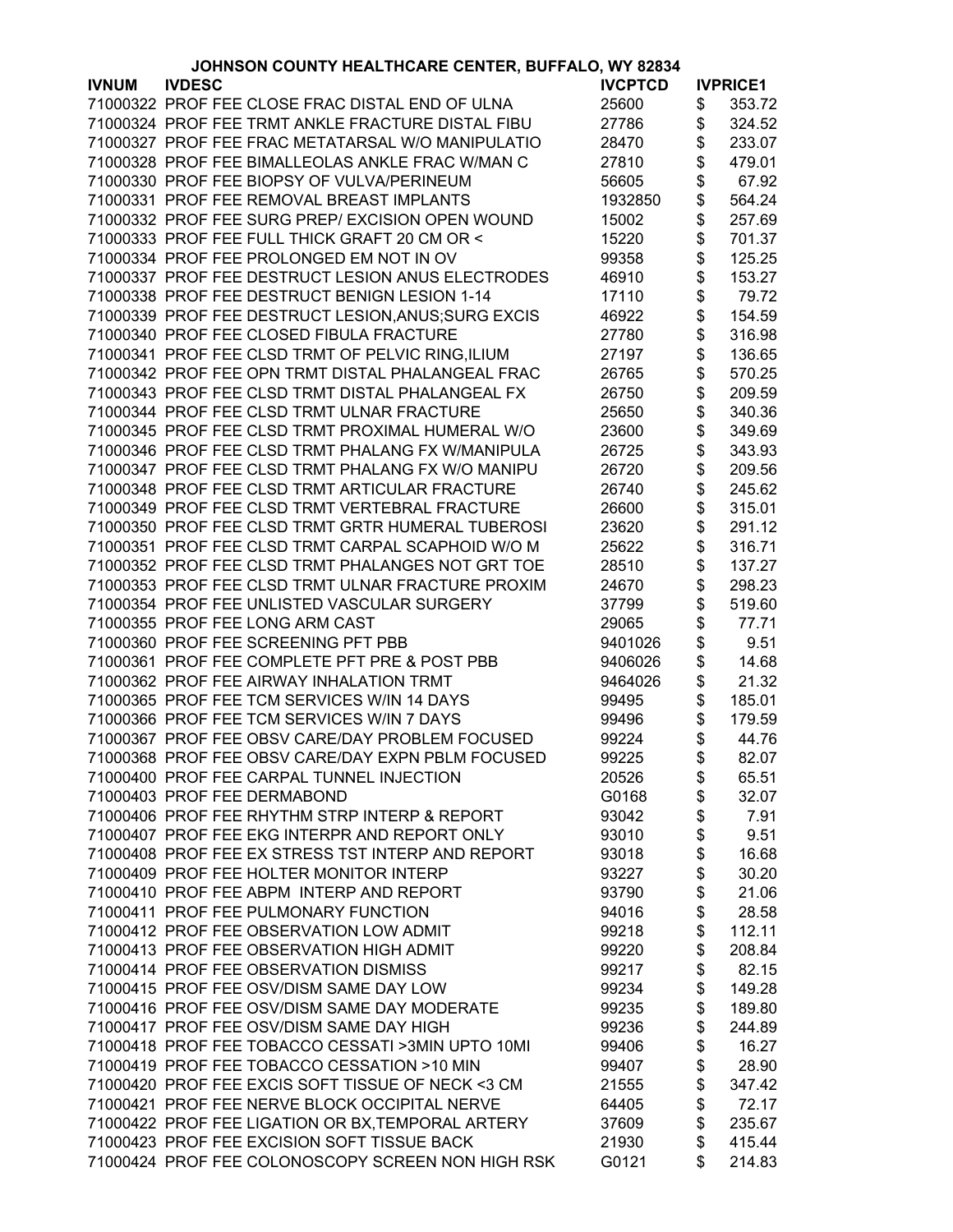|              | JOHNSON COUNTY HEALTHCARE CENTER, BUFFALO, WY 82834 |                |                 |
|--------------|-----------------------------------------------------|----------------|-----------------|
| <b>IVNUM</b> | <b>IVDESC</b>                                       | <b>IVCPTCD</b> | <b>IVPRICE1</b> |
|              | 71000425 PROF FEE COLONOSCOPY W/BX & OR POLYPECTO   | 45380          | \$<br>233.53    |
|              | 71000426 PROF FEE CGM INTERPRETATION                | 95251          | \$<br>40.45     |
|              | 71000427 PROF FEE OBSERVATION MODERATE ADMIT        | 99219          | \$<br>152.53    |
|              | 71000428 PROF FEE INSERT CENTRAL VENOUS ACCESS DV   | 36561          | \$<br>386.12    |
|              | 71000429 PROF FEE INCISE EXTERNAL HEMORRHOID        | 46083          | \$<br>122.02    |
|              | 71000430 PROF FEE LARYNGOSCOPY DIAGNOSTIC           | 31525          | \$<br>180.26    |
|              | 71000431 PROF FEE INJECT INTRALESIONAL UP TO 7      | 11900          | \$<br>35.59     |
|              | 71000432 PROF FEE DEBRIDEMENT NAIL;1 TO 5           |                | \$              |
|              |                                                     | 11720          | 16.62           |
|              | 71000433 PROF FEE TRIMMING OF NAILS                 | 11719          | \$<br>8.70      |
|              | 71000434 PROF FEE NERVE BLOCK OTHER PERIP NERVE     | 64450          | \$<br>51.56     |
|              | 71000435 PROF FEE EXCIS SOFT TISSUE OF NECK > 3CM   | 21552          | \$<br>507.45    |
|              | 71000436 PROF FEE AXILLARY LYMPHADENECTOMY COMPLE   | 38745          | \$<br>996.82    |
|              | 71000437 PROF FEE BIOPSY SOFT TISSUE OF NECK/THOR   | 21550          | \$<br>179.30    |
|              | 71000438 PROF FEE EXCISION SACRAL PRESSURE ULCER    | 15936          | \$<br>1,008.59  |
|              | 71000439 PROF FEE EXCISION TUMOR SOFT TISSUE 3CM>   | 24071          | \$<br>462.49    |
|              | 71000440 PROF FEE EXCIS TUMOR BACK, FLANK 3CM OR <  | 21931          | \$<br>534.46    |
|              | 71000493 PROF FEE REMOVAL FB CORNEAL W/O SLT LMP    | 65220          | \$<br>47.91     |
|              | 71000497 PROF FEE REPAIR INTER WOUND 5.1 cm to 7.   | 12053          | \$<br>249.11    |
|              | 71000498 PROF FEE BX /EXC OPEN, DEEP CERVICAL NO    | 38510          | \$<br>474.94    |
|              | 71000499 PROF FEE COLONOSCOPY BY SNARE TECH         | 45385          | \$<br>295.51    |
|              | 71000500 PROF FEE REPAIR INGUINAL HERNIA >5 YRS     | 49505          | \$<br>591.64    |
|              | 71000501 PROF FEE DIAGNOSTIC COLONOSCOPY            | 45378          | \$<br>214.83    |
|              | 71000502 PROF FEE COLLE'S FRACTURE                  | 25605          | \$<br>578.26    |
|              | 71000503 PROF FEE BIOPSY OF CERVIX                  | 57500          | \$<br>85.14     |
|              | 71000504 PROF FEE EXCISION EXTERNAL EAR             | 69110          | \$<br>366.67    |
|              | 71000505 PROF FEE DESTRUC MALIGNANT LESION          | 17280          | \$<br>103.52    |
|              | 71000506 PROF FEE DESTRCT PREMALIG LESION 2-14 EA   | 17003          | \$<br>2.74      |
|              |                                                     |                |                 |
|              | 71000507 PROF FEE LARYNGOSCOPY DIRECT               | 31515          | \$<br>124.61    |
|              | 71000508 PROF FEE LAP CHOLE W/ CHOLANGIOGRAPHY      | 47563          | \$<br>812.53    |
|              | 71000509 PROF FEE COLONOSCOPY REMOV POLYP ABLATIO   | 45388          | \$<br>314.26    |
|              | 71000510 PROF FEE EGD REMOVAL POLYP (ABLATION)      | 43270          | \$<br>160.89    |
|              | 71000511 PROF FEE REPAIR INGINAL HERNIA, SLIDING    | 49525          | \$<br>650.80    |
|              | 71000512 PROF FEE LAP CHOLE W/ CHOLANGIOGRAPHY      | 4756322        | \$<br>406.27    |
|              | 71000513 PROF FEE DIAGNOSTIC LAPAROSCOPY            | 49320          | \$<br>371.60    |
|              | 71000514 PROF FEE REPAIR UMBIL HERNIA >5YRS         | 49585          | \$<br>506.59    |
|              | 71000515 PROF FEE REPAIR INIT INCIS/VENT HERNIA     | 49560          | \$<br>838.59    |
|              | 71000516 PROF FEE IMPLANT MESH /OTHER PROSTHESIS    | 49568          | \$<br>315.27    |
|              | 71000517 PROF FEE REPAIR INITIAL FEMORAL HERNIA     | 49550          | \$<br>654.55    |
|              | 71000518 PROF FEE REPR UMBIL HERNIA > 5YRS INCARC   | 49587          | \$<br>541.11    |
|              | 71000519 PROF FEE SURGICAL LAPAROSCOPY              | 44970          | \$<br>684.39    |
|              | 71000521 PROF FEE MASTECTOMY, SIMPLE, COMPLETE      | 19303          | \$<br>1,086.71  |
|              | 71000522 PROF FEE MASTECTOMY, PARTIAL               | 19301          | \$<br>738.44    |
|              | 71000523 PROF FEE REPAIR SPIGELIAN HERNIA           | 49590          | \$<br>650.72    |
|              | 71000524 PROF FEE REPAIR RECURR INGUINAL HERNIA     | 49520          | \$<br>718.11    |
|              | 71000525 MY ASST PBB REPAIR RECURR INGU HERNI       | 4952080        | \$<br>359.06    |
|              | 71000526 PROF FEE BX/EXCISION LYMPH NODE, DEEP      | 38525          | \$<br>497.02    |
|              | 71000527 PROF FEE ANOSCOPY                          | 46600          | \$<br>47.16     |
|              | 71000528 PROF FEE RIGID PROCTOSCOPY                 | 45300          | \$<br>62.13     |
|              | 71000529 PROF FEE CHANGE GASTROSTOMY TUBE           | 43760          | \$<br>53.59     |
|              | 71000531 PRO FEE AMPUTAT METATARSAL W/ TOE SINGLE   | 28810          | \$<br>489.79    |
|              | 71000532 PRO FEE BURN CARE SM <5%TOTAL BODY         | 16020          | \$<br>62.33     |
|              | 71000533 PRO FEE RPR INIT INCIS HRNIA INCARC/STRA   | 49561          | \$<br>1,056.43  |
|              | 71000534 MY ASST PBB RPR INIT INCIS HRNIA INCAR/S   |                |                 |
|              | 71000535 MY ASST PBB IMPLANT MESH / OTHER PROSTHE   | 4956180        | \$<br>528.22    |
|              |                                                     | 4956880        | \$<br>157.64    |
|              | 71000536 MY ASST PBB LAP CHOLE W/CHOLANGIOGRAPH     | 4756380        | \$<br>203.14    |
|              | 71000537 MY ASST PBB INGUINAL HERNIA RPR            | 4950580        | \$<br>295.82    |